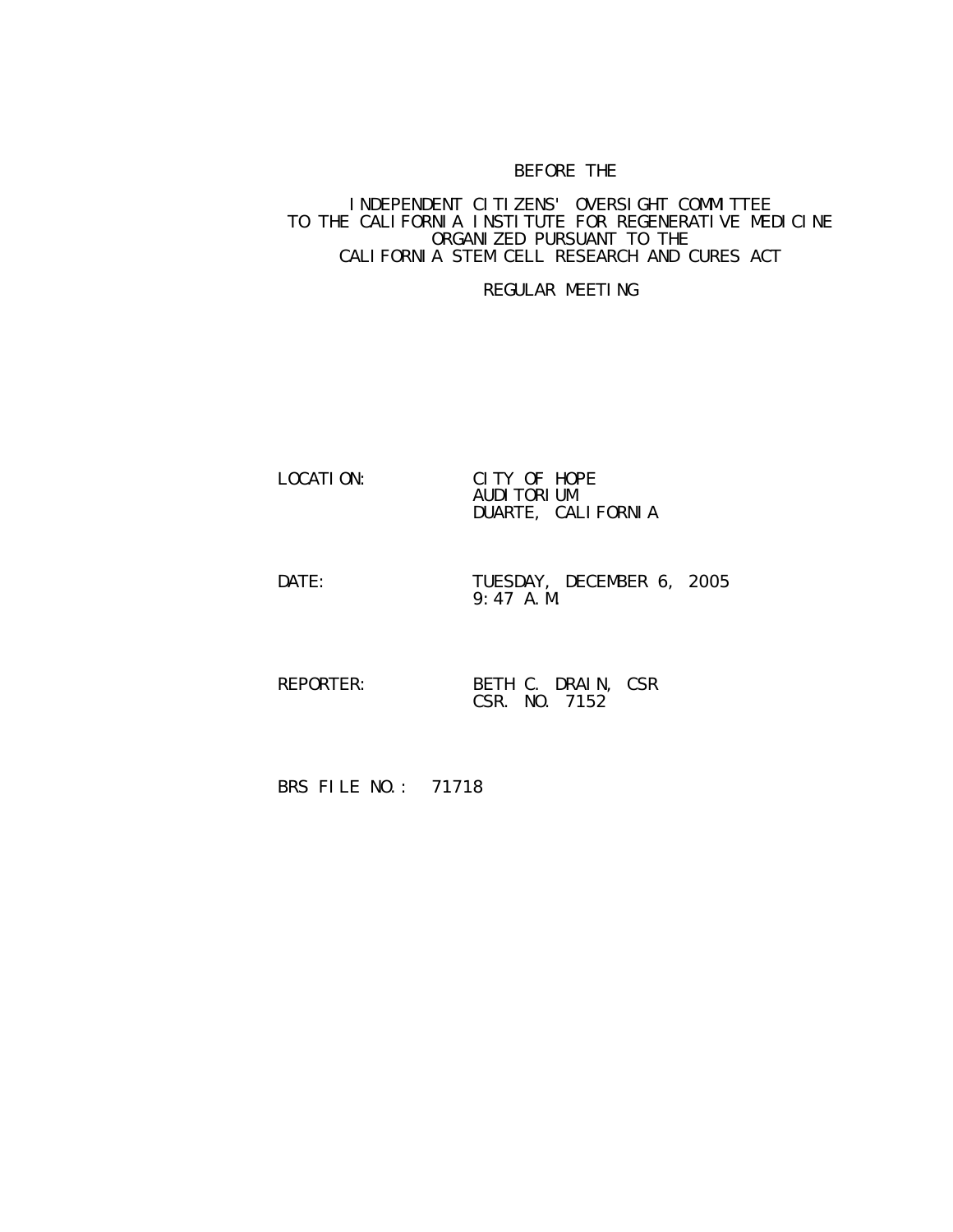## I N D E X

| I TEM                 | <b>DESCRIPTION</b>                                                      | PAGE NO. |
|-----------------------|-------------------------------------------------------------------------|----------|
| CALL TO ORDER         |                                                                         | 003      |
| ROLL CALL             |                                                                         | 004      |
| CONSENT I TEMS        |                                                                         | 006      |
| CHAI RMAN'S REPORT    |                                                                         | 007      |
| PRESIDENT'S REPORT    |                                                                         | 010      |
| PLANNING SUBCOMMITTEE | CONSIDERATION OF FORMATION OF STRATEGIC                                 | 017      |
|                       | CONSIDERATION OF REPORT FROM IP TASK FORCE                              | 096      |
| <b>CLOSED SESSION</b> |                                                                         | 119      |
|                       | CONSIDERATION OF INTERIM GRANTS ADMIN POLICY                            | 153      |
|                       | CONSIDERATION OF REPORT FROM GOVERNANCE<br>SUBCOMMITTEE AND CIRM BUDGET | 180      |
| PUBLIC COMMENT        |                                                                         | 207      |
| ADJOURNMENT           |                                                                         | 208      |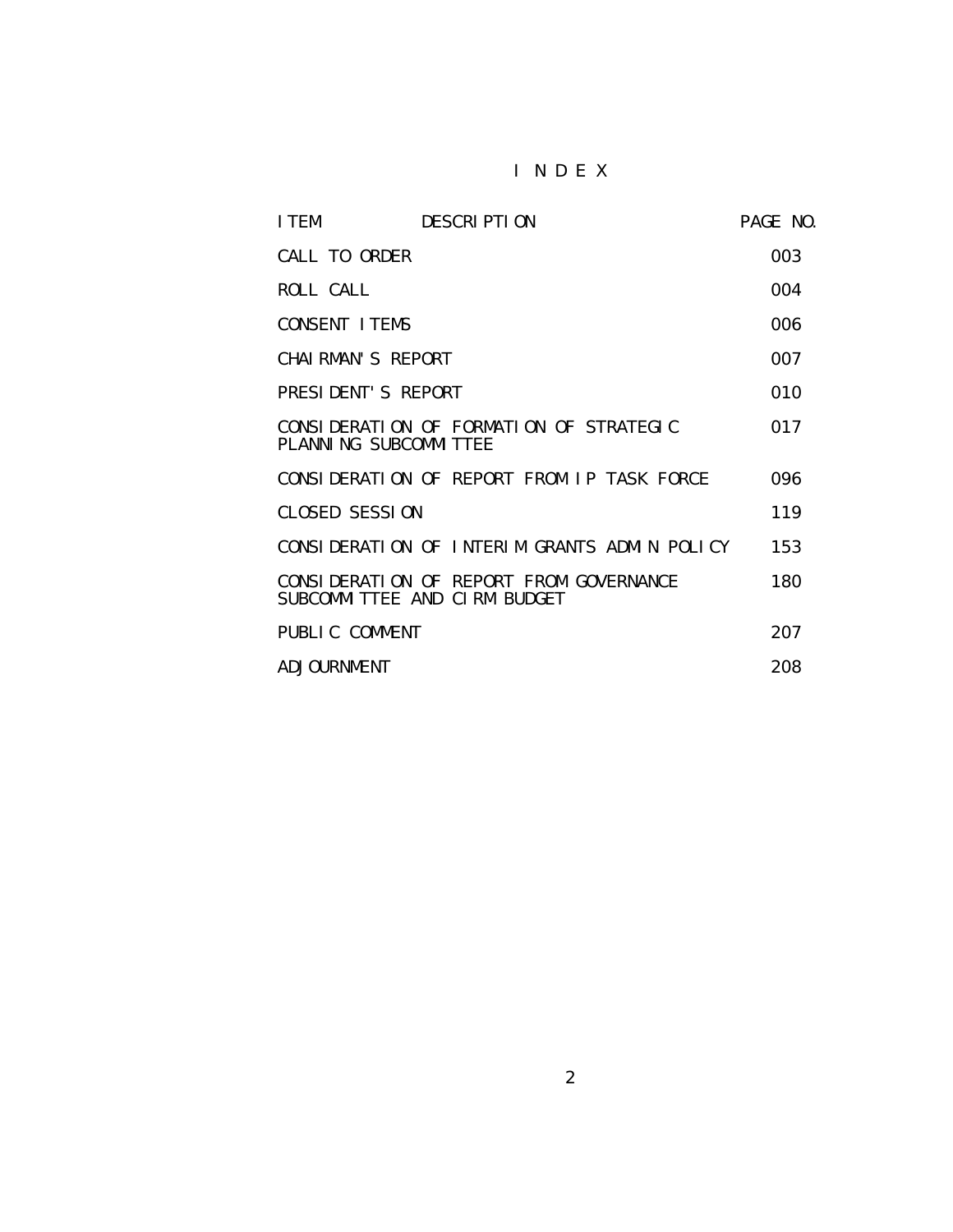| 1.             | DUARTE, CALIFORNIA; TUESDAY, DECEMBER 6, 2005           |
|----------------|---------------------------------------------------------|
| 2              | $09:47$ A. M.                                           |
| 3              |                                                         |
| 4              | CHAIRMAN KLEIN: ALL RIGHT. IF WE COULD                  |
| 5              | CONVENE THE SESSION. INDICATE IF THE VOLUME IS          |
| 6              | SUFFICIENT. I WOULD LIKE TO WELCOME EVERYONE TO         |
| $\overline{7}$ | TODAY'S ICOC MEETING AT THE CITY OF HOPE. WE'D LIKE TO  |
| 8              | THANK DR. FRIEDMAN, OUR ESTEEMED COLLEAGUE, FOR HOSTING |
| 9              | THIS MEETING AND FOR A TREMENDOUS SPOTLIGHT THAT        |
| 10             | OCCURRED EARLIER TODAY. IT FOCUSED US ALL               |
| 11             | APPROPRIATELY ON THE TREMENDOUS PROGRESS THAT HAS BEEN  |
| 12             | MADE WITH ADULT STEM CELL THERAPIES IN THE CANCER AREA  |
| 13             | AND THE POTENTIAL FOR EMBRYONIC STEM CELL THERAPIES TO  |
| 14             | ENHANCE THE ABILITY FOR WIDENING THE OPPORTUNITY FOR    |
| 15             | BONE MARROW MATCHES, PARTICULARLY WITH MINORITIES THAT  |
| 16             | HAVE SOCIOLOGICALLY VERY COMPLICATED BACKGROUNDS AND    |
| 17             | MAKE IT VERY DIFFICULT TO GET BONE MARROW MATCHES FOR   |
| 18             | TIMELY TREATMENTS.                                      |
| 19             | KEVIN KOGA IS TO BE THANKED FOR HELPING BRING           |
| 20             | THIS ALL TOGETHER AND CHRIS CAMPBELL OF THE CITY OF     |
| 21             | HOPE.                                                   |
| 22             | I'D LIKE MELISSA KING TO LEAD US IN THE                 |
| 23             | PLEDGE OF ALLEGIANCE.                                   |
| 24             | (THE PLEDGE OF ALLEGIANCE.)                             |
| 25             | CHAIRMAN KLEIN: ON THE CONSENT CALENDAR WE              |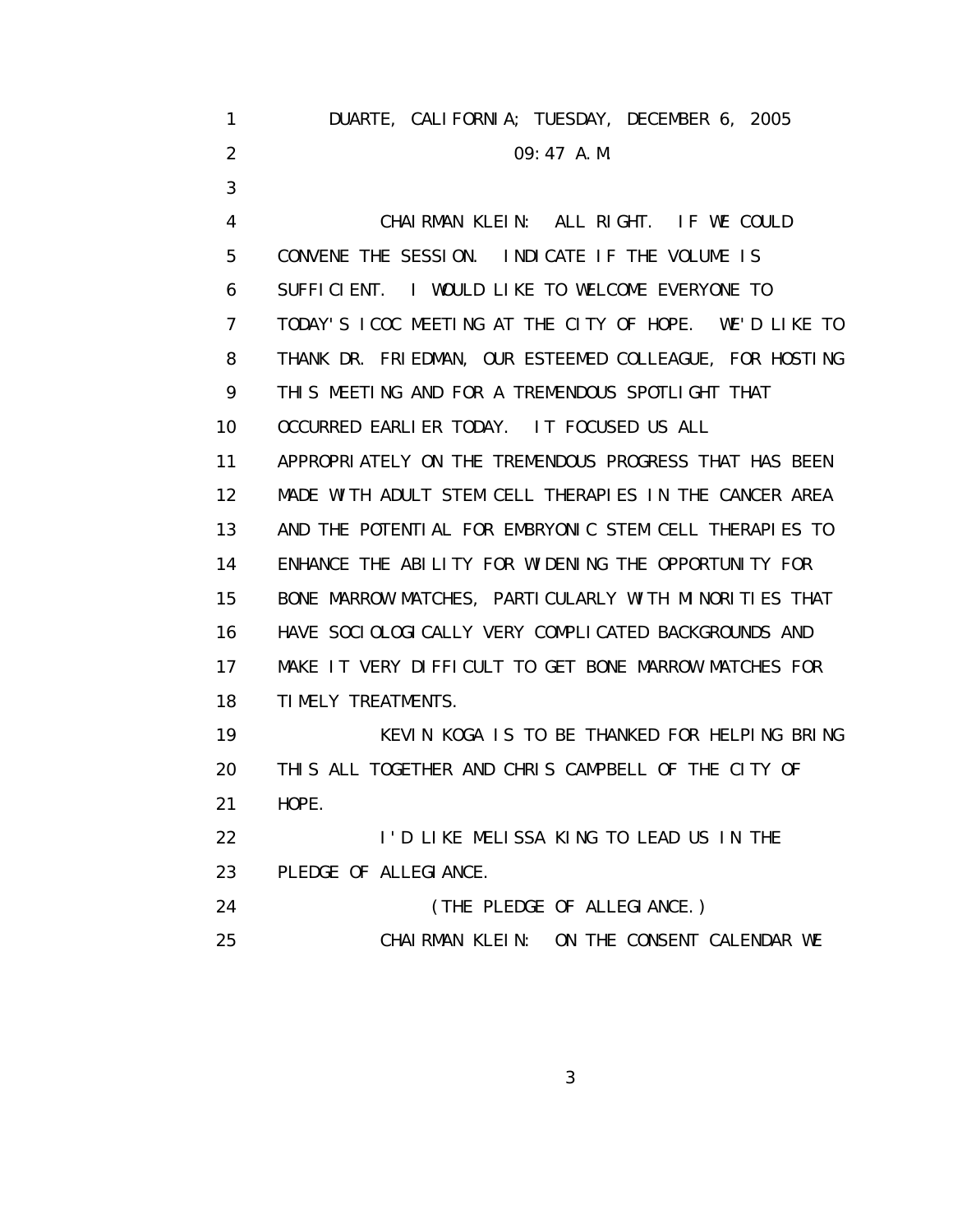| 1              | HAVE AGENDA ITEM 5, AND WE WILL DO THAT IMMEDIATELY |
|----------------|-----------------------------------------------------|
| 2              | AFTER ROLL CALL.                                    |
| 3              | MS. KING: PAUL JENNINGS FOR DAVID BALTIMORE.        |
| 4              | DR. JENNINGS: HERE.                                 |
| 5              | MS. KING: BOB PRICE FOR ROBERT BIRGENEAU.           |
| 6              | DR. PRICE: HERE.                                    |
| $\overline{7}$ | MS. KING: DAVID MEYER FOR KEITH BLACK.              |
| 8              | DR. MEYER: HERE.                                    |
| 9              | MS. KING: SUSAN BRYANT.                             |
| 10             | DR. BRYANT:<br>HERE.                                |
| 11             | MS. KING: MARCY FEIT.                               |
| 12             | MS. FEIT:<br>HERE.                                  |
| 13             | MS. KING: MICHAEL FRIEDMAN.                         |
| 14             | DR. FRIEDMAN: HERE.                                 |
| 15             | MS. KING: MICHAEL GOLDBERG.                         |
| 16             | MR. GOLDBERG: HERE.                                 |
| 17             | MS. KING: BRIAN HENDERSON.                          |
| 18             | DR. HENDERSON: HERE.                                |
| 19             | MS. KING: ED HOLMES.                                |
| 20             | DR. HOLMES: HERE.                                   |
| 21             | MS. KING: DAVID KESSLER. BOB KLEIN.                 |
| 22             | CHAI RMAN KLEIN: HERE.                              |
| 23             | MS. KING:<br>SHERRY LANSING. GERALD LEVEY.          |
| 24             | DR. LEVEY:<br>HERE.                                 |
| 25             | MS. KING:<br>TED LOVE. RICHARD MURPHY.              |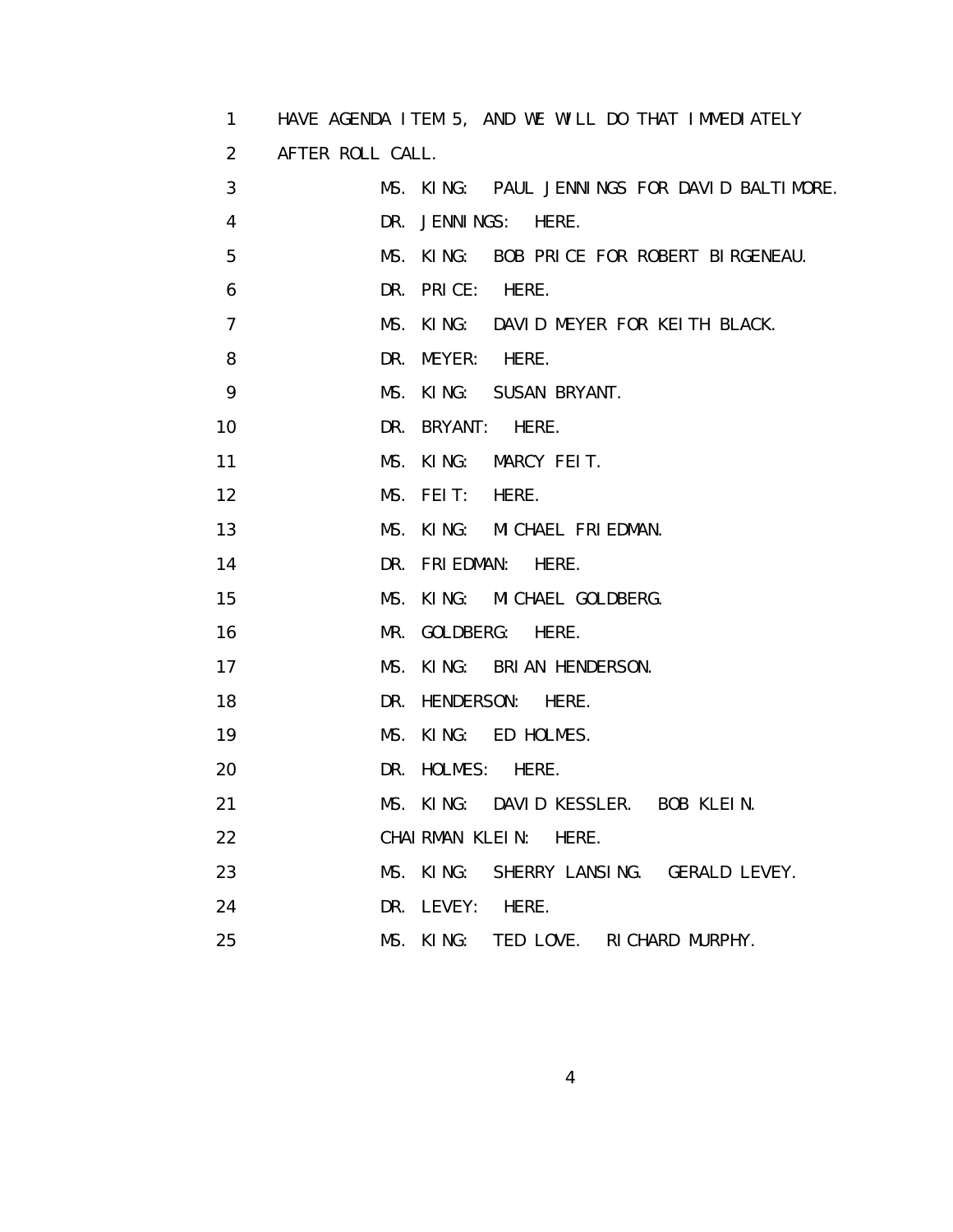| 1              |     | DR. MURPHY: HERE.                         |
|----------------|-----|-------------------------------------------|
| 2              |     | MS. KING: TINA NOVA.                      |
| 3              |     | DR. NOVA: HERE.                           |
| 4              |     | MS. KING: ED PENHOET.                     |
| 5              |     | DR. PENHOET: HERE.                        |
| 6              |     | MS. KING: PAUL BERG FOR PHIL PIZZO.       |
| $\overline{7}$ |     | DR. BERG:<br>HERE.                        |
| 8              |     | MS. KING: CLAIRE POMEROY.                 |
| 9              |     | DR. POMEROY: HERE.                        |
| 10             |     | MS. KING: FRANCISCO PRIETO.               |
| 11             |     | DR. PRIETO: HERE.                         |
| 12             |     | MS. KING: JEANNIE FONTANA FOR JOHN REED.  |
| 13             |     | DR. FONTANA: HERE.                        |
| 14             |     | MS. KING: JOAN SAMUELSON.                 |
| 15             |     | MS. SAMUELSON: HERE.                      |
| 16             |     | MS. KING: DAVID SERRANO-SEWELL.           |
| 17             |     | MR. SERRANO-SEWELL: HERE.                 |
| 18             |     | MS. KING: JEFF SHEEHY. JONATHAN SHESTACK. |
| 19             |     | MR. SHESTACK: HERE.                       |
| 20             |     | MS. KING: OSWALD STEWARD.                 |
| 21             |     | DR. STEWARD:<br>HERE.                     |
| 22             | MS. | KING:<br>LEON THAL.                       |
| 23             | DR. | THAL:<br>HERE.                            |
| 24             | MS. | KING:<br>GAYLE WILSON.                    |
| 25             | MS. | WI LSON:<br>HERE.                         |

 $\sim$  5  $\sim$  5  $\sim$  5  $\sim$  5  $\sim$  5  $\sim$  5  $\sim$  5  $\sim$  5  $\sim$  5  $\sim$  5  $\sim$  5  $\sim$  5  $\sim$  5  $\sim$  5  $\sim$  5  $\sim$  5  $\sim$  5  $\sim$  5  $\sim$  5  $\sim$  5  $\sim$  5  $\sim$  5  $\sim$  5  $\sim$  5  $\sim$  5  $\sim$  5  $\sim$  5  $\sim$  5  $\sim$  5  $\sim$  5  $\sim$  5  $\sim$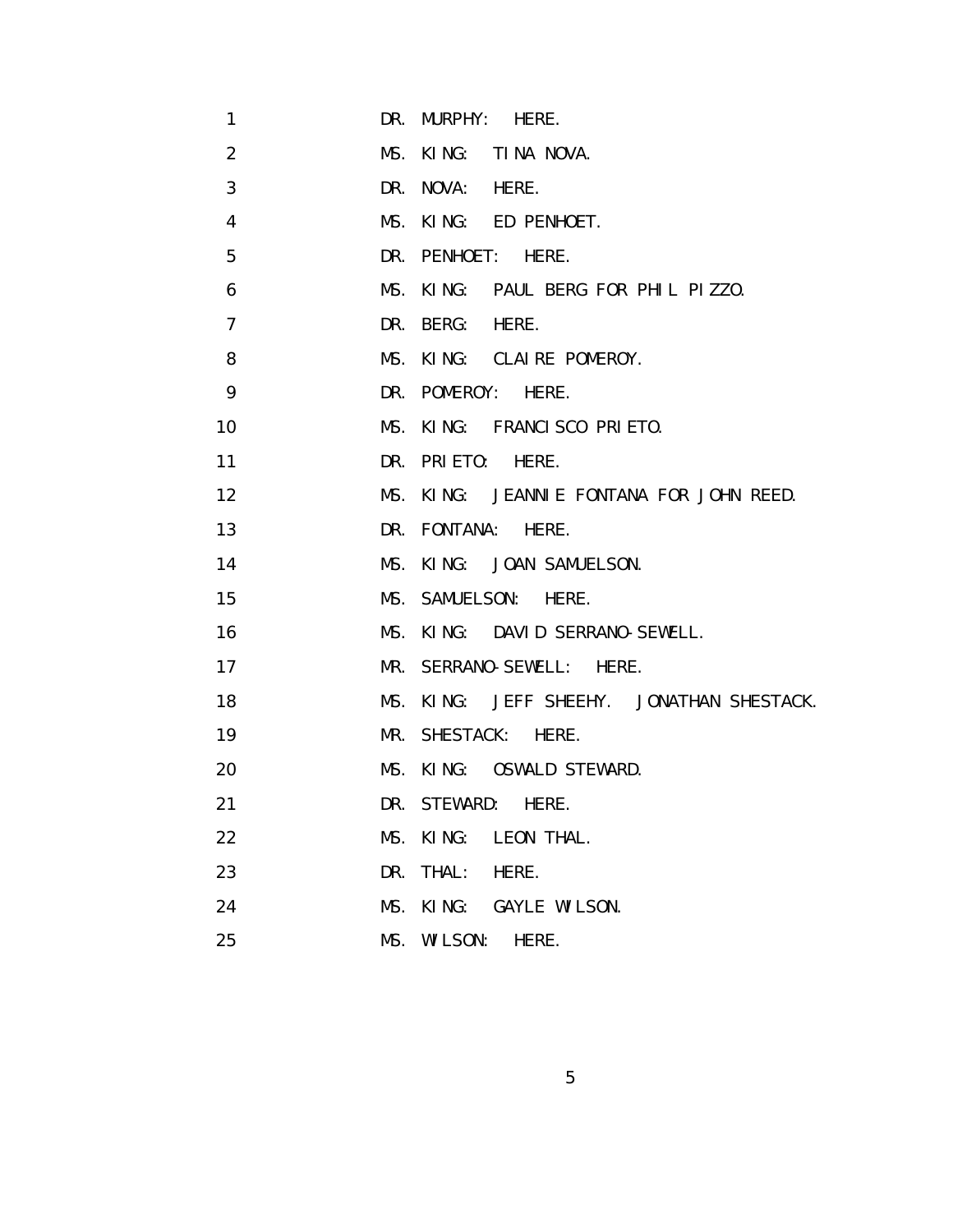| 1               | MS. KING: JANET WRIGHT.                                 |
|-----------------|---------------------------------------------------------|
| 2               | DR. WRIGHT:<br>HERE.                                    |
| 3               | CHAIRMAN KLEIN: THANK YOU VERY MUCH,                    |
| 4               | <b>MELISSA.</b>                                         |
| 5               | AGENDA NO. 5 IS THE CONSENT CALENDAR.<br><b>THE</b>     |
| 6               | I TEM THERE IS APPROVAL OF THE MINUTES. IS THERE ANY    |
| 7               | MOTION FOR APPROVAL OF THE MINUTES?                     |
| 8               | DR. WRIGHT: SO MOVED.                                   |
| 9               | CHAIRMAN KLEIN: IS THERE A SECOND?                      |
| 10              | DR. FRIEDMAN: SECOND.                                   |
| 11              | CHAIRMAN KLEIN: MOVED AND SECONDED. ANY                 |
| 12 <sup>2</sup> | DI SCUSSION FROM THE BOARD ON THAT? JOAN SAMUELSON.     |
| 13              | MS. SAMUELSON: I'D JUST LIKE TO MAKE ONE                |
| 14              | REFERENCE. THERE'S A REFERENCE IN THE MINUTES TO AN     |
| 15              | APPROVAL OF A RECOMMENDATION BY THE RESEARCH FUNDING    |
| 16              | WORKING GROUP, AND THE DOCUMENTATION APPROVED BY THE    |
| 17              | WORKING GROUP IS NOT EXACTLY WORD FOR WORD THE SAME,    |
| 18              | AND THERE COULD BE SOME DIFFERENCES THAT COULD BE       |
| 19              | IMPORTANT AT SOME POINT. I'M NOT RAISING THIS TO        |
| 20              | REALLY GET INTO IT OR DISCUSS IT NOW, JUST TO MAKE THAT |
| 21              | POINT SO THAT IF AT SOME POINT IN THE FUTURE WHEN IT    |
| 22              | BECOMES IMPORTANT, I'LL JUST WANT TO HAVE MADE A        |
| 23              | RECORD.                                                 |
| 24              | CHAIRMAN KLEIN: THANK YOU VERY MUCH.<br>SO THE          |
| 25              | MINUTES ARE STANDING AS WRITTEN. IT WAS CLARIFICATION   |

 $\sim$  6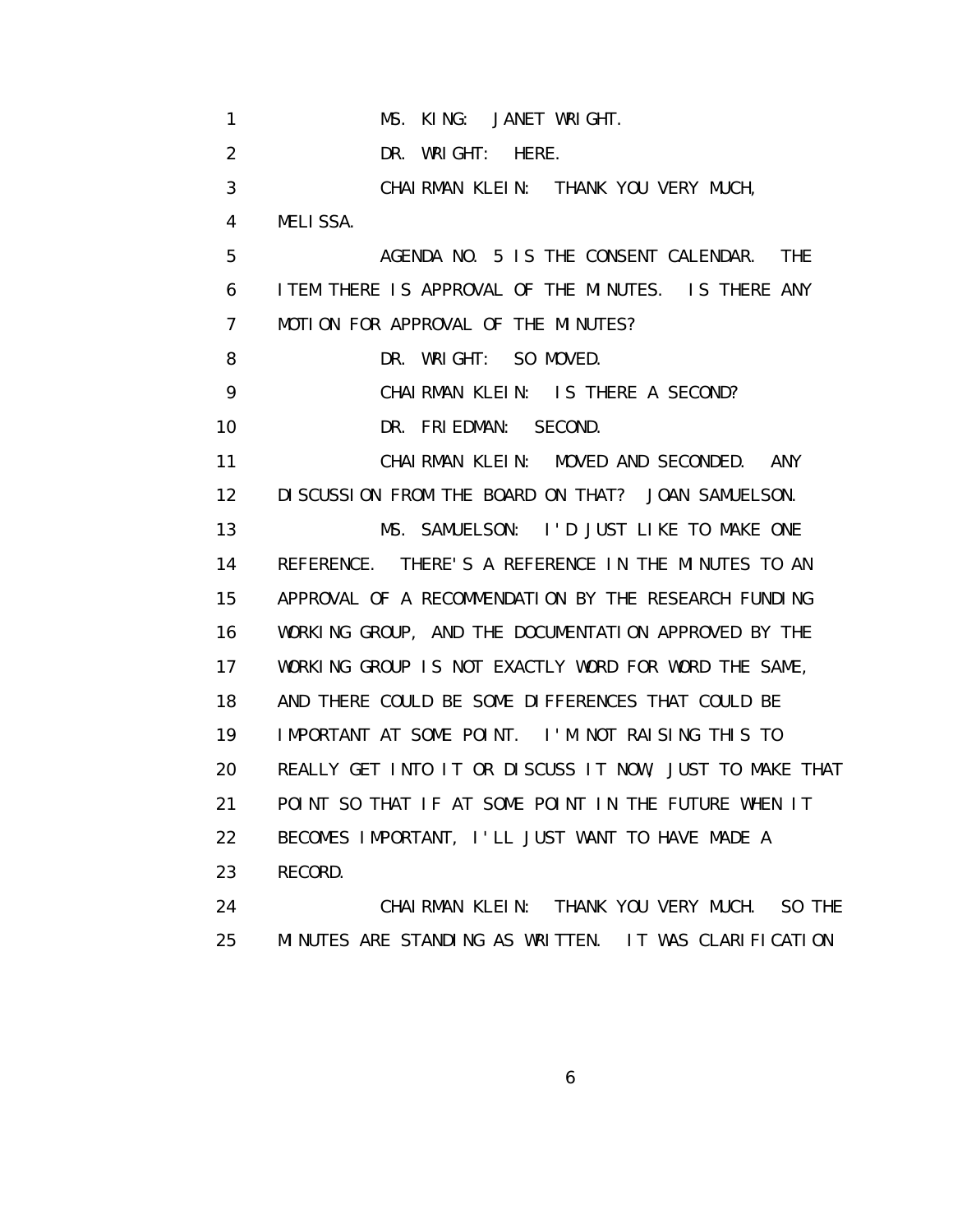1 OF A PRIOR HISTORY FOR PURPOSES OF LATER DECISIONS. 2 THANK YOU, JOAN.

 3 ANY PUBLIC COMMENT? SEEING NO PUBLIC 4 COMMENT, ALL IN FAVOR. OPPOSED? ITEM PASSES. 5 AGENDA ITEM 6 IS THE CHAIRMAN'S REPORT. AS 6 THE PUBLIC AND THE BOARD HAVE SEEN FROM THIS LAST WEEK, 7 THERE WAS AN EXTRAORDINARILY STRONG DECISION SUPPORTIVE 8 OF PROPOSITION 71 AND THE CALIFORNIA INSTITUTE OF 9 REGENERATIVE MEDICINE BY JUDGE SABRAW FROM THE SUPERIOR 10 COURT IN ALAMEDA COUNTY ON NOVEMBER 29TH. THE AMICUS 11 BRIEFS FROM 15 DIFFERENT NATIONAL PATIENT ADVOCACY 12 GROUPS, INCLUDING THE LEUKEMIA AND LYMPHOMA SOCIETY WHO 13 COSPONSORED THE SPOTLIGHT EARLIER THIS MORNING, WERE 14 VERY IMPORTANT, I'M CERTAIN, IN THE FACT THAT JUDGE 15 SABRAW, AT THE END OF THE DECISION, FOCUSED ON THE FACT 16 THAT IT IS A CASE THAT QUALIFIES CLEARLY FOR EXPEDITED 17 TREATMENT, AND SHE MENTIONED THAT SHE WOULD CONSIDER 18 MOTIONS SHORTENING TIME ON DISCOVERY. 19 TODAY, DECEMBER 6TH, THERE IS A CASE 20 MANAGEMENT CONFERENCE GOING ON AT THIS VERY TIME IN HER 21 COURT IN ALAMEDA COUNTY; AND JAMES HARRISON, OUR 22 ATTORNEY, IS THERE WITH THE ATTORNEY GENERAL'S OFFICE 23 SUPPORTING OUR DESIRE TO MOVE THAT FORWARD AT THE 24 EARLIEST POSSIBLE DATE.

25 WE ARE PLEASED THAT JUDGE SABRAW HAS TAKEN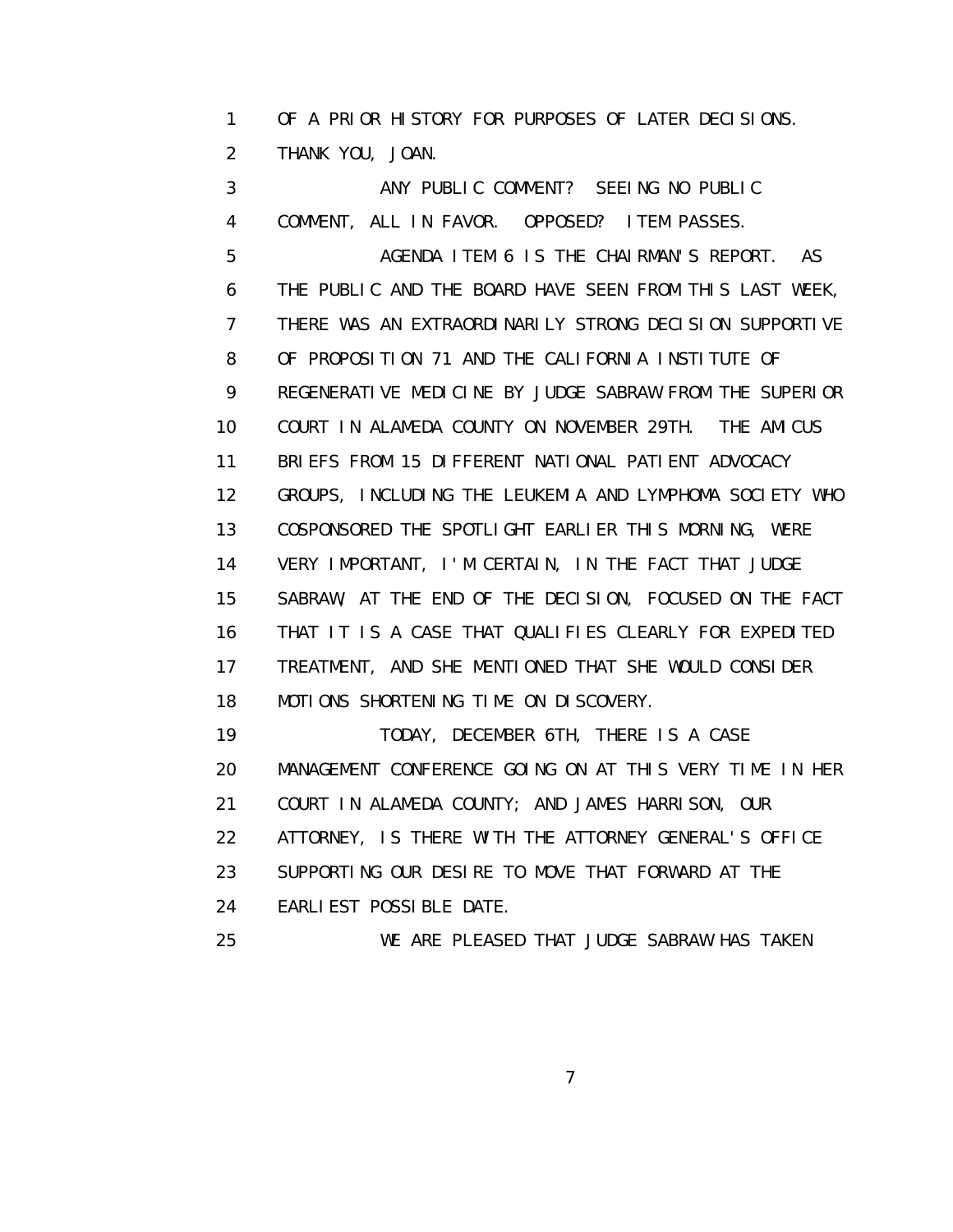1 ALL FIVE OF THE CAUSES OF ACTION BY THE FAMILY 2 BIOETHICS COUNCIL AND DISMISSED ALL FIVE, INDICATING 3 THEY CLEARLY HAD NOT MET THE BURDEN OF PROOF. AND IN 4 ADDITION, IN NUMEROUS CITATIONS AND HER EXTENSIVE 5 NARRATIVE SUPPORTING PROPOSITION 71, SHE STATES THAT 6 THE SUPREME COURT HAS FOUND THAT IT IS THE COURT'S 7 SOLEMN DUTY TO UPHOLD AN INITIATIVE RESOLVING ALL 8 DOUBTS IN ITS FAVOR UNLESS ITS UNCONSTITUTIONALITY 9 CLEARLY, POSITIVELY, AND UNMISTAKABLY APPEAR. 10 SHE REPEATS THIS THEME LATER, I BELIEVE IF 11 YOU LOOK, FOR EXAMPLE, AT PAGE 12, TO SAY THAT ALL 12 PRESUMPTIONS AND INTENDMENTS FAVOR THE VALIDITY OF AN 13 ACT, AND THEN GOES ON TO RULE IN OUR FAVOR IN THAT CASE 14 ON THE FAMILY BIOETHICS COUNCIL'S FIVE GROUNDS WHICH, 15 AS I SAID, SHE REFUSED TO RULE ON, OR RULED TO THE DENY

16 THEIR CLAIMS.

 17 THIS PROVIDES US WITH A VERY STRONG BASIS FOR 18 MOVING FORWARD. GIVEN THAT ONE OF THE KEY CITATIONS 19 SHE USES IS THE PROP 10 DECISION ALSO CALLED THE CART 20 CASE BECAUSE IT WAS THE COALITION OF TOBACCONISTS THAT 21 HAD FOUGHT PROP 10 BECAUSE PROP 10 WAS FINANCED WITH 22 THE TOBACCO TAX. SHE REALLY ANALOGIZES THAT CASE AND 23 SAYS THAT THE OPPOSITION WAS, HOWEVER, PROVIDED AN 24 ADDITIONAL HEARING TO SEE IF THEY COULD PROVIDE SOME 25 OTHER BASIS TO SUBSTANTIATE THEIR CLAIMS, BEARING IN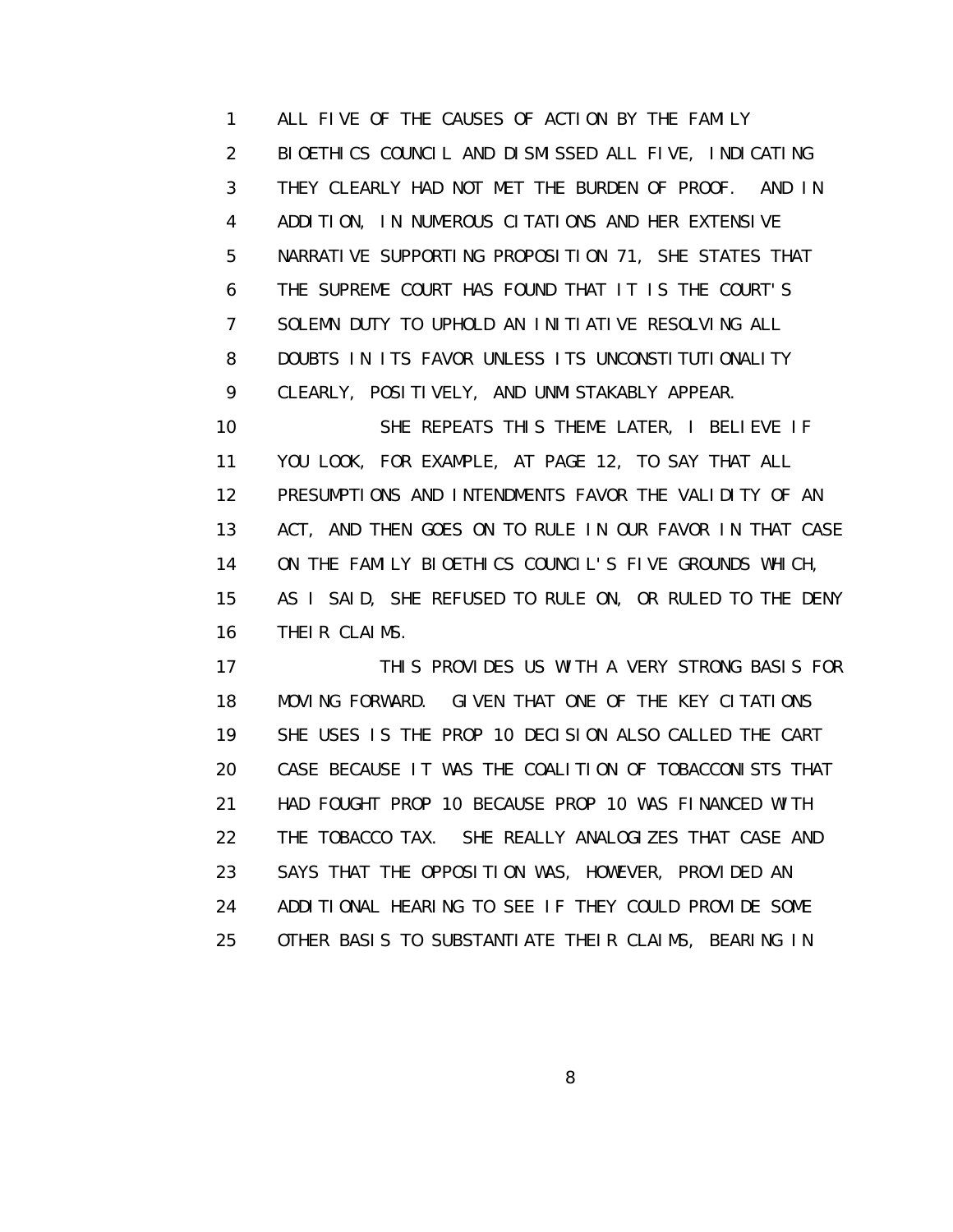1 MIND THAT FOR AN ENTIRE YEAR THEY WERE UNABLE TO BRING 2 TO THE COURT IN THEIR BRIEFS THE EVIDENCE THAT WOULD BE 3 PERSUASIVE TO THE JUDGE. WE RECOGNIZE, NEVERTHELESS, 4 THAT IT'S HELPFUL IN AVOIDING PRIOR OR SUBSEQUENT 5 APPEALS GROUNDS TO HAVE THIS HEARING OUT OF THE WAY AT 6 THIS TIME, AND WE ARE WORKING WITH THE COURT TO 7 ACCOMPLISH THAT HEARING.

8 WE WOULD LIKE TO ALSO FORMALLY THANK MUNGER, 9 TOLLS, AND OLSON, WHICH HAS COMMITTED THE EFFORTS OF 10 FIVE PARTNERS TO REPRESENT THE AMICUS BRIEF PRO BONO. 11 THIS IS A HUGE SAVINGS FOR THE VARIOUS CHARITIES AND 12 INSTITUTIONS THAT ARE SUPPORTING OUR CASE, AND WE WOULD 13 LIKE TO THANK THE 15 DIFFERENT INSTITUTIONS, INCLUDING 14 CHILDREN'S HOSPITAL L.A., CHILDREN'S HOSPITAL OAKLAND, 15 STANFORD, USC, SALK, BURNHAM, AND THE MANY OTHER 16 MEMBERS OF THE BOARD REPRESENTING INSTITUTIONS THAT 17 HAVE STEPPED UP AND COME TO THE AMICUS BRIEF TO SUPPORT 18 THIS CASE.

19 IT IS IMPORTANT TO NOTE THAT THE STRONG 20 OPINIONS HELP US WITH THE BOND ANTICIPATION NOTE BRIDGE 21 FINANCING PROGRAM, WHICH IS A PRIVATE PLACEMENT PROGRAM 22 WITH A FULL DISCLOSURE OF THE LITIGATION. IN ADDITION, 23 ANYONE BUYING A BOND ANTICIPATION NOTE MUST BUY A 24 MILLION DOLLARS MINIMUM DENOMINATION TO MAKE SURE ONLY 25 HIGHLY QUALIFIED FINANCIALLY ASTUTE INDIVIDUALS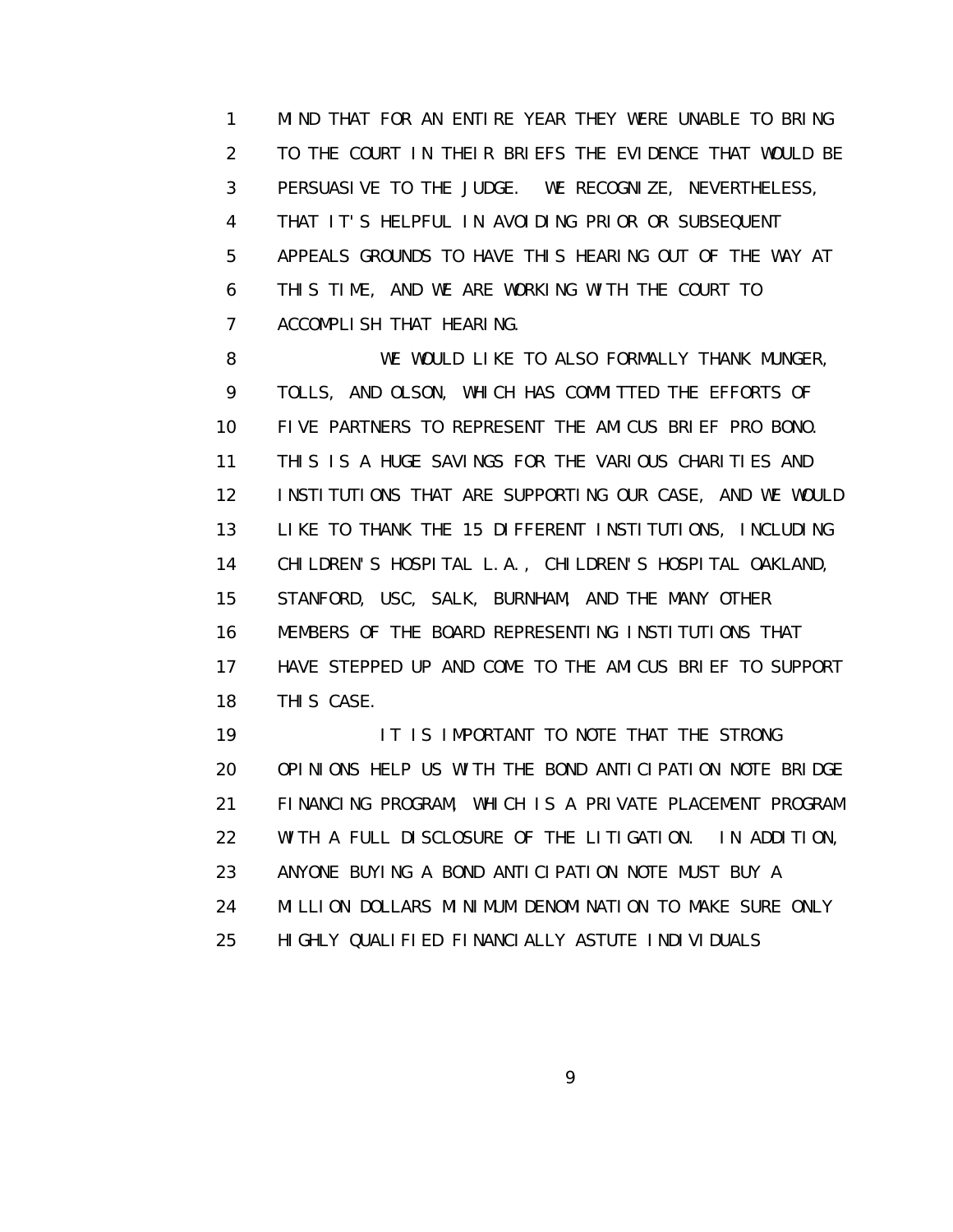1 PARTICIPATE IN THE PROGRAM AND ARE REQUIRED TO HAVE 2 THEIR OWN COUNSEL REPRESENT THEM TO MAKE SURE THEY'RE 3 FULLY INFORMED. WHEN COUNSEL LOOKS AT AN OPINION WITH 4 THIS KIND OF STRENGTH AND THIS KIND OF REPEATED 5 ASSERTION OF EXTRAORDINARILY HIGH BAR THE OPPOSITION 6 WILL FACE, IT HELPS US TREMENDOUSLY.

 7 FOR CALIFORNIA PATIENTS SUFFERING FROM 8 CHRONIC DISEASE AND INJURY, EVERY DAY COUNTS IN 9 ADVANCING OUR UNDERSTANDING OF DISEASE AND OUR SEARCH 10 FOR IMPROVED THERAPIES TO ALLEVIATE HUMAN SUFFERING. 11 WE LOOK FORWARD TO THE INSTITUTE FUNDING THE BAN 12 PROGRAM TO ADVANCE THIS RESEARCH DURING THE LITIGATION. 13 WE LOOK FORWARD TO HONORING THE MANDATE OF THE PUBLIC 14 AND MAKING CERTAIN THAT IT IS A CLEAR MESSAGE, THAT 15 DESPITE LITIGATION, CALIFORNIA WILL HONOR THE MANDATE 16 OF SEVEN MILLION VOTERS AND MOVE THIS CRITICAL RESEARCH 17 FORWARD. SO AS WE MOVE FORWARD ON THE BAN PROGRAM, WE 18 ARE VERY THANKFUL FOR THIS STRONG DECISION. 19 **I'D LIKE TO IMMEDIATELY GO TO ITEM 7, SINCE** 

 20 NO ACTION IS REQUIRED ON ITEM 6, WITH THE PRESIDENT'S 21 REPORT. DR. HALL.

 22 DR. HALL: THANK YOU, MR. CHAIR. I HAVE A 23 RELATIVELY SHORT REPORT TODAY. LET ME BEGIN BY 24 INTRODUCING TWO NEW MEMBERS OF OUR TEAM. SCOTT TOCHER, 25 WHO IS SITTING AT THE STAFF TABLE HERE, IS OUR INTERIM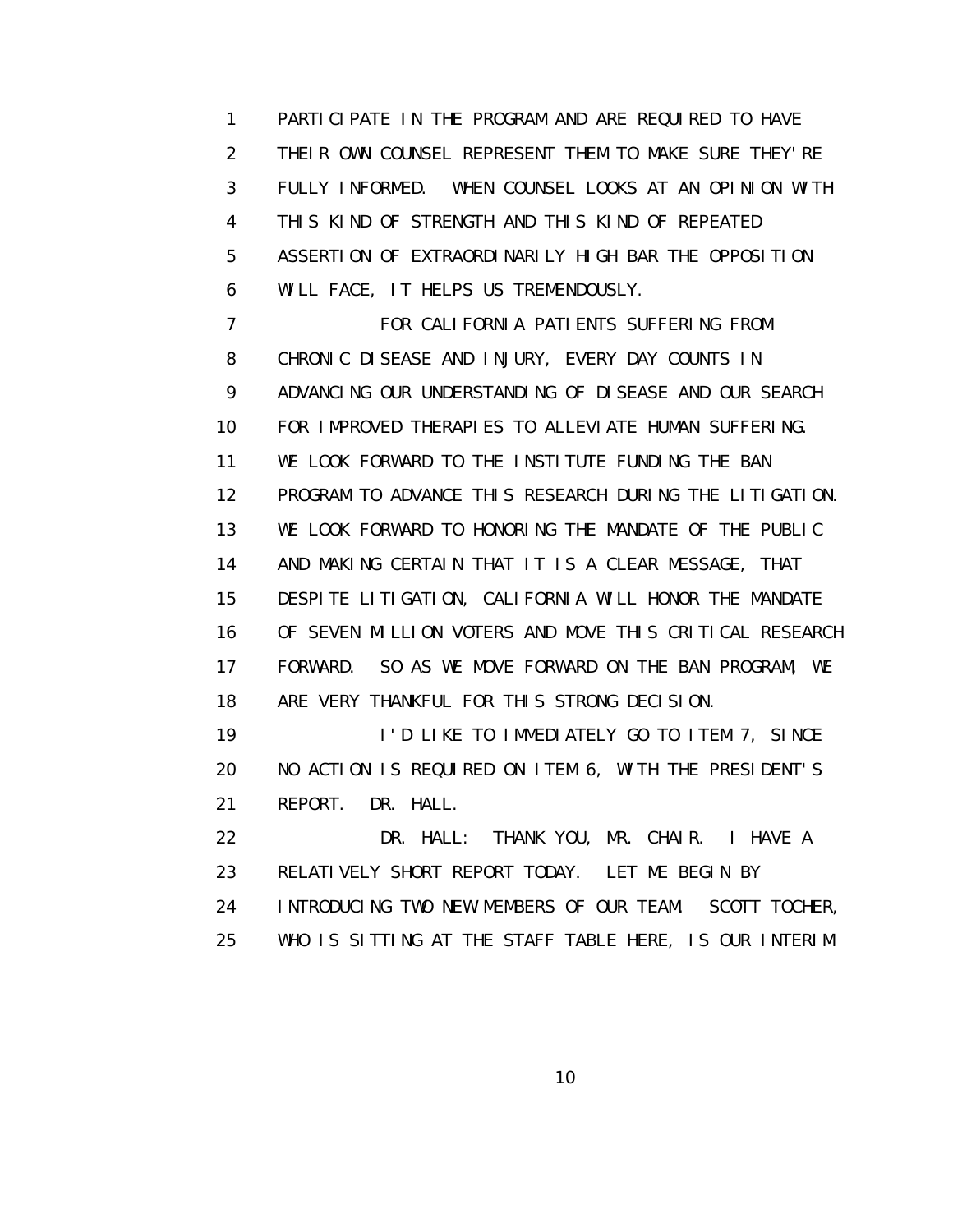1 ASSOCIATE LEGAL COUNSEL. HE IS ON LOAN FROM THE FAIR 2 POLITICAL PRACTICES COMMISSION AND WILL BE WITH US 3 THROUGH THE FIRST SIX MONTHS OF 2006. HE HAS HAD 4 EXTENSIVE EXPERIENCE IN DEALING WITH REGULATORY MATTERS 5 AT THE STATE LEVEL. AS YOU KNOW, AS WE WORK THROUGH A 6 NUMBER OF OUR ITEMS, WHICH MUST GO THROUGH THE STATE 7 PROCEDURES ACCORDING TO THE APA, HIS EXPERTISE AND 8 ADVICE AND ABILITY, AMONG OTHER THINGS, TO WRITE 9 REGULATORY LANGUAGE, WE ANTICIPATE, WILL BE INVALUABLE 10 TO US. WE'RE DELIGHTED TO HAVE HIM ON BOARD. MAYBE 11 YOU COULD STAND OR RAISE YOUR HAND, SCOTT, SO PEOPLE 12 CAN KNOW WHO YOU ARE.

 13 THE SECOND PERSON, WHO IS NOT ABLE TO BE WITH 14 US TODAY, IS DAN BEDFORD, WHO IS OUR INTERIM LEGAL 15 COUNSEL, AND HE IS WORKING WITH US ON A PRO BONO BASIS 16 THROUGH THE END OF FEBRUARY. HE'S WITH THE FIRM OF 17 ORRICK & HERRINGTON, WHO YOU'VE HEARD ABOUT IN 18 CONNECTION WITH SOME OF OUR BOND MATTERS. DAN HAS BEEN 19 HELPING US OUT IN THE INTERIM SINCE CHRISTINA OLSSON 20 LEFT AND HAS WORKED PARTICULARLY ON THE GRANTS 21 ADMINISTRATION POLICY, WHICH WE'LL BE HEARING MORE 22 ABOUT LATER IN THE MEETING, AND HAS BEEN VERY HELPFUL 23 IN THAT REGARD. SO WE'RE PLEASED TO HAVE HIM WITH US 24 FOR THE NEXT COUPLE OF MONTHS. 25 OTHER THAN THAT, ALL OF OUR RECRUITMENTS ARE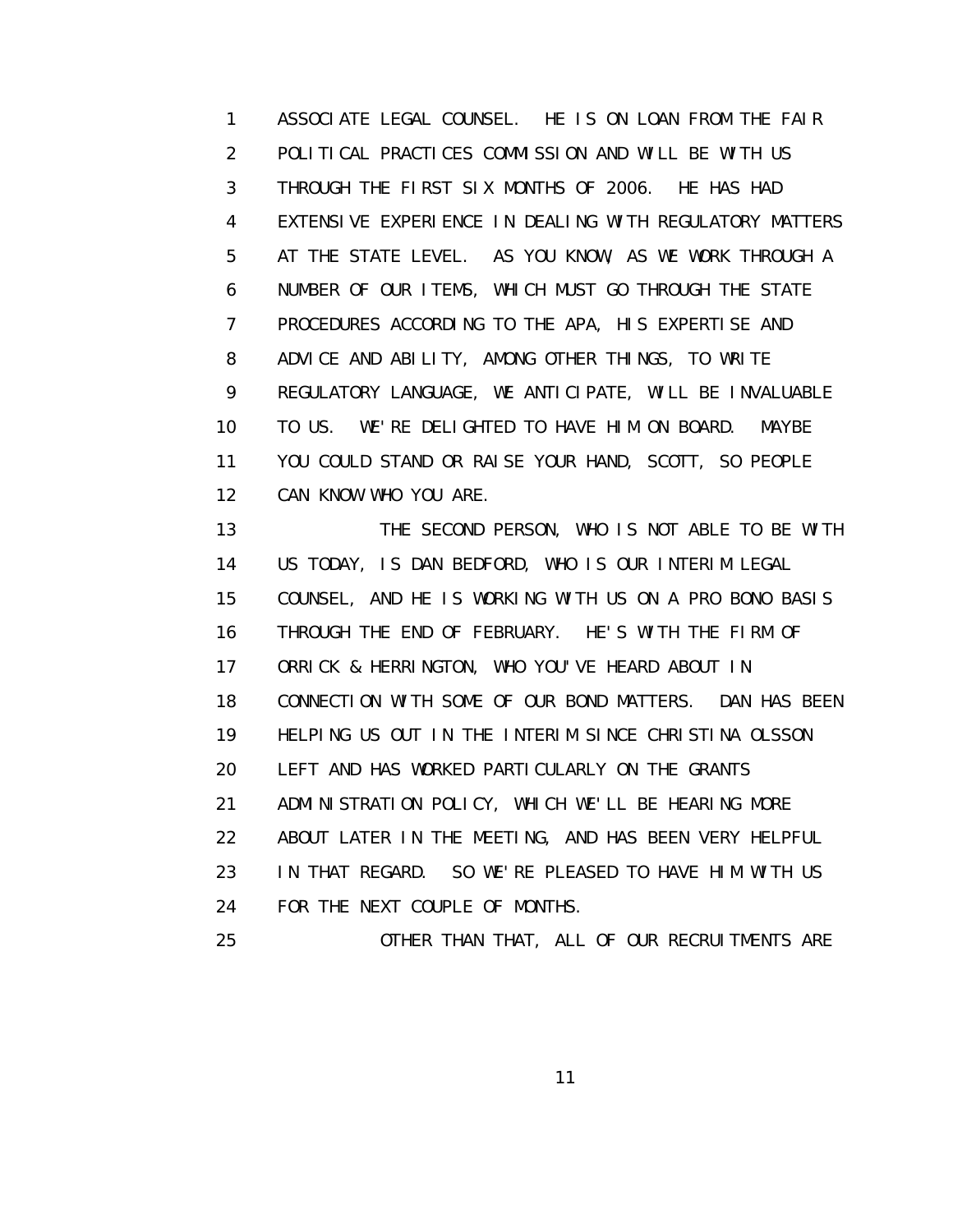1 CURRENTLY DEFERRED.

 2 NOW, WE'VE HAD SOME ACTIVITY FROM OUR WORKING 3 GROUPS. SINCE WE LAST MET IN THE LAST MONTH, THE 4 GRANTS GROUP HAD A TELECONFERENCE MEETING ON 11/28 TO 5 CONSIDER THE INTERIM GRANTS ADMINISTRATION POLICY FOR 6 TRAINING GRANTS. AND YOU WILL HEAR MORE ABOUT THAT 7 LATER IN THE MEETING.

8 AND, SECONDLY, OUR STANDARDS GROUP CONTINUES 9 TO MEET. WE HAD A MEETING ON THE 1ST OF DECEMBER TO 10 CONTINUE A PUBLIC MEETING TO CONTINUE DEVELOPMENT OF 11 THE DRAFT ETHICAL AND MEDICAL STANDARDS WHICH WE WILL 12 PRESENT, I THINK, ACCORDING TO THE CURRENT TIMETABLE, 13 IF I RECALL, FIRST OF FEBRUARY WE WILL PRESENT TO THE 14 ICOC AS A DRAFT ETHICAL AND MEDICAL STANDARDS. WE 15 ACTUALLY HAD QUITE A LIVELY AND GOOD MEETING WITH LOTS 16 OF DISCUSSION ON ISSUES RELATED TO EGG DONATION AND ON 17 STEM CELL BANKS AND OTHER MATTERS.

18 **I ALSO WANTED TO REPORT TO YOU ON SOMETHING I**  19 MENTIONED AT OUR LAST MEETING, AND THAT IS OUR WISH TO 20 HAVE A -- SPONSOR A SHORT SCIENTIFIC MEETING ON THE 21 ASSESSMENT OF MEDICAL RISK TO EGG DONORS. THIS WOULD 22 BE A MEETING THAT WOULD FOCUS ON THE SCIENTIFIC ISSUES. 23 WHAT DO WE KNOW? WHAT ARE THE GAPS IN OUR KNOWLEDGE? 24 AND ARE THERE BEST PRACTICES THAT MIGHT REDUCE RISK FOR 25 EGG DONORS FOR RESEARCH?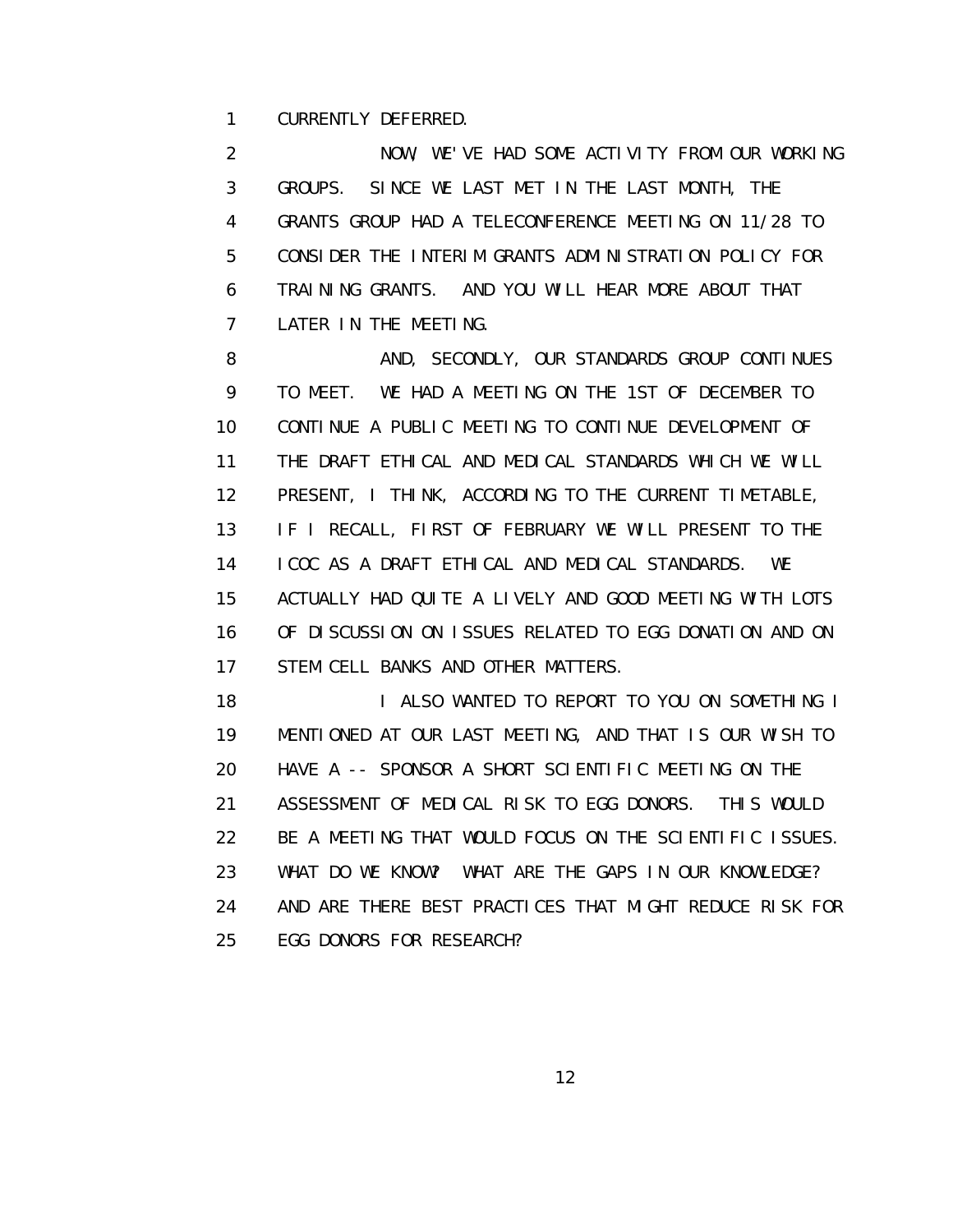1 AND WE HAVE BEEN IN VERY PRODUCTIVE 2 DISCUSSIONS WITH THE INSTITUTE OF MEDICINE AND WITH THE 3 NATIONAL ACADEMIES' LIFE SCIENCES BOARD ABOUT THE 4 POSSIBILITY OF HAVING THEM PUT ON THE MEETING. WE 5 WOULD SPONSOR IT; THEY WOULD ORGANIZE IT IN AN 6 INDEPENDENT WAY AND WOULD RUN THE MEETING.

 7 WE ARE ALSO IN PRELIMINARY CONTACT WITH A 8 PROFESSIONAL SOCIETY WHO MAY ALSO HAVE SOME INTEREST IN 9 PARTICIPATING IN THE MEETING AT SOME LEVEL. SO I THINK 10 THIS WILL BE A VERY IMPORTANT MEETING. IT'S AN ISSUE 11 THAT HAS BEEN VERY MUCH TALKED ABOUT, AND IT IS 12 SOMETIMES CONFUSING TO KNOW JUST WHAT IT IS WE ACTUALLY 13 KNOW AND WHAT WE DON'T KNOW, AND WE HOPE THAT THIS WILL 14 BE AN IMPORTANT MEETING, AS I SAID AT OUR LAST MEETING, 15 NOT ONLY FOR US, BUT I THINK NATIONALLY AS WELL. AS 16 FAR AS I KNOW, THERE HAS NOT BEEN A MEETING EXACTLY 17 LIKE THIS NATIONALLY, AND SO WE THINK IT WILL BE VERY, 18 VERY IMPORTANT.

19 **AS FAR AS OUR SCIENTIFIC AND STRATEGIC**  20 PLANNING, I THINK THAT LATER THIS MORNING THE CHAIR OF 21 THE ICOC PLANS TO APPOINT A CHAIR AND VICE CHAIRS FOR 22 THIS COMMITTEE. WE HAVE CONTINUED TO BE IN CONTACT 23 WITH TWO CONSULTANTS WHO WE ARE TALKING TO, AND WE HOPE 24 THAT WE CAN MAKE SOME CHOICE AFTER THE FIRST OF THE 25 YEAR ABOUT THOSE. AND WE WILL WORK TO DEVELOP A PLAN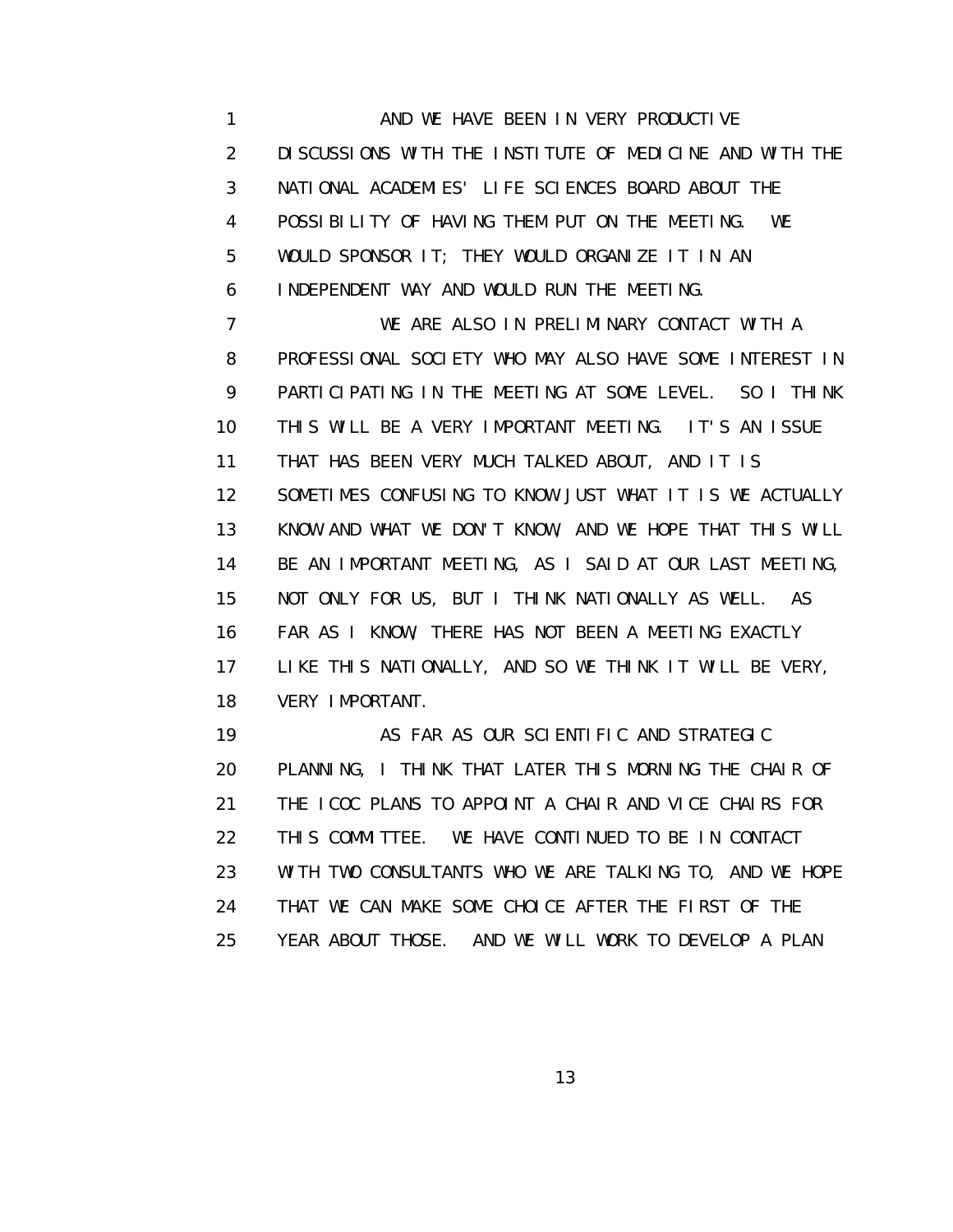1 FOR HOW WE WILL DO THE STRATEGIC PLAN, AND I HOPE WE 2 WILL BE ABLE TO HIRE ADDITIONAL SCIENTIFIC PERSONNEL 3 FOR THAT PROCESS AS IT WILL BE QUITE TIME CONSUMING FOR 4 US.

 5 FINALLY, JUST A WORD ABOUT THE BUDGET. YOU 6 WILL HEAR MORE IN THE MEETING ABOUT THE SPECIFICS OF 7 THIS, BUT I JUST WANT TO GIVE YOU A LITTLE PREVIEW NOW, 8 AND THEN WALTER BARNES, OUR CHIEF FINANCIAL 9 ADMINISTRATIVE OFFICER, WILL PRESENT LATER. WHAT YOU 10 WILL HEAR FROM HIM IS THAT NOW WE HAVE A BUDGET THAT 11 WILL CARRY US THROUGH JUNE 30, 2006, THE END OF THIS 12 FISCAL YEAR. AND THEN BEYOND THAT PERIOD OF TIME, WE 13 WILL DEPEND ON BAN'S TO PROVIDE MONEY FOR 14 ADMINISTRATIVE FUNDING.

 15 AND IN ORDER TO MAKE THIS BUDGET WORK, WE 16 HAVE CUT DOWN ON A NUMBER OF ACTIVITIES, AND YOU WILL 17 HEAR MORE ABOUT THIS LATER. WE HAVE REMOVED THE 18 SCIENTIFIC ACTIVITIES FROM THE CIRM BUDGET, AND THERE 19 ARE THREE OF THOSE THAT ARE RELEVANT. THEY ARE THE 20 SCIENTIFIC STRATEGIC PLANNING YOU JUST HEARD ABOUT IN 21 TERMS OF MONEY FOR A CONSULTANT. THEY ARE THE 22 CONFERENCE ON ASSESSMENT OF MEDICAL RISK, AND THE THIRD 23 IS A PROJECT THAT WE'VE BEEN VERY INTERESTED IN AND ARE 24 CONTINUING DISCUSSIONS WITH AND IS A PROSPECTIVE 25 POSSIBLE PROJECT, AND THAT IS THE POSSIBILITY OF A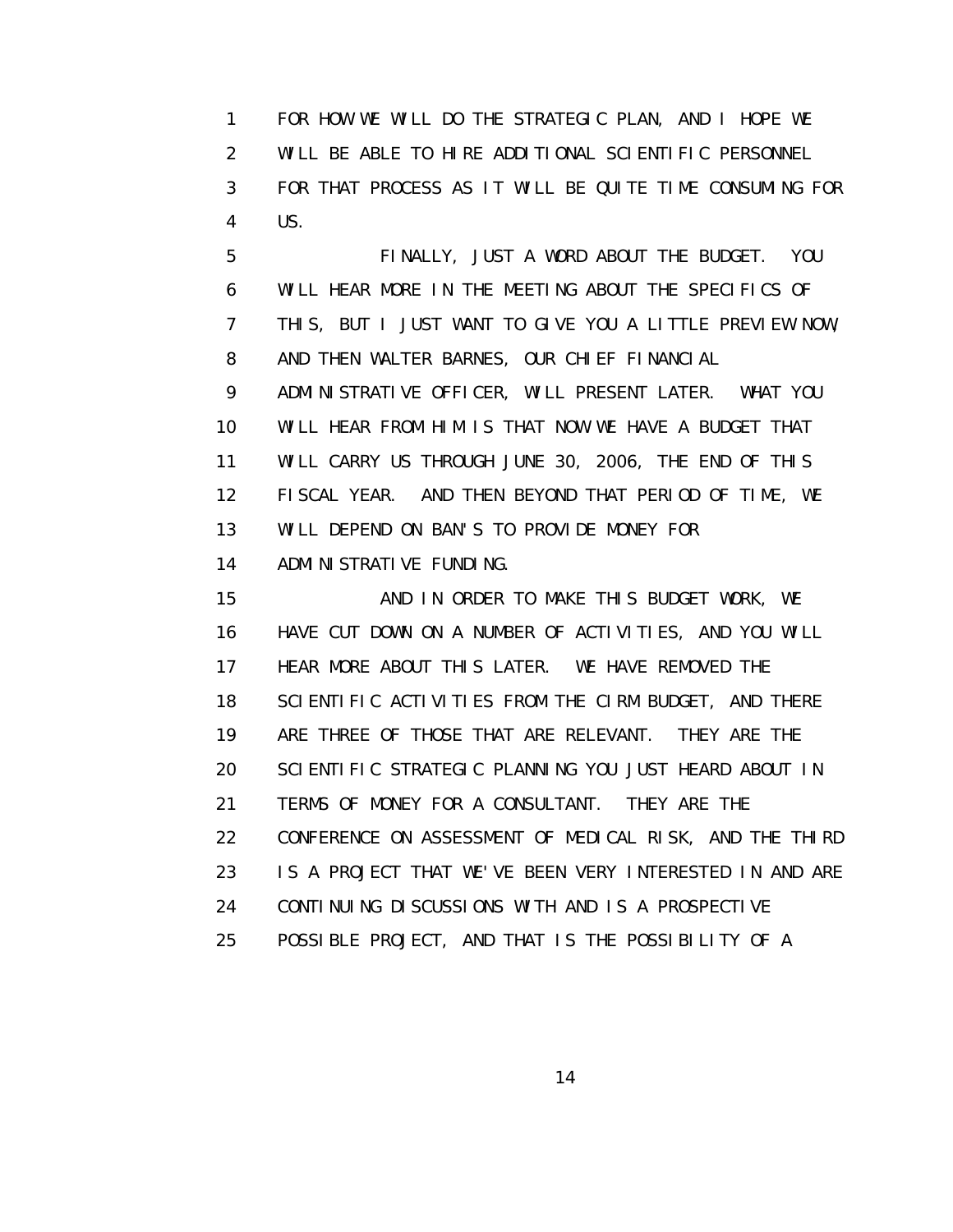1 JOINT PUBLISHING ENTERPRISE WITH THE PUBLIC LIBRARY OF 2 SCIENCE.

3 AND SO OUR INTENT, THEN, IS TO RAISE MONEY 4 SEPARATELY FOR THESE AND FOR ADMINISTRATIVE ACTIVITIES 5 SEPARATE FROM THE BAN'S THAT WOULD HELP FUND THESE, AND 6 THIS WILL ALLOW US, THEN, TO GET THROUGH THE YEAR ON 7 OUR CURRENT FUNDS. BEYOND THAT, IMPLEMENTATION WILL 8 DEPEND ON WHEN THE FUNDS ARE AVAILABLE. 9 SO THANK YOU VERY MUCH, MR. CHAIR. I THINK 10 THAT'S ALL I HAVE TO SAY AT THIS TIME. 11 CHAIRMAN KLEIN: THANK YOU VERY MUCH.

 12 DR. HALL: I'M HAPPY TO ANSWER ANY QUESTIONS 13 IF YOU HAVE THEM.

 14 CHAIRMAN KLEIN: ARE THERE QUESTIONS FROM THE 15 BOARD? QUESTIONS FROM THE PUBLIC?

 16 MR. SHESTACK: ZACH, THESE OTHER ACTIVITIES 17 THAT YOU WANT TO RAISE MONEY FOR, THAT'S PHILANTHROPIC 18 DOLLARS; IS THAT RIGHT?

19 DR. HALL: YES.

 20 MR. SHESTACK: AND SO CAN THE CIRM ACTUALLY 21 RAISE THAT MONEY, OR DOES IT HAVE TO FORM A 501(C)(3) 22 IN ORDER TO DO IT? 23 DR. HALL: AS YOU RECALL THE DOLBYS, WE'RE

 24 EXISTING NOW IN PART ON MONEY THAT THE DOLBYS HAVE VERY 25 GENEROUSLY GIVEN TO US FOR OUR ADMINISTRATIVE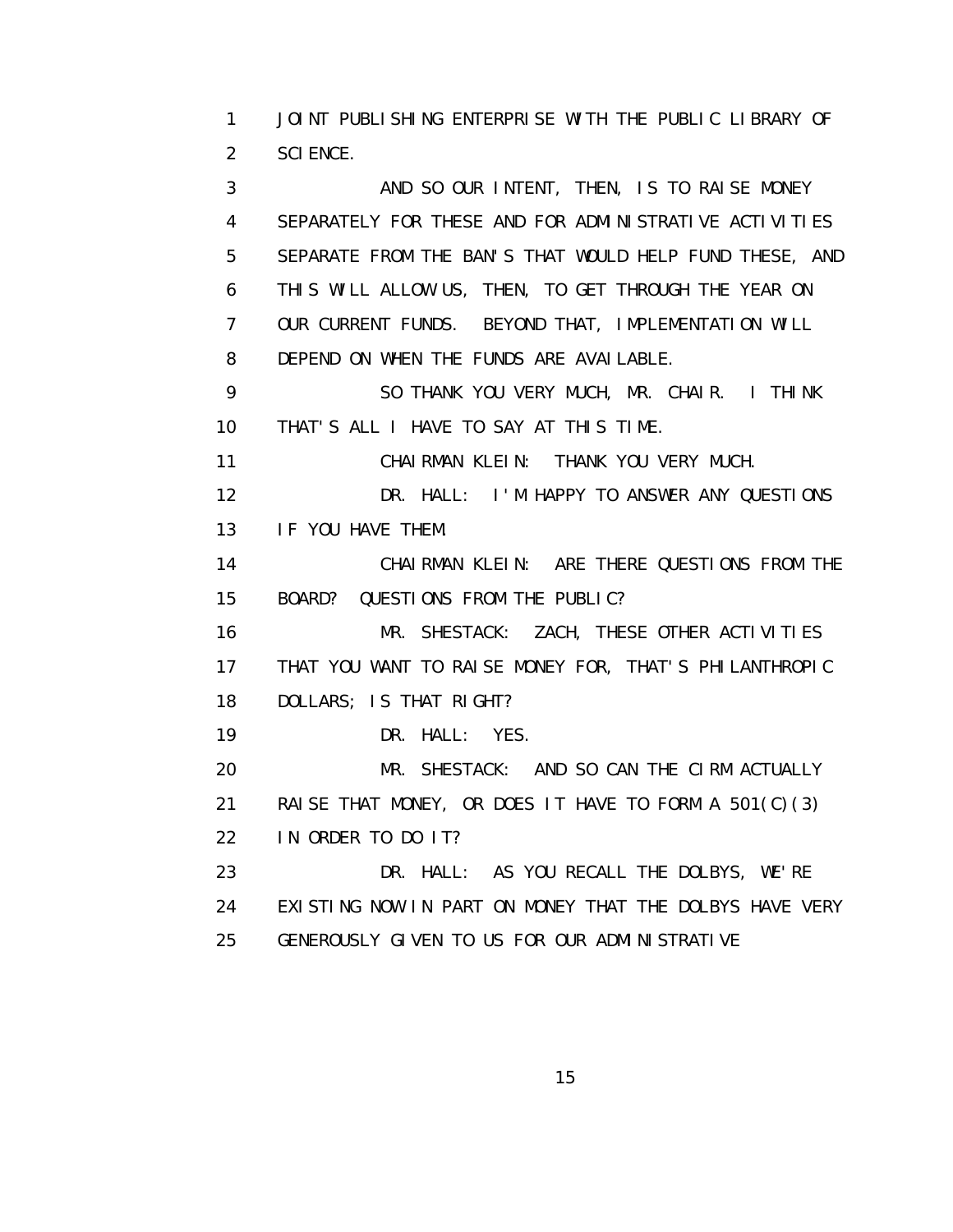1 ACTIVITIES AND SCIENTIFIC ACTIVITIES. AND SO THAT WAS 2 GIVEN AS A GIFT, AND SO WE WOULD PROCEED IN EXACTLY THE 3 SAME WAY.

 4 CHAIRMAN KLEIN: JON, TO SPECIFICALLY 5 RESPOND, IN WRITING THE INITIATIVE, I SPECIFICALLY 6 ADDRESSED AND INCLUDED A PROVISION THAT THE INSTITUTE 7 CAN RECEIVE CHARITABLE GIFTS, WHICH IS UNLIKE OTHER 8 STATE AGENCIES THAT DO NOT HAVE THIS AMBIGUITY 9 RESOLVED. WE DIRECTLY ADDRESSED IT.

10 **ANY ADDITIONAL QUESTIONS FROM THE BOARD?**  11 MS. SAMUELSON: IS THIS THE ONLY POINT IN 12 THIS AGENDA WHERE WE'RE GOING TO DISCUSS THE BUDGET? 13 CHAIRMAN KLEIN: THE BUDGET IS GOING TO BE 14 DISCUSSED AS A WHOLE SEPARATE ITEM.

15 MS. SAMUELSON: SEPARATELY LATER.

 16 CHAIRMAN KLEIN: ANY ITEM, QUESTION FROM THE 17 GENERAL PUBLIC ABOUT THE PRESIDENT'S PRESENTATION? 18 MR. REED: I JUST WONDERED IF WE HAD GIVEN 19 ANY FORM OF RECOGNITION TO THE DOLBYS FOR THEIR

20 TREMENDOUS GIFT.

21 CHAIRMAN KLEIN: WE HAVE PREVIOUSLY 22 RECOGNIZED THE DOLBYS AND THANKED THEM, BUT WE ARE 23 LOOKING FORWARD TO A POTENTIAL FUTURE CEREMONY TO THANK 24 THEM AS WELL. BUT THEY ARE EXTRAORDINARY IN THEIR 25 GENEROSITY AND COMMITMENT, AND WE DEEPLY APPRECIATE IT.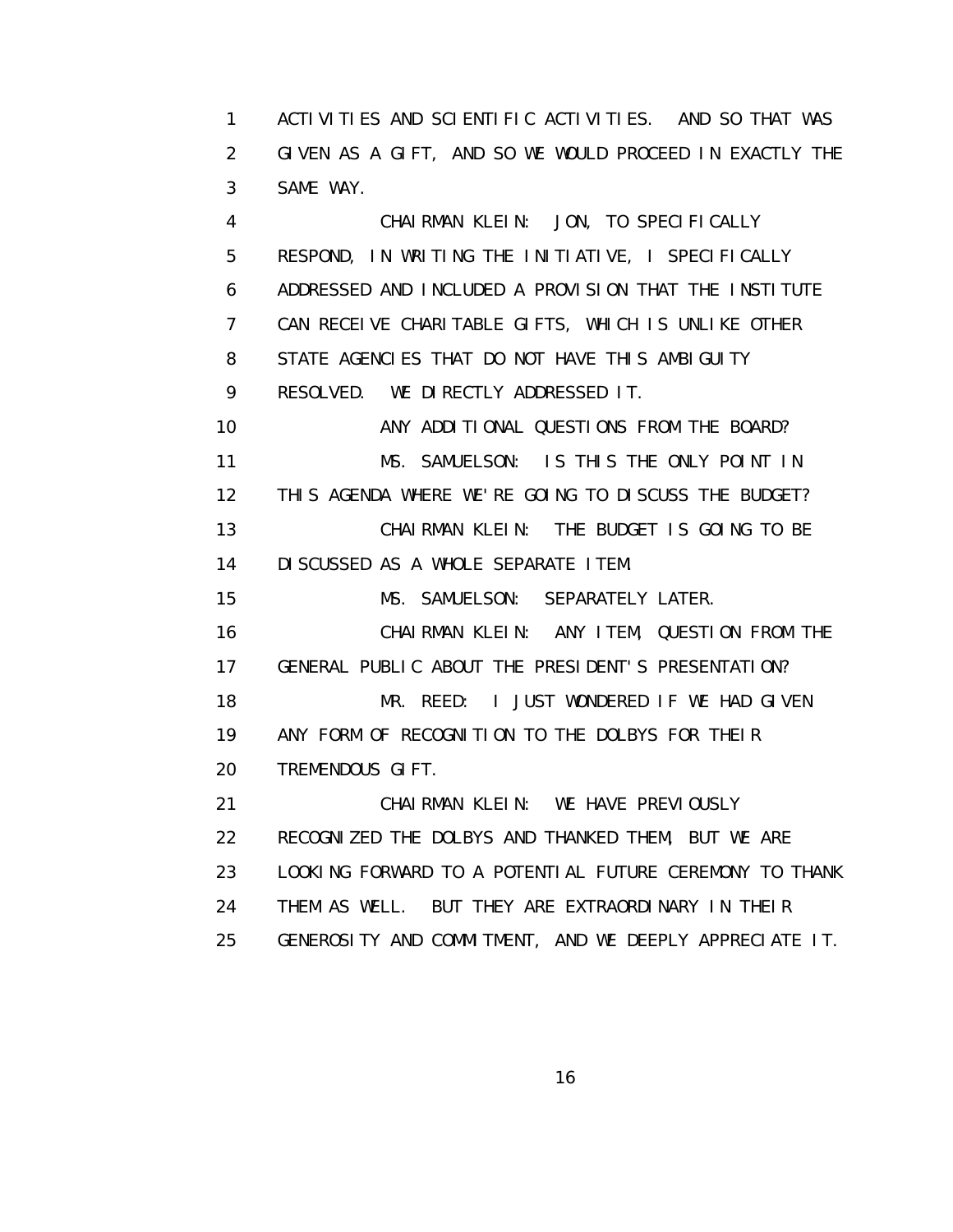1 ANY ADDITIONAL POINTS? THANK YOU VERY MUCH, 2 DR. HALL.

 3 ON THE AGENDA THE NEXT ITEM IS THE FORMATION 4 OF A STRATEGIC PLANNING SUBCOMMITTEE. MY RECENT 5 DISCUSSIONS WITH THE PRESIDENT ON THIS ITEM HAVE LED ME 6 TO A TWO-STEP PROCESS. AND MY SUGGESTION, IF IT IS 7 ACCEPTABLE TO THE BOARD, IS TO ADDRESS TODAY THE 8 HISTORY AND THE INITIATIVE'S DIRECTION ON THE STRATEGIC 9 PLAN TO PUT BEFORE YOU THE PROPOSED MEMBERSHIP AND 10 LEADERSHIP OF THAT COMMITTEE, WHICH I BELIEVE THAT THE 11 EXECUTIVE COMMITTEE AND THE PRESIDENT HAVE REVIEWED. 12 AND THE PRESIDENT SPECIFICALLY, SINCE THIS IS 13 A VERY COLLABORATIVE PROCESS BETWEEN THE LEADERSHIP OF 14 THIS COMMITTEE AND THE PRESIDENT, WOULD LIKE TO HAVE AN 15 OPPORTUNITY BEFORE WE HAVE A PUBLISHED MISSION 16 STATEMENT AND TIMETABLE TO TAKE THE INFORMATION THAT I 17 WORKED OUT FROM THIS PROCESS AND SIT DOWN WITH THE 18 LEADERSHIP THAT THE BOARD DECIDES ON FOR THIS COMMITTEE 19 AND REFINE THAT TIMETABLE AS TO POSSIBILITIES. 20 CERTAINLY WITH THE BUDGET THAT'S GOING TO BE 21 DISCUSSED TODAY, WE HAVE SOME REAL CONSTRAINTS ON OUR 22 PROCESS. AND I THINK THAT THIS IS A VERY HEALTHY 23 PROCESS. THE PRESIDENT KNOWS THE LIMITATIONS OF 24 STAFFING BETTER THAN ANYONE, AND HE KNOWS THE 25 SCIENTIFIC RESOURCES HE CAN BRING TO BEAR, SO IT SEEMS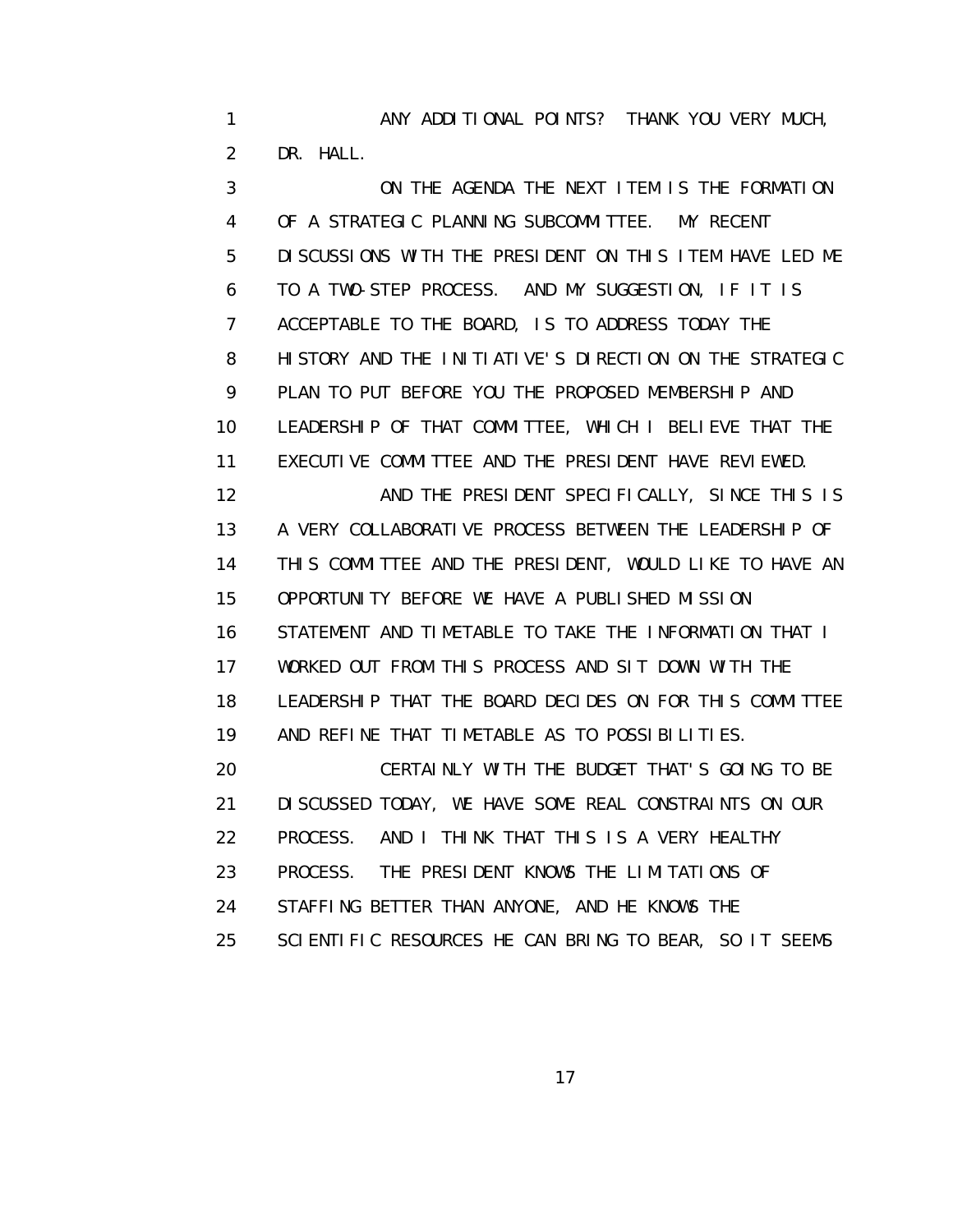1 LIKE A VERY APPROPRIATE PROCESS. BUT WE WILL GO 2 THROUGH THIS SESSION TODAY, AND HOPEFULLY THAT IS AN 3 ACCEPTABLE PROCESS TO THE BOARD.

 4 AS A MATTER OF HISTORY, I WILL TELL YOU THAT 5 AT SECTION 125281.07 PROPOSITION 71 DIRECTS THE ICOC TO 6 DEVELOP ANNUAL AND LONG-TERM STRATEGIC RESEARCH PLANS. 7 IT ALSO DIRECTS US TO DEVELOP ANNUAL AND STRATEGIC 8 FINANCIAL PLANS, WHICH WE WILL SEPARATELY ADDRESS AS A 9 SEPARATE AGENDA ITEM IN THE NEXT MEETING. THE 10 LONG-TERM PLANS AND THE INTERIM PLANS WILL BE 11 SIGNIFICANTLY IMPACTED BY OUR SUCCESS IN THE BAN 12 PRIVATE PLACEMENT PROGRAM.

13 **IT IS IMPORTANT TO NOTE, THOUGH, HISTORICALLY**  14 THAT THIS BOARD HAS APPROVED THE BAN PROGRAM, AND THE 15 BAN PROGRAM HAS GONE TO THE FINANCE COMMITTEE OF THE 16 STATE AS PROVIDED FOR UNDER PROP 71, AND THE STATE HAS 17 AUTHORIZED A \$200 MILLION PROGRAM, AND WE ARE WORKING 18 WITHIN THE CONTEXT OF THAT FINANCIAL PLAN INITIATIVE. 19 THE PROGRAM GOALS WILL BE CONSTANTLY UPDATED 20 BASED ON THE EFFECTIVENESS OF THAT PROGRAM'S INITIAL 21 STAGE WITH THE COURT DECISIONS THAT SUPPORT US AND 22 FURTHER OUR GOALS AND OUR PROGRESS ON LATER TRANCHES OF 23 THE BAN'S. 24 AS TO THE STRATEGIC RESEARCH PLAN DURING THE

25 YEAR 2005, THE ICOC REACHED A STRATEGIC DECISION, GIVEN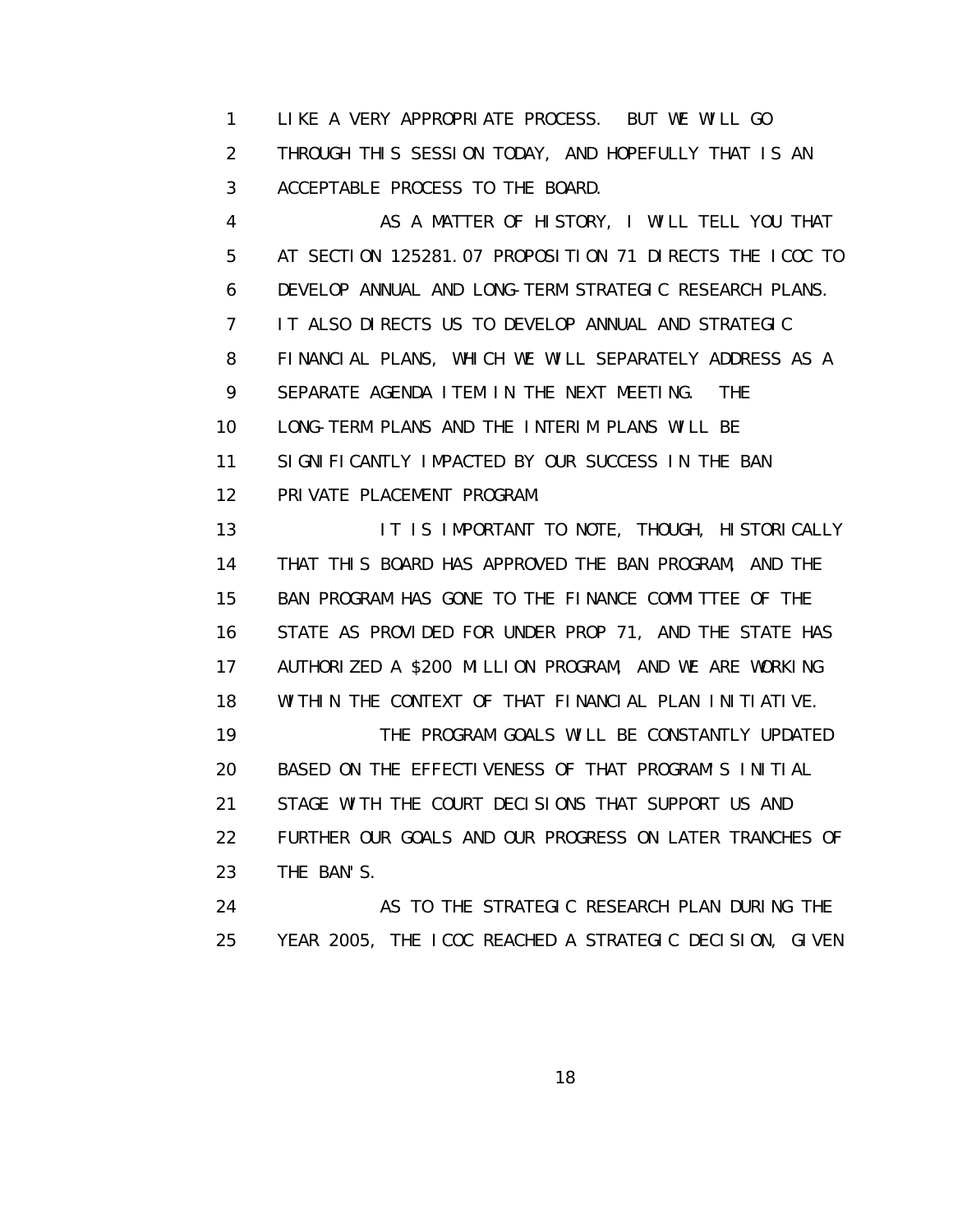1 THE LITIGATION LIMITATIONS ON FUNDING AND THE NEED TO 2 PRIORITIZE HIGH MEDICAL AND ETHICAL STANDARDS IN 3 CONSTRUCTION OF THE PEER REVIEWED GRANT-MAKING PROCESS, 4 THAT THE HIGHEST STRATEGIC PRIORITY AFTER PUTTING THOSE 5 STRUCTURAL ELEMENTS OF THE PROPOSITION 71 IN PLACE 6 WOULD BE TO HOLD A COMPETITION AMONG CALIFORNIA'S 7 PREMIERE RESEARCH INSTITUTIONS TO ESTABLISH A LEADING 8 SCIENTIFIC AND CLINICAL FELLOWSHIP PROGRAM TO BUILD THE 9 INTELLECTUAL INFRASTRUCTURE AND TO CONDUCT STEM CELL 10 RESEARCH IN CALIFORNIA.

11 THIS COMPETITION CULMINATED IN THE AWARD TO 12 16 INSTITUTIONS FOR THE 170 POSTDOCTORAL, POSTDOCTORAL, 13 POSTCLINICAL, AND PREDOCTORAL FELLOWSHIPS ON SEPTEMBER 14 9, 2005. THE FUNDING OF THIS FELLOWSHIP PROGRAM WILL 15 BE IN A POSITION TO PROCEED FOLLOWING THE DECEMBER 6TH 16 MEETING, TODAY'S MEETING, IF WE SUCCESSFULLY ADOPT AN 17 INTERIM GRANTS ADMINISTRATION POLICY AND AN INTERIM IP 18 POLICY FOR TRAINING GRANTS.

 19 CONCURRENTLY THE ICOC AUTHORIZED THE 20 STRATEGIC SCIENTIFIC CONFERENCE HELD OCTOBER 1ST AND 21 2D, 2005, TO SURVEY THE STATE OF STEM CELL AND RELATED 22 SCIENCE INTERNATIONALLY WITH THE GOAL OF DEVELOPING 23 RECOMMENDATIONS THAT WILL LATER SERVE AS AN INPUT INTO 24 THE ANNUAL AND LONG-TERM STRATEGIC SCIENTIFIC RESEARCH 25 PLAN PROCESS.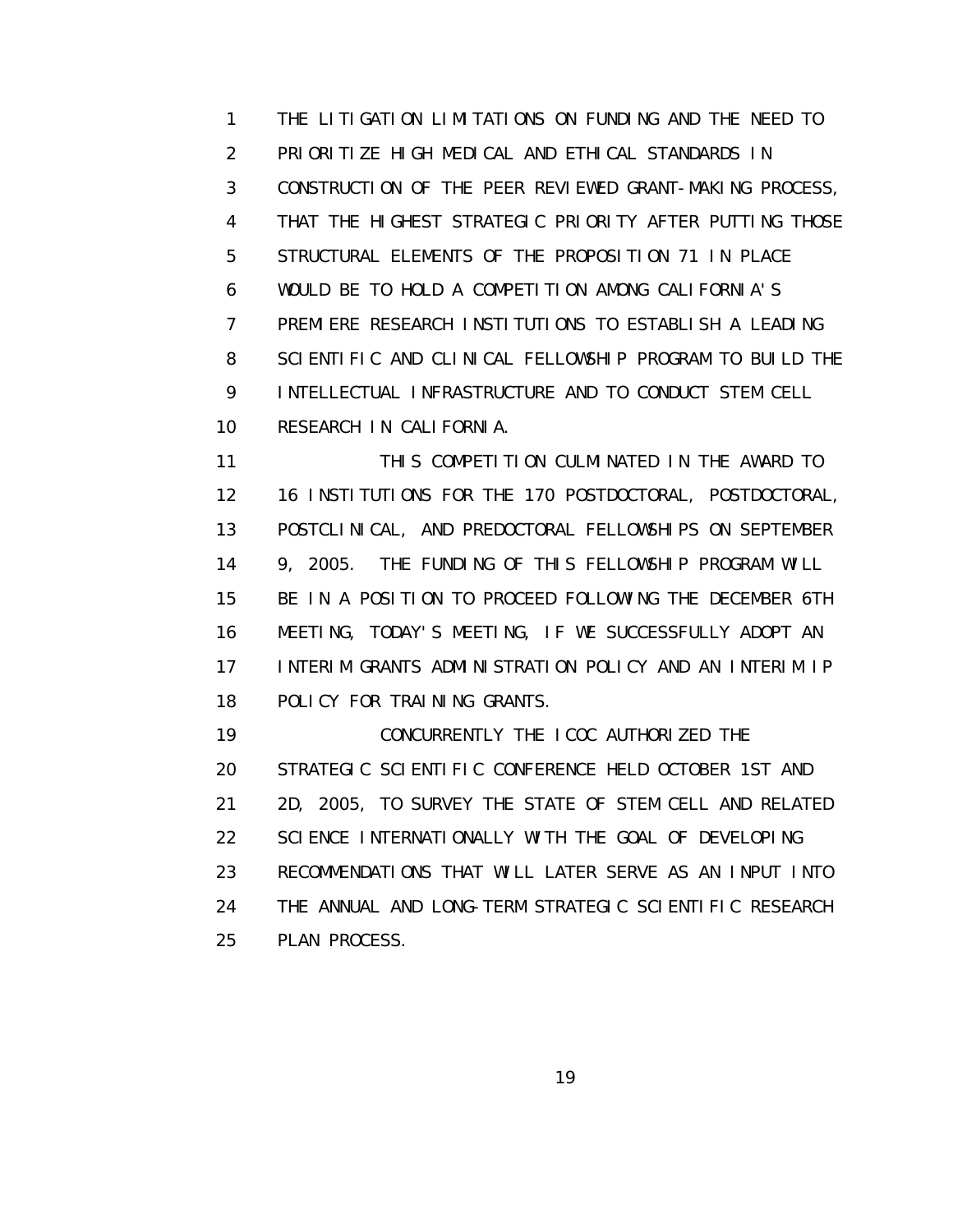1 WITH THAT FUNDAMENTAL BACKGROUND IN PLACE, I 2 WILL TELL YOU THAT WE HAVE A REMARKABLE OUTPOURING OF 3 ENTHUSIASM AFTER MORE THAN 50 PUBLIC MEETINGS INVOLVING 4 MEMBERS OF THIS BOARD WHERE WE HAD 23 MEMBERS OF THE 5 BOARD THAT VOLUNTEERED FOR THE STRATEGIC PLANNING 6 SUBCOMMITTEE. GIVEN UPCOMING RESPONSIBILITIES AND THE 7 BURDEN ON MEMBERS ALREADY ON THIS BOARD, SOME OF THEM 8 BEING PATIENT ADVOCATES THAT SERVE ON TWO OR THREE 9 WORKING GROUPS, AND REALIZING THAT IF OUR BAN PLACEMENT 10 IS SUCCESSFUL AT THE LEVEL INTENDED, WE WILL 11 IMMEDIATELY HAVE THE OPPORTUNITY TO GO INTO ANOTHER 12 GRANT CYCLE FOR SEED MONEY GRANTS OR WHATEVER STRATEGIC 13 OBJECTIVE AS DECIDED BY THIS BOARD, WITH THE 14 POSSIBILITY THAT WE HAVE OVER A THOUSAND APPLICATIONS 15 FOR SEED MONEY GRANTS AND WILL HAVE SOME TREMENDOUS 16 WORK TO DO IN THAT AREA. 17 I TRIED TO TAKE INTO ACCOUNT THE 18 RECOMMENDATIONS OF A NUMBER OF THE BOARD MEMBERS AND 19 TALKED TO BOARD MEMBERS WITH PARTICULARLY DIFFICULT 20 TIME BURDENS TO SEE ABOUT THEIR ACCESSIBILITY AND

21 AVAILABILITY OF TIME. I ALSO REALIZE THAT THERE WILL

- 22 BE SOME POTENTIAL INITIATIVES WITH THE FACILITIES
- 23 COMMITTEE IN THE NEAR FUTURE THAT CAN PUT BURDENS ON A
- 24 NUMBER OF INDIVIDUALS. AS WE DISCUSSED IN THE LAST
- 25 MEETING OF THE BOARD IN THE PUBLIC SESSION, THERE MAY,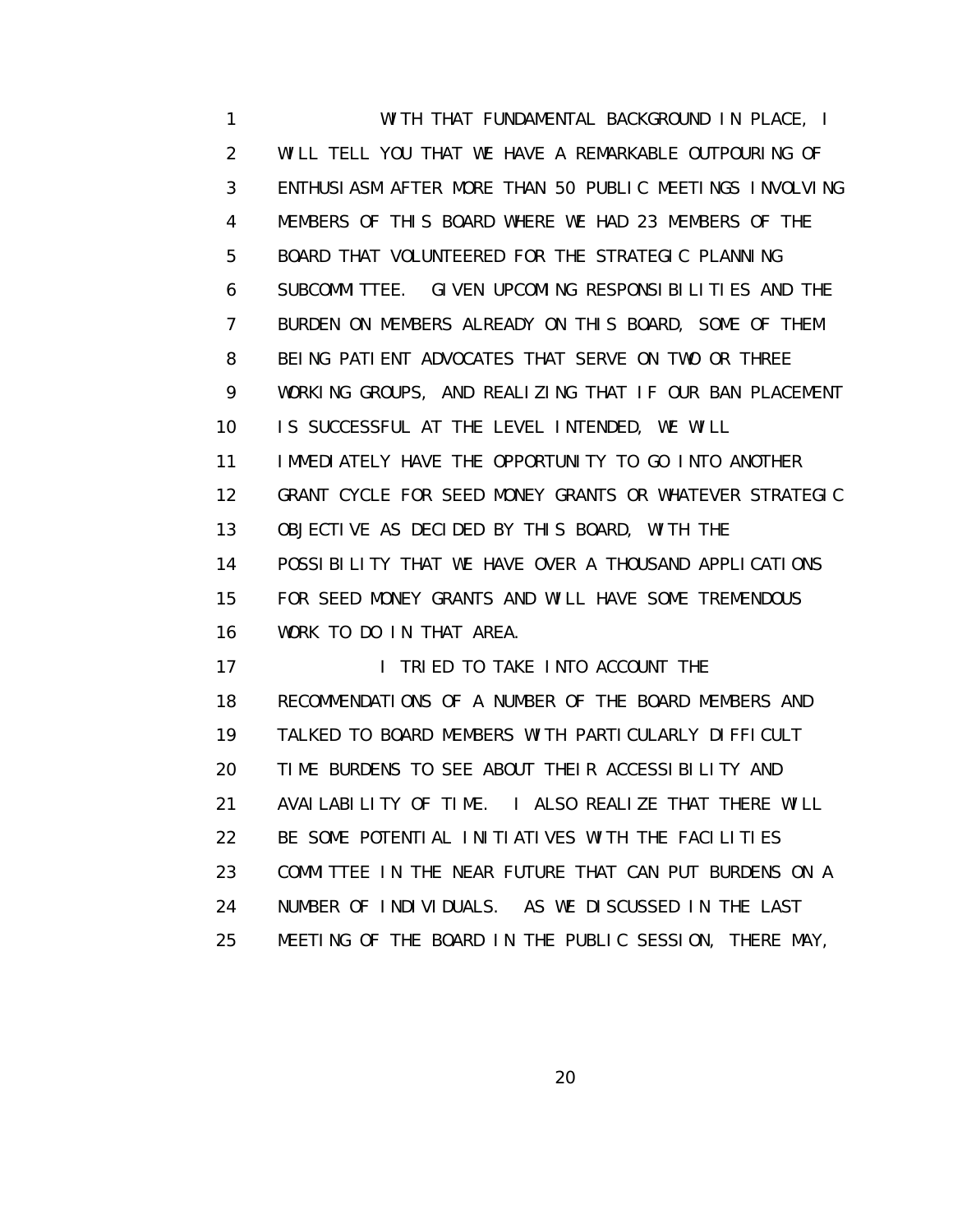1 IN FACT, BE INSTITUTIONS IN THE STATE WHO ARE PREPARED 2 TO MOVE FORWARD RAPIDLY AND TAKE A RISK, PARTICULARLY 3 GIVEN THE STRENGTH OF OUR LEGAL OPINION, BY ISSUING 4 BONDS THEMSELVES TO MOVE THEIR DESPERATELY NEEDED 5 FACILITIES FORWARD. AND WE'LL HAVE TO FOCUS A GREAT 6 DEAL OF TIME ON THAT EFFORT IF THAT EFFORT IS TO MOVE 7 FORWARD.

 8 THE CONSIDERATIONS, THEREFORE, WERE AT 9 MULTIPLE LEVELS, AND I WOULD RECOMMEND, GIVEN THOSE 10 CONSIDERATIONS, THE FOLLOWING MEMBERSHIP: DR. LEON 11 THAL; DR. OSWALD STEWARD; JEFF SHEEHY, WHO IS SORRY 12 THAT HE COULD NOT BE HERE TODAY, BUT IS VERY COMMITTED 13 TO THIS; DR. CLAIRE POMEROY; DR. TED LOVE; DR. DAVID 14 KESSLER, DR. PHIL PIZZO, WITH HIS ALTERNATE PAUL BERG; 15 DR. RICHARD MURPHY; DR. DAVID BALTIMORE, WITH HIS 16 ALTERNATE PAUL JENNINGS; AND I WILL SAY THAT BOTH DR. 17 BALTIMORE AND DR. PIZZO INDICATED THEY WOULD MAKE THE 18 TIME TO MATERIALLY MAKE A VERY COMMITTED EFFORT TO THIS 19 COMMITTEE; DR. MICHAEL FRIEDMAN; DR. JANET WRIGHT; 20 MYSELF; JONATHAN SHESTACK; AND DR. ED HOLMES. 21 ADDITIONALLY, IN PROVIDING CLARITY TO CREATE 22 A LEADERSHIP STRUCTURE THAT CAN WORK WITH THE PRESIDENT 23 IN DEFINING THIS PROCESS WITHIN THE LIMITATIONS OF

24 BUDGET, STAFF, AND SCIENTIFIC OUTREACH THAT WE CAN

25 ACHIEVE WHILE ALSO MOVING THESE OTHER INITIATIVES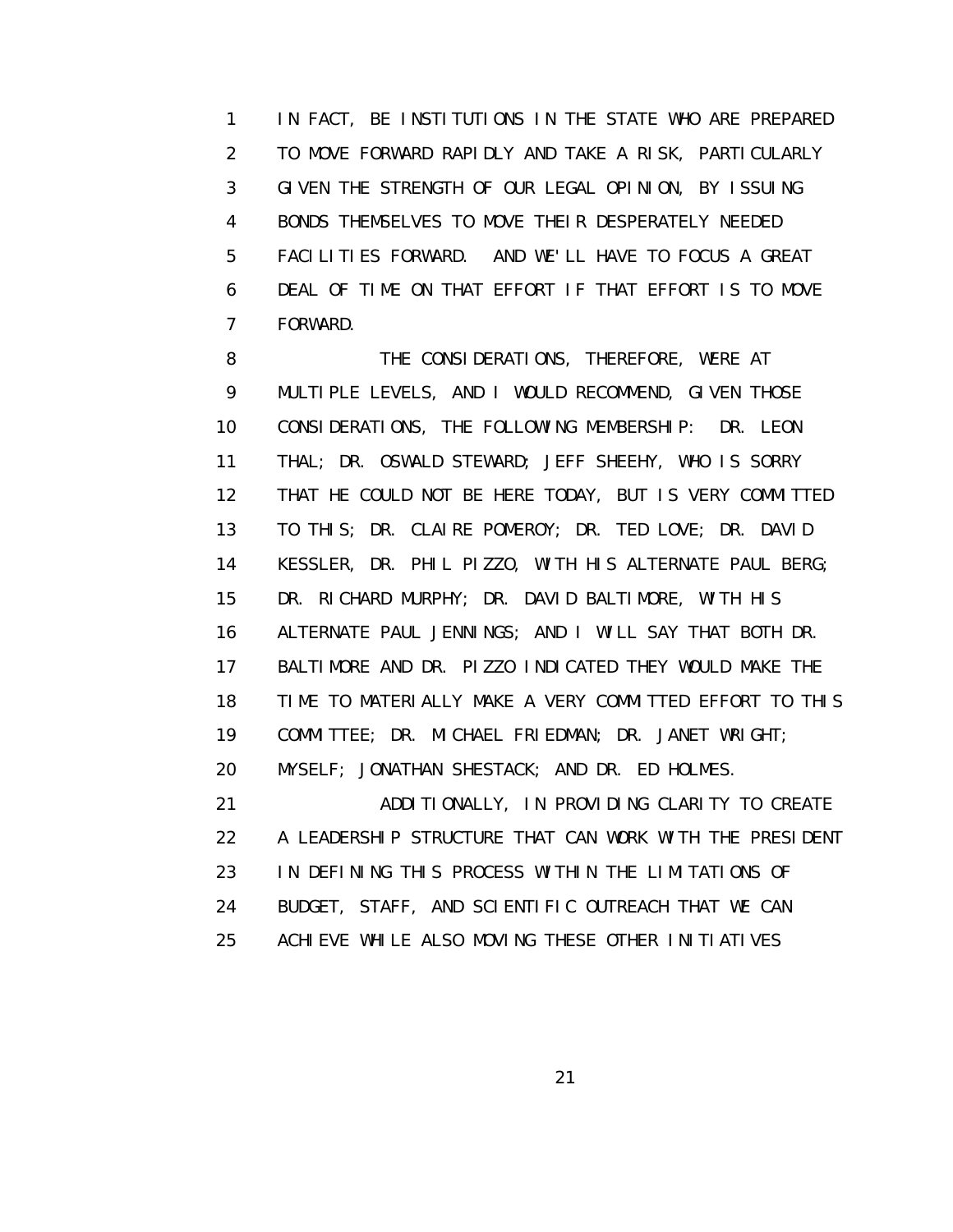1 FORWARD, I SUGGEST THAT AS THE CHAIRS OF THIS EFFORT WE 2 WOULD HAVE DR. DAVID KESSLER AND DR. EDWARD HOLMES WITH 3 DR. DAVID KESSLER SERVING AS THE PRESIDING CHAIR. I 4 HAVE TALKED WITH DR. DAVID KESSLER. AGAIN, HE HAS A 5 CONFLICT ON THE EAST COAST AND COULD NOT BE HERE TODAY, 6 BUT HE IS VERY COMMITTED. TALKED WITH DR. HOLMES AS 7 WELL ABOUT HIS WILLINGNESS TO PROVIDE THE COMMITTED 8 TIME TO THIS EFFORT.

9 AS CO-CHAIRS I HAVE SPECIFICALLY RECOMMENDED 10 JEFF SHEEHY, DR. MICHAEL FRIEDMAN, AND DR. TED LOVE. 11 CLEARLY, WE'RE TRYING TO MAKE CERTAIN THAT IN THE 12 CHAIRS AND CO-CHAIRS WE REPRESENT A NUMBER OF 13 CONSTITUENCIES FOR THE BOARD.

 14 THERE IS AN ADDITIONAL DESIRE TO HAVE THE 15 COMMITTEE INTERFACE WITH THE GRANTS WORKING GROUP AND 16 THE STANDARDS WORKING GROUP WITH THE CHAIRS AS NEEDED 17 AND AS DETERMINED AS NECESSARY TO OUTREACH TO THE 18 CHAIRS OF THE GRANT WORKING GROUP. DR. STUART ORKIN 19 AND JOAN SAMUELSON, WHO CAN CLEARLY HAVE SOME CRITICAL 20 INPUT ON THE VOLUME OF GRANTS THEY CAN HANDLE, THE 21 TIMING OF THOSE, AND OTHER STRATEGIC CONSIDERATIONS ON 22 OPPORTUNITIES THAT THEY SEE. WE SEE THIS AS A PROCESS 23 THAT WILL HAVE POTENTIAL OPPORTUNITIES THAT ARISE FROM 24 TIME TO TIME AND A NEED FOR ONGOING REVISIONS. 25 THE THEORY OF THESE APPOINTMENTS TO THIS

<u>22</u>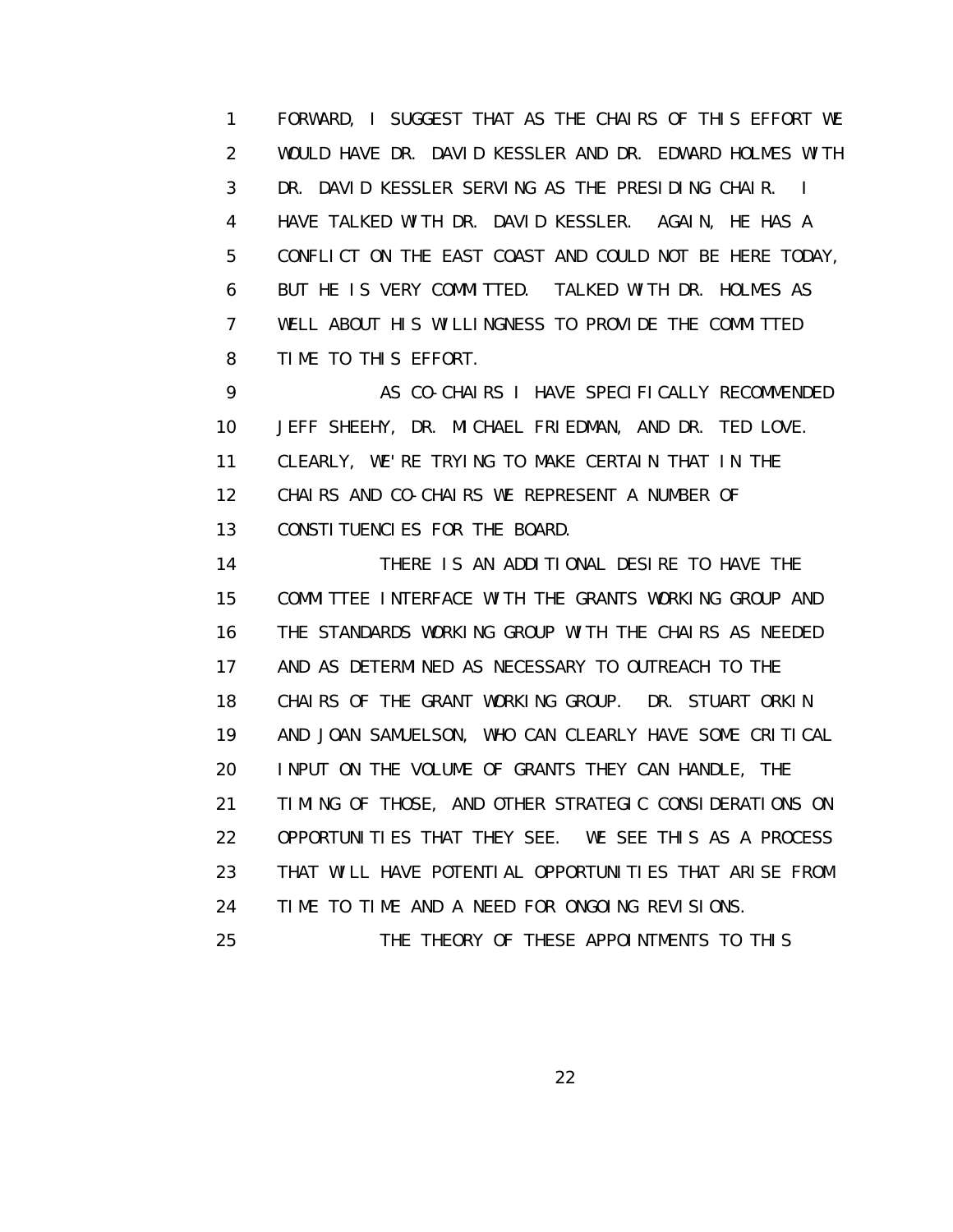1 BOARD IS IT WOULD BE A TWO-YEAR APPOINTMENT, AND AT 2 THAT POINT WE WOULD REVOLVE THE MEMBERSHIP TO HAVE THE 3 BALANCE OF THE BOARD HAVE AN OPPORTUNITY TO 4 PARTICIPATE. AND I WOULD TELL YOU THAT IT IS ALSO AN 5 IMPORTANT CONCEPT THAT IN THE PROCESS THAT'S WORKED 6 OUT, THE SUBCOMMITTEE WILL BRING BACK TO THE BOARD AT 7 VARIOUS TIMES THAT THE PRESIDENT AND THE LEADERSHIP 8 WILL SET FOR INPUT FROM THE BOARD, FROM THE BOARD AS A 9 WHOLE, AND SO THE BOARD AS A WHOLE CAN PARTICIPATE IN 10 THIS PROCESS.

 11 ADDITIONALLY, THE CHAIRS OF THE SCIENTIFIC 12 AND MEDICAL STANDARDS WORKING GROUP REPRESENT A VERY 13 SUBSTANTIAL INPUT RESOURCE, DR. BERNARD LO AND SHERRY 14 LANSING, AND THEY WOULD BE AS AVAILABLE AND AS NEEDED 15 TO BE CONSULTED BY THE CHAIRS OF THIS SUBCOMMITTEE FOR 16 THEIR INPUT. AS WE GO THROUGH THE ADMINISTRATIVE 17 PROCEDURES ACT PROCESS AND AS WE CONTINUALLY ADAPT TO 18 THE HIGHEST STANDARDS FOR THE COUNTRY THAT WE HAVE 19 ESTABLISHED THROUGH ADOPTING THE NATIONAL ACADEMY 20 STANDARDS AS A MODEL, IT IS IMPORTANT THAT THIS INPUT 21 BE AVAILABLE TO THE LEADERSHIP ON THE STRATEGIC PLAN. 22 SO THAT IS MY REPORT ON THIS ITEM. I WOULD 23 LIKE TO ASK THE BOARD AT THEIR PLEASURE, BECAUSE THEY 24 CAN CLEARLY MODIFY THIS, ADD MEMBERS, SUBTRACT MEMBERS, 25 TO OPEN THIS FOR CONSIDERATION. AND IT IS VERY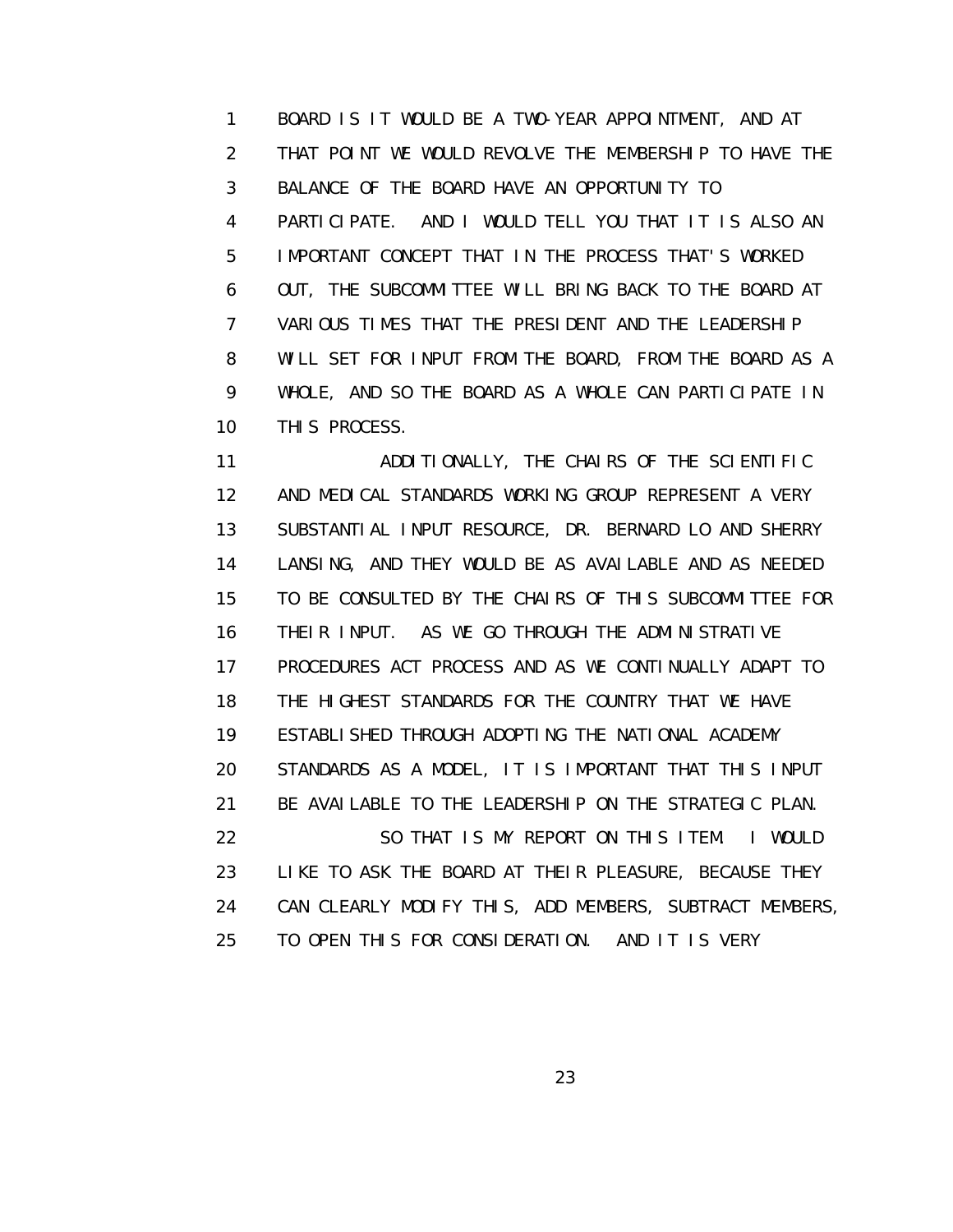1 IMPORTANT TO NOTE THAT IF THE BOARD WOULD WISH TO DO 2 THIS AS A COMMITTEE OF THE WHOLE, THEY CAN DO IT AS A 3 COMMITTEE OF THE WHOLE. PROBLEM, OF COURSE, IS IF YOU 4 NEED A NUMBER OF MEETINGS, IT'S EXTRAORDINARILY 5 DIFFICULT TO SCHEDULE, AND 14 HAPPENS TO MATCH THE 6 MAXIMUM SIZE OF ANY COMMITTEE WE HAVE HAD THUS FAR IN 7 OUR HISTORY. I WILL TELL YOU IT'S BEEN A CHALLENGE TO 8 HAVE 14, A CHALLENGE TO HAVE MEETINGS, AND SO I'M 9 DEEPLY GRATEFUL TO BOARD MEMBERS FOR WANTING TO 10 PARTICIPATE, BUT WE TRIED TO DO THE BEST WE COULD 11 WITHIN THOSE LIMITATIONS. DR. HENDERSON. 12 DR. HENDERSON: COUPLE OF QUESTIONS. MY 13 FIRST QUESTION IS I'D LIKE TO KNOW WHAT DR. HALL, SINCE 14 THERE WAS A SEPARATE -- WAS A STRATEGIC PLANNING 15 SESSION ALREADY, WHAT DR. HALL'S INPUT IS ON THIS 16 DOCUMENT. 17 CHAIRMAN KLEIN: WE ARE NOT PRESENTING 18 ANYTHING OTHER THAN THE NAMES AND THE LEADERSHIP FOR 19 CONSIDERATION. 20 DR. HENDERSON: I GUESS ON THIS PLAN, THEN, 21 BECAUSE, AS I UNDERSTAND YOUR BACKGROUND, WE'RE AS A 22 COMMITTEE RESPONSIBLE FOR ANNUAL AND LONG-TERM 23 STRATEGIC PLANNING AS STATED IN THE LEGISLATION. AND I 24 COULD IMAGINE A PROCESS THAT COULD BE LARGELY DRIVEN BY 25 THE PRESIDENT WORKING WITH THE SCIENTIFIC GROUP HE'S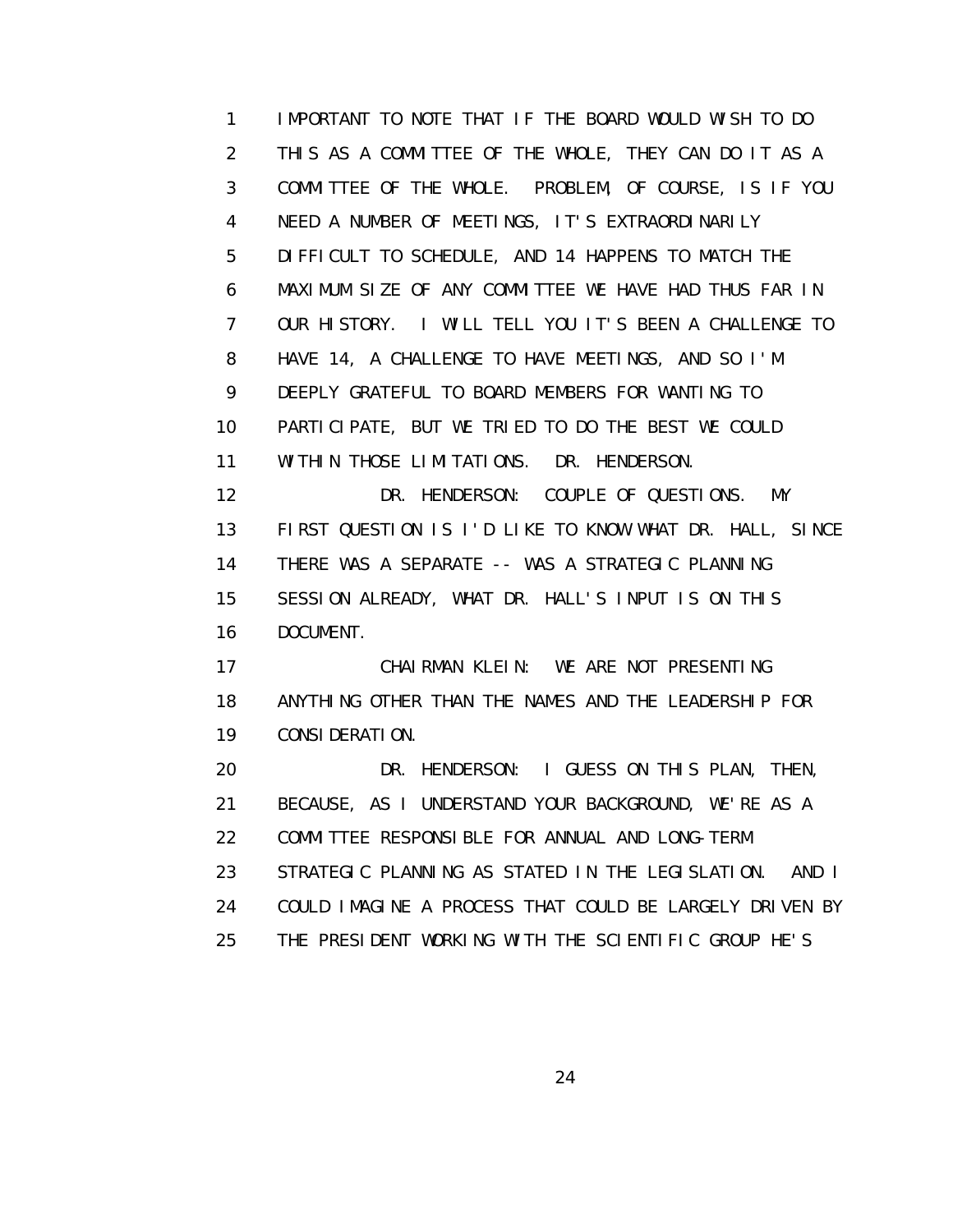1 GOT WITH THE MEMBERS ON THIS COMMITTEE THAT WOULD BRING 2 REPORTS TO THIS COMMITTEE AS A WHOLE. AND I, FOR ONE, 3 DON'T SEE HOW WE GAIN MUCH EFFICIENCY IN HAVING SUCH A 4 LARGE SUBCOMMITTEE, ANOTHER SUBCOMMITTEE THAT'S SO 5 LARGE, THAT DUPLICATES MOST OF THE MEMBERSHIP OF THE 6 BOARD, BUT, YOU KNOW, IS NOT EXACTLY THE BOARD. I 7 DON'T UNDERSTAND WHAT ITS ROLE IS RELATIVE TO THE 8 ENTIRE BOARD.

 9 IF THERE'S AN INTERNAL PROCESS, AS THERE 10 SHOULD BE FOR STRATEGIC PLANNING, THERE MUST BE, CAN'T 11 WE INTERACT WITH THAT INTERNAL PROCESS AS AN ENTIRE 12 BOARD RATHER THAN SET UP A PARALLEL STRATEGIC PLANNING 13 APPROACH OF OUR OWN? DO I TOTALLY MISUNDERSTAND WHAT'S 14 GOING ON?

 15 CHAIRMAN KLEIN: DR. HALL, I BELIEVE HE'S 16 ASKING FOR YOUR INPUT.

17 DR. HALL: LET ME JUST SAY THAT I SEE THIS 18 VERY MUCH, TWO THINGS, AS AN EFFORT, AS I EXPRESSED IN 19 MY EARLIER REMARKS TO THE BOARD, AS AN EFFORT THAT I 20 WOULD LEAD, NO. 1. NO. 2, I ALSO SEE IT VERY MUCH AS A 21 COLLABORATIVE EFFORT BETWEEN THE PRESIDENT AND STAFF 22 AND THE BOARD. AND I THINK ONE OF THE ISSUES WILL BE 23 HOW TO SORT OUT THE ROLES, AND I THINK IN OUR 24 PREPLANNING PROCESS THAT WILL BE AN IMPORTANT PART OF 25 IT. AND, IN FACT, WE'VE HAD SOME INTERESTING

<u>25 and 25 and 26 and 26 and 26 and 26 and 26 and 26 and 26 and 26 and 26 and 26 and 26 and 26 and 26 and 26 and 26 and 26 and 26 and 26 and 26 and 26 and 26 and 26 and 26 and 27 and 27 and 27 and 27 and 27 and 27 and 27 a</u>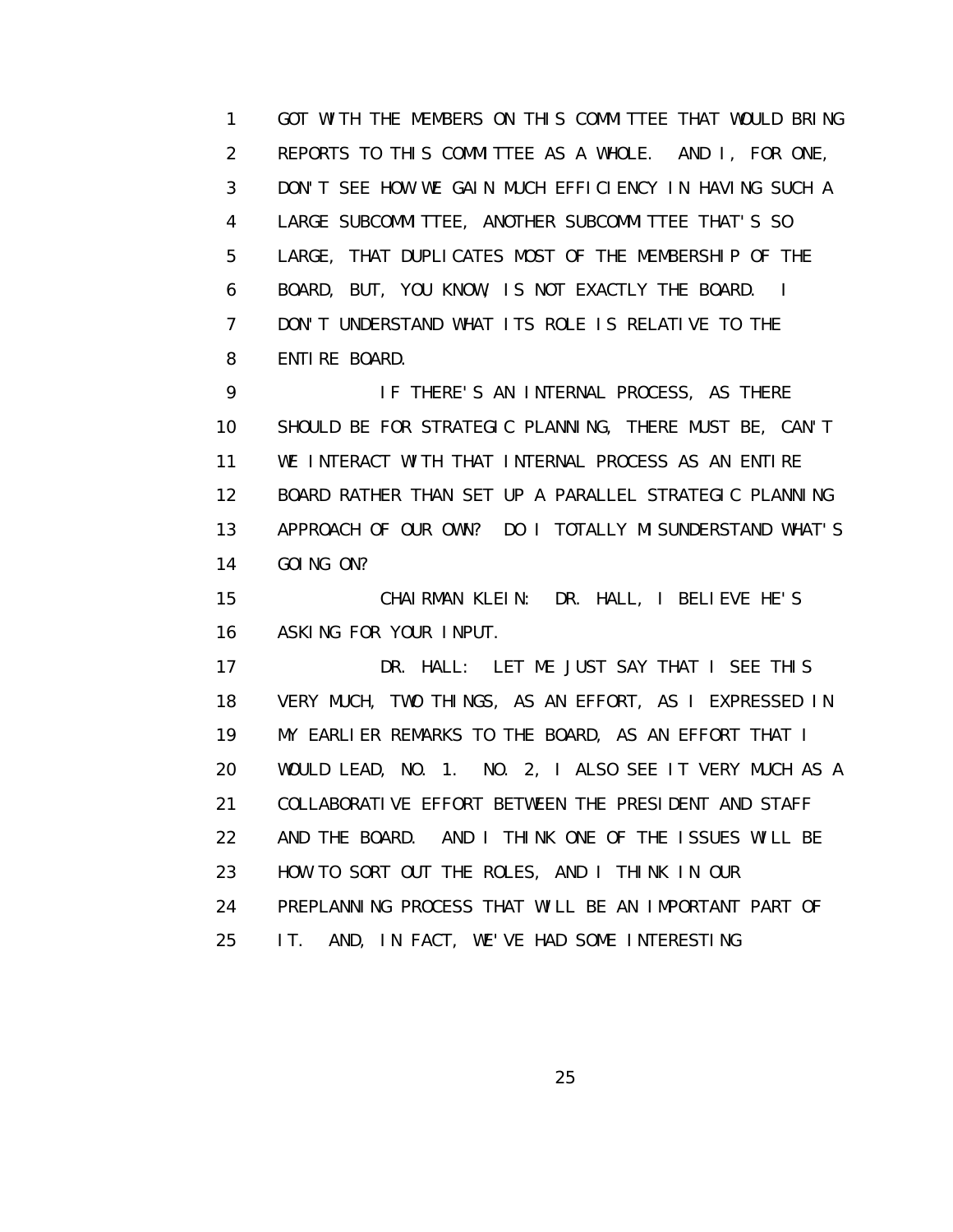1 DISCUSSIONS WITH THE CONSULTANTS ABOUT JUST HOW THIS IS 2 DONE; THAT IS, HOW DO WE DECIDE WHO DOES WHAT IN ALL OF 3 THIS AND HOW WILL IT BE APPORTIONED. CERTAINLY THE 4 MEMBERSHIP, AS SUGGESTED HERE, IS VERY STRONG. I THINK 5 IT'S AN EXCELLENT SUBCOMMITTEE.

 6 I THINK THE ONE ISSUE THAT IS IMPORTANT IS 7 THAT AS WE WORK, WE NEED SOME SMALLER GROUP TO WORK 8 WITH. AND WHAT THAT GROUP IS, WHETHER IT'S THE CHAIR'S 9 GROUP HERE, I THINK ON A FAIRLY REGULAR BASIS, BY THAT 10 I MEAN PEOPLE THAT WE CAN CALL UP DURING THE WEEK IF 11 SOMETHING COMES UP AND WE CAN HAVE MEETINGS FOR A 12 PARTICULAR ISSUE EVEN BY PHONE ON A WEEKLY BASIS. I 13 REALLY DON'T KNOW. I HAVEN'T THOUGHT THIS OUT IN 14 DETAIL, BUT WE DO NEED A RELATIVELY SMALL GROUP THAT 15 CAN REPRESENT EITHER THE SUBCOMMITTEE OR THE BOARD, 16 HOWEVER IT'S DONE, AND I SEE AT LEAST THE GROUP, THE 17 CHAIRS, THAT ARE LISTED HERE REPRESENT FIVE 18 INDIVIDUALS. AND IT SEEMS TO ME THAT THAT WOULD 19 CONSTITUTE A GROUP THAT WE COULD CERTAINLY WORK WITH. 20 SO IN TERMS -- IT IS UP TO YOU WHETHER YOU 21 HAVE A SUBCOMMITTEE OR DO IT AS AN ENTIRE BOARD, AND I 22 DON'T HAVE AN ISSUE WITH THAT. I WOULD ASK FOR AT 23 LEAST A SMALL GROUP THAT WE COULD WORK WITH ON A FAIRLY 24 REGULAR BASIS, AND THEN WORK WITH THEM TO BRING THINGS 25 TO THE SUBCOMMITTEE AND THEN SUBSEQUENTLY TO THE BOARD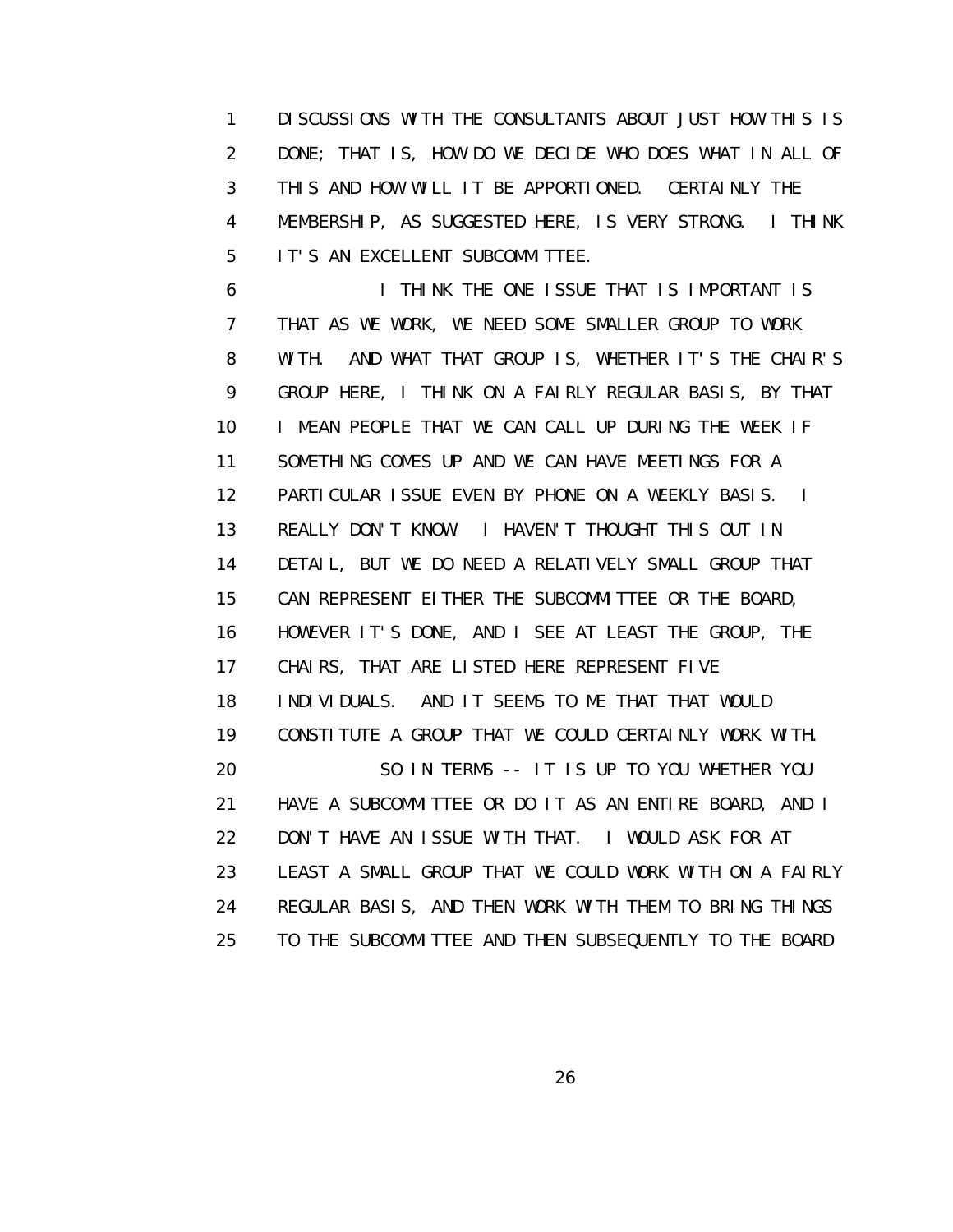1 OR DIRECTLY TO THE BOARD.

 2 LET ME JUST ALSO SAY FOR THE RECORD THAT FOR 3 THE REST OF THE DOCUMENT, AS THE CHAIRMAN INDICATED, I 4 HAD NOT SEEN IT BEFORE JUST AS WE WALKED IN HERE THIS 5 MORNING. AND I WOULD LOOK FORWARD -- FOR EXAMPLE, I 6 THINK THERE ARE SEVERAL ITEMS THAT NEED DISCUSSION 7 HERE, AND I WOULD LOOK FORWARD TO WORKING WITH THE 8 CHAIR AND WITH THE LEADERSHIP GROUP OF THIS COMMITTEE 9 TO COME UP AND WORK OUT SOME OF THE ISSUES THAT ARE 10 ADDRESSED HERE. SO I HOPE THAT'S HELPFUL.

 11 CHAIRMAN KLEIN: I THINK WHAT'S IMPORTANT 12 HERE TO NOTICE TOO IS THAT WITH A LARGE SUBCOMMITTEE, 13 DR. HALL HAS THE ABILITY TO INFORMALLY CONSULT WITH A 14 NUMBER OF INDIVIDUALS AND --

 15 DR. HENDERSON: HE HAS THAT ABILITY WITH THE 16 WHOLE BOARD. CREATING A SUBCOMMITTEE THAT'S MORE THAN 17 HALF THE BOARD, I DON'T UNDERSTAND HOW THAT MAKES 18 SENSE. IF WE'RE FUNCTIONING AS A BOARD, WHY CAN'T HE 19 CONTACT ANY OF US HE NEEDS, MAYBE THREE OR FOUR PEOPLE 20 AS A SUBCOMMITTEE HE CAN WORK WITH? HE CAN'T WORK WITH 21 14 MUCH BETTER THAN 24.

 22 CHAIRMAN KLEIN: WELL, LET ME SAY THAT THE 23 BOARD AGENDAS ARE VERY FULL, AND WE'RE TRYING TO GO TO 24 BOARD MEETINGS EVERY OTHER MONTH. AND SINCE THERE'S A 25 LOT OF INTENSITY THAT'S NEEDED IN THE STRATEGIC PLAN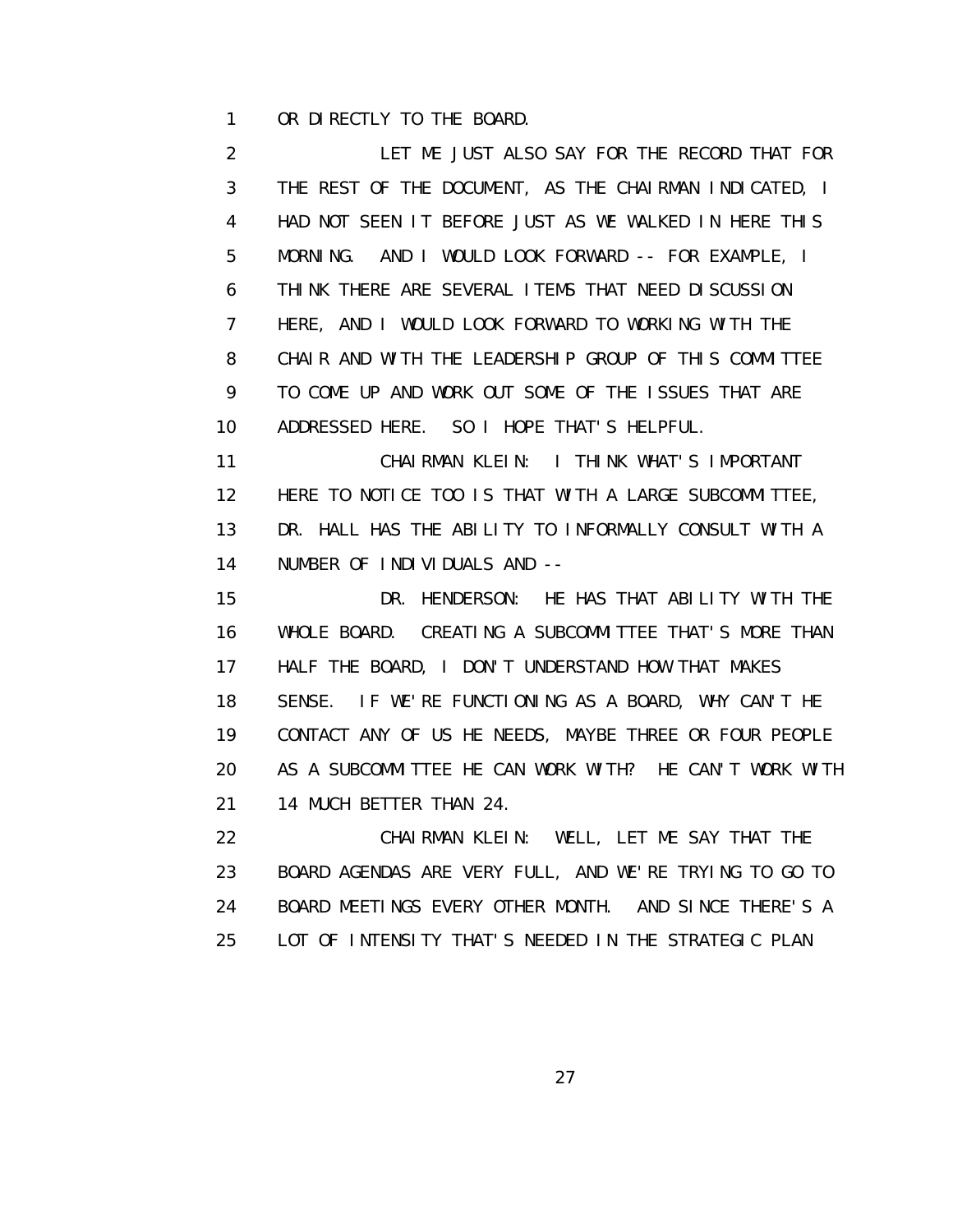1 PROCESS, IN THE LONG-TERM STRATEGIC PLAN IN PARTICULAR, 2 THAT IT'S IMPORTANT THAT THERE BE AN ABILITY TO 3 SCHEDULE THOSE MEETINGS AND FOCUS ON THIS. THOSE 4 MEETINGS COULD BE SEVERAL HOURS IN AND OF THEMSELVES. 5 THE BOARD, HOWEVER, IN THE PROCESS CONTEMPLATED IT 6 WOULD ALSO RECEIVE IN-DEPTH REPORTS AND PARTICIPATE. 7 WHETHER IT'S EVERY FOUR MONTHS OR EVERY SIX MONTHS, I 8 FRANKLY BELIEVE THAT IF THE PRESIDENT WORKS OUT WITH 9 THE LEADERSHIP OF THIS COMMITTEE, THEY'LL COME BACK, 10 GIVEN THE CONSTRAINTS IN THE BUDGET BEING PRESENTED 11 TODAY, WITH THE BEST SCHEDULE AND HAVE THE BEST 12 RECOMMENDATIONS. 13 BUT, DR. HENDERSON, IT'S PERFECTLY REASONABLE 14 IF THE BOARD DECIDES THAT THEY WANT TO DO THIS AS A 15 BOARD OF THE WHOLE. SO IT'S A VERY LEGITIMATE COUNTER 16 POSITION TO MAKE IT EASIER ON ME BECAUSE I DON'T HAVE 17 TO RESTRICT THE MEMBERSHIP OF SOME EXTRAORDINARILY 18 QUALIFIED PEOPLE. 19 MR. SERRANO-SEWELL: I THINK IT'S IMPORTANT 20 TO REMEMBER THAT AT OUR SCIENTIFIC SYMPOSIUM THAT ZACH 21 AND HIS STAFF PUT TOGETHER, ONE OF THE OUTCOMES, 22 OUTGROWTHS FROM THAT WAS A DISCUSSION AMONG COMMITTEE 23 MEMBERS AND PARTICIPANTS, DR. HENDERSON, THAT WE CREATE

24 SUCH A STRATEGIC PLANNING COMMITTEE. THE DETAILS

25 WEREN'T DISCUSSED BECAUSE IT WAS STILL IN ITS INFANCY,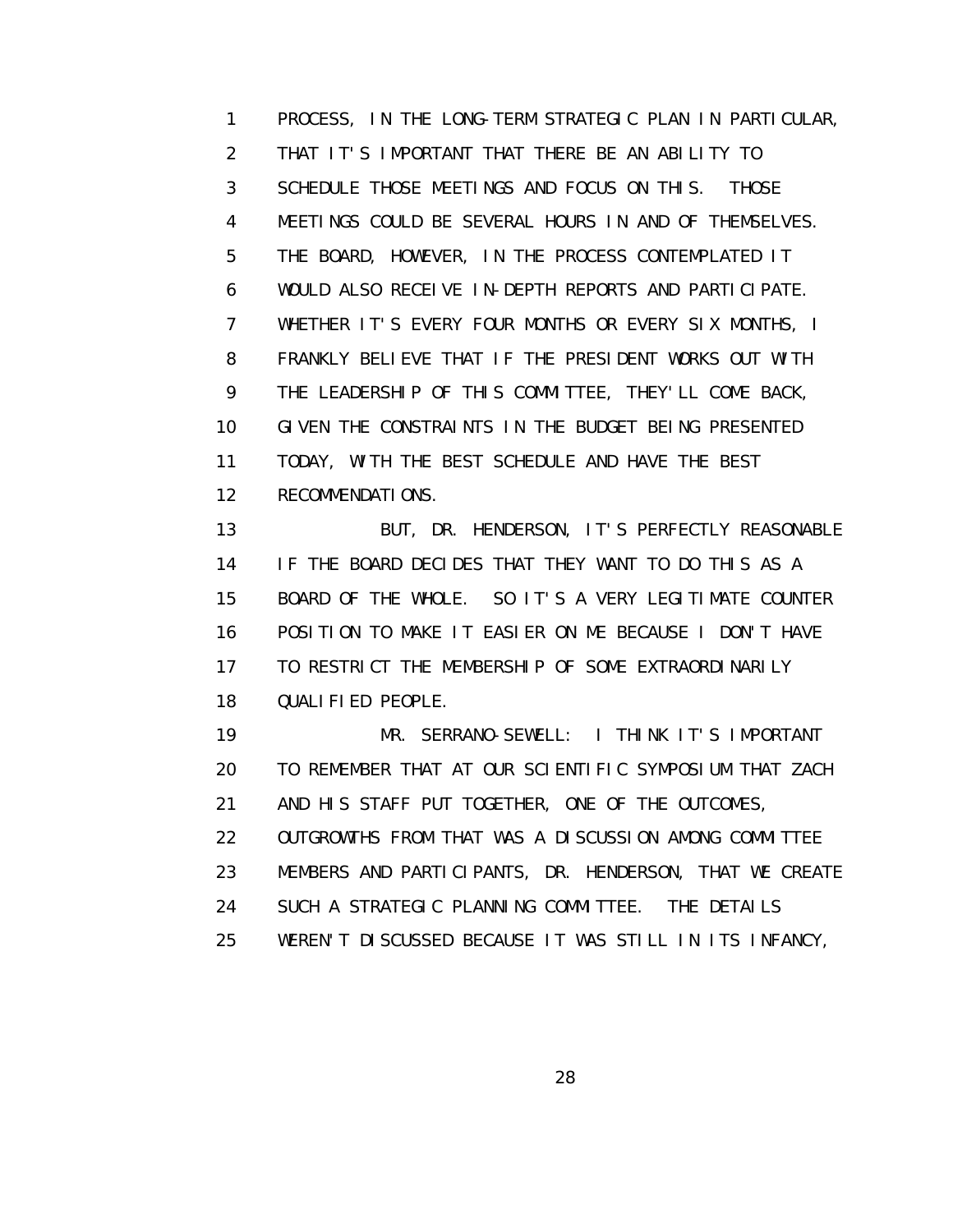1 BUT THE CONCEPT THAT WE CREATE SUCH A STRATEGIC 2 PLANNING COMMITTEE WAS PUT ON THE TABLE. AND I'M GLAD 3 THAT OUR CHAIRMAN, ON CONSULTING INFORMALLY WITH HIS 4 COLLEAGUES, HAS COME UP AND PROPOSED THIS DOCUMENT. 5 I'D LIKE -- IF THIS IS THE RIGHT TIME, BOB, 6 TO MAKE SOME GENERAL COMMENTS ABOUT IT. AND I'M OF THE 7 OPINION THAT THE COMMITTEE, WE SHOULD HAVE A COMMITTEE 8 AND THE COMMITTEE SHOULD BE SMALLER. I THINK 14 IS TOO 9 LARGE. I'D BE COMFORTABLE WITH ANYWHERE FROM NINE TO 10 ELEVEN, BUT I CAN APPRECIATE IN THE CHAIRMAN'S DOCUMENT 11 BEFORE US THAT THERE ARE CONSIDERATIONS, REGIONAL, 12 INSTITUTIONAL; AND WHEN YOU SORT OF ADD THAT UP, YOU 13 COME UP WITH 14. AND SO IT'S NOT THE NUMBER THAT I 14 THINK IT SHOULD BE AT, BUT I'M COMFORTABLE WITH IT. 15 I ALSO THINK THE PERSONS THAT HAVE BEEN 16 IDENTIFIED BY THE CHAIR, THEY'RE OUR COLLEAGUES, 17 THEY'RE QUALIFIED INDIVIDUALS, AND I THINK THEY'LL DO A 18 FANTASTIC JOB. IT'S IMPORTANT TO REMEMBER, IN MY 19 OPINION, THAT ZACH IS THE CHIEF SCIENTIFIC OFFICER. HE 20 IS THE PRESIDENT, AND THIS WILL NOT WORK UNLESS IT'S A 21 GENUINE COLLABORATION BETWEEN THIS SUBCOMMITTEE AND THE 22 PRESIDENT'S OFFICE OTHERWISE. AND ZACH HAS TO HAVE THE 23 ABILITY TO CONTACT MEMBERS TO GIVE HIS OPINION. IT'S 24 GOING TO HAVE TO WORK WITH THE OFFICE OF THE PRESIDENT. 25 I HAVE A COUPLE MORE QUESTIONS, THOUGH, THAT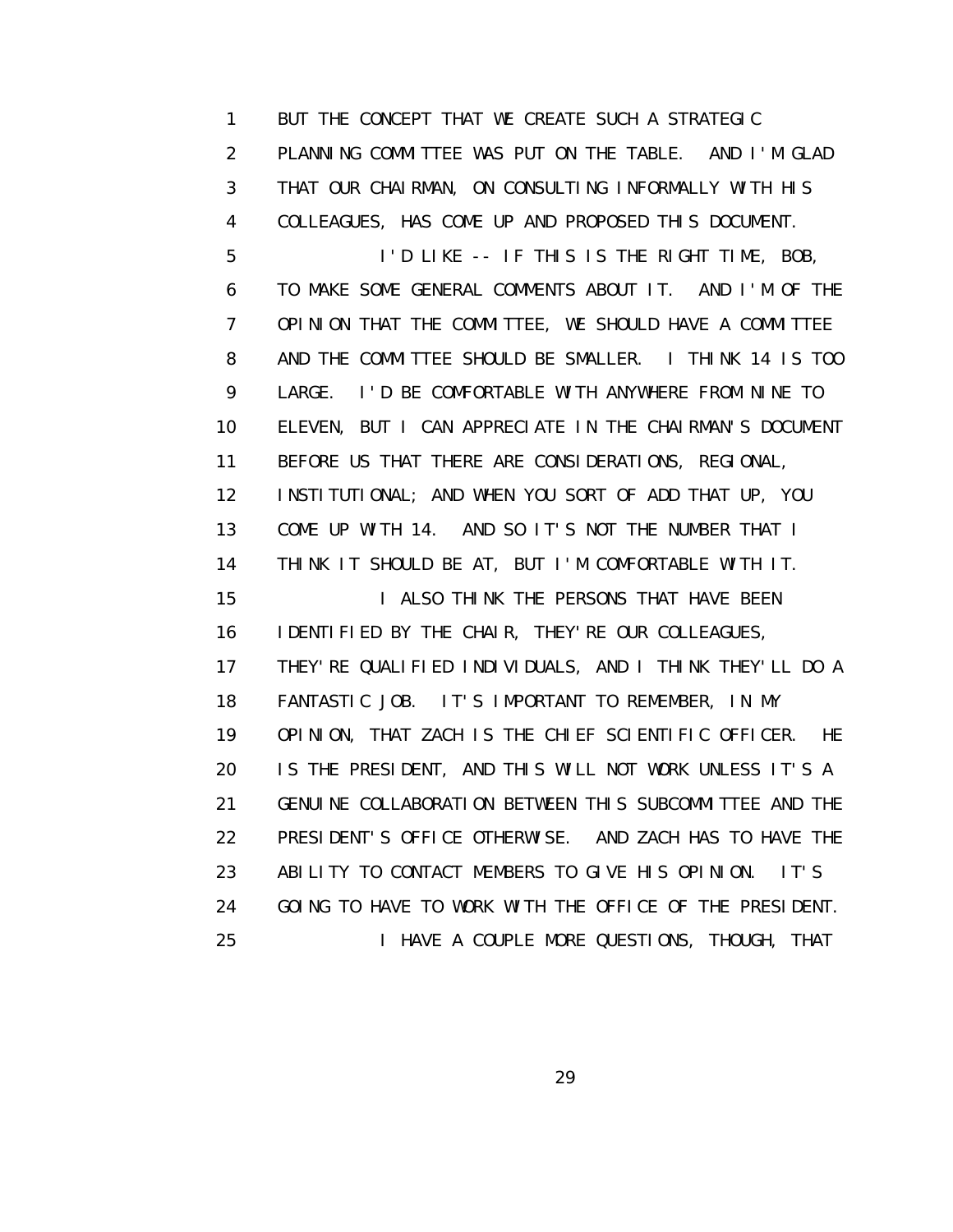1 GOES TO GENERALLY WHAT I THINK. DO YOU ENVISION THIS 2 BEING A TWO-YEAR APPOINTMENT?

 3 CHAIRMAN KLEIN: I ENVISION THIS BEING A 4 TWO-YEAR APPOINTMENT AND THEN HAVING A NEW COMMITTEE 5 APPOINTED WITH THE OPPORTUNITY, THEREFORE, FOR OTHER 6 BOARD MEMBERS TO PARTICIPATE. AND I BELIEVE THAT 7 SCIENCE WILL CHANGE SO DRAMATICALLY, THAT THERE WILL BE 8 A NEED FOR AN UPDATED PLAN. SO THIS IS NOT A STATIC 9 DOCUMENT.

 10 MR. SERRANO-SEWELL: I THINK IT SHOULD BE A 11 ONE-YEAR APPOINTMENT BECAUSE WHEN I READ THIS REPORT, I 12 CONCLUDED THAT IT WILL BE A LIVING, BREATHING DOCUMENT, 13 BUT THE FIRST SORT OF SUBMISSIONS WILL HAPPEN 14 PERIODICALLY; BUT AFTER THE FIRST YEAR, THERE'S 15 SUPPOSED TO BE SOME SORT OF DOCUMENT BEFORE THE ICOC. 16 THAT IS THE PLAN, I GUESS, RIGHT? 17 CHAIRMAN KLEIN: THERE'S NO -- WHETHER IT'S A

 18 ONE-YEAR DOCUMENT OR A ONE-YEAR COMMITTEE OR TWO-YEAR 19 COMMITTEE, IT'S JUST IMPORTANT THAT WE HAVE TURNOVER SO 20 THAT THERE WILL BE A FULL PARTICIPATION OF OTHER BOARD 21 MEMBERS ON THE STRATEGIC PLANNING, BUT EITHER WAY COULD 22 BE VERY WORKABLE.

 23 MR. SERRANO-SEWELL: I THINK A ONE-YEAR 24 APPOINTMENT WOULD AFFORD OTHER ICOC MEMBERS THE 25 OPPORTUNITY TO SERVE ON THIS COMMITTEE SHOULD THEY SO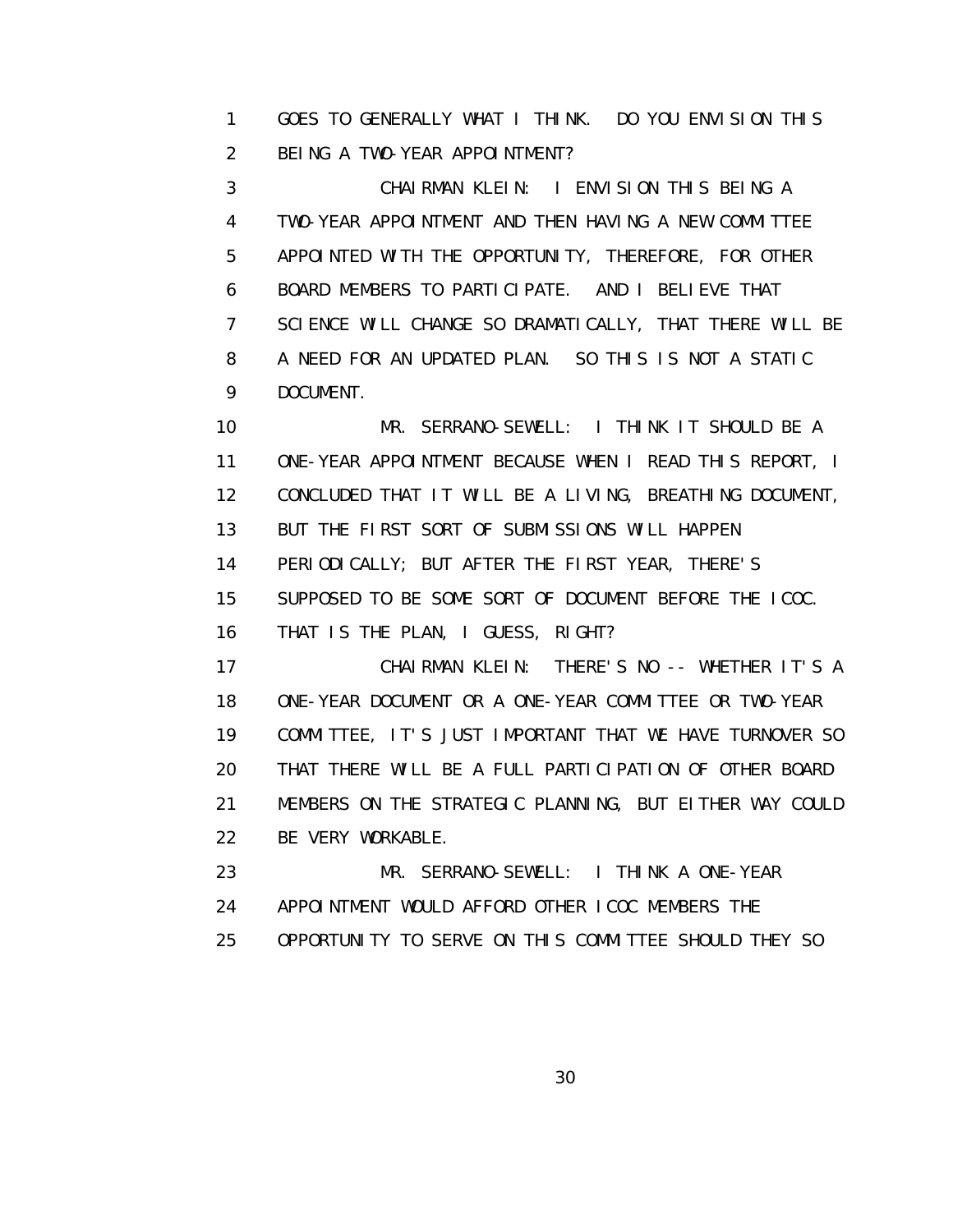1 DESIRE OR RETAIN OTHER SUBCOMMITTEE MEMBERS. IT'S 2 JUST -- IT'S A THOUGHT.

 3 AND THEN FINALLY, IN TERMS OF REPLACING THESE 4 COMMITTEE MEMBERS, YOU GIVE US THE OPTIONS ON THE 5 TABLE, IF WE DECIDE TO GO THE SUBCOMMITTEE ROUTE, THAT 6 WE CAN -- I GUESS THE ICOC CAN MAKE SUBCOMMITTEE 7 REPLACEMENTS OR DELEGATE TO THE PRESIDING CHAIR THE 8 AUTHORITY TO APPOINT REPLACEMENTS DURING THAT FIRST 9 YEAR OR TWO YEARS OR WHATEVER.

10 CHAIRMAN KLEIN: THAT'S CORRECT.

 11 MR. SERRANO-SEWELL: AND SO I'M COMFORTABLE 12 WITH DR. KESSLER MAKING THOSE DECISIONS AND GIVING US 13 THOSE KINDS OF REPORTS. I THINK WE SHOULD GIVE THE 14 SUBCOMMITTEE CHAIR AND LEADERSHIP THE ABILITY TO BE AS 15 FLEXIBLE AS POSSIBLE. THAT'S REALLY ABOUT IT.

 16 OTHER THAN I WANTED TO -- I WANT -- I THINK 17 IT'S IMPORTANT THAT SOMEWHERE IN THE MISSION STATEMENT, 18 I THINK IT'S IMPLICIT IN HERE THAT ANY PLAN HAS TO BE 19 SUBMITTED TO THE ICOC FOR APPROVAL.

20 CHAIRMAN KLEIN: THAT IS ABSOLUTELY 21 UNDERSTOOD. WHAT I'D LIKE TO DO HERE IS IN BIFURCATING 22 THIS, IF THE PRESIDENT HAS THE ABILITY TO MEET WITH THE 23 LEADERSHIP OF THIS COMMITTEE, WERE WE TO APPROVE 24 LEADERSHIP TODAY, THEN I THINK THEY CAN BRING BACK A 25 MISSION STATEMENT THAT THEY WORKED OUT TOGETHER AND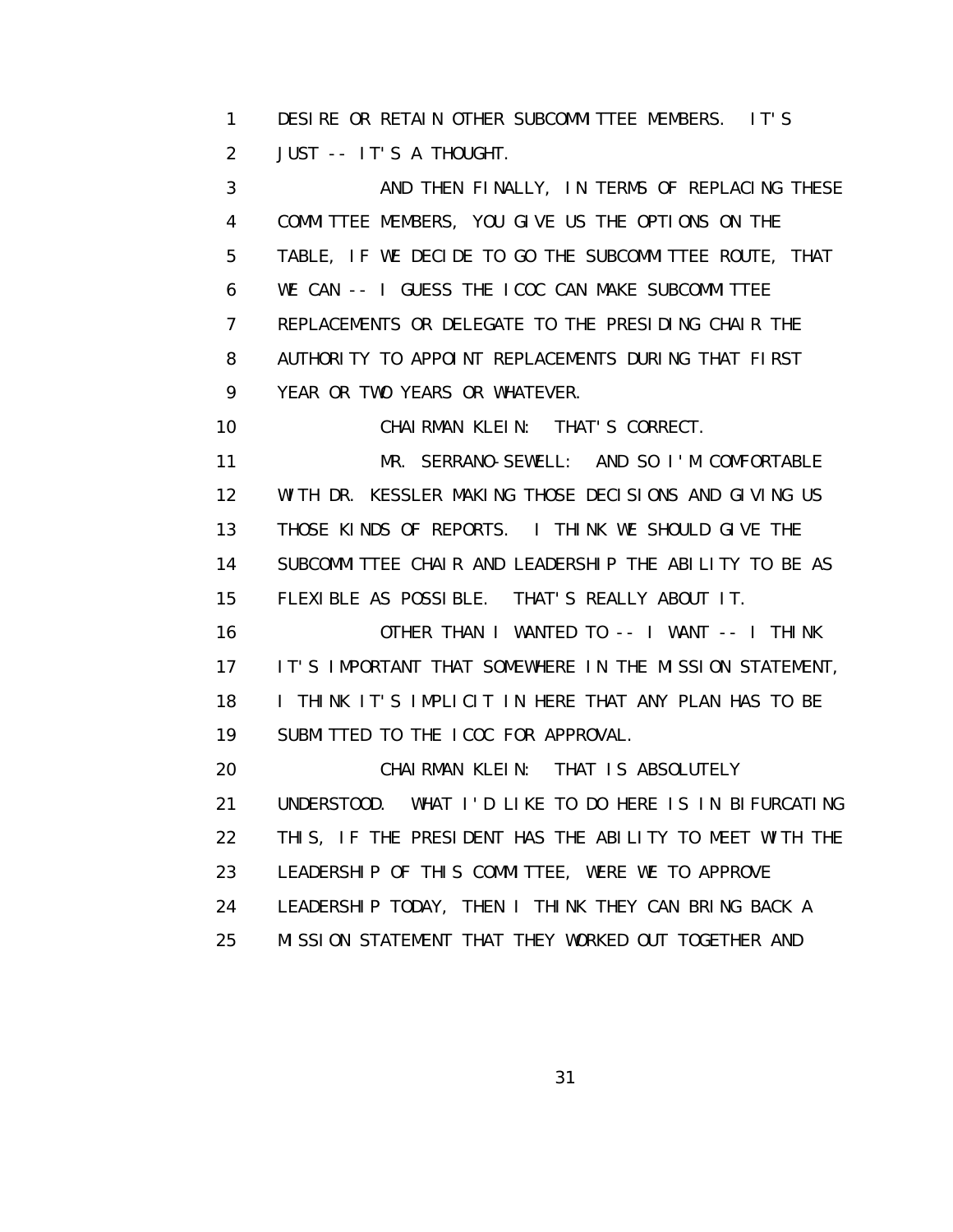1 REFINED TOGETHER, AND WE WILL HAVE GREATER CLARITY. 2 THIS IS ONLY TO PROVIDE YOU A CONCEPTUAL IDEA. I 3 EXPECT THE MISSION STATEMENT ACTUALLY TO BE DEVELOPED 4 WITH MORE DEPTH THAN JUST THE IDEA THAT WE PRESENTED 5 HERE TODAY. 6 MR. SERRANO-SEWELL: THANK YOU. 7 CHAIRMAN KLEIN: IS THERE ADDITIONAL COMMENTS 8 FROM THE BOARD? 9 DR. LEVEY: BOB, I THINK AS I TRIED TO GET AT 10 THE OTHER DAY WHEN WE SPOKE, AGAIN, I FELT A LITTLE 11 BIT -- I WANT TO SERVE. I CERTAINLY WANT TO HELP IN 12 ANY WAY I COULD POSSIBLY HELP; BUT, AGAIN, WE'VE HAD 13 THIS DISCUSSION IN THE PAST. I THINK THAT I FEEL AS A 14 BOARD MEMBER THAT NOW THAT WE HAVE A FULLY ORGANIZED 15 CIRM AND STAFF, I THINK AS A BOARD, I THINK THE USUAL 16 ROLE OF A BOARD IS TO REACT TO WHAT CIRM WOULD ACTUALLY 17 PUT FORTH. AND RATHER THAN GENERATE THE STRATEGIC PLAN 18 FROM US, WORKING WITH ZACH IN CONSULTATION, I THINK WE 19 HAVE IT A LITTLE BIT REVERSED. I WOULD FEEL -- EVERY 20 BOARD THAT I SIT ON THAT HAS AN ORGANIZATION BELOW IT 21 DEVELOPS A STRATEGIC PLAN, AND THEN YOU GO AHEAD AS A 22 BOARD MEMBER AND THEN REACT TO THAT. THAT'S OUR 23 RESPONSIBILITY. THAT'S WHY WE'RE CALLED AN OVERSIGHT 24 COMMITTEE. 25 SO I WOULD URGE SOME RECONSIDERATION BECAUSE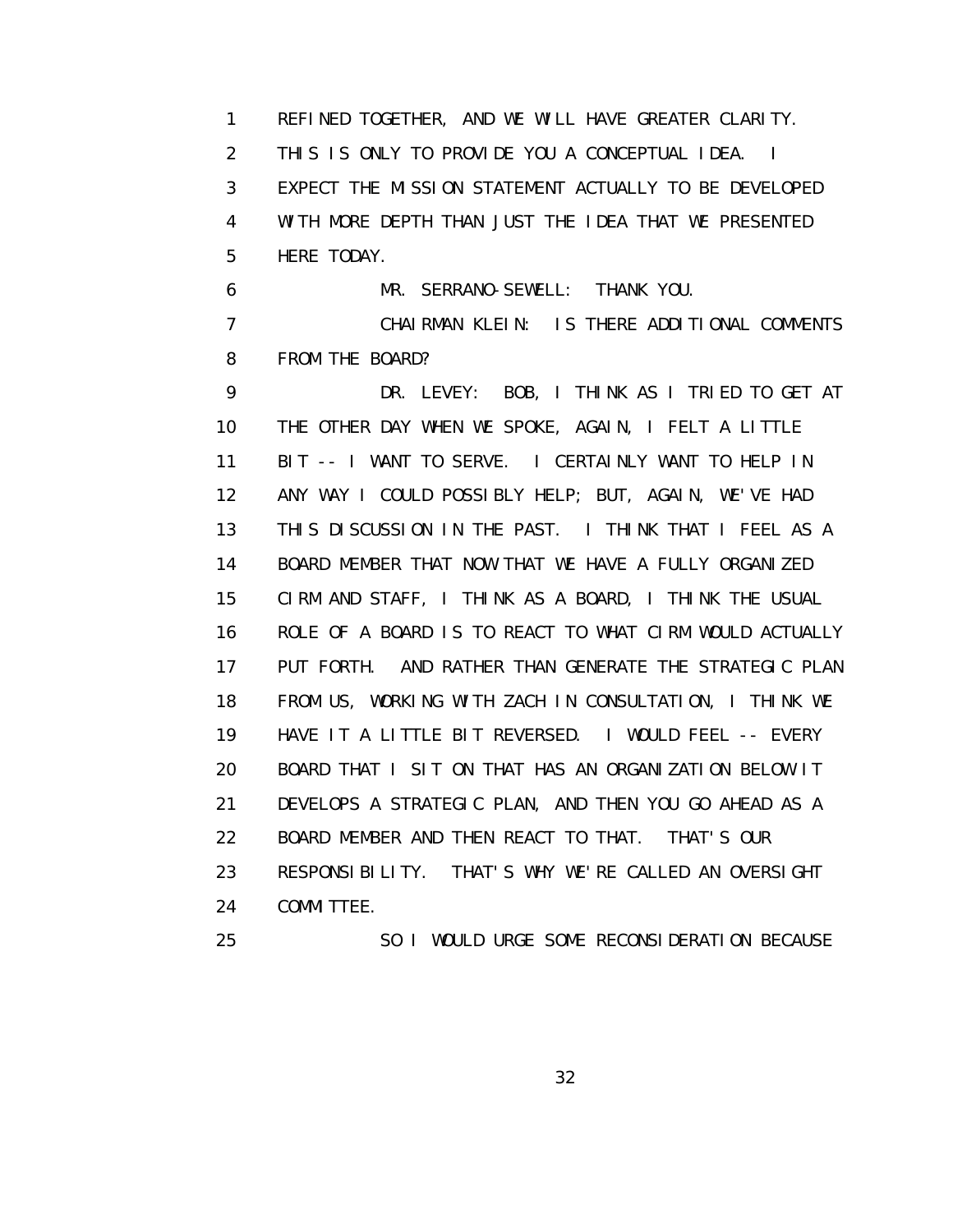1 I DO THINK WE HAVE IT BACKWARDS, AND I WOULD FEEL MORE 2 COMFORTABLE AS A BOARD MEMBER FOR THIS TO COME OUT OF 3 CIRM AND WE REFLECT ON WHAT THEY GENERATE. AND THEN 4 ALSO IF YOU HAVE THAT KIND OF A PROCESS, THEN DR. HALL 5 CAN SAY, WELL, YOU KNOW, THIS IS A PRETTY THORNY ISSUE, 6 WHATEVER THAT ISSUE MIGHT BE. IT MIGHT BE IP; IT MIGHT 7 BE SOMETHING ELSE. I'D LIKE TO ASK SO-AND-SO AND 8 SO-AND-SO AND SO-AND-SO TO HELP ME, AND HE COULD PUT 9 TOGETHER A TEAM OF THREE OR FOUR PEOPLE TO HELP HIM. 10 SO I THINK THAT'S THE ROUTE THAT WE SHOULD GO RATHER 11 THAN WE HAVE A COMMITTEE OF 14 TRYING TO STRUGGLE TO 12 PUT TOGETHER A STRATEGIC PLAN.

 13 CHAIRMAN KLEIN: WITH BAGLEY-KEENE, DR. 14 LEVEY, AS WE RECOGNIZE, IF WE PUT TOGETHER A GROUP OF 15 THREE OR FOUR, THAT BECOMES A SUBCOMMITTEE WITH PUBLIC 16 MEETING REQUIREMENTS. SO AS A PART OF A SUBCOMMITTEE 17 OF THE BOARD WITH 14 MEMBERS, CERTAINLY DR. HALL CAN 18 CALL ON ANY OF THE BOARD MEMBERS, AS DR. HENDERSON 19 POINTS OUT, OR ANY OF THE SUBCOMMITTEE MEMBERS OR THE 20 LEADERSHIP; BUT IF YOU DESIGNATE THREE OR FOUR PEOPLE, 21 THAT WILL BE A SUBCOMMITTEE OF ITSELF.

 22 DR. HALL: I THINK IF IT'S A CIRM FUNCTION, 23 AS I UNDERSTAND IT, AND MAYBE MR. TOCHER CAN HELP US 24 HERE, BUT IF IT'S A CIRM FUNCTION, IT IS NOT SUBJECT TO 25 BAGLEY-KEENE. IF IT'S AN ICOC FUNCTION, IT IS. SO I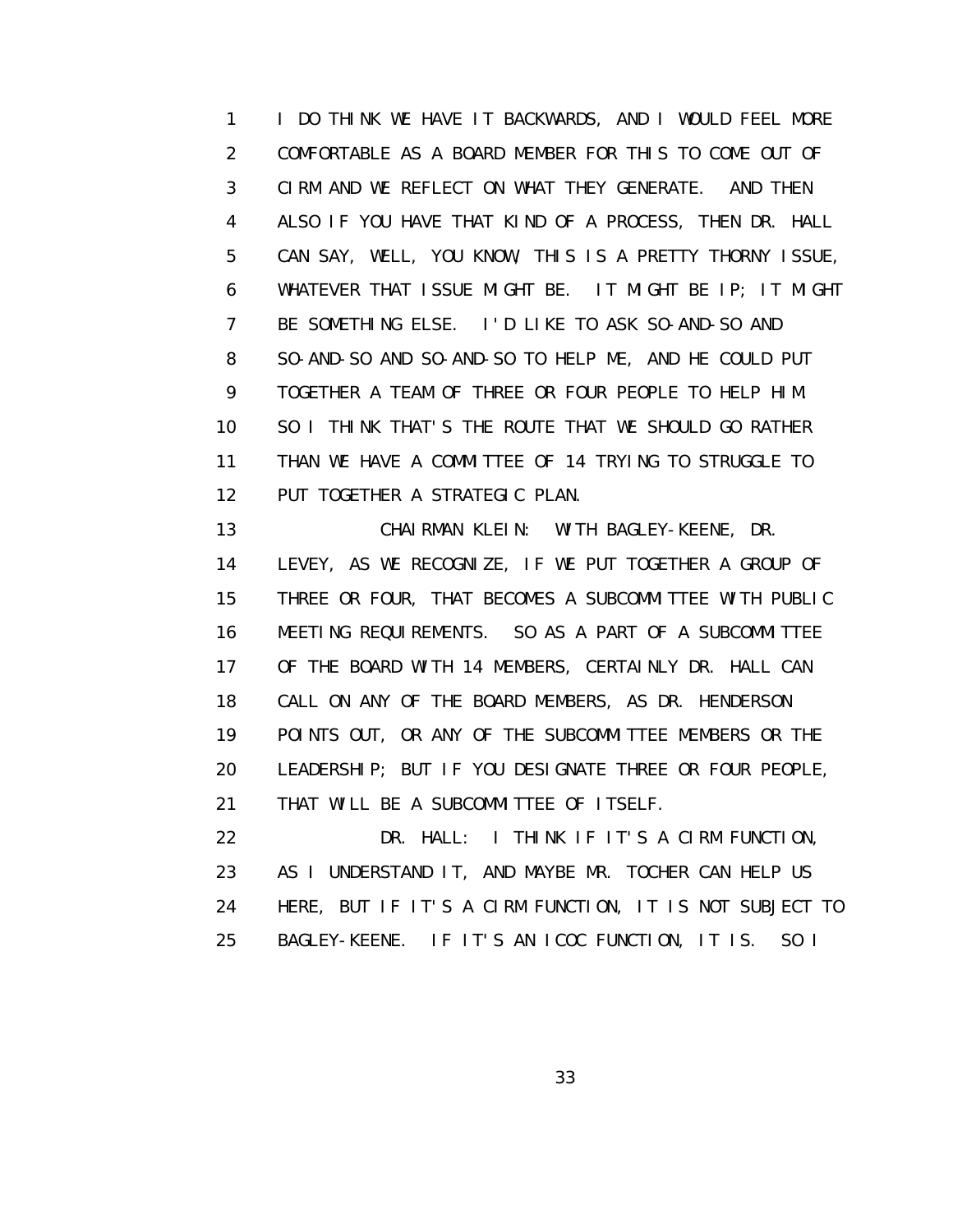1 THINK DR. LEVEY IS CORRECT. LET ME SAY, FIRST OF ALL, 2 THAT WE INTEND TO CONSULT -- THE BOARD REPRESENTS 3 EXTRAORDINARY EXPERTISE, AND WE INTEND TO CONSULT WITH 4 VARIOUS MEMBERS OF THE BOARD AND USE THAT EXPERTISE 5 HOWEVER WE DO IT. THERE IS NO QUESTION ABOUT THAT. 6 MUCH OF IT, HOWEVER, MAY BE IN THE CONTEXT OF SMALL, 7 FOCUSED DISCUSSIONS ON PARTICULAR ISSUES. IF WE DO 8 THAT OUT OF CIRM, MY UNDERSTANDING IS WE CAN CALL ON 9 TWO OR THREE BOARD MEMBERS TO JOIN US IN A PARTICULAR 10 MEETING, FOCUS ON AN ISSUE, AND THAT THAT WOULD NOT 11 NECESSARILY BE A BAGLEY-KEENE MEETING, BUT I WOULD 12 DEFER TO MR. TOCHER ON THAT POINT.

 13 CHAIRMAN KLEIN: BEFORE -- DR. BRYANT AND WE 14 HAVE MR. TOCHER. VERY SPECIFICALLY, IF WE WERE TO GO 15 TO THREE OR FOUR MEMBERS OR ANY TWO MEMBERS AT ANY TIME 16 IN A SPECIFIC ASSIGNMENT TO COVER A SPECIFIC ISSUE, WE 17 HAVE NOW CREATED A BAGLEY-KEENE COMMITTEE. MR. TOCHER, 18 SINCE YOU HAVE THE BENEFIT OF BEING ON THE JOB FOR TWO 19 DAYS NOW, GIVEN THAT JAMES IS NOT HERE, WE WOULD 20 GREATLY APPRECIATE IT AND UNDERSTAND THAT I'M SURE YOU 21 WOULD LIKE TO REVIEW THIS WITH JAMES WHEN HE IS 22 AVAILABLE.

 23 MR. TOCHER: LET JUST ME BEGIN BY SAYING YOUR 24 OBSERVATIONS ARE CORRECT INSOFAR AS IF BOARD MEMBERS 25 ARE ASSIGNED AS AN ADVISORY GROUP TO BRING BACK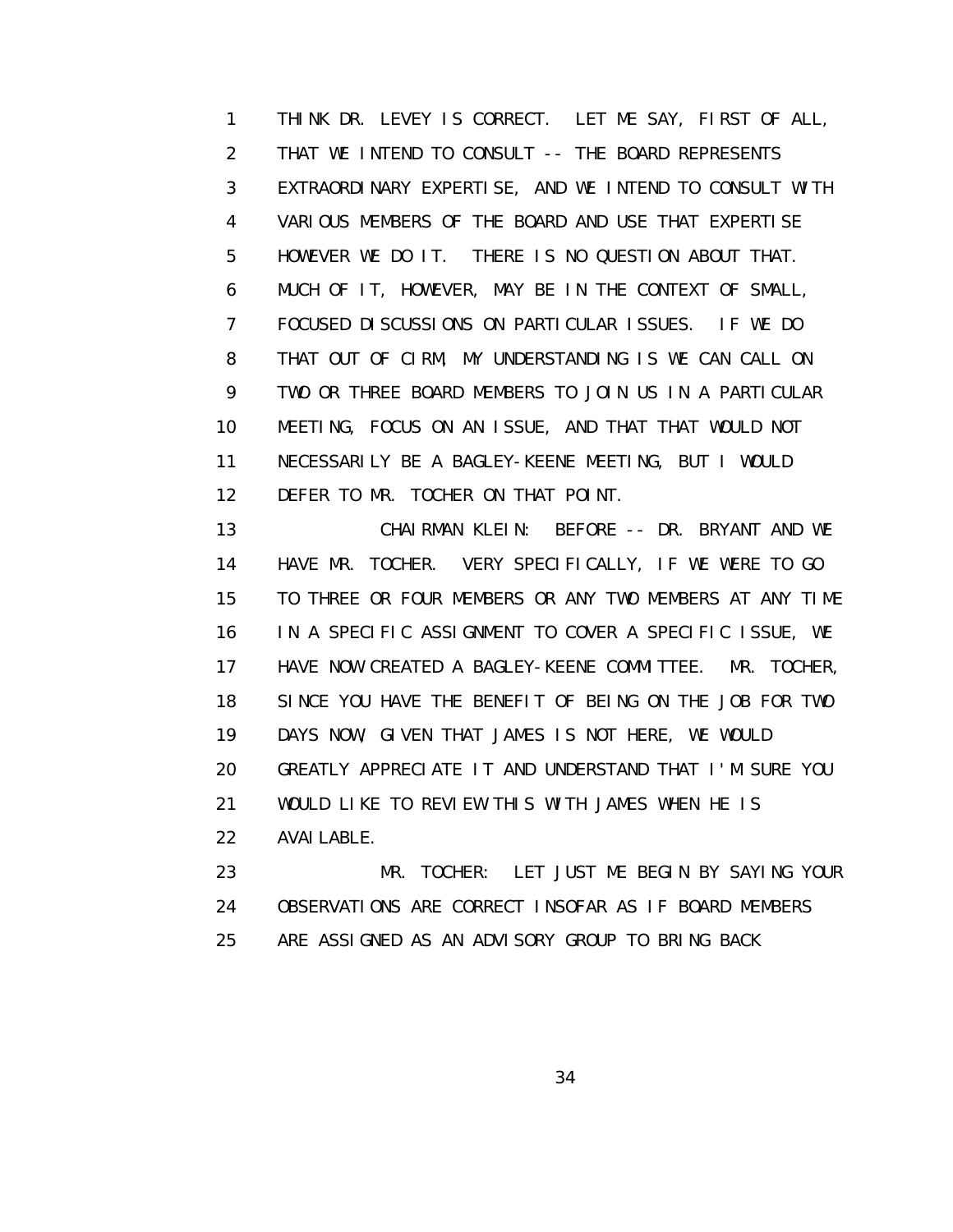1 INFORMATION AND RECOMMENDATIONS TO THE BOARD AS WHOLE, 2 THEN THAT IS AN ADVISORY BODY THAT IS SUBJECT TO 3 BAGLEY-KEENE ASSUMING IT HAS THREE OR MORE MEMBERS OF 4 THE ICOC BOARD. AND AS A RESULT, THE OPEN MEETING AND 5 NOTICE REQUIREMENTS OF BAGLEY-KEENE WOULD APPLY IN THAT 6 CONTEXT.

7 **I BELIEVE WHAT PRESIDENT HALL IS DISCUSSING**  8 IS IF THIS IS SOMETHING THAT IS A STAFF-DRIVEN AND 9 STAFF-MANAGED PROPOSAL, THEN THE OPEN NOTICE, OPEN 10 MEETING AND NOTICE REQUIREMENTS WOULD NOT APPLY TO SUCH 11 A CONTEXT. HOWEVER, AS I'VE HEARD THE DISCUSSION HERE, 12 IT APPEARS AS THOUGH WHAT YOU'RE CONSIDERING IS AN 13 ADVISORY BODY TYPICALLY SUBJECT TO BAGLEY-KEENE. 14 CHAIRMAN KLEIN: IF, IN FACT, SINCE WE HAVE 15 TO OBSERVE THE INTENT OF BAGLEY-KEENE AS WELL AS THE 16 EXPLICIT NATURE OF BAGLEY-KEENE, BECAUSE CERTAINLY 17 STRATEGIC DECISIONS NEED TO BE IN A PUBLIC FORUM, 18 WHETHER IT'S WORKING WITH THE STAFF, FOR EXAMPLE, OR 19 WITH THE BOARD, I'D LIKE YOU TO LOOK AT THIS ISSUE 20 BECAUSE IT'S MY UNDERSTANDING THAT IF YOU HAVE MORE 21 THAN TWO BOARD MEMBERS WHO WORK ON A SPECIFIC SUBJECT 22 WITH THE STAFF, THEY ARE INTERPRETED TO CREATE A 23 COMMITTEE. BUT CLARIFICATION ON THAT WILL BE EXTREMELY 24 HELPFUL, AND WE COULD BENEFIT FROM BEING EDUCATED AT 25 THE NEXT MEETING BY A FORMAL REVIEW BECAUSE IT'S VERY

<u>35 and 2012 and 2013 and 2014 and 2014 and 2014 and 2014 and 2014 and 2014 and 2014 and 2014 and 2014 and 201</u>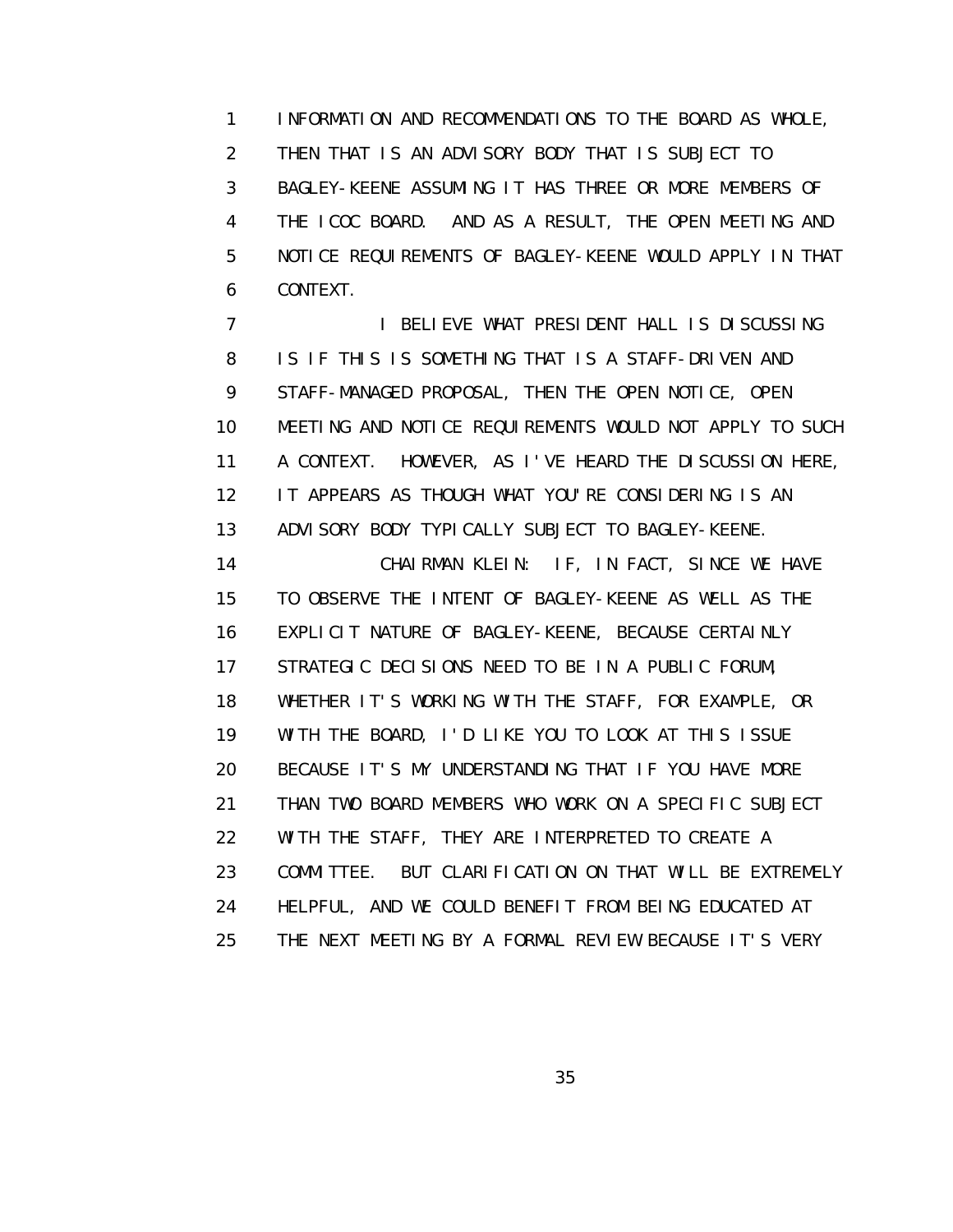1 HELPFUL. WE WANT TO MAKE CERTAIN WE'RE OBSERVING EVERY 2 ASPECT OF BAGLEY-KEENE IN INTENT AND FORM.

 3 DR. BRYANT: I'D JUST LIKE TO SAY THANKS TO 4 DR. LEVEY BECAUSE I'VE BEEN FEELING THAT THERE IS A 5 LITTLE BIT OF A DISCONNECT HERE, AND THE DISCONNECT I'M 6 FEELING IS THAT I FEEL LIKE A SCIENTIFIC PLAN IS THE 7 MOST IMPORTANT JOB THAT ZACH HALL AS PRESIDENT WILL 8 HAVE TO DO. AND FOR IT TO BE SUCCESSFUL, I FEEL LIKE 9 HE NEEDS TO BE THE ONE THAT SUGGESTS TO US HOW HE WOULD 10 LIKE TO PROCEED AND IN TERMS OF WHO CAN HELP HIM THE 11 BEST. AND ALTHOUGH THIS IS A GREAT COMMITTEE, IT MAY 12 NOT BE THE ONE THAT HE WOULD HAVE PICKED. THEREFORE, I 13 FEEL LIKE BEFORE THE SCIENTIFIC ENTERPRISE CAN GO 14 FORWARD, WE SHOULD ASK ZACH TO MAKE A RECOMMENDATION ON 15 THE COMMITTEE.

 16 CHAIRMAN KLEIN: I'D LIKE TO EMPHASIZE HERE 17 THAT, REGARDLESS OF WHO THE COMMITTEE IS OR WHETHER 18 IT'S THE WHOLE BOARD, IT'S VERY CLEAR THAT THE INTENT 19 IS THE PRESIDENT IS CHARGED WITH THE LEADERSHIP ROLE IN 20 DEVELOPING THE STRATEGIC SCIENTIFIC PLAN, AND IT'S THE 21 PRESIDENT'S SCIENTIFIC VISION THAT IS SHAPED INTO THE 22 PRESIDENT'S RECOMMENDED STRATEGIC SCIENTIFIC PLAN THAT 23 IS PRESENTED TO THE BOARD WHETHER THROUGH THE COMMITTEE 24 PROCESS OR DIRECTLY WITH THE BOARD.

25 THE IMPORTANT POINT FOR THIS BOARD IS IN THE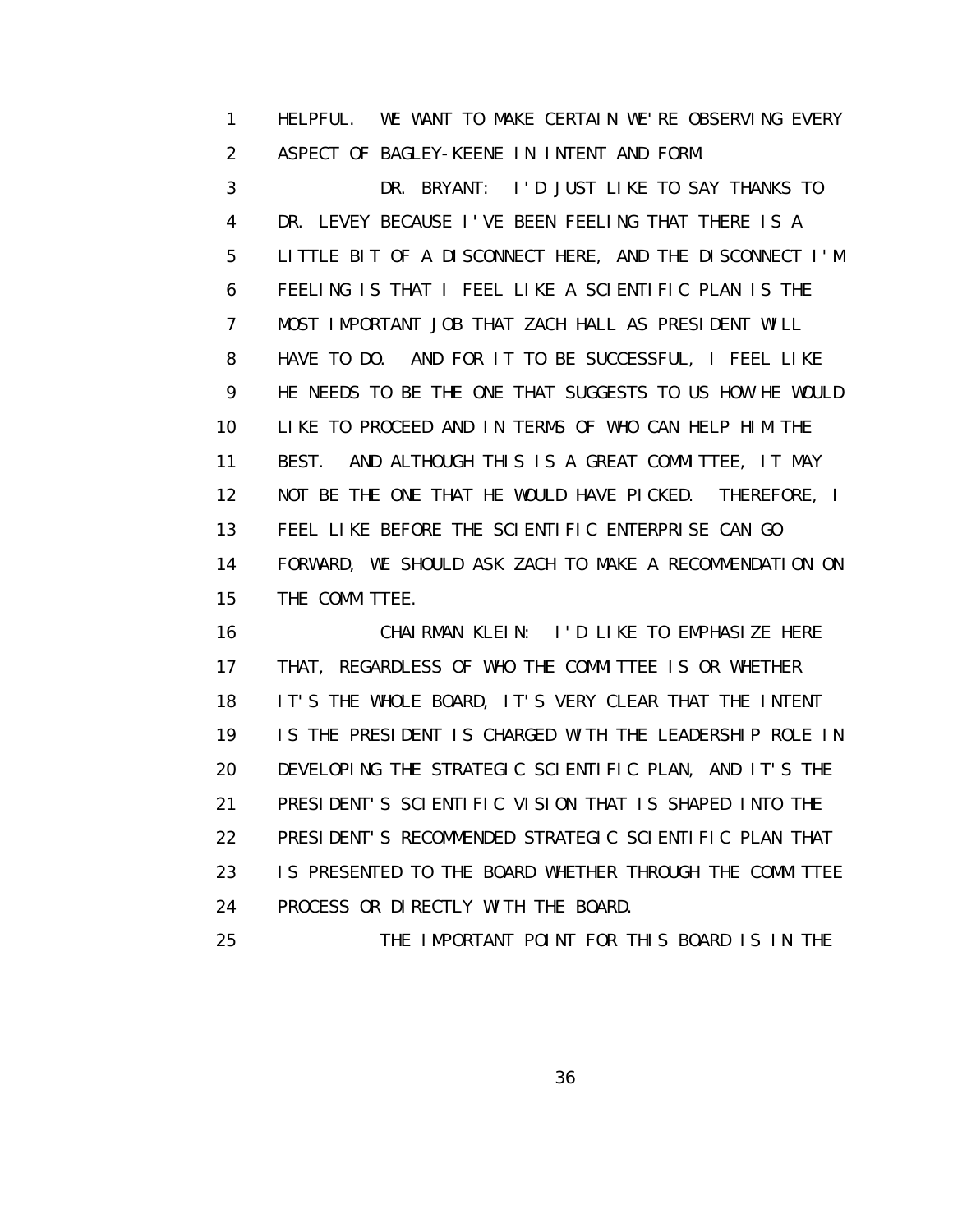1 MAY 2005 MEETING, THE BOARD MADE IT VERY CLEAR THEY 2 WANTED TO WORK THROUGH THE COMMITTEE SYSTEM BECAUSE 3 THEY NEEDED THE OPPORTUNITY TO REDUCE THE NUMBER OF 4 FULL BOARD MEETINGS, BUT I WOULD BE ELATED IF THE FULL 5 BOARD WAS WILLING TO TAKE ON THE ADDITIONAL BURDEN OF 6 HAVING ALL THE STRATEGIC PLAN MEETINGS AS THE COMPLETE 7 BOARD. ON THE OTHER HAND, WE'RE GOING TO HAVE SOME 8 CHALLENGES THAT WE'RE GOING TO FACE VERY SHORTLY IN 9 TERMS OF A NEW GRANT PROCESS, WITH A LOT OF THOUGHT 10 GOING INTO THAT, IN FINANCIAL PLANS AND MODIFICATIONS 11 THAT RELATE TO THE BAN PRIVATE PLACEMENT PROGRAM. 12 WE'RE GOING TO BE GOING THROUGH THE ADMINISTRATIVE 13 PROCEDURES ACT PROCESS ON STANDARDS, AND WE'RE GOING TO 14 BE DISCUSSING ISSUES LIKE THE STEM CELL BANK. WE HAVE 15 OUR LONG-TERM INTELLECTUAL PROPERTY POLICY. SO IF THE 16 BOARD IS PREPARED AS A FULL BOARD TO DEAL WITH 17 ADDITIONAL MEETINGS, THIS IS AN EASIER PROCESS FOR US 18 ALL. 19 ADDITIONAL COMMENTS FROM THE BOARD? 20 MS. SAMUELSON: I THINK THIS PLAN HAS GOT IT 21 JUST RIGHT, AND I'M A CONVERT TO IT. I INITIALLY

- 22 THOUGHT THAT WE REALLY SHOULD BE WORKING WITH THE
- 23 RESEARCH FUNDING WORKING GROUP BECAUSE IT HAS SUCH
- 24 RESPONSIBILITY IN THE INITIATIVE TO ESTABLISH THE
- 25 CRITERIA FOR THE GRANTS THAT WE FUND. IT SEEMS TO ME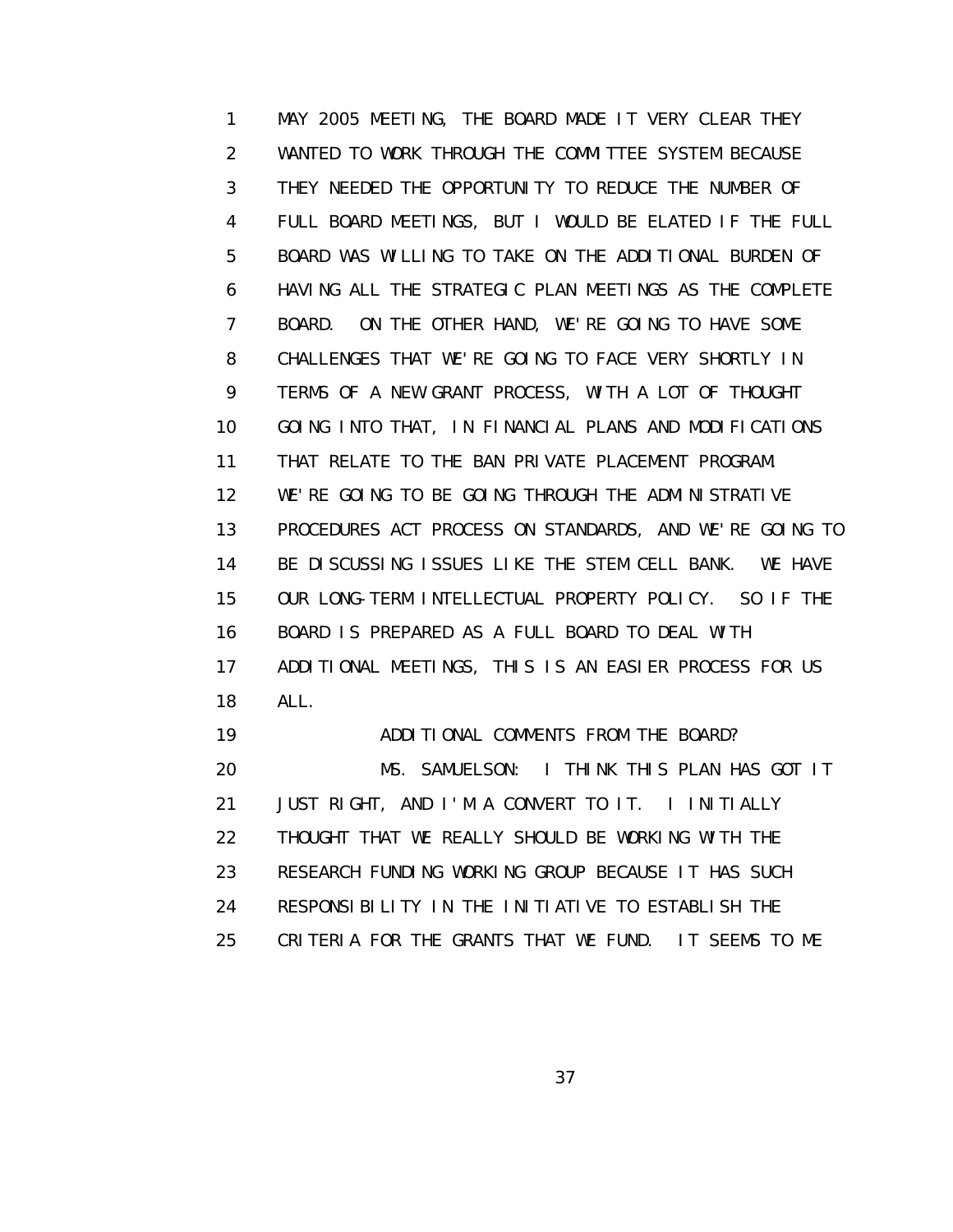1 IT SHOULD START THERE. BUT I'VE COME TO THE MIND THAT 2 THEY SHOULD PLAY A COLLABORATIVE ROLE, AN ADVISORY 3 ROLE, AND I THINK THAT'S BUILT INTO THIS. 4 BUT I THINK IT'S THE RESPONSIBILITY OF THIS 5 COMMITTEE, AND I GUESS IT'S FOR A COUPLE OF REASONS. 6 ONE IS THE DELAY THAT WE'VE EXPERIENCED WITH THE 7 LITIGATION AND ALL THE MECHANICS OF GETTING THIS 8 ENTERPRISE STARTED. I THINK THE PUBLIC IS WAY 9 OVERREADY FOR SOME REALLY MEATY JUMPING INTO THE 10 PROBLEM OF SOLVING THE ISSUE OF DELIVERING CURES TO THE 11 PEOPLE VIA THIS NEW TECHNOLOGY, AND WE NEED TO SHOW 12 SOME RESULTS. AND I THINK THERE ARE SOME VERY 13 FUNDAMENTAL QUESTIONS THAT HAVE TO BE ASKED AND 14 ANSWERED BEFORE WE REALLY CAN GET INTO THE SCIENTIFIC 15 MEAT.

16 AND THEY'RE THINGS LIKE HOW RISK TAKING ARE 17 WE GOING TO BE? HOW INNOVATIVE ARE WE GOING TO BE? 18 HOW MUCH OF A SENSE OF URGENCY IS GOING TO BE BUILT 19 INTO THE SCIENTIFIC PORTFOLIO? WHAT IS THE MIX OF THAT 20 PORTFOLIO? HOW MUCH OF IT IS GOING TO BE NOT STEM CELL 21 RESEARCH PER SE, BUT FILLING GAPS IN SCIENTIFIC 22 UNDERSTANDING SO THAT WE CAN ACTUALLY BE TRANSLATING 23 STEM CELL RESEARCH INTO CURES BECAUSE THAT'S WHAT THE 24 INITIATIVE SAYS WE'RE SUPPOSED TO DO, AND IT'S A TALL 25 ORDER AND WE ALL KNOW IT. THOSE ARE JUDGMENT CALLS

<u>38 and 2012 and 2013 and 2014 and 2014 and 2014 and 2014 and 2014 and 2014 and 2014 and 2014 and 2014 and 201</u>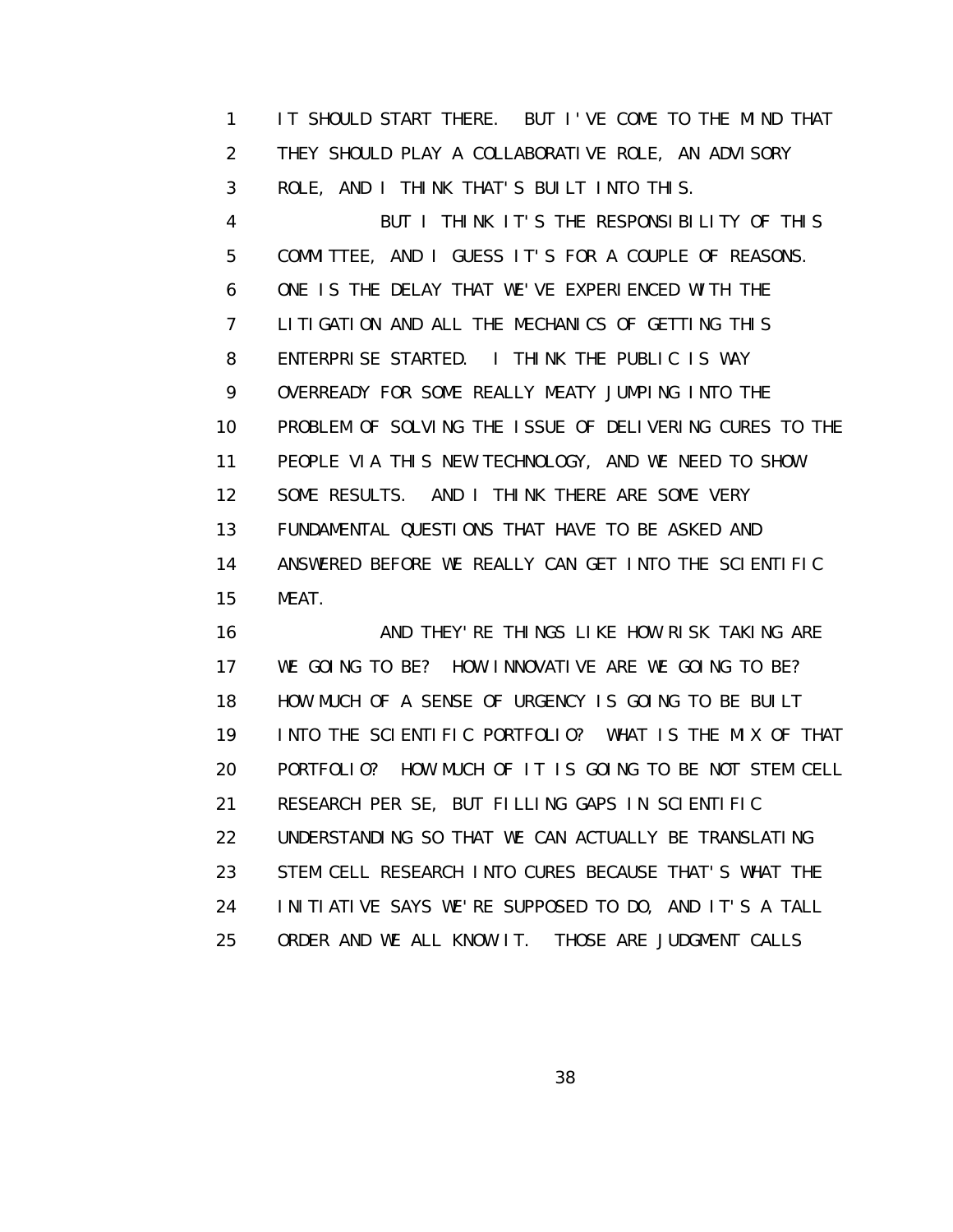1 THAT ARE THE JOB OF THIS COMMITTEE, AND WE'RE THE 2 APPOINTEES FROM THE CONSTITUTIONAL OFFICERS 3 REPRESENTING THE PEOPLE OF THE STATE. AND WE THINK WE 4 HAVE TO PLAY THAT ESSENTIAL ROLE, OF COURSE, IN 5 COLLABORATION WITH THE PRESIDENT. BUT I THINK THAT 6 THIS STRUCTURE SETS THAT UP TO DO THAT WELL. 7 CHAIRMAN KLEIN: I THINK I'D ALSO SAY THAT 8 WHATEVER THOSE RECOMMENDATIONS ARE FROM THE 9 SUBCOMMITTEE, THEY WILL BE RECOMMENDATIONS, AND THIS 10 BOARD WILL HAVE TO VIEW THEIR RECOMMENDATIONS AND THE 11 ALTERNATIVES ON BOTH SIDES IN MAKING THE DECISIONS AS 12 THIS PLAN GOES FORWARD. 13 DR. MEYER: I JUST WOULD LIKE SOMETHING 14 CLARIFIED. WHAT WOULD BE THE DIFFERENCE REALLY BETWEEN 15 A SUBCOMMITTEE OF THIS GROUP DEVISING A STRATEGIC PLAN 16 AND THEN BRINGING IT TO THE FULL BOARD OR THE OFFICE OF 17 THE PRESIDENT OF CIRM DEVISING A STRATEGIC PLAN AND 18 BRINGING IT TO THE FULL BOARD? ONE WAY OR THE OTHER, 19 THE FULL BOARD IS GOING TO BE INVOLVED IN ACTUALLY 20 VETTING THE STRATEGIC PLAN OF THE CIRM. SO, THEREFORE, 21 **I THINK MAYBE THE POINT THAT WE SHOULD CONTINUE TO**  22 DISCUSS HERE AND COME TO SOME KIND OF RESOLUTION IS WHO 23 WOULD BE GENERATING THE STRATEGIC PLAN THAT THEY BRING

24 TO US UNLESS THERE'S SOME LEGAL ASPECT I'M UNAWARE OF.

25 CHAIRMAN KLEIN: THE INTENTION OF THIS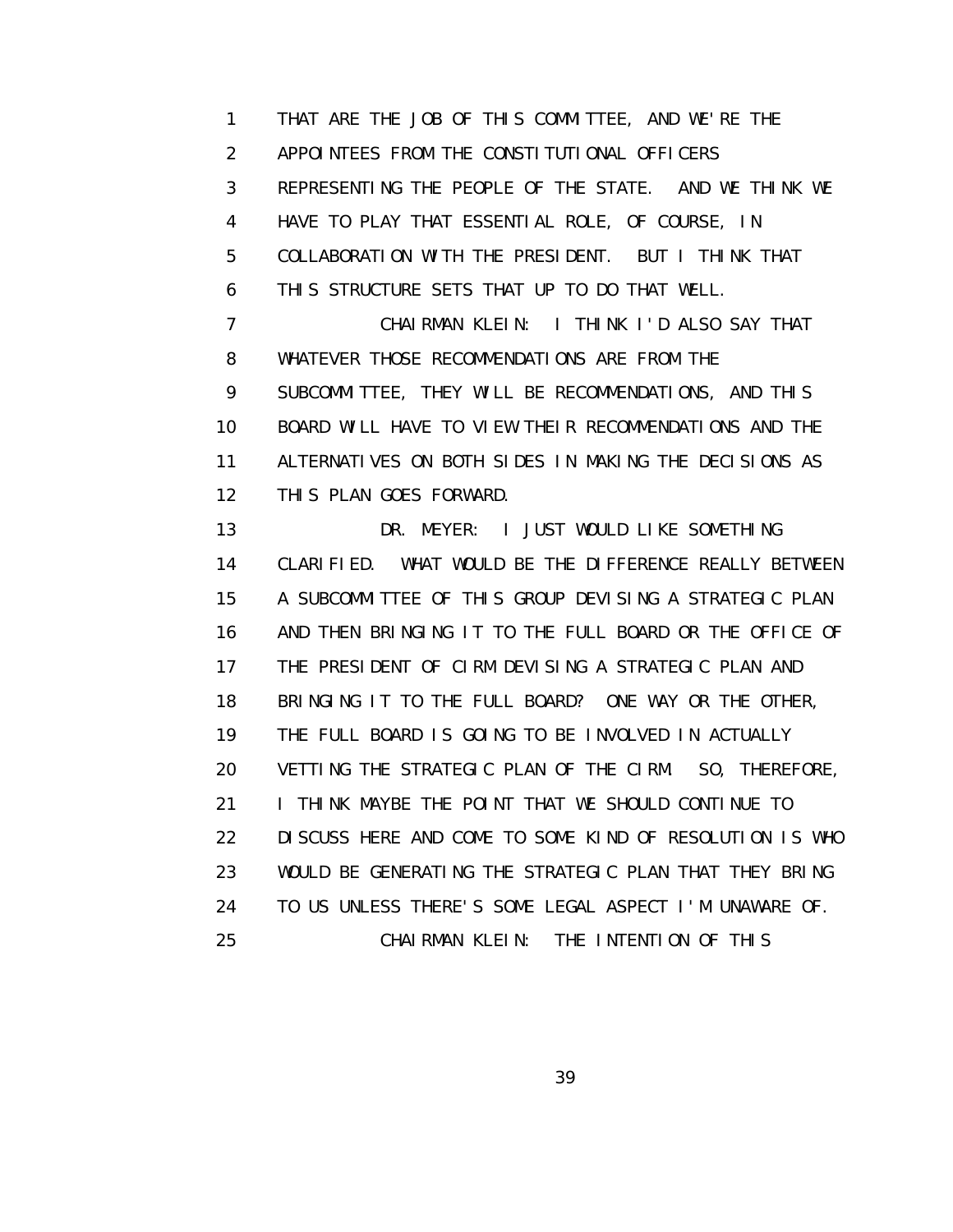1 PROPOSAL, AS IT'S BEEN CONCEIVED TO DATE, AND I'LL TAKE 2 RESPONSIBILITY FOR THIS, IS THAT THE PRESIDENT WILL 3 GENERATE A STRATEGIC PLAN THAT WILL BE PRESENTED TO 4 THIS COMMITTEE, AND ALL OF THE ASPECTS WILL THEN BE 5 DEBATED, PERIODICALLY BRINGING IT TO THIS BOARD. SO 6 IT'S THE PRESIDENT WHO WILL GENERATE THE STRATEGIC PLAN 7 THAT WOULD BE THE FOCUS OF THIS EFFORT.

8 DR. HALL: I WOULD LIKE A CLEAR RESOLUTION 9 AND DIRECTION ON THAT POINT BECAUSE I THINK IT'S AN 10 EXTREMELY IMPORTANT POINT. AND I THINK THIS HAS BEEN A 11 VERY GOOD DISCUSSION, BUT I THINK THERE HAS BEEN SOME 12 CONFUSION. AND I WOULD HOPE THAT THE BOARD WOULD VIEW 13 IT AS THE JOB OF THE PRESIDENT. I FEEL THAT THAT'S 14 WHAT I'M HERE TO DO IN THIS NEXT PERIOD OF TIME. IT IS 15 A JOB FOR THE PRESIDENT TO ORGANIZE AND DEVELOP THIS 16 PLAN, DRAWING ON THE EXPERTISE OF THE BOARD, CONSULTING 17 WITH THE BOARD, BRINGING -- WORKING WITH THE CHAIRS OF 18 THE COMMITTEE, IF YOU HAVE ONE; IF NOT, WORKING WITH 19 VARIOUS MEMBERS OF THE BOARD, HOWEVER YOU WISH TO DO 20 IT, BUT WE THEN AT REGULAR INTERVALS BRING TO YOU AND 21 GET RESPONSE FROM YOU ABOUT WHAT DIRECTIONS WE'RE 22 TAKING, WHAT YOUR THOUGHTS ARE, AND THAT YOU WILL THEN 23 TRUST THE PRESIDENT AND STAFF TO CONSULT EXTENSIVELY 24 WITH YOU AS NEEDED IN DEVELOPING IT.

25 I WOULD APPRECIATE THAT VERY MUCH. I THINK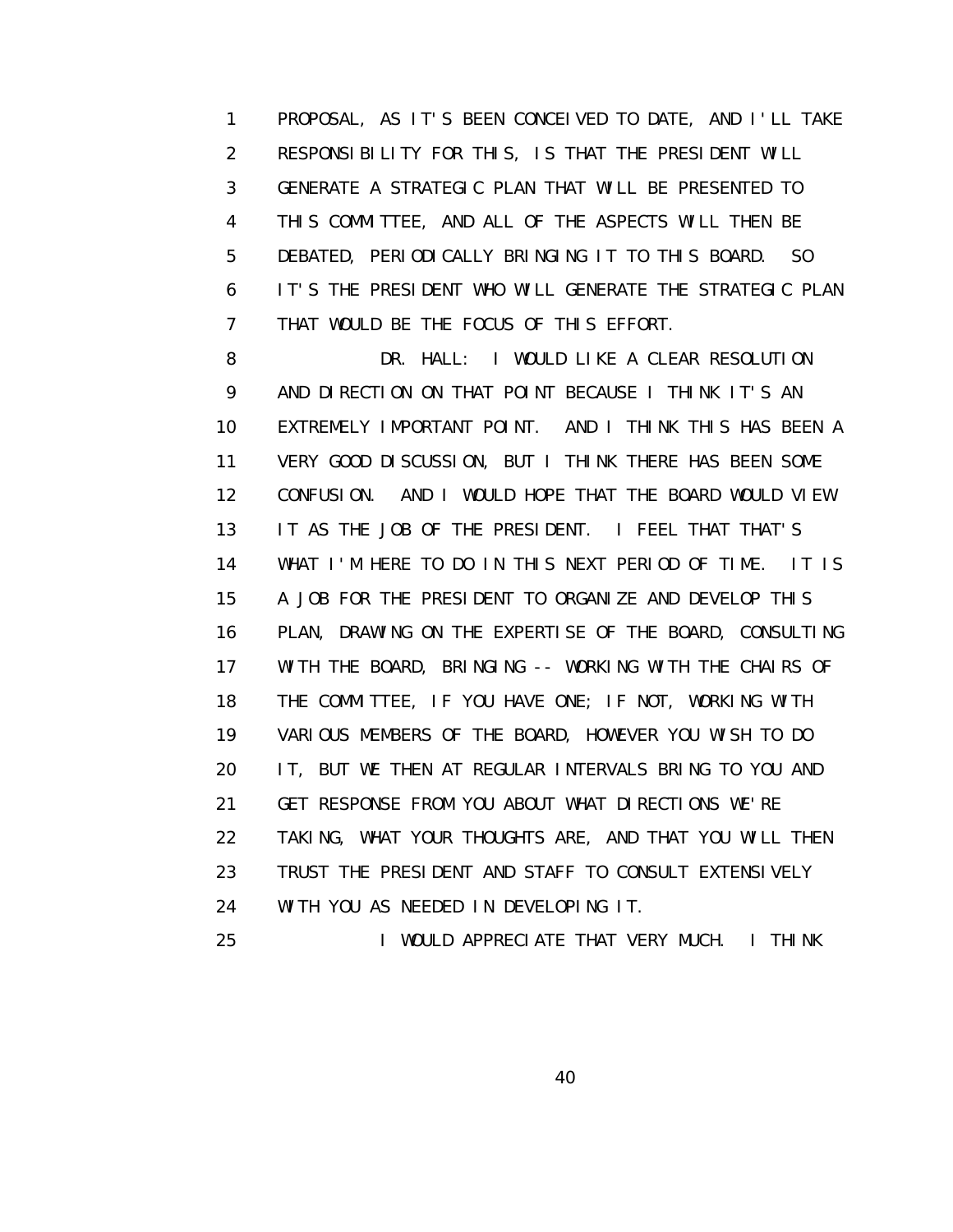1 THAT WOULD CLARIFY THE ROLE AND WOULD MAKE THINGS VERY 2 MUCH CLEARER FOR MYSELF AND THE STAFF IF WE COULD GET 3 THAT.

 4 MR. SERRANO-SEWELL: YOU COULD GET WHAT, 5 ZACH?

 6 CHAIRMAN KLEIN: THERE'S A QUESTION FROM THE 7 BOARD. WE DON'T UNDERSTAND --

8 DR. HALL: I SAID I WOULD LIKE A VERY CLEAR 9 RESOLUTION THAT IT WOULD BE THE JOB OF THE PRESIDENT 10 AND STAFF TO DEVELOP, IN CONCERT WITH MEMBERS OF THE 11 BOARD, TO DEVELOP A PLAN WHICH WOULD THEN BE BROUGHT 12 EITHER TO A SUBCOMMITTEE OR TO THE BOARD AS A WHOLE AT 13 REGULAR INTERVALS TO REPORT ON THE PROGRESS, TO GET 14 FEEDBACK, AND THEN TO MAKE CHANGES IN THE PLAN, BUT 15 THAT THE PROCESS OF DEVELOPING A PLAN WOULD BE DRIVEN 16 BY THE BOARD AND THE STAFF. AND THAT'S WHAT I WOULD 17 LIKE. PRESIDENT AND STAFF. I BEG YOUR PARDON. 18 DR. BERG: I'D LIKE TO SUPPORT WHAT ZACH HAS 19 JUST SAID BECAUSE IT IS, IN FACT, THE MECHANISM THAT 20 MOST UNIVERSITIES USE. THE BOARD OF TRUSTEES DOES NOT 21 SIT AND GENERATE A STRATEGIC PLAN FOR THE UNIVERSITY. 22 THEY, IN FACT, HEAR THE FACULTY, THE PROVOST, THE 23 PRESIDENT PRESENT THE LONG-TERM VIEW FOR WHAT SHOULD GO

24 AHEAD. AND THEY HAVE THEIR INPUT AT THE BOARD

25 MEETINGS, BUT THEY DON'T CONSTITUTE THEMSELVES AS THE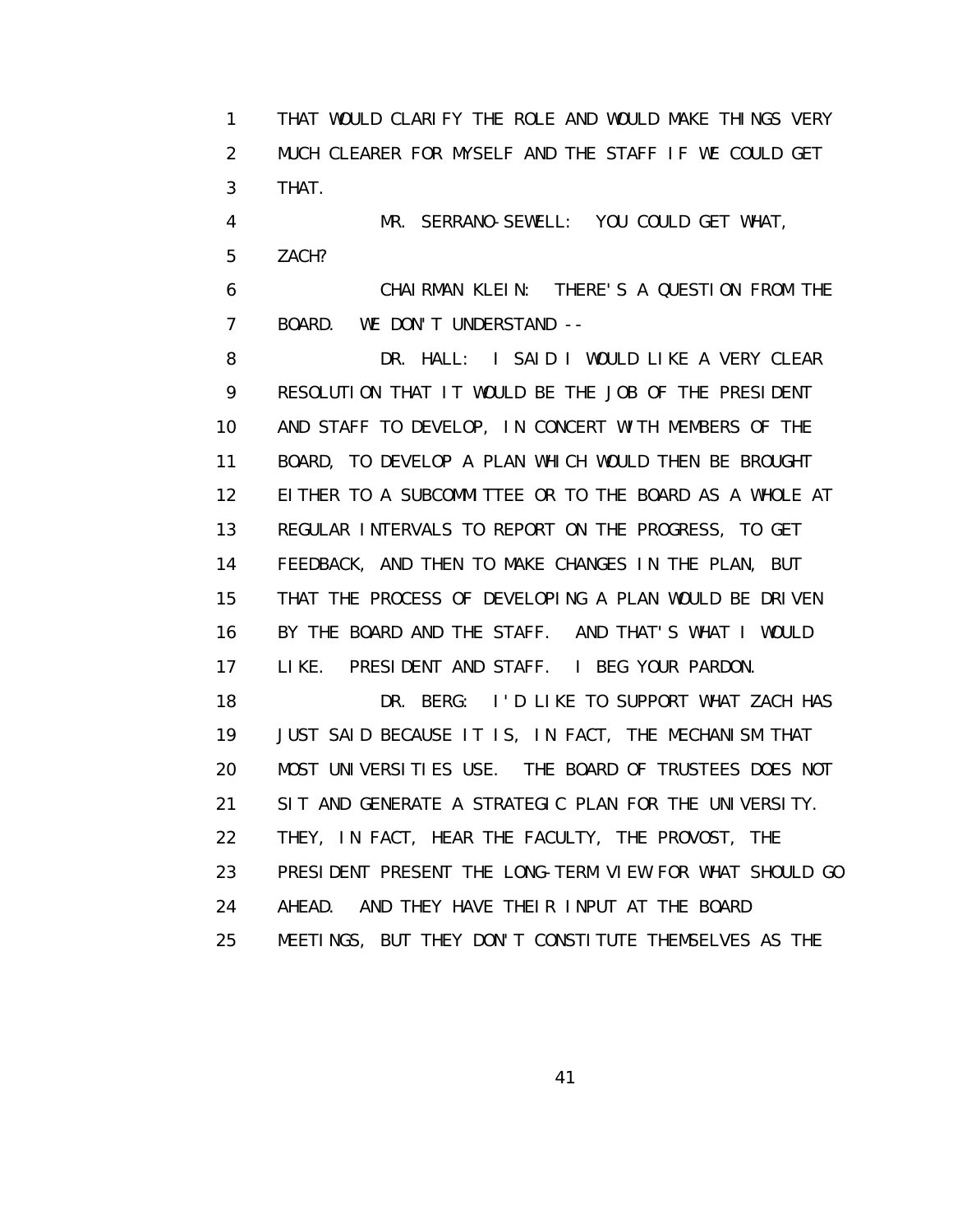1 MAKERS OF A STRATEGIC PLAN.

 2 CHAIRMAN KLEIN: DR. BERG, IF YOU'LL MAKE 3 THAT A MOTION, I'LL SECOND THAT MOTION OR SOMEONE ELSE 4 CAN SECOND THE MOTION. THE KEY HERE IS THAT -- I WANT 5 TO EMPHASIZE HERE IS WHETHER IT'S A COMMITTEE OF THE 6 WHOLE OR A SUBCOMMITTEE, WE ARE ADOPTING JUST A 7 RESOLUTION OF THIS COMPONENT OF THE PROCESS. 8 DR. BERG: I GUESS WHAT I'M ADVOCATING IS 9 THAT IT IS THE RESPONSIBILITY OF THE PRESIDENT OF CIRM 10 TO CONSTITUTE A STRATEGIC PLAN FOR HOW THE RESEARCH 11 WILL GO FORWARD AND TO VET THAT PLAN IN WHATEVER WAY HE 12 DEEMS APPROPRIATE WITH THE BOARD. ULTIMATELY IT'S THE 13 ICOC WHO WILL APPROVE THAT STRATEGIC PLAN, BUT THEY 14 DON'T HAVE TO BE AS A HUGE SUBCOMMITTEE OR AS A 15 COMMITTEE OF THE WHOLE TO BE INVOLVED IN THE ACTUAL 16 PLANNING. I THINK ZACH HAS THE OPPORTUNITY TO CONSULT 17 WIDELY OUTSIDE THE ICOC OR WITH ICOC MEMBERS, BUT IT'S 18 THEIR RESPONSIBILITY. THAT'S WHAT I THINK THE 19 PRESIDENT IS SUPPOSED TO DO IS TO BRING FORWARD A 20 STRATEGIC PLAN WHICH THE ICOC WILL VET AND APPROVE OR 21 REJECT OR MODIFY AS THEY FEEL APPROPRIATE. 22 DR. PRICE: IF THAT'S A RESOLUTION, I SECOND. 23 MR. SERRANO-SEWELL: THERE'S NO SUCH -- POINT 24 OF ORDER, CHAIRMAN. THERE'S NO SUCH MOTION ON THE 25 TABLE. BEFORE WE GET TO MAKING MOTIONS, I, FOR ONE, AS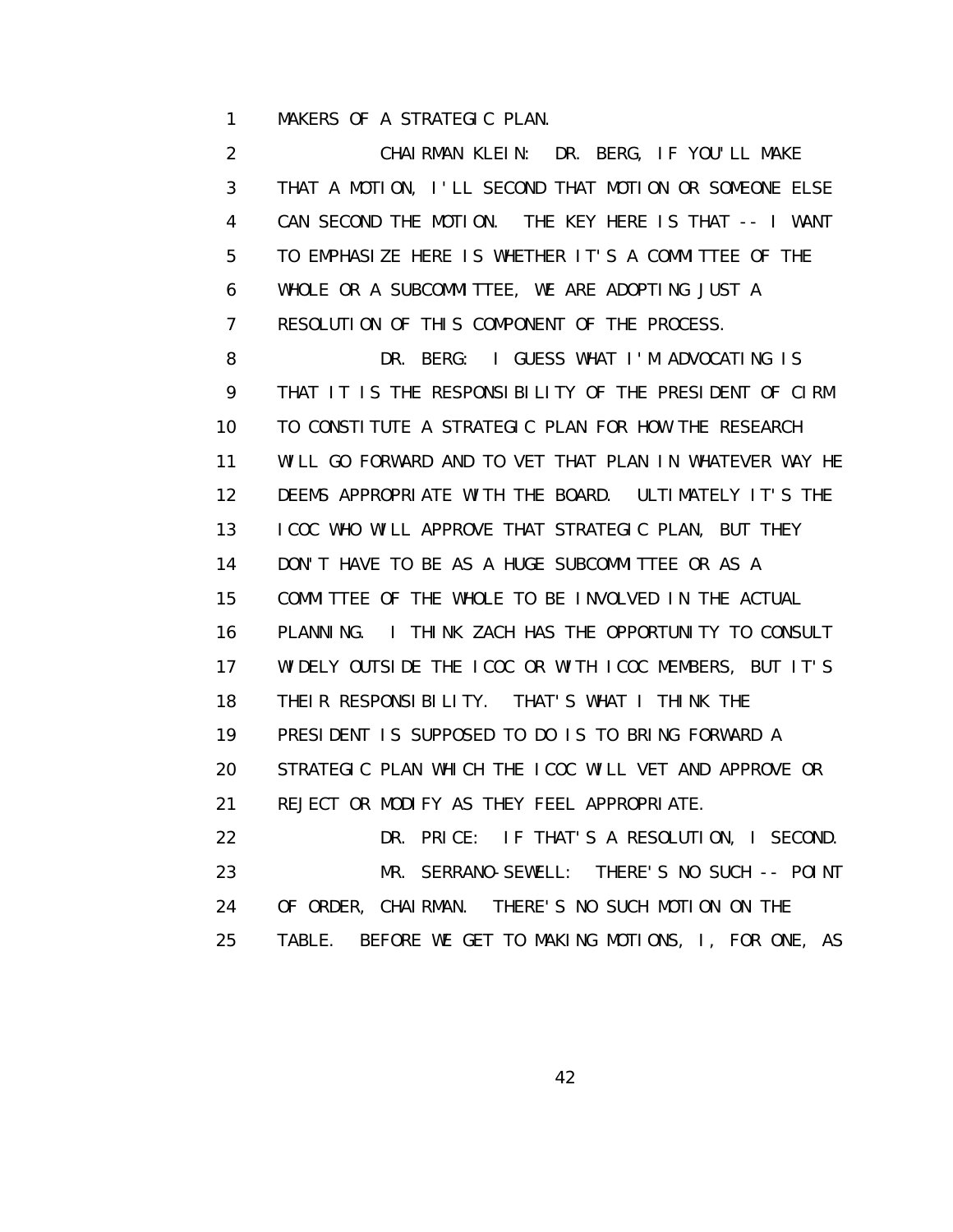1 ONE MEMBER, AND THERE'S OTHER FOLKS THAT WANT TO TALK. 2 ONCE WE MAKE A MOTION, THERE'S A SECOND, THERE'S 3 DISCUSSION ON THE MOTION. I THINK AT SOME POINT WE'RE 4 GOING TO MAKE A MOTION, BUT I SEE OTHER FOLKS THAT WANT 5 TO TALK. I DON'T THINK WE'RE READY FOR A MOTION JUST 6 YET. IF THAT'S THE WILL -- 7 DR. BERG: I DIDN'T INTEND TO MAKE A MOTION. 8 IT'S A STRONG POINT. 9 CHAIRMAN KLEIN: LET'S RECOGNIZE OTHER 10 SPEAKERS. YES, DR. PRICE. 11 DR. PRICE: I REALLY STRONGLY AGREE WITH DR. 12 BERG'S COMMENTS HERE. I'D JUST LIKE TO ADD ONE 13 ADDITIONAL COMMENT, AND I DON'T KNOW IF THIS WILL BE 14 PART OF THE RESOLUTION. IT HAS TO DO WITH ZACH'S 15 NOTION THAT HE, FOR HIS PLANNING COMMITTEE, WOULD 16 PERIODICALLY REPORT TO THE, HE SAID, EITHER A 17 SUBCOMMITTEE OF THE BOARD OR THE BOARD FOR THE PROGRESS 18 THAT THEY WERE MAKING, WHICH IS FINE. BUT I THINK -- I 19 WOULD LIKE TO SUGGEST THAT THE REPORTS GO TO THE FULL 20 BOARD RATHER THAN THE SUBCOMMITTEE OF THE BOARD FOR THE 21 FOLLOWING REASON. IF THE FULL BOARD IS NOT APPRAISED 22 OF THINGS AS THEY GO ALONG, IT'S JUST A SUBCOMMITTEE, 23 THERE'S A REAL DANGER AT THE END OF THE DAY WHEN THE 24 FULL BOARD HAS TO HEAR ABOUT THIS, THE WHOLE PROCESS 25 GETS DERAILED. AND IT WOULD BE A LOT BETTER IF WE ARE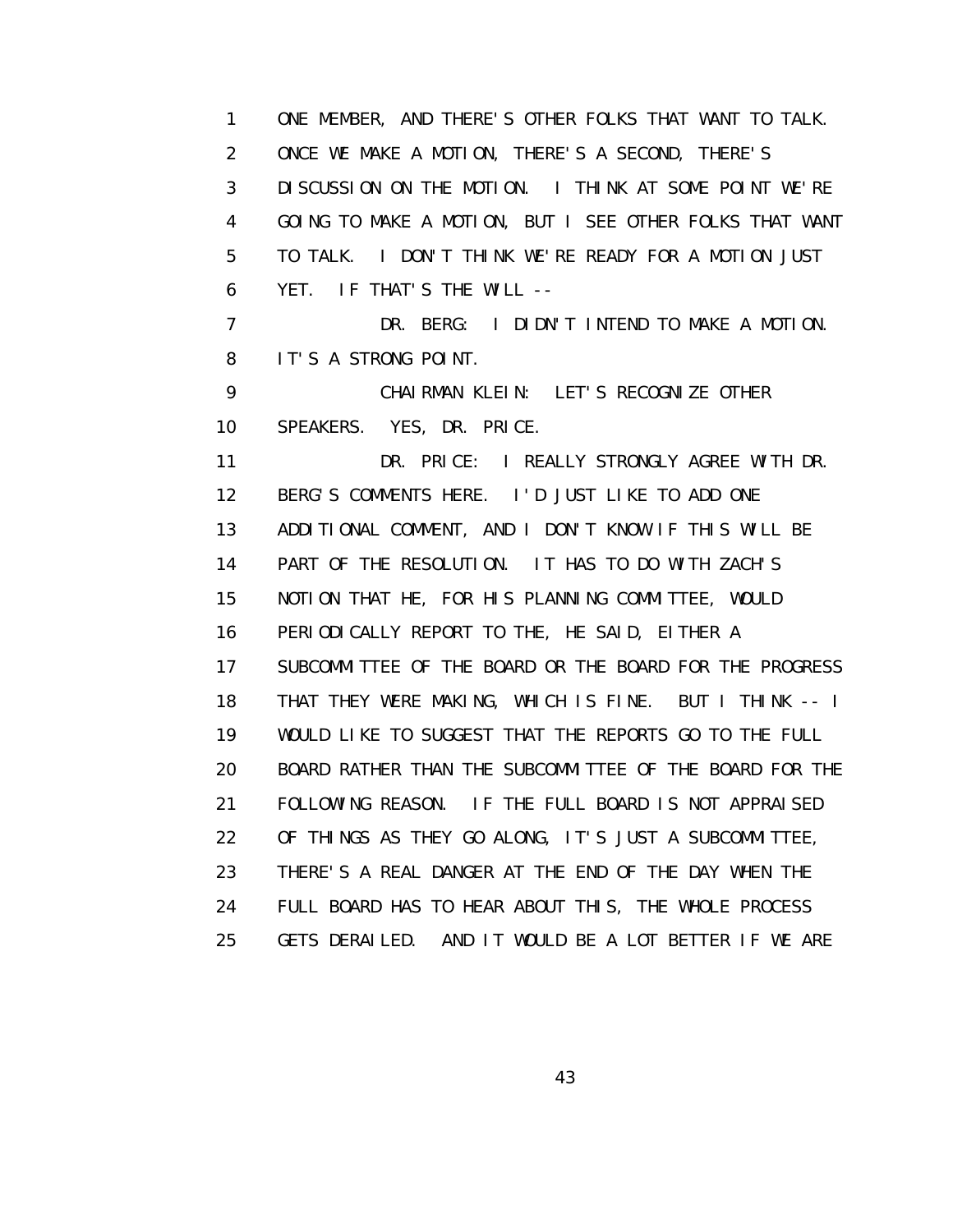1 ON BOARD STEP BY STEP AND KNOW IT'S GOING ON OR 2 APPRAISED OF WHAT'S GOING ON. THAT WOULD JUST BE MY 3 ONE ADDITIONAL SUGGESTION.

 4 CHAIRMAN KLEIN: THAT WAS THE REASON THAT THE 5 SUGGESTED PROCESS MIGHT INCLUDE REPORTING BACK EVERY 6 FOUR MONTHS FOR DISCUSSION AT THE BOARD.

 7 DR. LEVEY: I WOULD JUST LIKE TO GET BACK TO 8 THE COMMENTS OF DR. BERG. AND I THINK IT'S -- I DON'T 9 KNOW. I'M NOT AN EXPERT IN ROBERTS RULES, BUT I THINK 10 THAT IT IS POSSIBLE TO MAKE A MOTION. AND I WAS GOING 11 TO PROPOSE BEFORE A MOTION THAT DR. HALL PUT FORTH, AND 12 I THOUGHT HE PHRASED IT BEAUTIFULLY. IT THINK HE 13 REFLECTS THE OPINION OF A NUMBER OF US ON THIS BOARD. 14 AND THAT THEN WE CAN HAVE A BROAD RANGING DISCUSSION 15 AROUND THE MOTION, BUT I DON'T THINK -- WITH ALL DUE 16 RESPECT, I DON'T THINK THAT IT'S PROHIBITED TO MAKE A 17 MOTION AT THIS POINT IN THE DISCUSSION THAT WE HAVE. 18 SO EITHER DR. BERG OR I OR SOMEONE ELSE CAN

 19 PROPOSE THIS, BUT I CERTAINLY WOULD LIKE TO PUT WHAT 20 DR. HALL COMMENTED IN HIS CONCEPT OF THE STRATEGIC PLAN 21 FORMALLY ON THE TABLE AS A MOTION.

 22 CHAIRMAN KLEIN: IS THAT -- COULD YOU STATE 23 THAT MOTION, PLEASE?

 24 DR. LEVEY: THAT IS BASICALLY THAT THE 25 STRATEGIC PLANNING PROCESS IS LED BY THE PRESIDENT OF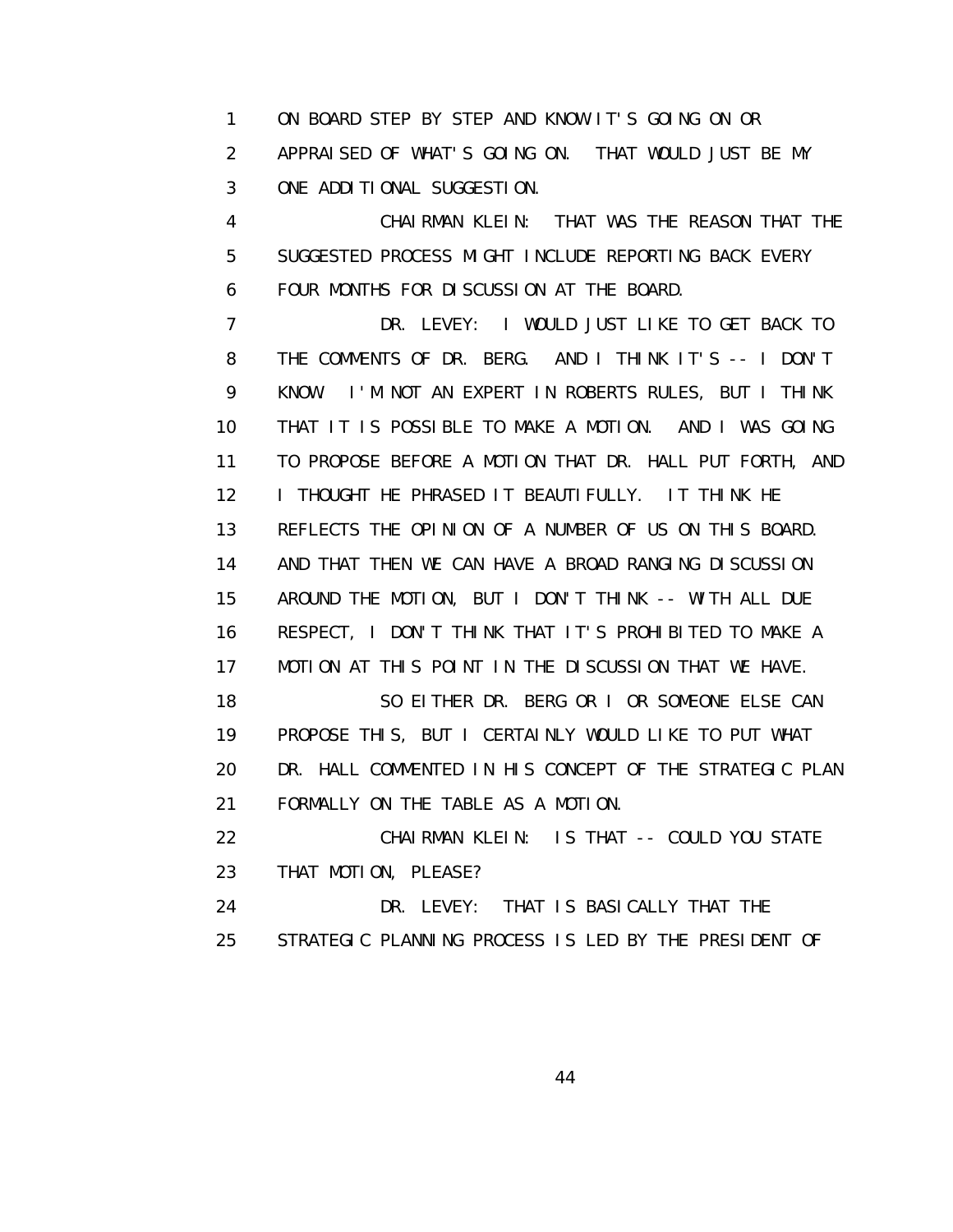1 CIRM, AND THE PRESIDENT OF CIRM IN THAT -- GIVEN THAT 2 DIRECTION, HAS THE AVAILABILITY OF THE ENTIRE BOARD TO 3 USE AS CONSULTANTS, PEOPLE WHO HE COULD OR HIS STAFF 4 CAN BOUNCE IDEAS OFF AND FORMULATE A STRATEGIC PLAN 5 THAT ULTIMATELY WILL THEN COME BACK TO THE ENTIRE BOARD 6 FOR DISCUSSION AND APPROVAL. ZACH, I DON'T KNOW IF 7 THAT --

8 DR. HALL: YES. LET ME JUST SEE IF WE CAN 9 STATE IT MORE SUCCINCTLY HERE. JUST THAT THE PRESIDENT 10 AND STAFF BE CHARGED WITH DEVELOPING THE PLAN IN 11 CONSULTATION WITH MEMBERS OF THE BOARD AND OTHERS AS 12 NEEDED, AND THAT THAT PLAN BE BROUGHT AT REGULAR 13 INTERVALS FOR APPROVAL, SUGGESTION, MODIFICATION, OR 14 DISAPPROVAL, AS DR. BERG INDICATED -- 15 DR. BERG: SECOND THAT. 16 **DR. HALL:** -- TO EITHER THE BOARD OR A 17 SUBCOMMITTEE OF THE BOARD. 18 MR. SHESTACK: EXCUSE ME. I DON'T THINK THAT 19 PARTICULARLY THE ADVOCATES ON THIS BOARD UNDERSTAND THE 20 SIGNIFICANCE OF THE MOTION THAT WAS JUST RAISED. WHAT 21 WAS PRESENTED -- 22 CHAIRMAN KLEIN: BEFORE WE DO THAT, JUST

 23 PROCEDURALLY WE NEED TO SEE IF THERE'S A SECOND AND 24 THEN DISCUSSION ON THE MOTION.

25 DR. BERG: SECOND.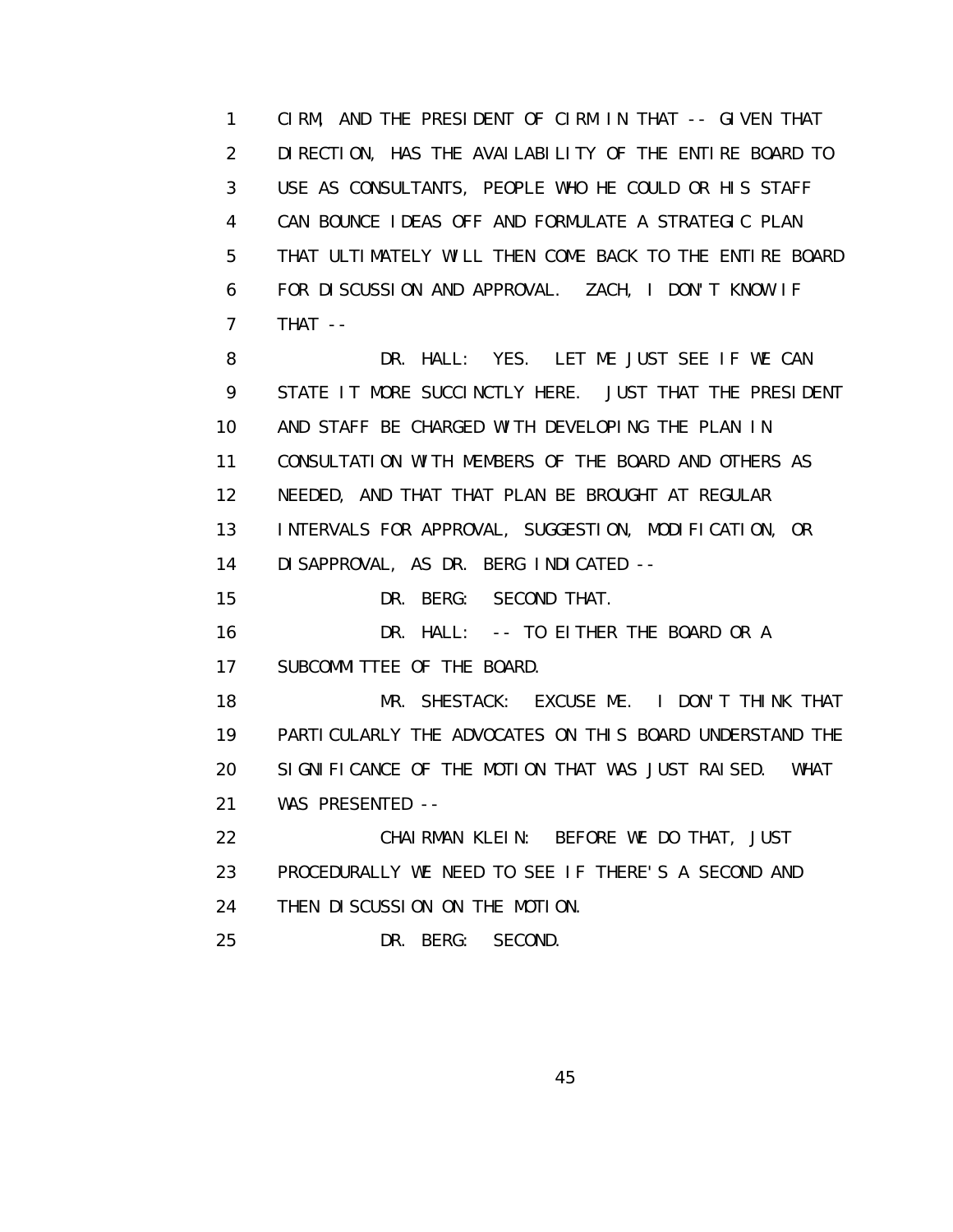1 CHAIRMAN KLEIN: SECOND FROM DR. BERG. 2 MR. SHESTACK: WHAT WAS IN THE MINUTE BOOKS 3 IS A PROPOSAL FOR BOARD INVOLVEMENT IN STRATEGIC 4 PLANNING. THE MOTION THAT YOU HAVE BEFORE YOU IS A 5 RECIPE FOR NO BOARD INVOLVEMENT IN THE STRATEGIC 6 PLANNING. YES, IT IS. IT MAKES THAT POSSIBILITY VERY 7 REAL. IT MAKES ALL INPUT BE AT WILL OF STAFF EXCEPT 8 FOR PRESENTATION AT THE ICOC MEETINGS. THESE ARE 9 LARGE, FAIRLY UNWIELDY MEETINGS. AND I, FOR ONE, FEEL 10 THAT SOME MODIFICATION, SOME VERSION OF THIS WOULD 11 ENABLE, FOR INSTANCE, CERTAIN INTERESTS, LIKE ADVOCACY 12 INTERESTS, BUT ALSO PERHAPS BIOTECH AND INDUSTRY 13 INTERESTS, TO ACTUALLY BE REPRESENTED IN AN INTEGRAL 14 WAY FOR REAL DISCUSSION WHERE HERE IT IS USUALLY A 15 PROCESS WITH THIS DISCUSSION EXCEPTION OF SORT OF JUST 16 APPROVAL.

17 AND THAT ALTHOUGH THIS MIGHT HAVE BEEN 18 UNWIELDY, THIS PROPOSAL IN THIS MEETING BOOK ACTUALLY 19 SUMS UP SOME OF THE SPIRIT OF PROP 77, WHICH WAS TO 20 HAVE REAL INVOLVEMENT. IT'S NOT A -- I DON'T MEAN TO 21 BE NEGATIVE ABOUT THE STAFF BECAUSE THEY ARE EXPERT AND 22 FANTASTIC AND WE DEPEND ON THEM, BUT THERE IS RIGHT NOW 23 NO REAL MECHANISM ON THE STRATEGIC DECISIONS FOR THE 24 VARIOUS COMMUNITIES TO PARTICIPATE, PARTICULARLY 25 ADVOCACY AND PARTICULARLY INDUSTRY, AND I THINK THAT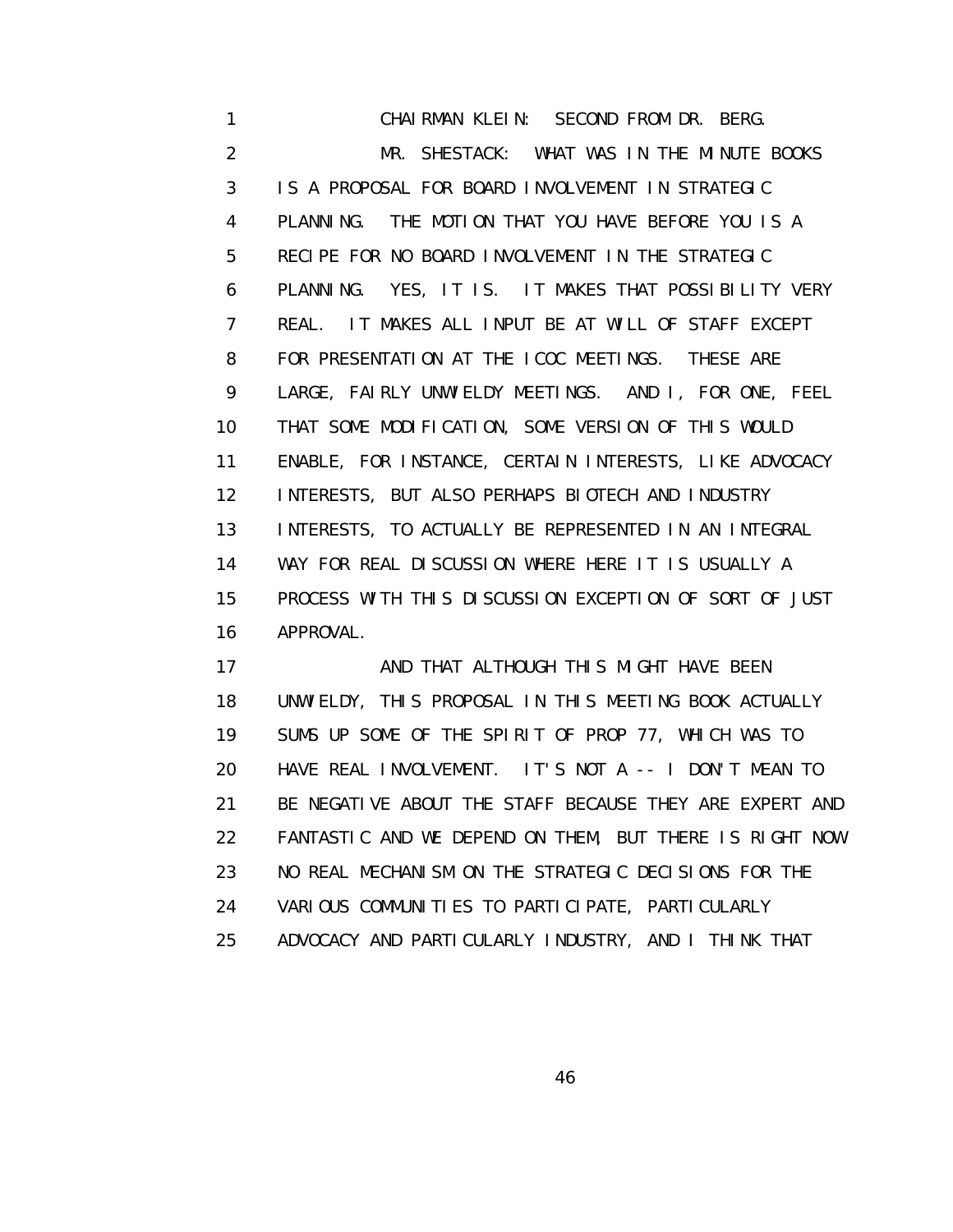1 JUST GIVING THE FULL DUTY TO STAFF AND SAYING PRESENT 2 IT TO US ONCE IN A WHILE AND WE'LL TELL YOU WHAT WE 3 THINK IS NOT TO GET INTO THE DETAIL THAT SOME PEOPLE 4 WOULD WANT.

 5 DR. HOLMES: I WONDER IF IT WOULD HELP IF 6 MAYBE ZACH, TO GO TO YOUR POINT, JON, IF ZACH WOULD 7 MAKE A RECOMMENDATION TO THE PEOPLE FROM THE BOARD HE 8 WANTED TO USE, NOT EXCLUSIVELY, BUT THOSE PEOPLE FROM 9 THE BOARD THAT HE WANTED TO USE SO THAT YOU ARE 10 CONFIDENT, THEN, THAT THE BOARD WAS CONSULTED IN AN 11 ONGOING AND APPROPRIATE WAY. AND I THINK ZACH COULD 12 COME FORWARD WITH A DIFFERENT SET OF NAMES, WHATEVER 13 SUITED WOULD BE FROM THE POINT OF VIEW OF THE 14 PRESIDENT, THE PEOPLE THAT WOULD BE MOST HELPFUL FOR 15 HIM, BUT WOULD BE BOARD MEMBERS. AND THAT MIGHT HELP 16 TO CLARIFY THIS.

 17 DR. HALL: I DON'T THINK IT'S APPROPRIATE FOR 18 ME AS PRESIDENT TO RECOMMEND A LIST OF MEMBERS IF 19 YOU'RE GOING TO PICK A SMALLER GROUP. I DON'T THINK 20 THAT'S APPROPRIATE. I THINK THAT'S UP TO THE BOARD TO 21 DO.

 22 WHAT I CAN ASSURE YOU, AND I HOPE BASED ON 23 OUR MUTUAL EXPERIENCE NOW FOR SOME, WHAT, NINE, ALMOST 24 TEN MONTHS, I HOPE THAT YOU WOULD TRUST THAT I WOULD -- 25 I MEAN THE FIRST THING I WOULD DO WOULD BE TO BRING,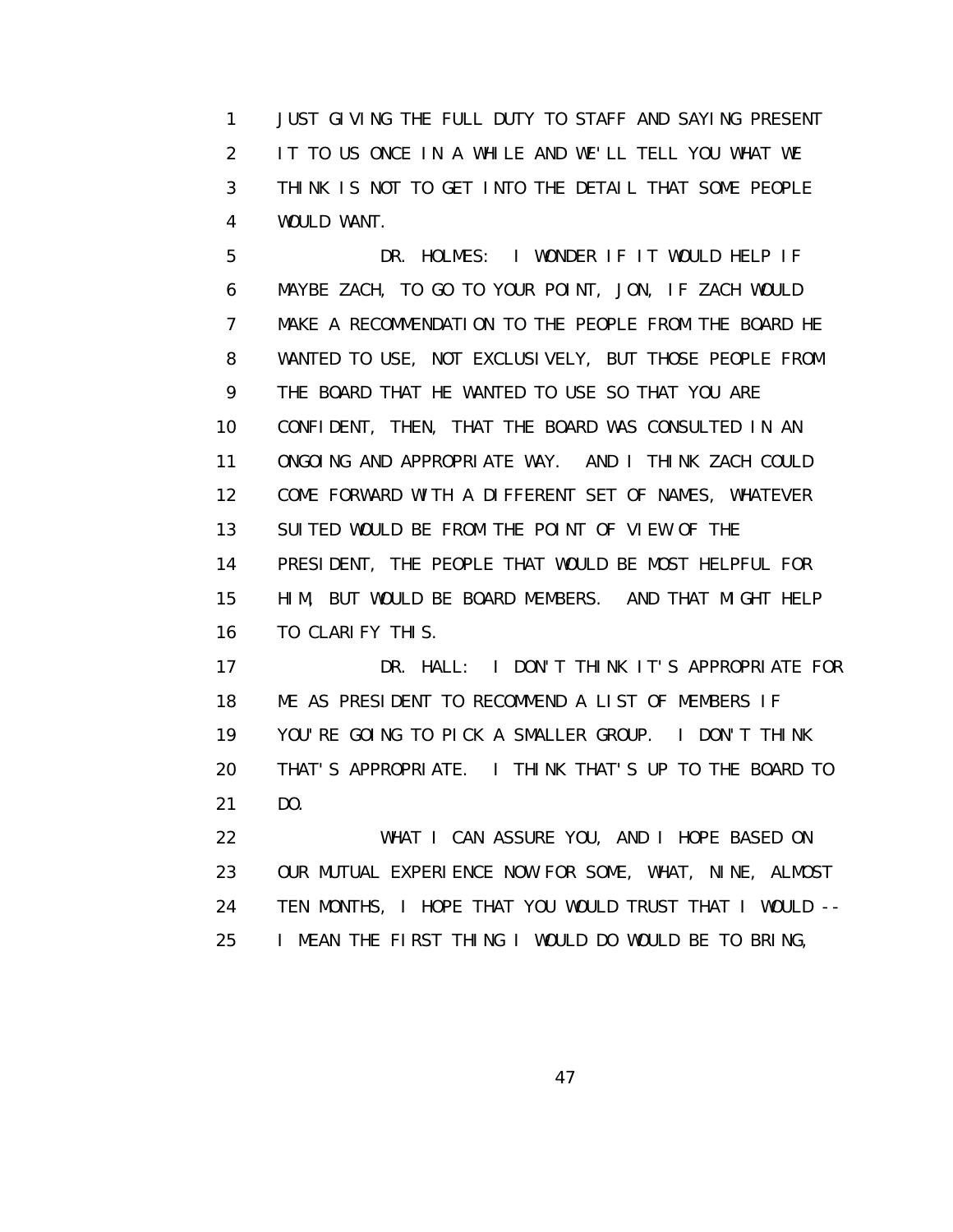1 AFTER CONSULTATION WITH VARIOUS PEOPLE, I WOULD BRING 2 TO THE BOARD A PLAN FOR MAKING A PLAN. THAT'S HOW WE 3 WOULD START. AND I WOULD DO THAT, I HOPE, WITH THE 4 HELP OF A CONSULTANT. I HOPE WE WOULD HAVE THAT PERSON 5 LINED UP. AND IF THE KEY MEMBERS HERE THAT ARE LISTED 6 WERE AVAILABLE AS CHAIRS AND CO-CHAIRS, THEN WE COULD 7 DO THAT.

8 IN A CERTAIN WAY, THE SUBCOMMITTEE REPRESENTS 9 A SECOND LAYER. THAT IS, OTHERWISE WE BRING IT TO THE 10 SUBCOMMITTEE AND THEN WE BRING IT AGAIN TO THE 11 COMMITTEE, AND I THINK THAT'S YOUR CHOICE OF HOW YOU 12 WANT TO DO THAT. AND I DON'T THINK I SHOULD SAY HERE 13 ARE THE PEOPLE ON THE BOARD THAT I WANT TO WORK WITH. 14 I THINK THAT IS YOUR PREROGATIVE. I THINK WHAT I WILL 15 ASSURE YOU, ONE OF THE THINGS WE'VE TALKED ABOUT IS 16 HAVING INTERVIEWS WITH EVERY MEMBER OF THE BOARD TO 17 TALK ABOUT THIS AND THEN IN VARIOUS SMALLER GROUPS. 18 IF, FOR EXAMPLE, WE HAVE A GROUP FOCUSED ON HOW THE 19 PRIVATE SECTOR SHOULD BE INVOLVED, THERE ARE OBVIOUSLY 20 PEOPLE ON THE BOARD THAT HAVE EXPERTISE IN THAT AND WE 21 WOULD INVOLVE THEM. THE PATIENT ADVOCACY COMMUNITY IS 22 A VERY IMPORTANT ONE, AND I WOULD ANTICIPATE ONE OR 23 MORE MEETINGS WITH NOT ONLY PATIENT ADVOCATES ON THE 24 BOARD, BUT ALSO PERHAPS A BROADER GROUP AS WELL TO HAVE 25 INPUT FROM THAT GROUP.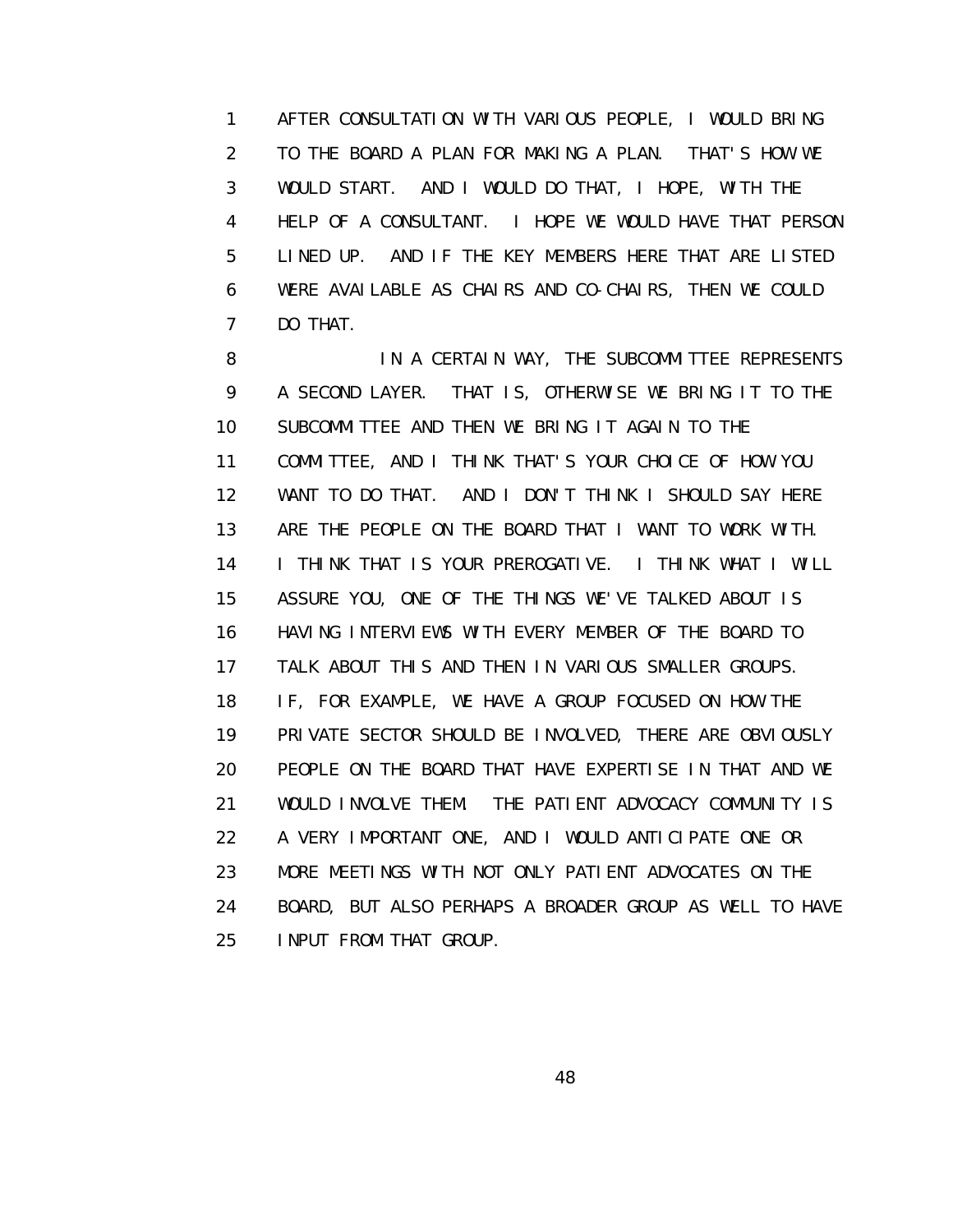1 AND THEN, AS I SAY, WE WOULD PRESENT, FIRST, 2 A PLAN FOR A PLAN, HOW WE INTENDED TO DO THIS, AND THEN 3 AT VARIOUS POINTS WE COULD COME BACK. AND I THINK IF 4 IT'S ANYTHING I'VE LEARNED DURING THE TEN MONTHS IT'S 5 THIS IS NOT A PASSIVE BOARD. AND SO I HAVE FULL 6 CONFIDENCE THAT YOU WILL SPEAK YOUR MIND ABOUT WHATEVER 7 WE BRING BACK. WE'VE HAD A NUMBER OF THINGS CHANGED 8 AND MODIFIED, AND I THINK THAT'S EXACTLY THE WAY THE 9 PROCESS SHOULD WORK. AND I'M HAPPY TO DO THAT THROUGH 10 EITHER A SUBCOMMITTEE OR THE FULL COMMITTEE AS YOU WILL 11 DECIDE.

 12 WHAT I HAD ASKED FOR WAS A CLEAR DIRECTIVE 13 THAT THE RESPONSIBILITY FOR DEVELOPING THE PLAN WOULD 14 RESIDE WITH THE PRESIDENT AND STAFF BECAUSE I REALLY DO 15 SEE THAT AS VERY MUCH -- AS I SAY, THAT'S WHAT I'M HERE 16 TO DO AT LEAST FOR THE NEXT PERIOD OF TIME.

 17 CHAIRMAN KLEIN: JUST TO CORRECT THE LEGAL 18 RECORD, WHILE I WOULD THINK IT WOULD BE WONDERFUL IF 19 YOU COULD HAVE INTERVIEWS WITH EVERY BOARD MEMBER, 20 SCOTT, CAN YOU PLEASE TELL US WHAT OUR CONSTRAINTS ARE? 21 MR. TOCHER: SURE. THE BAGLEY-KEENE, ONCE 22 AGAIN, NOTICE AND OPEN MEETING REQUIREMENTS APPLY NOT 23 JUST WHEN THE BOARD IS MEETING, FOR INSTANCE, 24 ALTOGETHER ON AN AGENDIZED MEETING SUCH AS THIS, BUT

25 ALSO APPLIES TO WHAT ARE CALLED SERIAL COMMUNICATIONS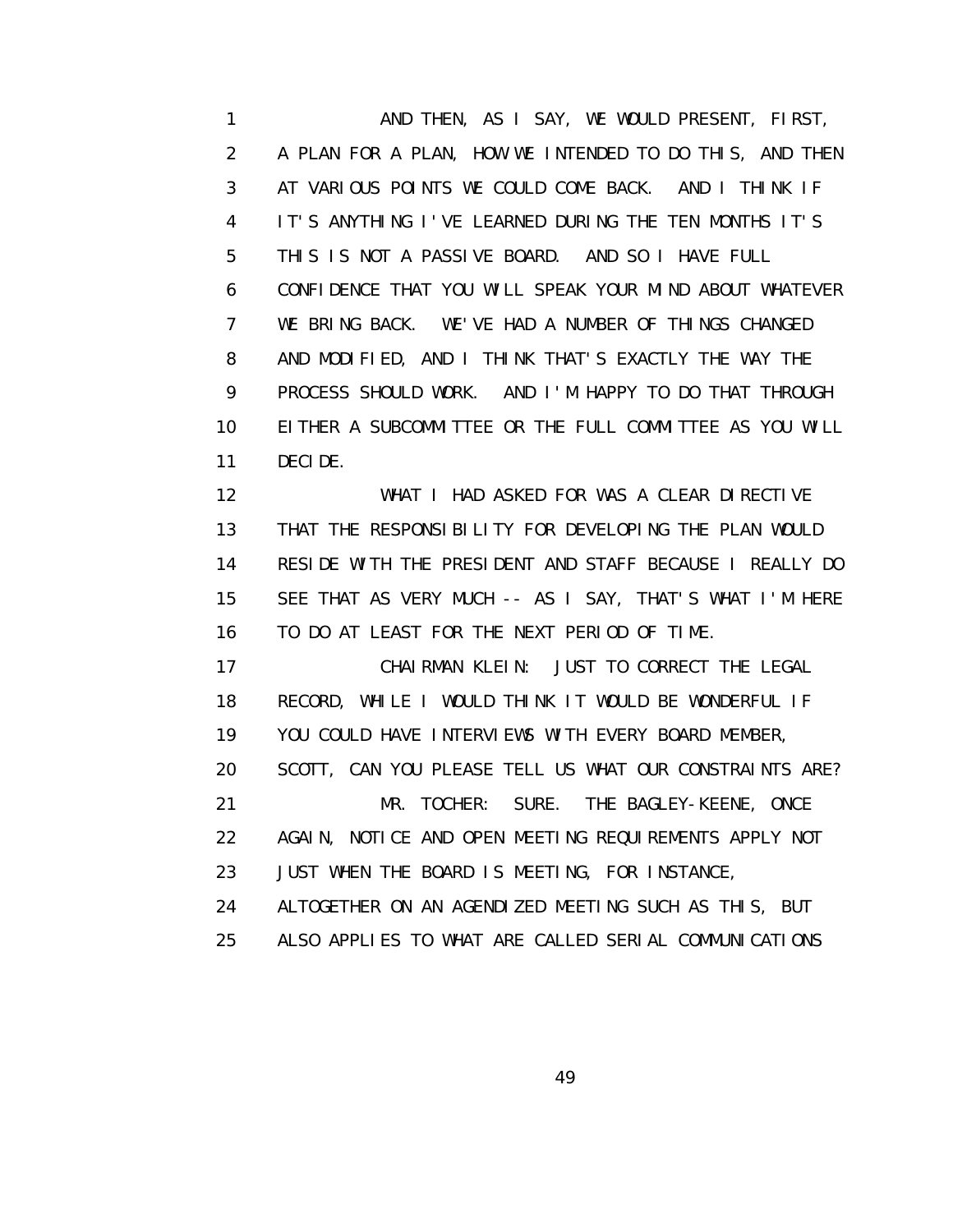1 AMONG EVEN INDIVIDUAL MEMBERS SUCH THAT IF THOSE SERIAL 2 COMMUNICATIONS END UP INVOLVING A QUORUM OF THE BODY, 3 THEN THE BAGLEY-KEENE ACT NOTICE AND OPEN MEETING 4 REQUIREMENTS APPLY AND CAN BE VIOLATED AT THAT POINT. 5 SO I WOULD JUST CAUTION THAT --

 6 DR. HALL: I THINK WE CAN FIND OUR WAY AROUND 7 THAT. I THINK IT SHOULD BE POSSIBLE. IN FACT, ONE OF 8 THE CONSULTANTS THAT WE TALKED TO SUGGESTED THAT, IN 9 FACT, THIS MIGHT BE THE RIGHT THING FOR THEM TO DO. 10 AND I WOULD ASK YOU, IF A CONSULTANT WERE TO HAVE AN 11 HOUR'S INTERVIEW WITH EVERY MEMBER OF THE BOARD, NOT IN 12 SERIAL FASHION SO THAT YOU CARRY INFORMATION FROM ONE 13 MEETING TO THE NEXT, BUT JUST SIMPLY SAY TO MEMBERS OF 14 THE BOARD WHAT DO YOU THINK THE MOST IMPORTANT ELEMENT 15 FOR A STRATEGIC PLAN IS, I THINK THAT WOULD BE 16 TREMENDOUS INFORMATION. WE WOULD WANT THAT. AND I 17 STAND CORRECTED IF THAT'S NOT POSSIBLE UNDER 18 BAGLEY-KEENE, BUT I WOULD BE VERY SURPRISED. IF IT'S A 19 DIRECTIVE OF THE CHAIR TO DO THAT, I THINK IT'S ONE 20 THING, AND I'M NOT SURE OF THE STATUS THERE. IF IT IS 21 DONE UNDER THE AUSPICES OF CIRM AND THE PRESIDENT, 22 CERTAINLY THROUGH A THIRD PARTY, I WOULD BE VERY 23 SURPRISED IF THAT VIOLATED BAGLEY-KEENE. 24 CHAIRMAN KLEIN: LET US SAY THAT WHATEVER OUR 25 PROCESS IS, AS WE HAVE DONE ALL THE WAY THROUGH THIS,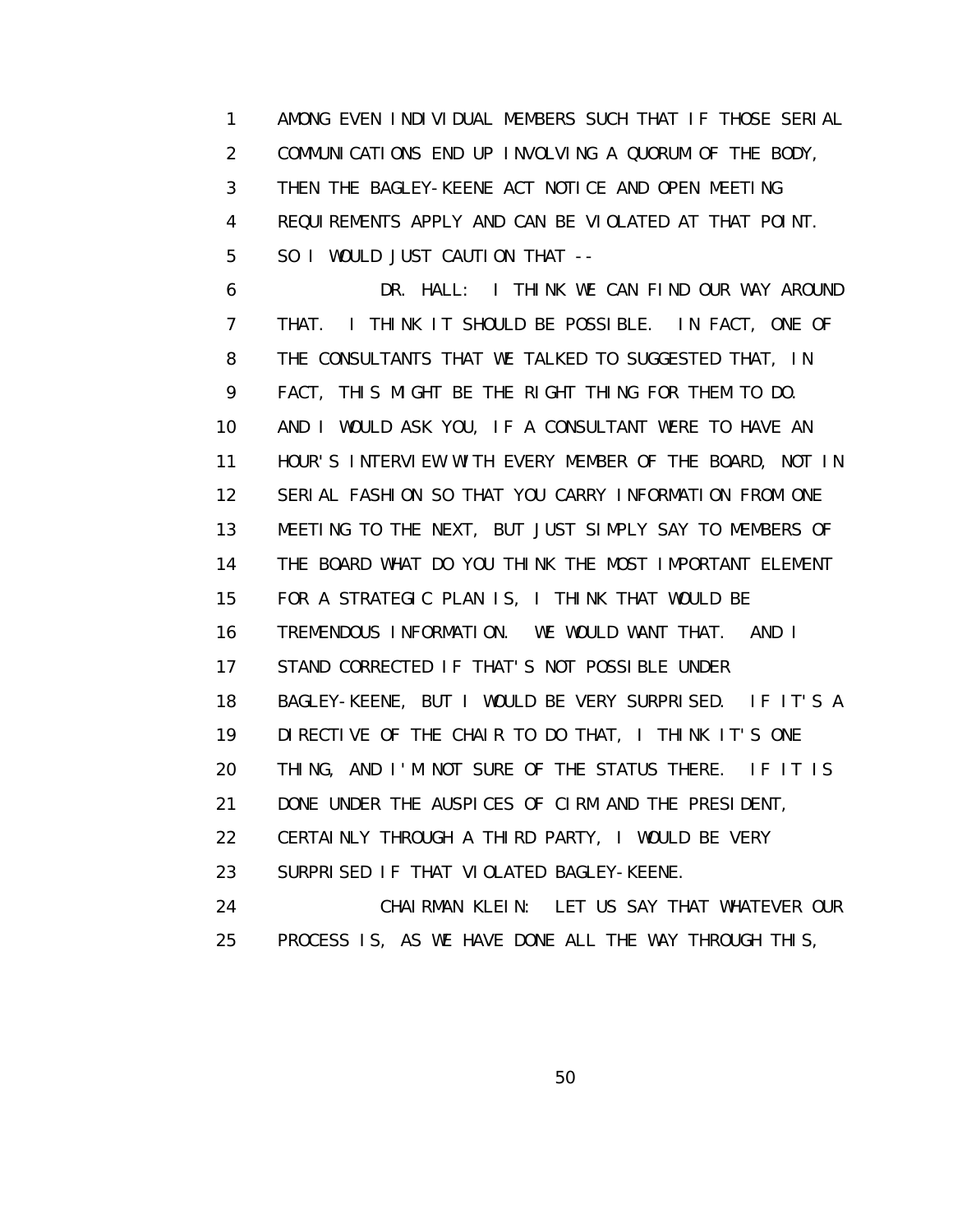1 WE WILL CONSULT WITH OUR INTERNAL COUNSEL, OUR EXTERNAL 2 COUNSEL TO MAKE SURE THE PROCESS IS APPROPRIATE. AND 3 CERTAINLY WE WANT ALL OF THE MATERIAL SUBSTANCE IN 4 PUBLIC HEARINGS IN TERMS OF STRATEGIC DECISIONS HERE, 5 AND WE WILL WORK VERY CAREFULLY TO MAKE SURE WE OBSERVE 6 THE INTENT, THE SPIRIT, AND THE PURPOSE OF THIS RULE. 7 THE BASIC FUNDAMENTAL UNDERLYING ISSUE HERE 8 IS WHAT LEVEL OF INVOLVEMENT THE FULL BOARD WANTS TO 9 HAVE. AND IF THE FULL BOARD WANTS TO HAVE A NUMBER OF 10 FULL-DAY SESSIONS OR SUBSTANTIAL PORTIONS OF THE DAY 11 SESSIONS, WE CAN DO THAT. REMEMBER THAT WE HAVE AN 12 OVERSIGHT HEARING THE CONTROLLER WILL CHAIR PROBABLY 13 LATE THIS SPRING, AND WE WANT TO MAKE SURE WE HAVE GOOD 14 PROGRESS TO REPORT ON OUR ANNUAL AND OUR LONG-TERM 15 STRATEGIC PLANS. IT IS ALSO POSSIBLE THAT THE BOARD 16 COULD CREATE A SUBCOMMITTEE FOR PRELIMINARY WORK AND 17 THEN BRING IT BACK TO THE FULL BOARD FOR THE SECOND 18 HALF OF THE PROCESS. SO WE HAVE ALL OPPORTUNITIES HERE 19 AVAILABLE TO US.

 20 AND AS I SAID, WHEN YOU HAVE 23 MEMBERS OF 21 THE BOARD VOLUNTEER, AS WE CAN SEE HERE TODAY, WE HAVE 22 A GREAT DESIRE AND COMMITMENT, WHICH I'M DEEPLY 23 APPRECIATIVE OF, FOR THE BOARD TO PARTICIPATE. IT'S A 24 QUESTION OF WHAT CAN WE REALISTICALLY DO IN TERMS OF 25 SCHEDULING AND RESPECTING THE CRITICAL TIME OF THE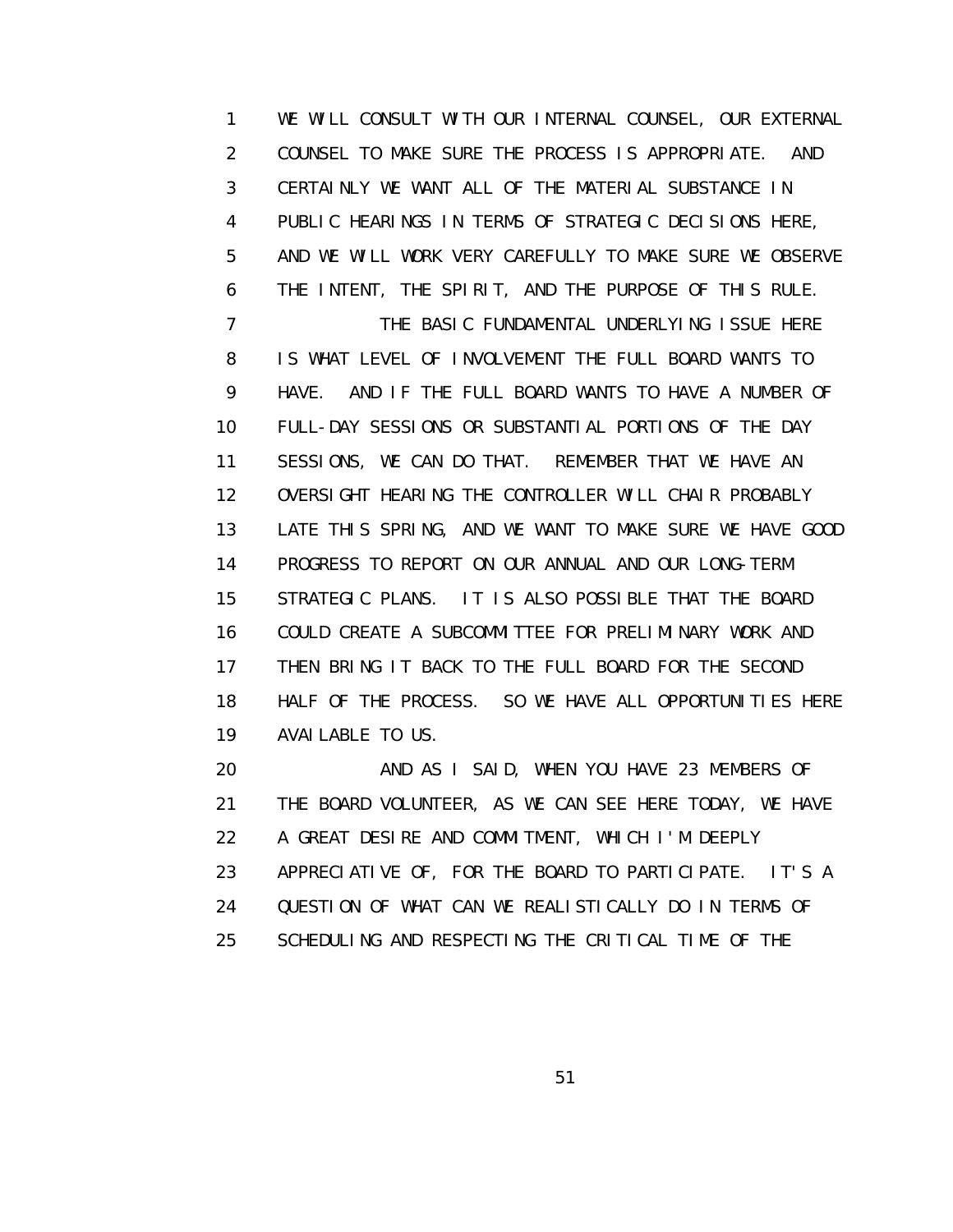1 BOARD MEMBERS. DR. FRIEDMAN.

 2 DR. FRIEDMAN: SO IF I CAN JUST ADD A COUPLE 3 OF POINTS AND SUMMARIZE. I HEAR A LOT OF BOARD MEMBERS 4 SAYING THAT THEY THINK IT SHOULD BE THE RESPONSIBILITY 5 OF THE PRESIDENT AND THE STAFF TO ARTICULATE THIS PLAN, 6 THAT YOU SHOULD BE HELD ACCOUNTABLE FOR THAT, THE 7 QUALITY AND THE EXECUTION OF THAT PLAN.

 8 THERE'S ALSO A STRONG SENTIMENT FROM MANY 9 PEOPLE THAT THERE'S THE EXPECTATION THAT THERE WILL BE 10 FULL REPRESENTATION OF THINKING FROM THE VARIOUS 11 CONSTITUENCIES THAT EXIST. AND I HAPPEN TO AGREE WITH 12 YOU, ZACH, THAT PEOPLE SHOULD EXPECT THAT YOU WILL DO 13 THAT AND THEN HOLD YOU ACCOUNTABLE FOR HOW WELL YOU DO 14 THAT. YOU'VE GIVEN US YOUR COMMITMENT TO DO THAT. I 15 HAVE COMPLETE CONFIDENCE THAT THAT WILL GO FORWARD. I 16 THINK IT'S WORTH STATING THAT PUBLICLY.

 17 THERE'S A THIRD ELEMENT, WHICH IS THAT THE 18 BOARD EXPECTS THAT THIS STRATEGIC PLAN WILL NOT SIMPLY 19 BE SOMETHING THAT WE SEE AT THE LAST MINUTE AND VOTE 20 ON, THAT THE EXPECTATION IS THAT THERE WILL BE ADEQUATE 21 TIME FOR REVIEW AND THOUGHTFUL DISCUSSION. AND IF THAT 22 TAKES ONE OR TWO OR MORE EPISODES OF MEETING IN ORDER 23 TO DO THAT, THE EXPECTATION IS THERE WILL BE A FULL 24 CHANCE FOR THE BOARD TO ENGAGE IN A MEANINGFUL WAY ON 25 WHAT YOU PUT TOGETHER.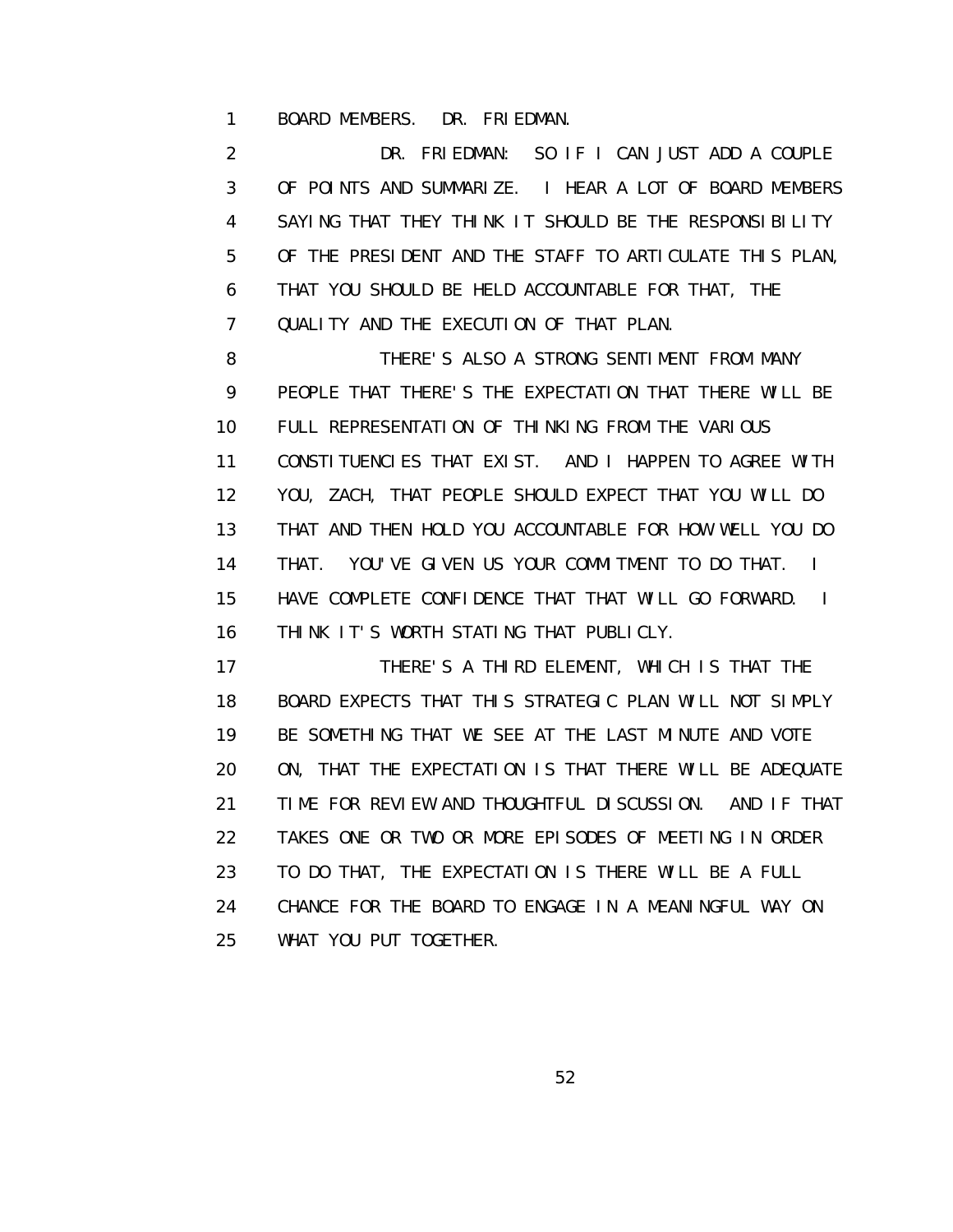1 THOSE ARE THE ELEMENTS THAT I HEAR, AND I 2 THINK THAT OUR CONFIDENCE IN YOU AS THE PRESIDENT IS 3 TO -- I'M SPEAKING IN STRONG SUPPORT OF THE ISSUE THAT 4 WAS RAISED, AND I THINK THAT HOW YOU DO THAT IS JUST 5 THE EXPECTATION THAT YOU WILL ACCOMPLISH THOSE THINGS. 6 DR. HALL: I LIKED YOUR PHRASE, AND CAN I ASK 7 WHETHER IT COULD BE INCORPORATED AS A FRIENDLY 8 AMENDMENT? I'M NOT SURE I CAN REPRODUCE IT, BUT YOU 9 SAID -- 10 DR. LEVEY: THAT'S ACCEPTABLE. 11 DR. FRIEDMAN: I'M POSITIVE I CAN'T REPRODUCE 12 IT. 13 DR. HALL: WHAT WAS SAID WAS TAKING INTO 14 ACCOUNT THE FULL RANGE OF OPINION ON THE BOARD, 15 SOMETHING LIKE THAT, FULL RANGE OF VIEWPOINTS. I'VE 16 LOST IT. I'M SORRY. 17 DR. FRIEDMAN: LUCKILY WE'VE CAPTURED IT 18 SOMEWHERE. 19 DR. HALL: I LIKED THE SENTIMENT OF THAT VERY 20 MUCH. 21 DR. LEVEY: ACCEPTABLE. 22 DR. HALL: AND I THINK THAT IS WHAT I 23 WOULD -- ALSO THAT I WOULD BE HELD ACCOUNTABLE FOR 24 DOING THAT. I THINK THAT'S PERFECTLY APPROPRIATE. 25 CHAIRMAN KLEIN: I WANT TO --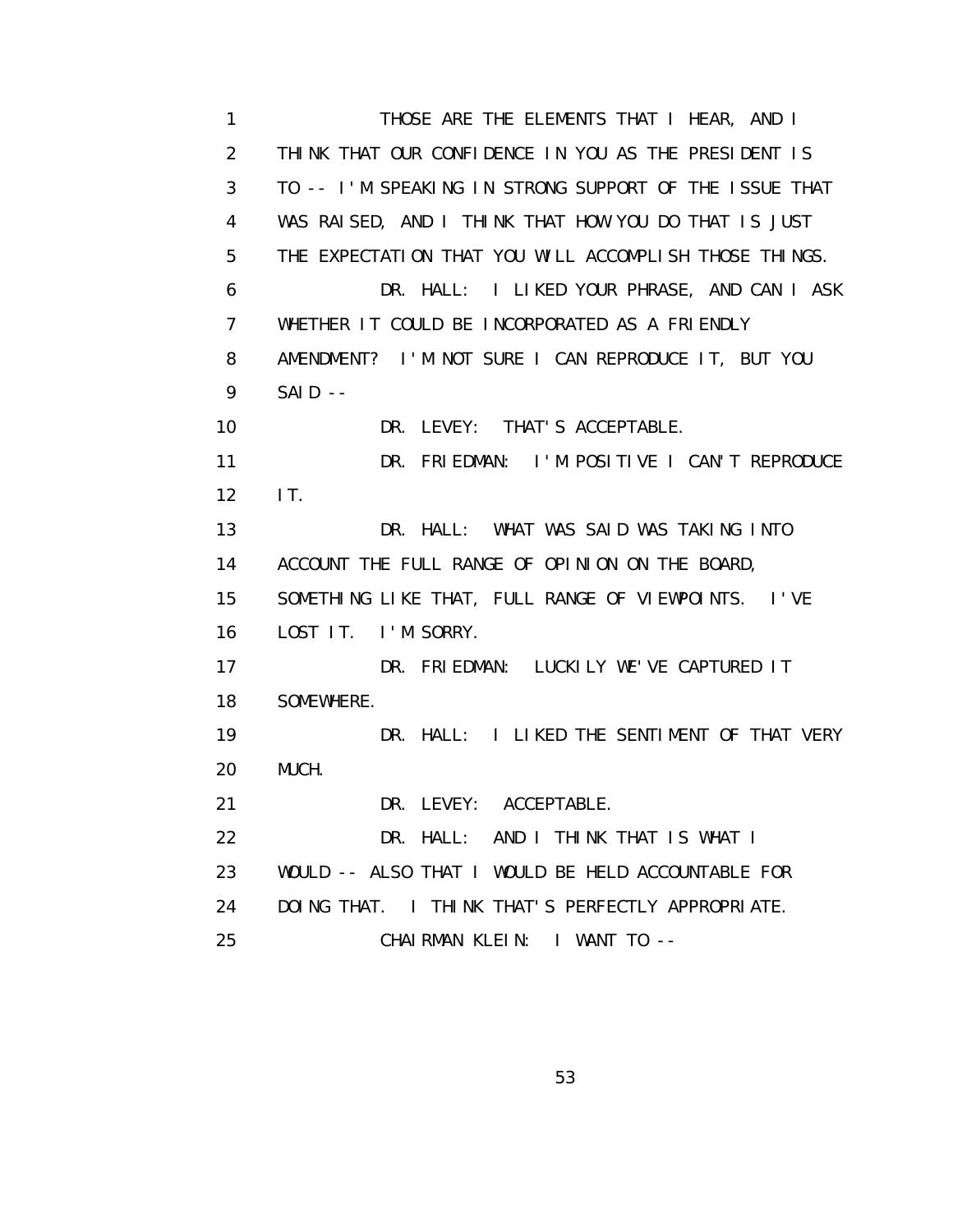1 DR. FRIEDMAN: THANK YOU. 2 CHAIRMAN KLEIN: I WANTED TO SAY THAT IT'S 3 VERY IMPORTANT TO REALIZE THAT YOU MAY BE PUTTING A 4 BURDEN ON HIM THAT UNDER BAGLEY-KEENE HE CANNOT 5 ACCOMPLISH IN TERMS OF YOUR EXPECTATIONS. THAT'S THE 6 PURPOSE OF EITHER HAVING -- 7 DR. FRIEDMAN: I THINK NONE OF US -- IF IT'S 8 AGAINST THE LAW, NONE OF US WILL BLAME YOU. WE WILL 9 UNDERSTAND THAT YOU CAN ONLY ACCOMPLISH WHAT YOU CAN 10 ACCOMPLISH. I THINK WHAT WE'RE DOING IS WE'RE SAYING 11 WHAT OUR ASPIRATIONS AND WHAT OUR EXPECTATIONS ARE. TO 12 THE EXTENT THAT THERE'S CERTAIN THINGS THAT LIMIT THAT, 13 OF COURSE, WE WILL THEN TRY AND COME UP WITH OTHER 14 MECHANISMS OR WE'LL BE UNDERSTANDING. BUT I THINK ALL 15 I'M DOING IS TRYING TO SYNTHESIZE WHAT I HEARD IS A 16 NUMBER OF PEOPLES' SENTIMENTS ABOUT THIS, AND THAT I 17 STRONGLY AGREE WITH. 18 DR. LEVEY: MR. CHAIR, THAT ADDITION TO THE 19 RESOLUTION -- THE MOTION THAT I MADE WOULD BE 20 ACCEPTABLE. 21 CHAIRMAN KLEIN: SO THE MOTION IS AS AMENDED, 22 AND DOES THE SECOND ACCEPT THE AMENDMENT? 23 DR. BERG: SECOND. 24 CHAIRMAN KLEIN: SECOND ACCEPTS THE 25 AMENDMENT. THANK YOU.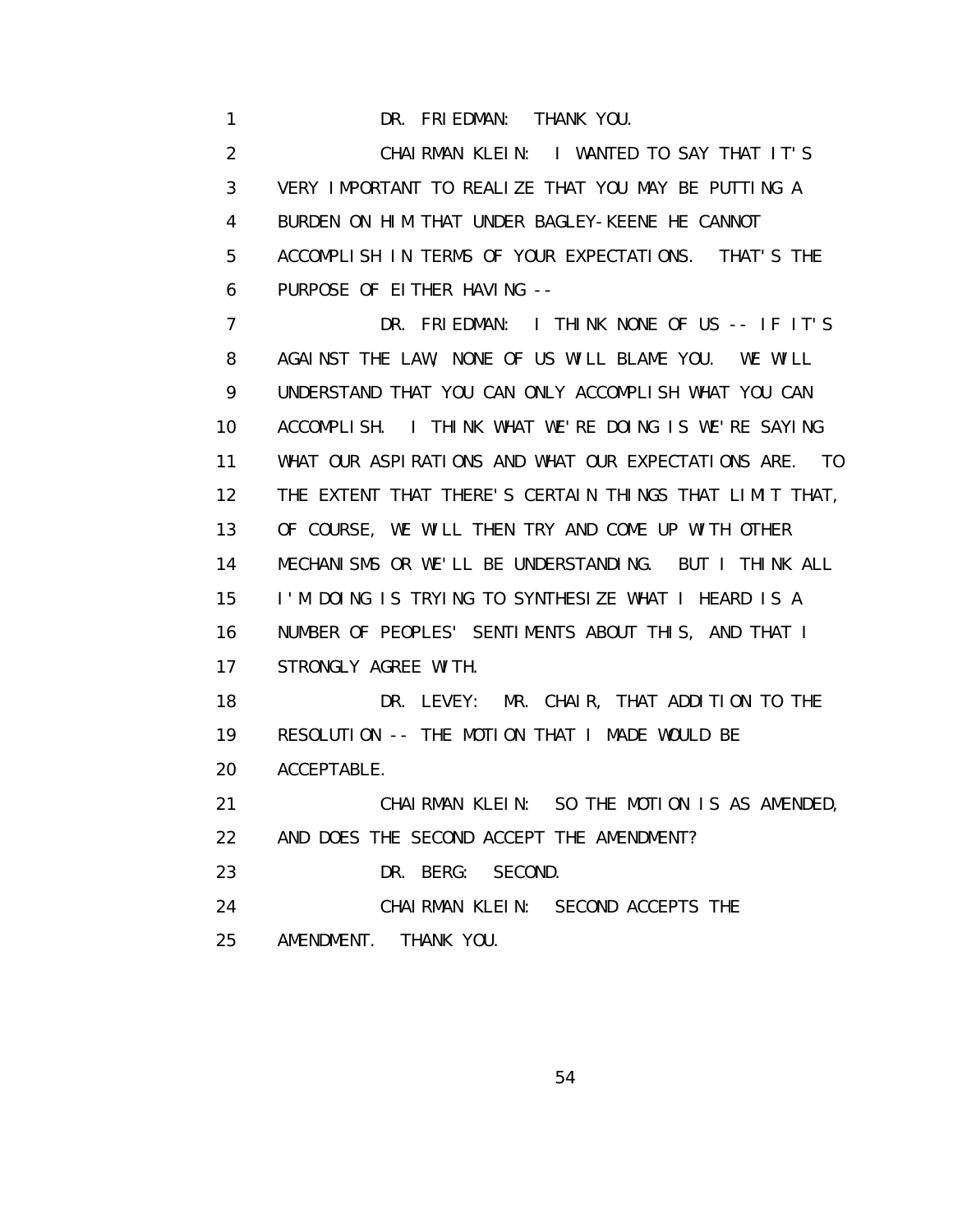1 DAVID, WE HAVE SOME OTHER PEOPLE. IF WE 2 COULD HAVE DR. MURPHY AND THEN DR. POMEROY.

 3 DR. MURPHY: LET ME PUT MY FULL WEIGHT BEHIND 4 THE RESOLUTION AS WELL. I THINK IT IS THE JOB OF THE 5 PRESIDENT IN CONSULTATION HIS STAFF AND OTHERS, AND 6 OTHERS IS IMPORTANT BECAUSE AS THE EXPERTISE IS NEEDED. 7 LET ME JUST ADD ONE OTHER THING. I WAS 8 TROUBLED BY THE FACT THAT ZACH SAID THAT THIS IS THE 9 FIRST TIME THIS MORNING THAT HE HAS SEEN THE DOCUMENT. 10 I WOULD ENCOURAGE THE STAFF AND THE CHAIR TO REALLY 11 HAVE THESE DISCUSSIONS IN CAMERA BEFORE WE BRING IT TO 12 THE BOARD. I THINK WE MIGHT HAVE THINGS GO MUCH MORE 13 QUICKLY AND MUCH MORE SMOOTHLY; AND IF THERE ARE 14 DIFFERENCES, THEY CAN BE WORKED OUT BEFORE WE GET INTO 15 OPEN SESSION.

 16 DR. POMEROY: I THINK THIS HAS BEEN A 17 FASCINATING DISCUSSION, AND I WONDER IF SOME OF THE 18 DIFFERENT APPROACHES REFLECT SOME LACK OF CLARIFICATION 19 ABOUT WHAT THE CHARGE TO THIS COMMITTEE WOULD REALLY 20 BE. FOR EXAMPLE, I THINK WE HAVE A JOB, AND I AGREE 21 THAT ZACH IS THE ONE THAT NEEDS TO LEAD IT, TO DEVELOP 22 A STRATEGIC PLAN. HOPEFULLY THAT IS NOT A TWO-YEAR 23 PROCESS VERSUS IMPLEMENTING A STRATEGIC PLAN. AND 24 THAT'S THE PART WHERE THE REPORTS COME BACK TO US. 25 FROM MY PERSPECTIVE, I COULD SEE PERHAPS A BENEFIT OF

<u>55 September 2006 September 2006 September 2006 September 2006 September 2006 September 2006 September 2006 S</u>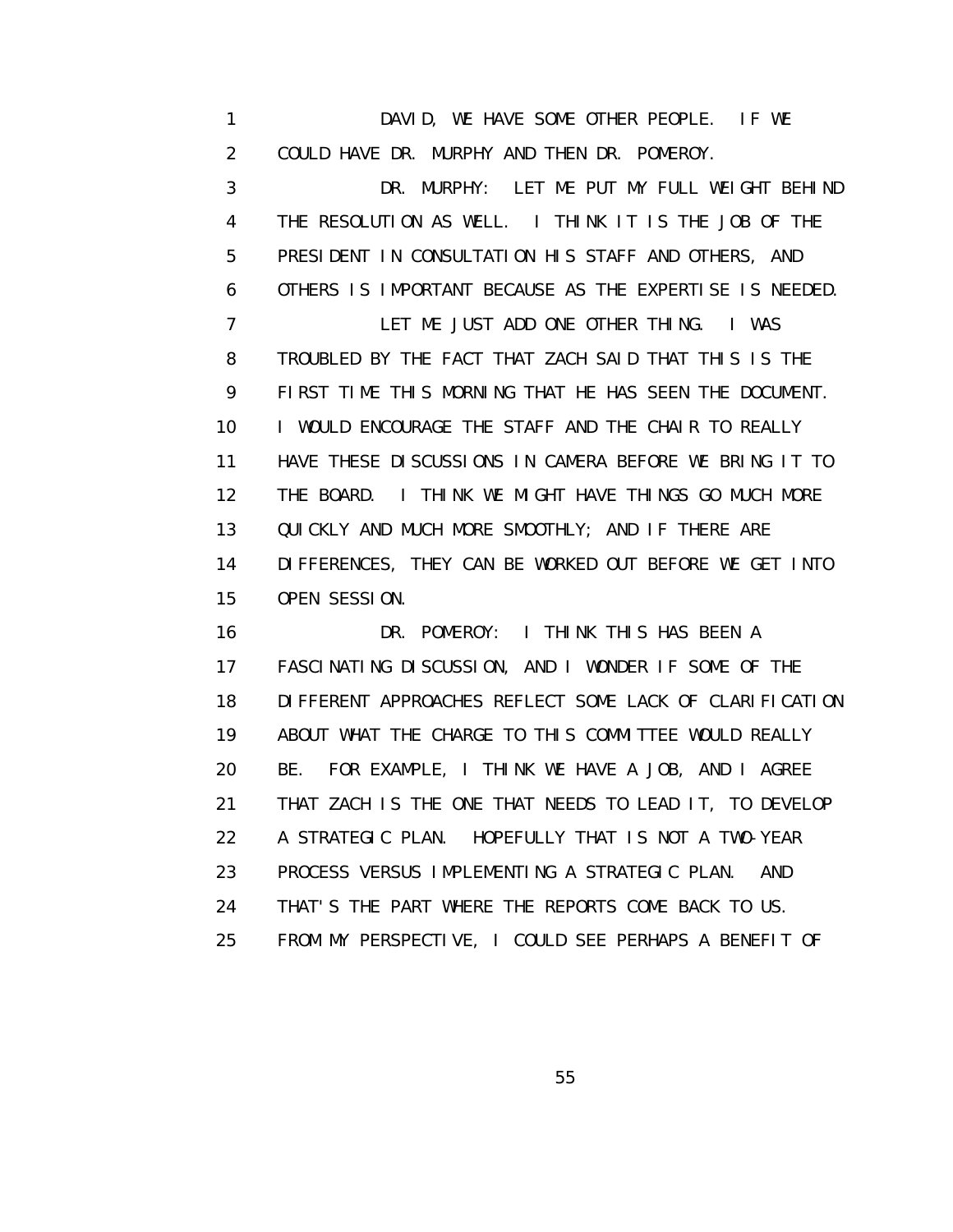1 THE RESOLUTION THAT ZACH IS RESPONSIBLE FOR THIS, AND 2 THAT WE MIGHT WANT TO HAVE A SHORT-TERM STRATEGIC PLAN 3 TASK FORCE, SAY SIX MONTHS, WITH A DELIVERY EXPECTATION 4 OF A STRATEGIC PLAN AT THAT POINT. AND THEN AFTER 5 THAT, ALL OF THE REPORTS WOULD COME TO THE FULL BOARD 6 AS WE WATCH THE IMPLEMENTATION OF THE STRATEGIC PLAN. 7 SO I JUST PUT OUT ON THE TABLE THAT MAYBE IF 8 WE CLARIFIED THESE ROLES A LITTLE BIT FURTHER, WE COULD 9 COME TO AGREEMENT. 10 CHAIRMAN KLEIN: SHERRY LANSING. I BELIEVE 11 YOU HAVEN'T SPOKEN. THANK YOU FOR MAKING IT. 12 MS. LANSING: THANK YOU. SORRY THAT I WAS 13 LATE. I ACTUALLY THINK THAT -- I'M KIND OF 14 SYNTHESIZING EVERYTHING THAT EVERYBODY SAID. I 15 ACTUALLY THINK THAT THE TWO POINTS OF VIEW ARE NOT 16 MUTUALLY EXCLUSIVE. AND I THINK THERE'S A WAY, AND I'M 17 KIND OF PICKING UP ON WHAT CLAIRE IS SAYING, THAT 18 THERE'S A WAY THAT YOU HAVE A SMALL TASK FORCE THAT 19 WORKS WITH ZACH, NOT SAYING THAT ZACH DOESN'T LEAD IT, 20 BUT ALLOWS HIM, WITHOUT THE RESTRICTIONS OF 21 BAGLEY-KEENE, TO HAVE INPUT, BUT ALL THAT IS -- AND 22 IT'S REALLY NO DIFFERENT THAN ALL THE OTHER 23 SUBCOMMITTEES THAT WE HAVE BECAUSE, YOU KNOW, WE HAVE 24 SUBCOMMITTEES, AND THEN THEY COME BACK TO THE BOARD, 25 AND SOMETIMES THE RECOMMENDATIONS OF THE SUBCOMMITTEE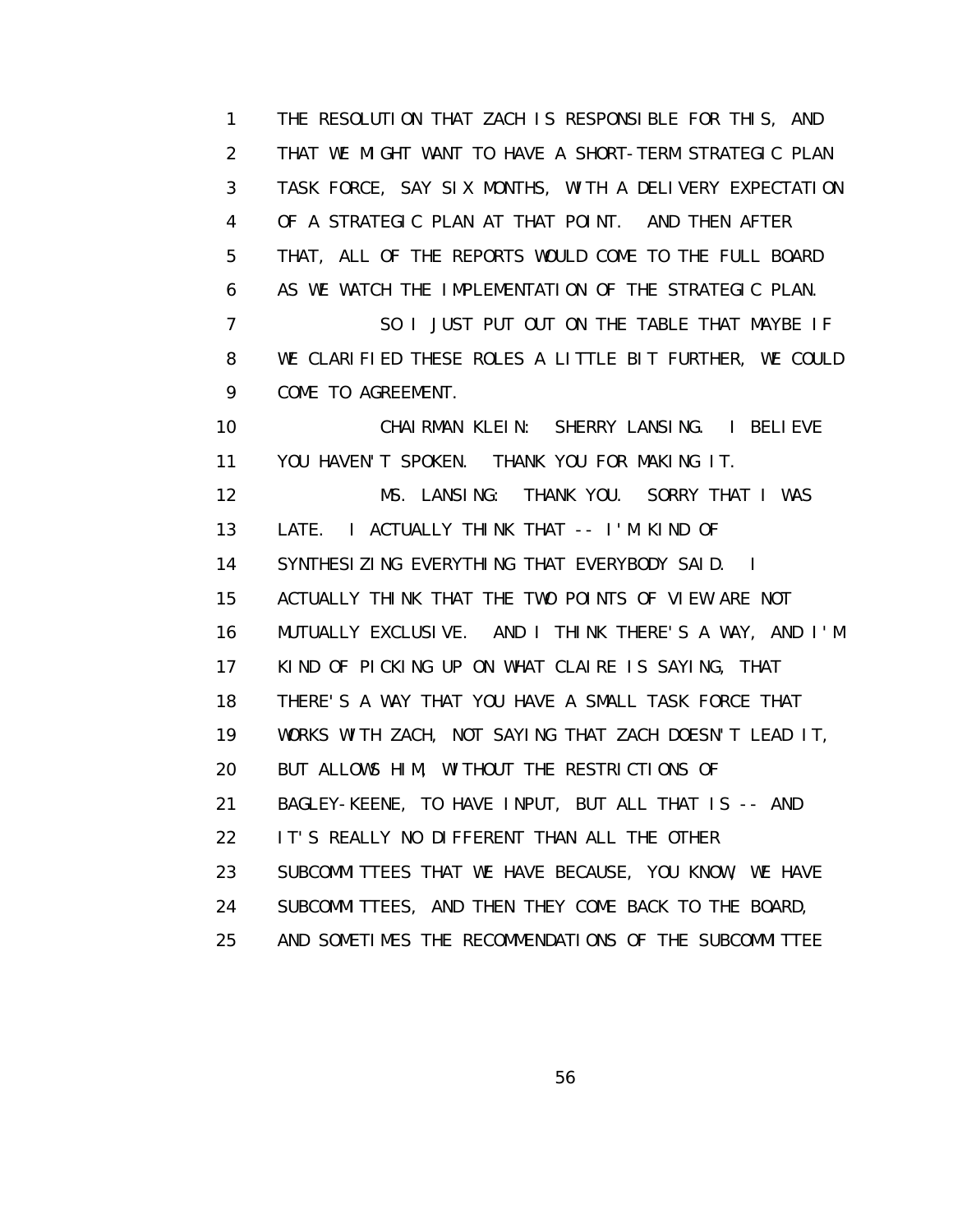1 ARE QUESTIONED, MODIFIED, AND SOMETIMES REJECTED, DO 2 YOU KNOW, AND SOMETIMES, OF COURSE, OFTEN ACCEPTED. 3 SO I THINK BECAUSE THERE ARE SOME 4 RESTRICTIONS ON BAGLEY-KEENE, I THINK BECAUSE WE COULD 5 HAVE A SMALL SUBCOMMITTEE, AND THEN WHAT I'M RESPONDING 6 TO IS WHAT JON IS FEELING, WHICH IS THAT THE ENTIRE 7 BOARD MUST NEVER FEEL THAT THEY'RE BEING EXCLUDED, AND 8 WE, IN FACT, MAY SPEND THE ENTIRE DAY TALKING ABOUT THE 9 STRATEGIC PLAN. THE BURDEN, WHICH I THINK IS, AGAIN, I 10 DON'T WANT TO PUT WORDS IN JON'S MOUTH IN ANY WAY, BUT 11 **I THINK THE BURDEN OR THE FRUSTRATIONS THAT WE MAY**  12 OFTEN FEEL IS THAT WE GET THE INFORMATION TOO LATE. SO 13 THAT HAS TO BE AVOIDED.

14 AND THAT WE ALSO WHEN THE ITEM COMES UP, WE 15 DON'T HAVE THE ADEQUATE TIME OR WHATEVER, THAT MAYBE WE 16 WANT TO SPEND FOUR HOURS TALKING ABOUT IT, MAYBE WE 17 WANT TO SPEND THE ENTIRE MEETING TALKING ABOUT THE 18 STRATEGIC PLAN BECAUSE IT IS SO IMPORTANT. BUT IT 19 SEEMS TO ME THAT THERE'S A COMPROMISE SO THAT 20 EVERYBODY'S POINT OF VIEW WILL BE SATISFIED. 21 CHAIRMAN KLEIN: ALL RIGHT. THANK YOU. 22 DR. JENNINGS: I'D LIKE TO SPEAK IN FAVOR OF 23 THE MOTION AND FIRST JUST PUT THAT DOWN. BUT I THINK 24 WE SHOULD GIVE ZACH A CHANCE TO DO WHAT HE SAID, WHICH

25 IS A PLAN ON HOW TO DO THIS. AND RATHER THAN JUMPING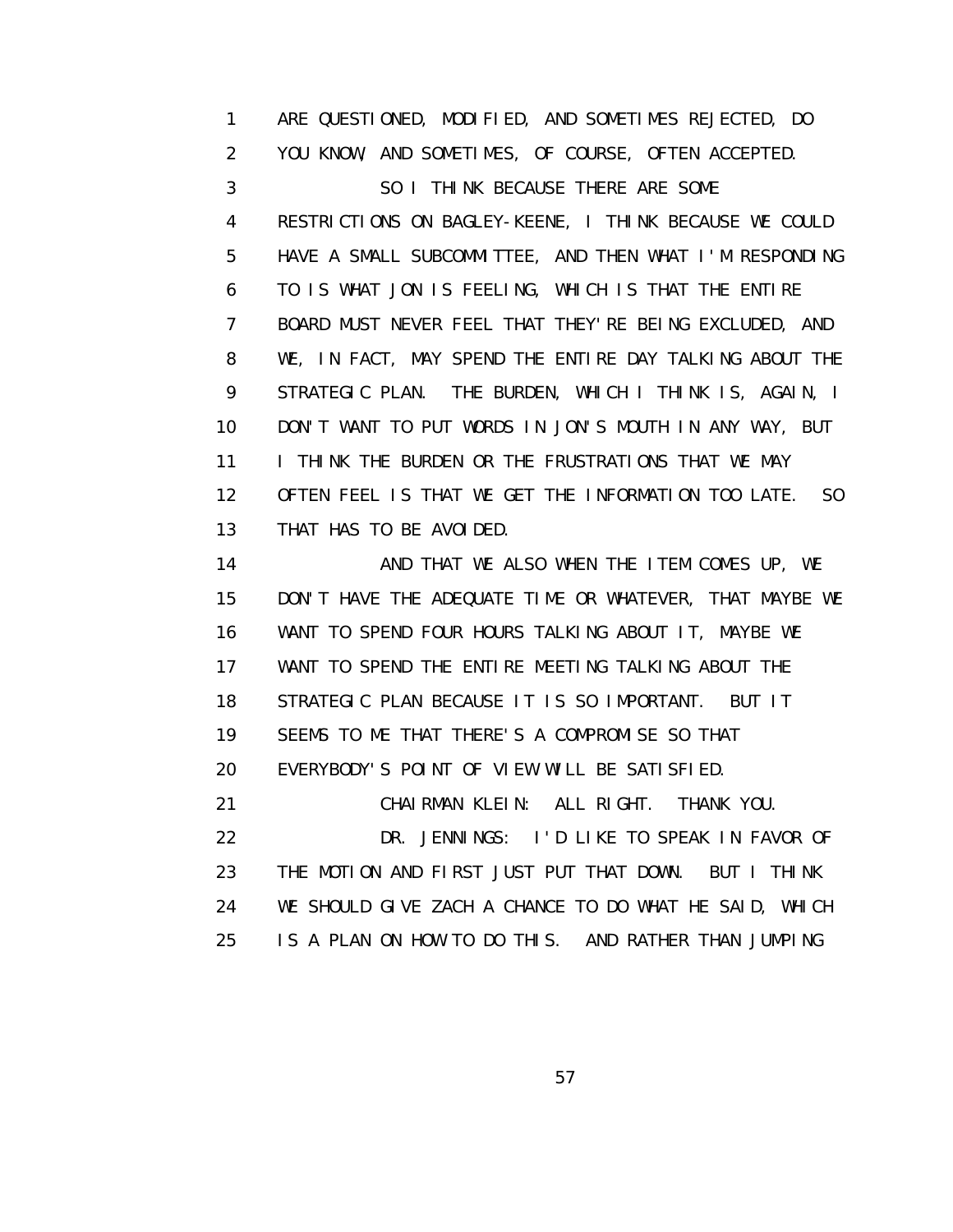1 INTO THE ORGANIZATION OF SUBCOMMITTEES AND TASK FORCE 2 AT THAT STAGE, I WOULD LIKE TO LET THE PRESIDENT HAVE A 3 CHANCE TO SEE IF THERE'S A WAY CERTAIN SELECTED ISSUES 4 IN THE STRATEGIC PLAN HAVE TO BE ADDRESSED. SO RATHER 5 THAN PRESUPPOSING THE ORGANIZATION OF THE STRUCTURE 6 NOW, THAT'S THE FIRST STEP IS HOW DO YOU GET TO THIS 7 PLAN? AND THAT WOULD COME BACK TO THE BOARD, AND WE 8 COULD RESPOND TO IT. SO I THINK THAT'S -- WE DON'T 9 WANT TO GET AHEAD OF OURSELVES. LET HIM DO THAT JOB. 10 SO I COULD EASILY ENVISION A SITUATION WHERE, 11 AS THIS PLAN DEVELOPS, CERTAIN SELECTIVE IMPORTANT 12 ISSUES WILL COME TO THE BOARD FOR FULL DISCUSSION, AND 13 I DON'T SEE THE NECESSITY OR THE WISDOM AT THIS STAGE, 14 SINCE WE DON'T KNOW HOW THE PROCESS IS GOING, TO HAVE A 15 VERY LARGE INTERMEDIATE COMMITTEE. THERE'S JUST NO 16 SUBSTITUTE FOR THE NEXT ROUND WHERE THE BOARD HEARS 17 WHAT ZACH'S PLAN IS, HOW THE BOARD AND OTHER MEMBERS 18 MIGHT BE INVOLVED, GIVEN THE LAW, IT'S EVEN A LITTLE 19 UNCLEAR ON THAT INVOLVEMENT. SO LET'S GET THAT PLAN. 20 CHAIRMAN KLEIN: OKAY. DR. LEVEY. 21 DR. LEVEY: THIS WILL BE MY LAST COMMENT ON 22 THE SUBJECT. JUST WHAT JON WAS TALKING ABOUT, THIS 23 IS -- THE REASON I RAISED THE ISSUE INITIALLY IS THIS 24 IS AN IMPORTANT STRUCTURAL ISSUE FOR CIRM AND THE ICOC.

25 FOR THOSE OF MY COLLEAGUES WHO HAVE EVER SAT, HAVE BEEN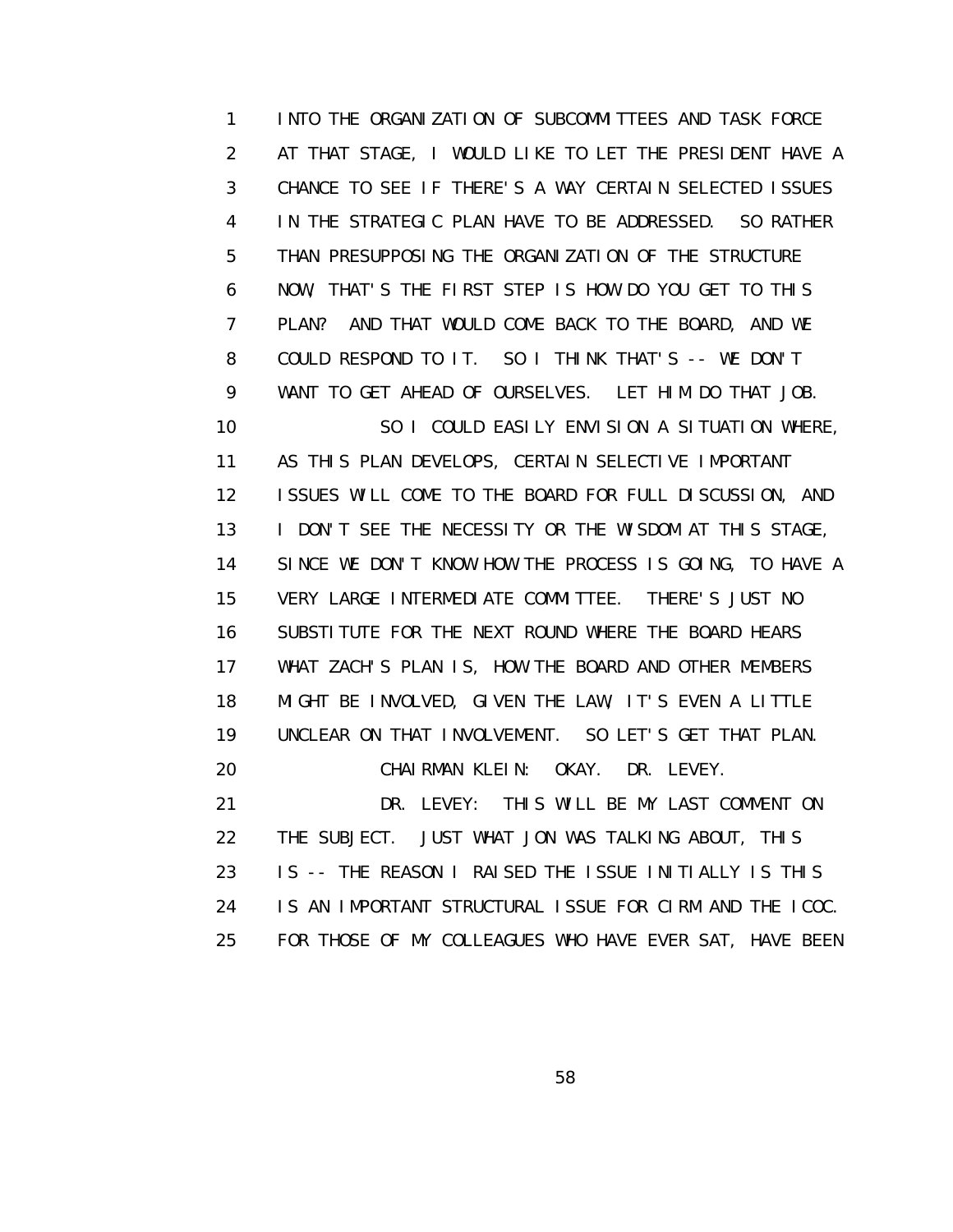1 IN INDUSTRY, ARE IN INDUSTRY UNDERSTAND A LITTLE BIT 2 MORE PERHAPS HOW THIS WORKS. IF WE DO NOT ENTRUST WITH 3 THE CALIFORNIA INSTITUTE FOR REGENERATIVE MEDICINE THE 4 ABILITY TO DO THESE THINGS, THEN DOWN THE ROAD, SINCE 5 WE'VE GOT A TEN-YEAR LIFE SPAN, NINE YEARS AS IT IS 6 NOW, WE WILL HAVE BOTH CHAOS AND FRICTION, THAT THIS IS 7 THE WAY A BOARD AND ITS UNIT WORKS.

8 AND I THINK TO PARAPHRASE WHAT MICHAEL 9 FRIEDMAN MAN SAID, IT'S ZACH'S JOB TO MAKE SURE THAT 10 NONE OF US FEEL LEFT OUT. AND TO HAVE A SUBCOMMITTEE 11 DOING SOMETHING THAT IT SHOULDN'T DOING, IT SHOULD BE 12 DONE BY CIRM, AND THEN HAVING 14 PEOPLE OR WHOEVER IT 13 IS SITTING HERE WONDERING WHAT THE OTHER 13 ARE DOING, 14 IT'S NOT THE WAY LIFE WORKS WHEN YOU HAVE AN 15 ORGANIZATION. SO WE HIRED THE PRESIDENT. WE HAVE AN 16 ENTIRE SCIENTIFIC GROUP, AND THANK GOD WE HAVE THEM. 17 AND I THINK THAT THE INTENT OF THIS RESOLUTION, THE 18 INTENT OF WHAT ZACH FEELS FROM THE DISCUSSION, IS THAT 19 WE DO THINGS IN A PROPER WAY SO THAT WE MAXIMIZE NOT 20 ONLY OUR EFFICIENCY, BUT MAXIMIZE OUR ORGANIZATIONAL 21 CHALLENGE.

 22 MS. LANSING: MAYBE I'M CONFUSED. CAN I JUST 23 ASK A QUESTION? THAT'S NOT WHAT I WAS SAYING, SO I 24 WANT TO BE SURE -- MAYBE I'M JUST COMPLETELY CONFUSED, 25 BUT I THINK I WAS HERE AT THE BEGINNING OF THE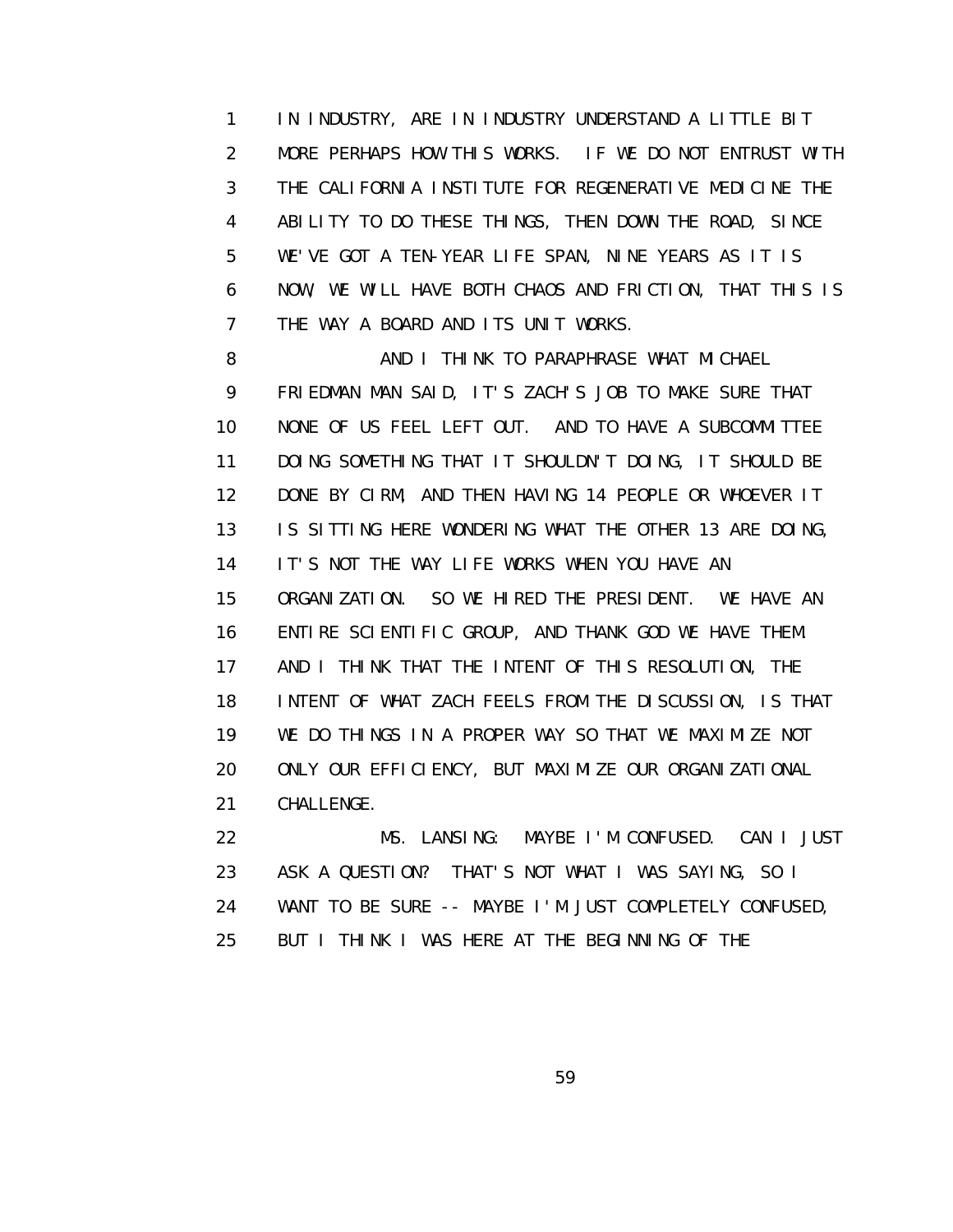1 DISCUSSION, SO I JUST WANT TO BE FAIR. THERE'S NO 2 DOUBT, AND I DON'T THINK ANYONE IS SAYING ANYTHING 3 DIFFERENT, THAT THIS IS YOUR MISSION, ZACH. YOU HAVE 4 TO COME UP WITH THE STRATEGIC PLAN. AND I DON'T THINK 5 ANYONE WANTS TO MICROMANAGE YOU. 6 DR. FRIEDMAN: I'M NOT SO SURE OF THAT. 7 MS. LANSING: I DON'T. WHAT I UNDERSTOOD 8 FROM WHAT BOB WAS SAYING WAS THAT IF YOU WANTED TO 9 REACH OUT TO US, AND MAYBE THIS NEEDS TO BE CLARIFIED, 10 YOU COULDN'T BECAUSE -- YOU COULDN'T BECAUSE OF THE 11 SERIAL MEETINGS. SO WHAT I WAS JUST SUGGESTING IS 12 THERE WAS A SMALL GROUP THAT YOU CAN -- 13 DR. HENDERSON: HE CAN. 14 MS. LANSING: WELL, IF HE CAN, THEN THERE'S 15 NO NEED FOR A SUBCOMMITTEE. 16 DR. HENDERSON: HE CAN TALK TO US AND DOES 17 ONE ON ONE ALL THE TIME. 18 MS. LANSING: HE CAN TALK TO ANYONE HE WANTED 19 TO AND THAT'S NOT A SERIAL MEETING? 20 DR. HALL: WE COULD SEEK OPINION FROM, IF 21 IT'S A CIRM FUNCTION. I THINK IF THE BOARD SAYS WE 22 WANT THREE PEOPLE TO DO THIS FROM THE BOARD, THEN 23 WHATEVER THEY DO IS SUBJECT TO BAGLEY-KEENE. I 24 THINK THAT'S ABSOLUTELY THE CASE. 25 MS. LANSING: SO THEN WE'RE MAKING IT WORSE.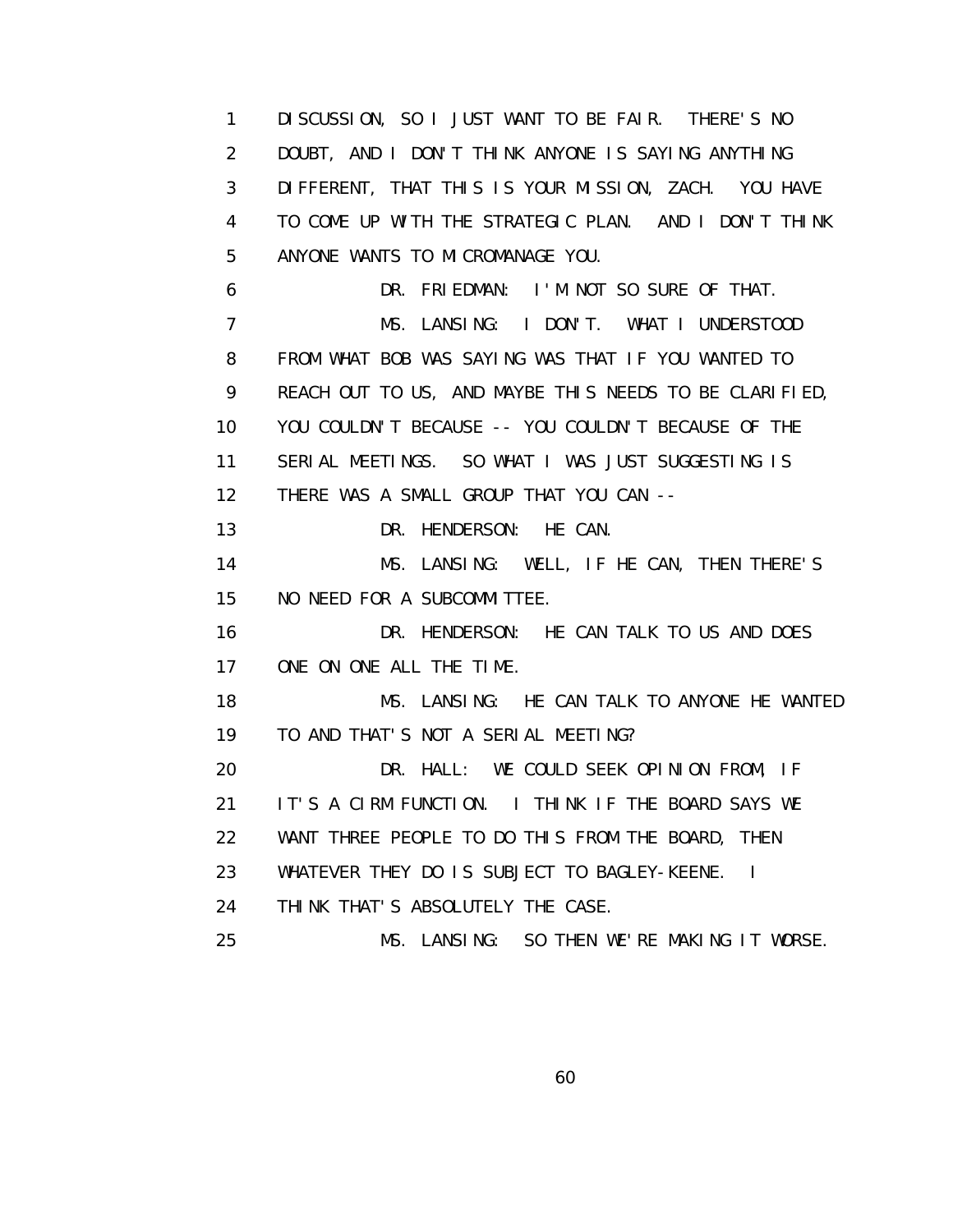1 DR. HALL: IF CIRM DEVELOPS A PLAN, FOR 2 EXAMPLE, ONE OF THE ISSUES IS IF WE HAVE A SCIENTIFIC 3 MEETING, IS THAT A BAGLEY-KEENE MEETING? NO. AND WE 4 INVITE ALL MEMBERS OF THE BOARD TO COME. BECAUSE IT'S 5 CIRM THAT SPONSORS IT, IT HAS A DIFFERENT -- IT DOESN'T 6 FALL UNDER BAGLEY-KEENE. IT DOESN'T MEAN WE DON'T WANT 7 TO DO IT IN AN OPEN AND TRANSPARENT WAY.

8 MS. LANSING: I JUST WANT TO SAY YOU CAN, 9 YOU'RE FORMING THE STRATEGIC PLAN WITH YOUR STAFF. YOU 10 ARE WORKING ON ALL OF THIS. AND IF YOU WANT TO PICK UP 11 A PHONE TO ANY ONE OF US TO BOUNCE SOMETHING OFF, TO 12 USE SOME OF THE SCIENTIFIC EXPERTISE OR WHATEVER, YOU 13 CAN DO THAT.

 14 DR. HALL: I THINK THAT'S RIGHT. WHAT I 15 CAN'T DO IS SPEAK TO YOU AND THEN SPEAK TO DR. FRIEDMAN 16 AND SAY, "I JUST HAD THE MOST INTERESTING CONVERSATION 17 WITH SHERRY LANSING, AND SHE HAS A GREAT IDEA. WHAT DO 18 YOU THINK OF IT?" AND THEN GO TO ED PENHOET AND SAY 19 HERE'S WHAT -- WE CANNOT DO THAT.

 20 MS. LANSING: BUT YOU CAN SOLICIT, GOD 21 WILLING, AN INTERESTING IDEA, AND THEN YOU CAN SOLICIT 22 AN INTERESTING IDEA --

 23 CHAIRMAN KLEIN: CAN I ASK THAT WE GET 24 DIRECTION, GIVE OUR COUNSEL AN ABILITY TO COME BACK TO 25 US BECAUSE WE NEED TO BE VERY CAREFUL ABOUT EXACTLY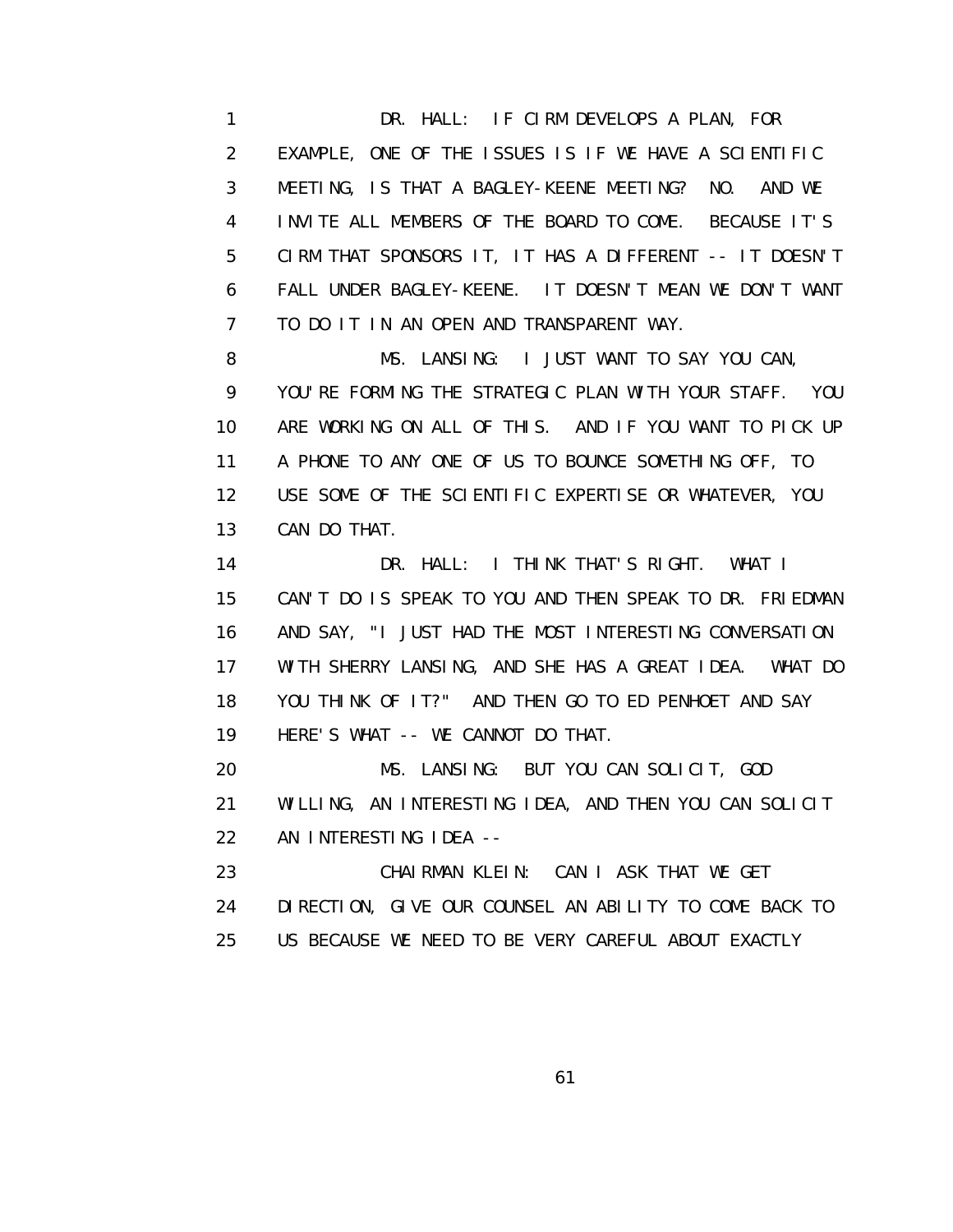1 WHAT OUR UNDERSTANDINGS ARE. AND IF WE CAN GET OUR 2 COUNSEL --

 3 DR. PENHOET: I THINK WE HAVE COMMINGLED TWO 4 DIFFERENT ISSUES IN THIS DISCUSSION. AND ZACH DID NOT 5 ASK US FOR A RESOLUTION ON THE BOARD WHETHER IT'S A 6 COMMITTEE, SUBCOMMITTEE, TASK FORCE, WHOLE BOARD. ZACH 7 ASKED US FOR CLEAR DIRECTION ABOUT THE RESPONSIBILITY 8 FOR GENERATING THIS STRATEGIC PLAN. THAT WAS HIS 9 REQUEST TO THIS BOARD.

 10 AND SO I WOULD -- AND I THINK WE'RE NOW 11 GETTING MIXED UP IN ANOTHER ISSUE, WHICH IS THE BOARD 12 FUNCTION IN THIS MODEL, WHICH IS TO SOME DEGREE A 13 DIFFERENT ISSUE THAN THE SIMPLE REQUEST THAT ZACH MADE 14 OF THIS BOARD, WHICH IS THAT WE CLEARLY DEFINE THAT THE 15 TASK OF GENERATING THE STRATEGIC PLAN BELONGS TO THE 16 STAFF OF THE CIRM AND TO THE PRESIDENT. ZACH HAS 17 INDICATED A GREAT DEGREE OF WILLINGNESS AND FLEXIBILITY 18 TO ENGAGE US IN AN APPROPRIATE WAY AND HEAR A VARIETY 19 OF OPINIONS BEAUTIFULLY ARTICULATED BY DR. FRIEDMAN. 20 AND I THINK THAT THE CURRENT MOTION ON THE TABLE 21 UNFORTUNATELY COMBINES THE NOTION OF THE WHOLE BOARD 22 WITH THE NOTION OF CLEAR DIRECTION OF RESPONSIBILITY 23 FOR THE PLAN. 24 SO I WOULD OFFER ANOTHER MOTION WHICH IS TO

25 CLEARLY EMPOWER ZACH AND HIS STAFF TO BE THE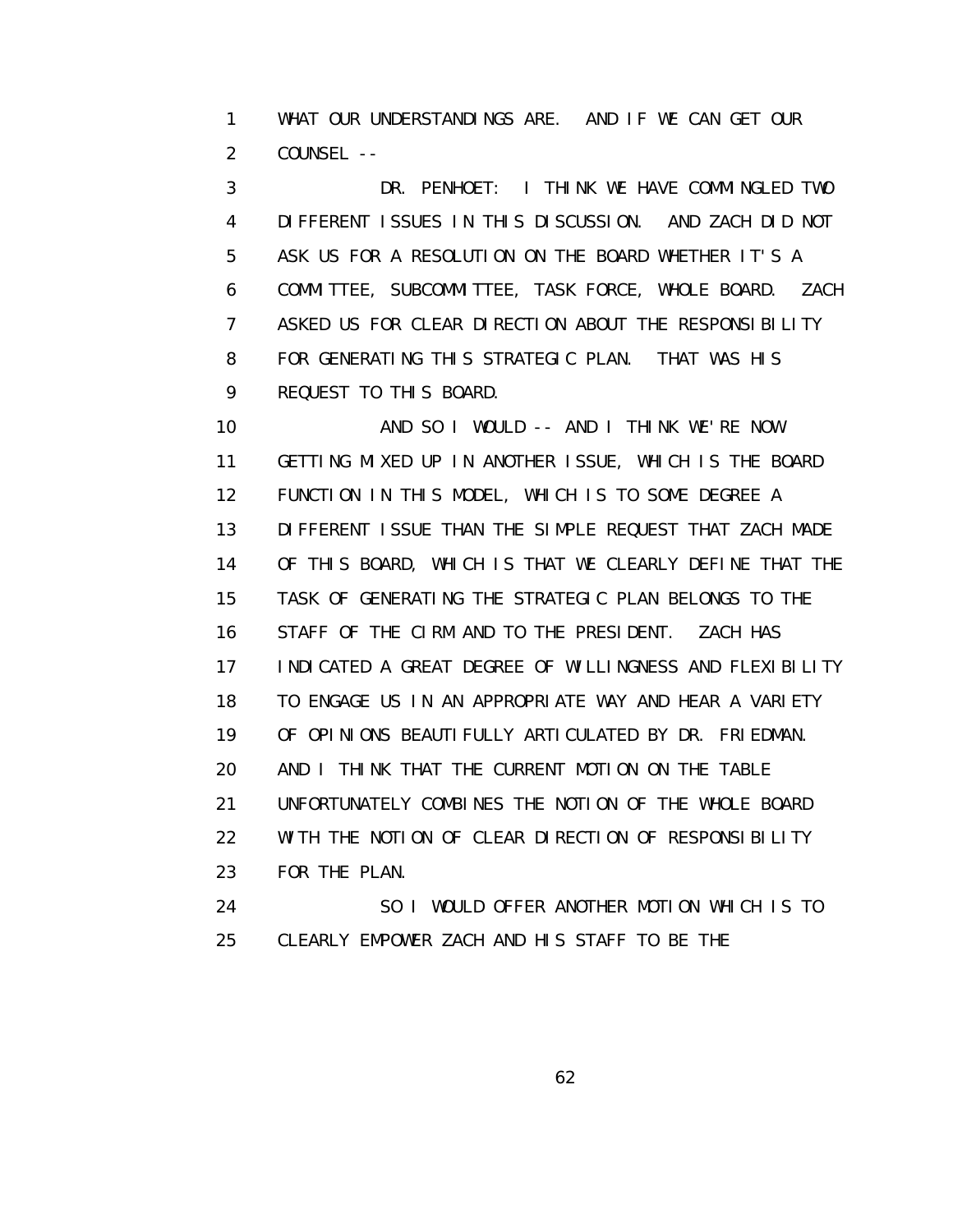1 ORGANIZATION WHICH GENERATES THE PLAN IN CONSULTATION 2 WITH THE BOARD. 3 DR. HALL: I THINK THAT'S WHAT THE MOTION 4 SAYS WITH THE ADDITIONAL POINT. 5 DR. PENHOET: WE INCORPORATED THE WHOLE BOARD 6 IN A LOT OF THE DISCUSSION. 7 DR. HALL: NO. NO. WE DID NOT. 8 DR. POMEROY: CAN WE READ BACK THE MOTION? 9 CHAIRMAN KLEIN: FOR CLARITY, LET'S ASK THE 10 MAKER OF THE MOTION FOR CLARITY ON THIS BECAUSE DR. 11 PENHOET HAS MADE A VERY GOOD STATEMENT HERE. WE NEED 12 CLARITY ON THIS. 13 DR. LEVEY: THE ISSUE IS A VERY FUNDAMENTAL 14 ONE. AND THE REASON I STARTED ALL THIS OFF WITH 15 APOLOGIES IS THAT THE WAY WE ARE ORGANIZED, THE 16 RESPONSIBILITY FOR STRATEGIC PLANNING BELONGS TO CIRM. 17 THAT IS THE RESPONSIBILITY OF CIRM. THAT'S WHY WE 18 CREATED THE CALIFORNIA INSTITUTE OF REGENERATIVE 19 MEDICINE. 20 THE ISSUE WAS THAT, GIVEN THE FACT THAT WE 21 HAVE A STRATEGIC PLANNING MISSION, AND WE HAVE TO HAVE 22 A STRATEGIC PLAN, YOU CAN'T NOT AS AN ORGANIZATION NOT 23 HAVE A STRATEGIC PLAN. BUT THAT'S ENTRUSTED INTO THE 24 CALIFORNIA INSTITUTE OF REGENERATIVE MEDICINE. THE 25 ISSUE CAME UP WHEN WE HAD A SUBCOMMITTEE OF 13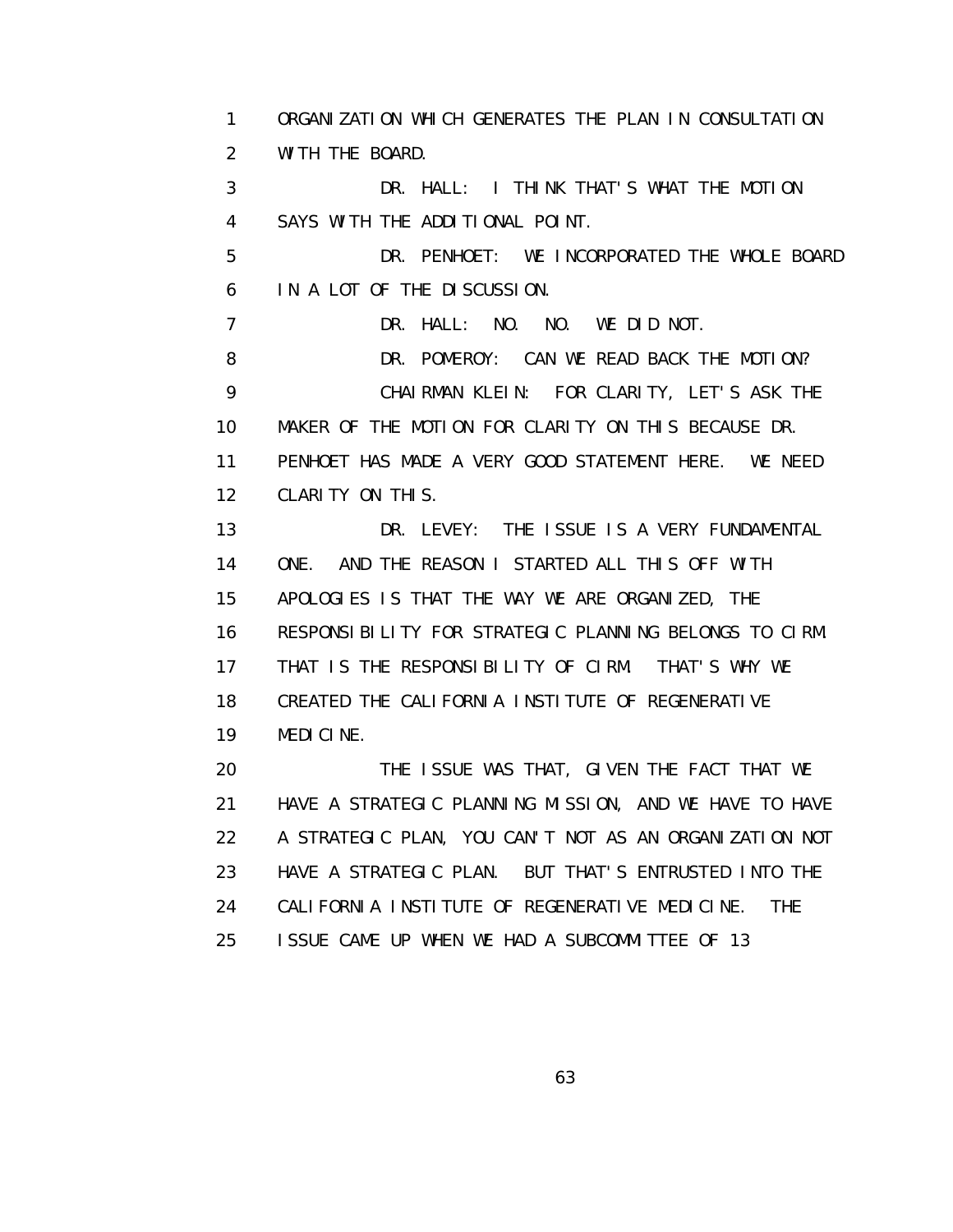1 INDIVIDUALS WITH A CHAIR OF THAT COMMITTEE TO 2 ESSENTIALLY HAVE RESPONSIBILITY FOR STRATEGIC PLANNING. 3 IT CREATED A SENSE OF AMBIGUITY BECAUSE WHEN OUR CHAIR 4 AND I DISCUSSED STRATEGIC PLANNING, WHICH WE DID THE 5 OTHER DAY, I RAISED THE ISSUE OF WHAT IS THE ROLE OF 6 CIRM IN THIS, AND I WOULD FEEL UNCOMFORTABLE IF DR. 7 HALL WAS NOT, QUOTE, THE PERSON GENERATING THE 8 STRATEGIC PLAN.

 9 SO THE ISSUE FOR SHERRY LANSING, AND ANYWAY 10 THE ISSUE OF HOW WE GOT STARTED ON IT, SHERRY, WAS 11 WHETHER THE BOARD NEEDED A SUBCOMMITTEE OF 13 PEOPLE 12 WITH A CHAIR TO INTERACT WITH THE STRATEGIC PLAN, 13 WHICH, QUITE FRANKLY, OUR APPROVAL IS THE ENTIRE BOARD. 14 AND I DON'T THINK THERE'S A SINGLE MEMBER OF THIS BOARD 15 THAT ISN'T INTERESTED IN THE STRATEGIC PLAN. IT'S JUST 16 HOW WE GO ABOUT DOING THIS THAT'S SO IMPORTANT. THAT'S 17 THE REASON I MADE THE MOTION. 18 MS. LANSING: I ACTUALLY NOW AGREE WITH YOU.

19 I WAS MAKING IT WORSE.

 20 DR. HALL: CAN I JUST MAKE A COMMENT HERE. 21 THERE ARE TWO POINTS.

 22 DR. PENHOET: NOW I'M CONFUSED AGAIN. IS 23 YOUR MOTION THAT THERE BE NO COMMITTEE OF 14 AND THAT 24 IT'S THE WHOLE BOARD?

25 DR. HALL: LET'S SEPARATE. THERE ARE TWO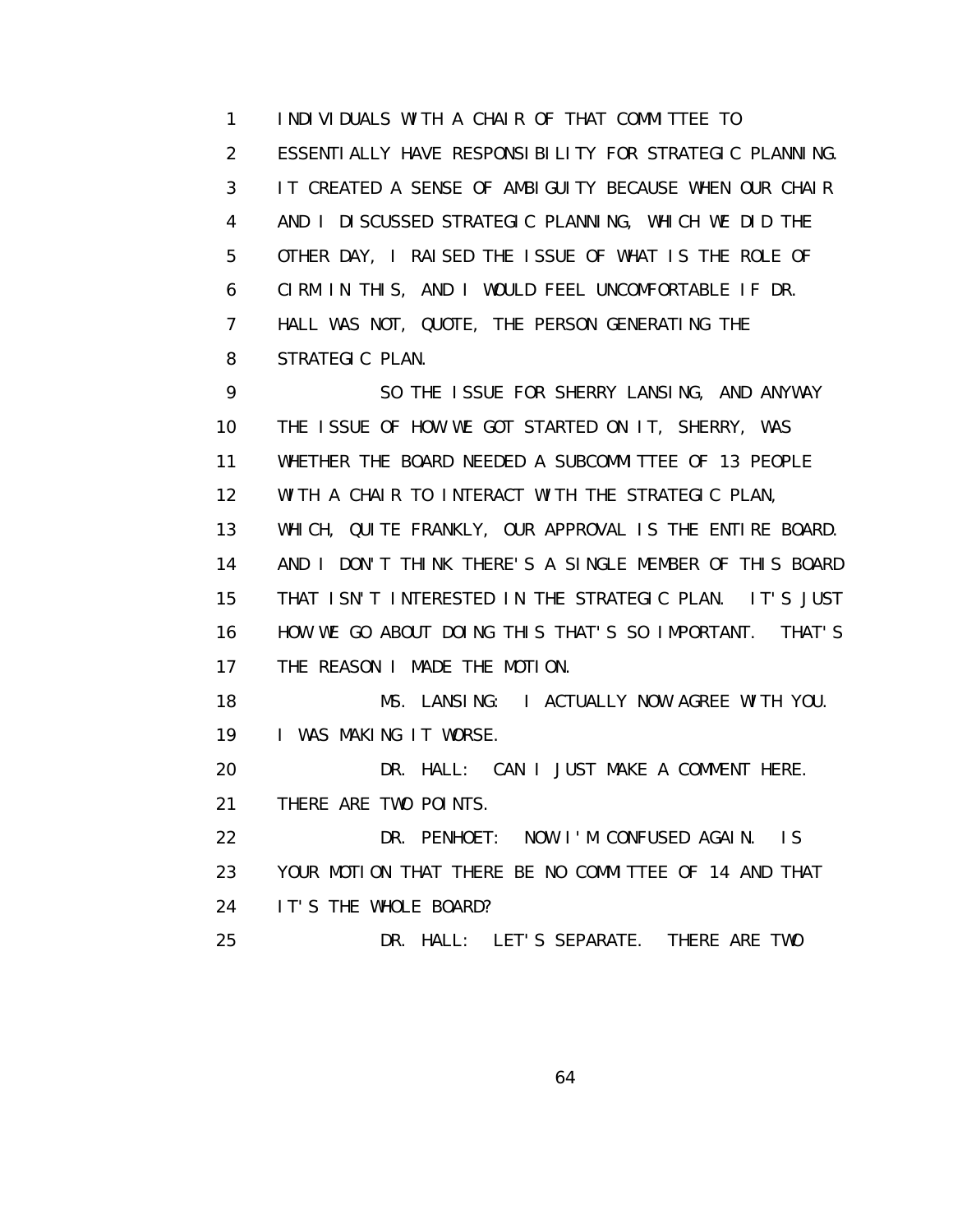1 THINGS. ED IS EXACTLY RIGHT. AND THE FIRST ISSUE, AND 2 LET ME JUST SAY WHAT I'M ASKING FOR IS CLARITY ON 3 WHETHER THE BOARD CHARGES THE PRESIDENT AND STAFF OF 4 CIRM TO DEVELOP THE PLAN, WHICH WILL FINALLY, BY THE 5 WAY, BE APPROVED AND ADOPTED BY THE BOARD. IT IS NOT 6 OUR JOB TO MAKE -- IT'S OUR JOB TO DEVELOP IT, AND IT'S 7 YOUR JOB TO TELL US WHETHER WHAT WE DID IS OKAY OR TO 8 START OVER OR TO MODIFY IT OR TO CHANGE IT, AND THEN 9 FINALLY TO SAY THIS IS OUR STRATEGIC PLAN.

 10 DR. LEVEY: FOR SIMPLICITY, I'D BE HAPPY TO 11 SPLIT THAT OFF FROM THE GENERAL.

 12 DR. HALL: ONE QUESTION IS DO WE HAVE THAT 13 RESPONSIBILITY? AND SECOND ISSUE, AND I WOULD INCLUDE 14 WITH THAT THE PHRASE OF MICHAEL'S, AND OUR 15 RESPONSIBILITY TO REPORT BACK TO THE BOARD EITHER AS A 16 SUBCOMMITTEE OR THE FULL BOARD, SEPARATE ISSUE -- 17 DR. LEVEY: WE CAN LEAVE THE SUBCOMMITTEE 18 OFF. 19 DR. HALL: -- AT REGULAR INTERVALS. AND THEN 20 I WOULD SUGGEST A SECOND MOTION THAT WOULD DEAL WITH 21 THE QUESTION OF WHETHER YOU DO THAT THROUGH THE BOARD

22 OR WITH SUBCOMMITTEES.

23 DR. LEVEY: I THINK WE DO THAT. I CERTAINLY 24 WOULD ACCEPT THAT. IN FACT, IT WAS NOT MY INTENT TO 25 GET INTO THAT ISSUE WITH IT, JUST THAT IT LOGICALLY

 $\sim$  65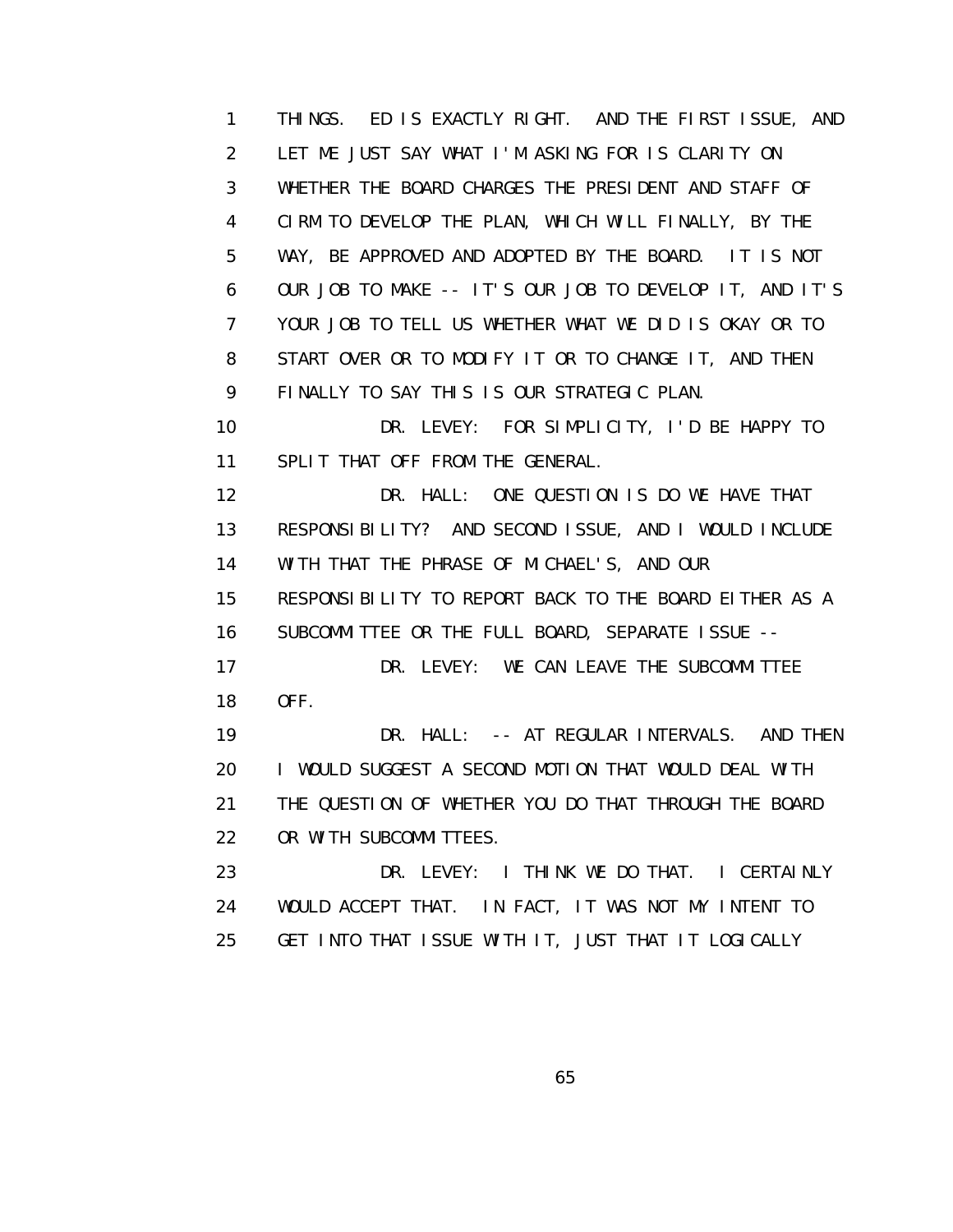1 STREAMS FROM THAT, THAT THE ENTIRE BOARD SHOULD BE 2 INVOLVED IN THE CONSIDERATION OF AND APPROVAL OF THE 3 STRATEGIC PLAN THAT YOU GENERATE. WHY WOULD YOU 4 HAVE -- THIS IS FOR ANOTHER MOTION PERHAPS -- IT 5 DOESN'T MAKE STRUCTURAL SENSE TO HAVE YOU TO DO A 6 STRATEGIC PLAN, TO BRING IT TO A SUBCOMMITTEE OF 13 7 PEOPLE TO GET APPROVAL AND WORK WITH YOU ON THE 8 STRATEGIC PLAN, AND THEN TAKE IT TO A GROUP OF 27 9 PEOPLE TO TALK ABOUT THE STRATEGIC PLAN. IT DOESN'T 10 MAKE STRUCTURAL SENSE TO DO THAT. THAT'S OUR JOB. OUR 11 JOB AS AN ENTIRE BOARD IS TO APPROVE WHAT YOU GENERATE. 12 HOW YOU GO ABOUT GENERATING THAT STRATEGIC PLAN IN 13 TERMS OF IT'S ALL ENCOMPASSING TO GET OPINIONS AND WHAT 14 HAVE YOU, THAT WILL PROBABLY BE REFLECTED IN WHETHER WE 15 APPROVE IT OR NOT. 16 CHAIRMAN KLEIN: IF WE CAN DO ONE THING. 17 SCOTT, IF YOU COULD READ US 125281.07(C), IT'S 18 IMPORTANT THAT EVERYONE UNDERSTAND WHAT THE LAW IS 19 WE'RE TRYING TO CONFORM TO. THAT'S AN IMPORTANT FACT. 20 THAT'S ALWAYS ON MY MIND TO MAKE SURE WE DO THIS THE 21 RIGHT WAY. 22 DR. PENHOET: NO, BOB. WE HAVE TWO DIFFERENT

 23 ISSUES. 24 CHAIRMAN KLEIN: ABSOLUTELY. I COMPLETELY 25 AGREE, WHILE HE'S LOOKING THAT UP, WITH DR. PENHOET'S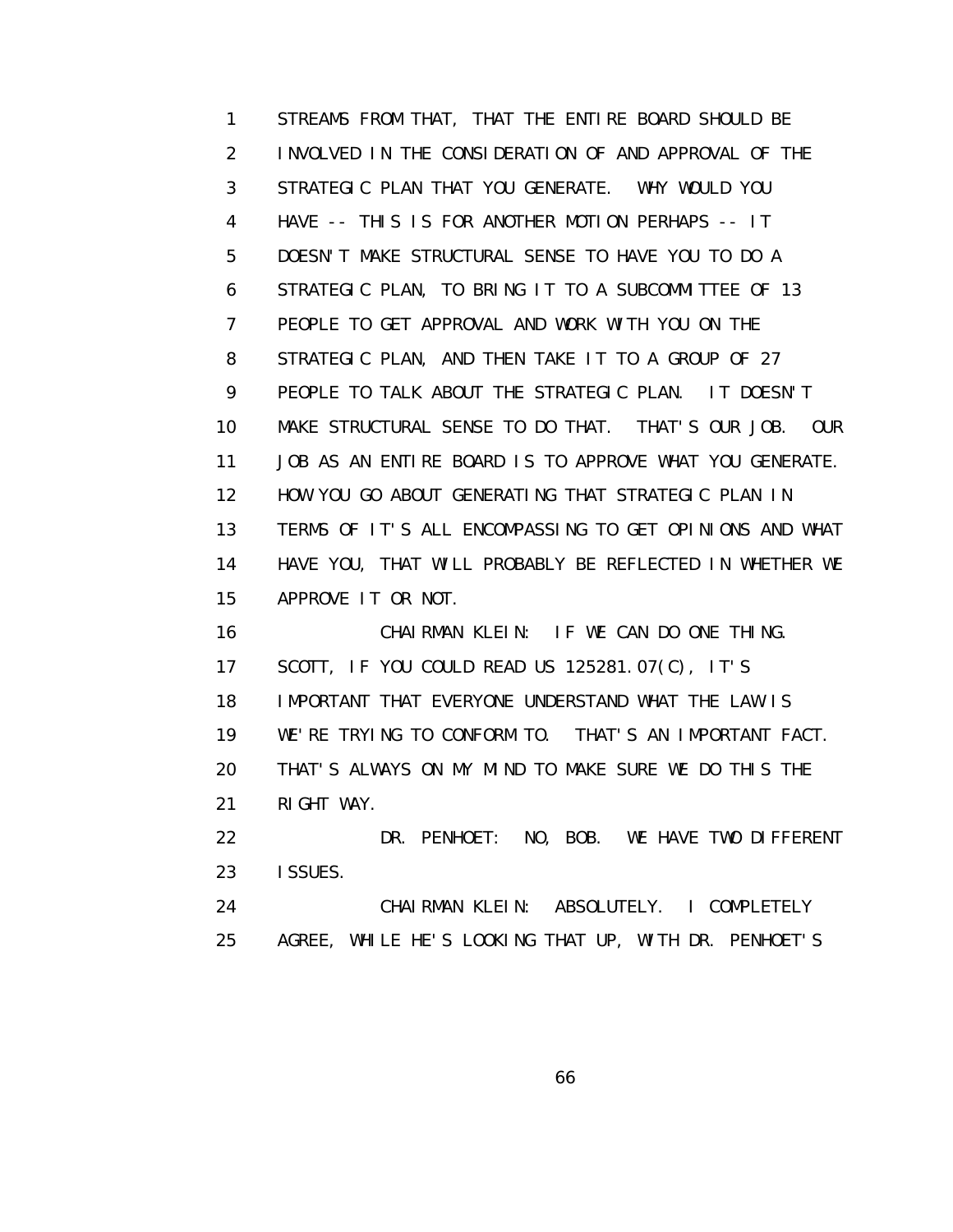1 STATEMENT. THAT'S WHY I USED THE WORDS CIRM PRESIDENT 2 IS CHARGED WITH THE LEADERSHIP ROLE IN DEVELOPING THE 3 STRATEGIC PLAN FOR THE ICOC. THE PRESIDENT'S 4 SCIENTIFIC VISION WITH CIRM FUNDING WILL BE SHAPED INTO 5 THE PRESIDENT'S RECOMMENDED STRATEGIC SCIENTIFIC PLAN. 6 WE ARE ALL CONTEMPLATING THAT THE PRESIDENT BRINGS THIS 7 PLAN TO WHETHER IT'S THE FULL BOARD OR THE 8 SUBCOMMITTEE, BUT IT'S VERY IMPORTANT FOR THE RECORD 9 FOR US TO UNDERSTAND WHAT THE INITIATIVE SAYS. 10 DR. HALL: WHAT'S THE SECTION? 11 CHAIRMAN KLEIN: 125281.07. 12 DR. HALL: I BET HE'S GOT THE ONE THAT HAS 13 291. BOB AND I DISCOVERED OVER THE WEEKEND THAT THERE 14 ARE TWO NUMBERING SYSTEMS. 15 CHAIRMAN KLEIN: TWO PAGINATION SECTION 16 NUMBERS. 17 **IT SAYS ICOC FUNCTIONS IS THE HEADNOTE.** 18 **DR. HALL:** I SHOULD HAVE COMMITTED THIS TO 19 MEMORY. I'M SORRY. 20 CHAIRMAN KLEIN: FOR THE BENEFIT OF THE 21 BOARD, WE'RE GOING TO BE SENDING THROUGH THE VARIOUS -- 22 THERE ARE TWO VERSIONS THAT HAVE DIFFERENT SECTION 23 NUMBERS, AND WE'RE GOING TO SEND THROUGH MARKED "FINAL" 24 THE ONE THAT HAS THE RIGHT SECTION NUMBERS THAT 25 CONFORMS TO THE STATUTES SO THAT WE'RE ALL REFERRING TO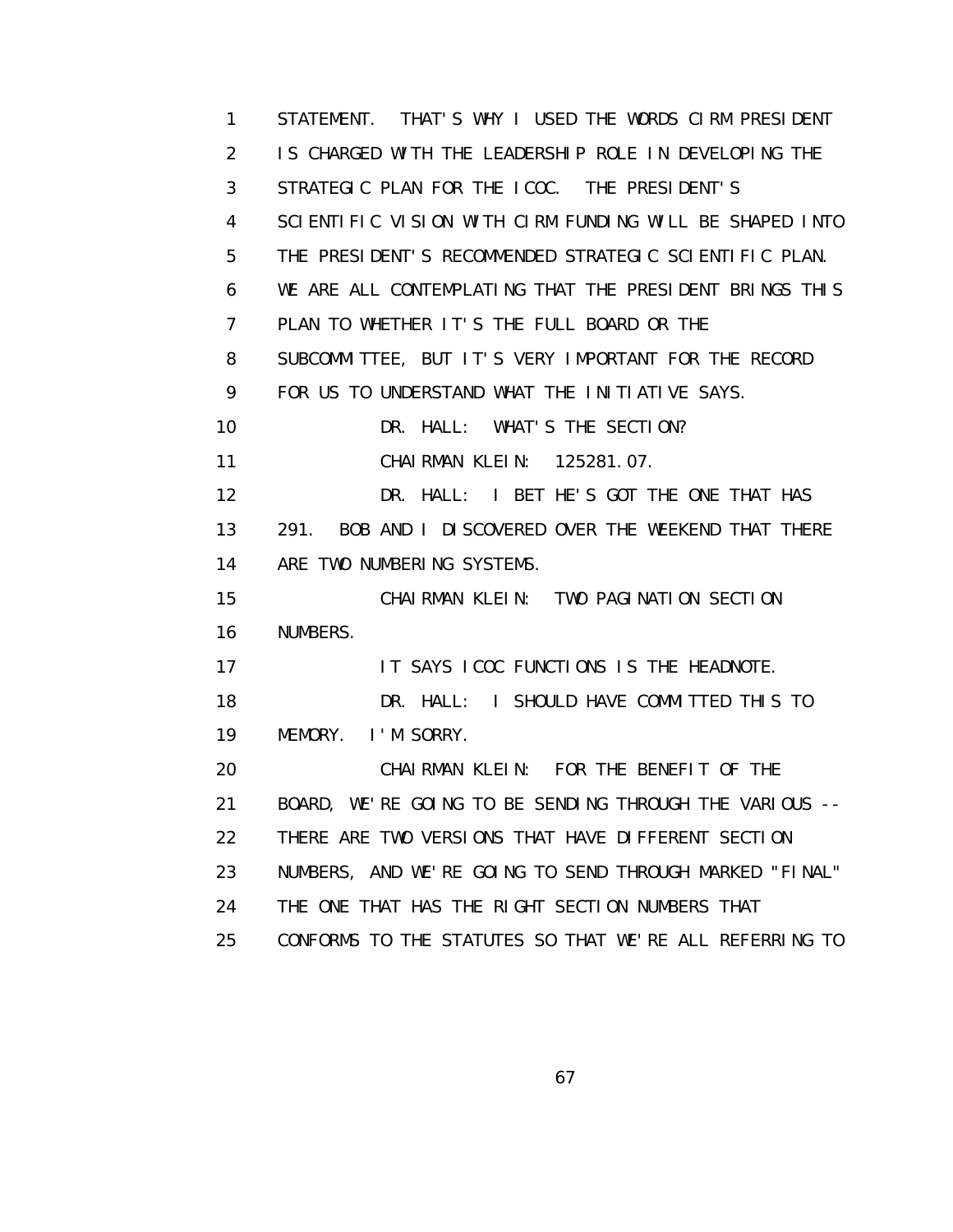1 THE RIGHT SECTION. GO AHEAD.

 2 MR. TOCHER: SORRY FOR THE DELAY. THE HEALTH 3 AND SAFETY CODE SECTION 125290.40, ICOC FUNCTIONS, 4 LISTS SUBDIVISION B, DEVELOP ANNUAL AND LONG-TERM 5 STRATEGIC RESEARCH AND FINANCIAL PLANS FOR THE 6 INSTITUTE.

 7 CHAIRMAN KLEIN: SO TECHNICALLY, DR. LEVEY, 8 JUST SO THAT WE GET IT CORRECT FOR THE RECORD, IT'S THE 9 ICOC THAT DEVELOPS THE STRATEGIC PLAN; BUT, IN FACT, 10 THE PROCESS IS THAT IT'S THE PRESIDENT WHO WILL DEVELOP 11 A STRATEGIC PLAN TO PRESENT TO THE ICOC FOR ADOPTION. 12 AND JUST SO DR. MURPHY KNOWS, WE PREVIOUSLY BROUGHT 13 THIS TO THE SUBCOMMITTEE, TO THE EXECUTIVE COMMITTEE, 14 TO THE OUTSIDE COUNSEL JAMES HARRISON, AND I CAN TELL 15 YOU THAT WHETHER WE USE A SUBCOMMITTEE OR THE FULL 16 BOARD, WE ARE CONFORMING WITH THE PROCESS. AND THE 17 LEADERSHIP OF THIS GROUP HAS BEEN PREVIEWED WITH DR. 18 HALL, WHICH HE IS SUPPORTIVE OF IN TERMS OF 19 RECOMMENDATION AS WELL AS THE MEMBERSHIP. 20 SO ALL OF THOSE HAVE PREVIOUSLY BEEN COVERED. 21 THE REASON THAT I WAS BIFURCATING THE PROCESS AND 22 ASKING DR. HALL TO MEET WITH LEADERSHIP, IF WE GO DOWN 23 THAT ROUTE, COME BACK AND SUGGEST THE PROCESS IS THE 24 REPORTING SEQUENCE AND THE MECHANICS WE'RE DISCUSSING 25 TODAY NEED TO BE WORKED OUT WITH THE LEADERSHIP OF THAT

 $\sim$  68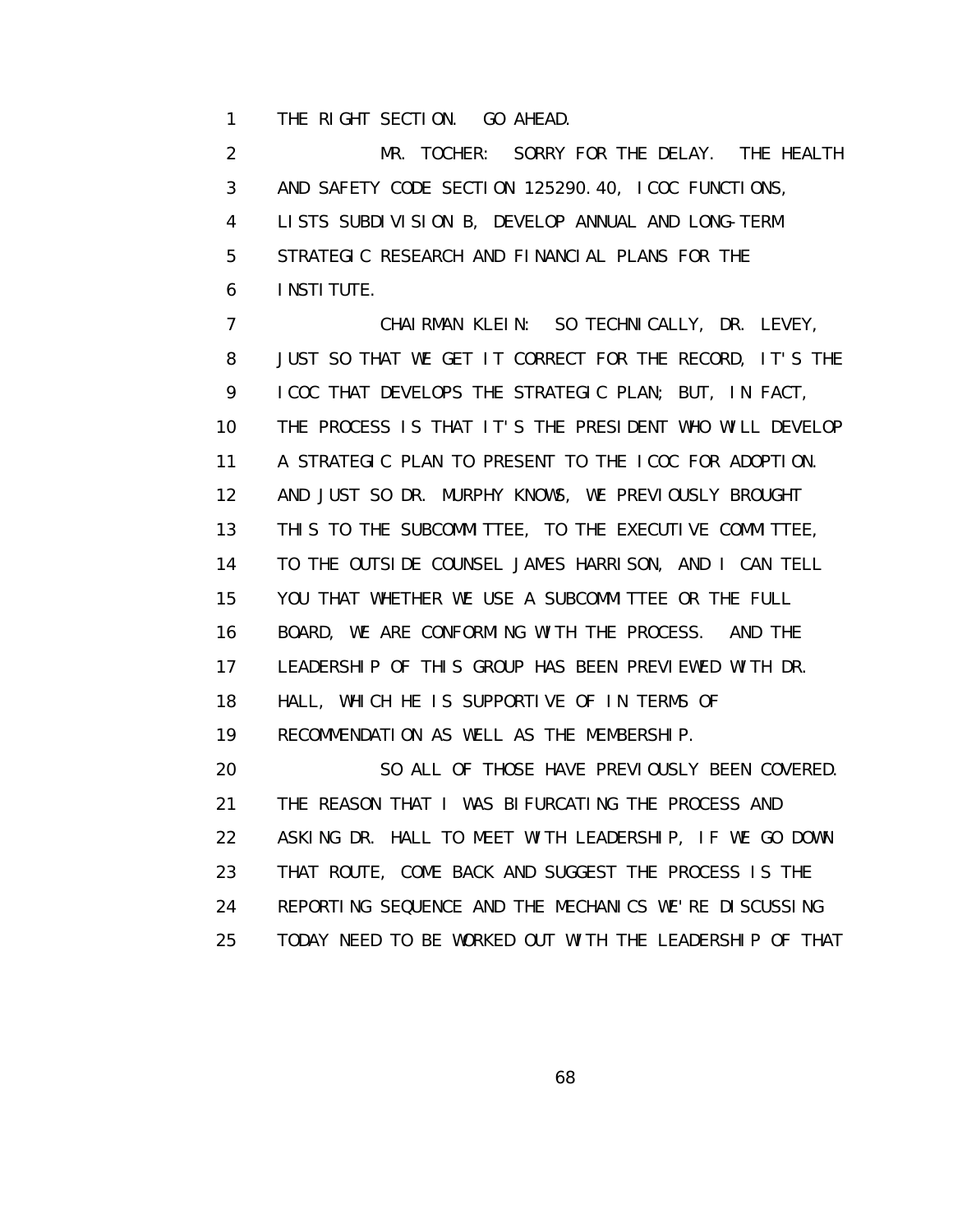1 COMMITTEE IF YOU ARE USING A COMMITTEE.

 2 DR. WRIGHT: PEOPLE FROM SMALL PLACES HAVE A 3 GRASP OF THE OBVIOUS, SO I'M GOING TO TRY TO SEE IF I 4 CAN CAPTURE WHAT IS OBVIOUS AFTER THIS ENLIGHTENING 5 DISCUSSION. ONE, I DON'T THINK THERE'S ANY OBJECTION, 6 IN FACT, I THINK THERE IS UNANIMOUS AGREEMENT THAT THE 7 STRATEGIC PLAN SHOULD EMANATE FROM DR. HALL AND HIS 8 STAFF.

9 MR. SERRANO-SEWELL: THAT'S NOT UNANIMOUS. 10 DR. WRIGHT: OKAY. ALMOST UNANIMOUS. STRONG 11 SUPPORT.

 12 SECONDLY, THAT THAT PLAN SHOULD BE DISCUSSED 13 AND APPROVED, DISAPPROVED, MODIFIED BY THE ENTIRE 14 BOARD. THOSE ARE TWO OBVIOUS AREAS OF ALMOST UNANIMOUS 15 AGREEMENT.

 16 THE THIRD, IN MY MIND, IS THAT, AS EVIDENCED 17 BY THE NUMBER OF VOLUNTEERS TO SERVE ON THE STRATEGIC 18 PLAN AND AS EVIDENCED BY THE NUMBER OF TIMES THAT WE 19 HAVE TO CONSULT WITH ATTORNEYS IN JUST THIS MEETING TO 20 MAKE SURE THAT WE'RE DOING THIS CORRECTLY, WE ARE NOT 21 YOUR AVERAGE BOARD, NOT ONLY IN THE LEVEL OF EXPERTISE 22 REPRESENTED, BUT ALSO IN THE ENGAGEMENT IN THE BOARD 23 AND THE DESIRE TO BE PART OF THE PROCESS. AS JON 24 POINTS OUT, IF YOU ARE NOT A PART OF THE PROCESS AS IT 25 DEVELOPS, YOU RISK MINIMIZING THE INPUT OF THE BOARD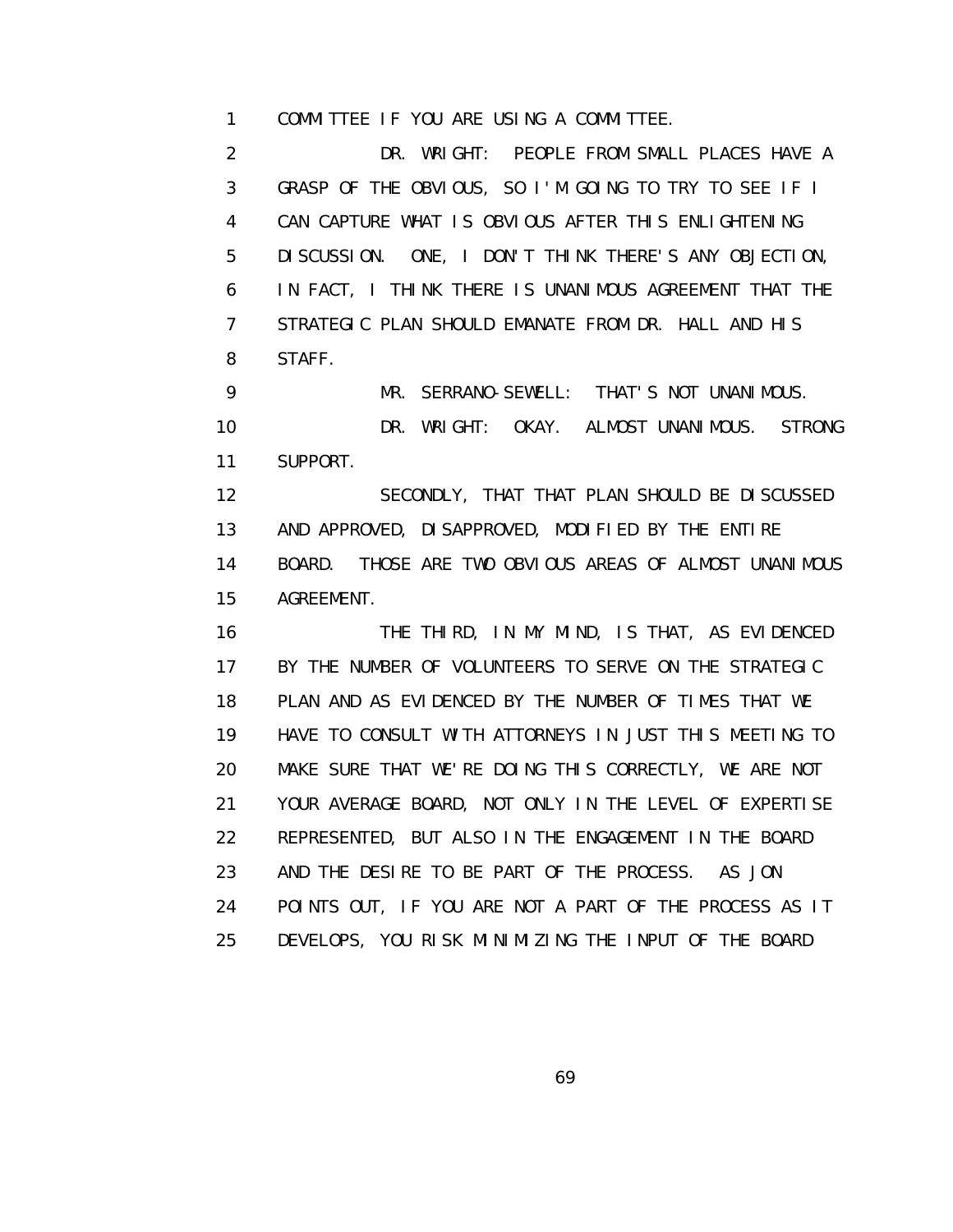1 CAPTURING THE INPUT.

 2 SO EVEN THOUGH MY INITIAL OBJECTION IS THAT 3 NO BOARD CAN WORK WITH A SUBCOMMITTEE OF 14, HOW CAN 4 ZACH WORK WITH THAT GROUP, I WOULD ENCOURAGE US TO ERR, 5 IF WE'RE GOING TO ERR, TO ERR ON THE SIDE OF 6 INCLUSIVENESS. IF IT REALLY NEEDS 14 PEOPLE WHITTLED 7 DOWN FROM 23 TO 14, BRING US TOGETHER. IF IT DOESN'T 8 WORK, IF IT'S UNWIELDY, LET'S MODIFY IT AT THAT POINT. 9 BUT IN CONTRAST TO THE USUAL STRATEGIC PLANNING 10 APPROACH WHICH IS STREAMLINED AND NIMBLE, I THINK THAT 11 WE HAVE TO CONTINUE TO DO WHAT'S HARD AND WHAT'S 12 DIFFICULT, AND THAT'S BEEN THE MARK OF THIS BOARD. WE 13 HAVE TO DO THESE THINGS IN PUBLIC, WE HAVE TO GATHER 14 ALL THESE MULTIPLE OPINIONS BECAUSE THEY'RE ALL 15 VALUABLE. AND I THINK JON'S POINT IS WE GATHER THOSE 16 AT A LOWER LEVEL, AT AN EARLIER LEVEL SO THAT THE FINAL 17 PRODUCT REFLECTS THE OPINIONS AND THE EXPERTISE OF ALL 18 THE PEOPLE WHO ARE WILLING TO BE INVOLVED. 19 DR. HOLMES: I WONDER IF IT WOULD HELP. IT 20 SEEMS LIKE JANET HAS JUST SAID THERE'S COMPLETE 21 AGREEMENT THAT PLANNING SHOULD TAKE PLACE IN ZACH'S 22 OFFICE. I HEARD ZACH SAY SOMETHING WHICH MADE 23 IMMINENTLY GOOD SENSE TO ME IS YOUR FIRST STEP WAS TO 24 DEVELOP A PLAN FOR A PLAN. AND MAYBE IT WOULD SAVE US 25 A LOT OF TIME AT THE NEXT MEETING IF WE SIMPLY CHARGE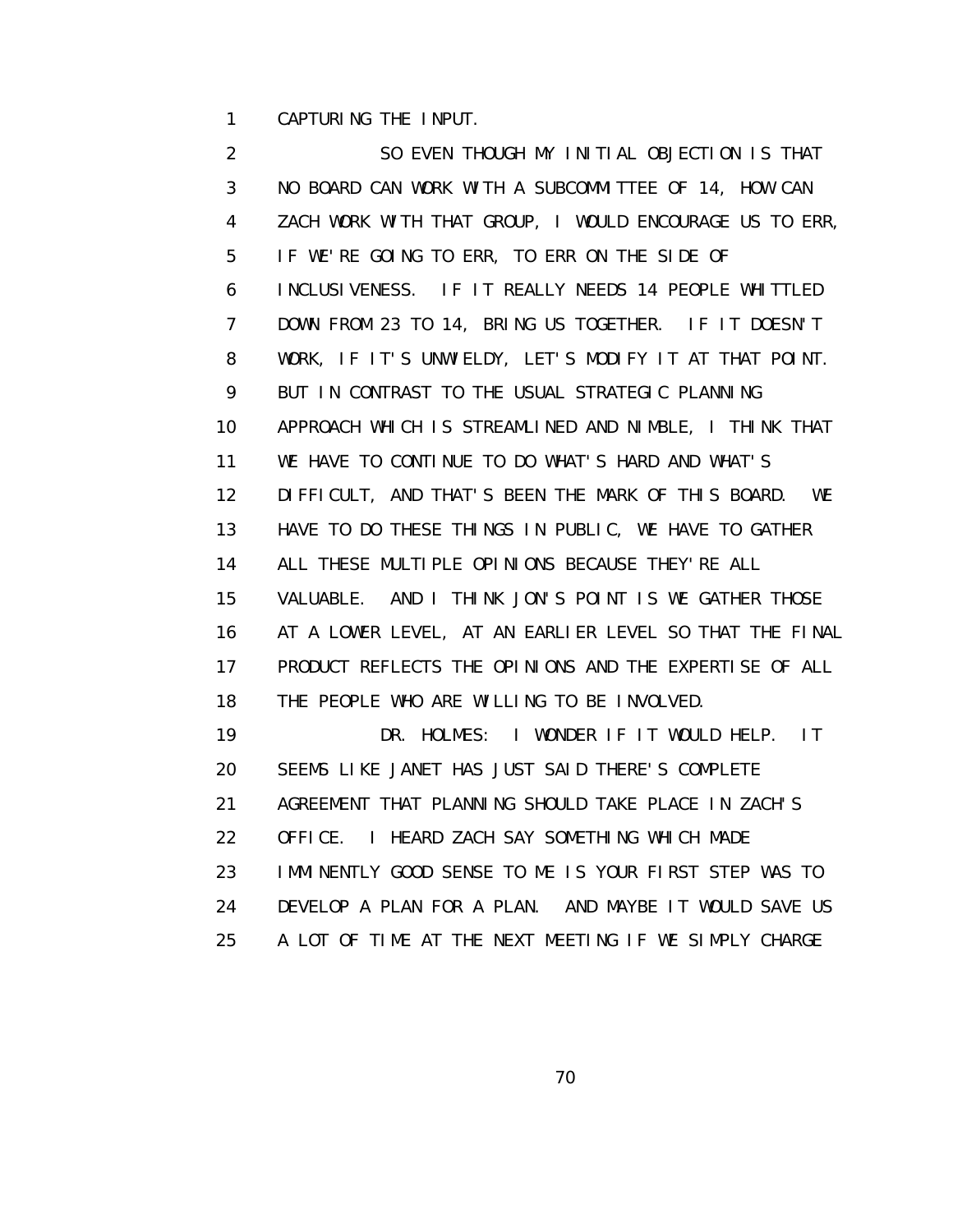1 ZACH WITH COMING FORWARD. IT SEEMED LIKE THE 2 DISCUSSION HAS BEEN TREMENDOUS TODAY, WE'VE ALL LEARNED 3 A LOT, WE'VE PROBABLY BEEN INFORMED OF ALL THE 4 DISCUSSIONS THAT HAVE TAKEN PLACE, IS TO COME BACK WITH 5 SOME REVISION OF WHAT'S IN FRONT OF US TODAY THAT WOULD 6 SUGGEST A PLAN YOU WOULD UNDERTAKE TO DEVELOP THE PLAN. 7 AND AT THAT POINT WE'D BE SET, IT SEEMS, TO MOVE 8 FORWARD. RATHER THAN TO TRY TO WORK OUT THE PLAN 9 TODAY, IS TO JUST CHARGE ZACH TO COME BACK WITH WHAT IS 10 GOING TO BE YOUR PLAN FOR THE PLAN. THAT'S WHAT THE 11 MOTION IS. 12 DR. BERG: NO, THAT'S NOT THE MOTION AS I 13 UNDERSTAND. 14 CHAIRMAN KLEIN: DR. JEANNIE FONTANA HAS 15 WAITED PATIENTLY. 16 DR. FONTANA: I JUST ALSO WANTED TO VOICE MY 17 SENSE OF UNEASE WITH WHAT'S UNFOLDING HERE. I BELIEVE 18 THAT THIS STRATEGIC PLANNING PROCESS IS PROBABLY ONE OF 19 THE MOST IMPORTANT PARTS OF THE WHOLE IMPLEMENTATION OF 20 PROP 71, THUS THE DISCUSSION HERE. AND BY HANDING IT 21 OVER SOLELY TO ZACH, I FEEL LIKE MY CONCERN IS WHAT -- 22 WOULD ALL THE PERSPECTIVES BE REPRESENTED, AS DR. 23 FRIEDMAN POINTED OUT. AND MY SUGGESTION WOULD BE, TO 24 FOLLOW UP ON WHAT WAS JUST COMMENTED, PERHAPS ZACH 25 COULD BACK AT THE NEXT MEETING WITH A PROPOSAL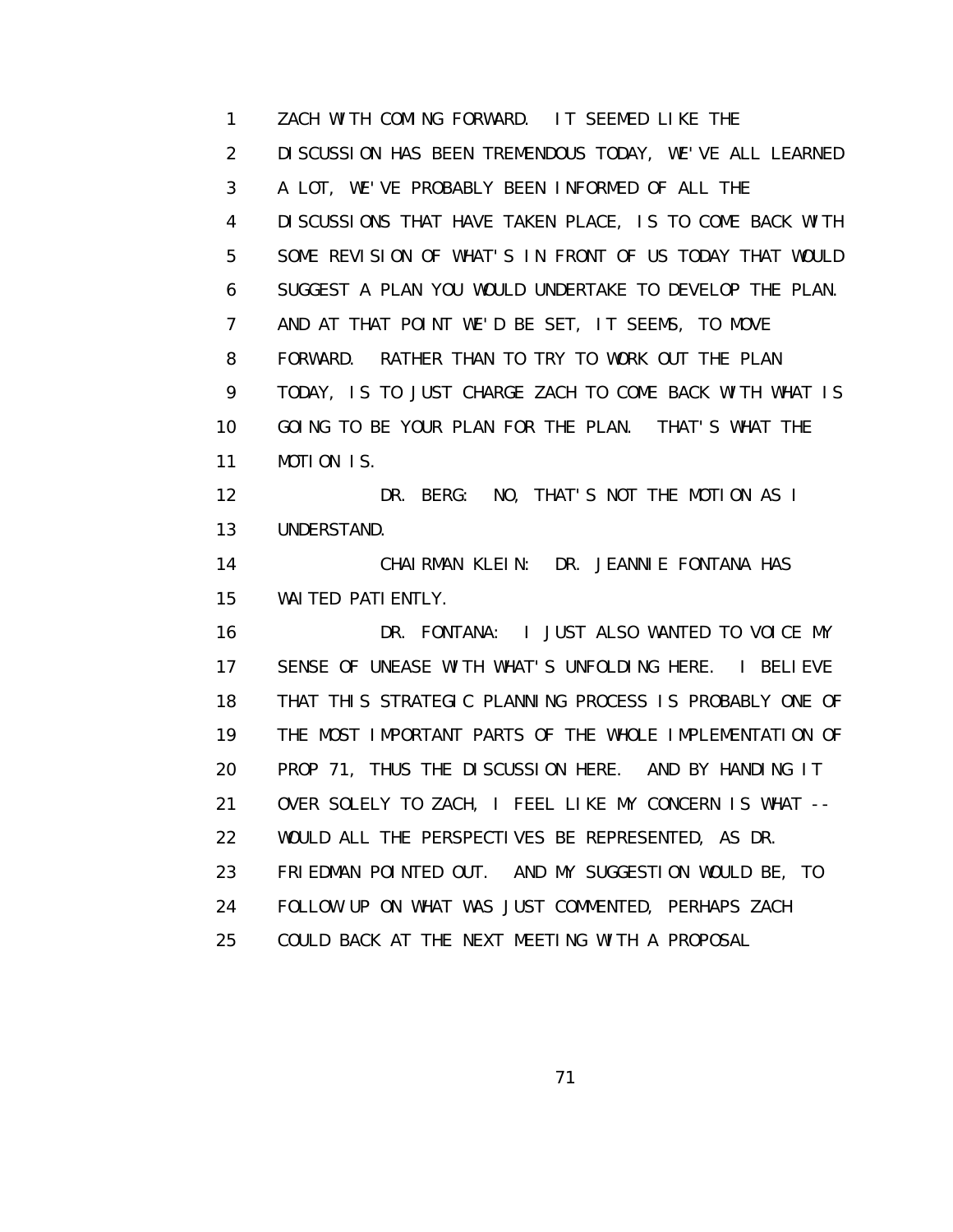1 ADDRESSING THESE ISSUES. FOR INSTANCE, HOW WILL THE 2 ADVOCACY GROUPS' PERSPECTIVES BE THERE? HOW WILL THE 3 INDUSTRY GROUP'S PERSPECTIVES BE THERE IN ADDITION TO 4 THE PRIMARY ACADEMIC PERSPECTIVE? LET ZACH COME UP 5 WITH THAT, HAVE THE WHOLE BOARD PARTICIPATE. I THINK 6 THE BOARD WANTS TO PARTICIPATE IN THIS PROCESS. SO 7 INSTEAD OF LIMITING IT TO JUST 14 PEOPLE, LET THAT BE 8 SOMETHING THAT THE BOARD REVIEWS.

 9 CHAIRMAN KLEIN: ALL RIGHT. WE HAVE A MOTION 10 ON THE TABLE.

 11 MR. SERRANO-SEWELL: BOB, I'M GOING TO MAKE 12 MY FINAL COMMENT. THANK YOU FOR INDULGING ME AGAIN, 13 COLLEAGUES. I'LL BE VOTING NO ON THE MOTION. AND I 14 WANT TO EXPLAIN WHY. IT'S BECAUSE I DON'T HAVE -- I 15 DON'T -- I TRUST ZACH AND HIS STAFF TO DO THEIR J-O-B. 16 BUT THE LINE OF RESPONSIBILITY AND DUTIES ARE CLEARLY 17 OUTLINED IN PROPOSITION 71. AND THE ICOC HAS A ROLE IN 18 ADOPTING THIS STRATEGIC PLAN. AND AS THE MOTION READS 19 RIGHT NOW, I WOULD WANT A LITTLE BIT MORE. I WOULD 20 WANT, JUST BEYOND ZACH'S ASSURANCE THAT HE WILL SEEK 21 OTHER POINTS OF VIEW, THE MECHANICS OF HOW HE WOULD DO 22 THAT. I THOUGHT THIS PROPOSAL BEFORE US 23 INSTITUTIONALIZED THAT IN SOME WAY BY HAVING THE 24 STRATEGIC PLANNING COMMITTEE, HAVING MEMBERS, AND 25 HAVING A PROCESS.

<u>72</u>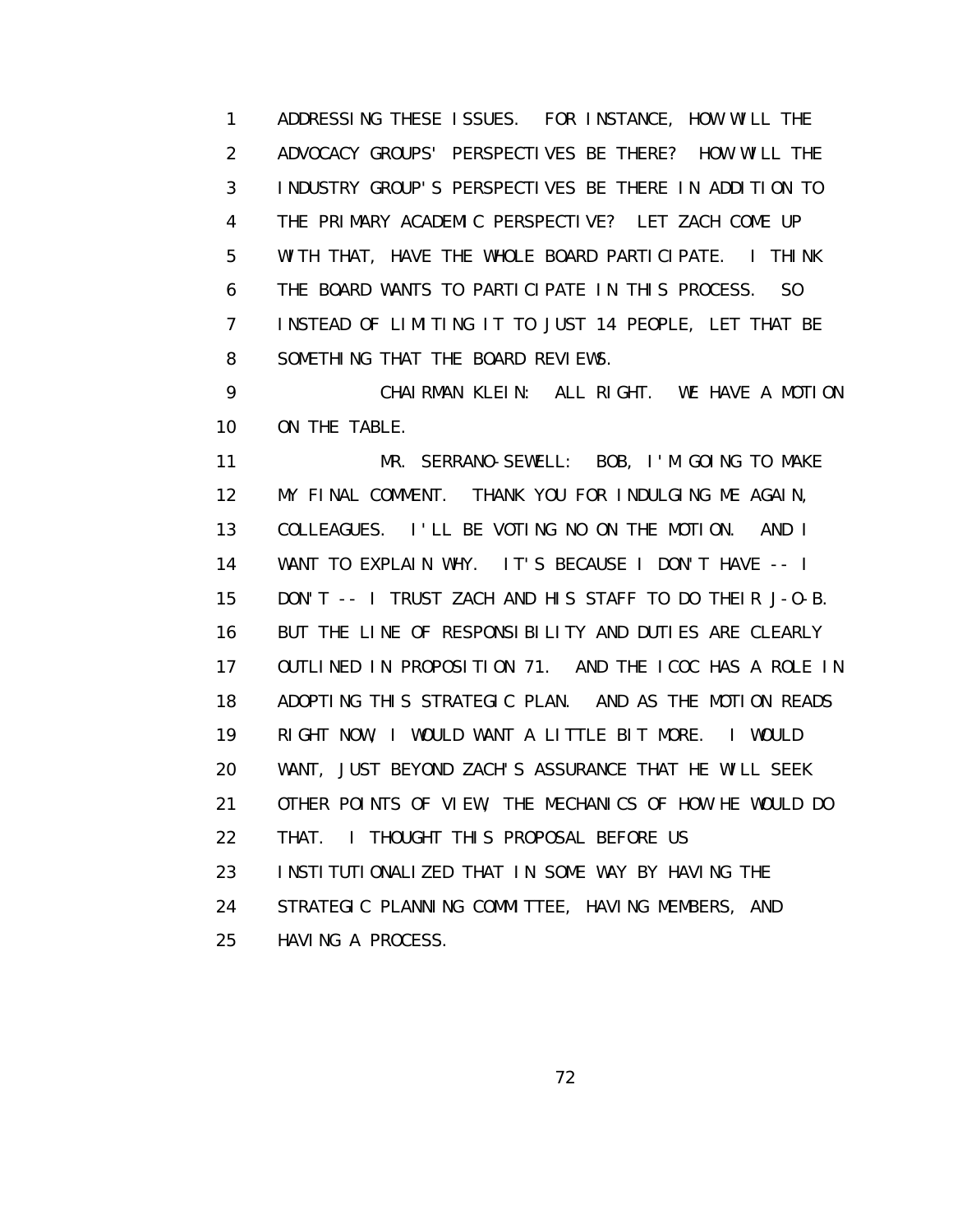1 SO COMMITMENTS FROM THE OFFICE OF THE 2 PRESIDENT ARE JUST PUTTING IT IN ONE INDIVIDUAL FOR ME 3 RIGHT NOW IS NOT ENOUGH. AND MY CONVERSATIONS WITH MY 4 APPOINTING OFFICER, THERE WAS A REAL COMMITMENT THAT WE 5 DO A GOOD JOB TO REPRESENT OUR CONSTITUENCIES. AND FOR 6 ME THAT'S MS AND ALS. AND THAT MEANS I'M GOING TO NEED 7 SOME MORE SPECIFIC EXAMPLES. I LIKE WHAT JANET AND 8 JEANNIE ARE TALKING ABOUT, AND THAT IS WITHDRAW THE 9 MOTIONS ON THE TABLE AND DIRECT ZACH TO COME UP WITH 10 THIS PLAN FOR THE PLAN. LET'S SEE HOW THAT UNFOLDS. 11 THAT I WOULD BE COMFORTABLE WITH. 12 CHAIRMAN KLEIN: I'D ALSO LIKE TO SAY, DAVID, 13 YOU'VE SPOKEN ELOQUENTLY FOR ALL PATIENTS. I THINK YOU 14 VERY MUCH HAVE EMBRACED THE WHOLE PATIENT COMMUNITY, 15 AND YOU SHOULD GIVE YOURSELF CREDIT FOR THAT AS WELL. 16 WHAT I'D LIKE TO TRY AND DO -- DR. BERG AND

17 THEN JON SHESTACK.

 18 DR. BERG: ACADEMICS ARE OFTEN ACCUSED OF 19 WHEN A PROBLEM COMES UP, LET'S APPOINT A COMMITTEE, AND 20 THEN ANOTHER COMMITTEE TO OVERSEE THAT COMMITTEE. SO 21 IT SEEMS TO ME STRETCHING THIS PROCESS OUT 22 UNNECESSARILY. IF ZACH IS CHARGED WITH BRINGING 23 FORWARD A STRATEGIC PLAN, EVERYBODY ON THIS PANEL, 24 HOPEFULLY NOT ME INCLUDED, WILL HAVE A CHANCE TO 25 CRITIQUE IT. AND THAT THERE WILL BE AN ITERATIVE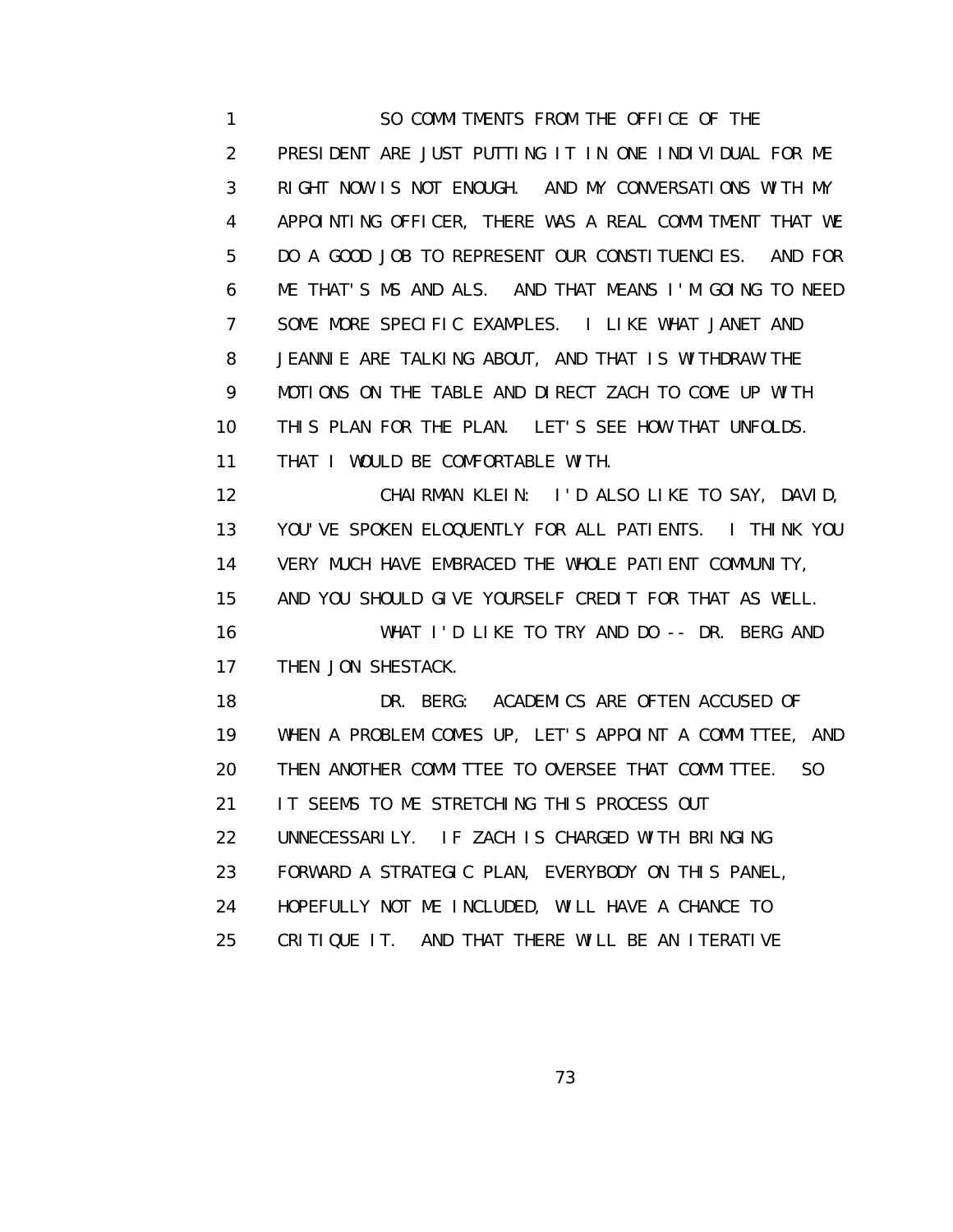1 PROCESS IN WHICH IF PEOPLE ON THE ADVOCACY GROUPS FEEL 2 THAT THE PLAN DOESN'T ADDRESS THEIR NEEDS OR THEIR 3 CONCERNS, THAT WILL FEED BACK. IF THE BIOTECH 4 COMMUNITY FEELS IT DOESN'T ADDRESS THEIR CONCERNS OR 5 THEIR INTERESTS, THAT WILL FEED BACK. AND IT WILL BE A 6 SOMEWHAT ITERATIVE PROCESS, BUT THE RESPONSIBILITY FOR 7 COMING UP WITH THE PLAN HAS TO BE INVESTED IN THE 8 PERSON YOU HIRED TO DO THAT. I DON'T UNDERSTAND WHY 9 THIS BOARD HAS TO BE -- IN FACT, AS I READ THIS THING, 10 IT ALMOST MADE ZACH A SORT OF A LOW LEVEL MEMBER OF 11 THIS SUBCOMMITTEE, THE WAY I READ IT.

12 **AND I THINK THAT'S ACTUALLY THE OPPOSITE OF**  13 WHAT YOU ACTUALLY WANT TO HAVE AS A SYSTEM THAT WORKS 14 HERE. HE'S THE EXECUTIVE OFFICER TO RUN THIS INSTITUTE 15 AND DEVELOP A STRATEGIC PLAN. THIS IS THE EQUIVALENT 16 OF A BOARD OF DIRECTORS, BOARD OF TRUSTEES TO RESPOND 17 TO THAT PLAN. THEY CAN MAKE SUGGESTIONS, OBJECT. 18 ZACH'S GOT TO TAKE THAT KIND OF FEEDBACK IN HAND AND 19 COME BACK WITH A PLAN WHICH EVERYBODY ACCEPTS. THAT 20 SEEMS TO ME THE LOGICAL PROCESS. I DON'T SEE HOW YOU 21 ARE GOING AGAINST YOUR CONSTITUENCY GIVING UP YOUR 22 RESPONSIBILITY. THE FINAL RESPONSIBILITY IS THE ICOC. 23 IT SEEMS TO ME THAT'S PERFECTLY LOGICAL. I'M ONLY -- 24 CHAIRMAN KLEIN: DR. BERG. 25 DR. BERG: I THINK THAT'S WHAT PHIL PIZZO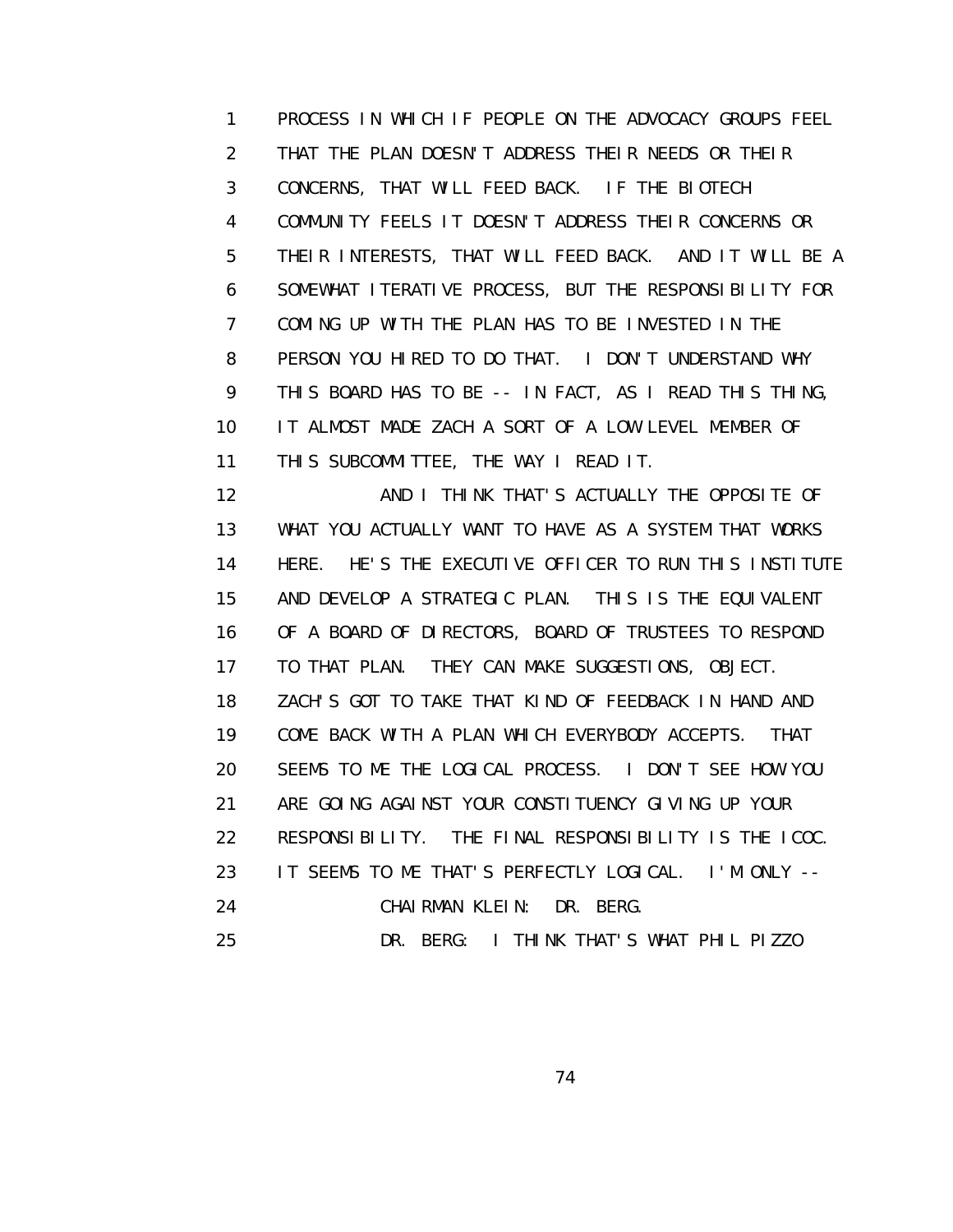1 WOULD HAVE SAID IF HE WERE HERE.

 2 CHAIRMAN KLEIN: I THINK WE'VE HAD A VERY 3 EXCELLENT BOARD COMMENT. I AM DEEPLY APPRECIATIVE OF 4 THE LEVEL OF COMMITMENT OF THIS BOARD. WE HAVE TO HAVE 5 JON SHESTACK, AND THEN WE'RE GOING TO HAVE SOME PUBLIC 6 COMMENT. PLEASE.

 7 MR. SHESTACK: BOB, MAYBE YOU COULD JUST 8 CLARIFY BECAUSE IN LOOKING AT THE MEETINGS, THIS 9 PROPOSAL HAS BEEN IN THE WORKS FOR SOME TIME. AND IT 10 WAS DISCUSSED AT THE LAST MEETING, AND THEN IN THE 11 INTERIM DISCUSSED, AND CLEARLY TIME IS PUT TOGETHER, 22 12 PEOPLE VOLUNTEERED, 14 PEOPLE WERE CULLED DOWN, AND I 13 HAVE MAYBE MISTAKENLY ASSUMED THAT YOU WERE ONE OF THE 14 CHIEF ADVOCATES OF DOING IT THIS WAY, OF INVOLVING 15 CONSTITUENCIES OF THE BOARD IN A MUCH MORE SORT OF 16 PROACTIVE ACTIVE INVOLVEMENT IN THE STRATEGIC PLANNING 17 PROCESS. SO I WOULD ASK YOU TO -- NOW SUDDENLY AFTER 18 IT'S BEEN IN THE AIR FOR MORE THAN 30 DAYS, MANY PEOPLE 19 ARE OBJECTING TO IT. 0H, THIS IS A TERRIBLE IDEA. 20 I'M NOT SURE, BUT I CAME PREPARED TO SUPPORT 21 IT, AND I STILL SUPPORT IT, AND I ALSO THINK THERE IS A 22 DANGER WHEN ALL THE POSITIONS, ACADEMIC ADVOCACY, 23 INDUSTRY ARE NOT TALKING TO EACH OTHER, TALKING ONLY TO 24 A CENTRAL PERSON WHO THEN FILTERS THEIR NEEDS. I THINK 25 ACTUALLY YOU NEED TO HAVE AN ACTIVE DISCUSSION BETWEEN

<u>75 and 2012 and 2013 and 2014 and 2014 and 2014 and 2014 and 2014 and 2014 and 2014 and 2014 and 2014 and 201</u>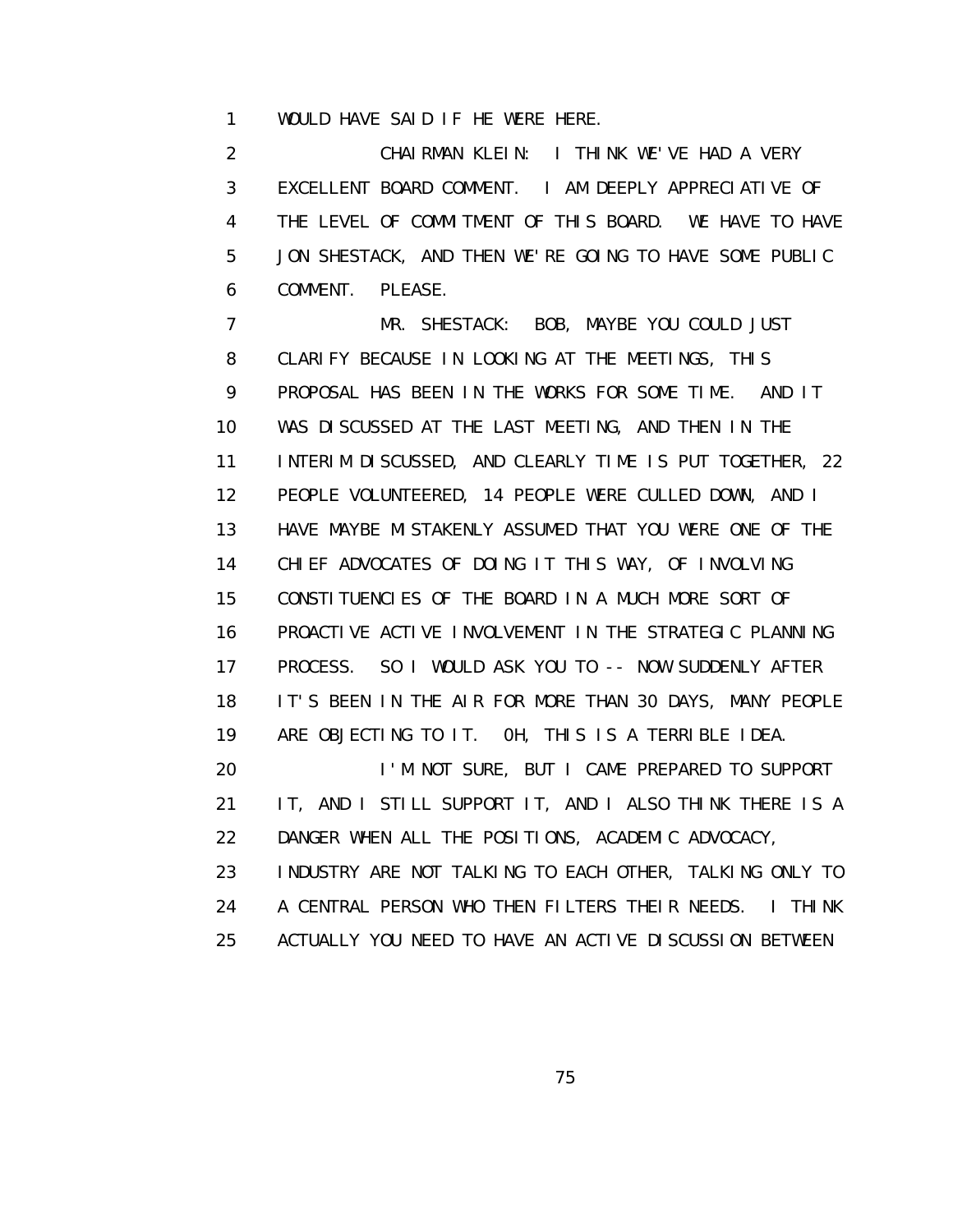1 THESE CONSTITUENCIES.

 2 PLEASE EXPLAIN TO US WHAT YOU WERE THINKING 3 WHEN THIS WAS GENERATED, AND WHY NOW YOU SEEM NOT AS 4 PASSIONATELY IN FAVOR OF IT.

 5 CHAIRMAN KLEIN: FAIR QUESTION. VERY 6 BASICALLY, SHORT OF THE WHOLE BOARD HAVING NUMEROUS 7 DAYS ALL THE WAY THROUGH THE PROCESS COMMITTED TO THE 8 STRATEGIC PLAN, THE CONCEPT HAS BEEN TO HAVE A MAJOR 9 SUBCOMMITTEE THAT REPRESENTED ALL THE CONSTITUENCIES TO 10 PROVIDE THE ASSURANCE OF PARTICIPATION AND FULL 11 PARTICIPATION BY ALL THE CONSTITUENCIES WITH BRINGING 12 BACK TO THE BOARD FOR FULL DISCUSSION, BUT NOT HAVING 13 THE ENTIRE BOARD IN ALL OF THESE. CLEARLY THERE'S 14 NEVER BEEN ANY QUESTION THAT, AND I BELIEVE THAT ED 15 PENHOET IS ABSOLUTELY RIGHT, THEY'RE COMPLETELY 16 SEPARATE ISSUES. WHATEVER THE PLAN IS, THE PRESIDENT 17 CREATES THE STRATEGIC PLAN AND BRINGS IT TO THE BOARD. 18 THE ONLY ISSUE IS HOW DO WE INSTITUTIONALLY 19 ASSURE THAT THERE IS A FULL PARTICIPATION BY ALL THE 20 CONSTITUENCIES. WHAT YOU AND OTHERS HAVE OBJECTED TO 21 QUITE CLEARLY IS THAT IF THERE'S ONLY A PROCESS WITHOUT 22 ANY STRUCTURE, WHERE THERE IS OUTREACH, NO ONE KNOWS 23 WHETHER EACH CONSTITUENCY WILL HAVE AN ABILITY IN A 24 PUBLIC SESSION TO HAVE A DEBATE ON ITS ISSUES WITHOUT 25 TAKING THE WHOLE BOARD THROUGH THE PROCESS.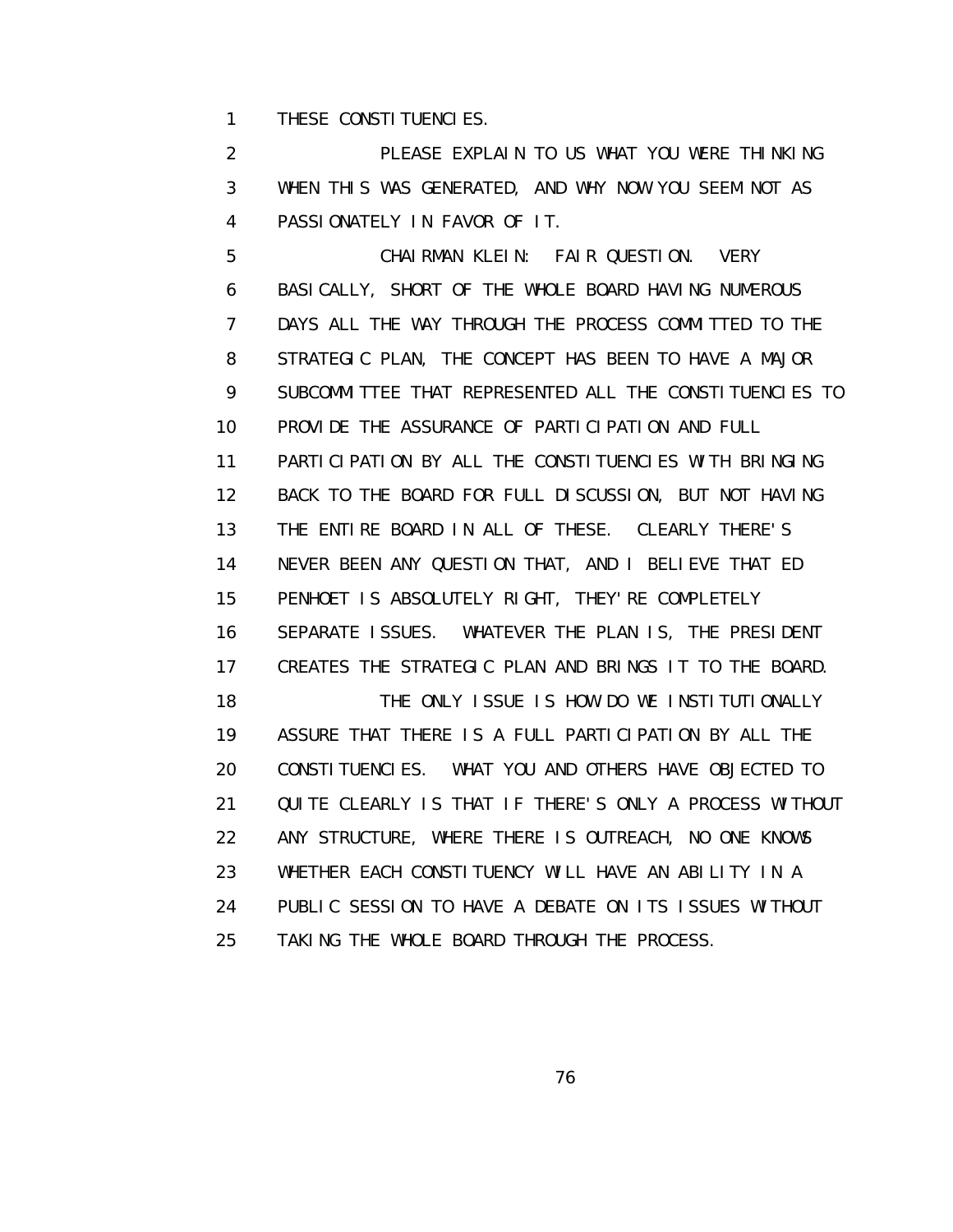1 SO I FEEL THAT GIVEN OUR CALENDAR AND THE 2 OTHER CHALLENGES FACING US, THAT CREATING THE 3 SUBCOMMITTEE IS THE MOST EFFICIENT SOLUTION. I 4 ABSOLUTELY FEEL THE PRESIDENT HAS TO CREATE THE 5 STRATEGIC PLAN AND BRING IT TO THE COMMITTEE, BUT 6 WORKING WITH THE CONSTRAINTS OF BAGLEY-KEENE, WORKING 7 WITH OUR SCHEDULES, THIS APPEARED TO BE THE PREFERRED 8 OUTCOME. BUT I WANT TO BE VERY CLEAR THAT THE 9 CHAIRMAN, THERE'S EXTRAORDINARY ABILITY HERE, AND 10 CERTAINLY IF THE WHOLE BOARD WANTS TO GO THROUGH THOSE 11 SESSIONS AND POTENTIALLY DROP BACK IN THE MONTHLY 12 MEETINGS, WE CAN ACCOMPLISH THIS ALONG WITH OUR OTHER 13 OBJECTIVES. I'M ALWAYS GOING TO DEFER TO THE WHOLE 14 BOARD, AND IT IS PARTICULARLY WHEN WE HAVE A SITUATION 15 WITH 23 MEMBERS WHO WANT TO PARTICIPATE.

 16 DR. LEVEY: I HOPE SOMEBODY WILL CALL THE 17 QUESTION PRETTY SOON AND WE CAN GET A VOTE. I WOULD 18 SAY THAT I HOPE THAT AFTER HOW LONG WE'VE BEEN 19 TOGETHER, I GUESS IT'S NOW ALMOST 18 MONTHS, I WOULD 20 HOPE THAT THE BOARD IS NOT SO BALKANIZED THAT WE THINK 21 ABOUT WHO WE REPRESENT AND HOW WE GOT HERE. I THINK 22 NOW THAT WE'RE A BOARD, WE'RE SUPPOSED TO BE THINKING 23 LIKE WE ALL HAVE THE SAME GOAL, THE SAME PURPOSE. AND 24 I WOULD HOPE THAT THE GOAL IS TO FURTHER STEM CELL 25 RESEARCH IN THE STATE OF CALIFORNIA, NOT WHETHER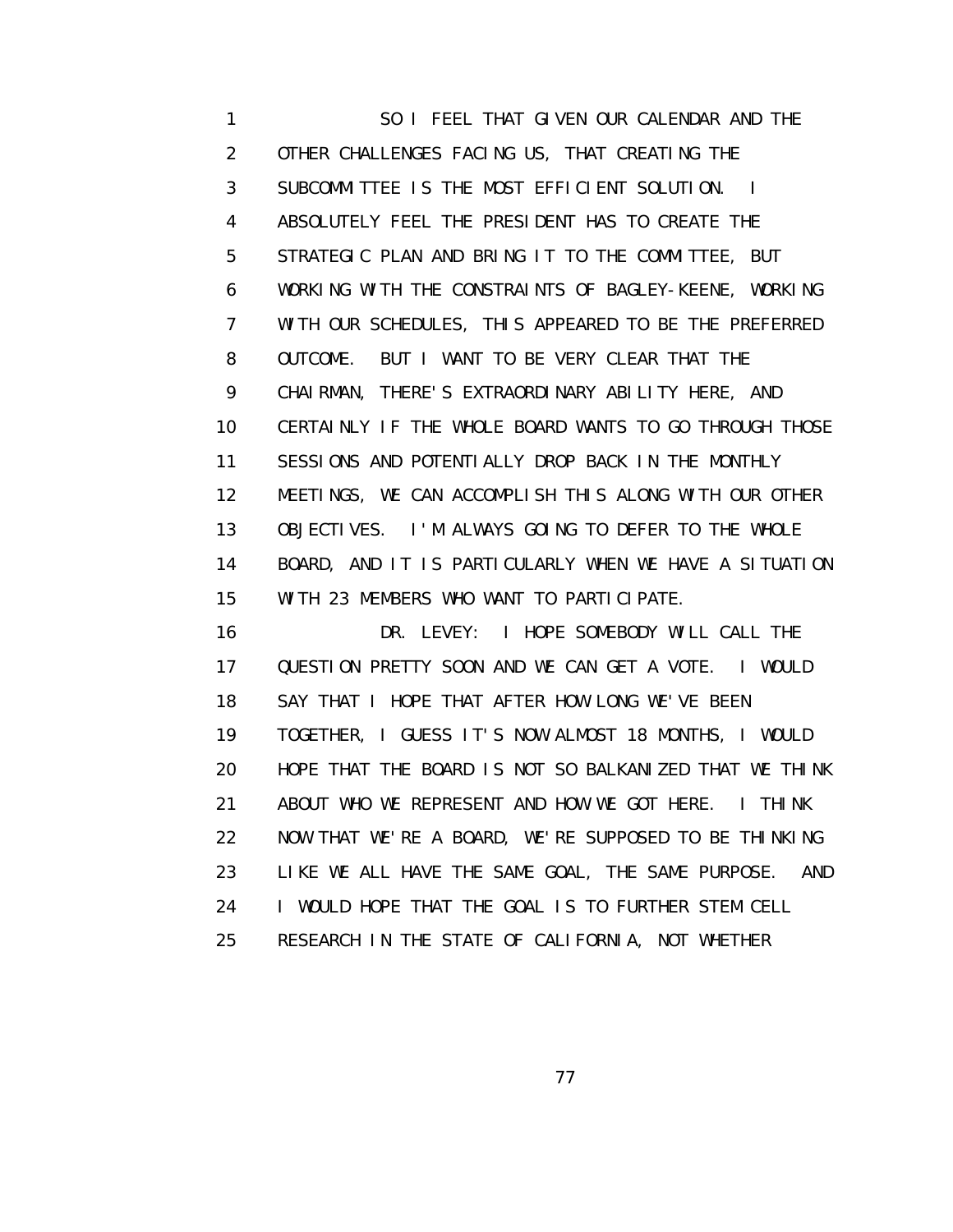1 ACADEMIA IS BEING SERVED BETTER IN THE PROCESS OR 2 INDUSTRY OR WHAT HAVE YOU. SO I HOPE THAT WE DON'T GET 3 INTO A SITUATION WHERE WE HAVE US AGAINST THEM ON THE 4 BOARD. I HOPE WE ALL FEEL WE HAVE A COMMON MISSION. I 5 THINK WE FEEL THAT WAY. SOMETIMES IT GETS A LITTLE BIT 6 NERVOUS WHEN WE GET INTO SOME OF THESE DISCUSSIONS.

 7 CHAIRMAN KLEIN: I'D LIKE TO POINT OUT THAT 8 THE CONSTITUENCIES HAVING THEIR POINTS ON THE TABLE IS 9 MEANT IN THE BEST SENSE OF THE PROCESS. I WOULD POINT 10 OUT THAT JEFF SHEEHY AT THE LAST FACILITIES GROUP 11 MEETING WAS COMMENTING ON HOW IMPORTANT IT WAS TO GET 12 BIOTECH INVOLVED AND PRIVATE FIRMS INVOLVED VERY EARLY 13 IN THE PROCESS BECAUSE OF THEIR RESEARCH CAPACITY AND 14 BECAUSE OF GETTING THEM ENGAGED IN LOOKING AT THE 15 POTENTIAL OF CLINICAL TRIALS AND RAISING FUNDS FOR 16 THOSE CLINICAL TRIALS. SO HE WAS ADVOCATING THAT THE 17 BIOTECH SECTOR NEEDED A GREATER INVOLVEMENT AT AN 18 EARLIER DATE.

 19 SO REGARDLESS OF WHO THE PERSON IS SPEAKING 20 FROM AND WHAT THEIR BACKGROUND MAY BE, THEY MAY BE 21 REACHING OUT TO EMBRACE ANOTHER CONSTITUENCY THAT FROM 22 THEIR VIEWPOINT SHOULD BE ELEVATED AND IN THE BEST 23 SENSE OF WORKING TOGETHER AS A TEAM FOR THE BENEFIT OF 24 PATIENTS IN CALIFORNIA.

25 SHOULD WE GO TO -- IS THERE COMMENTS FROM THE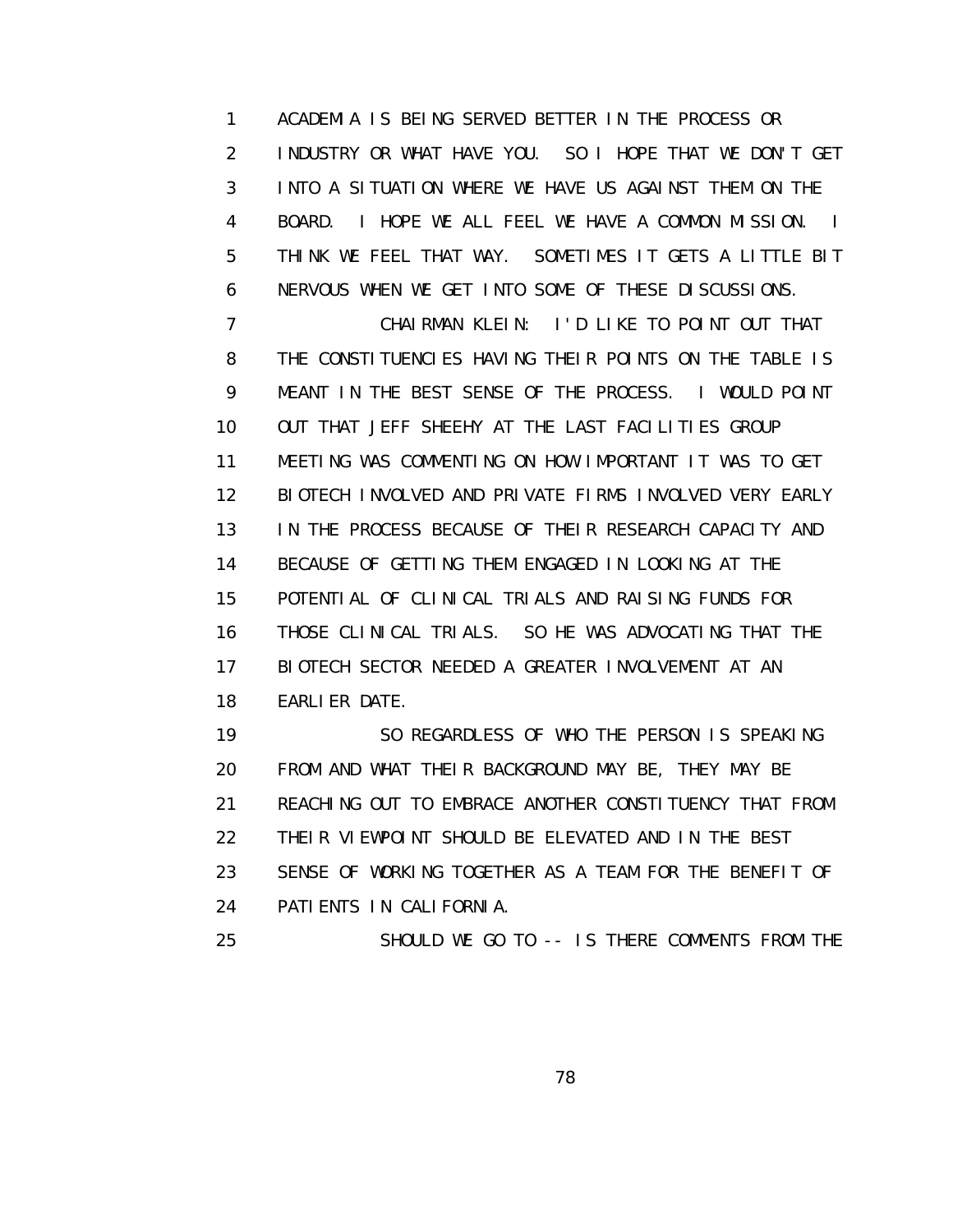1 AUDIENCE?

 2 MS. DELAURENTIS: SUSAN DELAURENTIS FROM THE 3 ALLIANCE FOR STEM CELL RESEARCH. I JUST WANT TO SAY 4 IT'S BEEN GREAT HEARING EVERYONE TALK ABOUT THIS FOR SO 5 LONG TODAY BECAUSE FROM THE PATIENT COMMUNITY'S 6 PERSPECTIVE, THIS IS WHAT THIS GROUP IS ABOUT. AND 7 THIS IS WHAT THE SEVEN MILLION VOTERS VOTED FOR. IT'S 8 ABOUT THE PROMISE OF SCIENCE. SO THIS PLAN THAT YOU 9 ARE TALKING ABOUT IS CRITICAL TO ALL OF THESE PEOPLE 10 WHO ARE LOOKING AT THE HOPE THAT THESE TREATMENTS OF 11 THE SCIENCE WILL BRING TO THEM. AND SO WE JUST 12 ENCOURAGE YOU TO ALSO THINK ABOUT THE PATIENT'S 13 PERSPECTIVE.

14 I THINK THAT I LIKED HEARING DR. HALL TALKING 15 TO DIFFERENT PATIENT GROUPS, BUT I WOULD LIKE TO 16 ENCOURAGE YOU TO HAVE PATIENT ADVOCATES ON EVERY GROUP, 17 NOT JUST A GROUP OF PATIENT ADVOCATES WHO WILL GIVE YOU 18 THEIR INPUT ON GLOBAL ISSUES, BUT TO HAVE THEIR 19 PERSPECTIVE BECAUSE THEY HAVE SUCH UNIQUE PERSPECTIVES 20 BECAUSE IT'S THEIR LIVES THAT ARE REALLY BEING IMPACTED 21 BY THIS. 22 AND I WOULD ALSO JUST LIKE TO TALK ABOUT THE

 23 TIMELINE FOR THIS BECAUSE I LIKE DR. POMEROY'S 24 SUGGESTION OF A SIX-MONTH TASK FORCE POTENTIALLY. I'M 25 WORRIED THAT THIS WILL DRAG OUT FOR MONTHS AND MONTHS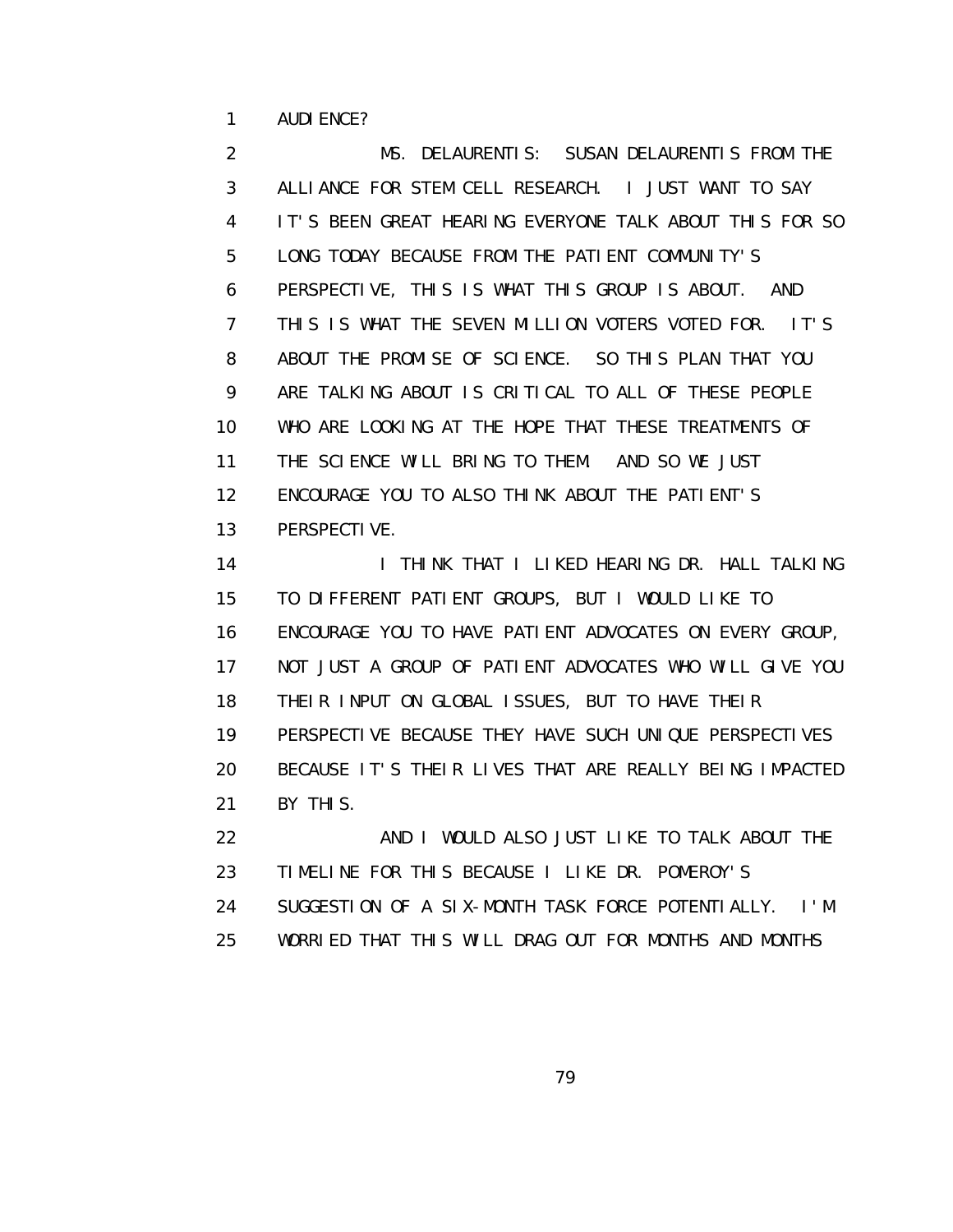1 AND MONTHS BECAUSE OF THE ENORMOUS AMOUNT OF WORK THAT 2 YOU HAVE. AND YOU HAVE ACCOMPLISHED A GREAT DEAL IN 3 TERMS OF THE ADMINISTRATIVE AND INFRASTRUCTURE ISSUES, 4 BUT THAT NOW I HOPE IT CAN MOVE ON A MUCH FASTER 5 TIMELINE.

 6 MR. REED: WHEN THIS BEGAN, I REALLY WONDERED 7 HOW IT WOULD BE POSSIBLE FOR 29 LEADERS TO WORK 8 TOGETHER. AND EVERY STEP OF THE WAY HAS BEEN KIND OF 9 CLUNKY BECAUSE IT'S VERY INCLUSIVE, A LITTLE AWKWARD, 10 AND MAGNIFICENT BECAUSE IT HAS WORKED AT EVERY STEP OF 11 THE WAY. I THINK THAT WHAT YOU ARE DOING IS WORKING. 12 EVERYBODY IS INCLUDED. IT'S AWKWARD, IT'S CLUNKY, AND 13 IT'S WORKING FANTASTICALLY.

14 I WOULD WONDER IF IT'S POSSIBLE TO STRUCTURE 15 A MEETING AROUND A DATE BECAUSE EVERYBODY WANTS TO BE 16 INVOLVED IN THIS MOST CRUCIAL PART. WHY NOT JUST SET 17 UP A DATE, AND THEN ZACH LEADS THE MEETING, AND THOSE 18 WHO CAN COME COME, AND THOSE THAT CANNOT WAIT.

 19 WHATEVER YOU DECIDE, WE HAVE CONFIDENCE IN YOU. YOU 20 WERE PICKED FOR A REASON, AND YOU'RE DOING IT. THANK 21 YOU.

 22 CHAIRMAN KLEIN: OKAY. ANY OTHER COMMENTS 23 FROM THE PUBLIC? SEEING NO OTHER COMMENTS FROM THE 24 PUBLIC, WE HAVE A MOTION. AND CLARITY IS VERY 25 IMPORTANT. DR. LEVEY, COULD YOU STATE, BEFORE I CALL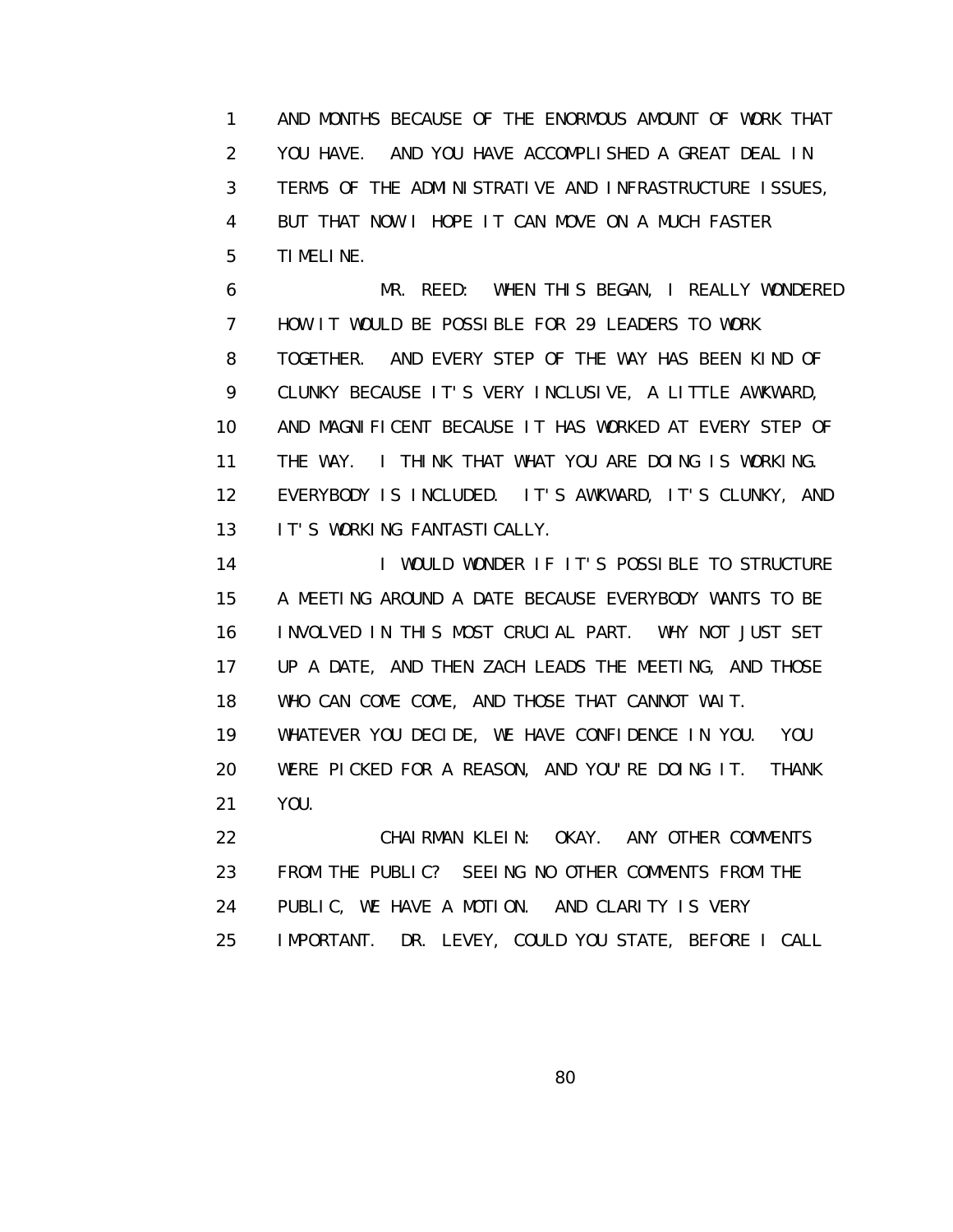1 THE QUESTION, STATE FOR PURPOSES OF TRYING IN YOUR 2 INITIAL MOTION TO GET A DECISION ON ZACH'S PIVOTAL ROLE 3 AND LEADERSHIP IN SUBMITTING THIS STRATEGIC PLAN, OR 4 ARE YOU TRYING TO ALSO ADDRESS ANY OTHER ISSUES? 5 DR. LEVEY: PRIMARY PURPOSE WAS THAT. 6 CHAIRMAN KLEIN: THAT MAKES THE MOTION EASIER 7 FOR ALL OF US TO UNDERSTAND. SO I WOULD CALL THE 8 QUESTION. 9 DR. STEWARD: COULD YOU READ THE MOTION? 10 CHAIRMAN KLEIN: LET'S DO THIS. LET'S TAKE A 11 FIVE-MINUTE COMFORT BREAK TO ALLOW THE STAFF TO PUT THE 12 MOTION DOWN. 13 (A RECESS WAS TAKEN.) 14 CHAIRMAN KLEIN: OKAY. THANK YOU VERY MUCH. 15 IF WE COULD ALL RECONVENE, PLEASE. OKAY. THANK YOU 16 VERY MUCH. WE'RE GOING TO RECONVENE THE BOARD. LET IT 17 BE SAID THAT THIS BOARD HAS EXTRAORDINARILY HEALTHY 18 DISCUSSIONS. ALL RIGHT. 19 SOME GOOD NEWS FOR EVERYONE. THE TRIAL DATE 20 IS SET FOR FEBRUARY 27TH, MUCH EARLIER THAN THEY HAD 21 THOUGHT. 22 (APPLAUSE.) 23 CHAIRMAN KLEIN: WHEN THE JUDGE SAID 24 EXPEDITE, SHE MEANT REALLY EXPEDITE AND VERY 25 THOUGHTFUL.

en and the state of the state of the State of the State of the State of the State of the State of the State of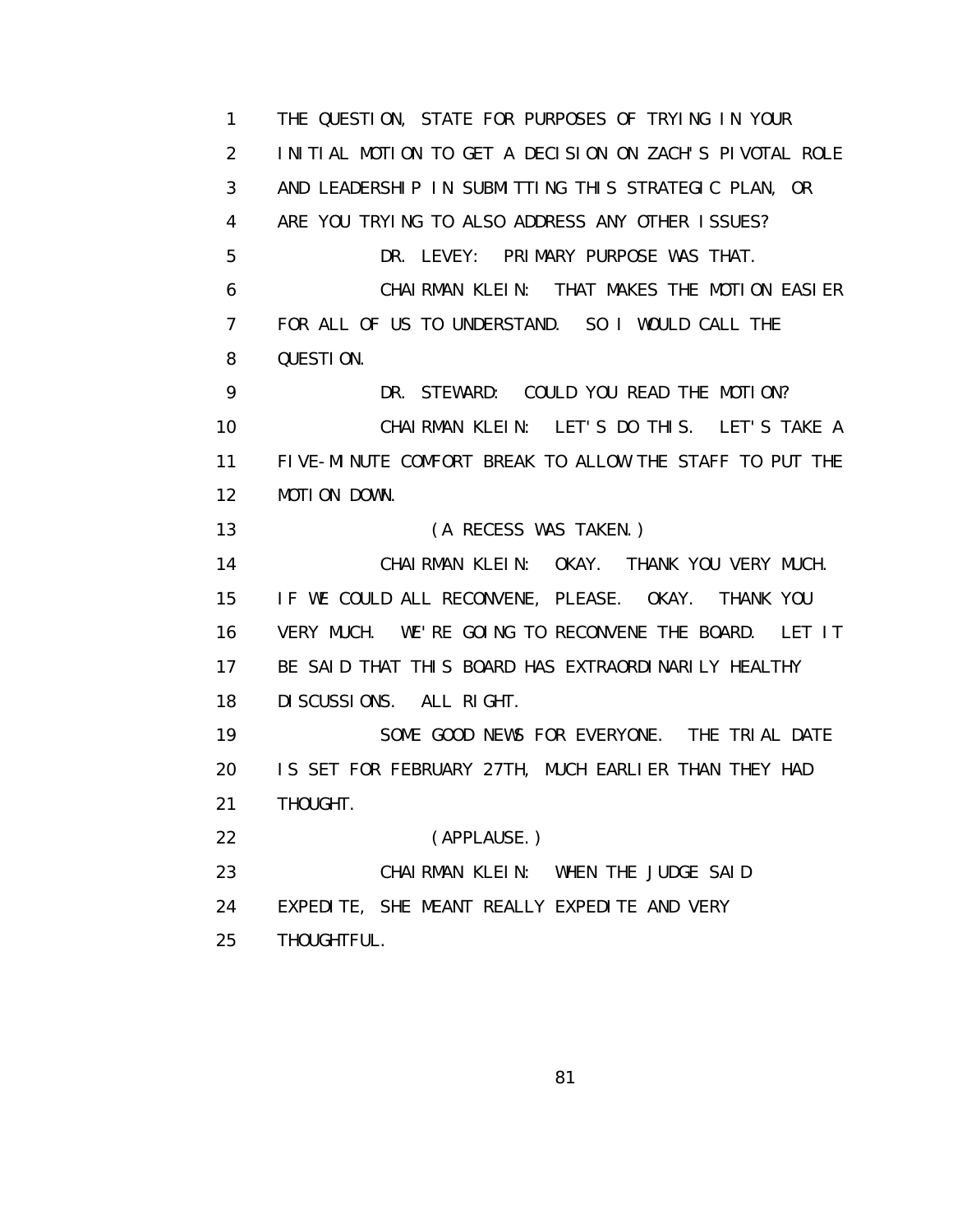1 DR. BERG: IT COULD HAVE BEEN NEXT WEEK, BOB. 2 CHAIRMAN KLEIN: PAUL, WE CAN'T ALWAYS MEET 3 THE EXPECTATIONS OF NOBEL PRIZE WINNERS, BUT THIS IS A 4 GREAT SOLUTION. HAVING A WHOLE YEAR WHEN THE 5 PLAINTIFFS HAD ABILITY TO BRING TOGETHER EVIDENCE AND 6 THE JUDGE RECOGNIZED PLENTY OF TIME TO FIGURE OUT THEIR 7 CASE.

 8 MELISSA, COULD YOU READ US DR. LEVEY'S 9 MOTION, PLEASE.

 10 MS. KING: DR. LEVEY MOVES THAT THE CIRM 11 PRESIDENT AND HIS STAFF WILL BE CHARGED WITH DEVELOPING 12 THE STRATEGIC PLAN AND, GIVEN THAT DIRECTION, HAS THE 13 AVAILABILITY OF THE ENTIRE BOARD TO USE AS CONSULTANTS 14 AND WILL FORM A STRATEGIC PLAN THAT ULTIMATELY COMES 15 BACK TO THE ENTIRE BOARD FOR DISCUSSION AND APPROVAL. 16 NOT ADDRESSING THE SEPARATE ISSUE OF A SUBCOMMITTEE OR 17 NOT.

 18 CHAIRMAN KLEIN: OKAY. THANK YOU. THAT IS 19 THE MOTION BEFORE US. ARE WE PREPARED FOR A VOTE? WE 20 HAVE A ROLL CALL VOTE.

 21 DR. HALL: YOU'RE OKAY THAT THAT OMITS THE 22 AMENDMENT? IS THAT ALL RIGHT?

 23 DR. FRIEDMAN: THE AMENDMENT WAS TO SAY -- 24 DR. HALL: THAT I WOULD CONSULT FAIRLY WITH 25 EVERYBODY. SO WE'LL JUST ASSUME THAT THAT WILL HAPPEN.

<u>82 and 2014 and 2014 and 2014 and 2014 and 2014 and 2014 and 2014 and 2014 and 2014 and 2014 and 2014 and 201</u>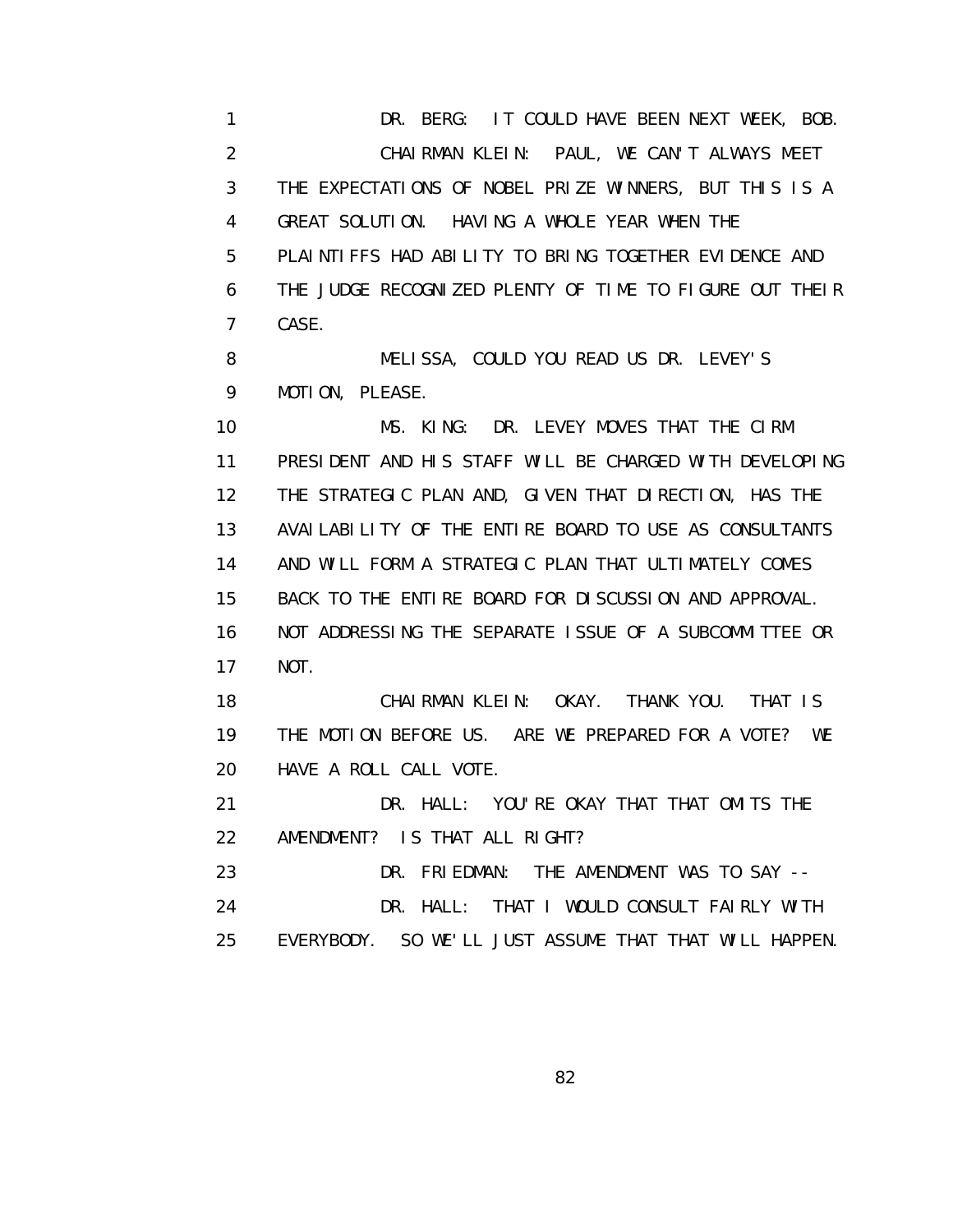1 DR. FRIEDMAN: YOU'LL BE HELD ACCOUNTABLE NO 2 MATTER WHAT. 3 DR. HALL: I WILL BE HELD ACCOUNTABLE. I 4 UNDERSTAND THAT. 5 CHAIRMAN KLEIN: WE HAVE A CLARIFYING 6 COMMENT. THANK YOU. WE HAVE A ROLL CALL VOTE THAT'S 7 BEEN CALLED FOR. CAN WE READ THE ROLL. 8 AND I WOULD ALSO POINT OUT THAT AFTER THIS 9 MOTION, IF THERE ARE THOSE ON THE BOARD THAT WANT TO 10 BRING A MOTION TO SUBSTITUTE IN THE SUBCOMMITTEE, THEY 11 CAN DO SO. IT DOESN'T OBVIATE A LATER MOTION TO MODIFY 12 THIS MOTION. THIS IS THE MOTION BEFORE US. 13 MS. KING: PAUL JENNINGS. 14 DR. JENNINGS: APPROVE. 15 MS. KING: BOB PRICE. 16 DR. PRICE: YES. 17 MS. KING: DAVID MEYER. 18 DR. MEYER: IN FAVOR. 19 MS. KING: SUSAN BRYANT. 20 DR. BRYANT: YES. 21 MS. KING: MARCY FEIT. 22 MS. FEIT: YES. 23 MS. KING: MICHAEL FRIEDMAN. 24 DR. FRIEDMAN: YES. 25 MS. KING: MICHAEL GOLDBERG.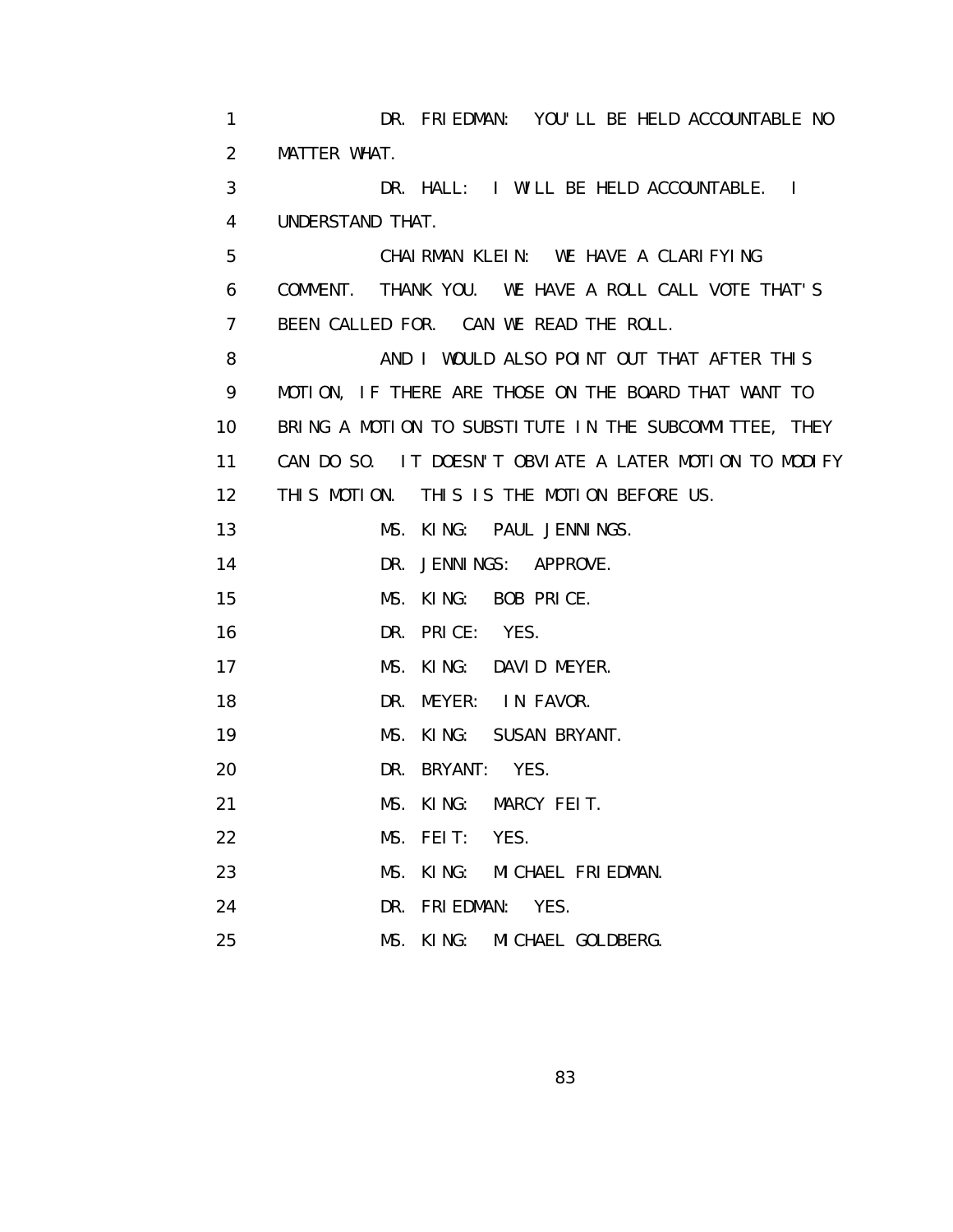| 1              |        | MR. GOLDBERG: YES.                     |
|----------------|--------|----------------------------------------|
| $\overline{2}$ |        | MS. KING: BRIAN HENDERSON.             |
| 3              |        | DR. HENDERSON: YES.                    |
| 4              |        | MS. KING: ED HOLMES.                   |
| 5              |        | DR. HOLMES: YES.                       |
| 6              |        | MS. KING: DAVID KESSLER IS ABSENT. BOB |
| $\overline{7}$ | KLEIN. |                                        |
| 8              |        | CHAIRMAN KLEIN: YES.                   |
| 9              |        | MS. KING: SHERRY LANSING.              |
| 10             |        | MS. LANSING: YES.                      |
| 11             |        | MS. KING: GERALD LEVEY.                |
| 12             |        | DR. LEVEY: YES.                        |
| 13             |        | MS. KING: TED LOVE. RICHARD MURPHY.    |
| 14             |        | DR. MURPHY: YES.                       |
| 15             |        | MS. KING: TINA NOVA.                   |
| 16             |        | DR. NOVA: YES.                         |
| 17             |        | MS. KING: ED PENHOET.                  |
| 18             |        | DR. PENHOET: YES.                      |
| 19             |        | MS. KING: PAUL BERG.                   |
| 20             |        | DR. BERG: YES.                         |
| 21             |        | MS. KING: CLAIRE POMEROY.              |
| 22             |        | DR. POMEROY: YES.                      |
| 23             |        | MS. KING: FRANCISCO PRIETO.            |
| 24             |        | DR. PRIETO: YES.                       |
| 25             |        | MS. KING: JEANNIE FONTANA.             |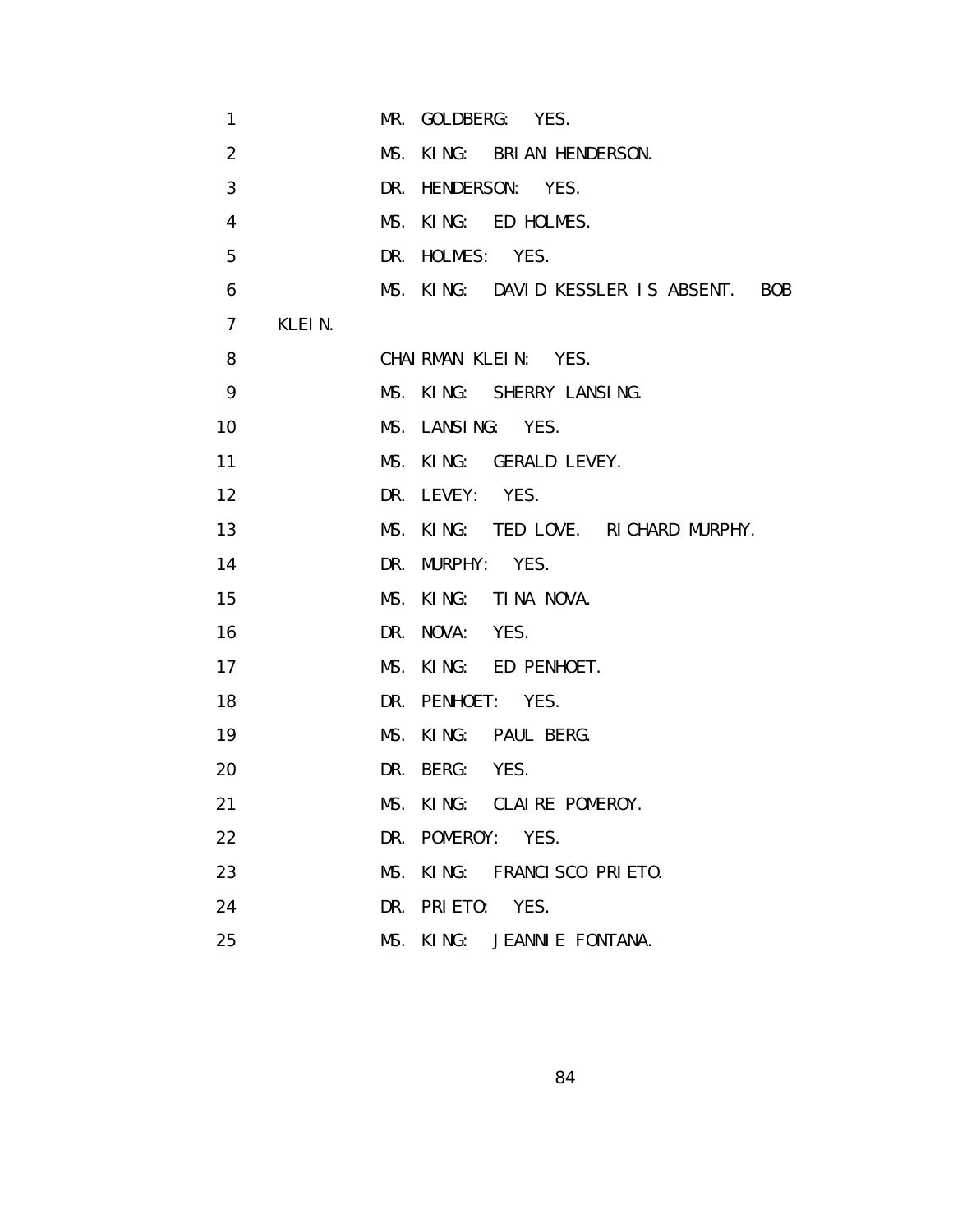| $\mathbf{1}$   | DR. FONTANA: YES.                                       |
|----------------|---------------------------------------------------------|
| 2              | MS. KING: JOAN SAMUELSON.                               |
| 3              | MS. SAMUELSON: NO.                                      |
| 4              | MS. KING: DAVID SERRANO-SEWELL.                         |
| 5              | MR. SERRANO-SEWELL: NO.                                 |
| 6              | MS. KING: JEFF SHEEHY IS ABSENT. JONATHAN               |
| $\overline{7}$ | SHESTACK.                                               |
| 8              | MR. SHESTACK: NO.                                       |
| 9              | MS. KING: OSWALD STEWARD.                               |
| 10             | DR. STEWARD: YES.                                       |
| 11             | MS. KING: LEON THAL.                                    |
| 12             | DR. THAL:<br>YES.                                       |
| 13             | MS. KING: GAYLE WILSON.                                 |
| 14             | MS. WILSON: YES.                                        |
| 15             | MS. KING: JANET WRIGHT.                                 |
| 16             | DR. WRIGHT: YES.                                        |
| 17             | CHAIRMAN KLEIN: OKAY.                                   |
| 18             | DR. POMEROY: ONE OTHER PIECE THAT WE HAD                |
| 19             | TALKED ABOUT WAS THAT ZACH WOULD BRING BACK TO THE NEXT |
| 20             | MEETING A PLAN FOR THE PLAN. AND I WOULD LIKE TO MOVE   |
| 21             | THAT WE ASK DR. HALL TO BRING US A PLAN FOR A PLAN AT   |
| 22             | THE NEXT MEETING.                                       |
| 23             | CHAIRMAN KLEIN: IS THAT A MOTION?                       |
| 24             | DR. POMEROY: THAT'S A MOTION.                           |
| 25             | CHAIRMAN KLEIN: IS THERE A SECOND?                      |

<u>85 and 200 million and 200 million and 200 million and 200 million and 200 million and 200 million and 200 mi</u>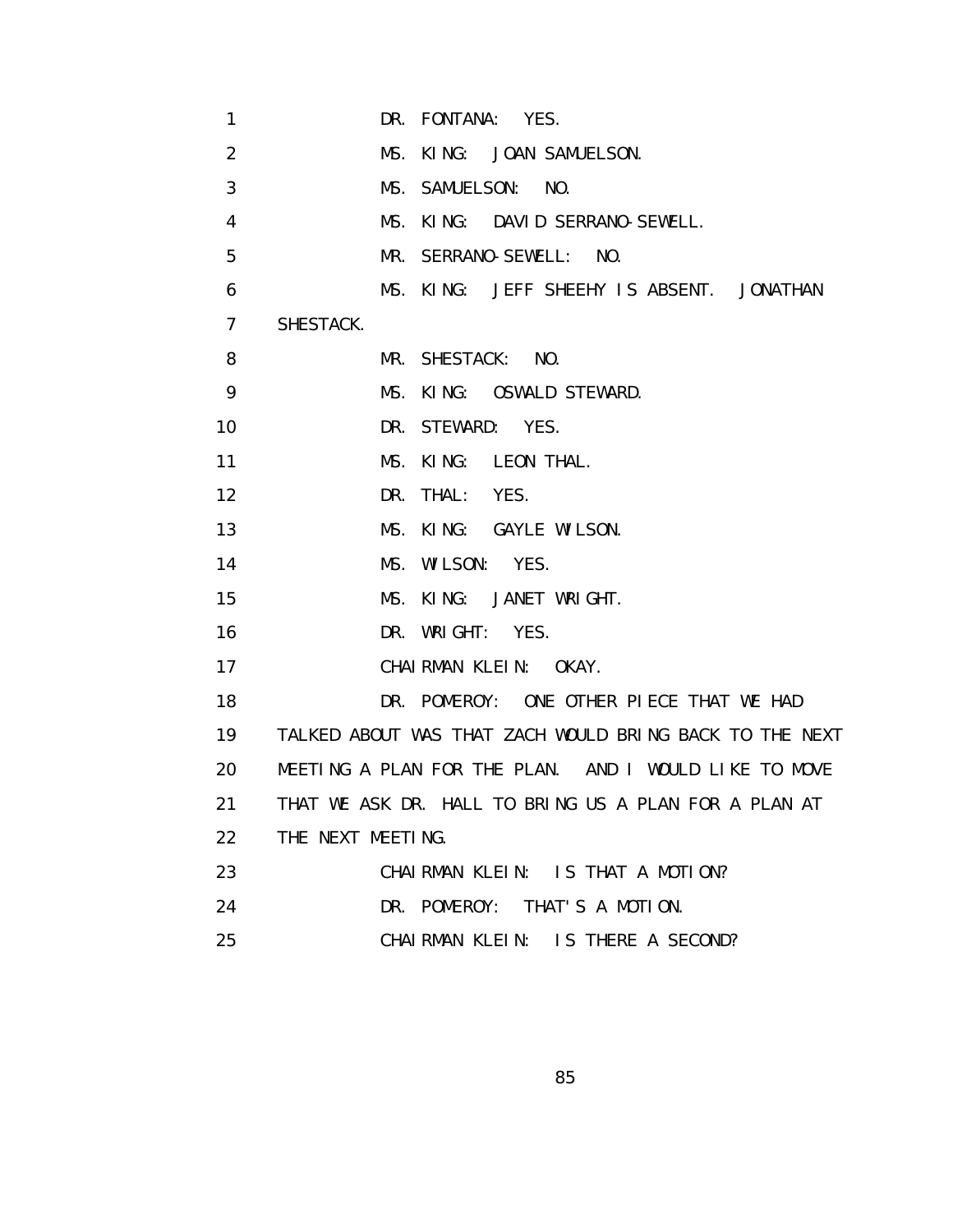|               | DR. BRYANT: SECOND.                                  |
|---------------|------------------------------------------------------|
| $\mathcal{P}$ | CHAIRMAN KLEIN: ANY DISCUSSION OF THE                |
| 3             | MOTION?                                              |
| 4             | DR. PRIETO: I VOTED FOR THIS MOTION SOMEWHAT         |
| 5             | RELUCTANTLY AS I RECOGNIZE THAT PRESIDENT AND STAFF  |
| 6             | HAVE TO COME UP WITH THE OUTLINE OF A PLAN AND THAT  |
|               | THEY ARE FAMILIAR WITH THE STRUCTURE OF SUCH A PLAN, |

 8 BUT I'M ALSO CONCERNED THAT PROPOSITION 71 WAS SET UP 9 DIFFERENTLY, IS DIFFERENT AND DIFFERENT FOR A REASON. 10 THIS RESEARCH, WE ALL BELIEVE, HAS THE POTENTIAL TO 11 COMPLETELY CHANGE THE PARADIGM OF CHRONIC DISEASE. I 12 THINK THIS IS WHY THE DISEASE COMMUNITIES AND PATIENT 13 ADVOCATES WERE INVOLVED AND INVOLVED AT THIS LEVEL, NOT 14 JUST AS PART OF THE CAMPAIGN AND NOT JUST AS 15 SUPPORTERS, BUT AS AN INTEGRAL PART OF THE BOARD,

16 ALMOST HALF OF THE BOARD.

17 I KNOW THAT THE ACADEMIC COMMUNITY IS 18 FAMILIAR WITH THE PROCESS AS IT CURRENTLY EXISTS AND 19 WITH STRATEGIC PLANS, BUT MY CONCERN IS HOW WILL THE 20 PATIENT ADVOCATE COMMUNITY, HOW WILL THE BIOTECH 21 COMMUNITY BE INVOLVED FROM THE BEGINNING IN DEVELOPING 22 THIS STRATEGIC PLAN IN DECIDING WHAT DIRECTIONS WE TAKE 23 BECAUSE I THINK THAT'S OUR REASON FOR BEING HERE. I 24 HOPE WE'LL COME UP WITH SOMETHING WHETHER IT'S A TASK 25 FORCE OR THE SUBCOMMITTEE STRUCTURE THAT

<u>86 and 2008 and 2008 and 2008 and 2008 and 2008 and 2008 and 2008 and 2008 and 2008 and 2008 and 2008 and 200</u>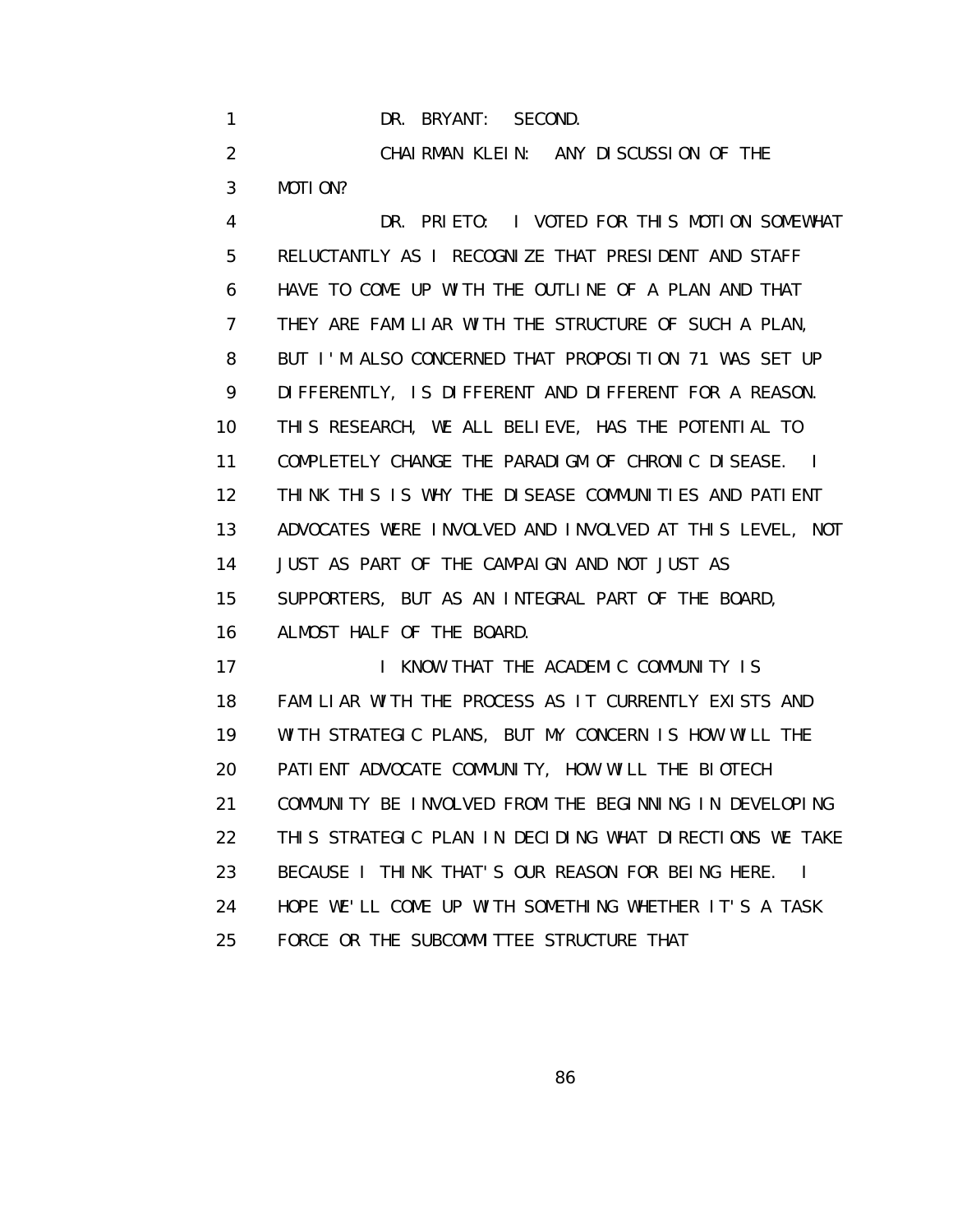1 INSTITUTIONALIZES OUR PARTICIPATION AT THAT VERY FIRST 2 LEVEL.

3 CHAIRMAN KLEIN: OKAY.

 4 DR. STEWARD: I ACTUALLY WANT TO AMPLIFY ON 5 THAT A BIT ALSO. I TOO WAS SENSITIZED TO MANY OF THE 6 COMMENTS OF INDIVIDUALS ON THE BOARD WHO WERE THE 7 PATIENT ADVOCATES, BUT IT'S NOT REALLY THE ADVOCACY OF 8 A PARTICULAR GROUP THAT'S IMPORTANT HERE. WHAT WE'RE 9 TALKING ABOUT IS A DIFFERENT POINT OF VIEW. AND I 10 GUESS I WOULD SAY I'M A LITTLE CONCERNED ABOUT THE PLAN 11 TO SAMPLE BOARD OPINION INDEPENDENTLY. I'VE LEARNED A 12 GREAT DEAL FROM THE DISCUSSIONS THIS MORNING, AND I 13 THINK WE ALWAYS LEARN A GREAT DEAL FROM DISCUSSIONS 14 WITH THE GROUP HERE BECAUSE OF THE DIFFERENCES OF 15 POINTS OF VIEW. SO RATHER THAN SORT OF THE INDIVIDUAL 16 SAMPLING, I WOULD HOPE THAT WE ACTUALLY AS A BOARD ARE 17 WILLING TO HAVE ADDITIONAL MEETINGS TO DISCUSS THE 18 BASICS OF A STRATEGIC PLAN VERY, VERY EARLY IN THE 19 PROCESS AND REALLY LONG BEFORE THERE'S A DOCUMENT 20 AVAILABLE WITH SPECIFIC POINTS, REALLY JUST A 21 FREE-RANGING, OPEN DISCUSSION OF WHAT THE BASIC 22 ELEMENTS OF THE PLAN OUGHT TO BE. 23 DR. HALL: LET ME JUST SAY THAT I CERTAINLY 24 DIDN'T MEAN THAT TO BE EXCLUSIVE OF OTHER BOARD

25 ENGAGEMENT, AND I WOULD HOPE THAT AT MANY MEETINGS,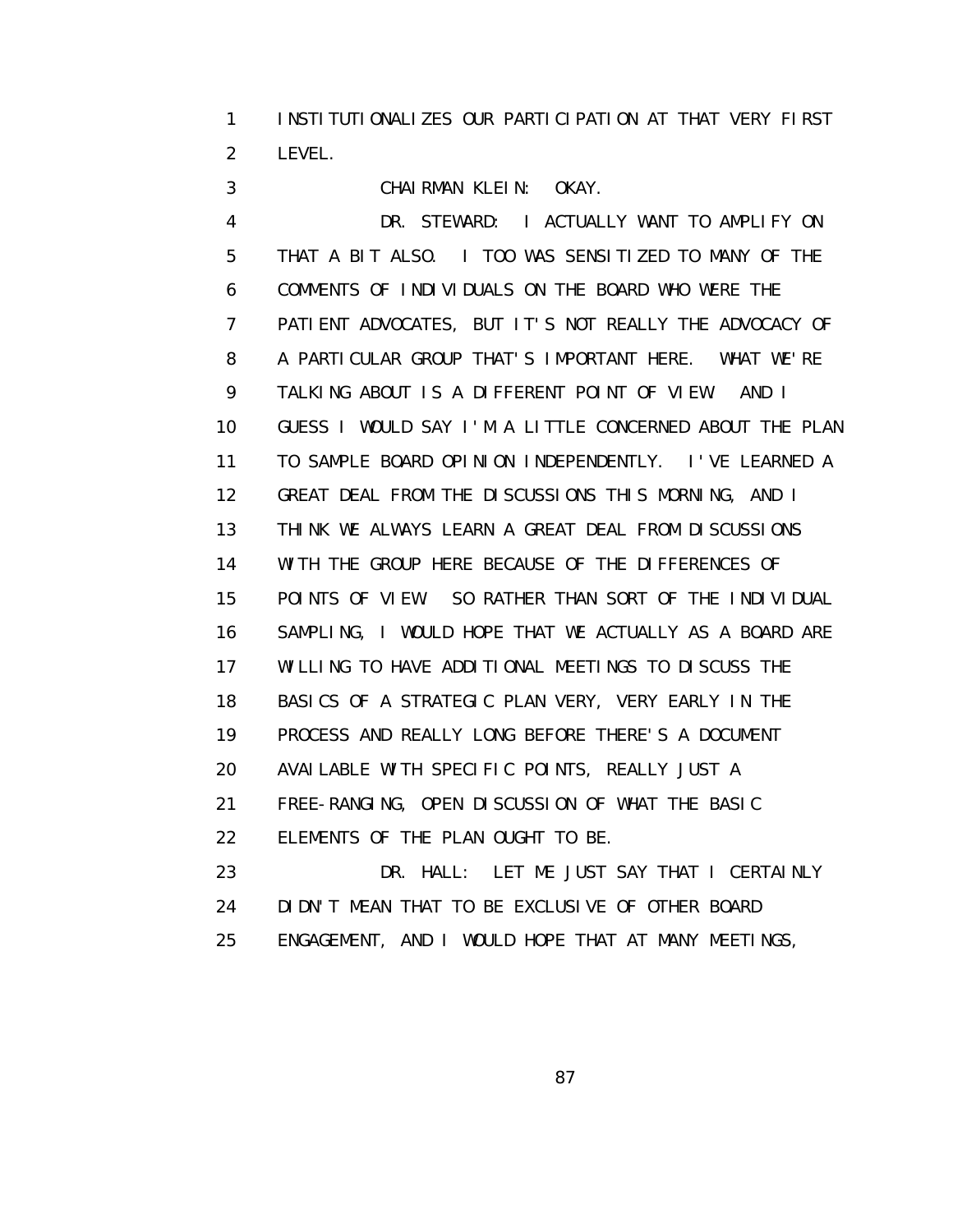1 BOTH FOCUSED MEETINGS AND LARGER MEETINGS, THAT WE 2 WOULD HAVE AN OPPORTUNITY TO HEAR THIS, BUT THE 3 EXPERTISE OF THE BOARD CAN HARDLY BE CAPTURED. WHAT MY 4 HOPE IS THAT WE CAN GIVE PEOPLE A FULL HOUR OR MORE TO 5 SAY WHAT THEIR THOUGHTS WERE, AND THEN THAT WE WOULD 6 HAVE AN OPPORTUNITY IN THAT SENSE TO HEAR OUT VARIOUS 7 PEOPLE, AND THEN THAT IS INFORMATION THAT COMES INTO 8 US, WE GET FRESH IDEAS, WE WILL COLLECT INFORMATION 9 FROM A VARIETY OF SOURCES.

 10 IT SEEMS TO ME THAT IN THAT FORMAT THAT BOARD 11 MEMBERS WOULD BE ABSOLUTELY IN THAT GROUP, AND THEN WE 12 WILL, HOWEVER, NOT CONFINE OURSELVES. THE INTENT IS 13 NOT TO ISOLATE AND SEPARATE PEOPLE IN ANY WAY, BUT TO 14 GIVE THEM A CHANCE TO HAVE A FULL VOICE ON THESE ISSUES 15 BECAUSE IT IS CLEAR, AND I THINK IT'S CLEAR FROM THE 16 DISCUSSION THIS MORNING, THIS IS AN ISSUE THAT MANY 17 PEOPLE FEEL VERY PASSIONATELY ABOUT.

 18 THIS IS AN ISSUE IN WHICH MANY OF YOU HAVE 19 HAD EXPERIENCE WITH GRANT-GIVING ORGANIZATIONS, 20 PARTICULARLY THOSE IN THE PATIENT ADVOCACY COMMUNITY, 21 SO YOU'VE HAD EXPERIENCE SO YOU KNOW WHAT HAS WORKED IN 22 THOSE SITUATIONS, AND ALSO WE HAVE EXPERTISE RANGING 23 ALL THE WAY FROM THOSE WHO HAVE BEEN ACTIVE IN CLINICAL 24 RESEARCH, SUCH AS DR. THAL, TO NOBEL PRIZE WINNING 25 BASIC SCIENCE RESEARCH. I THINK WE JUST WANT TO GET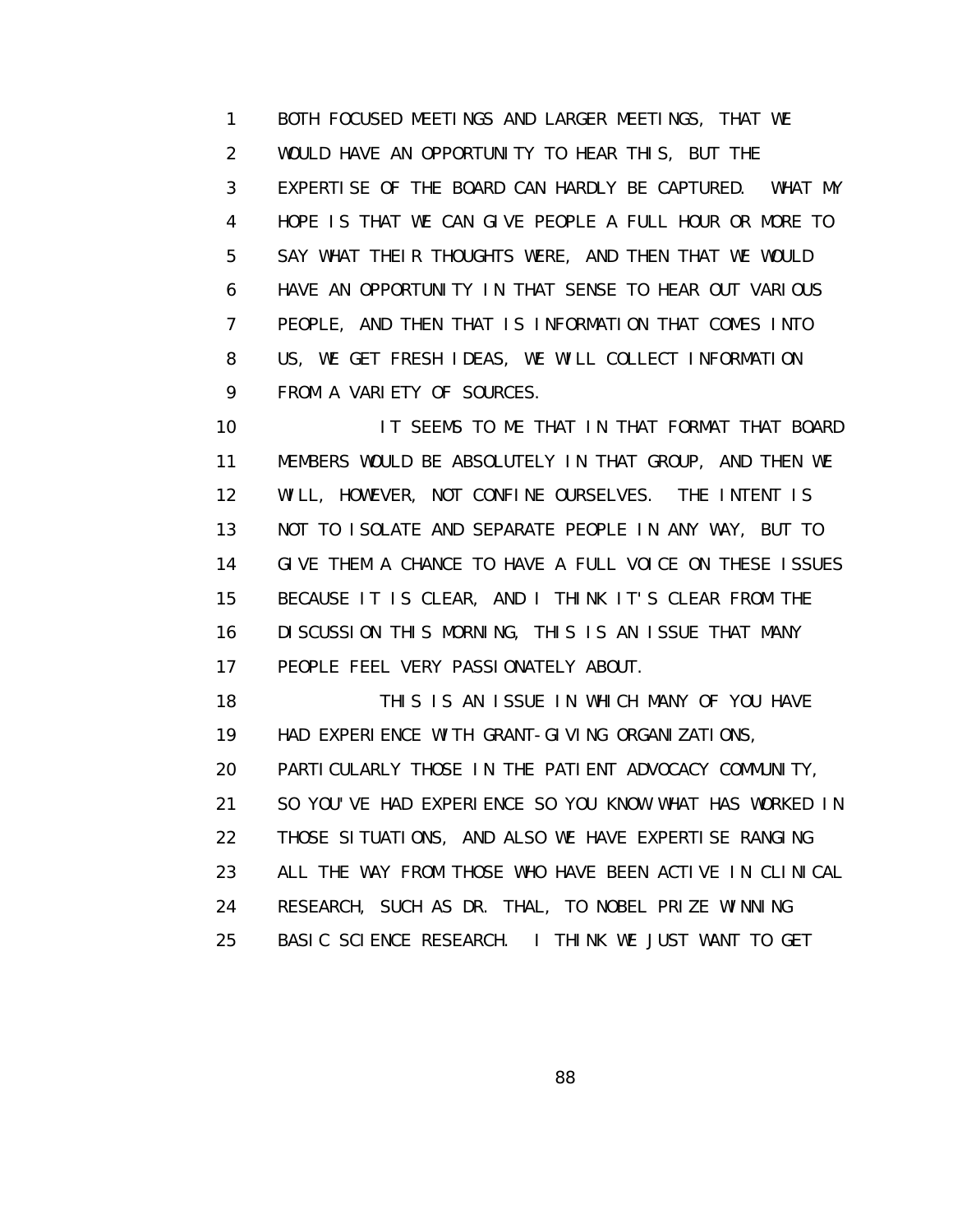1 SORT OF THE FULL DEPTH OF VIEWS FROM THE VERY WIDE 2 RANGE OF EXPERTISE AND OPINION ON THE BOARD AS A KIND 3 OF STARTING MATERIAL AS WE THEN GO IN TO PUT THINGS 4 TOGETHER.

 5 AND I THINK THERE WILL BE PLENTY OF TIME, I 6 WOULD HOPE, AND WANT THERE TO BE PLENTY OF TIME FOR 7 MUTUAL DISCUSSION BECAUSE I THINK WE DO LEARN FROM EACH 8 OTHER. I THINK THAT'S BEEN ONE OF THE LESSONS OF CIRM. 9 IT'S PLAYED OUT BOTH AT THE ICOC MEETING, IT'S BEEN 10 PLAYED OUT IN THE WORKING GROUPS, AND I THINK IT'S VERY 11 IMPORTANT.

 12 MS. LANSING: I JUST WANT TO SAY I THINK ON 13 BEHALF OF ALL OF US YOU CAN FEEL THE GREAT DESIRE THAT 14 WE ALL HAVE TO BE INVOLVED. AND I HAVE ALWAYS FOUND 15 ZACH TO BE ACCESSIBLE AND EASY TO REACH AND EASY TO 16 TALK TO. SO I THINK I WANT TO SAY TO ALL OF US AS A 17 BOARD MEMBER IT'S OUR RESPONSIBILITY AS WELL. ALL WE 18 HAVE TO DO IS PICK UP THE PHONE AND SAY, "ZACH, I'D 19 LIKE TO COME AND SEE YOU. I WANT TO SHARE SOME OF MY 20 IDEAS WITH YOU, OR CAN I DO IT OVER THE PHONE?" I JUST 21 WANT TO SAY THAT THERE'S NOTHING THAT STOPS US FROM 22 DOING THAT. THAT'S NOT BAGLEY-KEENE, IT'S NOT SERIAL 23 MEETINGS, AND SO I THINK THAT WE CAN BE AS MUCH 24 INVOLVED IN A COLLABORATIVE WAY AS WE CHOOSE TO. AND I 25 KNOW THAT ZACH WELCOMES THAT, AND I ENCOURAGE ALL OF US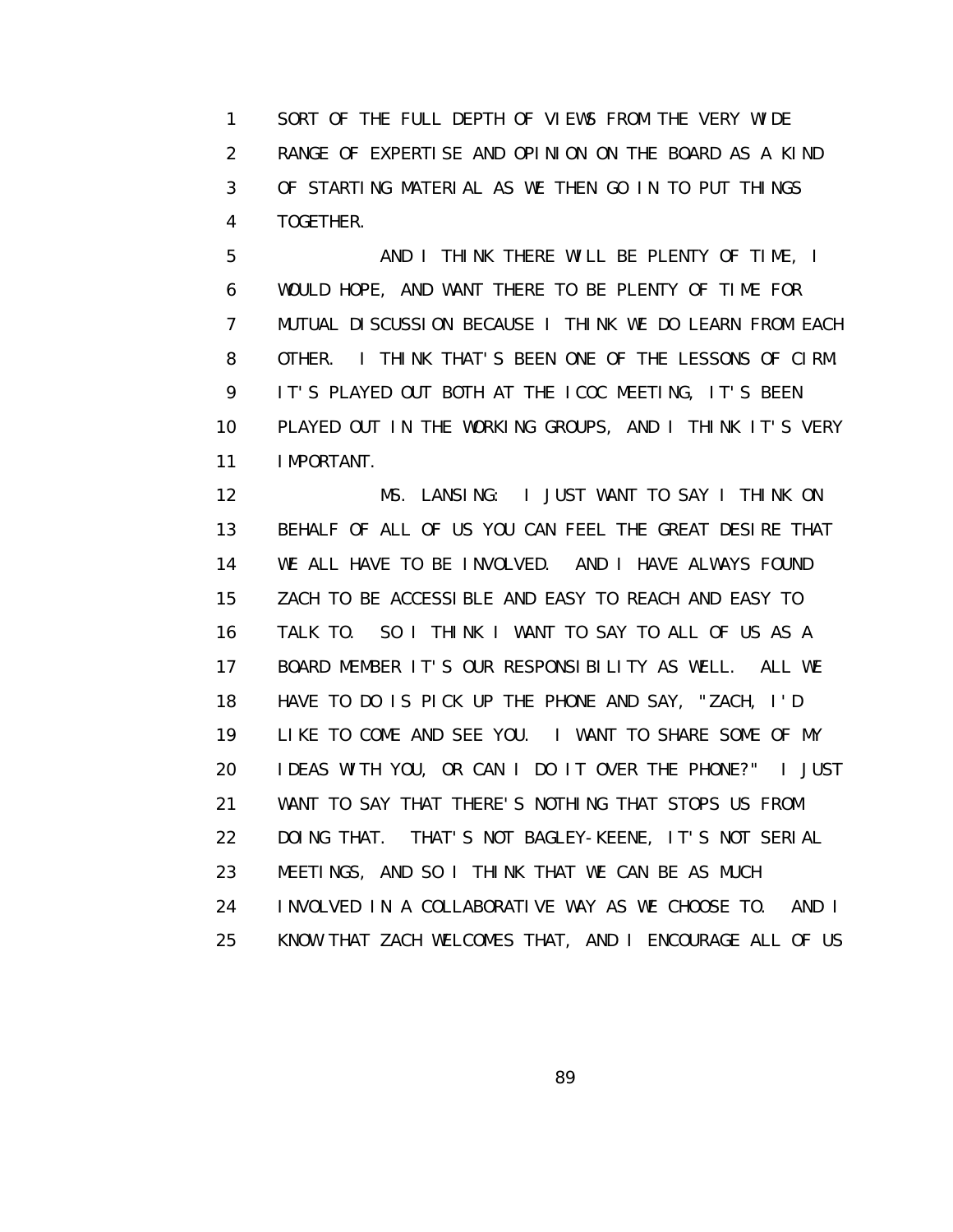1 TO DO SO THAT NOBODY FEELS LEFT OUT.

 2 AND THEN, OF COURSE, I THINK WHAT WE'RE ALSO 3 HEARING IS THAT WE WANT AMPLE TIME TO BE ABLE TO 4 DISCUSS EVERYTHING, AND THERE'S NO REASON WHY WE 5 SHOULDN'T HAVE THAT AND WE SHOULDN'T HAVE THE MATERIAL 6 IN AMPLE TIME TO GET IT DONE. 7 DR. HALL: I THINK SOMEBODY MENTIONED AN 8 ALL-DAY MEETING AT SOME POINT, IF THAT BECOMES 9 NECESSARY, I THINK THAT WOULD BE FINE. THAT WOULD BE 10 TERRIFIC. 11 CHAIRMAN KLEIN: I WOULD SPECIFICALLY LIKE TO 12 ENCOURAGE DR. HALL'S LAST SUGGESTION OF AN ALL-DAY 13 MEETING BECAUSE IT'S VERY IMPORTANT AND PROPOSITION 71 14 ANTICIPATES A PUBLIC DISCUSSION OF ALL OF THESE 15 STRATEGIC PLAN OBJECTIVES. AND IN ORDER TO MAKE SURE 16 WE'RE GETTING THE INTENT OF BAGLEY-KEENE AND THE INTENT 17 OF THE INITIATIVE TO HAVE THE PATIENT ADVOCACY POINT OF 18 VIEW, THE BIOTECH POINT OF VIEW, RESEARCH INSTITUTION, 19 HOSPITAL POINT OF VIEW, ALL LAID IN PUBLIC AND 20 DISCUSSED IN PUBLIC AND WORKED OUT IN PUBLIC IS 21 EXTRAORDINARILY IMPORTANT TO THE PROCESS. AS OS 22 STEWARD SAYS AND DR. PRIETO SAYS, I THINK IT 23 INSTITUTIONALIZES FOR THE PUBLIC A VERY HEALTHY 24 DISCUSSION FOR THE PUBLIC TO SEE HOW THIS PLAN DEVELOPS 25 WITH ALL OF THOSE OPINIONS INTERPLAYED AGAINST EACH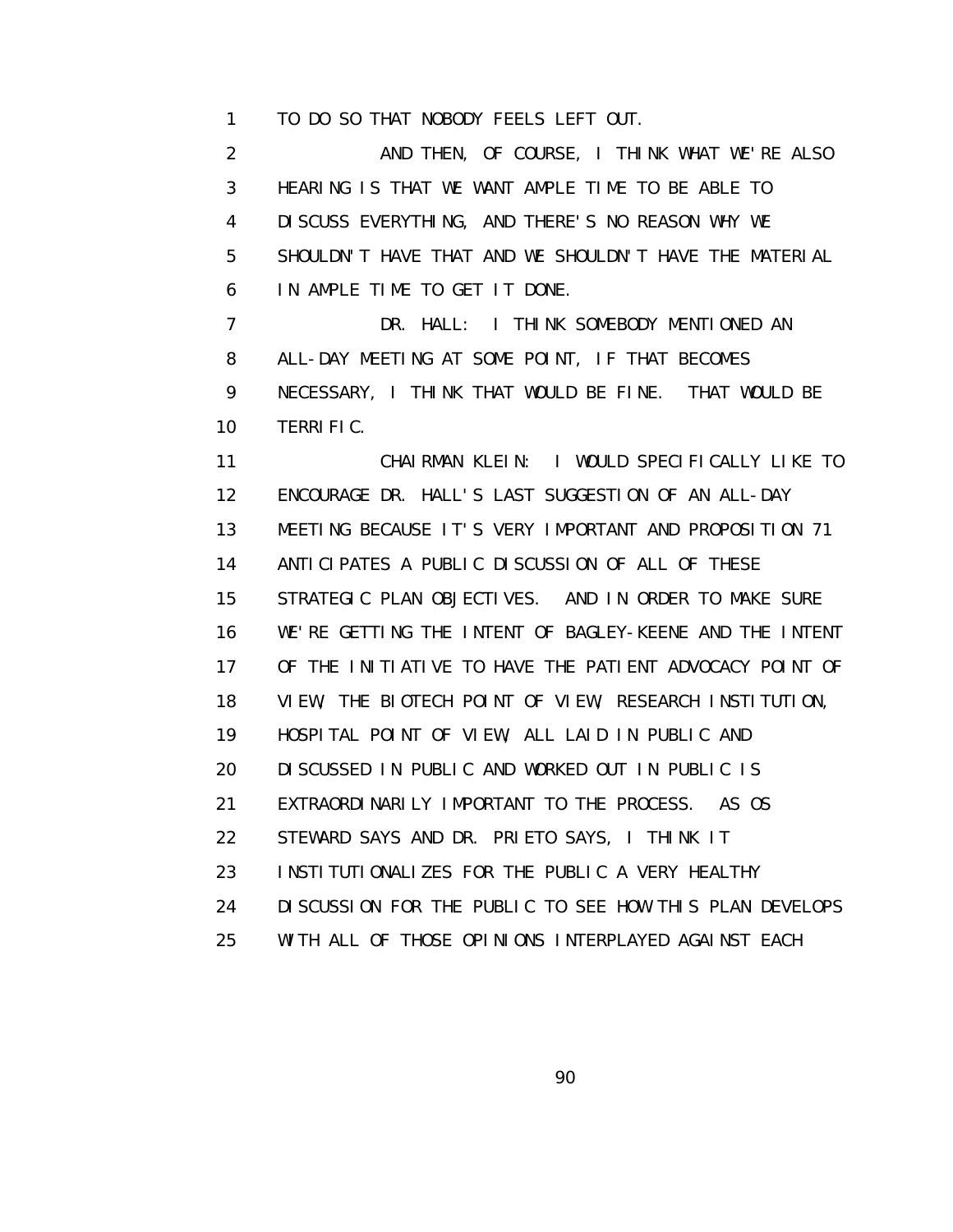1 OTHER AND WORKED INTO A MEANINGFUL STRATEGIC PLAN. 2 DR. HALL WILL HAVE TO TAKE ALL OF HIS GREAT 3 WISDOM TO LEAD US THROUGH THE FOREST TO A STRATEGIC 4 PLAN THAT INTEGRATES THESE CONCEPTS, BUT THE ALL-DAY 5 MEETING WILL BE A GREAT START TO THAT PROCESS, IF 6 THAT'S DEEMED APPROPRIATE BY DR. HALL AFTER HE ANALYZES 7 THE OPTIONS.

8 IS THERE ANY OTHER --

 9 MS. SAMUELSON: JUST ONE. I'D LIKE TO SECOND 10 CLAIRE'S REQUEST THAT ZACH BRING BACK A PLAN AT THE 11 NEXT MEETING. AND IF IT REQUIRES A MOTION, I'M HAPPY 12 TO SECOND IT. I HOPE THAT WE ARE NOT AS DIVIDED AS 13 THAT VOTE MAY HAVE SEEMED. I'M HOPING THAT SOME OF 14 THIS IS RHETORICAL AND THAT WE ALL WANT TO BE 15 MEANINGFULLY ENGAGED, TO USE MICHAEL'S PHRASE. I THINK 16 THERE ARE DIFFERENCES, BUT I'M HOPING THAT WE CAN 17 ARRIVE AT A CONSENSUS THAT SHOWS US TO BE ALL DEDICATED 18 WITH A GREAT SENSE OF URGENCY AT THE EARLIEST POSSIBLE 19 FOR EFFECTIVE THERAPIES AND CURES FROM THIS EXCITING 20 NEW TECHNOLOGY. WE NEED TO DO EVERYTHING WE CAN TO 21 MAKE THAT HAPPEN, AND THAT WE WILL BE VERY MEANINGFULLY 22 ENGAGED IN THE PROCESS. SO I'M HOPING THAT ONE WAY OF 23 CONTINUING TO REMAIN ENGAGED IS TO CONTINUE THIS 24 DISCUSSION AT THE NEXT MEETING.

25 CHAIRMAN KLEIN: CLAIRE, FOR CLARIFICATION,

<u>91 - Johann Stein, amerikan pengaran pengaran pengaran pengaran pengaran pengaran pengaran pengaran pengaran</u>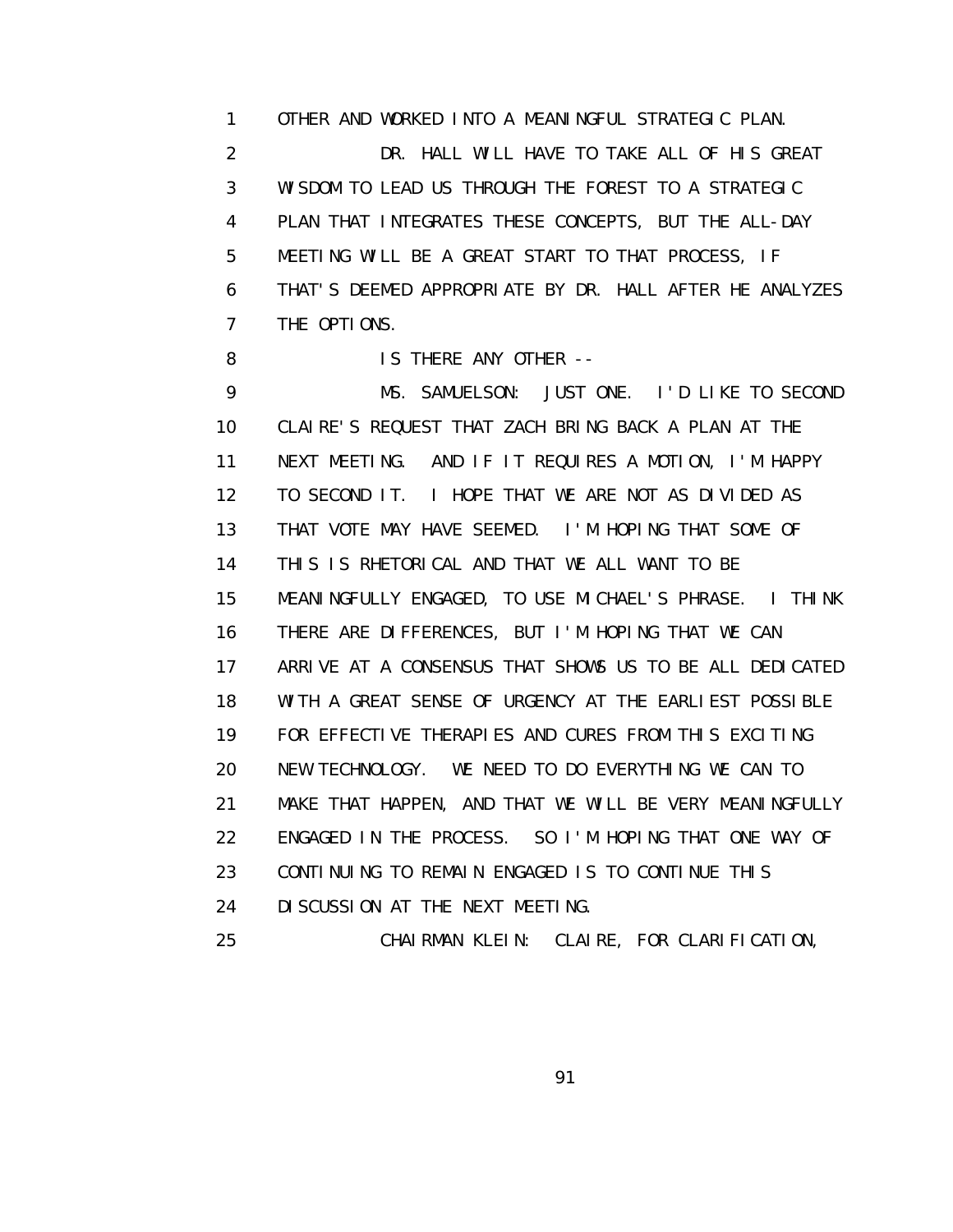1 WAS THAT A MOTION?

2 DR. POMEROY: YES.

 3 CHAIRMAN KLEIN: THERE'S A MOTION AND THERE'S 4 A SECOND. MOTION AND SECOND ON THE TABLE. DISCUSSION 5 OF THE MOTION?

 6 DR. BERG: I JUST WANT TO MAKE AN 7 OBSERVATION, IF I MAY. IT SEEMS TO ME THIS COMMITTEE 8 IS GOING TO BE CONFRONTED PERIODICALLY WITH COMING UP 9 WITH PLANS, ACTIONS, AND SO ON. AND IF EVERYTHING HAS 10 TO HAVE A PLAN TO DISCUSS HOW WE ARE GOING TO PLAN, 11 WHICH IS THEN GOING TO LEAD TO A PLAN, YOU GUYS ARE 12 GOING TO BE JUST STRANGLED. I DON'T SEE ANY NEED FOR 13 HAVING ZACH COMING FORWARD WITH A PLAN. THERE'S PLENTY 14 OF OPPORTUNITY TO CRITIQUE THE PLAN AS IT COMES FORWARD 15 WITHOUT HAVING TO HAVE A PLAN FOR A PLAN. 16 DR. HALL: CAN I SPEAK TO THAT?

 17 MS. SAMUELSON: I'D LIKE TO RESPOND TO THAT. 18 CHAIRMAN KLEIN: WE CAN TAKE THIS -- 19 JONATHAN, I BELIEVE, HAD HIS HAND UP AFTER DR. BERG. 20 THEN WE'LL GO TO JOAN AND ASK DR. HALL TO ADDRESS IT. 21 MR. SHESTACK: DR. BERG, WITH ALL DUE 22 RESPECT, I WOULD ASK THAT YOU NOT GIVE UP THE ADVOCATE 23 COMMUNITIES' POSITION FOR IT ON FINDING OUT IN THE VERY 24 BEGINNING. WE DON'T WANT TO PUT THE STAFF TO UNDUE

25 STRESS OR EXTRA WORK OR MAKE WORK. WE'RE VERY AWARE OF

<u>92 and 2011 and 2012 and 2014 and 2014 and 2014 and 2014 and 2014 and 2014 and 2014 and 2014 and 2014 and 201</u>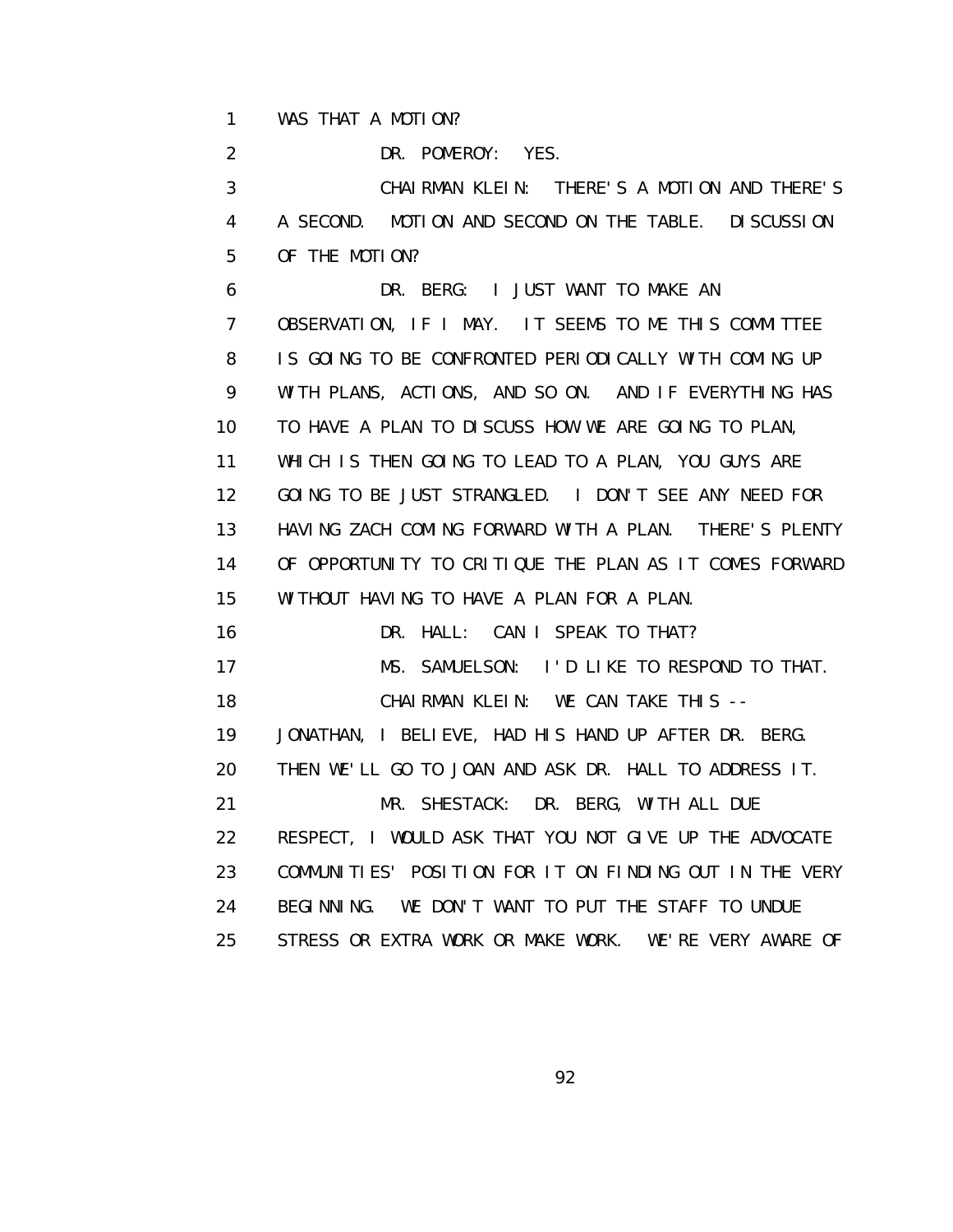1 MAKE WORK. MANY OF US ARE ON FOUR DIFFERENT 2 COMMITTEES, SO WE COULDN'T POSSIBLY BE MORE AWARE OF 3 UNNECESSARY MOMENTUM. NONETHELESS, EARLY ON IN THIS 4 PROCESS, IT WOULD BE VERY USEFUL AND ADVANTAGEOUS, I 5 THINK, CERTAINLY FOR ME, TO HAVE A SENSE OF HOW ZACH 6 AND STAFF IS PLANNING TO REACH OUT TO VARIOUS 7 CONSTITUENCIES AND GROUPS WHO REPRESENT VARIOUS 8 EXPERTISE AND INCORPORATE THEIR THOUGHTS IN THE 9 STRATEGIC PLANNING PROCESS.

 10 PLAN FOR A PLAN, I UNDERSTAND, CAN BE ABSURD; 11 BUT AT THIS POINT IN THE GAME, IT'S AN IMPORTANT THING 12 FOR MANY OF THE PEOPLE, I THINK, SITTING AT THE TABLE 13 WHO ARE ON THE STANDARDS WORKING GROUPS AND GRANTS 14 WORKING GROUPS AND HAVE A SENSE OF HOW THINGS ARE GOING 15 TO HAVE THAT INPUT FOR ONE TIME.

 16 MS. SAMUELSON: IT'S A YEAR AND A MONTH SINCE 17 THE INITIATIVE WAS PASSED, AND THIS IS THE FIRST TIME 18 WE'RE ENGAGING ON THE BASIC WORK PRODUCT. SO I DON'T 19 THINK WE'VE BEEN DOING THIS IN THE PAST, AND I WOULDN'T 20 BE DOING IT ON EVERY LITTLE SUBISSUE. I THINK THIS IS 21 THE GUTS OF THE WORK THAT WE HAVE IN FRONT OF US AND 22 IT'S IMMENSELY IMPORTANT.

 23 DR. HALL: I'D JUST LIKE TO RESPOND TO 24 DR. BERG'S COMMENT. THAT IS, THAT I THINK WHAT THE 25 DISCUSSION HAS SHOWN US THIS MORNING IS THAT WHAT'S AT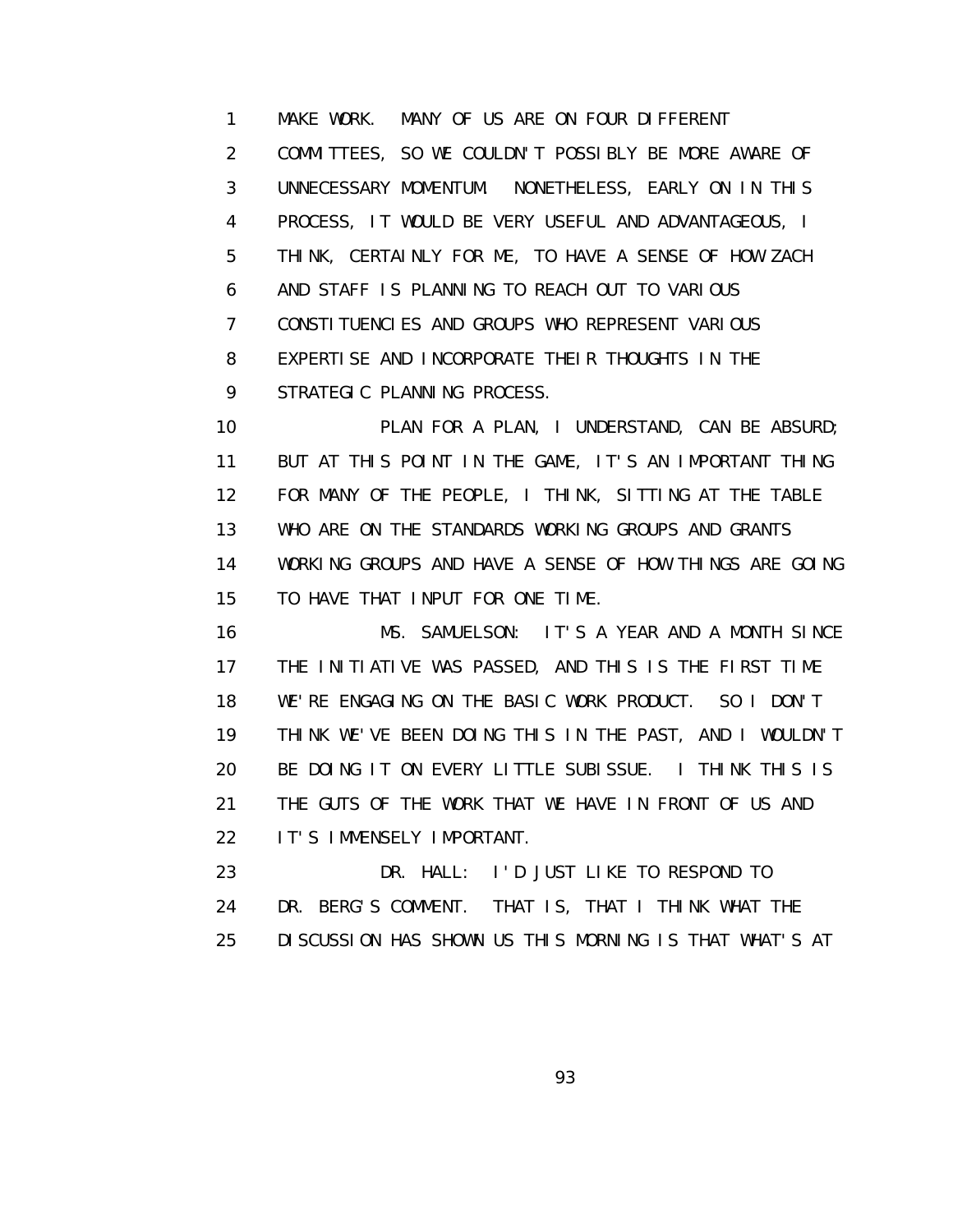1 ISSUE HERE IS NOT JUST THE PLAN, BUT I THINK ALSO THE 2 PROCESS. AND I THINK THAT'S SOMETHING THAT MANY PEOPLE 3 ARE VERY CONCERNED WITH, SO I ACTUALLY THINK IT WOULD 4 BE A GOOD IDEA. AND I TALKED BEFORE ABOUT DOING THIS, 5 ABOUT PRESENTING THE BOARD WITH A PLAN FOR A PLAN, JUST 6 SAY LOOK, HERE'S HOW WE ARE GOING TO GO ABOUT IT. WE 7 MAY START SOME PARTS OF IT BEFORE THEN. OUR NEXT 8 MEETING IS NOT TILL FEBRUARY 1ST, SO WE MAY BE TAKING 9 SOME VERY EARLY STEPS, BUT THE IDEA WOULD BE AS EARLY 10 AS POSSIBLE TO SAY HERE'S HOW WE PLAN TO DO IT. AND 11 THEN IF THERE IS CONCERN OR ISSUES OR SUGGESTIONS OR 12 MODIFICATIONS, AS THEY VERY WELL MAY BE, WE CAN TAKE 13 THOSE INTO ACCOUNT. I DO THINK IT IS A CASE WHERE THE 14 PROCESS IS GOING TO BE AS IMPORTANT AS THE PRODUCT 15 ALMOST. AND IF WE GO THROUGH IT WITH A PROCESS THAT 16 DOESN'T LEAVE EVERYBODY FEELING HAPPY WITH THE PRODUCT 17 AND THE WAY IT WAS ARRIVED AT, I THINK WE WILL NOT HAVE 18 BEEN SUCCESSFUL. SO I'M QUITE HAPPY TO DO THAT, ABIDE 19 BY THE SUGGESTION. 20 MS. LANSING: CALL FOR THE QUESTION. 21 CHAIRMAN KLEIN: THERE'S A CALL FOR THE

- 22 QUESTION. PUBLIC COMMENT? NO PUBLIC COMMENT. CALL
- 23 THE QUESTION. I THINK WE COULD POTENTIALLY DO THIS ON
- 24 A VOICE VOTE. IS THAT ACCEPTABLE? ALL IN FAVOR.
- 25 OPPOSED?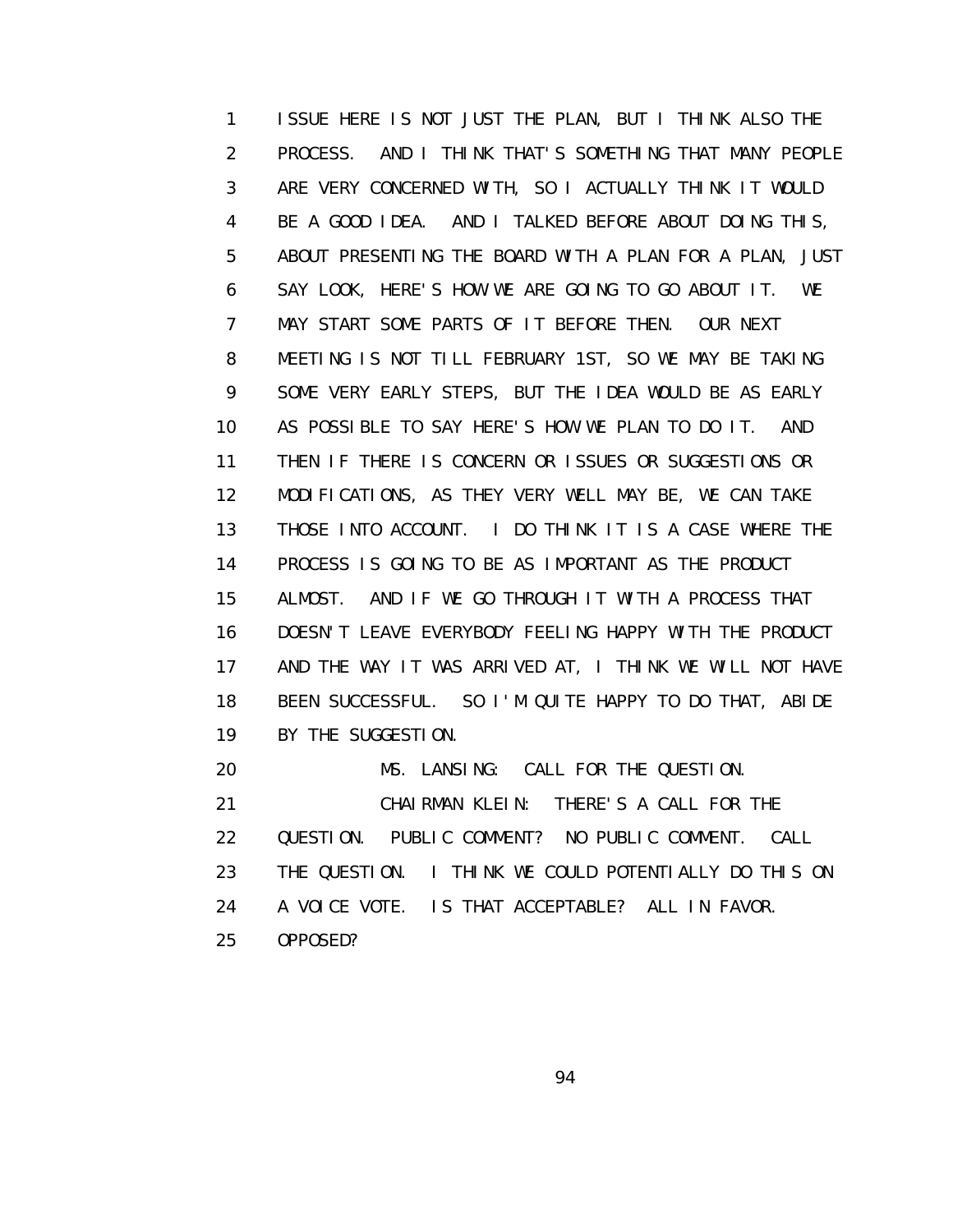1 SINCE WE HAVE AN EASY TOPIC NEXT, WHICH IS 2 THE IP TASK FORCE SUBCOMMITTEE, I WOULD HOPE THAT WE 3 COULD MOVE OUT OF ORDER AND ADJOURN INTO EXECUTIVE 4 SESSION FOR THE CLOSED SESSION ON LITIGATION AND 5 DISCUSSION OF PERSONNEL. ZACH, WOULD YOU LIKE TO GIVE 6 US DIRECTION BEFORE WE DO THAT? 7 DR. HALL: NO. JUST A QUESTION. JUST TO 8 HELP ME OUT, WHAT IS THE STATUS, THEN, OF THE 9 SUBCOMMITTEE? 10 CHAIRMAN KLEIN: UNTIL YOU COME WITH A PLAN, 11 YOUR PLAN COULD INCLUDE A SUBCOMMITTEE OR NOT INCLUDE 12 IT. IT'S UP -- WE'RE GOING TO LOOK FOR YOUR PLAN. 13 DR. HALL: OKAY. 14 CHAIRMAN KLEIN: AND THAT ITEM COULD BE 15 BROUGHT UP WITH THE BOARD AT THE NEXT SESSION BASED 16 UPON WHAT -- THE BOARD COULD INITIATE A SUBCOMMITTEE OR 17 DO IT AS THE WHOLE BOARD. THEY WANT TO SEE THE PLAN. 18 DR. HALL: OKAY. WOULD THE BOARD BE 19 COMFORTABLE, BECAUSE IT IS -- I REITERATED BEFORE. WE 20 WOULD LIKE TO DO AS MUCH AS POSSIBLE IN CONSULTATION 21 WITH THE BOARD. IT'S HARD TO INTERACT WITH THE WHOLE 22 BOARD. IT'S HARD TO INTERACT WITH A 14-MEMBER 23 COMMITTEE. WOULD IT BE POSSIBLE TO USE THE FIVE PEOPLE 24 THAT YOU IDENTIFIED AS LEADERSHIP AS A GROUP? ED 25 PENHOET THINKS THAT'S NOT A GOOD IDEA.

<u>95 and the state of the state of the state of the state of the state of the state of the state of the state of the state of the state of the state of the state of the state of the state of the state of the state of the st</u>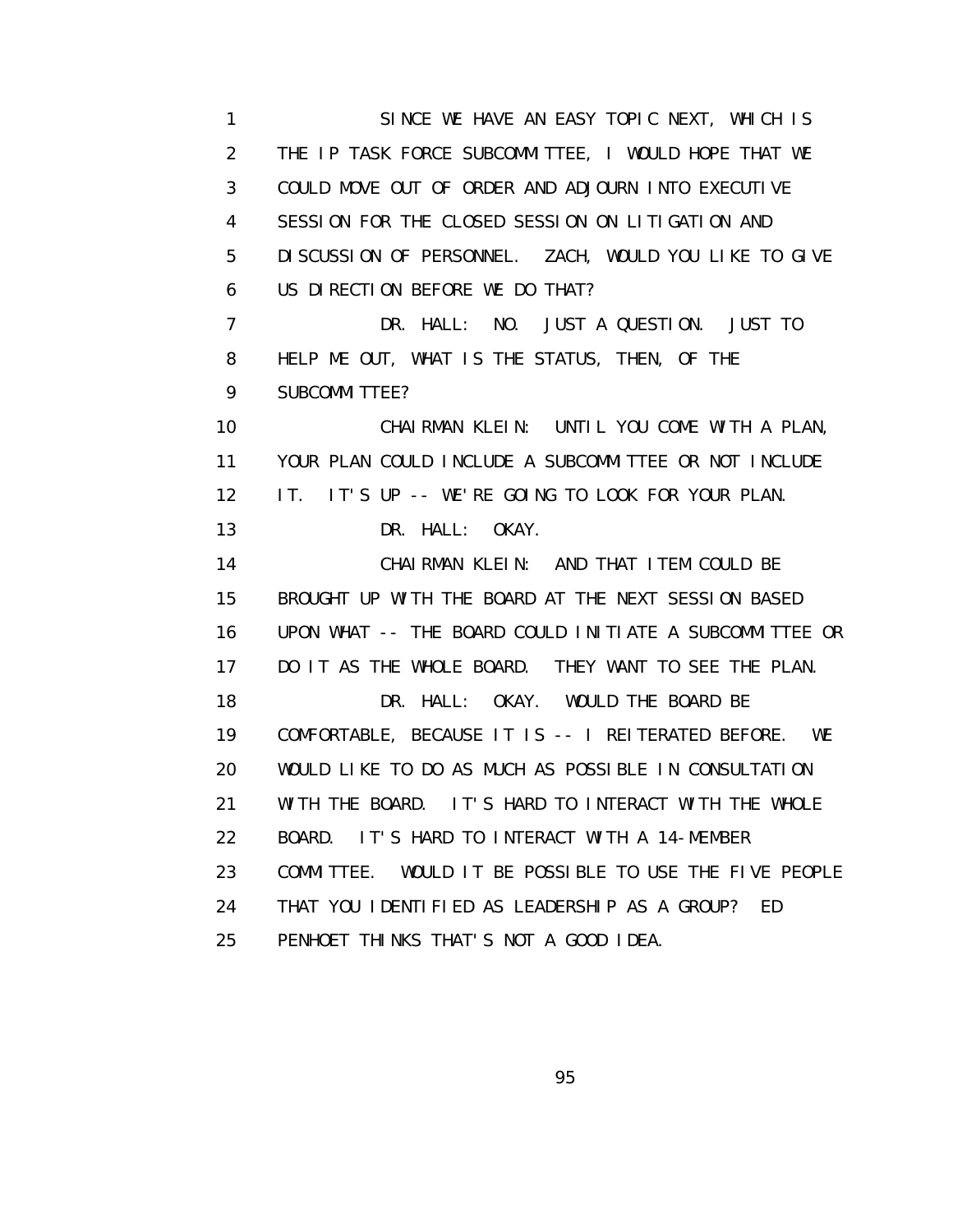1 CHAIRMAN KLEIN: BAGLEY-KEENE-WISE WE CAN'T. 2 DR. HALL: CAN'T DO IT. OKAY. THANK YOU. 3 THAT'S ALL I NEED TO KNOW. 4 CHAIRMAN KLEIN: SO WE'RE GOING TO ADJOURN 5 INTO EXECUTIVE SESSION TO DISCUSS PENDING LITIGATION, 6 SPECIFICALLY PEOPLE ADVOCATES VS. INDEPENDENT CITIZEN'S 7 OVERSIGHT COMMITTEE, CONSOLIDATED WITH THE CALIFORNIA 8 FAMILY BIOETHICS COUNCIL VS. THE CALIFORNIA INSTITUTE 9 OF REGENERATIVE MEDICINE AND MARY SCOTT DOE VS. ALL OF 10 THE NAMED PARTIES. IN ADDITION, FOR DISCUSSION OF 11 PERSONNEL. AS APPROPRIATE, WE WILL REPORT BACK IN 12 PUBLIC SESSION OF ANY ACTION TAKEN. 13 **AND THE LUNCH IS IN THE VISITOR'S CENTER.** WE 14 NEED TO ALL EXPEDITIOUSLY FOLLOW THE LEADERSHIP OF 15 MELISSA KING. 16 (A RECESS WAS TAKEN.) 17 CHAIRMAN KLEIN: IT IS TO GREAT PUBLIC 18 ACCLAIM THAT WE WILL NOW HEAR FROM OUR VICE CHAIR, ED 19 PENHOET, ON INTELLECTUAL PROPERTY. IT IS A SUBJECT 20 THAT WILL GALVANIZE YOU. IT WILL THRILL AND AMAZE YOU, 21 ACCORDING TO DR. FRIEDMAN, BUT WE NEED YOUR ATTENTION 22 BECAUSE IT IS A VERY COMPLICATED SUBJECT. 23 PLEASE TELL US WHEN WE HAVE A QUORUM. 24 DR. PENHOET: WE HAVE A QUORUM. THE NEXT TWO 25 PRESENTATIONS INVOLVE AN AWFUL LOT OF SLIDES; AND AS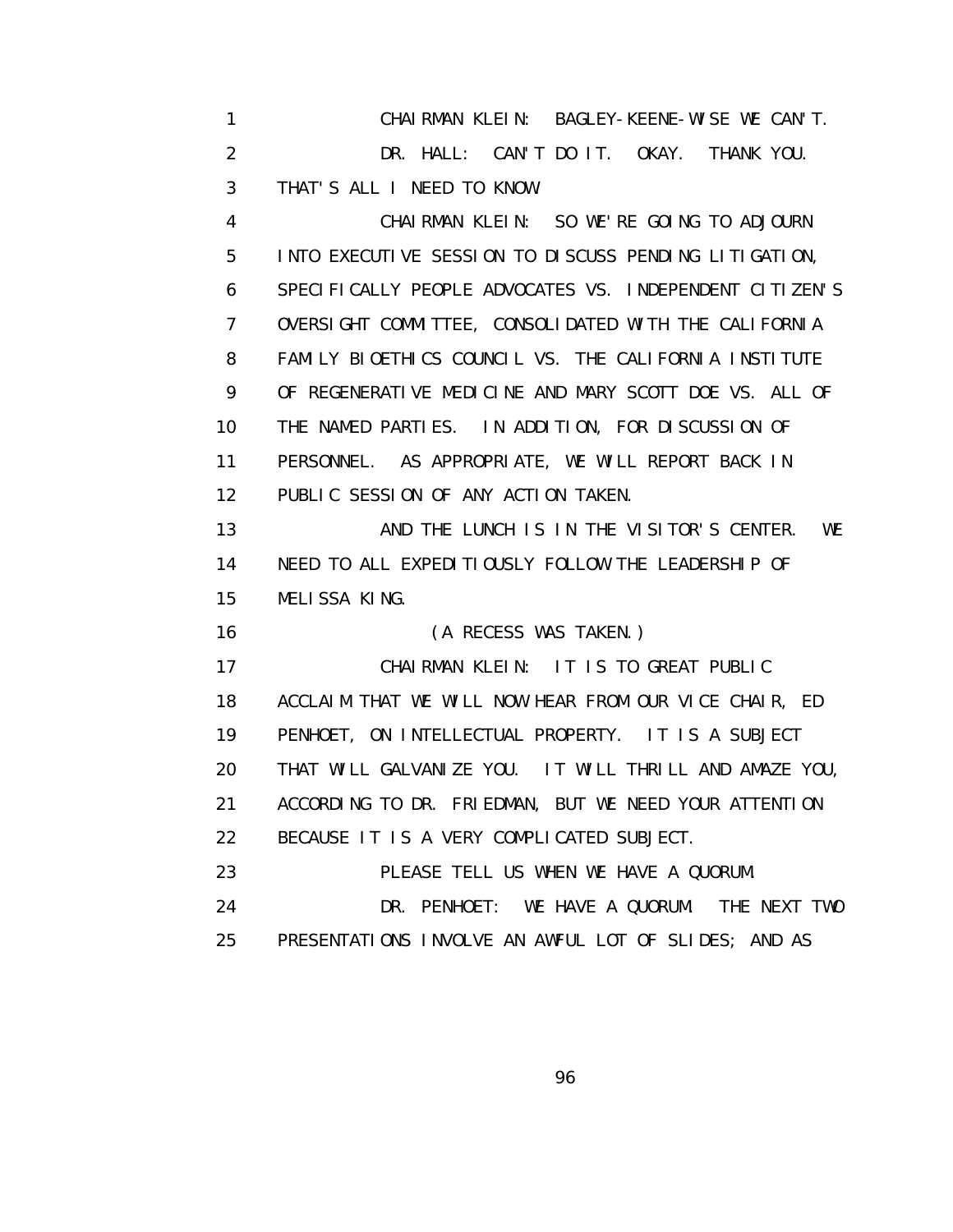1 FAR AS I KNOW, CITY OF HOPE HAS NO ORTHOPEDIC 2 DEPARTMENT, NO CHIROPRACTY, AND NO MASSAGE, SO IF SOME 3 OF YOU ARE CONCERNED ABOUT THE CONDITION OF YOUR NECK 4 AT THE END OF THESE TWO PRESENTATIONS, PLEASE JOIN US 5 OVER HERE. YOU CAN SEE A LOT EASIER THAN WHERE YOU ARE 6 SITTING.

7 THE TITLE IS THERE. SOMETHING TO RECOGNIZE, 8 CONTRIBUTIONS OF THE SUBSET OF THIS GROUP, THE TEN 9 PEOPLE LISTED UP HERE WHO FORM THE IP TASK FORCE, AND 10 THANK THEM FOR THEIR HARD WORK. WE HAVE MET TWICE SO 11 FAR AND HAD A LOT OF READING MATERIAL IN BETWEEN.

 12 WE HAVE TWO GOALS FOR OUR GROUP. ONE IS TO 13 DEVELOP SOME GUIDELINES OR PRINCIPLES THAT WILL BE 14 APPLIED TO TRAINING GRANTS SO THAT IF WE'RE IN A 15 POSITION OF HAVING RAISED THE BAN'S TO MAKE TRAINING 16 GRANTS, WE WOULD HAVE AT LEAST SOME INTERIM POLICIES. 17 I PREFER TO CALL THEM INTERIM PRINCIPLES BECAUSE, AS 18 YOU WILL SEE, IT'S NOT A FULLY DEVELOPED POLICY, BUT 19 THESE ARE PRINCIPLES UPON WHICH A POLICY WOULD BE 20 BASED. AND THEN THIS WORK WILL LEAD TO A FINAL 21 INTELLECTUAL PROPERTY POLICY. AND OUR GOAL FOR HAVING 22 THAT IN PLACE IS SOMETIME DURING THE SPRING OF 2006. I 23 WOULD SAY REALISTICALLY PROBABLY NOT THE FEBRUARY BOARD 24 MEETING, BUT THE BOARD MEETING AFTER THAT.

25 IF YOU LOOK AT THE WORK OF THE VARIOUS GROUPS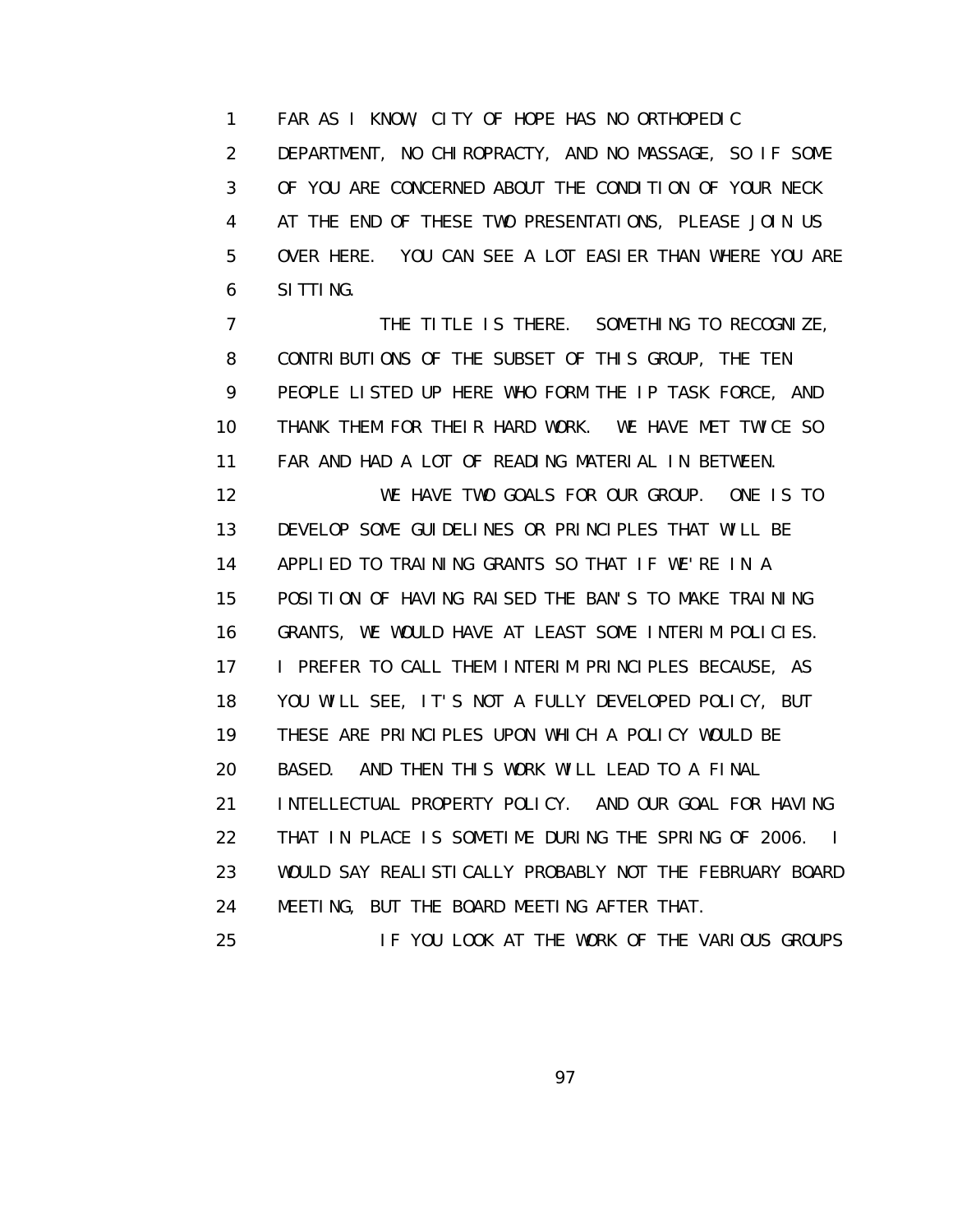1 WHICH ARE TRYING TO GRAPPLE WITH THE ISSUES THAT WE 2 FACE IN ACTUALLY MAKING GRANTS AND ASKING OUR GRANTEES 3 TO COMMIT TO CERTAIN THINGS, THEY'RE SUMMARIZED ON THIS 4 SLIDE. YOU WILL SEE THIS SLIDE AGAIN WHEN ARLENE MAKES 5 HER PRESENTATION. THE IP TASK FORCE IS TRYING TO 6 GENERATE PRINCIPLES FOR TRAINING GRANTS. THE STANDARDS 7 WORKING GROUP IS CREATING INTERIM ETHICAL STANDARDS. 8 THOSE WILL BOTH FEED INTO, DIRECTLY OR INDIRECTLY, TO 9 AN INTERIM GRANTS ADMINISTRATION POLICY WHICH WILL BE 10 IN PLACE FOR MAKING THE TRAINING GRANTS. AND WHEN WE 11 MAKE GRANTS TO AN INSTITUTION, AS THEY DO TODAY WITH 12 ANY OTHER FUNDER, THEY WILL HAVE TO SIGN AN AGREEMENT 13 THAT SAYS THEY WILL ABIDE BY THESE POLICIES THAT ARE 14 PUT FORWARD BY THE CIRM.

 15 OUR JOB ON THE IP TASK FORCE IS TO TRY TO 16 DEVELOP A DECENT SET OF PRINCIPLES WHICH WOULD BE 17 EMBODIED IN THE BROADER DOCUMENT THAT ARLENE WILL 18 DISCUSS FOLLOWING. SO THESE ARE THE TASK FORCE DATES 19 AS WE HAVE LED -- THAT HAVE ESSENTIALLY OCCUPIED OUR 20 TIME SINCE OCTOBER 25TH.

 21 WE HAD THE FIRST IP TASK FORCE MEETING IN 22 SACRAMENTO ON OCTOBER 25TH SPECIFICALLY TO ALLOW PEOPLE 23 IN THE SACRAMENTO COMMUNITY, LEGISLATORS AND OTHERWISE, 24 TO ATTEND OUR MEETING EASILY AND TO EXPRESS THEIR 25 VIEWS.

e de la construction de la construction de la construction de la construction de la construction de la constru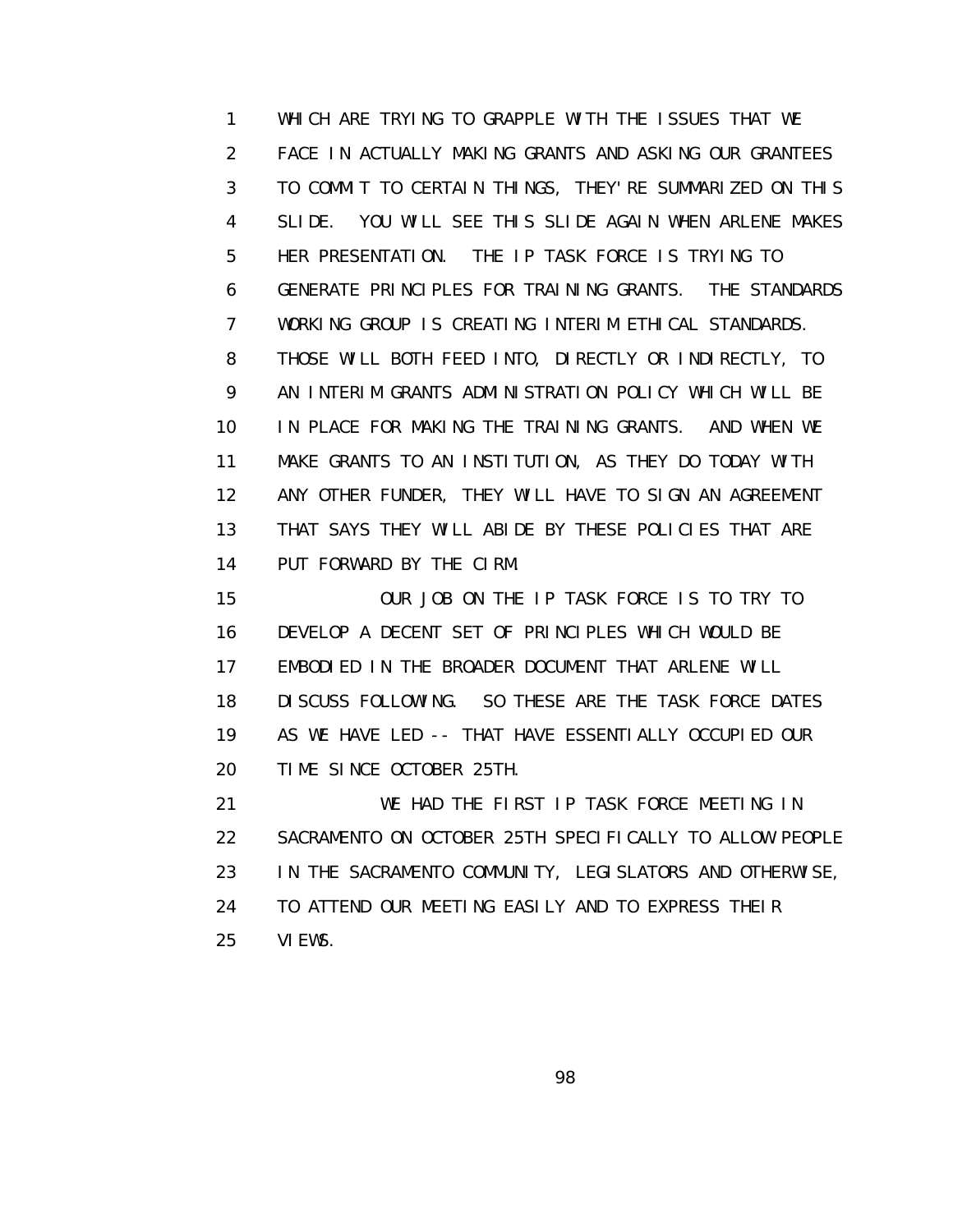1 THERE WAS A LEGISLATIVE HEARING IN SAN 2 FRANCISCO THAT WAS CALLED BY THE JOINT HEALTH COMMITTEE 3 OF THE SENATE AND THE ASSEMBLY. IT WAS A QUITE LONG 4 MEETING, BUT I THINK WE GOT SOME VALUABLE INPUT. A 5 NUMBER OF US ON THE COMMITTEE, ON THE TASK FORCE, 6 ATTENDED THAT MEETING AND TRIED TO UNDERSTAND AS MUCH 7 AS WE COULD AT THAT MEETING ABOUT THE VARIOUS PEOPLE'S 8 POSITIONS ON THIS ISSUE.

 9 NOVEMBER 17TH WAS AN IMPORTANT DATE. THE 10 NATIONAL RESEARCH COUNCIL RELEASED A REPORT WHICH WE 11 HAVE EITHER SENT TO ALL OF YOU OR LEFT FOR YOUR READING 12 PLEASURE ON THE TABLE TODAY. THIS IS A VERY IMPORTANT, 13 I THINK, TASK FORCE THAT WAS GENERATED BY THE NRC IN 14 RESPONSE TO A REQUEST BY THE NATIONAL INSTITUTES OF 15 HEALTH THAT THE NRC LOOK AT THE WHOLE ISSUE OF 16 PATENTING GENES AND PROTEINS AND HOW THIS WHOLE FIELD 17 IS EMERGING AND WHAT SORT OF NEW FEDERAL POLICY SHOULD 18 BE IN PLACE TO ADDRESS THE WHOLE ISSUE OF PATENTING 19 GENES AND PROTEINS.

 20 STEM CELLS PER SE WERE NOT THE SUBJECT OF 21 THIS REPORT. HAVING SAID THAT, FOR THOSE OF US WHO 22 HAVE READ IT, I THINK WE HAVE A UNIVERSAL VIEW THAT THE 23 PRINCIPLES ARTICULATED IN THAT REPORT ARE QUITE 24 APPLICABLE TO STEM CELLS. THEY'RE BROADLY UTILIZED AND 25 THEY HAVE FAR-REACHING IMPLICATIONS. THEY'RE GENERALLY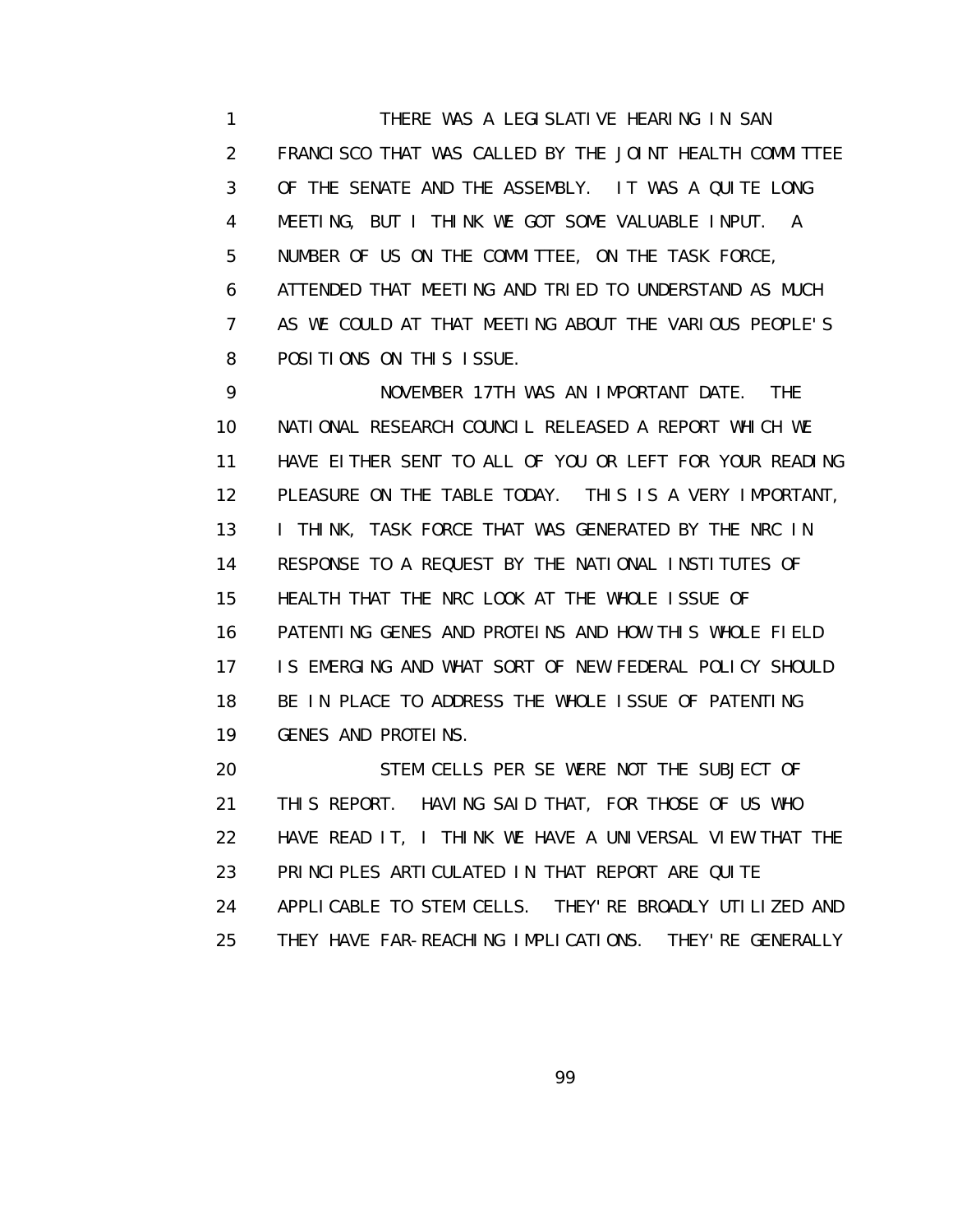1 UPSTREAM KINDS OF THINGS THAT WE'LL LOOK AT. SO WE 2 TOOK THAT REPORT SERIOUSLY. WE ALL READ IT, AND I 3 THINK IT DOES HAVE A LOT OF GOOD INFORMATION. SO 4 WHETHER YOU'RE INTERESTED IN THAT REPORT FOR REASONS OF 5 THIS MISSION THAT WE'RE ALL PART OF HERE TODAY, JUST 6 GENERAL INFORMATION. IT'S A VERY WELL-DONE REPORT. I 7 WOULD COMMEND IT TO YOU FOR YOUR READING PLEASURE. 8 WE DID DEVELOP AT OUR SECOND IP TASK FORCE, 9 WHICH TOOK PLACE AT STANFORD ON THE 22D, THE PRINCIPLES 10 THAT WE'RE GOING TO SHARE WITH YOU THIS MORNING. 11 AGAIN, THAT WAS A GOOD AND VERY OPEN MEETING. WE HAD 12 DIALOGUE WITH A NUMBER OF PEOPLE FROM THE COMMUNITY, 13 INCLUDING INTELLECTUAL PROPERTY EXPERTS FROM BOTH 14 STANFORD AND FROM THE UC SYSTEM WHO WERE THERE. AND 15 THEN FINALLY AFTER THAT MEETING, WE DEVELOPED 16 PRINCIPLES. AS I SAID, WE DISCUSSED THOSE WITH THE 17 STANDARDS WORKING GROUP ON DECEMBER 1ST. 18 THE STANDARDS WORKING GROUP, ACCORDING TO 19 PROP 71, HAS THE ROLE OF REVIEW AND INPUT TO THE IP 20 POLICY. SO WE WENT TO THE STANDARDS WORKING GROUP, 21 PRESENTED OUR PRELIMINARY FINDINGS, HEARD FROM THEM 22 WHAT THEIR ISSUES ARE, ETC., AND TRIED TO TAKE THOSE

 23 INTO ACCOUNT GOING FORWARD. I THINK WHAT WE DID HEAR 24 FROM THAT GROUP WAS THAT THEY THOUGHT IT MADE A GOOD 25 START, AND THEY WERE PERFECTLY COMFORTABLE WITH US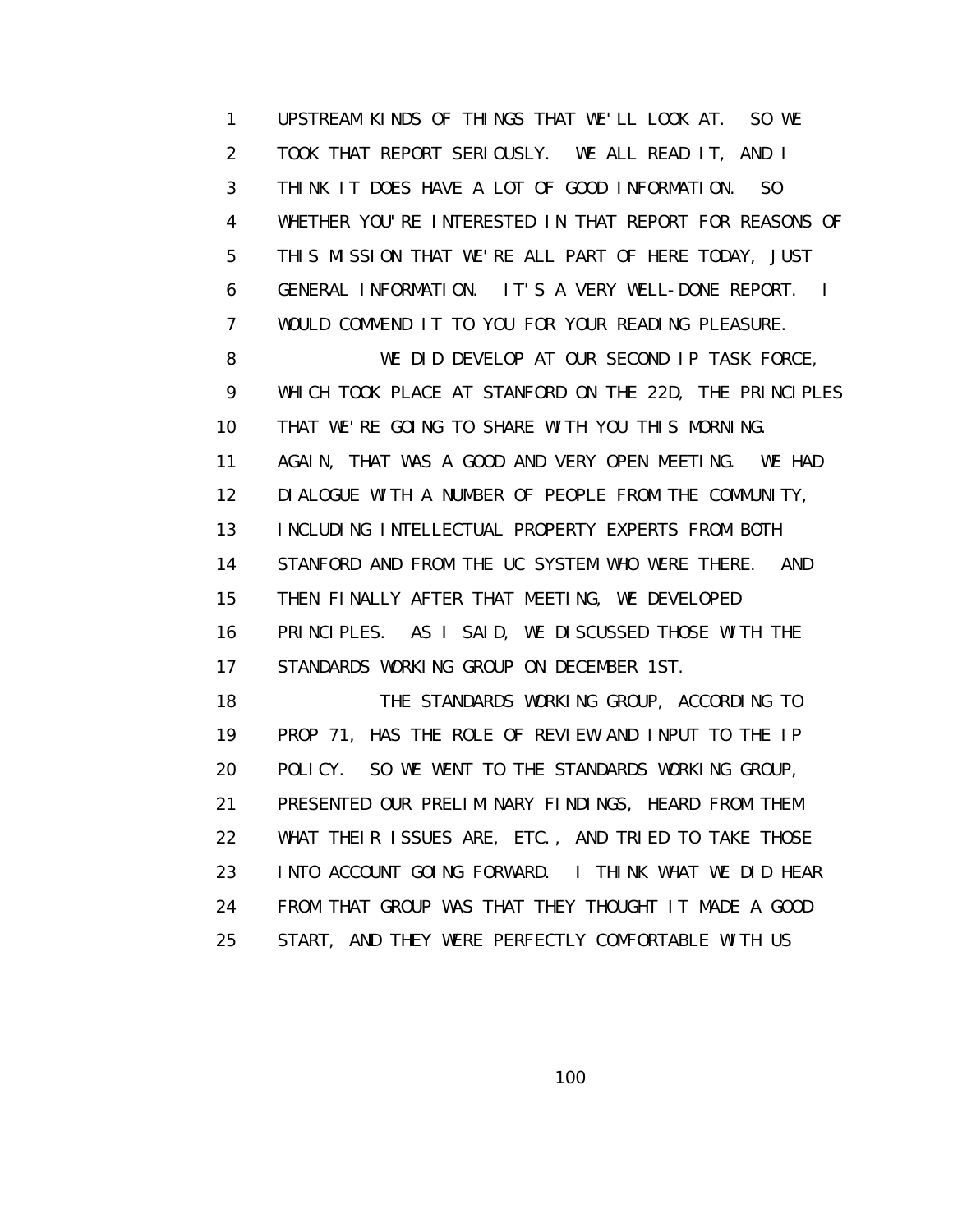1 COMING TODAY TO REPRESENT TO YOU WHAT WE'RE ABOUT TO 2 PRESENT.

 3 WE DID A LOT OF HOMEWORK IN ORDER TO TRY TO 4 UNDERSTAND THE IP LANDSCAPE. WHEN WE SAY WE, I THINK 5 THE ENTIRE COMMITTEE REALLY DOVE INTO A LOT OF THESE 6 THINGS, NOT TO SAY THAT EVERY ONE OF THEM, INCLUDING 7 ME, READ EVERY ONE OF THESE, BUT A NUMBER OF THESE ARE 8 IMPORTANT. WE'VE GOT A STAR, HOWEVER, BY THE ONES THAT 9 WE DID SEND TO EVERY MEMBER OF OUR TASK FORCE.

 10 FIRST ONE UP THERE IS THE 2004 REPORT, 11 "PATENT SYSTEM FOR THE 21ST CENTURY," AGAIN, ANOTHER 12 NRC REPORT, TRYING TO DEAL WITH THE INCREASING 13 COMPLEXITY OF THE IP LANDSCAPE GENERALLY IN OUR SOCIETY 14 AND HOW THE PATENT SYSTEM IN THIS CENTURY WE'RE NOW IN 15 SHOULD BE MODIFIED TO DEAL WITH THAT.

 16 WE LOOKED AT A REPORT DETAILING AN OVERVIEW 17 OF CALIFORNIA'S BIOMEDICAL INDUSTRY, ITS HISTORY, ETC. 18 WE DID HAVE A LIVE REPORT AT OUR MEETING IN SACRAMENTO 19 FROM FRED DOREY GOING OVER THE ROLE OF IP IN THE 20 DEVELOPMENT OF THE INDUSTRY IN CALIFORNIA. 21 THIS POLICY FRAMEWORK FOR INTELLECTUAL

 22 PROPERTY DERIVES FROM STEM CELL RESEARCH IN CALIFORNIA. 23 THERE'S ANOTHER DOCUMENT WE LOOKED CAREFULLY AT IN 24 ADDITION TO THE OTHER THINGS THAT ARE LISTED THERE. SO

25 THE NRC STUDY THAT I WAS REFERRING TO ON GENES AND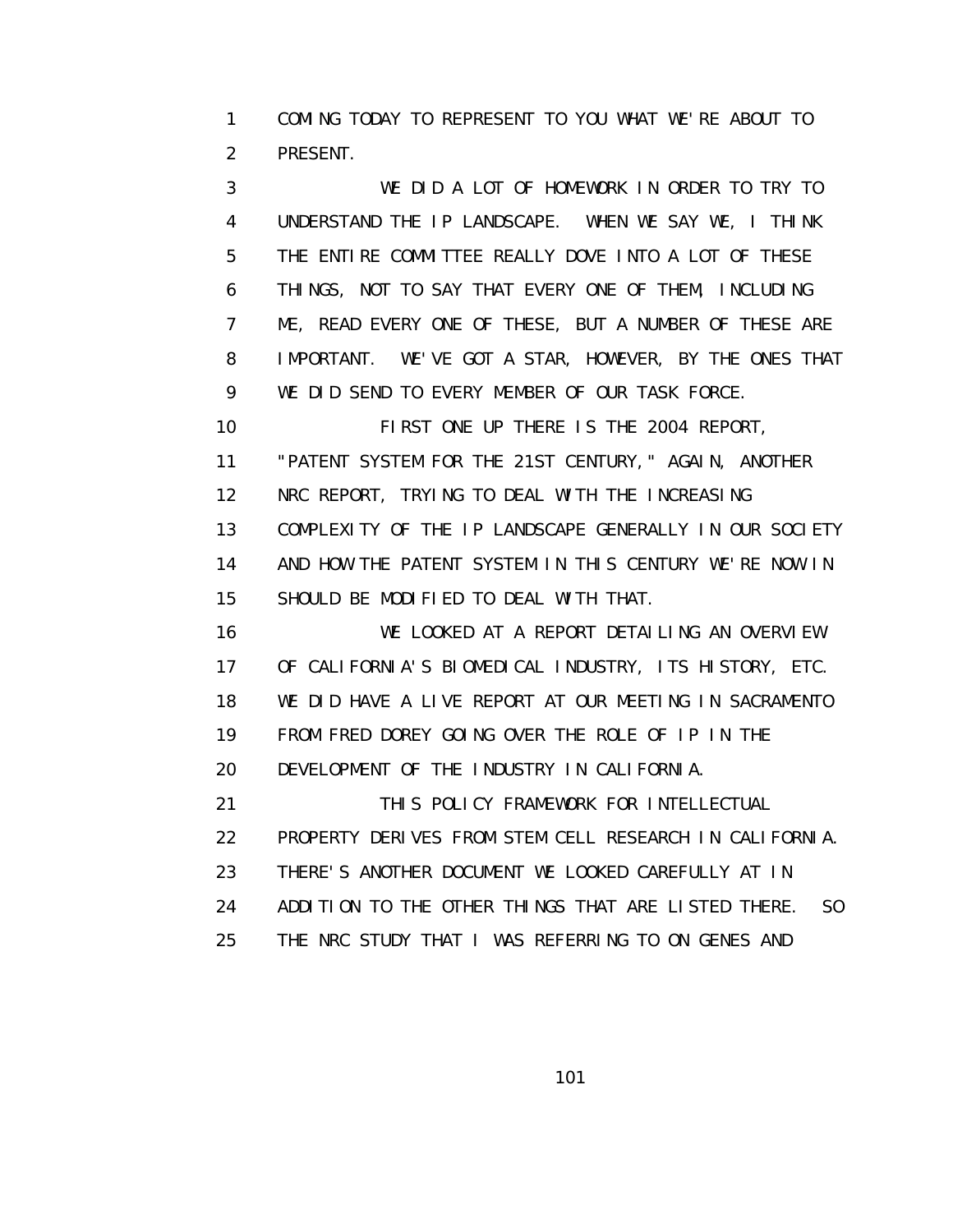1 PROTEINS IS THIS LAST ITEM ON THE LIST, "REAPING THE 2 BENEFITS OF GENOMIC AND PROTEOMIC RESEARCH,

 3 INTELLECTUAL PROPERTY RIGHTS, INNOVATION, AND PUBLIC 4 HEALTH."

 5 WE HEARD A NUMBER OF PRESENTATIONS. I THINK 6 THE MOST COMPREHENSIVE, OF COURSE, IS THE CCST REPORT. 7 CCST WAS COMMISSIONED TO CREATE AN INTELLECTUAL 8 PROPERTY -- A SET OF INTELLECTUAL PROPERTY GUIDELINES 9 FOR THE STATE OF CALIFORNIA FOR THE STATE TO USE IN 10 VIRTUALLY ALL OF ITS GRANT-MAKING ACTIVITIES GOING 11 FORWARD BECAUSE, AS WE SPEAK TODAY, THERE IS NO GENERAL 12 POLICY WITHIN THE STATE FOR HOW RESEARCH FUNDED BY THE 13 STATE, SHOULD IT RESULT IN INTELLECTUAL PROPERTY, WHAT 14 ROLE THE STATE WOULD HAVE AND HOW IT WOULD BE HANDLED. 15 SO CCST WAS CHARGED WITH COMING UP WITH A SET 16 OF RECOMMENDATIONS FOR THE STATE OF CALIFORNIA WHICH 17 ARE TO BE BROADLY APPLIED TO INTELLECTUAL PROPERTY 18 RESULTING FROM THE STATE FUNDING OF RESEARCH. A 19 SIGNIFICANT PIECE OF THAT, OF COURSE, IS THE STEM CELL 20 PROJECT BECAUSE OF ITS TIMELINESS, AND OBVIOUSLY 21 BECAUSE THE MAGNITUDE OF STATE FUNDING OF THIS PROJECT 22 SO FAR OUTSTRIPS ANY OTHER EVEN INTENDED STATE FUNDING 23 OF RESEARCH. SO THERE WAS A SPECIAL EFFORT ON THE PART 24 OF CCST TO ACCELERATE THE PART OF THEIR REPORT THAT WAS 25 MOST GERMANE TO THE ISSUES OF STEM CELLS.

<u>102 and 2010 and 2010 and 2010 and 2010 and 2010 and 2010 and 2010 and 2010 and 2010 and 2010 and 2010 and 20</u>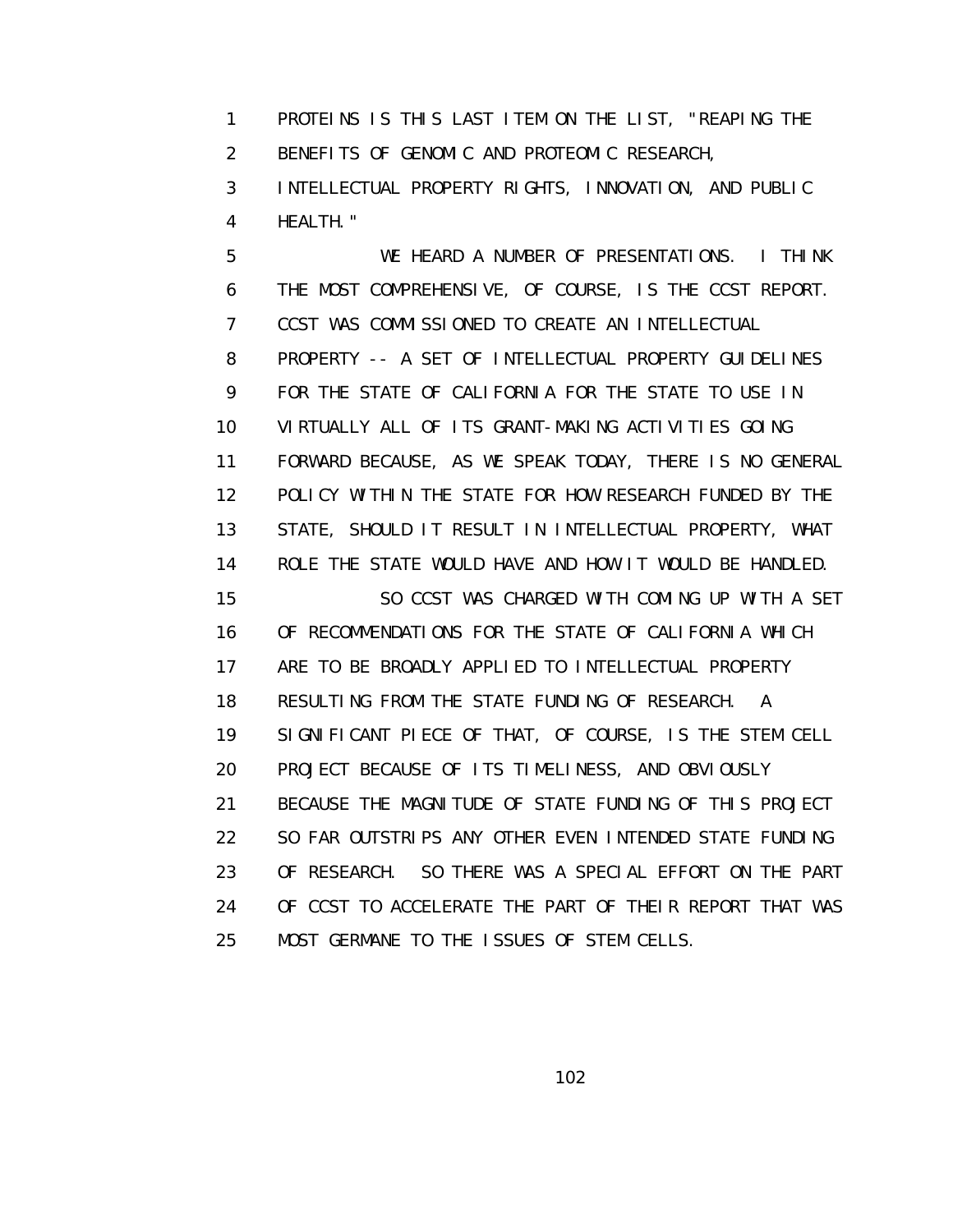1 A NUMBER OF PEOPLE IN OUR GROUP, NOT A 2 NUMBER, TWO PEOPLE, SUSAN BRYANT AND MICHAEL GOLDBERG, 3 ARE MEMBERS OF THE CCST COMMITTEE. THEY PRODUCED A 4 REPORT, AND I THINK WE ALSO HAVE SENT THAT TO ALL OF 5 YOU FOR YOUR READING PLEASURE.

 6 THEIR REPORT WAS -- AT OUR FIRST IP TASK 7 FORCE MEETING, WE ASKED THE CCST REPRESENTATIVES TO 8 COME AND PRESENT THE REPORT TO US ORALLY SO WE WOULD 9 HAVE AN OPPORTUNITY TO ASK QUESTIONS ABOUT THE REPORT 10 AND WHAT WAS IN IT, THE REASONS BEHIND THE REPORT, ETC. 11 I THINK THAT IT'S FAIR TO SAY THAT THE CCST REPORT IS A 12 DOCUMENT WHICH REPRESENTS A BROAD CROSS SECTION OF 13 PARTICIPANTS FROM ACADEMIA, FROM INDUSTRY, PEOPLE 14 EXPERIENCED WITH IP POLICY.

 15 IT, IN GENERAL, TENDED TO PRESENT A PROPOSAL 16 TO THE STATE WHICH TREATS INTELLECTUAL PROPERTY IN WAYS 17 SIMILAR TO THE FEDERAL LAW KNOWN AS BAYH-DOLE, 18 OWNERSHIP BY THE GRANTEE INSTITUTIONS. IT DEALT WITH 19 SOME OF THE ISSUES RELATING TO REMUNERATION TO THE 20 STATE. IN GENERAL, ACTUALLY RECOMMENDED AGAINST 21 REMUNERATION TO THE STATE DIRECTLY. WENT THROUGH THE 22 LOGIC FOR BOTH THE SUCCESSES AND THE PERCEIVED FAILURES 23 OF THE BAYH-DOLE ACT AS IT'S BEEN PRACTICED BY THE 24 FEDERAL GOVERNMENT. AND SO IT WAS SORT OF A FIRST 25 CORNERSTONE, IF YOU WILL, IN THE WHOLE DISCUSSION THAT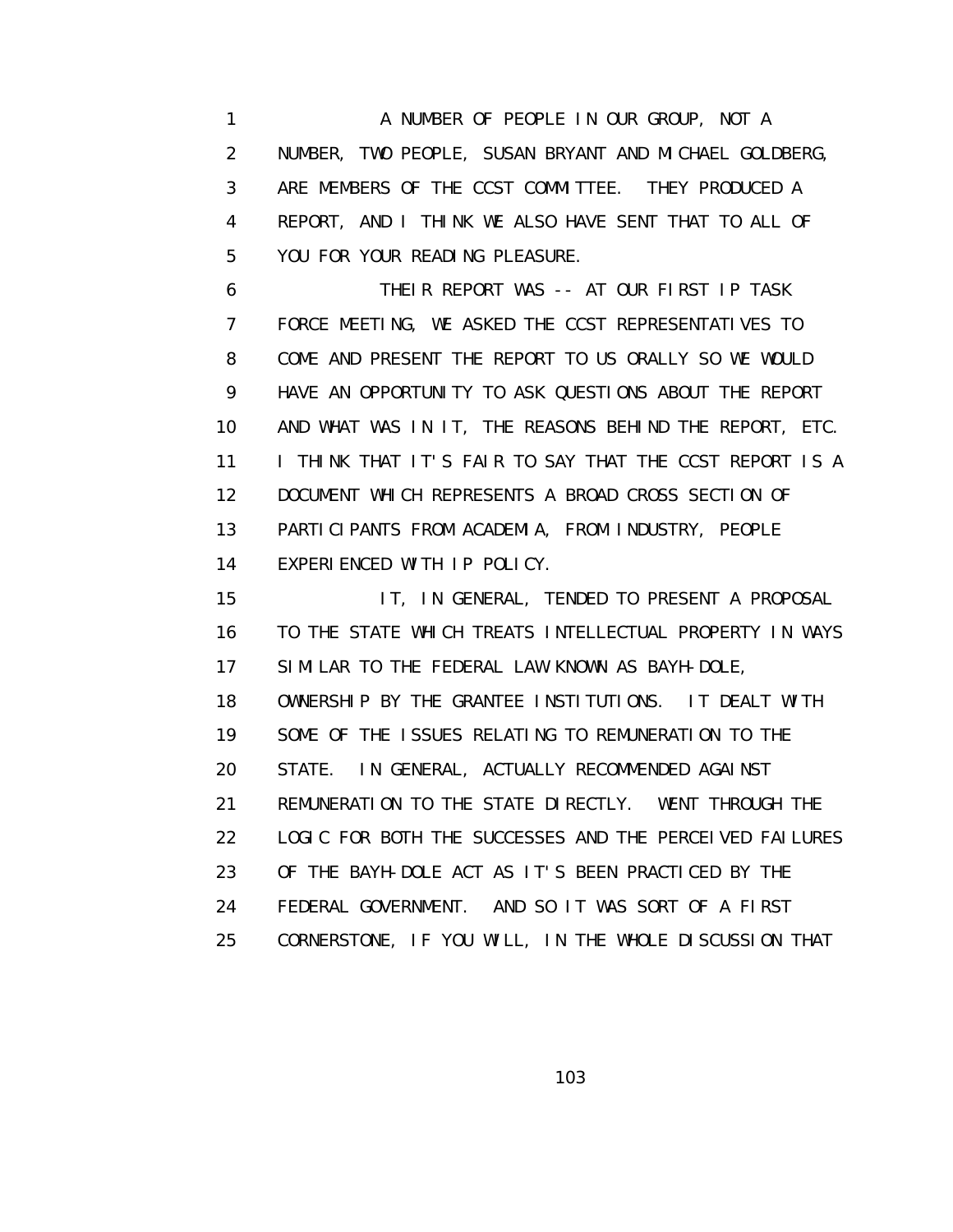1 HAS ENSUED FROM THAT.

 2 THERE WAS A PRESENTATION OF THE IMPORTANCE OF 3 IP TO THE BIOTECHNOLOGY INDUSTRY. SUFFICE IT TO SAY, 4 THE INDUSTRY BELIEVES THAT IP IS A CORNERSTONE OF 5 BIOTECHNOLOGY AND, THEREFORE, IS SOMETHING VERY 6 IMPORTANT TO THEM.

 7 THERE THEN WAS THIS LEGISLATIVE HEARING IN 8 SAN FRANCISCO. AND FIRST OF ALL, PRESENTATIONS BY THE 9 STATE TREASURER'S OFFICE AND THE BOND COUNSEL SUPPORT. 10 HERE, I THINK, IS THE FIRST SET OF FACTS THAT WE ARE 11 ABLE TO RELY UPON. THERE HAS BEEN A LOT OF DISCUSSION 12 ABOUT, IN THE PRESS AND ELSEWHERE, ABOUT WHAT BONDS 13 WILL QUALIFY AS BEING TAX-EXEMPT VERSUS TAXABLE. AND 14 THEY HAVE PRESENTED BY SOME WHOSE MOTIVES WE MIGHT 15 QUESTION ABOUT WANTING TO POLARIZE THE SITUATION AS 16 EITHER BLACK OR WHITE. IF YOU GET ANY REMUNERATION TO 17 STATE OR STATE AGENCY, IT HAS TO BE A TAXABLE BOND; IF 18 NOT, IT SHOULD BE A NONTAXABLE BOND. 19 WHAT WE HAVE LEARNED IS THERE'S A LOT OF GRAY

 20 AREA IN THAT THERE ARE LOTS OF OPPORTUNITIES TO 21 STRUCTURE BOND OFFERINGS, ETC., EVEN IF YOU HAVE 22 REMUNERATION COMING TO THE STATE, WHICH MIGHT VERY WELL 23 LEAD TO THE USE OF NONTAXABLE BONDS. I THINK THAT WE 24 DID HEAR, AS BOB KLEIN INDICATED EARLIER, SOME STRONG

25 ADVICE TO FIGURE OUT WHAT THE BEST PROGRAMS ARE FOR THE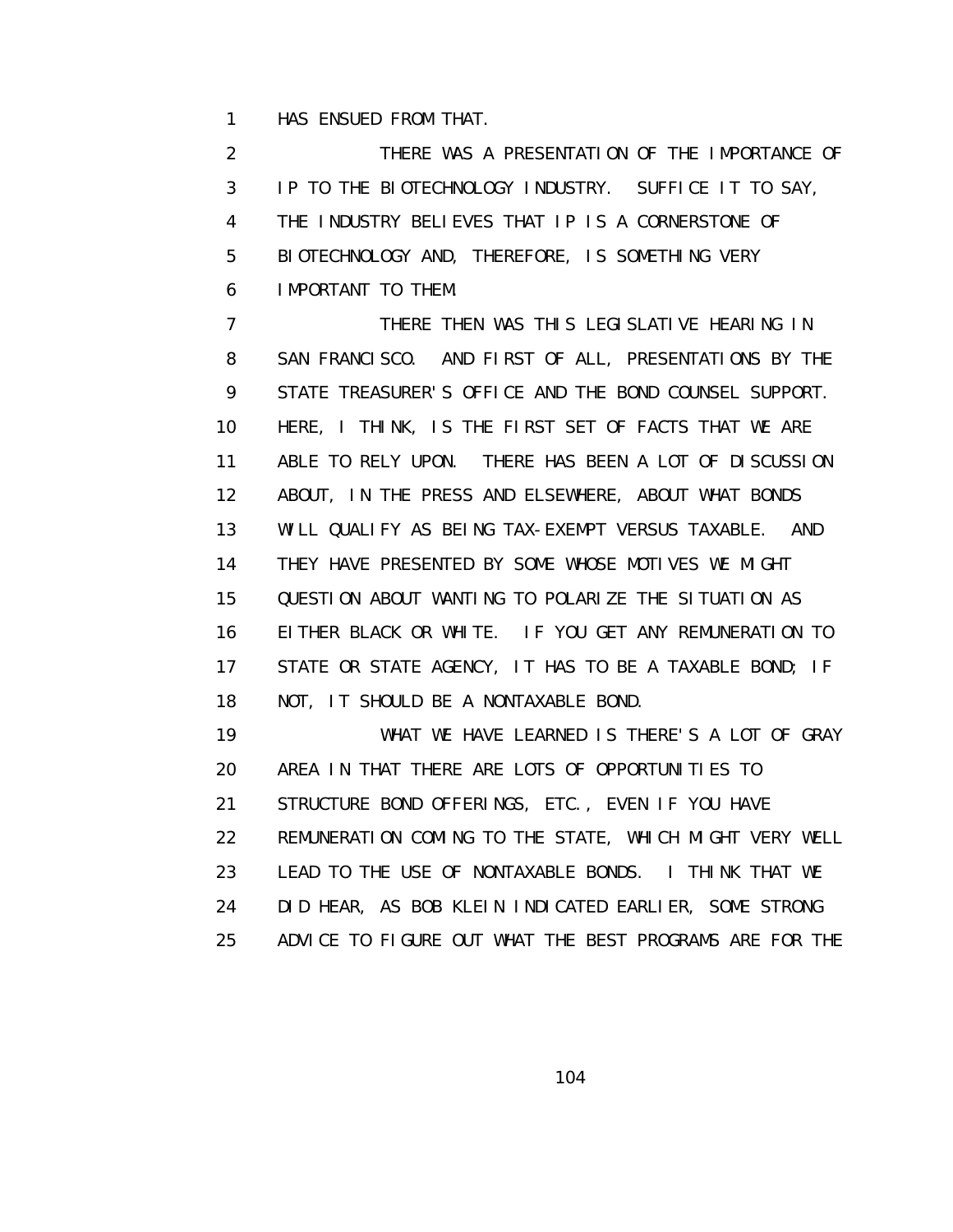1 STATE OF CALIFORNIA FROM A PROGRAMMATIC POINT OF VIEW, 2 AND WE TAX PEOPLE WILL OPTIMIZE THE TAX STRATEGY BASED 3 ON THAT, BUT DON'T GO FORWARD THINKING THAT IF THERE'S 4 ANY REMUNERATION TO THE STATE, IT ABSOLUTELY HAS TO BE 5 TAXABLE BONDS. THAT'S NOT THE CURRENT VIEW OF THOSE 6 PEOPLE.

7 AGAIN, WE HAD A REPRESENTATIVE OF CCST AT 8 THAT MEETING. REBECCA EISENBERG, WHO'S CONSIDERED TO 9 BE ONE OF MOST THOUGHTFUL AND CERTAINLY PROLIFIC 10 STUDENTS OF INTELLECTUAL PROPERTY LAW IN THE UNITED 11 STATES, AND ON OCCASION A RATHER VOCAL CRITIC OF SOME 12 ASPECTS OF THE IMPLEMENTATION OF THE BAYH-DOLE ACT, 13 PRESENTED A VERY THOUGHTFUL PAPER AT THAT MEETING. 14 MERRILL GOOZNER AND JENNIFER WASHBURN, BOTH HAVE, I 15 THINK, NOVEL IDEAS FOR OPENING UP THE LANDSCAPE OF 16 INTELLECTUAL PROPERTY. LABEEB ABBOUD, WHO CAME FROM 17 IAVI AND TALKED ABOUT SOME OF THEIR POLICIES, AND CAROL 18 MIMURA FROM UC BERKELEY WHO TALKED ABOUT A PROGRAM -- 19 REMIND ME EXACTLY WHAT IT'S CALLED -- LICENSING WITH 20 SOCIAL RESPONSIBILITY. A LOT OF THESE DEALING WITH 21 THIRD-WORLD ISSUES, NOT DIRECTLY RELEVANT OFTENTIMES TO 22 WHAT'S POSSIBLE IN THE U.S.

23 AND THEN, FINALLY, WE HAD THE NOVEMBER 22D 24 MEETING WHERE BRIAN WRIGHT, WHO WAS ONE OF THE AUTHORS 25 OF THE RECENT NRC STUDY, CAME AND PRESENTED THAT STUDY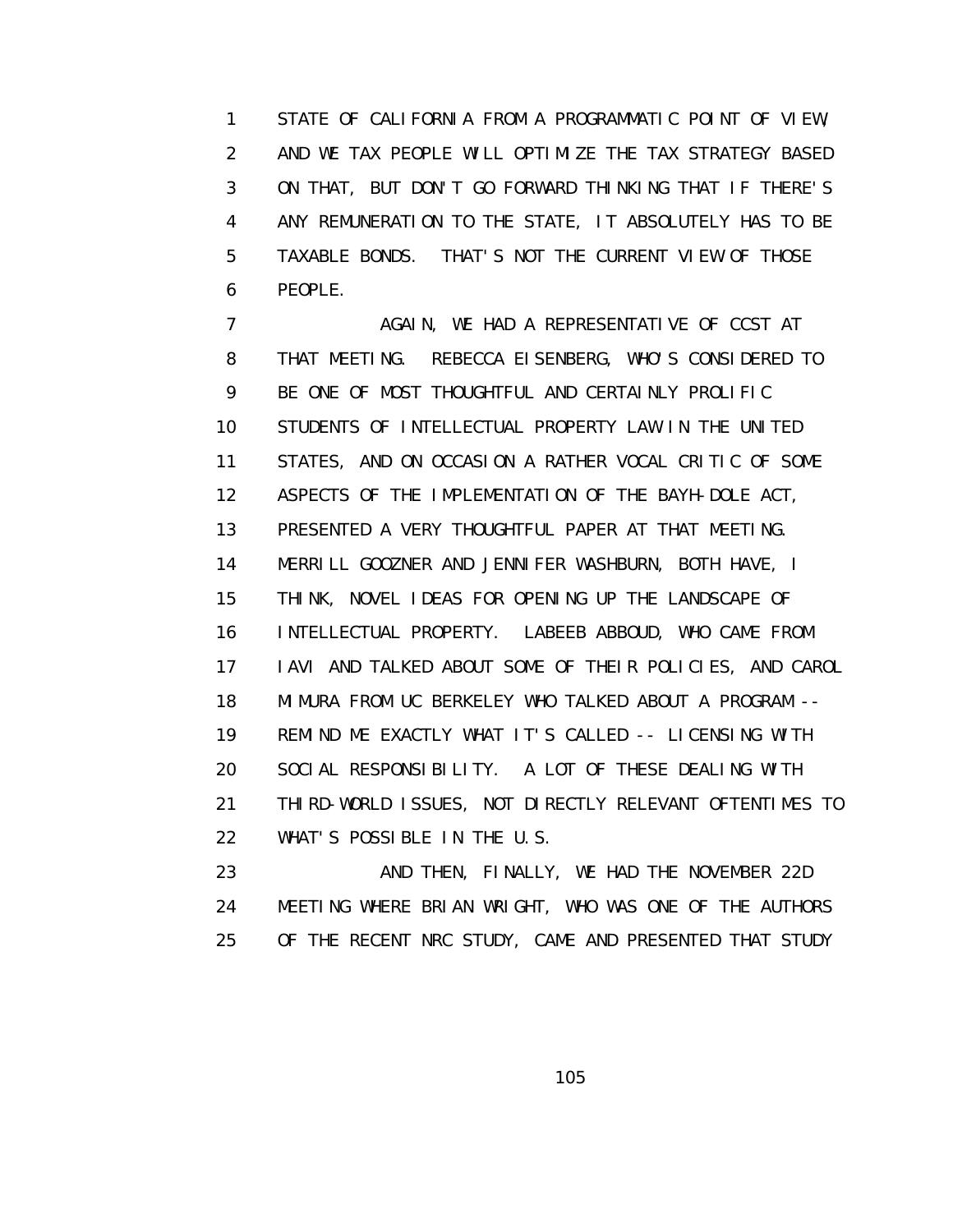1 TO US. WE READ REBECCA EISENBERG'S TESTIMONY FROM THE 2 OCTOBER 31ST MEETING TO THE ENTIRE GROUP SO THAT WE 3 COULD UNDERSTAND WHAT SHE -- HER THOUGHTFUL ANALYSIS OF 4 THE SITUATION. AND WE ALSO HAD AN OPPORTUNITY TO SPEAK 5 WITH RICK KLAUSNER ON THE PHONE, WHO IS THE FORMER HEAD 6 OF GLOBAL HEALTH PROGRAMS AT THE GATES FOUNDATION. **7** I THINK IT WAS REALLY BASED ON ALL OF 8 THIS INPUT AND BASED ON OUR READINGS THAT WE SORT OF 9 FORMULATED WHAT WE THOUGHT ARE THE FIVE KEY QUESTIONS. 10 FIRST, WHO SHOULD OWN ANY INVENTIONS THAT MAY ARISE 11 FROM CIRM FUNDING? I THINK YOU WILL SEE IN THE 12 PROPOSAL THAT WE BELIEVE A GREAT DEAL THAT INSTITUTIONS 13 SHOULD OWN THE TECHNOLOGY. THAT CONCLUSION WAS BASED 14 ON SEVERAL BOTH FACTS AND OPINIONS, BUT WE GOT STRONG 15 OPINIONS FROM VIRTUALLY EVERYBODY THAT WHATEVER WE DO, 16 WE SHOULDN'T MAKE IT INCOMPATIBLE WITH BAYH-DOLE. WE 17 DIDN'T HAVE MANY PEOPLE WHO WERE STRONGLY SUPPORTING 18 JUST ADOPT BAYH-DOLE AS IT IS AND AS IT IS PRACTICED; 19 BUT IF WE MAKE A CALIFORNIA PROGRAM INCOMPATIBLE WITH 20 BAYH-DOLE, FIRST OF ALL, WE RUN A VERY STRONG RISK OF 21 VIOLATING FEDERAL LAW BECAUSE FEDERAL LAW SAYS IF 22 THERE'S \$1 OF RESEARCH FUNDING IN A GIVEN PROJECT, THAT 23 WE MUST FOLLOW BAYH-DOLE. SO THAT'S A FACT.

24 THE SECOND THING IS WE WERE TOLD BY MANY 25 GROUPS PLEASE DO NOT MAKE AN ISLAND OUT OF CALIFORNIA.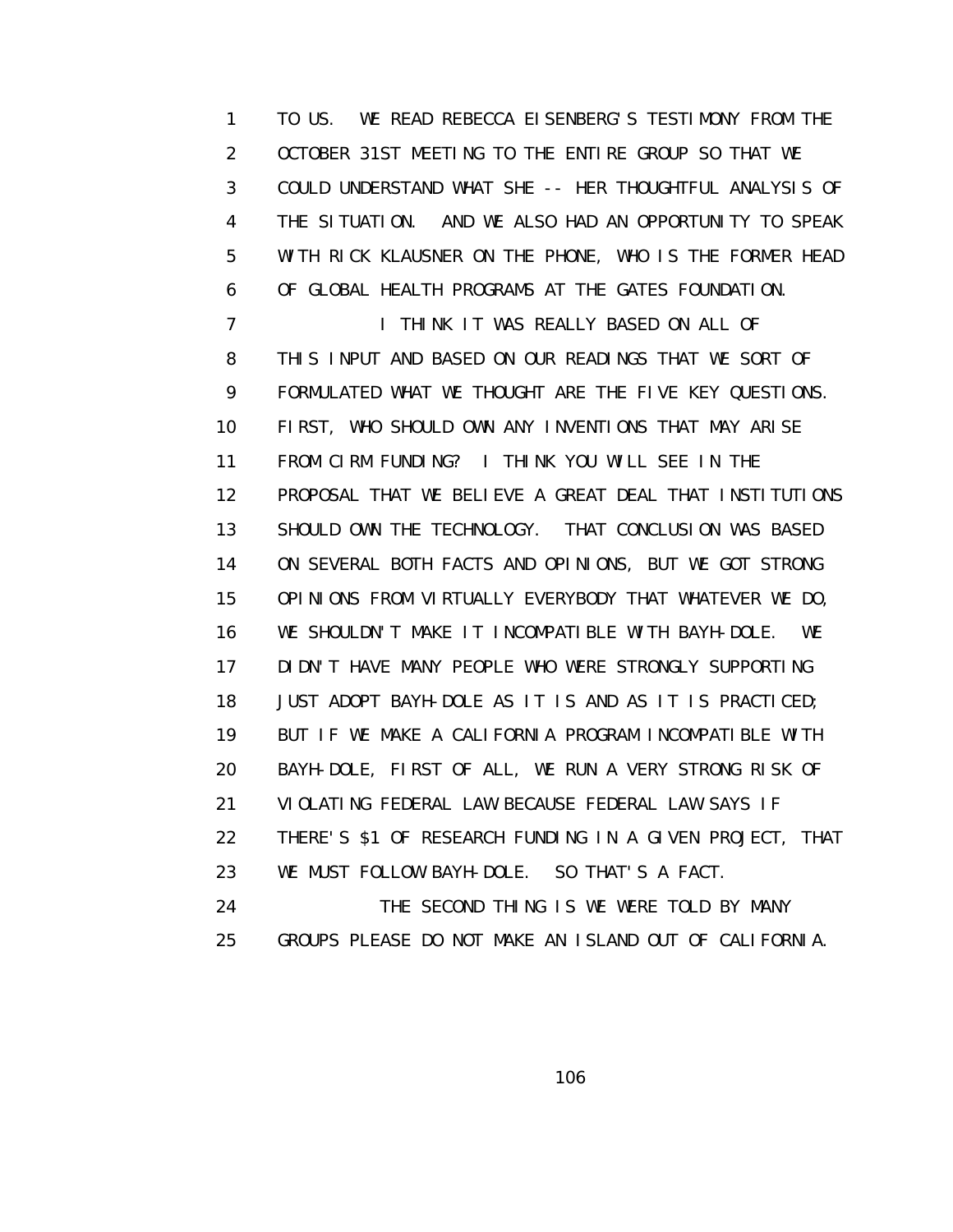1 REALIZE THAT YOU ARE IN A SET OF ACTIVITIES IN WHICH 2 YOU ARE ONE PLAYER IN A VERY LARGE UNIVERSE OF OTHER 3 PLAYERS.

 4 AND THIRD OF ALL, AS A PRACTICAL MATTER, THE 5 ONLY OTHER REASONABLE PROPOSAL WAS THAT CIRM ITSELF 6 WOULD OWN THE TECHNOLOGY. CIRM SIMPLY DOES NOT, CAN'T 7 AFFORD, DOESN'T HAVE THE MONEY, AND WILL NEVER HAVE THE 8 MONEY TO BUILD A LARGE INTELLECTUAL PROPERTY GROUP TO 9 FILE PATENTS, PROSECUTE THESE PATENTS, KEEP TRACK OF 10 EVERYTHING THAT'S GOING ON. AS YOU HEARD SEVERAL TIMES 11 TODAY, OUR TOTAL FUNDING IS ONLY 6 PERCENT OF THE 12 GRANTS THAT WE GIVE.

13 **AS MANY OF YOU KNOW, I RUN A FOUNDATION OF**  14 ABOUT THE SAME SIZE AS CIRM. OUR OVERHEAD IS 10 OR 11 15 PERCENT. I DON'T KNOW ANY FOUNDATION THAT SURVIVES 16 SPENDING JUST 6 PERCENT ON OVERHEAD. IT TAKES A LOT OF 17 WORK TO REVIEW ALL THE PROPOSALS AND PUT THE POLICIES 18 IN PLACE AND TRACK WHAT'S GOING ON. IT'S SIMPLY 19 INCONCEIVABLE THAT CIRM COULD CARVE ENOUGH MONEY OUT OF 20 ITS 6 PERCENT TO HAVE A PROGRAM.

 21 SECOND QUESTION WAS HOW SHALL CIRM REQUIRE 22 SHARING OF DATA, TOOLS, TECHNOLOGY, AND INTELLECTUAL 23 PROPERTY? AS YOU WILL SEE, THIS IS AN AREA WHERE WE 24 CAME TO THE CONCLUSION, I THINK STRONGLY SUPPORTED BY 25 THE RECENT NRC DOCUMENT, THAT WE SHOULD TRY TO MOVE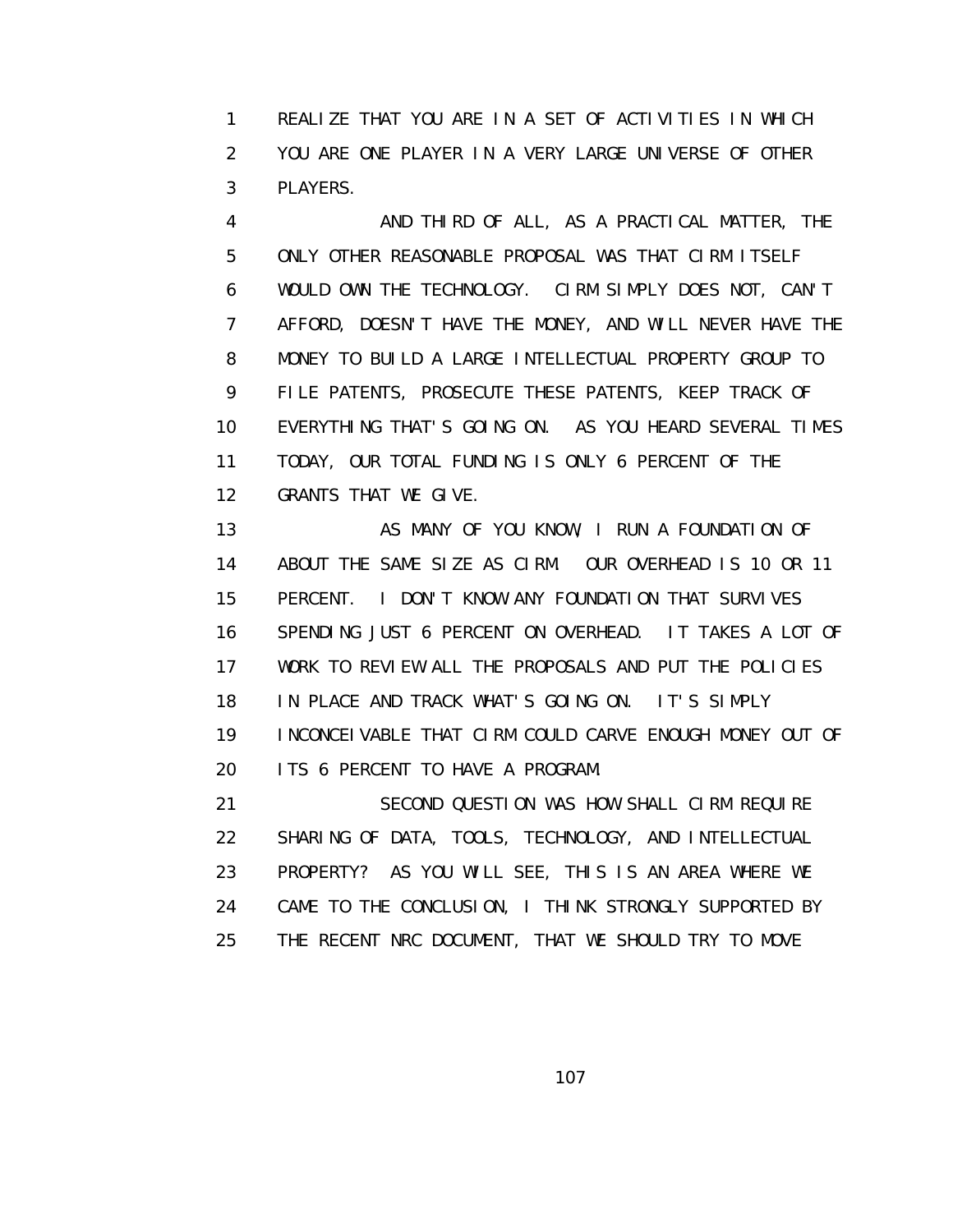1 THIS WHOLE AREA FURTHER ALONG TOWARDS MUCH GREATER 2 CREATIVE SHARING, ETC., THAN IS CURRENTLY PRACTICED IN 3 MANY PLACES IN THE U.S. 4 THIRD, ALONG SIMILAR LINES, SHOULD CIRM 5 CREATE A RESEARCH EXEMPTION FOR THE USE OF INTELLECTUAL 6 PROPERTY FOR BASIC RESEARCH PURPOSES? 7 AND THEN, FINALLY, WHAT LICENSING 8 REQUIREMENTS SHOULD BE ADOPTED BY OUR CIRM GRANTEES? 9 THAT IS, IF THEY OWN THE TECHNOLOGY, HOW SHOULD WE 10 PROVIDE GUIDANCE TO THEM ON WHAT KINDS OF THINGS THEY 11 SHOULD DO TO ADDRESS AT LEAST SOME OF THE ISSUES THAT 12 MANY PEOPLE ARE CONCERNED ABOUT RELATING TO USE TO 13 BENEFIT CALIFORNIANS, ETC. 14 AND, FINALLY, THE LAST POINT IS SHOULD CIRM 15 ITSELF RETAIN SOME SORT OF MARCH-IN RIGHTS? 16 MS. SAMUELSON: ED, COULD YOU DEFINE THAT, 17 DEFINE MARCH-IN? 18 DR. PENHOET: IT'S ON THE NEXT SLIDE. THESE 19 ARE THE QUESTIONS. THESE ARE THE ANSWERS. I THINK, TO 20 ANTICIPATE AHEAD, I THINK IT'S THE HARDEST QUESTION TO 21 ANSWER IN DETAIL BECAUSE IT MANY TIMES DEPENDS ON 22 CIRCUMSTANCES. 23 SO AS I SAID BEFORE, OUR RECOMMENDATION IS 24 THAT WE DO ALLOW CIRM GRANTEES TO OWN THE TECHNOLOGY. 25 ONE ASPECT OF THAT THAT I DID NOT MENTION, BUT I THINK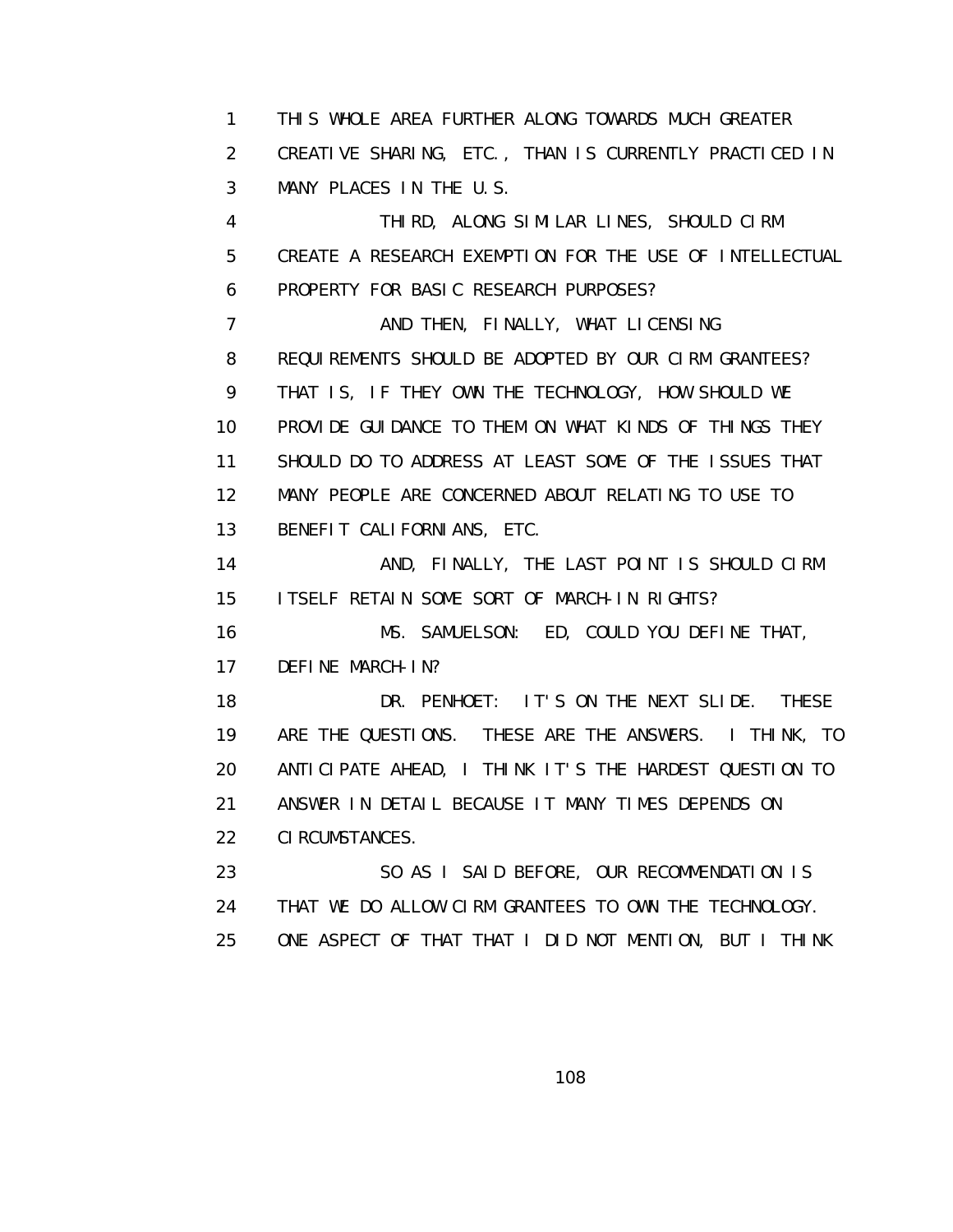1 IS EXTREMELY IMPORTANT, ANY OTHER MODEL WOULD PRECLUDE 2 COLLABORATION WITHIN THE INSTITUTION BECAUSE IF YOU 3 HAVE PEOPLE WORKING ON A PROJECT PARTIALLY FUNDED BY 4 CIRM AND PARTIALLY FUNDED BY SOMEBODY ELSE AND SOMEBODY 5 ELSE FROM THE FEDERAL GOVERNMENT, THEN YOU WOULDN'T BE 6 ABLE TO KEEP OUT OWNERSHIP. SO IT WOULD BE A BARRIER 7 ACTUALLY TO COLLABORATION IF SOME ENTITY OTHER THAN THE 8 UNIVERSITIES OR THE OTHER GRANTEES OWN THE TECHNOLOGY. 9 BY THE WAY, SPEAKING OF UNIVERSITIES, THE 10 PROPOSALS WE'RE PUTTING IT IN FRONT OF YOU TODAY ARE 11 NOT FOR THE PRIVATE SECTOR. THESE ARE ONLY FOR 12 NONPROFIT INSTITUTIONS, AND SPECIFICALLY NOW FOR THE 13 TRAINING GRANTS. YOU MIGHT ASK WHY DO YOU NEED AN IP 14 POLICY AT ALL FOR TRAINING GRANTS. THE PRIMARY PURPOSE 15 IS FOR TRAINING, NOT FOR GENERATING IP. BUT IT'S AT 16 LEAST THEORETICALLY POSSIBLE THAT A POST-DOC THAT WE 17 SUPPORT WITH THIS COULD INVENT SOMETHING OF VALUE. 18 DR. BERG: YOU MEAN THE GRANTEES THEMSELVES 19 SHOULD? 20 DR. PENHOET: GRANTEE INSTITUTIONS. 21 DR. BERG: INSTITUTIONS. I WANT TO BE A

22 LITTLE CLEARER ON THAT.

 23 DR. PENHOET: THE GRANTEE INSTITUTION. WITH 24 RESPECT TO SHARING, WE DO BELIEVE THAT IT'S IMPORTANT 25 THAT WE SET AN EXAMPLE OF A GREATER DEGREE OF DATA AND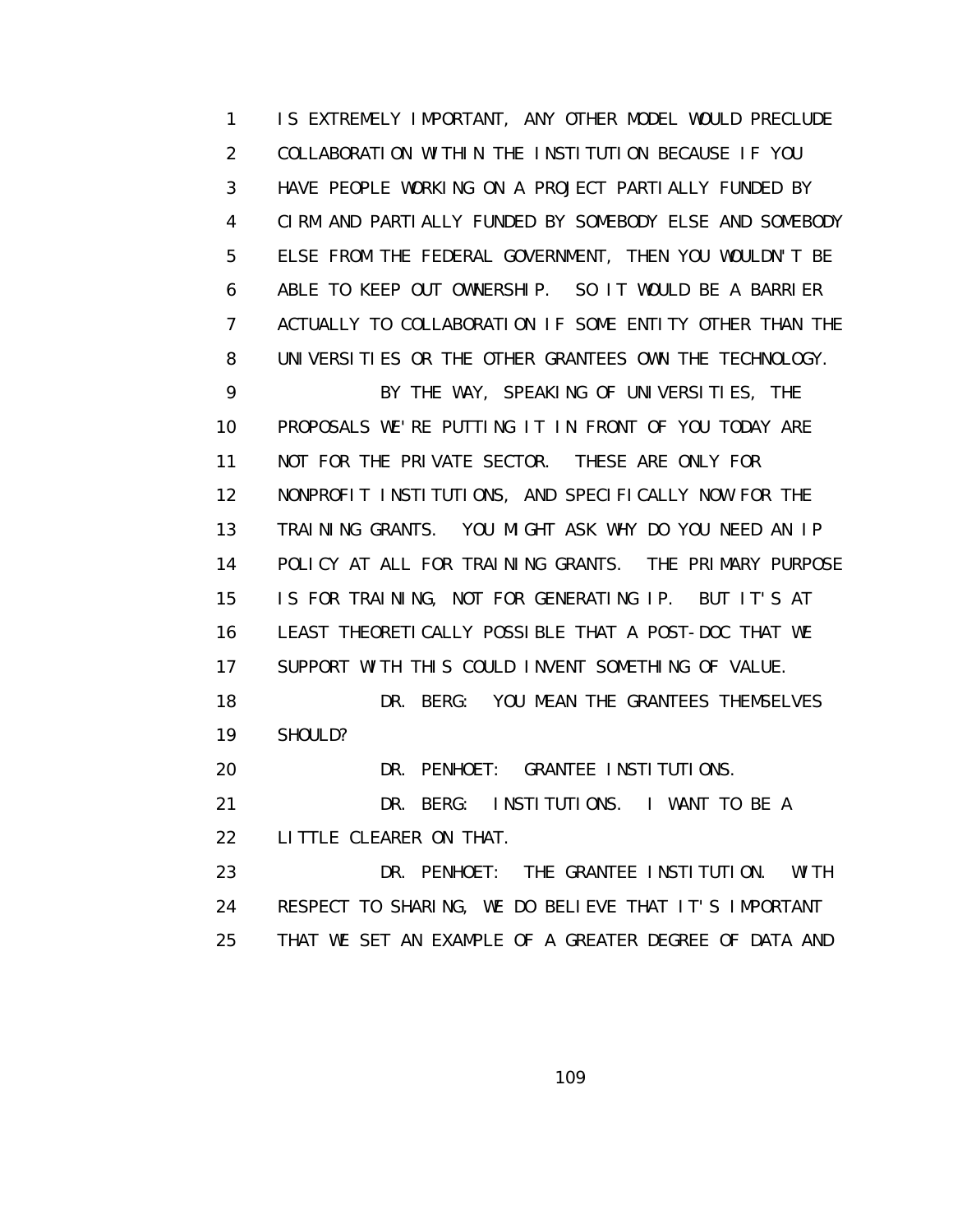1 BIOLOGICAL MATERIALS SHARING THAN IS COMMONLY PRACTICED 2 TODAY. NIH HAS SOFT GUIDELINES ON THIS ISSUE ABOUT 3 PROMPT SHARING OF DATA AND MATERIALS. AND WE'RE SIMPLY 4 SAYING WE DON'T KNOW EXACTLY HOW TO ARTICULATE THIS YET 5 IN TERMS OF A FIRM POLICY, BUT WE THINK WE DO HAVE AN 6 OPPORTUNITY HERE, IT'S STRONGLY SUPPORTED BY THE 7 DOCUMENT FROM THE NRC AS WELL, THAT BECAUSE OF A 8 TENDENCY TO OVERPATENT SO-CALLED UPSTREAM TECHNOLOGIES 9 AND THE INEVITABLE COMPETITIVE NATURE OF BIOMEDICAL 10 SCIENCE, WHETHER IT'S DONE IN A UNIVERSITY OR A PRIVATE 11 SECTOR ENVIRONMENT, THAT OFTENTIMES THERE'S BEEN A, FOR 12 LACK OF A BETTER TERM, FORWARDING OF INFORMATION AND 13 TECHNOLOGY. WE BELIEVE THAT WE REALLY HAVE AN 14 OPPORTUNITY HERE TO PUSH THE ENVELOPE FURTHER IN THAT 15 REGARD, AND WE SHOULD DO THAT. I THINK WE HAVE A 16 UNIFORM VIEW OF THAT ON OUR COMMITTEE. 17 MR. SHESTACK: ... EFFECT ON BAYH-DOLE. 18 DR. PENHOET: IT DOES NOT. THIS IS THE 19 PRACTICE OF BAYH-DOLE AS OPPOSED TO THE LAW OF 20 BAYH-DOLE. THE PRACTICE OF BAYH-DOLE DOESN'T SAY 21 ANYTHING ABOUT THIS ISSUE IN TERMS OF -- 22 DR. HENDERSON: IF WE WERE TO DO THIS IN THE 23 GENOMICS COMMUNITY (INAUDIBLE). 24 DR. PENHOET: BRIAN HENDERSON MAKES THE POINT 25 THAT THE GENOMIC COMMUNITY HAS BEEN DOING THIS FOR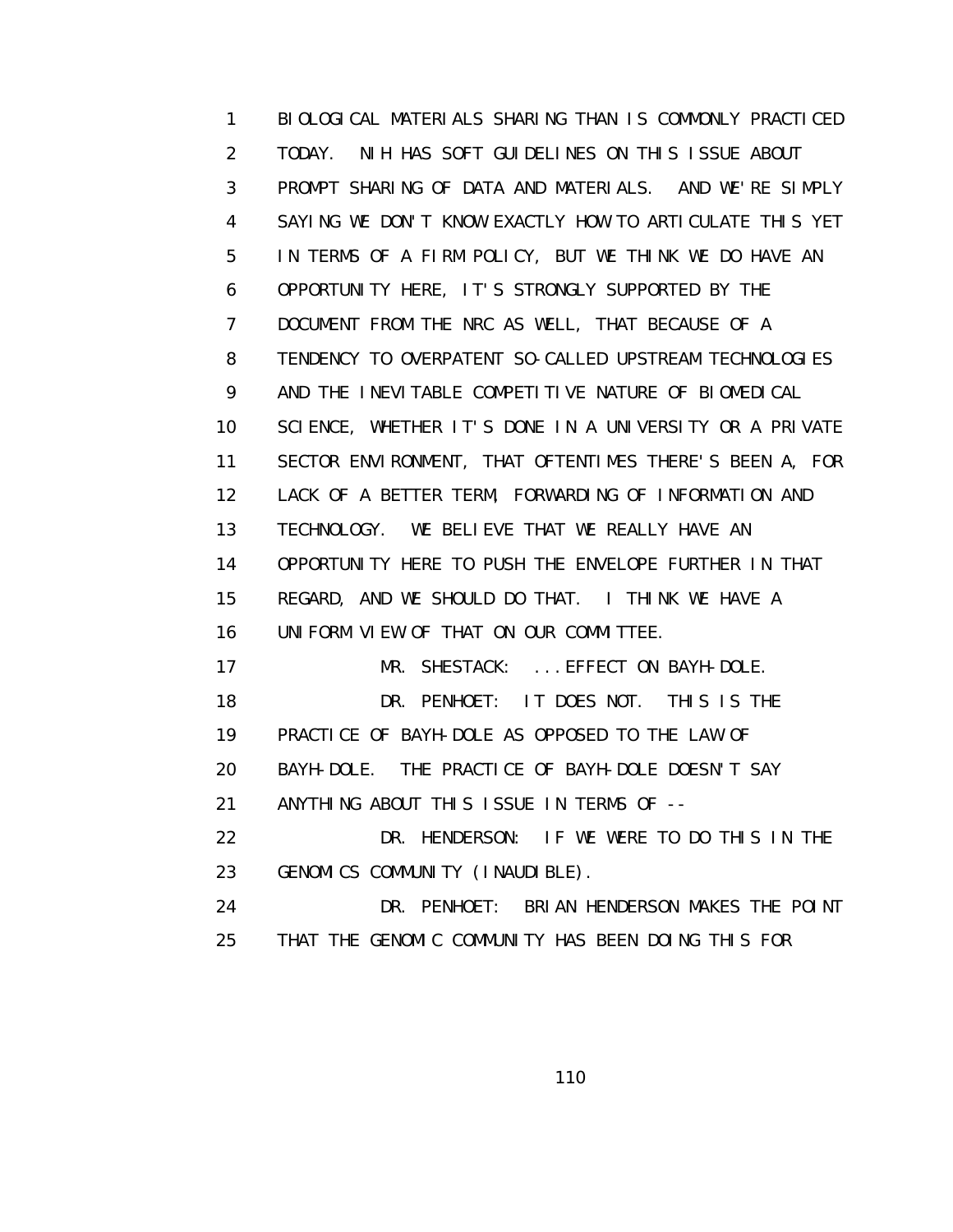1 QUITE SOME TIME, ESPECIALLY BECAUSE THERE'S A 2 REQUIREMENT THAT WHEN YOU PUBLISH A SEQUENCE, THAT YOU 3 PUT IT IN THE GEN BANK IMMEDIATELY AND, THEREFORE, THE 4 WHOLE GENOMICS COMMUNITY HAS ACCESS. IT'S BEEN A 5 WONDERFUL AND A POWERFUL RESOURCE.

 6 CHAIRMAN KLEIN: COULD EVERYONE THAT MAKES A 7 COMMENT FROM THE BOARD PLEASE TRY AND SPEAK VERY LOUDLY 8 SO THAT THE AUDIENCE CAN HEAR AND COURT REPORTER CAN 9 HEAR WELL?

 10 DR. PENHOET: ANOTHER AND PERHAPS MORE 11 CONTROVERSIAL RESEARCH IS THE RESEARCH EXEMPTION. 12 THERE IS NO RESEARCH EXEMPTION IN THE LAW TODAY IN THE 13 UNITED STATES WHICH SAYS THAT PEOPLE DOING RESEARCH FOR 14 PURELY, QUOTE, UNQUOTE, RESEARCH PURPOSES HAVE ANY 15 RIGHT TO CONDUCT THAT RESEARCH IF IT VIOLATES ANY 16 EXISTING PATENT. THE LAST COUPLE OF YEARS HAVE SEEN 17 SEVERAL MAJOR CASES, THE MOST IMPORTANT BEING THE CASE 18 CALLED MADY VS. DUKE, IN WHICH A DISAFFECTED FORMER 19 FACULTY MEMBER SUED DUKE FOR USING HIS TECHNOLOGY. 20 DUKE -- THAT WAS MADY. DUKE REPLIED THEY USED THE 21 TECHNOLOGY ONLY TO FURTHER THE MOTHERHOOD AND APPLE PIE 22 KIND OF BASIC RESEARCH, ETC. THE COURT FOUND THAT DUKE 23 IS A LARGE BUSINESS. THEY SELL BASKETBALL TICKETS, 24 THEY GRANT GRANTS, THEY HIRE PEOPLE, THEY SELL MEDICAL 25 SERVICES. SO I'M SORRY, DUKE, THE PURITY OF YOUR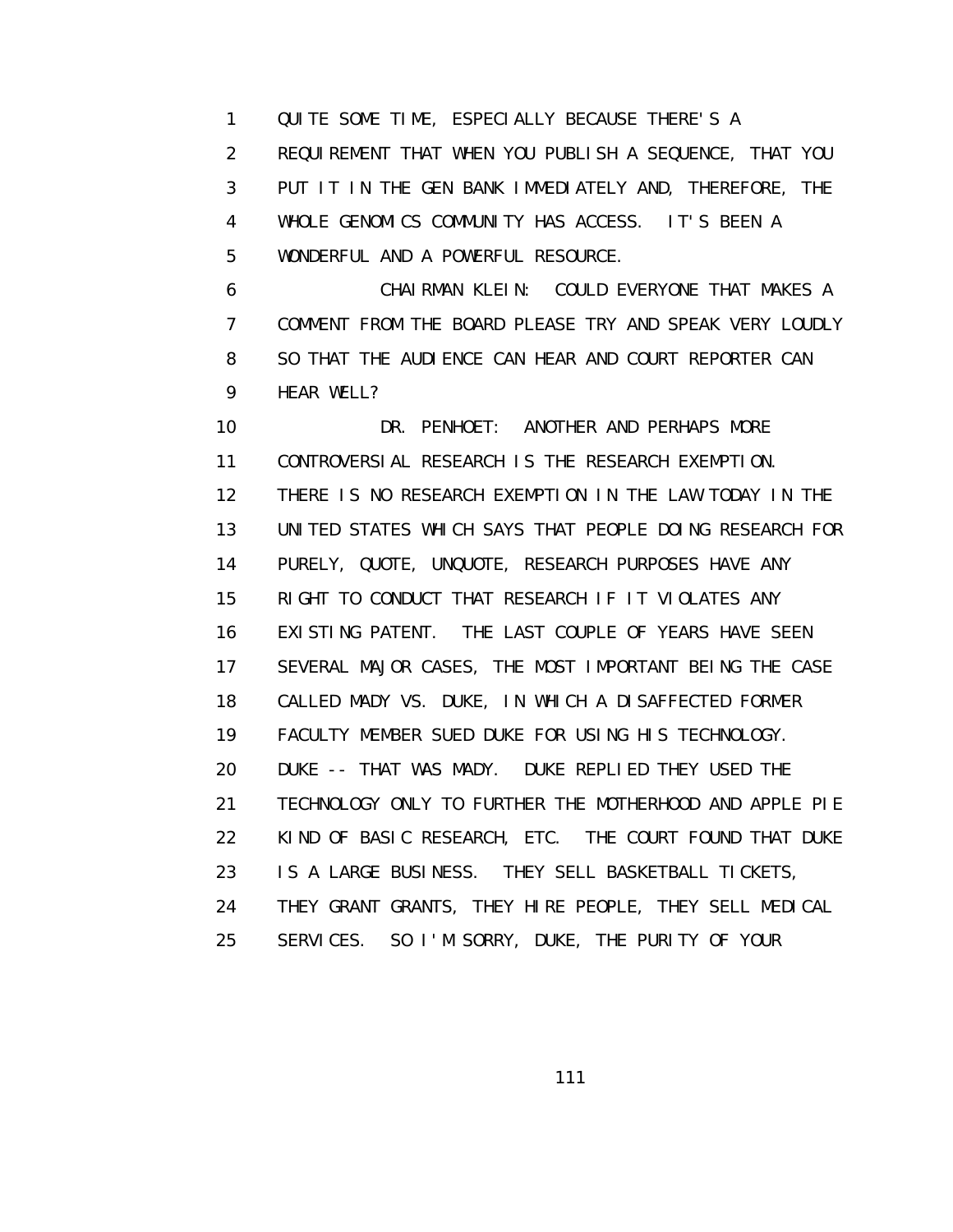1 ENTERPRISE DOESN'T ABSOLVE YOU OF ANY RESPONSIBILITY 2 FOR VIOLATING A PATENT.

 3 SO THERE IS CURRENTLY TODAY NO RESEARCH 4 EXEMPTION IN THE UNITED STATES OF AMERICA FOR ANYONE 5 DOING RESEARCH THAT VIOLATES SOMEBODY ELSE'S PATENT. 6 AS A PRACTICAL MATTER, AND AS ADDRESSED IN 7 THE NRC STUDY, MOST ACADEMIC RESEARCHERS JUST IGNORE 8 THIS AND GO AHEAD AND DO THE RESEARCH ANYWAY, BUT 9 THERE'S A GROWING CONCERN ABOUT WHAT THAT IS. MANY 10 PEOPLE BELIEVE THAT THERE SHOULD BE A FEDERAL RESEARCH 11 EXCEPTION THAT'S PASSED, AND I THINK THERE WILL BE. 12 CERTAINLY REBECCA EISENBERG IS ONE OF THOSE PEOPLE WHO 13 IS PRESSING FOR THAT KIND OF REFORM OF THE PRACTICE OF 14 BAYH-DOLE.

 15 SO WHAT WE BELIEVE IS THAT WITHIN CIRM, WE 16 SHOULD AT LEAST MAKE POLICY THAT SAYS THAT WITHIN THE 17 CIRM GRANTEE COMMUNITY, THAT THERE WOULD BE A RESEARCH 18 EXEMPTION, NOT BY LAW, BUT BY REQUIREMENT OF HAVING A 19 RESEARCH AGREEMENT WITH CIRM. EVEN IF YOU HAVE A 20 PATENTED TECHNOLOGY, YOU WOULD ALLOW OTHER PEOPLE IN 21 THE CIRM-FUNDED WORLD TO PRACTICE THAT ART WITHOUT 22 REMUNERATION. 23 MR. SHESTACK: DOES THAT EXTEND OUT OF CIRM?

 24 DR. PENHOET: WE COULD. I THINK THAT'S ONE 25 OF THE THINGS WE WILL TAKE UP GOING FORWARD. ALTHOUGH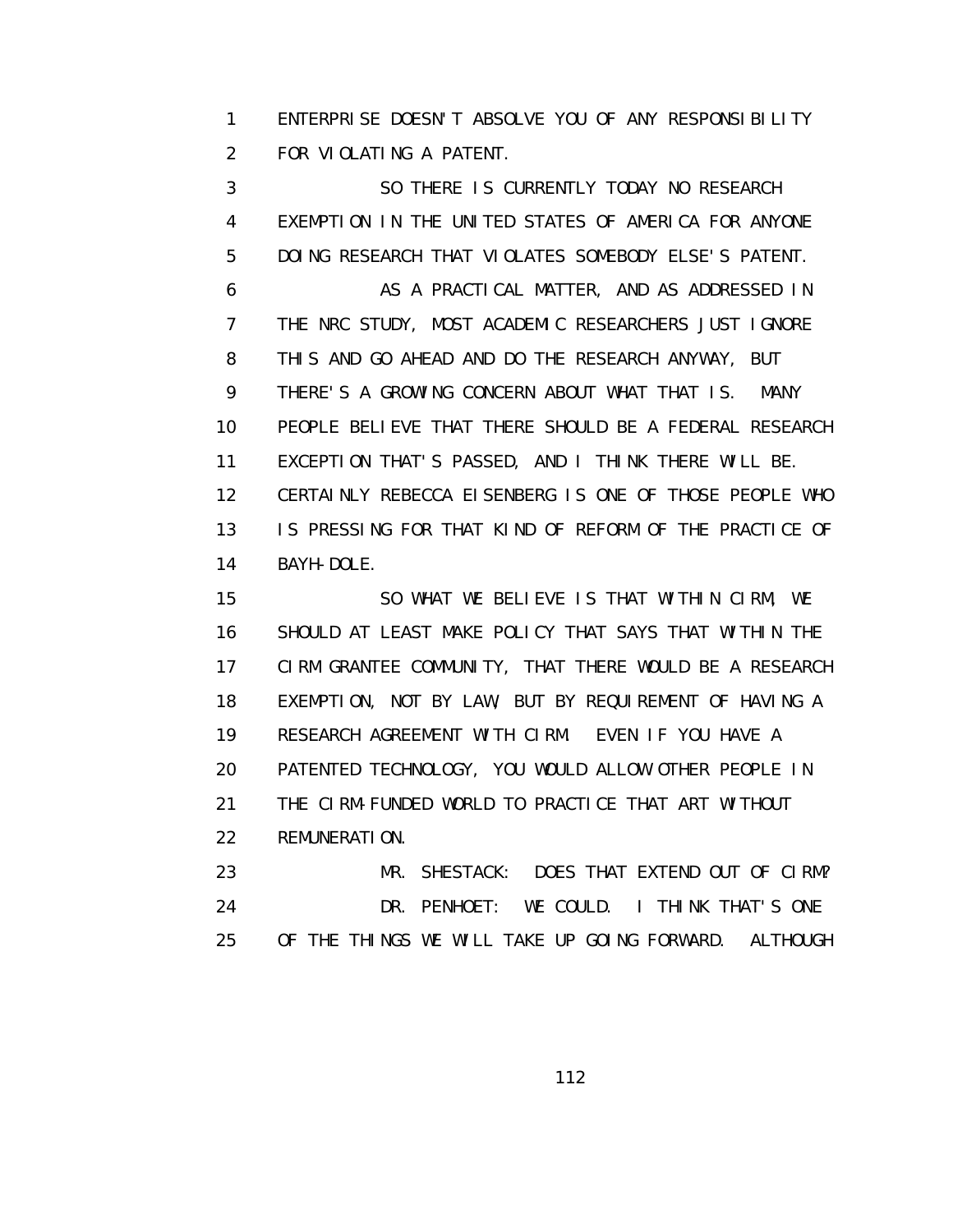1 WE WOULD LIKE TO -- WHAT WE'RE STRUGGLING WITH, JON, IS 2 HOW YOU MAKE THAT A RECIPROCITY? THAT IS, IF WE SHARE 3 EVERYTHING WITH THIRD PARTIES AND THEY STILL DON'T 4 SHARE BACK WITH US. BUT ON THE OTHER HAND, I THINK WE 5 HAVE AN OPPORTUNITY HERE TO SET AN EXAMPLE. AND 6 CERTAINLY TRAINING GRANTS, THIS IS ONE PLACE WE SHOULD 7 TRAIN YOUNG PEOPLE ALONG THESE LINES. 8 MR. SHESTACK: IS THAT GOING TO BE A PART OF 9 THE POLICY (INAUDIBLE). 10 CHAIRMAN KLEIN: I THINK THERE'S PROBLEMS, 11 JON, IN HEARING YOU. IF YOU COULD USE THE MIC, THAT 12 WOULD BE GREAT. 13 MR. SHESTACK: MY QUESTION WAS IF THAT

 14 BECOMES -- THAT BECOMES PART OF YOUR POLICY, DOES THAT 15 THEN BECOME PART OF CALIFORNIA REGULATORY LAW? AND 16 DOES THAT HAVE ANY FURTHER IMPACT WITH COMPLIANCE AND 17 BAYH-DOLE?

 18 DR. PENHOET: YES. AND THE REASON WE'RE NOT 19 CALLING THIS A POLICY TODAY, WHEN THESE POLICIES BECOME 20 FINAL AND PLACED IN PRINT, WE HAVE A REQUIREMENT ON THE 21 PART OF ALL GRANTEES WHO SIGN THAT, THESE POLICIES WILL 22 BECOME PART OF THE LAW IN CALIFORNIA. THEY HAVE TO BE 23 CRAFTED VERY CAREFULLY. SOME OF THESE THINGS ARE -- 24 COULD BECOME QUITE ONEROUS.

25 LET ME GIVE YOU AN EXAMPLE OF WHERE MANY OF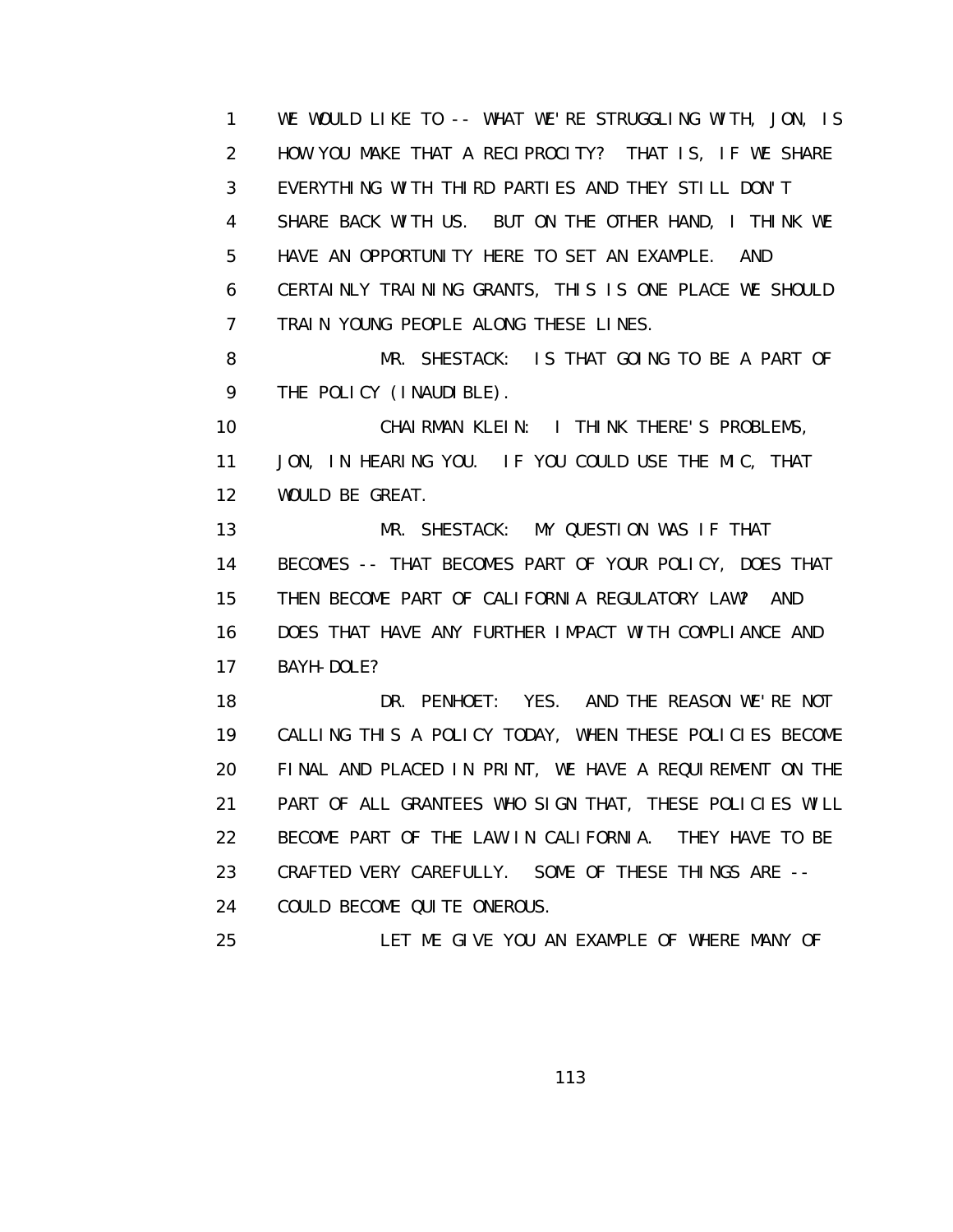1 MY COLLEAGUES IN THE ACADEMIC WORLD TODAY ARE CONCERNED 2 ABOUT THE SECOND POINT, NOT THE RESEARCH EXEMPTION, 3 THAT'S JUST A LICENSE TO USE THE TECHNOLOGY, BUT 4 SHARING REAGENTS AND DATA. YOU KNOW, PEOPLE CAN ABUSE 5 THIS. SOME THINGS ARE VERY EXPENSIVE. IT'S EXPENSIVE 6 TO GROW STEM CELLS, VERY EXPENSIVE TO PRODUCE 7 MONOCLONAL ANTIBODIES, ETC. WE SHOULDN'T ASK 8 INDIVIDUAL INVESTIGATORS TO SUPPLY THE WHOLE COMMUNITY 9 WITHOUT BEING REIMBURSED FOR IT IN SOME WAY. 10 SO THERE'S SOME THOUGHT IF IT'S A REPLICABLE 11 PIECE OF TECHNOLOGY, THAT THEY ALLOW SOMEBODY THE 12 METHOD BY WHICH THEY CAN GO AND MAKE IT THEMSELVES 13 WITHOUT HAVING TO BECOME A SUPPLIER, IF YOU WILL. SO 14 THERE ARE SOME NUANCES TO THIS WHICH ARE VERY IMPORTANT 15 THAT WE HAVE NOT YET HAD AN OPPORTUNITY TO DIG INTO. 16 DR. BERG: TWO THINGS. ONE IS I THINK THAT 17 THE OCTOBER 1ST RESEARCH MEETING, A SUGGESTION WAS MADE 18 THAT THERE BE A CIRM-SPONSORED OR -FUNDED REPOSITORY 19 FOR SUCH KIND OF REAGENTS SO THAT, IN FACT, IT BECOMES 20 A CIRM EXPANSE TO ESSENTIALLY MAKE THIS AVAILABLE TO 21 OTHER CALIFORNIA INVESTIGATORS, NOT THE INDIVIDUAL 22 INVESTIGATOR. THAT'S ONE WAY. 23 WITH RESPECT TO THE RESEARCH EXEMPTION, IF I 24 READ THE DUKE DECISION CAREFULLY, WHAT IT ALSO IMPLIED

25 WAS EVERYBODY IS AN ENTREPRENEUR TODAY, EVEN UNIVERSITY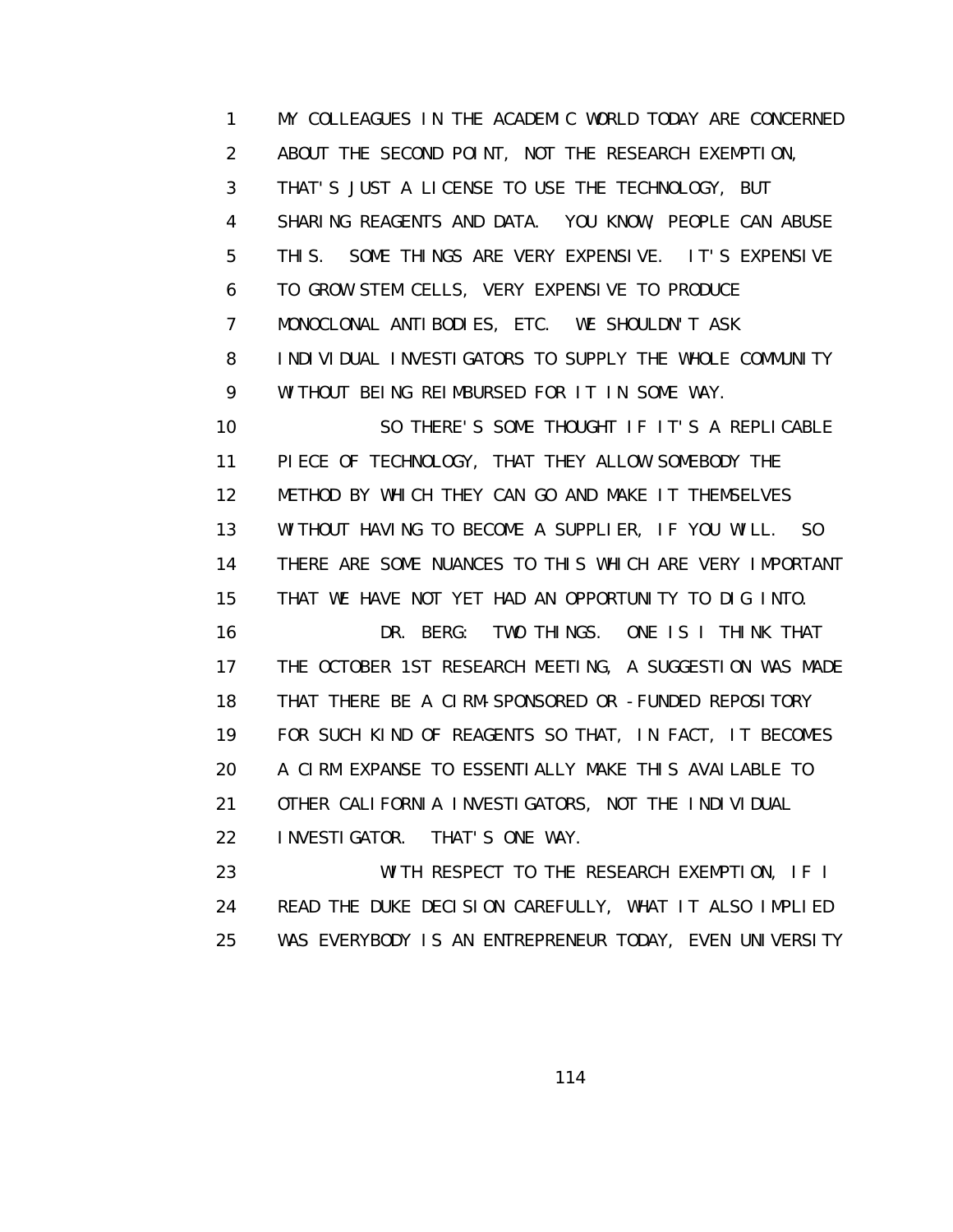1 INVESTIGATORS.

2 DR. PENHOET: ESPECIALLY UNIVERSITY 3 INVESTIGATORS.

 4 DR. BERG: ESPECIALLY UNIVERSITY 5 INVESTIGATORS. SO, IN FACT, THEIR RESEARCH, WHICH 6 TODAY IS BASIC RESEARCH, IS THE GROUNDWORK FOR THEM 7 APPLYING FOR A PATENT LATER ON. SO, IN EFFECT, IT'S 8 RESEARCH, BUT IT'S FOR A PURPOSE OF ULTIMATELY 9 COMMERCIALIZING IT. SO THAT'S WHERE THE CONFLICT COMES 10 IN IS TODAY YOU CAN SAY I QUALIFY FOR THE RESEARCH 11 EXCEPTION, BUT THE RESEARCH I'M DOING IS MOTIVATED 12 TOWARDS DEVELOPING SOME KIND OF A PRODUCT. AND SO 13 THAT'S WHERE -- NOW, CIRM, I BELIEVE, SHOULD NOT BE 14 CONCERNED ABOUT THAT. PEOPLE WHO ARE GOING TO JUST 15 MOVE THE FIELD AHEAD AND MAKE MORE OPPORTUNITIES AND 16 MAYBE EVEN MORE PRODUCTS FOR THE KINDS WE'RE TALKING 17 ABOUT OUGHT TO BE ENCOURAGED. BUT I THINK IN PLACES 18 THAT ARE VERY CONCERNED ABOUT THEIR IP PROTECTION, THEY 19 WORRY ABOUT THOSE KINDS OF THINGS.

 20 DR. PENHOET: THAT'S A GOOD POINT. THE OTHER 21 CONCERN WE HAD ABOUT THE RESEARCH EXEMPTION IS THAT IT 22 MAY INHIBIT PEOPLE FROM ACTUALLY INVESTING IN 23 DEVELOPING TOOLS FOR RESEARCH. SO THERE'S NOTHING IN 24 LIFE THAT COMES WITHOUT SOME COST, SO THE COST BENEFIT 25 HERE WOULD BE SIMPLE, I THINK, THAT IT MIGHT LEAD TO

<u>115 - Andrea Stein, Amerikaansk politiker (</u>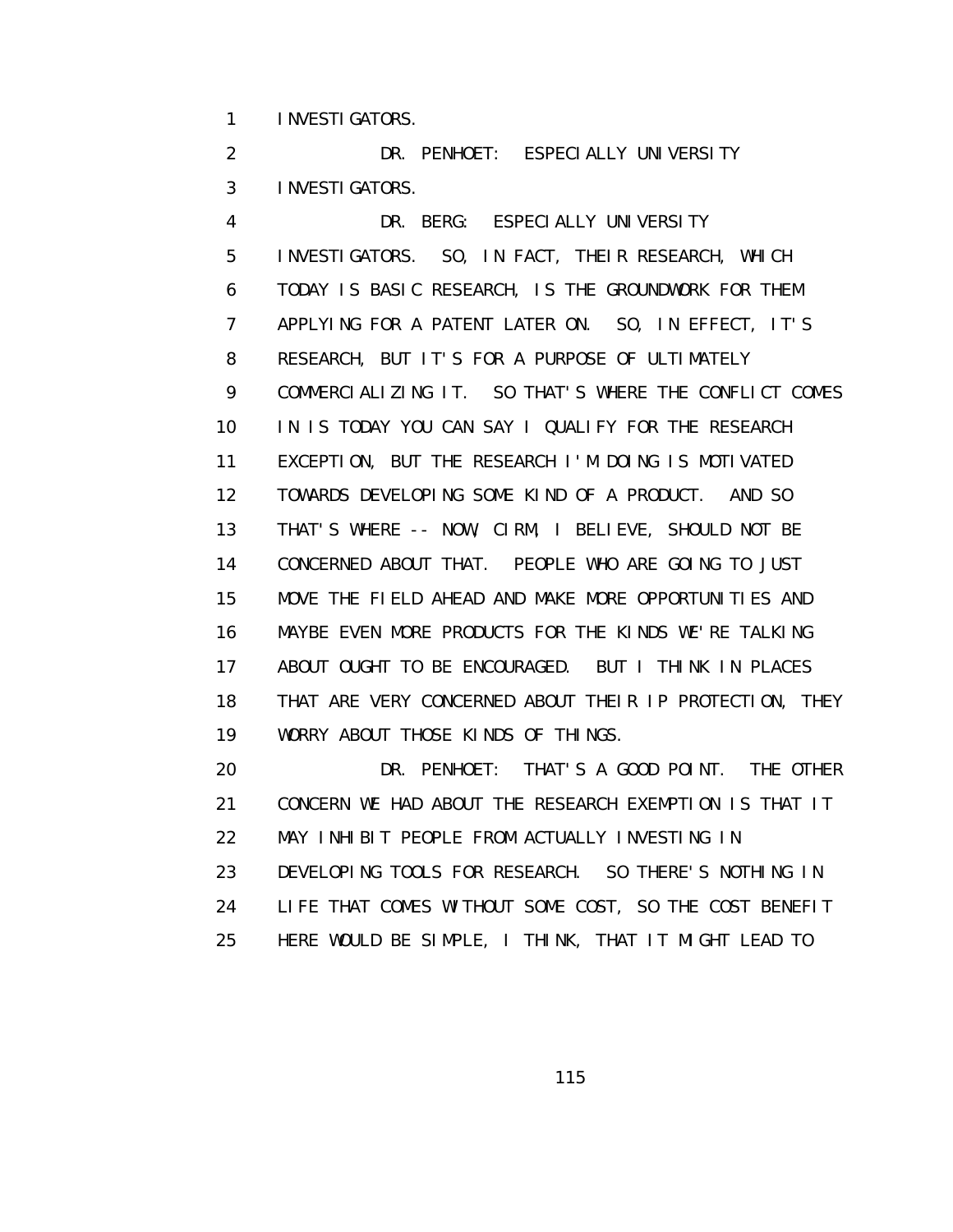1 LESS OF AN INTEREST IN DEVELOPING TOOLS FOR RESEARCH, 2 BUT, YOU KNOW, I THINK AMONG OUR GRANTEES, AT LEAST THE 3 CIRM, THEY'RE FUNDED ON A MOTIVATION TO PROBABLY NOT 4 DEVELOP A PATENT ON RESEARCH UNLESS WE GET INTO A 5 NEGOTIATION WITH THE COMPANIES THAT ARE DEVELOPING 6 TOOLS, WHICH I SAID IS NOT WHAT WE'RE TALKING ABOUT 7 HERE TODAY.

 8 LICENSING, OBVIOUSLY A VERY IMPORTANT AREA. 9 WE WILL ENCOURAGE THE COMMERCIALIZATION OF CIRM-FUNDED 10 DISCOVERY. WE'VE HEARD FROM INDUSTRY, FROM CCST, FROM 11 A VARIETY OF DIFFERENT SOURCES THAT BASICALLY THE 12 MOTIVATOR FOR PRIVATE INVESTMENT IN TECHNOLOGY IS 13 REALLY THE ABILITY TO CARVE OUT A MARKET WHICH CAN BE 14 REASONABLY PROTECTED AND WILL JUSTIFY THE INVESTMENT. 15 AND SECOND OF ALL, THE POWERFUL HISTORY OF CALIFORNIA'S 16 BIOTECHNOLOGY INDUSTRY, BASED ON APPLICATION OF THE 17 BAYH-DOLE MODEL IN CALIFORNIA, ARGUES THAT CLEARLY THAT 18 WAS ONE OF THE KEY MOTIVATORS, NOT THE ONLY ONE, TO BE 19 SURE, FOR CALIFORNIA'S EMINENCE TODAY IN BIOTECHNOLOGY. 20 AND THE REALITY IS THAT PATIENT THERAPIES WILL NOT GET 21 DONE WITHOUT PRIVACY AGREEMENTS. NONE OF THE 22 INSTITUTIONS THAT ARE LIKELY GRANTEES FOR GRANTS TO 23 NONPROFITS ARE LIKELY TO BEGIN THEMSELVES A COMMERCIAL 24 ENTERPRISE TO COMMERCIALIZE STEM CELL TECHNOLOGIES. SO 25 SOONER OR LATER, IF WE'RE GOING TO HAVE WIDESPREAD USE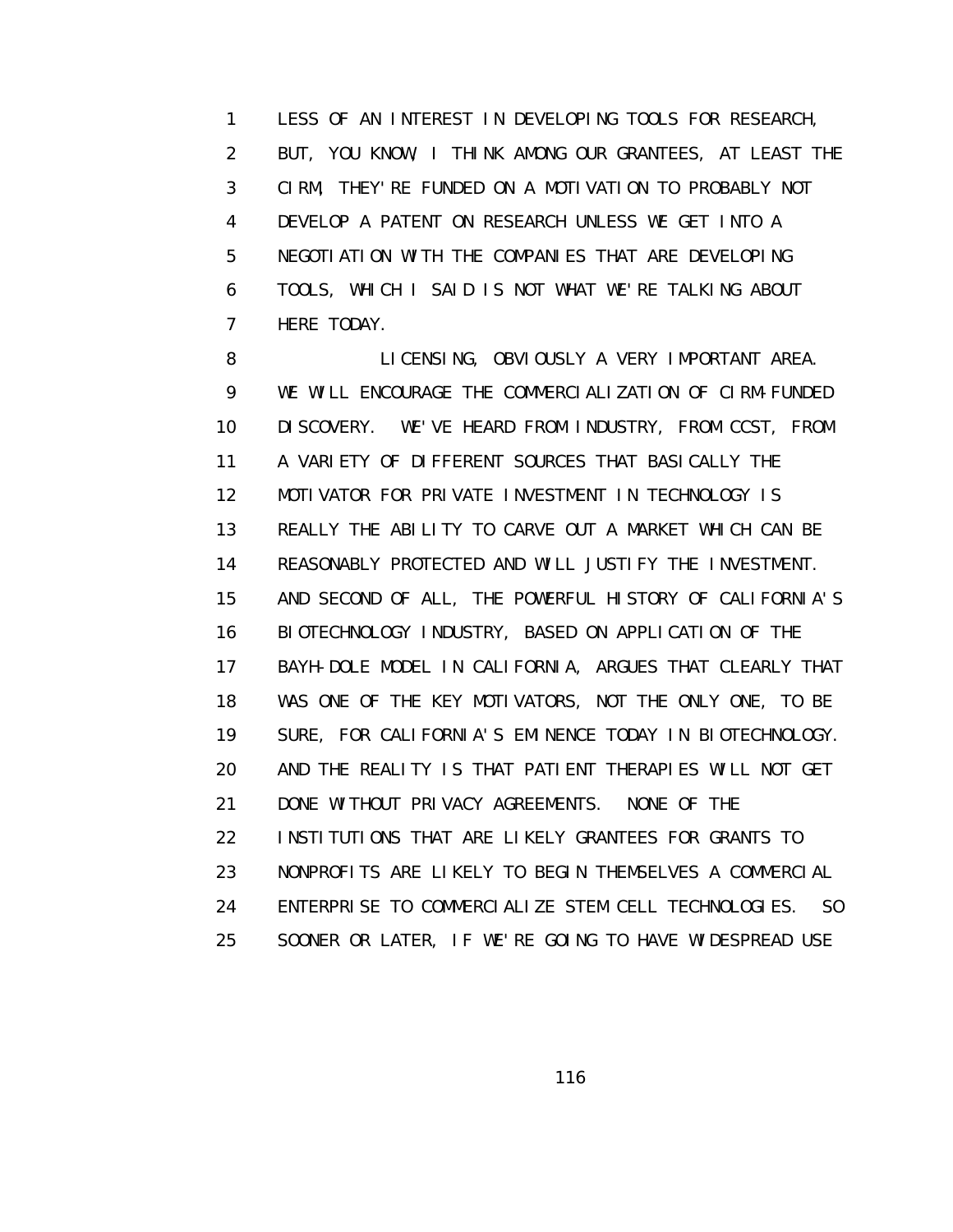1 OF THE TECHNOLOGY, IT WILL HAVE TO BE DONE BY THE 2 PRIVATE SECTOR.

 3 SO THERE'S A LOT OF CONCERN THAT WE PROVIDE 4 ENOUGH INCENTIVES TO REALLY ENGAGE THE PRIVATE SECTOR. 5 I'LL SHARE A PRIVATE CONCERN OF MINE TODAY, WHICH IS, 6 AS WE SPEAK, THE WHOLE FIELD OF CELL THERAPY, 7 CELL-BASED THERAPIES GENERALLY, HAS A VERY POOR 8 REPUTATION IN THE PRIVATE SECTOR. I DO VENTURE CAPITAL 9 MYSELF ONE DAY A WEEK. WHENEVER CELL THERAPIES COMES 10 ACROSS THE DESK, THERE'S A FILE THAT AUTOMATICALLY GOES 11 INTO THE WASTE BASKET IN OUR FIRM BECAUSE NO ONE 12 THERE -- I TRY TO RAISE MY HAND ONCE IN A WHILE, BUT 13 I'M ONLY A PART-TIMER -- NO ONE ELSE IN THE FIRM HAS 14 ANY INTEREST WHATSOEVER IN INVESTING IN CELL-BASED 15 THERAPIES BECAUSE PEOPLE HAVE LOST SO MUCH MONEY 16 HISTORICALLY ON CELL-BASED THERAPIES. THAT'S JUST THE 17 COLD REALITY, SO WE DO NEED TO THINK ABOUT HOW WE 18 EXEMPT THE PRIVATE SECTOR. 19 THAT'S A PERSONAL COMMENT, NOT FROM THIS 20 COMMITTEE. HOWEVER, HAVING SAID THAT, WE ARE SENSITIVE 21 TO THE FACT THAT THERE ARE MANY CONCERNS ABOUT COST,

22 ABOUT EQUAL ACCESS IN OUR COMMUNITY, ETC. AND WITHOUT

23 BEING TOO PROSCRIPTIVE ABOUT THIS, AT LEAST WE SAID

24 THAT THE CIRM GRANTEES WOULD GIVE PREFERENCE TO

25 COMPANIES THAT HAVE PLANS FOR ACCESS TO UNDERSERVED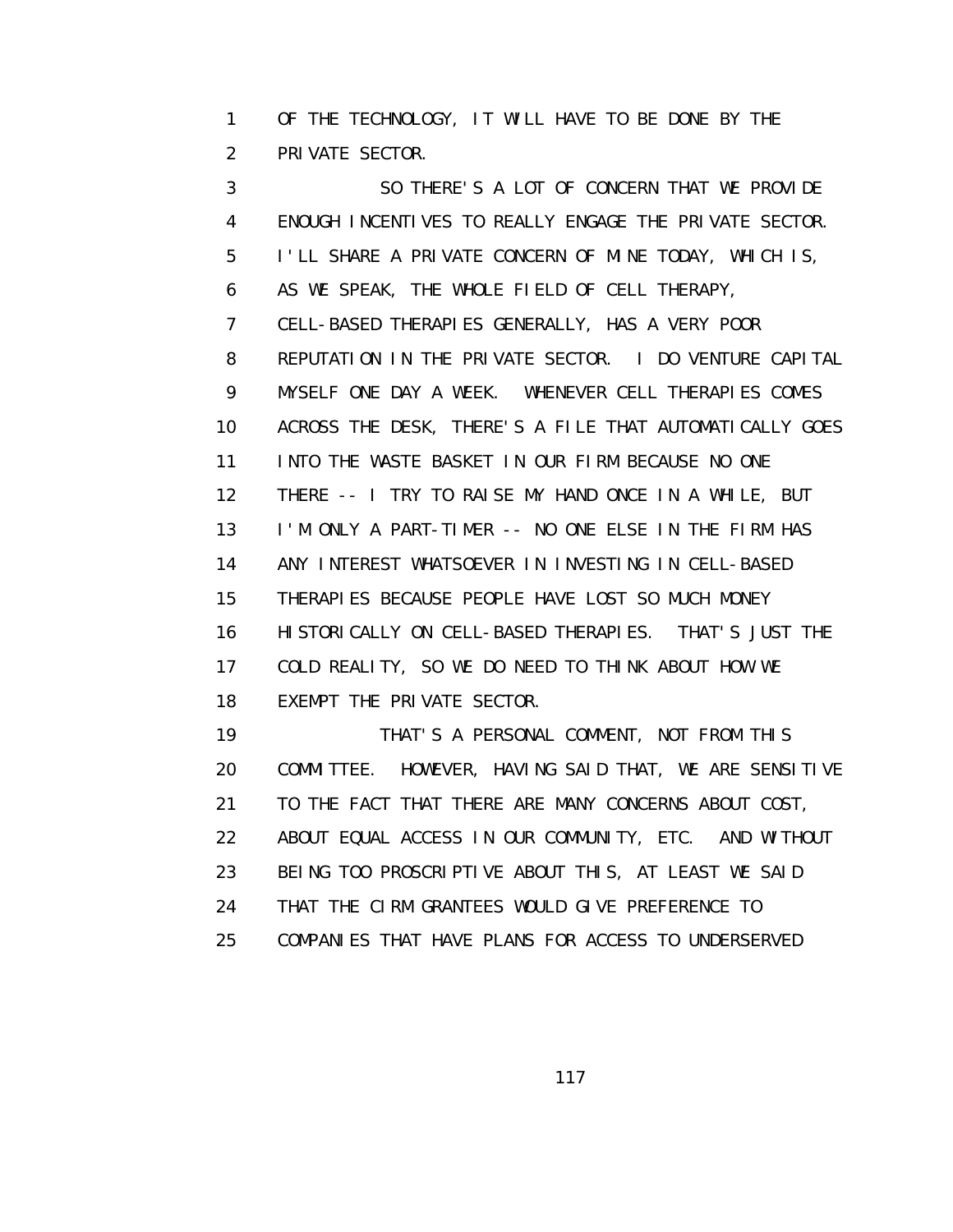1 PATIENT POPULATIONS. MANY COMMERCIAL COMPANIES DO HAVE 2 SUCH PLANS TODAY.

 3 JONATHAN, YOU HAD ANOTHER POINT TO MAKE. 4 MR. SHESTACK: THIS MAY BE NOT AN ISSUE AT 5 ALL, BUT GIVEN THAT WHAT PEOPLE -- I ONLY UNDERSTAND 6 FROM GENETICS WHERE PEOPLE ARE PATENTING VERY UPSTREAM 7 DISCOVERIES. CAN CIRM INSIST ON MANDATORY CROSS 8 LICENSING ON MARKET PRICING, BUT YOU CAN'T -- SINCE 9 YOUR TARGET IS SO UPSTREAM, YOU CAN'T BE SELECTIVE IN 10 WHO YOU LICENSE IT TO?

 11 DR. PENHOET: YOU KNOW, I THINK YOUR -- ONE 12 OF THE THINGS THAT WE COULD ADD TO THIS WOULD BE A 13 PREFERENCE FOR NONEXCLUSIVE LICENSING UNLESS THERE'S A 14 STRONG DEMONSTRATION THAT AN EXCLUSIVE LICENSE IS 15 REQUIRED IN ORDER TO GET THE TECHNOLOGY TO THE 16 MARKETPLACE. THAT'S NOT INCLUDED HERE, BUT I THINK 17 THAT COULD VERY WELL BE INCLUDED HERE IF THAT'S THE 18 THRUST.

 19 MR. SHESTACK: THAT'S BETTER PHRASED. 20 MS. SAMUELSON: I'VE GOT A QUESTION, YEAH, ON 21 THE POINT ABOUT REQUIRING PREFERENCE. IN THE CASE OF 22 PARKINSON'S THERAPIES, IT'S THE ENTIRE ONE MILLION 23 AMERICANS WHO ARE THE UNDERSERVED POPULATION BECAUSE 24 THERE ARE NO EFFECTIVE THERAPIES DEVELOPED FOR ALL OF 25 THEM. IF THAT IS -- IF THAT PREFERENCE IS GOING TO IN

<u>118 - Andrea Stein, Amerikaansk politiker (</u>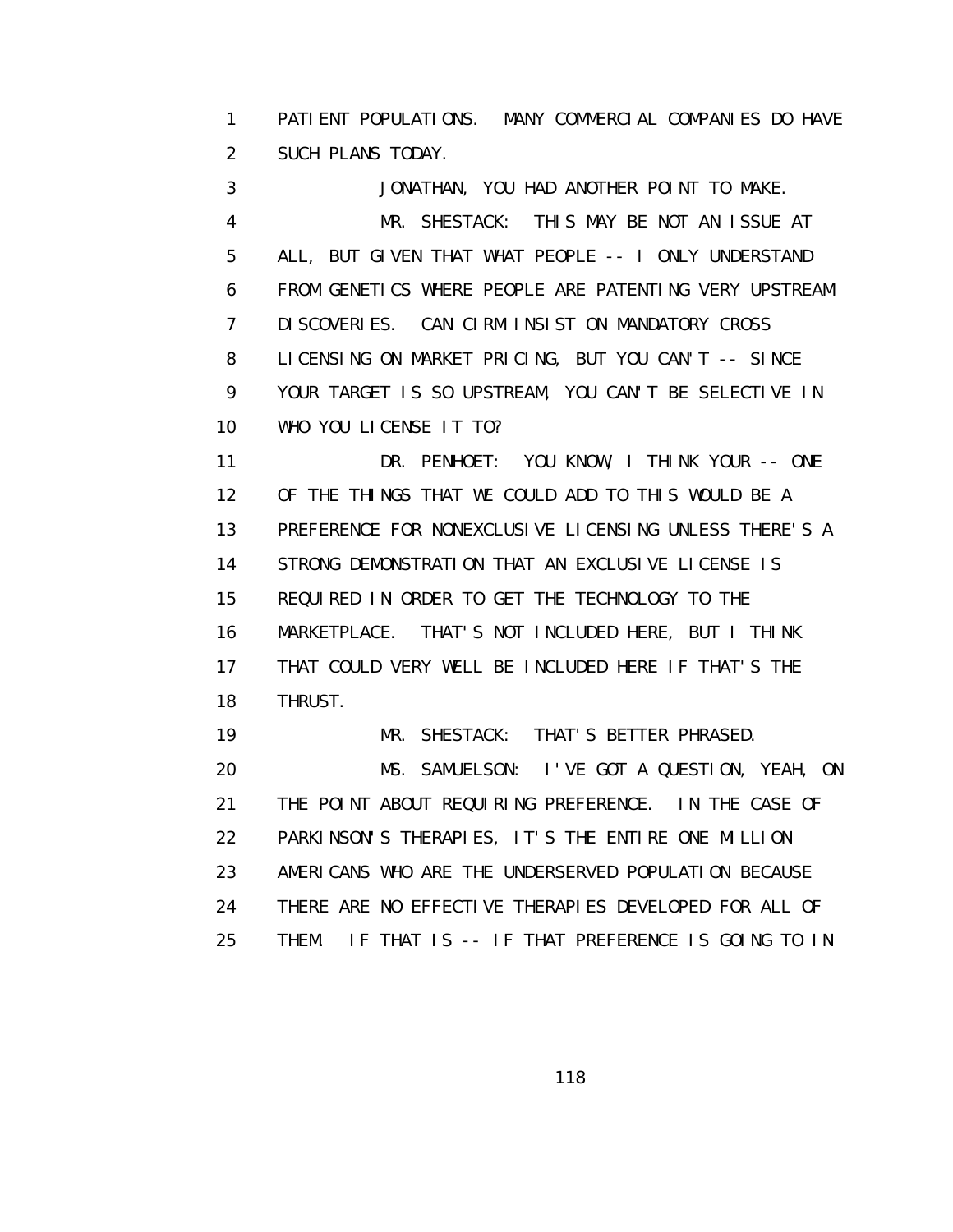1 ANY RESPECT RETARD THE DEVELOPMENT OF EFFECTIVE 2 THERAPIES FROM THIS RESEARCH, WHY SHOULD WE FEEL 3 OBLIGATED TO GET INTO THE ACCESS AND PRICING ISSUES AT 4 THIS POINT, ASIDE FROM THE OBVIOUS POLITICAL PRESSURE? 5 DR. PENHOET: IN THE CONTEXT OF THE POLITICAL 6 DEBATE AND THE CONVERSATION, IT WAS NOT A PARTICULAR 7 GROUP OF PEOPLE WITH A DISEASE. SO IT WASN'T TAKEN 8 THAT WAY. IT'S BEING SEGMENTED REALLY ALONG THE 9 UNINSURED AND THE MEDI-CAL RECIPIENTS IN CALIFORNIA. 10 SO THERE ARE REALLY PEOPLE WHO COULDN'T AFFORD THESE 11 THERAPIES, AND THAT'S HOW THE COMPANIES, FOR EXAMPLE, 12 GENENTECH HAS HAD FOR MANY YEARS A PROGRAM OF PROVIDING 13 FREE GROWTH HORMONE TO CHILDREN WHO COULDN'T OTHERWISE 14 GET GROWTH HORMONE BECAUSE EITHER THEY DON'T HAVE 15 INSURANCE OR THEY DON'T HAVE THE FINANCIAL WHEREWITHAL 16 TO BUY THE GROWTH HORMONE THEMSELVES. SO IT'S IN THAT 17 CONTEXT, JOAN, FINANCIALLY BEING UNDERSERVED, THAT THIS 18 ISSUE WAS BROUGHT UP. 19 MS. SAMUELSON: BUT -- 20 DR. PENHOET: A BROAD DEFINITION OF THE WORD 21 COULD INCLUDE ANY GROUP. 22 MS. SAMUELSON: WELL, MY POINT WAS IF -- WHAT 23 **I ALSO HEARD WAS THAT THE PRIVATE SECTOR IS NOT GETTING**  24 INTO THIS FIELD BECAUSE I GUESS THERE ISN'T ENOUGH 25 RETURN ON INVESTMENTS FORESEEN AT THIS POINT.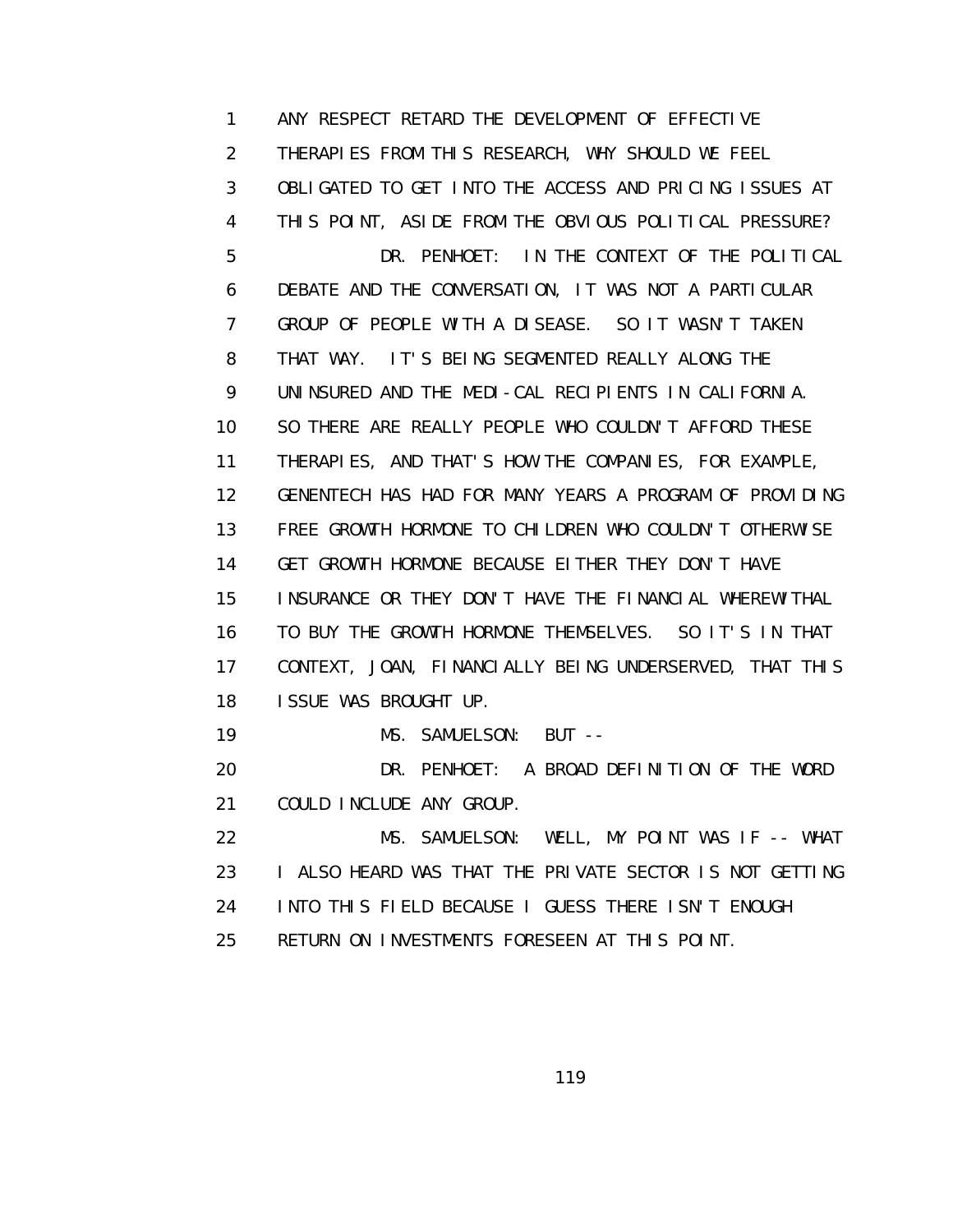1 DR. PENHOET: I THINK THE PRIVATE SECTOR WILL 2 GET INTO IT EVENTUALLY WHEN THE TECHNOLOGY IS MOVED 3 FURTHER ALONG AND THE PROSPECTS FOR SUCCESS SEEM 4 GREATER. BUT WE DON'T WANT TO PUT -- ONE OF THE 5 REASONS BAYH-DOLE CAME INTO EXISTENCE IN THE FIRST 6 PLACE, AND WE HEARD THIS OVER AND OVER AGAIN, IS THAT 7 THE FEDERAL GOVERNMENT OWNED ALL THE TECHNOLOGY AND 8 LICENSED IT NONEXCLUSIVELY; AND, THEREFORE, AT THAT 9 TIME BIOTECH AND PHARMA COMPANIES WOULDN'T TAKE ANY 10 LICENSES FOR TECHNOLOGY BECAUSE THEY COULDN'T SEE HOW 11 THEY COULD ACTUALLY GET A RETURN ON THEIR INVESTMENT. 12 WE HAVE TO BALANCE THE NEED FOR THE 13 RECRUITMENT, REALLY, OF THE PRIVATE SECTOR INTO THIS 14 ENTERPRISE WITH US WITH A SORT OF NOT CORRESPONDING, 15 BUT ALTERNATIVE NEED TO PROVIDE GOODS TO PEOPLE WHO 16 COULDN'T OTHERWISE AFFORD THOSE GOODS. IT'S A DELICATE 17 BALANCE AND ALWAYS DIFFICULT. MANY PEOPLE HAVE WARNED 18 US DO NOT TRY TO SOLVE THE WHOLE PROBLEM OF ACCESS TO 19 MEDICAL CARE IN THE UNITED STATES ON THE BACK OF THIS 20 LITTLE INITIATIVE OF YOURS. THIS IS 3 PERCENT OF THE 21 U.S. FUNDING IN BIOMEDICAL R & D. THE TOTAL IS ABOUT A 22 HUNDRED BILLION DOLLARS A YEAR NOW IN THE UNITED 23 STATES, SO IT'S A VERY SMALL FRACTION. 24 SO WE'RE TRYING TO AT LEAST ANTICIPATE TO PUT

25 LANGUAGE IN HERE WHICH WILL ANTICIPATE IN A WAY AT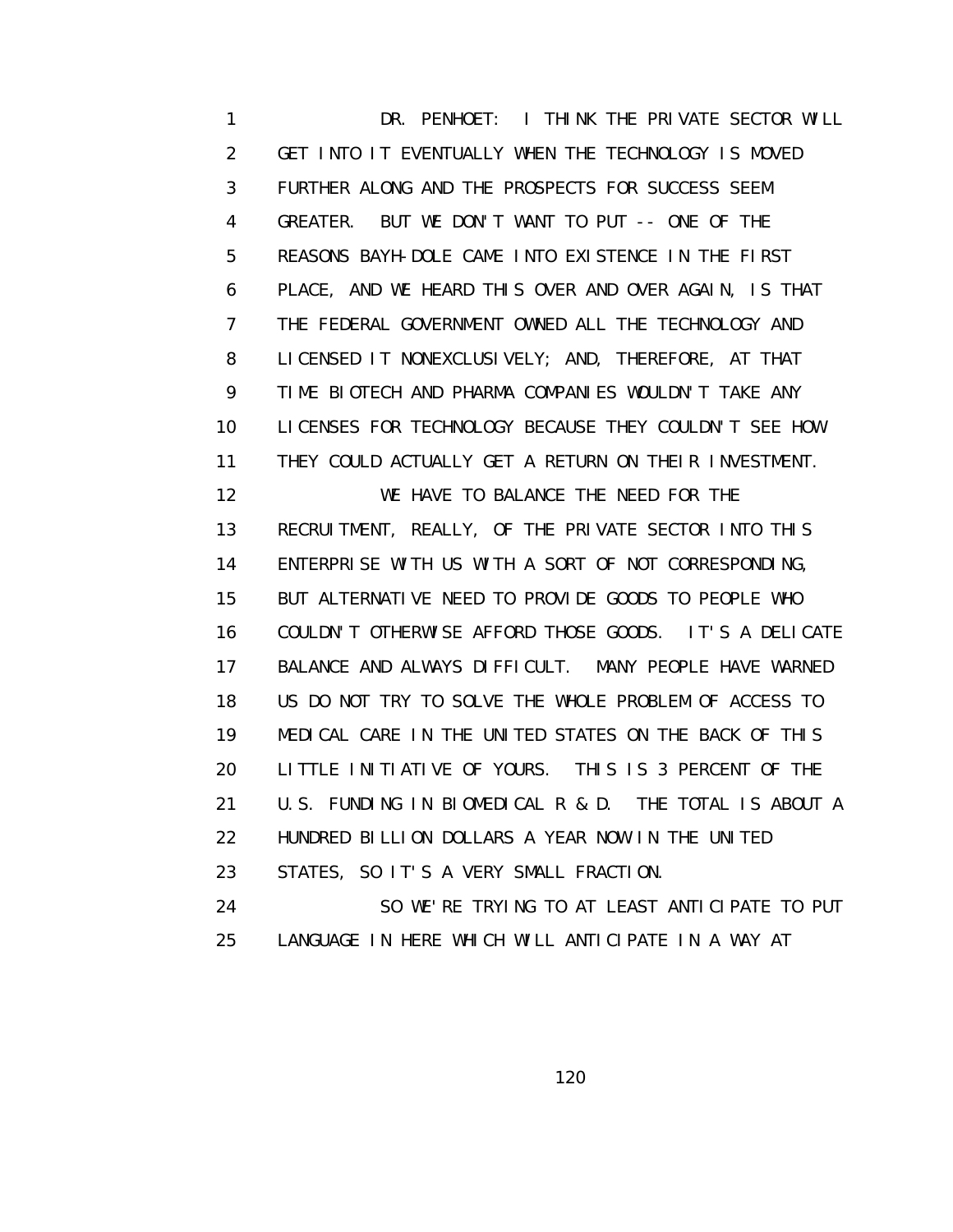1 LEAST A SENSITIVITY TO THIS ISSUE WITHOUT AT THE SAME 2 TIME HAVING SOME HARD, FAST RULES WHICH WOULD 3 ESSENTIALLY PROVIDE A DISINCENTIVE FOR THE PRIVATE 4 SECTOR. 5 DR. POMEROY: DID YOUR GROUP DISCUSS THE FACT

 6 THAT THIS IS BEING PAID FOR BY CALIFORNIA TAXPAYERS 7 AND, THEREFORE, CONSIDER LIMITING THIS REQUIREMENT TO 8 UNDERSERVED PATIENT POPULATIONS IN CALIFORNIA; I.E., 9 THAT THE REQUIREMENT WOULD BE FOR MEDI-CAL, BUT NOT FOR 10 THE ENTIRE MEDICAID SYSTEM IN THE UNITED STATES, 11 PERHAPS GIVING SOME MORE INCENTIVE TO PRIVATE COMPANIES 12 FOR GETTING INTO OTHER MARKETS? 13 DR. PENHOET: THERE I THINK THE ONLY CAVEAT 14 WOULD BE THAT THE FEDERAL GOVERNMENT TENDS TO BUY UP 15 EVERYTHING IT BUYS UNDER WHAT'S CALLED THE MOST FAVORED

16 NATION ACQUISITION POLICY, WHICH MEANS IF THERE'S A

17 LOWER PRICE ANYWHERE ELSE IN THE UNITED STATES, THE

18 FEDERAL GOVERNMENT AUTOMATICALLY GETS THE LOWER PRICE.

19 SO I THINK WE HAVE TO BE CAREFUL HOW WE DEAL WITH THAT.

20 DR. POMEROY: BUT I GUESS THAT'S THEIR

21 BUSINESS, AND THIS IS ABOUT OUR REQUIREMENTS.

22 DR. PENHOET: YEAH.

 23 DR. BERG: ED, DID YOU SAY THAT YOU FORESEE 24 NO ROLE OF CIRM IN THE LICENSING PROCESS?

25 DR. PENHOET: ONLY IN DEFINING THEM.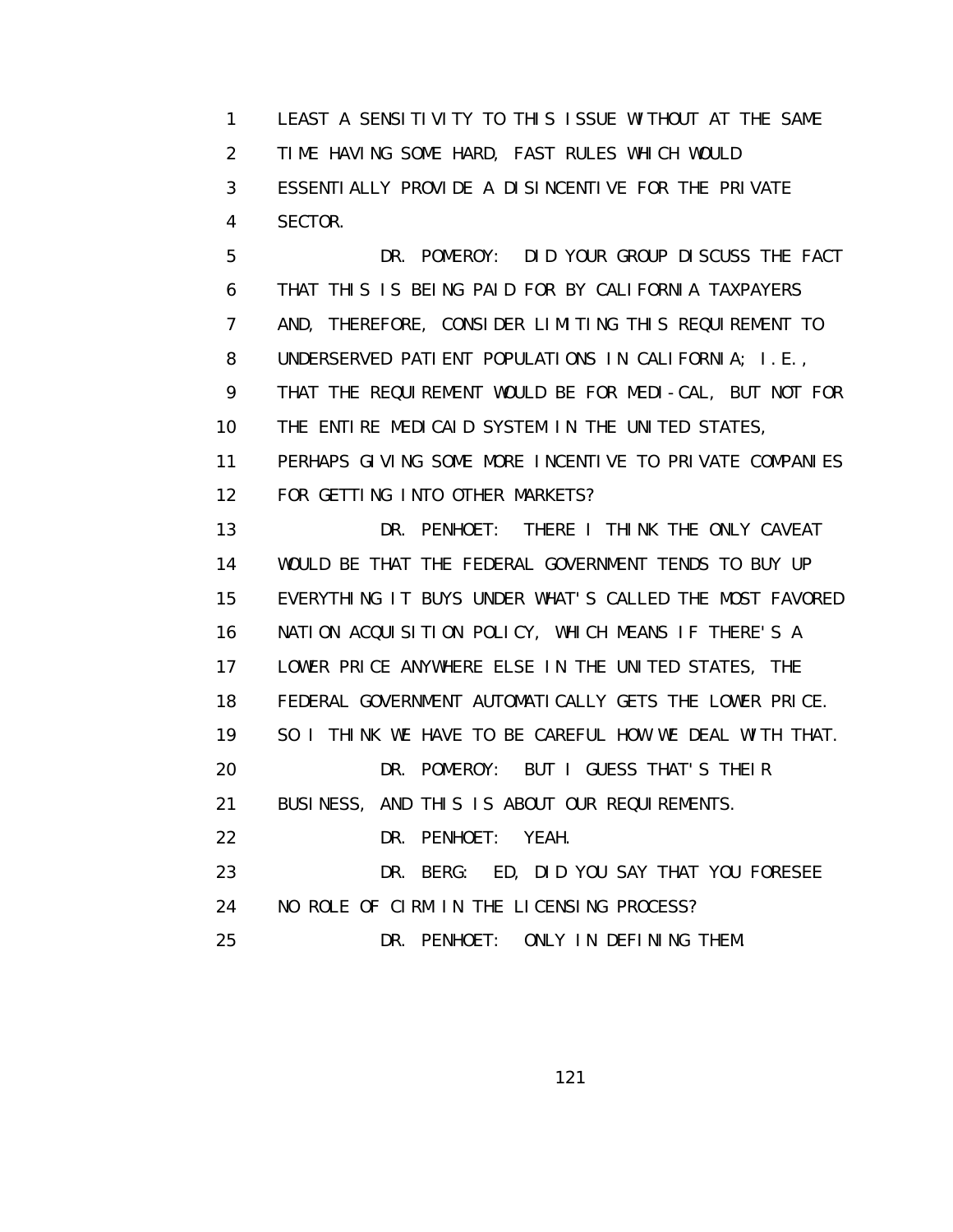1 DR. BERG: LET'S SAY THEY ALL HAVE TO BE 2 NONEXCLUSIVE. THAT'S A PARTICULAR REQUIREMENT. 3 DR. PENHOET: THAT'S A POLICY. 4 DR. BERG: BUT NO INPUT IN TERMS -- 5 DR. PENHOET: NO DIRECT -- 6 DR. BERG: -- OF HAVING A CHOICE ABOUT WHO 7 MIGHT EXERCISE THOSE NONEXCLUSIVE LICENSES. 8 DR. PENHOET: WELL, WE WOULD HAVE TO HAVE A 9 VERY SOPHISTICATED STAFF TO EXERCISE THAT AUTHORITY OR 10 BRING IT TO THE WHOLE BOARD. I THINK IT WOULD BE VERY 11 CUMBERSOME TO DO THAT, PAUL. THAT'S A REASON FOR NOT 12 DOING IT. 13 DR. BERG: OKAY. THAT'S FINE. 14 DR. PENHOET: SO OUR VIEW IS THAT WE SHOULD 15 SET POLICY WITH TEETH IN IT, FRANKLY. NEVERTHELESS, AT 16 THE END OF THE DAY, IMPLEMENTATION OF THE POLICY SHOULD 17 BE LEFT TO THE GRANTEES, EACH OF WHOM HAS THEIR OWN 18 LICENSING OFFICE AND EXPERIENCE AND KNOWLEDGE. 19 THE NEXT ONE IS OBVIOUSLY ONE OF CONTINUING 20 DEBATE, AND WE ANTICIPATE, AND WE'RE PUTTING IT THIS 21 WAY BECAUSE WHAT WE'RE ASKING YOU TO DO IS TO 22 PRESERVE -- IS TO APPROVE SOME PRINCIPLES TO WHICH THE 23 TRAINING GRANT RECIPIENTS WILL HAVE TO AGREE. AND WE 24 HAVE -- WE DON'T HAVE AGREEMENT TODAY ON WHETHER THERE 25 SHOULD BE A TAX ON ROYALTIES THAT BENEFITS THE STATE OF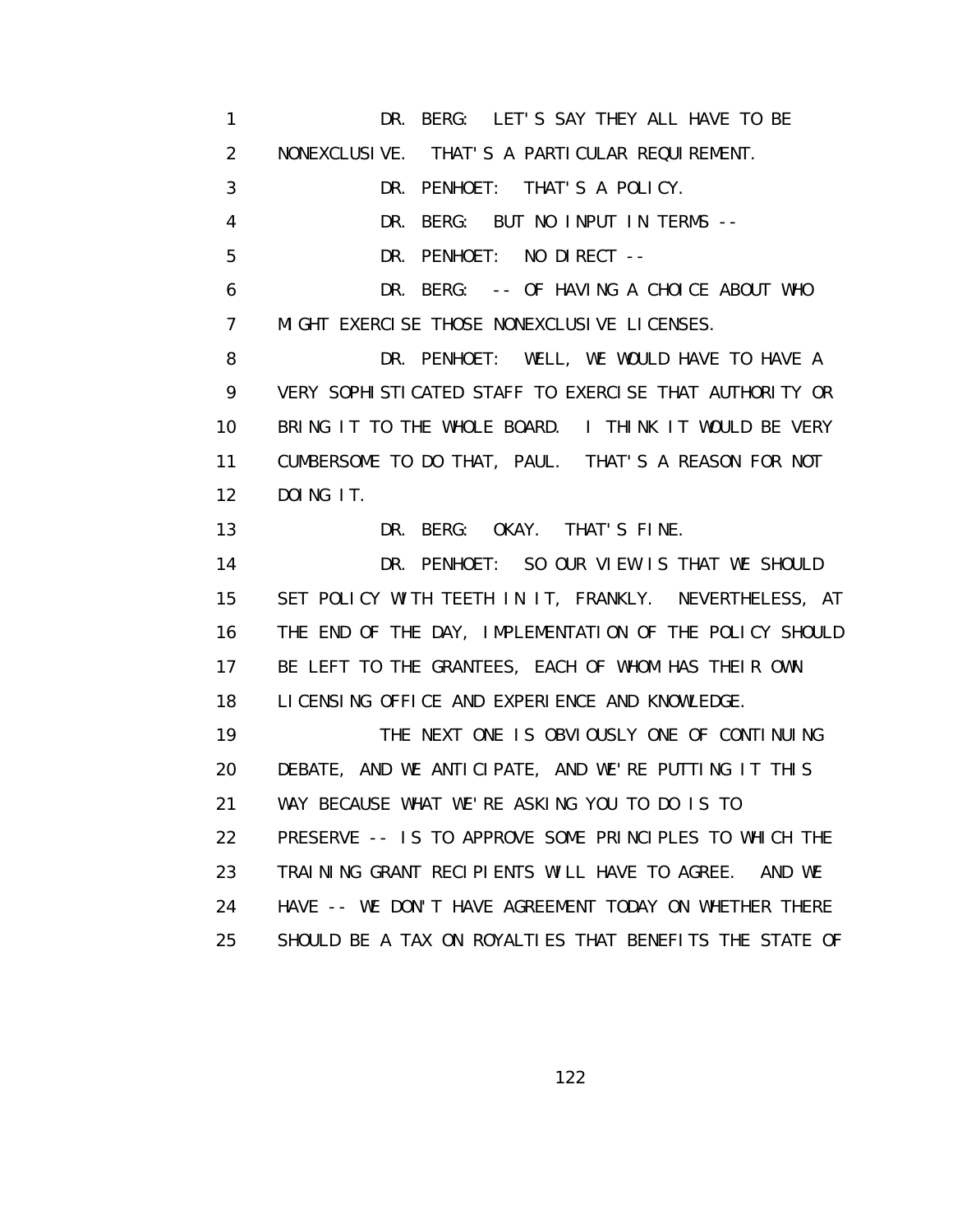1 CALIFORNIA, BUT WE DON'T HAVE AGREEMENT THAT THERE 2 SHOULDN'T BE EITHER. SO WE'RE JUST WARNING OUR 3 GRANTEES THAT THERE MIGHT BE.

 4 WHAT DO WE MEAN BY A TAX? IF YOU FOLLOW 5 EVERYTHING WE'VE SAID SO FAR, GRANTEES WILL OWN THE 6 TECHNOLOGY. THEY'LL BE RESPONSIBLE FOR LICENSING UNDER 7 CERTAIN CONDITIONS. PRESUMABLY IF THEY HAVE THINGS OF 8 VALUE, THEY WILL BE REMUNERATED IN THEIR LICENSE. 9 THEIR REMUNERATION WILL BELONG TO THEM; HOWEVER, IT 10 MIGHT BE POSSIBLE THAT WE WOULD ASK THEM TO SHARE THAT 11 REMUNERATION WITH THE STATE IN SOME FORM. COULD BE 12 DIRECTLY WITH THE STATE, COULD BE DIRECTLY TO SUPPORT A 13 R & D PROGRAM TO FURTHER STEM CELL RESEARCH, COULD BE 14 IN A 501(C)(3) TO HELP PAY FOR THERAPIES FOR PEOPLE WHO 15 COULDN'T OTHERWISE AFFORD THEM. THERE ARE A NUMBER OF 16 ALTERNATIVES, BUT THE BASIC IDEA IS WE WOULD ASK 17 PRIMARILY UNIVERSITIES TO SHARE SOME FRACTION OF THEIR 18 REMUNERATION WITH A STATE AGENCY OF ONE SORT OR 19 ANOTHER.

 20 CHAIRMAN KLEIN: ED, WHEN YOU SAY PRIMARILY 21 UNIVERSITIES, I THINK YOU ARE TALKING ABOUT IF WE HAVE 22 THE NONPROFIT RESEARCH SECTOR, FOR EXAMPLE, RESEARCH 23 HOSPITALS LIKE CITY OF HOPE OR UNIVERSITIES OR 24 INSTITUTES LIKE THE SALK, WHATEVER THE IP REVENUES THEY 25 WOULD OTHERWISE GET, WE'RE TALKING ABOUT TAKING 25, 30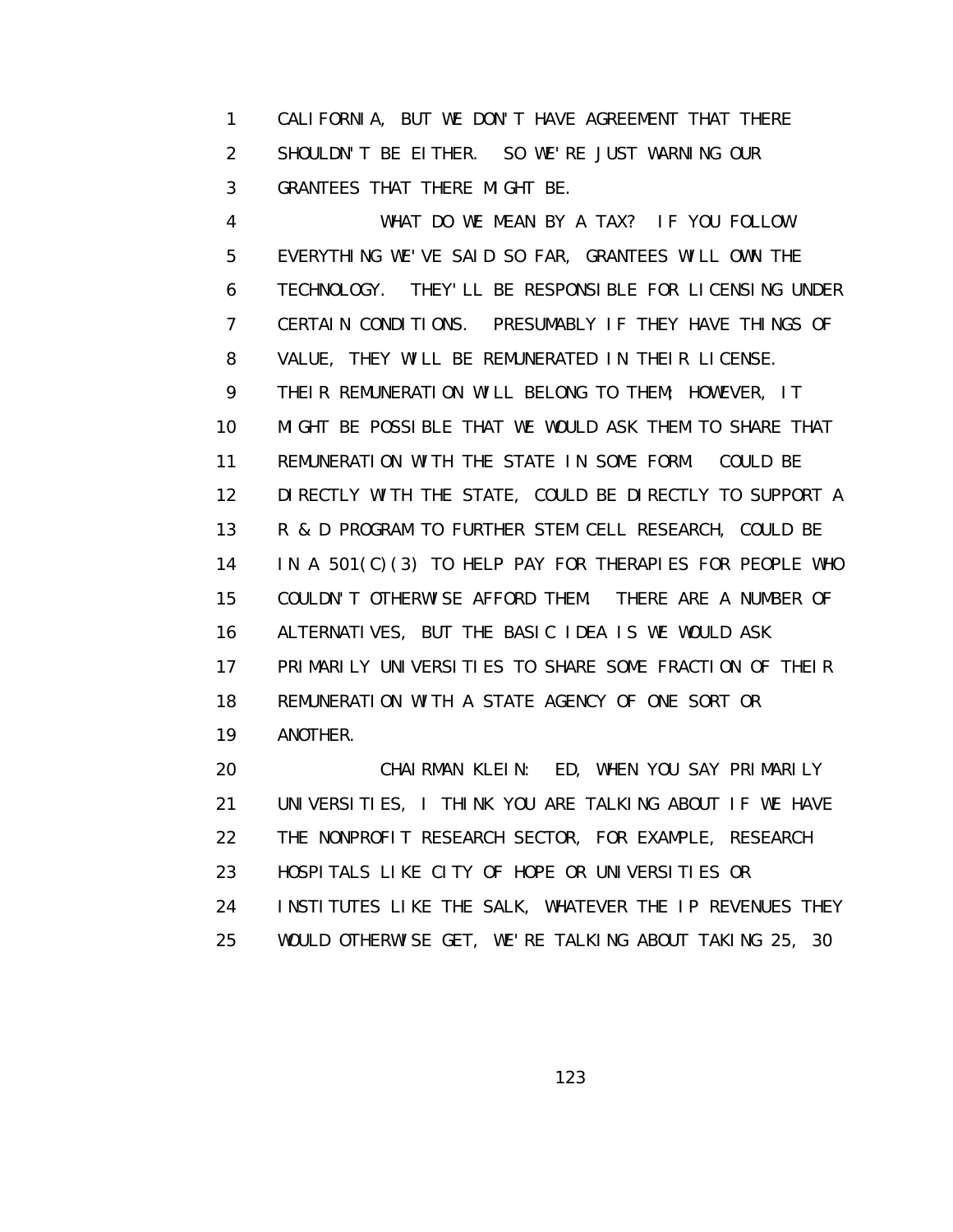1 PERCENT, SOME SHARE OF THAT REVENUE, NOT AN ADD-ON TO 2 THE BURDEN OF IP LICENSING COSTS, BUT IT'S NOT JUST 3 UNIVERSITIES; IS THAT CORRECT?

 4 DR. PENHOET: NO. IT'S ANY NONPROFIT 5 INSTITUTION WHO GETS MONEY FROM ROYALTIES. CITY OF 6 HOPE WOULD BE ONE OF THOSE. IT'S CONTROVERSIAL. CCST 7 RECOMMENDS AGAINST THIS TAX. THERE WERE A NUMBER OF 8 ARGUMENTS BASED ON TAXABLE VERSUS NONTAXABLE. WE HAVE 9 A VERY CLEAR UNDERSTANDING OF HOW IT WORKS AT THE 10 UNIVERSITY OF CALIFORNIA. WHETHER OR NOT WE TAX THE 11 UNIVERSITY OF CALIFORNIA'S REVENUES, ANY REVENUES THAT 12 UNIVERSITY OF CALIFORNIA GETS IS CONSIDERED 13 REMUNERATION TO THE STATE. IT IS A STATE AGENCY, 14 PERIOD, FOR THIS PURPOSE. SO IT DOESN'T AFFECT THE 15 STATUS OF BONDS BEING TAXABLE OR NONTAXABLE FOR THE 16 ENTIRE UC SYSTEM. DEFINED PER SE AS A STATE AGENCY, 17 ANY ROYALTIES THAT A UC CAMPUS OR A UC SYSTEM WOULD GET 18 WOULD QUALIFY AS REVENUE TO THE STATE. I THINK THAT -- 19 DR. FRIEDMAN: IF I COULD JUST ASK A 20 QUESTION, PLEASE. AS YOU GO THROUGH THIS, ARE YOU 21 EXPECTING US TO COMMENT ON EACH ONE OF THESE AS WE GO 22 THROUGH? OR DO YOU EXPECT THAT AFTER YOU PRESENT THE 23 WHOLE PACKAGE, WE'LL THEN HAVE AN OPPORTUNITY BECAUSE I 24 DON'T WANT TO INTERRUPT THE FLOW OF THINGS. 25 DR. PENHOET: MY EXPECTATIONS WERE MODEST IN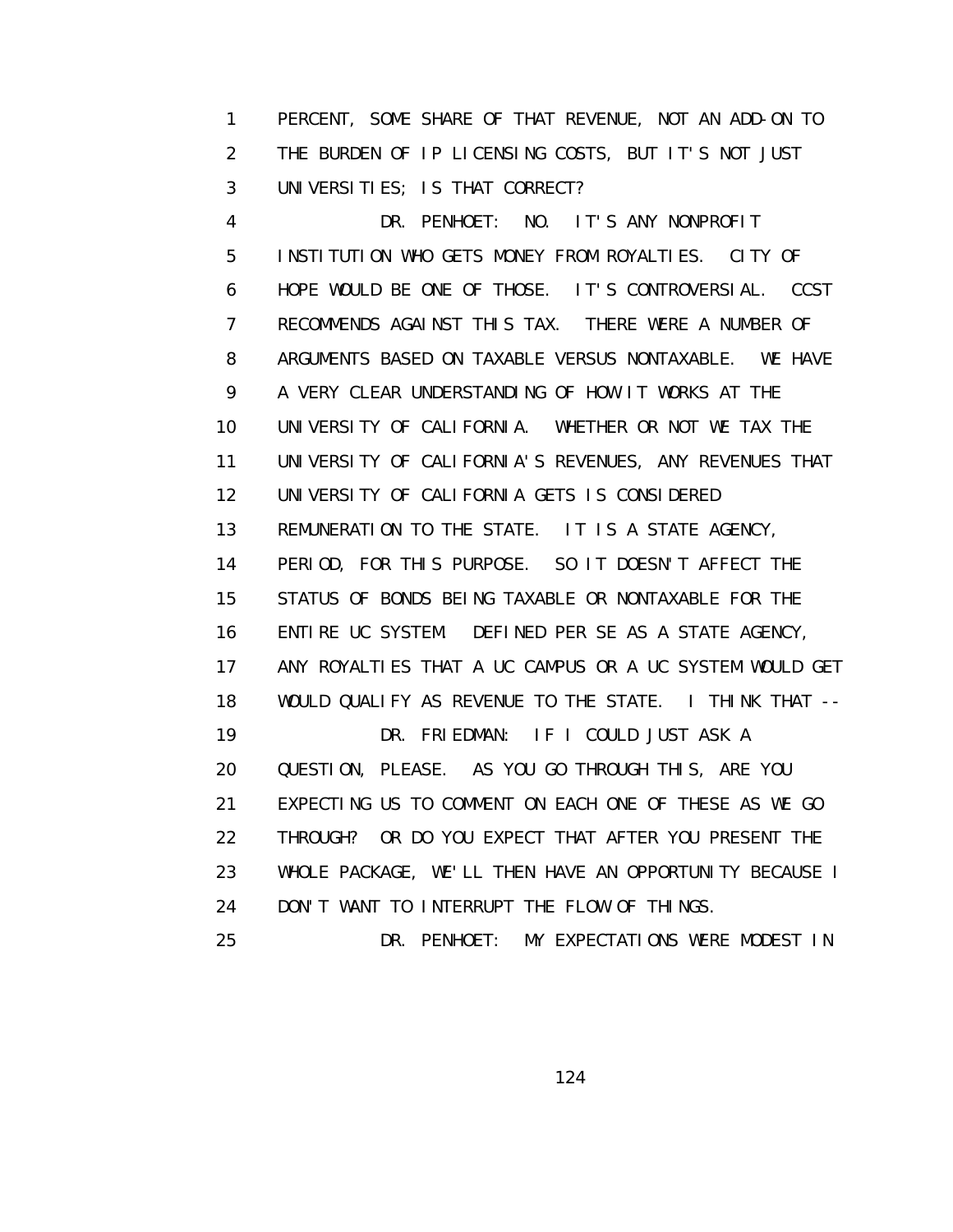1 THIS REGARD.

 2 DR. FRIEDMAN: THIS IS A CHANCE TO ENHANCE 3 YOUR EXPECTATIONS.

 4 DR. PENHOET: I THINK WE'VE TAKEN THEM AS 5 WE'VE GONE ALONG, SO PLEASE FEEL FREE TO MAKE ANY 6 COMMENT YOU WOULD LIKE.

 7 DR. FRIEDMAN: I'VE GOT SOME COMMENTS ABOUT 8 SOME OF THE EARLIER ONES, BUT JUST HERE. I THINK THAT 9 WE SHOULD, SINCE THESE ARE PRINCIPLES, AND THEY'RE NOT 10 STRICT GUIDELINES, I THINK THAT THIS IS AN OPPORTUNITY 11 TO SAY WHAT OUR EXPECTATIONS ARE. AND OUR EXPECTATIONS 12 ARE -- I AGREE WITH YOUR FIRST POINT UNDER LICENSING, 13 THAT THESE WILL BE COMMERCIALIZED, AND I THINK THAT'S 14 ENTIRELY APPROPRIATE. I THINK IT'S VERY DIFFICULT TO 15 PUT OUT UNDERSERVED PATIENT POPULATIONS AS THE ONLY 16 THING THAT YOU TALK ABOUT, ALTHOUGH I THINK THAT'S 17 PERFECTLY WORTHY. THERE WILL BE A WHOLE VARIETY OF 18 OTHER CONSIDERATIONS THAT WILL ULTIMATELY RESULT IN A 19 DECISION ABOUT WHICH COMPANY OR WHICH COMPANIES 20 COMMERCIALIZE THE PRODUCT.

 21 THE SECOND POINT IS I REALLY STRONGLY OBJECT 22 TO THE USE OF THE TERM "TAX" THERE. THAT'S AN 23 INAPPROPRIATE AND INFLAMMATORY TERM, AND IT'S NOT A 24 TAX. I THINK THAT WHAT YOU'RE TALKING ABOUT IS THAT 25 RESULT -- THE EXPECTATION IS THAT THE FUNDS THAT ARE

<u>125 - Johann Stein, Amerikaansk politiker (</u>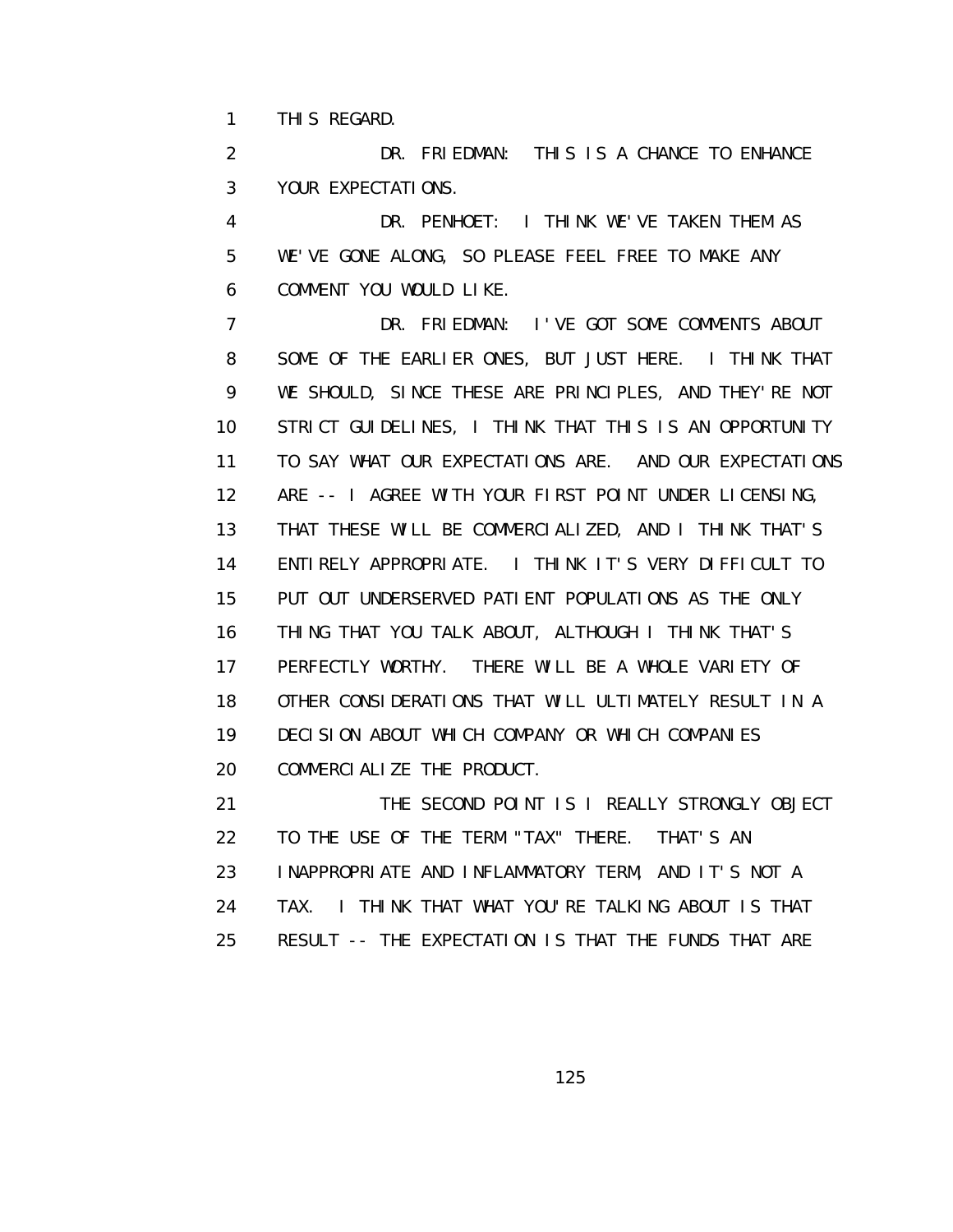1 GENERATED FROM ROYALTIES OF THE RESEARCH FUNDED BY THE 2 CIRM WILL MAKE THEIR WAY BACK TO THE STATE OF 3 CALIFORNIA IN ONE FORM OR ANOTHER. THE DETAILS OF 4 THAT, THE COSTS OF THAT, THE DIFFERENT MECHANISMS FOR 5 THAT ARE YET TO BE DECIDED, BUT, PLEASE, I JUST WOULD 6 STRONGLY URGE US NOT TO SAY TAX. IT'S NOT A TAX. 7 DR. PENHOET: ARLENE CHIU AGREES WITH YOU 8 WHOLEHEARTEDLY, AND HER SYNOPSIS OF WHAT I PRESENTED 9 HERE HAS REMOVED THE WORD "TAX" FROM THE PRESENTATION 10 SHE WILL GIVE YOU. 11 MR. SHESTACK: IS ROYALTY A VIOLATION OF 12 BAYH-DOLE? IT'S ACTUALLY MANDATING A ROYALTY BE 13 RETURNED BACK TO THE STATE. 14 MR. PENHOET: NO, IT'S NOT A VIOLATION OF 15 BAYH-DOLE. IT'S AN APPLICATION OF BAYH-DOLE. THERE'S 16 NOTHING ABOUT BAYH-DOLE THAT DICTATES WHAT THE GRANTEES 17 WILL DO WITH THEIR RETURN. IT IS A REQUIREMENT OF 18 BAYH-DOLE, HOWEVER, THAT GRANTEES MAKE AN 19 AFFIRMATIVE -- TAKE ON AN AFFIRMATIVE OBLIGATION TO 20 FIND COMMERCIAL OUTLETS FOR THEIR TECHNOLOGY, BUT IT 21 DOESN'T SPECIFY HOW -- WHAT THEY'LL DO WITH IT ONCE 22 THEY GET IT. 23 DR. BERG: ONE POSSIBILITY, WHICH IS MAYBE 24 NOT TO ANYONE'S LIKING, IS CURRENTLY IT'S LEFT UP TO 25 THE INSTITUTION TO DETERMINE HOW THE ROYALTIES ARE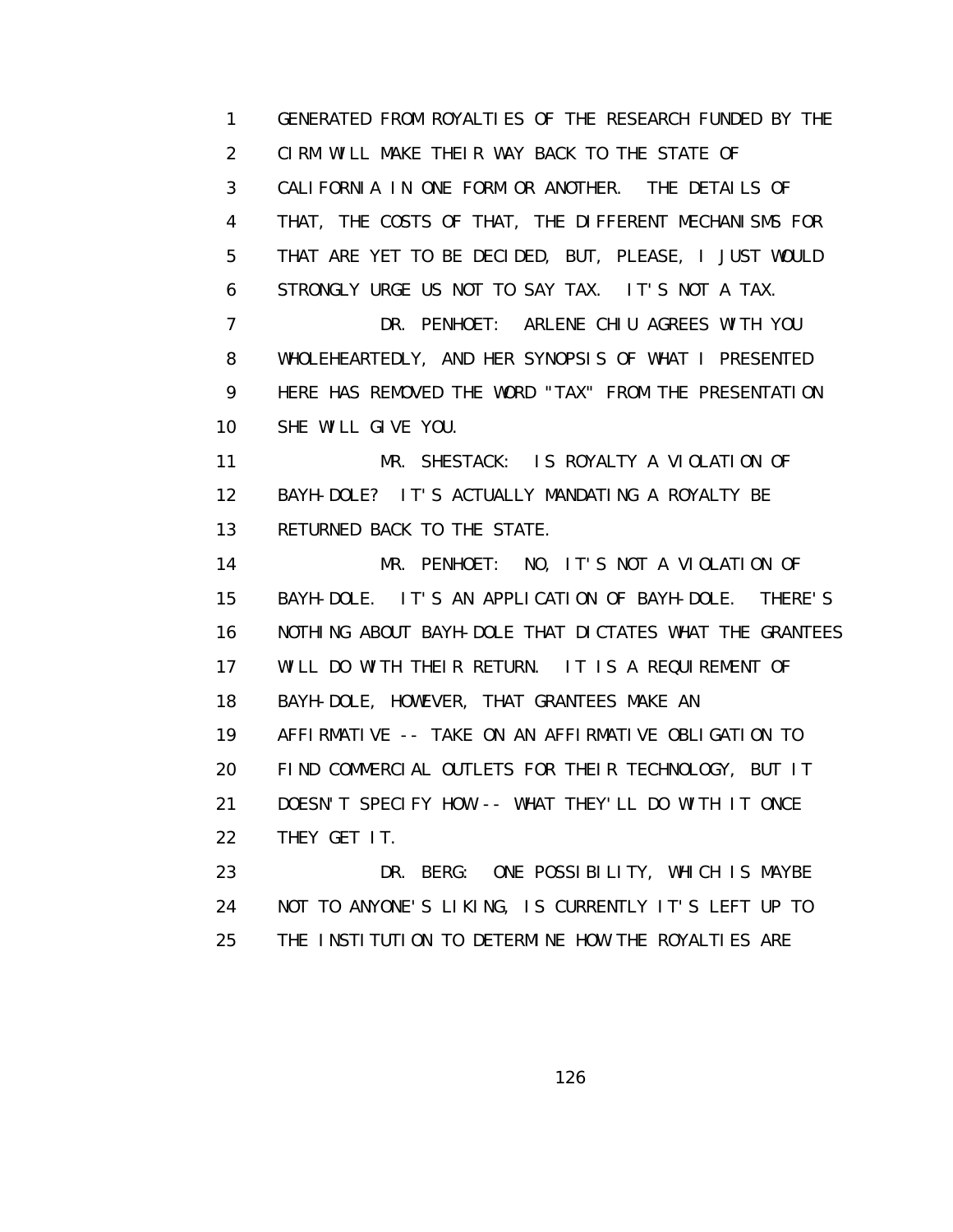1 DISTRIBUTED. SO GENERALLY IT'S ACCEPTABLE THAT THE 2 INVENTORS GET A FRACTION, A THIRD PERHAPS, THE 3 DEPARTMENT IN WHICH THE RESEARCH WAS DONE GETS A 4 FRACTION, A THIRD, AND THE INSTITUTION GETS A THIRD. 5 SO NOW YOU CAN SAY YOU COULD DIVIDE IT BY FOUR WAYS. 6 ONE COMPONENT IS TO COME BACK TO WHATEVER, THE STATE, 7 SOME TAX, SOME SPECIFIC PROGRAM. SO THE DISTRIBUTION 8 IS MORE OR LESS LAID OUT RATHER THAN LEAVING IT UP TO 9 THE INSTITUTION TO SPREAD THE WEALTH WHATEVER WAY THEY 10 WANT.

 11 DR. PENHOET: WITH ONE EXCEPTION, WE THINK 12 THAT'S A GOOD IDEA. WHAT WE THOUGHT WAS NOT A GOOD 13 IDEA IS TO HAVE THE INVENTORS THEMSELVES PARTICIPATE IN 14 REVENUE SHARING. THAT IF, FOR EXAMPLE, STANFORD HAS A 15 PROGRAM THAT THE INVENTOR GETS A THIRD, IF THEY TOOK A 16 CIRM GRANT AND THEY ONLY GOT 20 PERCENT, WE THINK THERE 17 MIGHT BE A DISINCENTIVE FOR THE BEST INVESTIGATORS WHO 18 MIGHT BE ABLE TO GET FUNDS ELSEWHERE ACTUALLY GET GRANT 19 MONEY FROM US.

 20 DR. BERG: ANYBODY WHO THINKS ABOUT IT IN 21 THOSE TERMS IS NOT THE BEST INVESTIGATOR.

22 DR. FRIEDMAN: THAT'S A THEORETICAL

 23 CONSIDERATION, AND I THINK IT'S ABSOLUTELY UNSUPPORTED 24 BY ANY FACT.

25 DR. PENHOET: HOWEVER, EACH INSTITUTION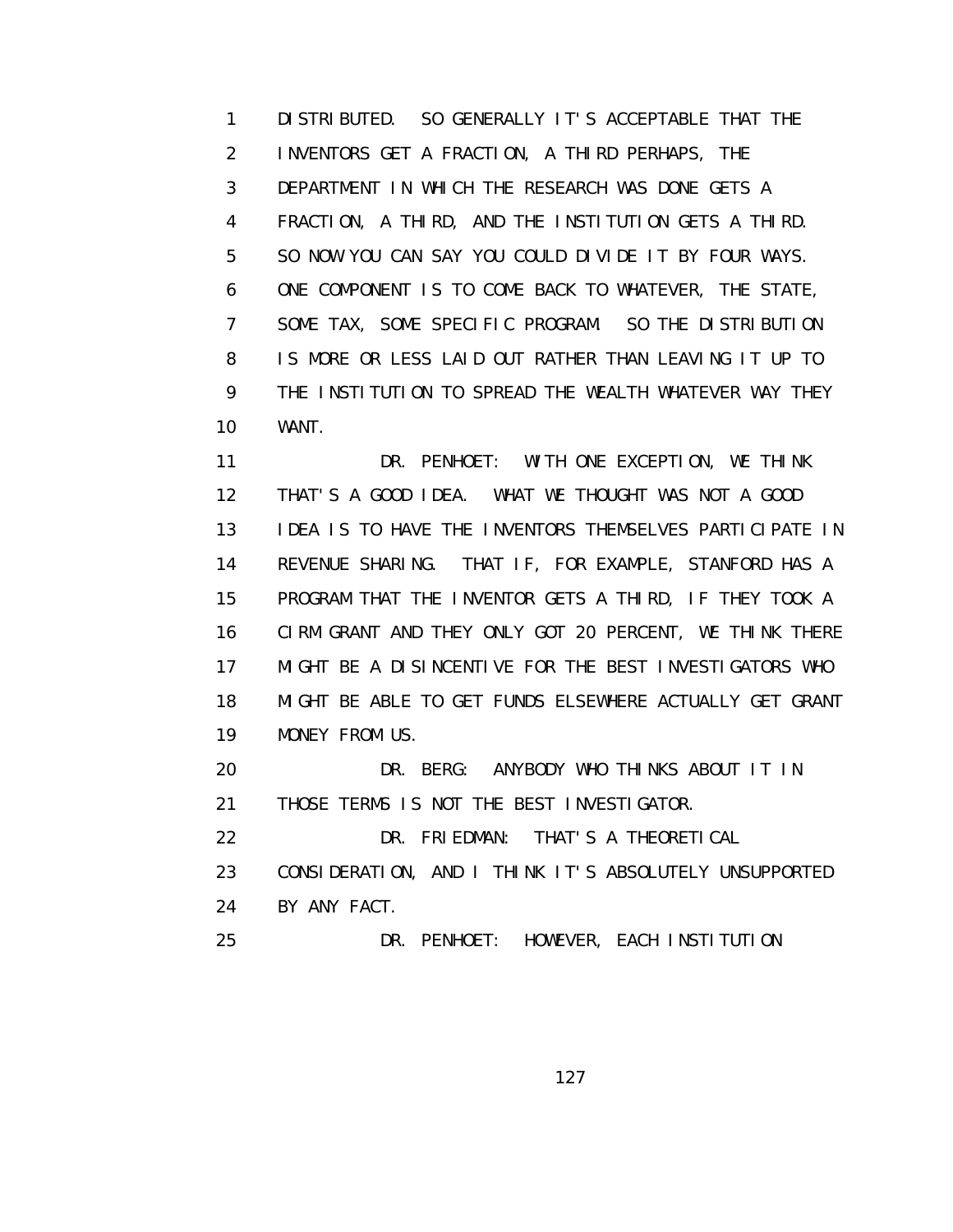1 TODAY, DO YOU RECOMMEND THAT WE ACTUALLY SPECIFY HOW 2 THEY DO IT? 3 DR. BERG: THAT'S ONE. I'M JUST IT LAYING 4 OUT. 5 MR. SHESTACK: CIRM-FUNDED DISCOVERIES, DOES 6 THAT MEAN ANYTHING PATENTED THAT RESULTED FROM CIRM 7 MONEY? AND WHAT ABOUT TEAMS WHERE THERE'S 8 COLLABORATIONS OUT WITH THE STATE, AND HOW DO YOU -- 9 DR. PENHOET: WELL, THAT MIGHT BE A CASE IF 10 THERE ARE MORE THAN -- MULTIPLE INVENTORS THAT ARE 11 ACTUALLY SUPPORTED BY DIFFERENT SOURCES OF FUNDS, THEN 12 THAT IS A CASE WHERE PERHAPS THE INSTITUTION WOULD HAVE 13 TO COME BACK TO US AND JUSTIFY THE FRACTION. I THINK 14 THAT IS ONE CASE WHERE CIRM COULD. 15 DR. PRIETO: I THINK THE POINT WAS MADE THAT 16 THIS ALREADY COMES UP IN INVENTIONS THAT ARE OUT THERE 17 AND ON THE MARKET TODAY, THAT THESE DIVISIONS OF 18 ROYALTIES ARE NEGOTIATED, AND YOU COME UP WITH A 19 PERCENTAGE. AND THE ADVANTAGE OF A PERCENTAGE 20 APPROACH, IF WE STIPULATE SOMETHING UNDER THE LICENSING 21 PORTION HERE, IS THAT THAT GIVES PREDICTABILITY TO THE 22 PEOPLE WHO ARE DEVELOPING SOMETHING, AND THAT'S REALLY 23 WHAT MAXIMIZES RETURN TO THE STATE AND EVERYONE 24 INVOLVED. 25 DR. PENHOET: PART OF THE REASON THERE'S SOME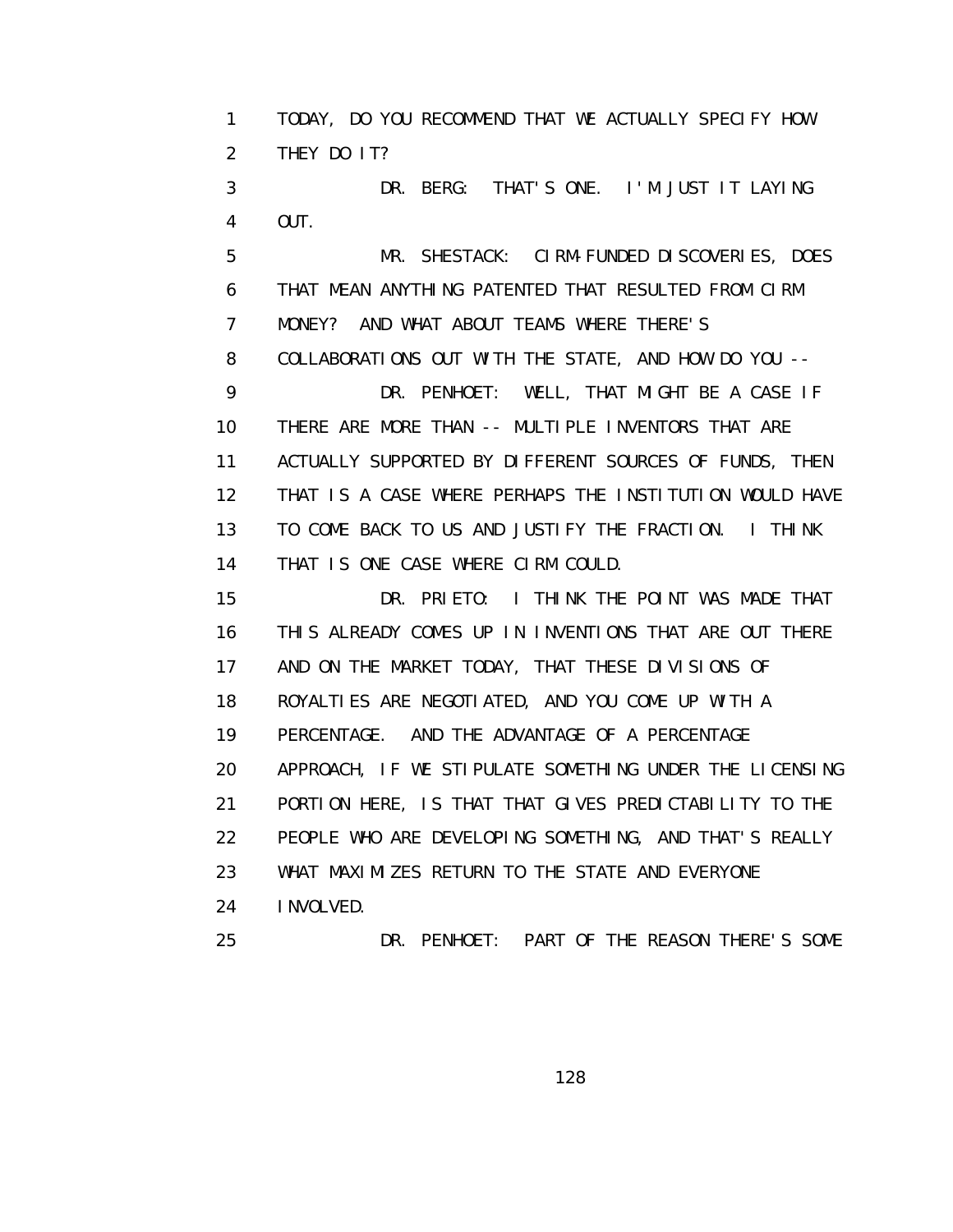1 CONFUSION AROUND THIS IS THAT PROP 71 ITSELF CLEARLY 2 STATES THAT THERE WILL BE A RETURN TO THE STATE, BUT 3 IT'S NOT SPECIFIED THAT IT'S FINANCIAL RETURN OR 4 OTHERWISE, BUT IT'S PRETTY DIRECTLY LINKED TO ROYALTIES 5 AND OTHER FORMS OF REMUNERATION. AND WE HAVE HAD 6 CONVERSATIONS WITH A NUMBER OF POTENTIAL GRANTEES. I 7 WOULD SAY NONE OF THEM ARE TOTALLY ENTHUSIASTIC ABOUT 8 THIS PROPOSAL TO SHARE THE REVENUES, RATHER THAN TAX 9 THEM, BUT THEY'RE ALL WILLING TO GO ALONG WITH IT IF IT 10 SEEMS TO BE IN THE BEST INTEREST OF CIRM AND THE STATE. 11 DR. BRYANT: I JUST WANT TO SAY IN TERMS OF 12 MAKING CHANGES IN THE USUAL PERCENTAGES THAT PEOPLE GET 13 AT INSTITUTIONS, IN THE CASE OF THE UC, IT'S PART OF 14 THE CONTRACT THAT PEOPLE SIGN WHEN THEY SIGN UP. IT'S 15 KIND OF LIKE A POLICY THAT'S BEEN IN PLACE, AND IT'S IN 16 PLACE WHEN THEY'RE HIRED. THIS IS WHAT THE PERCENTAGES 17 ARE.

 18 NOW, THERE'S A CONSIDERABLE PERCENTAGE GOES 19 TO, AT LEAST IN THE UC SYSTEM, 35 TO THE INVENTOR, 15 20 TO THE DEPARTMENT, AND 50 TO THE UNIVERSITY, SO THEN IT 21 WOULD BE UP TO THEM TO FIGURE OUT WHERE THEY WOULD GET 22 THE TAX IF THERE WAS A TAX. SORRY ABOUT THE WORD. 23 DR. JENNINGS: DID THE GROUP CONSIDER THE 24 POSSIBILITY OF HAVING A TRIGGER LEVEL ON THIS? IT'S 25 GOING TO TAKE A CONSIDERABLE APPARATUS, AND IT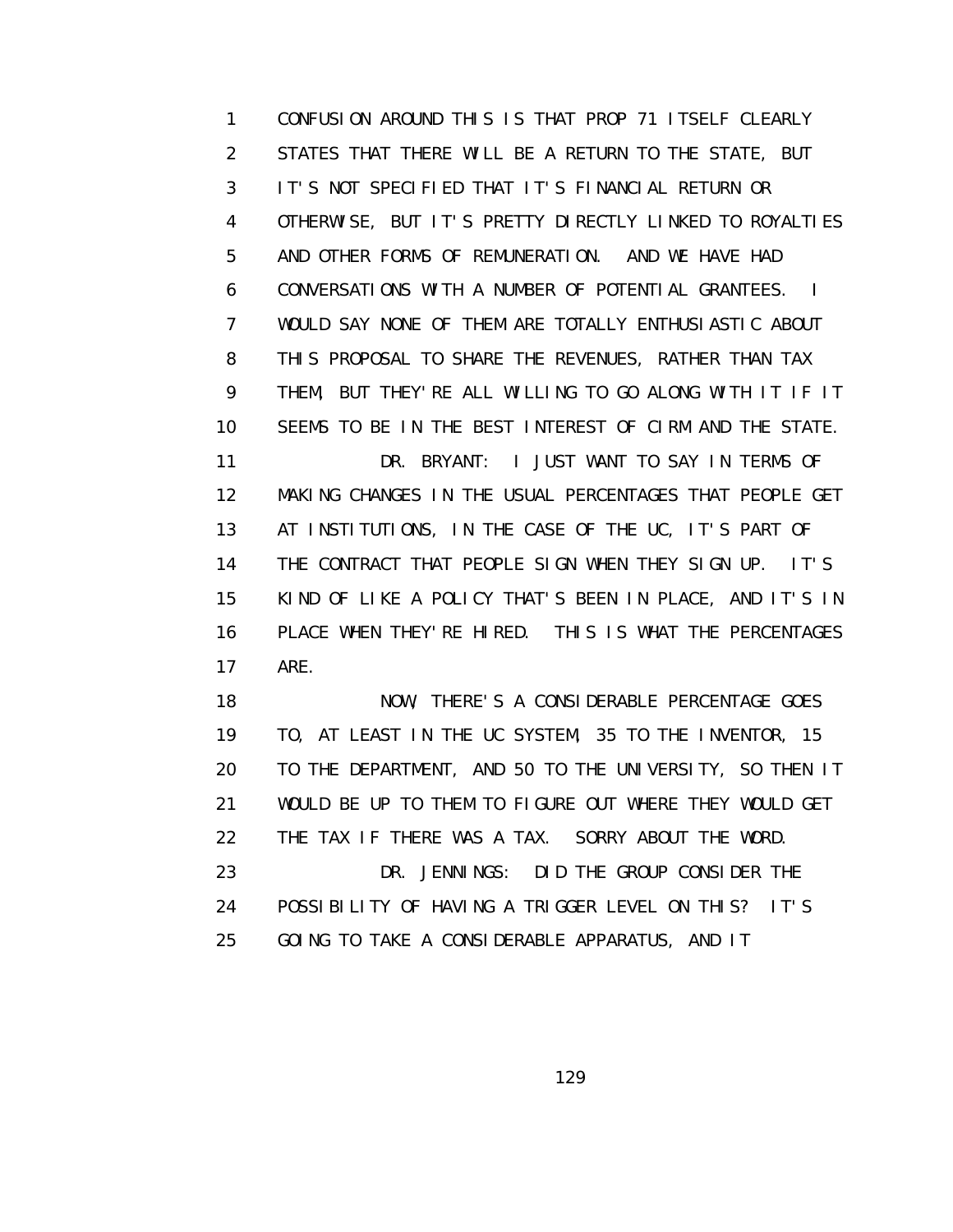1 SHOULDN'T BE TRIGGERED UNLESS YOU'RE TALKING ABOUT A 2 CONSIDERABLE SUM OF MONEY COMING IN IN ROYALTIES. YOU 3 WOULDN'T WANT TO DO IT FOR \$20,000.

 4 DR. PENHOET: THANK YOU FOR BRINGING THAT UP. 5 WE DISCUSSED THAT AND BELIEVE THERE SHOULD BE A TRIGGER 6 POINT. WE HAVE TO DO MORE HOMEWORK TO FIGURE OUT 7 EXACTLY WHERE IT IS, BUT THE COST -- FIRST OF ALL, ONLY 8 ONE IN -- CORRECT ME, MARY -- ONE IN 200 GRANTS 9 EVENTUALLY LEADS TO ANY PATENTABLE INVENTION. AND ONLY 10 ONE OF 400 PATENTABLE INVENTIONS ACTUALLY LEADS TO 11 REVENUES IN EXCESS OF \$500,000. SO THE UNIVERSITY WILL 12 HAVE TO MAKE A BIG FRONT-END INVESTMENT TO MEET THE 13 REQUIREMENT OF ACTUALLY ENCOURAGING COMMERCIALIZATION 14 OF THEIR WORK. AND I THINK THAT IT'S ENTIRELY 15 APPROPRIATE IN THOSE CIRCUMSTANCES. OUR GROUP FEELS 16 IT'S ENTIRELY APPROPRIATE TO HAVE A MINIMUM THRESHOLD 17 BELOW WHICH THEY WOULD NOT HAVE TO PAY -- SHARE 18 REVENUES. 19 A NUMBER THAT WAS PROPOSED TO US WAS 20 \$500,000. WE HAVE TO LOOK INTO THAT NUMBER AND MAKE 21 SURE IT HAS A RATIONAL BASIS THAT WE GET COMFORTABLE 22 WITH IT. YES, THAT WAS, IN FACT, INCLUDED IN OUR 23 DISCUSSION.

 24 DR. BERG: IT IS PART OF THE PRINCIPLES THAT 25 IT'S THE INSTITUTION THAT PAYS THE PATENTING COST.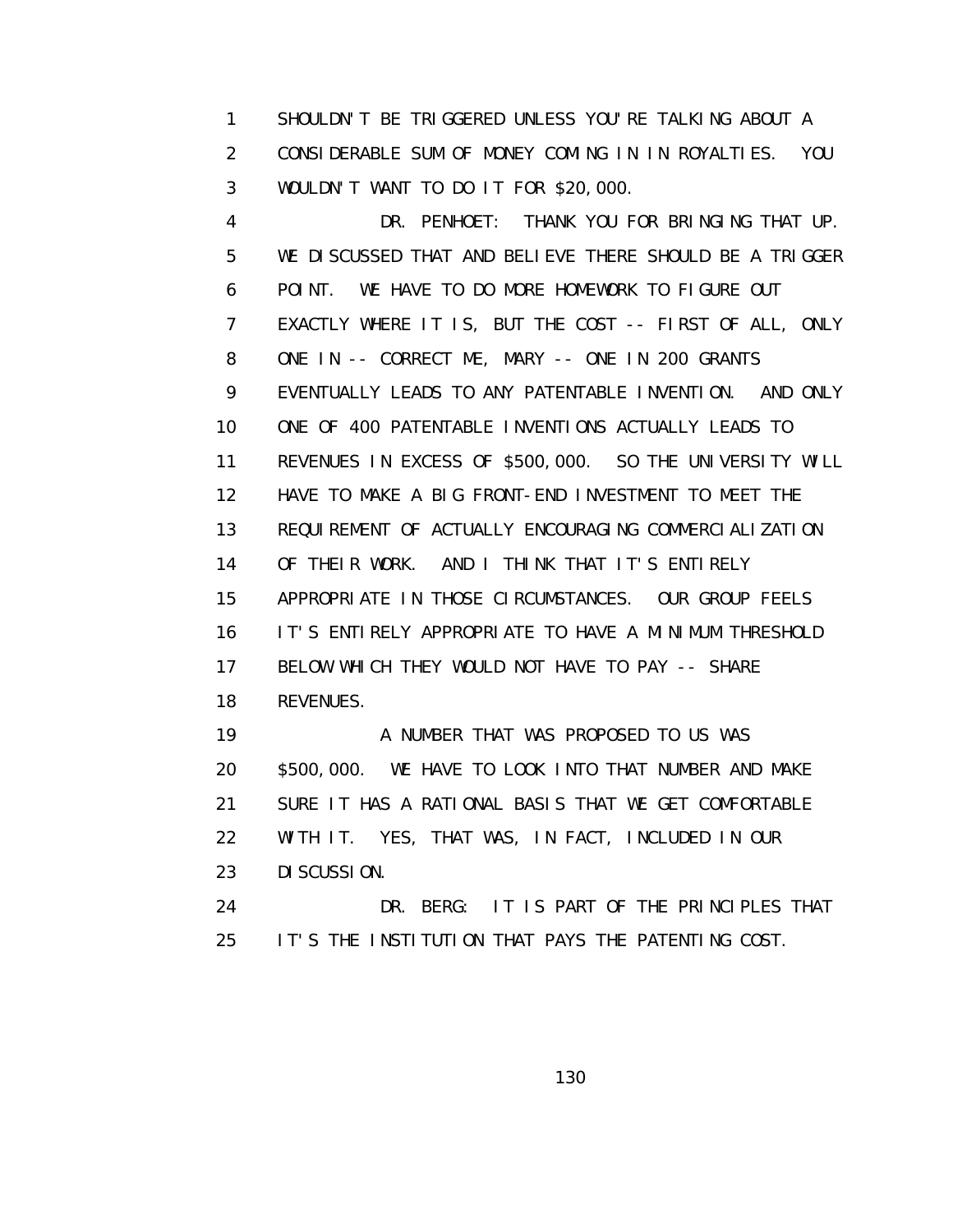1 DR. PENHOET: THAT'S CORRECT. 2 AND THEN TO JOAN'S QUESTION ABOUT MARCH-IN 3 RIGHTS. THERE ARE TWO CASES WHICH WE THINK ARE CLEAR. 4 ONE IS FAILURE TO DEVELOP A CIRM-FUNDED DISCOVERY. 5 THESE ARE MARCH-IN RIGHTS USUALLY LOOKING THROUGH TO A 6 GRANTEE'S LICENSING. SO IF CALTECH PROVIDED A LICENSE 7 TO A COMPANY TO DEVELOP TECHNOLOGY AND THE DEVELOPMENT 8 OF THE TECHNOLOGY WAS JUST SITTING THERE NOT BEING 9 DEVELOPED, AND CALTECH WAS NOT WILLING TO INTERVENE IN 10 THAT CASE, THAT WE WOULD HAVE THE ABILITY TO GO TO THAT 11 COMMERCIAL ENTERPRISE AND TAKE BACK THE LICENSE OR 12 OTHERWISE NEGOTIATE. 13 MR. SHESTACK: IS THERE PRECEDENT FOR THIS? 14 DR. BERG: YEAH. THE NIH HAS IT. 15 DR. PENHOET: MOST COMPANIES HAVE IT IN THEIR 16 AGREEMENTS. 17 DR. PRIETO: BAYH-DOLE. IT JUST ISN'T USED. 18 MR. SHESTACK: HAD IT EVER BEEN EXERCISED IN 19 ANY EXPERIENCE? 20 DR. PENHOET: THE FEDERAL GOVERNMENT HAS 21 NEVER EXERCISED IT. PRIVATE ENTERPRISE HAS EXERCISED 22 IT ALL THE TIME, SO IT'S A WIDESPREAD PRACTICE, BUT THE 23 FEDERAL GOVERNMENT NEVER EXERCISES IT. 24 DR. FRIEDMAN: THE FACT IS, THOUGH, THAT JUST 25 THE THREAT IS OF SUFFICIENT VALUE THAT YOU DON'T HAVE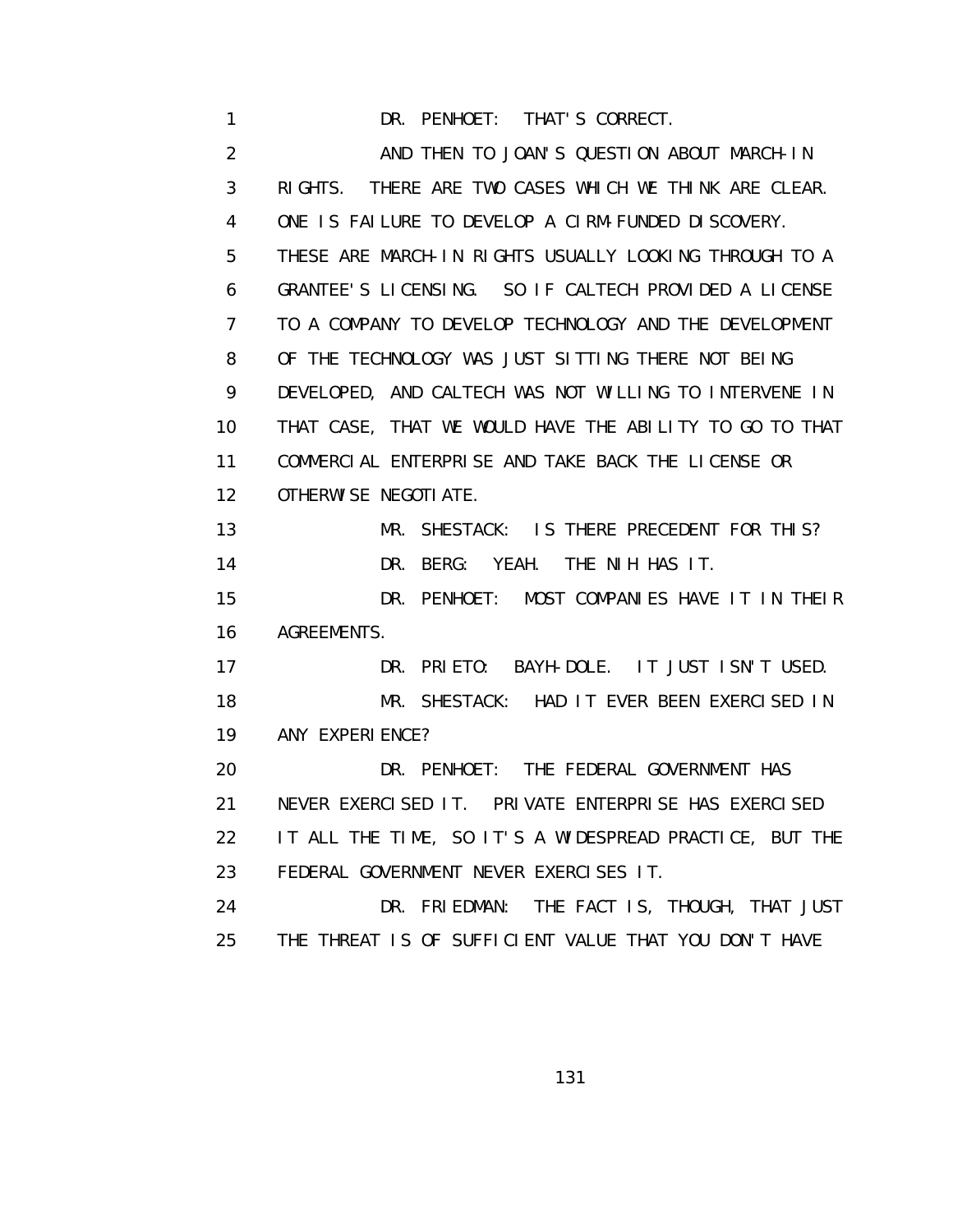1 TO DO IT. AND I DO KNOW OF INSTANCES WHERE IT WAS 2 THREATENED WITH CANCER DRUGS FOR ORPHAN POPULATIONS, 3 AND THAT WAS ENOUGH TO ACTUALLY GET IT DONE. 4 DR. PENHOET: AND THEN THE FINAL IS A BROAD 5 CATEGORY OF PUBLIC HEALTH AND SAFETY REASONS. IF THERE 6 WAS A PANDEMIC FLU COMING AND WE HAD DEVELOPED A STEM 7 CELL THERAPY TO PROTECT EVERYBODY FROM THE FLU, I 8 SUPPOSE WE COULD INTERVENE IF IT'S NOT BEING WIDELY 9 DISPERSED. SO WE HAVE A NUMBER OF PEOPLE WITH STRONG 10 PUBLIC HEALTH BACKGROUNDS HERE COULD CITE THAT. IT'S A 11 VAGUE CATEGORY; NEVERTHELESS, DOES PROVIDE AN 12 OPPORTUNITY FOR INTERVENTION. 13 MR. KLEIN: I DON'T THINK THAT THE REPORTER 14 GOT DR. BRYANT'S POINT ON THE LAST -- END OF THE LAST 15 HEADNOTE, WHICH WAS THAT THESE ARE NET REVENUE 16 DIVISIONS WE'RE TALKING ABOUT AFTER RECOVERY OF COST. 17 IS THAT YOUR POINT, DR. BRYANT? 18 DR. BRYANT: YES, IT WAS. 19 DR. PENHOET: NET OF THE COST ASSOCIATED WITH 20 FILING THOSE PARTICULAR PATENTS, ETC., NOT THE WHOLE 21 PATENT PORTFOLIO. 22 SO THESE ARE THE PRINCIPLES UPON WHICH WE 23 WOULD LIKE TO AT LEAST INFORM PEOPLE WHO ACCEPT 24 TRAINING GRANTS, THAT OUR FINAL POLICY IS LIKELY TO 25 CONTAIN SOME OF THESE ELEMENTS, AND IT'S SOME DEGREE OF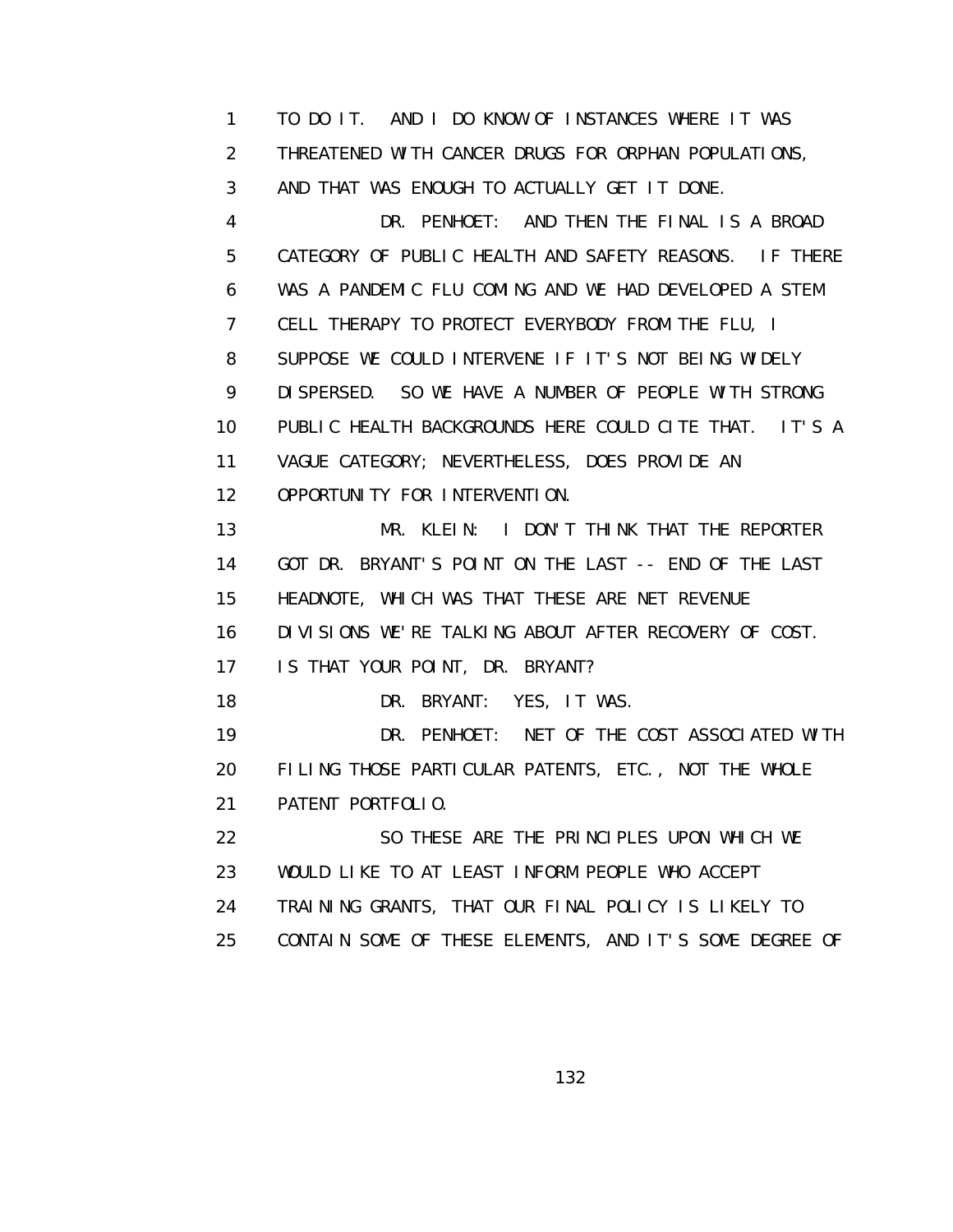1 BUYER BEWARE OR GRANTEE BEWARE NOTIFICATION THAT WE'RE 2 MAKING AS A RESULT OF PATENTS.

 3 WITH THAT, I THINK IF THERE ARE NO MORE 4 COMMENTS, I'D LIKE TO TURN IT OVER TO ARLENE WHO WILL 5 GO THROUGH THE BROADER ISSUES OF THE GRANTS 6 ADMINISTRATION POLICY OF WHICH THIS WILL BECOME A PART. 7 MS. SAMUELSON: PROCESS QUESTION, I GUESS. 8 IS THIS APPROACHING THE POINT WHERE THIS IS BECOMING, 9 IN FACT, THE PRINCIPLES THAT WILL GOVERN THE TRAINING 10 GRANTS? BECAUSE I STILL HAVE A BIG PROBLEM WITH THE 11 SECOND SENTENCE IN LICENSING, PREFERENCE GIVEN TO 12 COMPANIES WITH PLANS FOR ACCESS.

 13 DR. PENHOET: NO. IT IS COMING TO THE POINT 14 WHERE IT MIGHT BE INCLUDED. SO I THINK IF JOAN HAS A 15 CONCERN ABOUT THAT, DO WE WANT TO KEEP -- WELL, WE HAVE 16 A PROPOSAL BY JON SHESTACK THAT WE INCLUDE A PREFERENCE 17 FOR NONEXCLUSIVE LICENSING EXCEPT WHERE IT CAN BE 18 DEMONSTRATED AN EXCLUSIVE LICENSE IS THE PREFERRED 19 METHOD TO COMMERCIALIZE THE PRODUCT. WE COULD ADD THAT 20 IF IT'S YOUR PLEASURE.

 21 AND THE SECOND ONE IS SHOULD WE REMOVE THIS 22 PREFERENCE FOR UNDERSERVED POPULATIONS?

 23 DR. PRIETO: I GUESS I'D LIKE TO ASK JOAN, I 24 HEARD SOME OF YOUR COMMENTS EARLIER, BUT WHY YOU WOULD 25 WANT TO REMOVE THAT?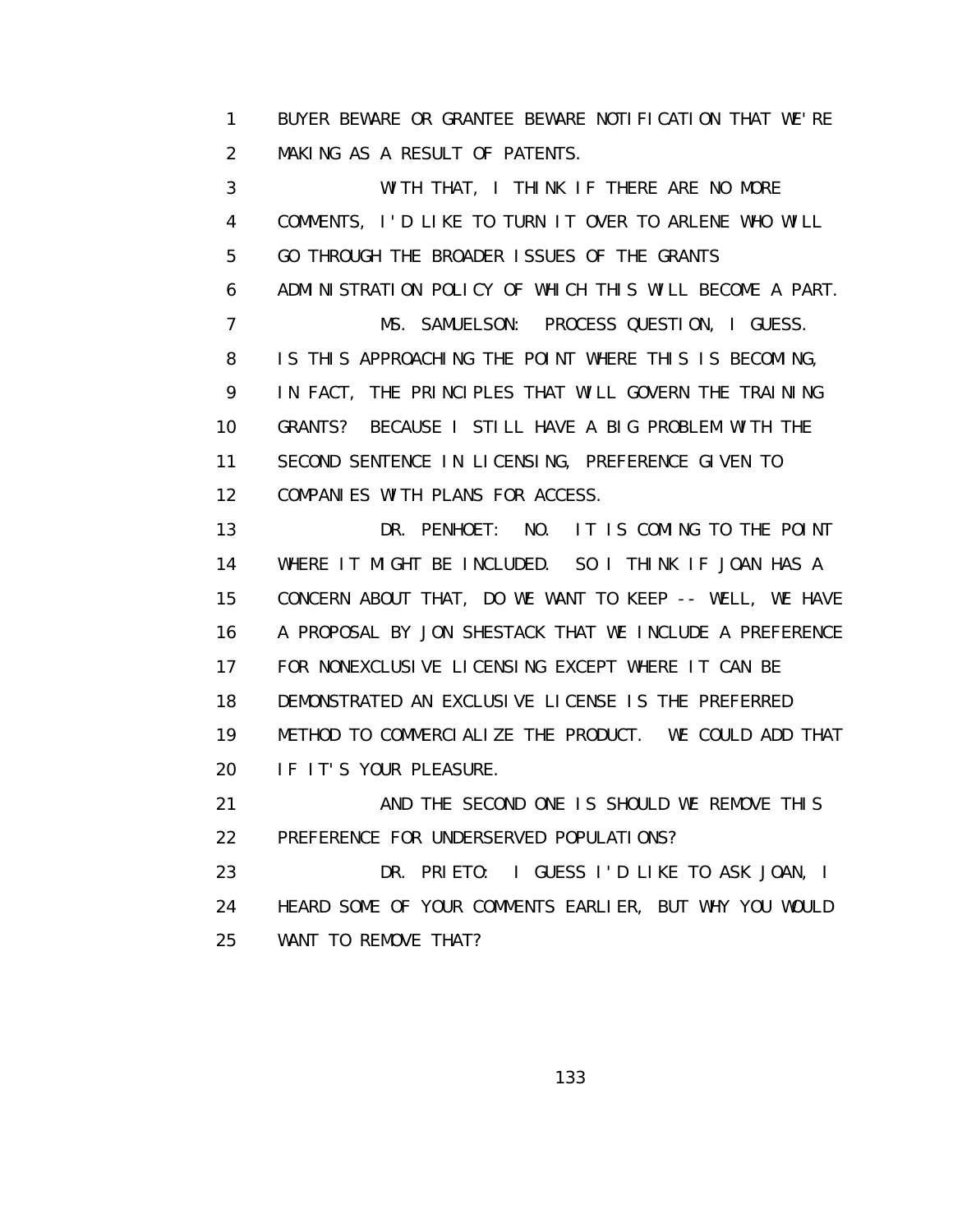1 MS. SAMUELSON: I GUESS I THINK WE HAVE A 2 HUGE BURDEN ALREADY IN EVEN IMAGINING THAT WE'RE GOING 3 TO BE ABLE TO DELIVER SUCCESSFULLY, WIDELY IN 4 DELIVERING EFFECTIVE THERAPIES AND CURES FROM STEM CELL 5 TECHNOLOGY IN THE FORESEEABLE FUTURE. A LOT OF PEOPLE 6 SAY THAT'S INCREDIBLY AMBITIOUS. AND IT SEEMS TO ME 7 THAT COMPANIES THAT ARE GOING TO AGGRESSIVELY TRY TO 8 HELP US DO THAT SHOULD HAVE EVERY BIT OF HELP WE CAN 9 GIVE. AND THAT SENTENCE, AS I READ IT, WOULD GIVE A 10 PREFERENCE TO A COMPANY THAT, LET'S SAY, REALLY DOESN'T 11 HAVE A GREAT PLAN FOR WHAT THEY'RE GOING TO DO WITH THE 12 PRODUCT, BUT HAS A VERY LAUDABLE SOCIAL GOAL IN GETTING 13 IT OUT TO THE POOR POPULATION IN LIEU OF A COMPANY THAT 14 MIGHT HAVE A LEGAL, SMART IDEA THAT BADLY NEEDS TO GET 15 TO MARKET.

 16 DR. PRIETO: I THINK THAT THAT SORT OF THING 17 WOULD BE WEIGHED IN THE GRANTS PROCESS, BUT I THINK THE 18 IDEA BEHIND THIS LANGUAGE WAS TO ENCOURAGE INNOVATION, 19 NOT JUST IN TERMS OF THE SCIENTIFIC IDEAS, BUT IN HOW 20 YOU WOULD SEE THOSE IDEAS BEING DELIVERED TO PATIENTS. 21 AND SPECIFICALLY IT DOES NOT -- IT LEAVES IT OPEN TO 22 THE GRANTEE TO COME BACK AND, SAY, BRING TO US AN IDEA, 23 AND THIS IS REALLY SOMETHING, I THINK, CAME FROM THE 24 GATES FOUNDATION MODEL. YOU TELL US HOW YOU ARE GOING 25 TO DO THIS. WE'RE NOT GOING TO GIVE YOU THE SPECIFICS,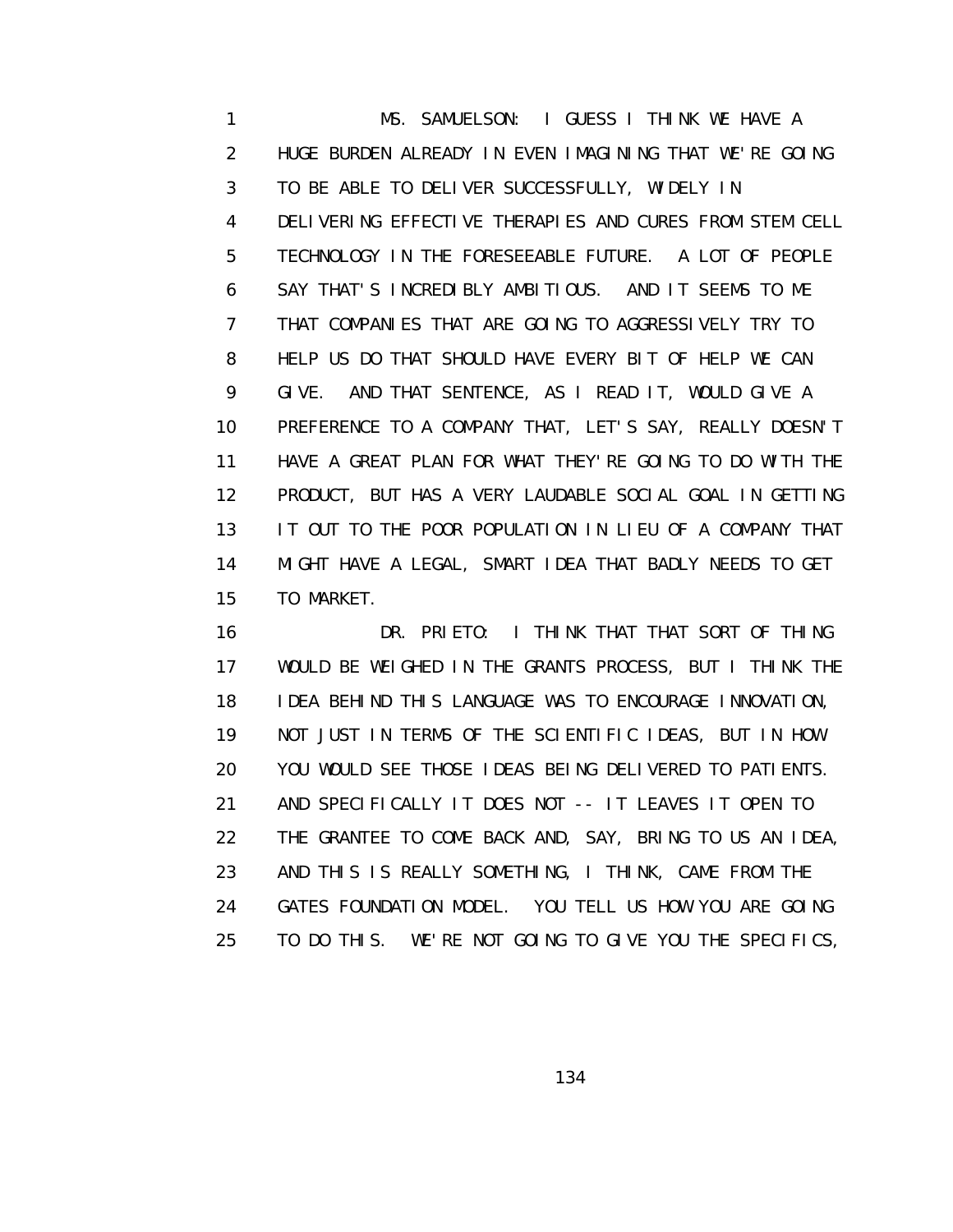1 BUT YOU TELL US HOW THIS CAN BEST BE DONE, AND THEN 2 WE'LL LOOK AT AND WEIGH THE BEST IDEAS.

 3 I DON'T SEE THIS AS SOMETHING THAT WOULD BE 4 ONEROUS AT ALL. I THINK IT'S SOMETHING THAT JUST 5 FAVORS INNOVATION, JUST IN A DIFFERENT SPHERE.

 6 DR. PENHOET: MAYBE IN THE SENSE OF JOAN'S, I 7 THINK THIS WAS NOT MEANT TO BE PREEMPTIVE, THAT THE 8 COMPANY WITH THE BEST PLAN HERE WOULD BE THE AUTOMATIC 9 WINNER. SO I THINK THAT WE COULD RECAST THIS IN LIGHT 10 OF THAT. AMONG OTHER THINGS, CONSIDERATION WOULD BE 11 GIVEN TO COMPANIES. IF PEOPLE ARE COMFORTABLE WITH 12 THAT LANGUAGE.

 13 CHAIRMAN KLEIN: DR. PENHOET, IF WE COULD GET 14 THE MEMBERS OF THE BOARD BACK TO THE TABLE SO THEY CAN 15 ALL PARTICIPATE IN THE DISCUSSION WITH MICS, THAT WOULD 16 BE VERY HELPFUL. AND I'D REMIND EVERYONE THAT WE'RE 17 DI SCUSSING THE INTERIM IP POLICY FOR TRAINING GRANTS 18 ALONE. THAT'S WHAT THAT HEADING IS. AND THAT WE HAVE 19 TO HAVE AN IP POLICY IN PLACE TO BE ABLE TO DISTRIBUTE 20 FUNDS FOR TRAINING GRANTS.

 21 IF EVERYONE UNDERSTANDS THAT, SO THE QUESTION 22 IS -- I WOULD ASK DR. PENHOET WHAT IS YOUR PLEASURE, 23 WHAT IS YOUR INTENT HERE? IS IT YOUR INTENT TO PRESENT 24 THE GRANT ADMINISTRATION POLICY AND THEN COME BACK TO 25 THIS ITEM, OR HOW WOULD YOU LIKE TO HANDLE THIS?

<u>135 - Andrea Stein, Amerikaansk politiker (</u>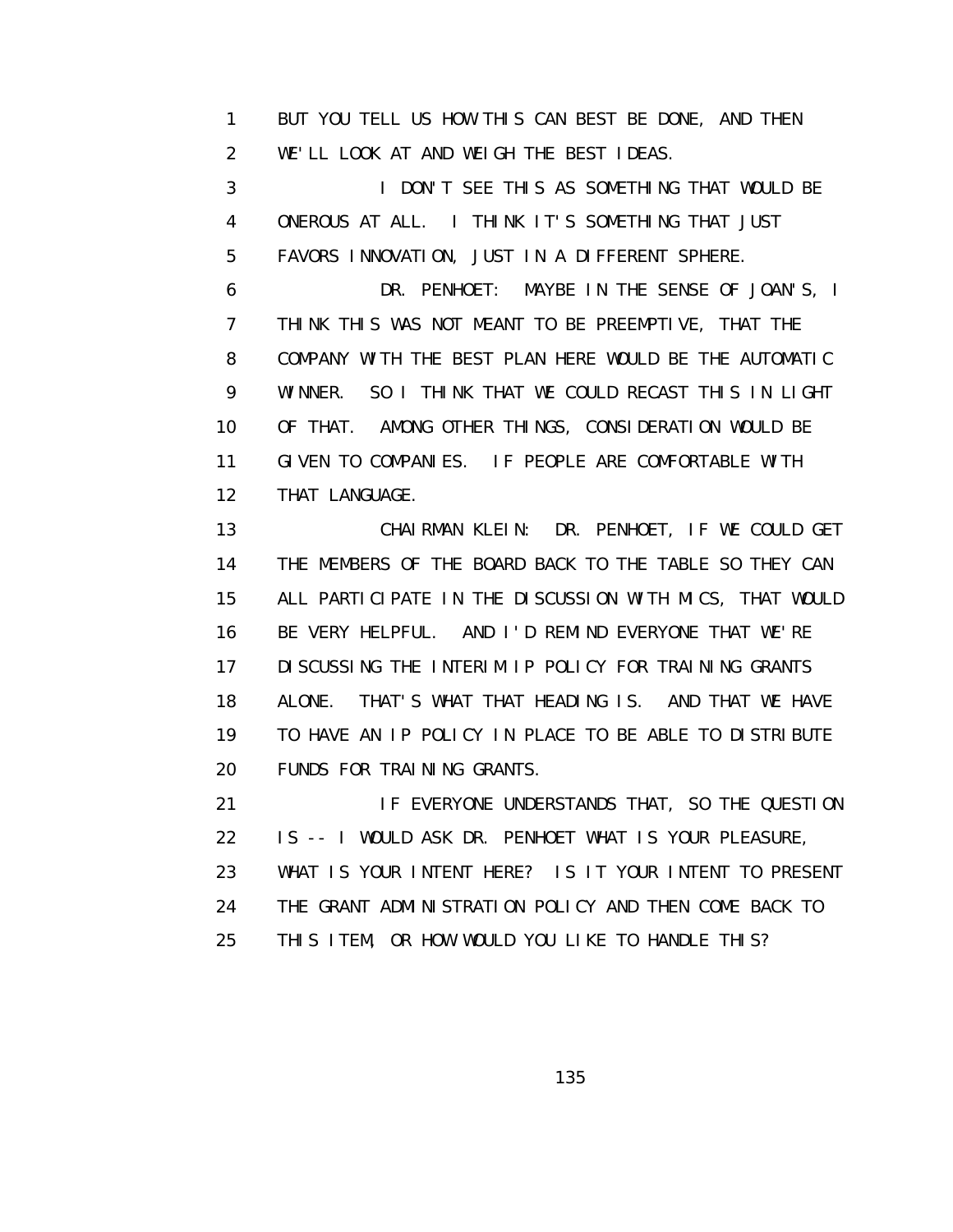1 DR. PENHOET: I THINK WE HAVE TWO AMENDMENTS 2 ON THE TABLE. I WOULD LIKE TO GET APPROVAL OF THESE 3 PRINCIPLES TODAY. I THINK WE HAVE TWO POSSIBLE 4 AMENDMENTS ON THE TABLE. 5 DR. BRYANT: COULD I SUGGEST A THIRD? 6 DR. PENHOET: YES. WE HAVE A COMMENT -- 7 WELL, IF I COULD JUST SUMMARIZE THE TWO. ONE IS TO 8 CLARIFY THE -- EITHER REMOVE OR CLARIFY THE LANGUAGE OF 9 PREFERENCES SO THAT IT'S NOT INTENDED TO BE AN ABSOLUTE 10 PREFERENCE, BUT AN ITEM TO CONSIDER IN LICENSING. IS 11 THAT A REASONABLE WAY? 12 MS. SAMUELSON: AT MOST. IDEALLY IT WOULD 13 NOT BE A DISINCENTIVE. 14 DR. PENHOET: AND THE SECOND ONE IS TO ADD 15 SOME LANGUAGE ABOUT A PREFERENCE FOR NONEXCLUSIVE 16 LICENSES UNLESS THERE'S A DEMONSTRATION THAT IT 17 INCLUDES LICENSES NECESSARY TO COMMERCIALIZE THE 18 TECHNOLOGY. 19 **I THINK SUE BRYANT WAS FIRST.**  20 DR. BRYANT: MINE WAS A SUGGESTION FOR THE 21 FIRST AMENDMENT, WHICH WOULD BE INSERT "ALL OTHER 22 THINGS BEING EQUAL," A PREFERENCE WOULD BE GIVEN FOR 23 THAT. SO THAT WOULD MEAN IT'S NOT GOING TO BE TAKING 24 PRECEDENCE OVER THE QUALITY OF THE PRODUCT OR ANYTHING 25 ELSE. IT'S JUST AN ADDITIONAL PREFERENCE.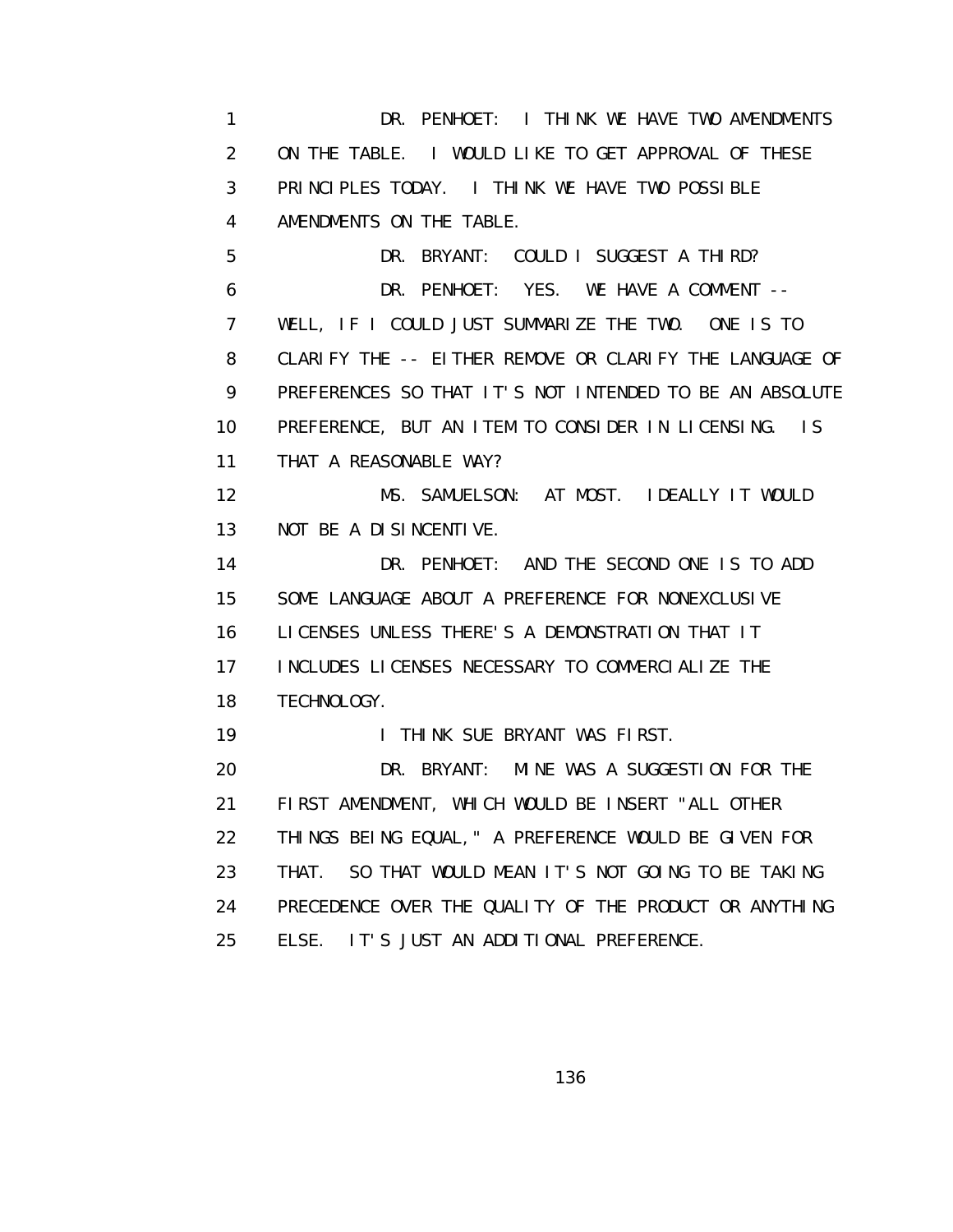1 MS. FEIT: I'M GOING TO STRONGLY ADVOCATE FOR 2 THE UNDERSERVED TO BE MENTIONED AND THE STATEMENT TO BE 3 KEPT IN BECAUSE I CAN TELL YOU THAT FREQUENTLY WHEN 4 SCIENCE DEVELOPS PHARMA OR A BIOMEDICAL, THE 5 UNDERSERVED DON'T GET ACCESS TO IT. THEY'RE LONG 6 WAITING FOR ACCESS. AND SO I THINK IF YOU WANT TO SEE 7 A BACKLASH FROM THE TAXPAYERS AND FROM OUR GOVERNMENT 8 ON THIS ISSUE, LET THAT HAPPEN ONCE, AND IT WILL KILL 9 THE FUNDING FOR STEM CELL RESEARCH GOING FORWARD, AT 10 LEAST FROM THE TAXPAYER.

11 SO I WOULD ADVOCATE -- AND I THINK SUSAN'S 12 COMMENT ABOUT MODIFYING IT SO THAT AT LEAST ALL THINGS 13 BEING EQUAL, THEN PREFERENCE WOULD BE GIVEN TO THOSE 14 WHO HAVE A PROGRAM THAT WOULD ADDRESS THE UNDERSERVED 15 IS REAL IMPORTANT.

 16 MS. SAMUELSON: I THINK THAT MODIFICATION 17 WOULD BE GREAT. LET ME JUST GIVE YOU THE PARKINSON'S 18 CONTEXT. AS I UNDERSTAND IT, MOST PEOPLE WITH 19 PARKINSON'S BECOME BANKRUPT BECAUSE THEY LOSE THEIR 20 EMPLOYABILITY AND THEY LOSE THEIR HEALTH INSURANCE AND 21 THEY LOSE EVERYTHING ELSE PAYING FOR THEIR TREATMENT. 22 SO I WOULD MUCH RATHER QUICKLY, AS QUICKLY AS POSSIBLE, 23 AND THE DELAYS HAVE JUST BEEN HEART BREAKING, GET 24 SOMETHING -- A THERAPY TO MARKET THAT SOMEONE CAN THEN 25 USE TO RESTORE THEIR LIFE, GET THEIR JOB BACK, START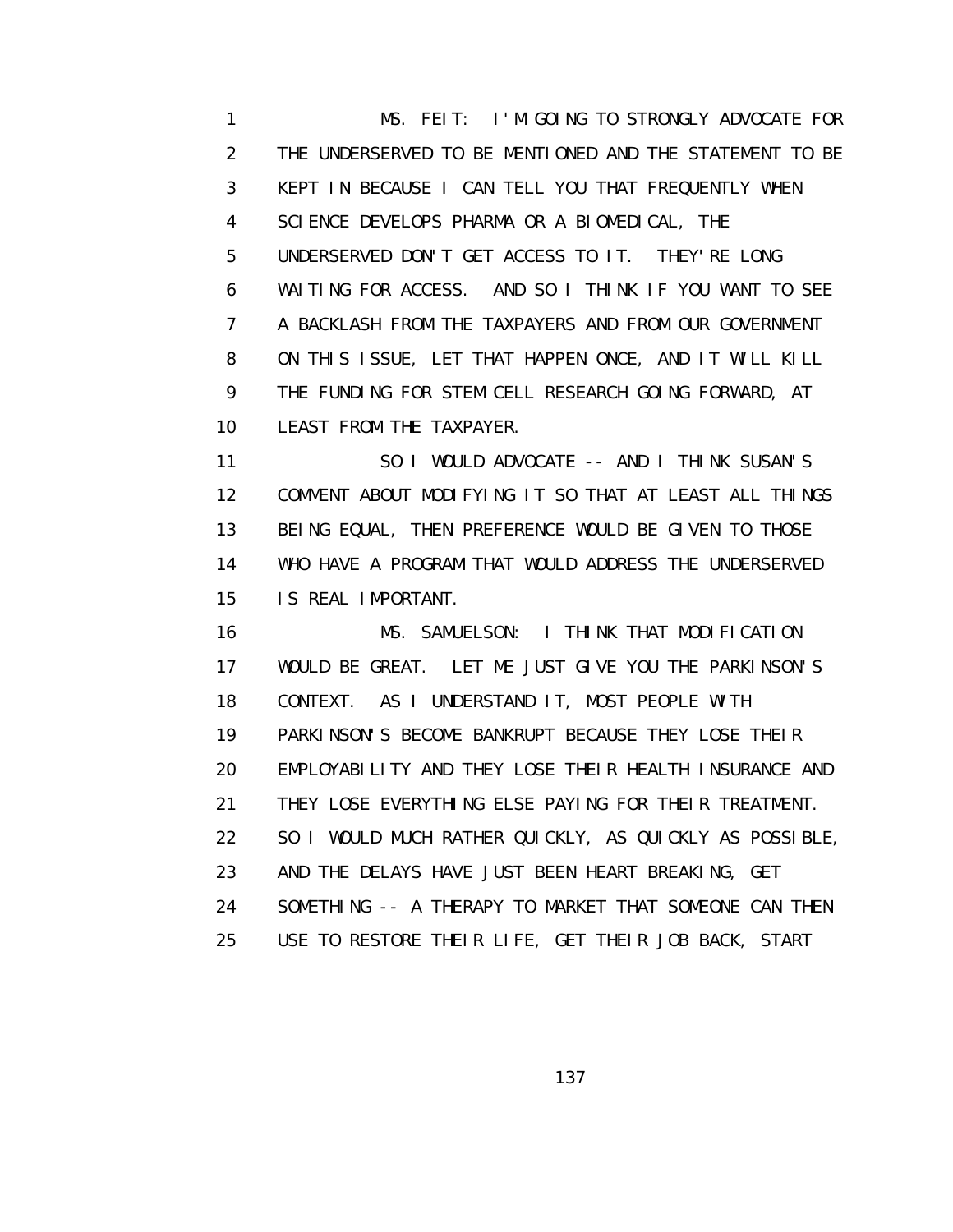1 PAYING TAXES, AND BE ABLE TO PAY FOR TREATMENT, AND 2 THEN LET'S SOLVE ANY REMAINING PRICING PROBLEMS, WHICH 3 I AGREE WE SHOULD DO. 4 DR. PENHOET: I THINK WE HAVE LANGUAGE FROM 5 SUE THAT, WITH YOUR STATEMENT BEHIND IT, I THINK WOULD 6 PROBABLY WORK. 7 MS. SAMUELSON: YEAH. SOUNDS LIKE. 8 DR. PENHOET: AND THEN THE ISSUE, PAUL, YOU 9 WANTED TO MAKE A COMMENT ABOUT NONEXCLUSIVE LICENSING. 10 DR. BERG: NO. I THINK YOU SUMMARIZED THAT 11 POINT. I THINK IT'S AN IMPORTANT POINT BECAUSE ALL TOO 12 OFTEN I'VE FOUND UNIVERSITIES ACTUALLY TRANSGRESSING 13 AND ACTUALLY PREFERRING EXCLUSIVE LICENSES WHEN I THINK 14 IN THE END THEY'RE THE WORST WAY. SO I WOULD CERTAINLY 15 LIKE TO SEE US STRONGLY URGE THAT IN THE LICENSING 16 PROCESS THAT IT BE NONEXCLUSIVE. 17 DR. PENHOET: UNLESS -- 18 DR. BERG: UNLESS THERE'S ONLY ONE PERSON OR 19 ONE COMPANY THAT COULD POSSIBLY CARRY THE THING 20 FORWARD, BUT THAT'S RARE. 21 DR. FRIEDMAN: FIRST OF ALL, THIS IS A LOT OF 22 HARD WORK TO DISTILL THESE POINTS, AND I WANT TO 23 APPRECIATE WHAT THE COMMITTEE HAS DONE. AND WE DON'T 24 WANT TO TRY AND WORDSMITH THIS HERE, BUT I THINK SOME 25 WORDS ARE IMPORTANT. I THINK IT'D BE VALUABLE UNDER

<u>138 - Andrea Stein, amerikan ing kabupatèn Ing Pangalang Barat Barat Barat Barat Barat Barat Barat Barat Bara</u>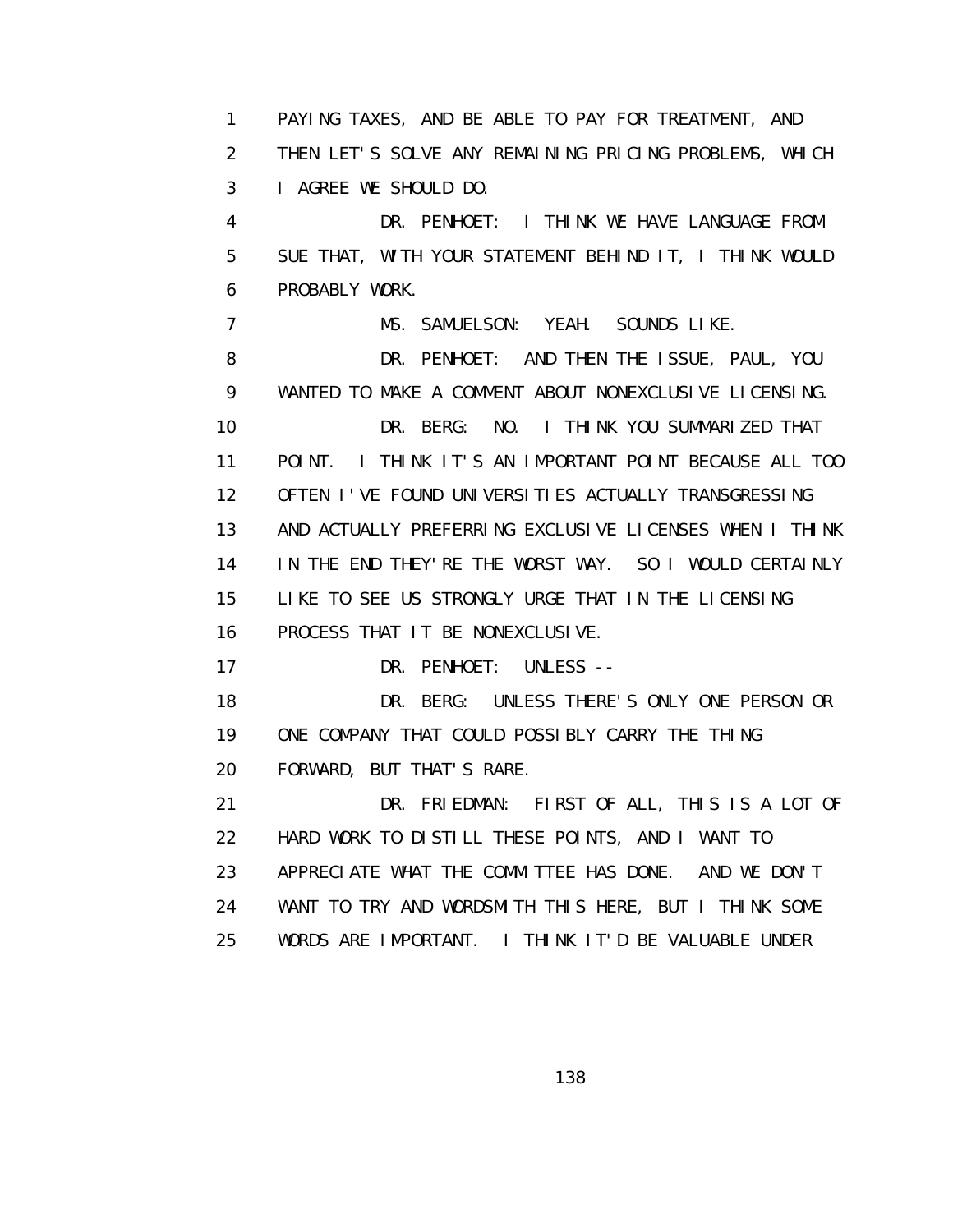1 OWNERSHIP TO DEFINE THAT THE GRANTEES ARE THE 2 INSTITUTION. I KNOW THAT'S WHAT YOU SAID, BUT WE 3 SHOULD SIMPLY SAY, BECAUSE THIS WILL BE SUBJECT TO 4 CONFUSION, AND JUST SAY THE GRANTEE'S INSTITUTION OWNS 5 THE DATA AND OWN THE RIGHTS.

 6 THE SECOND IS I REALLY LIKE THE DEFAULT 7 EXPECTATION THAT THERE WILL BE SHARING OF INFORMATION 8 AND REAGENTS, EVEN THOUGH THAT'S TO BE DEFINED FURTHER. 9 THE THIRD POINT I'D LIKE TO MAKE IS THAT 10 INSTEAD OF CALLING IT A TAX UNDER LICENSING, I WOULD 11 HOPE THAT WE WOULD TALK ABOUT SHARING THE BENEFIT WITH 12 THE STATE IN A MANNER TO BE DEFINED. I'M NOT TRYING TO 13 SAY EXACTLY WHAT THAT SHOULD BE. AND TO INCLUDE THERE 14 THE VERY REASONABLE EXPECTATION YOU HAD, THAT THERE 15 WILL BE A TRIGGERED THRESHOLD TO BE DEFINED AS WELL. 16 THIS IS SIMPLY LAYING OUT THINGS TO BE FILLED 17 IN LATER, BUT HAVING -- LAYING OUT A MATRIX THAT HAS 18 THESE BOXES IN IT TELLS EVERYONE WHAT TO LOOK FOR. 19 THANK YOU. 20 DR. FONTANA: I JUST WANTED TO COMMENT ON THE 21 PROCESS THAT'S HAPPENING HERE, AND I WANT TO 22 CONGRATULATE ED ON ORCHESTRATING A TREMENDOUS AMOUNT OF 23 MATERIAL AND CRYSTALLIZING IT INTO PRETTY SIMPLE,

24 STRAIGHTFORWARD ISSUES. IT WAS A THOROUGH,

25 COMPREHENSIVE PRESENTATION, AND THAT THE BOARD CAN NOW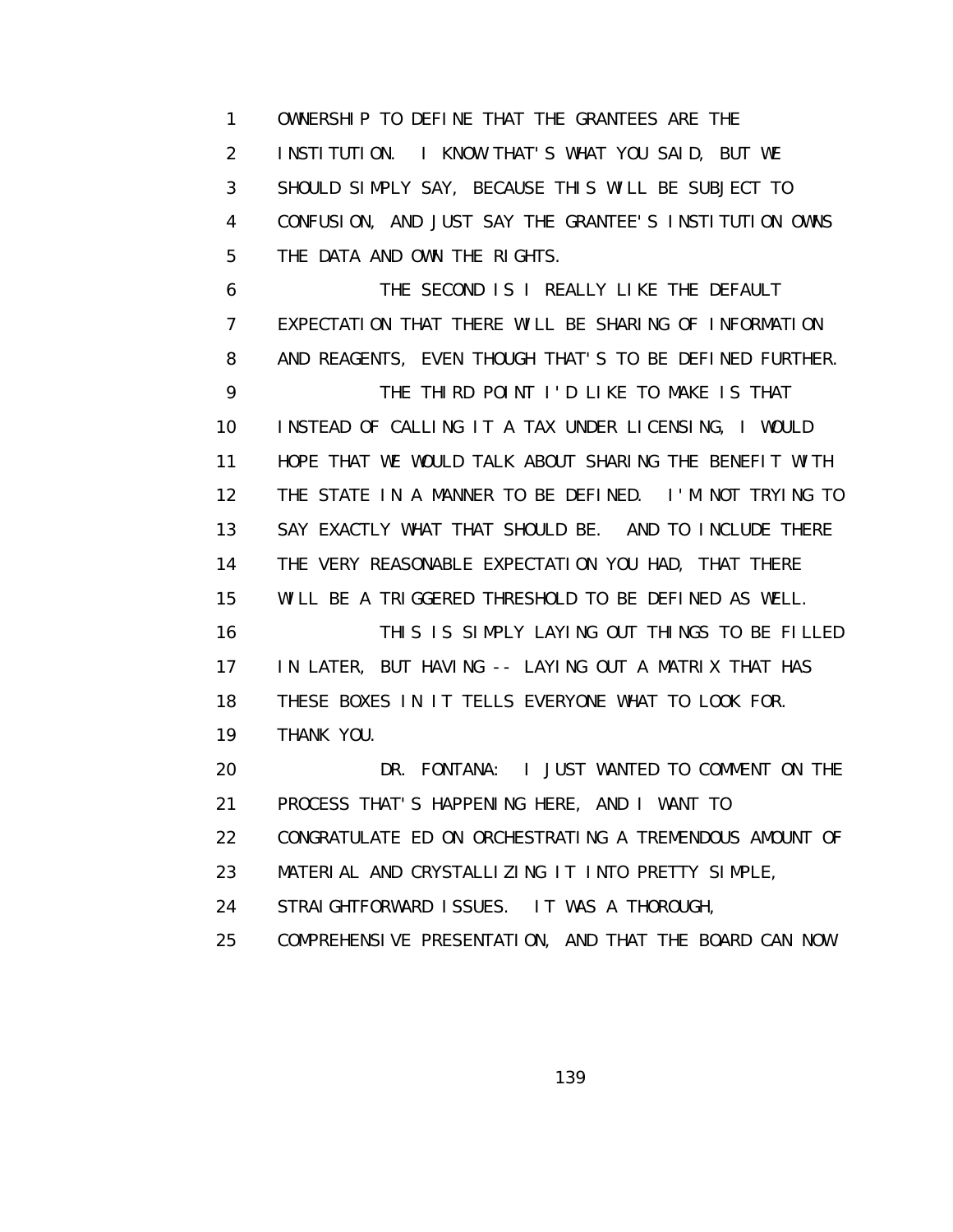1 VET IT. AND I WOULD LIKE TO USE THIS AS A MODEL FOR 2 WHICH WE GO FORWARD WITH OTHER IMPORTANT ISSUES. 3 DR. PENHOET: THANK YOU. DO WE HAVE A 4 PROPOSAL ON THE TABLE?

 5 DR. HALL: LET ME JUST GIVE A REPORT BACK 6 FROM THE STANDARDS WORKING GROUP, WHICH HEARD THIS AND 7 WAS, IN GENERAL, VERY ENTHUSIASTIC. TED PETERS MADE 8 ONE SUGGESTION, WHICH I THINK IS -- SINCE THESE ISSUES 9 WILL BE CONSIDERED AT GREATER LENGTH GOING FORWARD AS 10 YOU DEVELOP POLICY FOR RESEARCH GRANTS AND ALSO AS YOU 11 DEVELOP FINAL STANDARDS, THERE WILL BE AMPLE TIME TO 12 TALK ABOUT THIS, BUT HE DID RAISE AN INTERESTING IDEA 13 THAT I WANTED FOR COMPLETENESS IN THE RECORD TO AT 14 LEAST MENTION. AND THAT IS, HE SUGGESTED THAT STEM 15 CELL LINES, REQUIRE THAT STEM CELL LINES DERIVED WITH 16 CIRM FUNDING NOT BE PATENTED, WHICH HAS -- I THINK 17 THERE'S SOME ARGUMENTS ON EITHER SIDE ABOUT THAT. AND 18 MAYBE WE CAN DISCUSS THAT LATER. I DON'T THINK THIS IS 19 THE TIME OR PLACE TO COME TO A RESOLUTION ON THAT, BUT 20 I DID WANT TO PUT IT ON THE TABLE BECAUSE THERE WAS A 21 LOT OF INTEREST IN THE WORKING GROUP IN THAT IDEA. 22 DR. MURPHY: ED, I THINK THAT I TOO AGREE 23 YOU'VE DONE A GOOD JOB HERE. I REALLY DO HOPE WE HAVE 24 THE TIME, THOUGH, TO BRING THESE POINTS BACK TO EXPERTS

140

25 IN OUR ORGANIZATIONS FOR FULL DISCUSSION BEFORE WE HAVE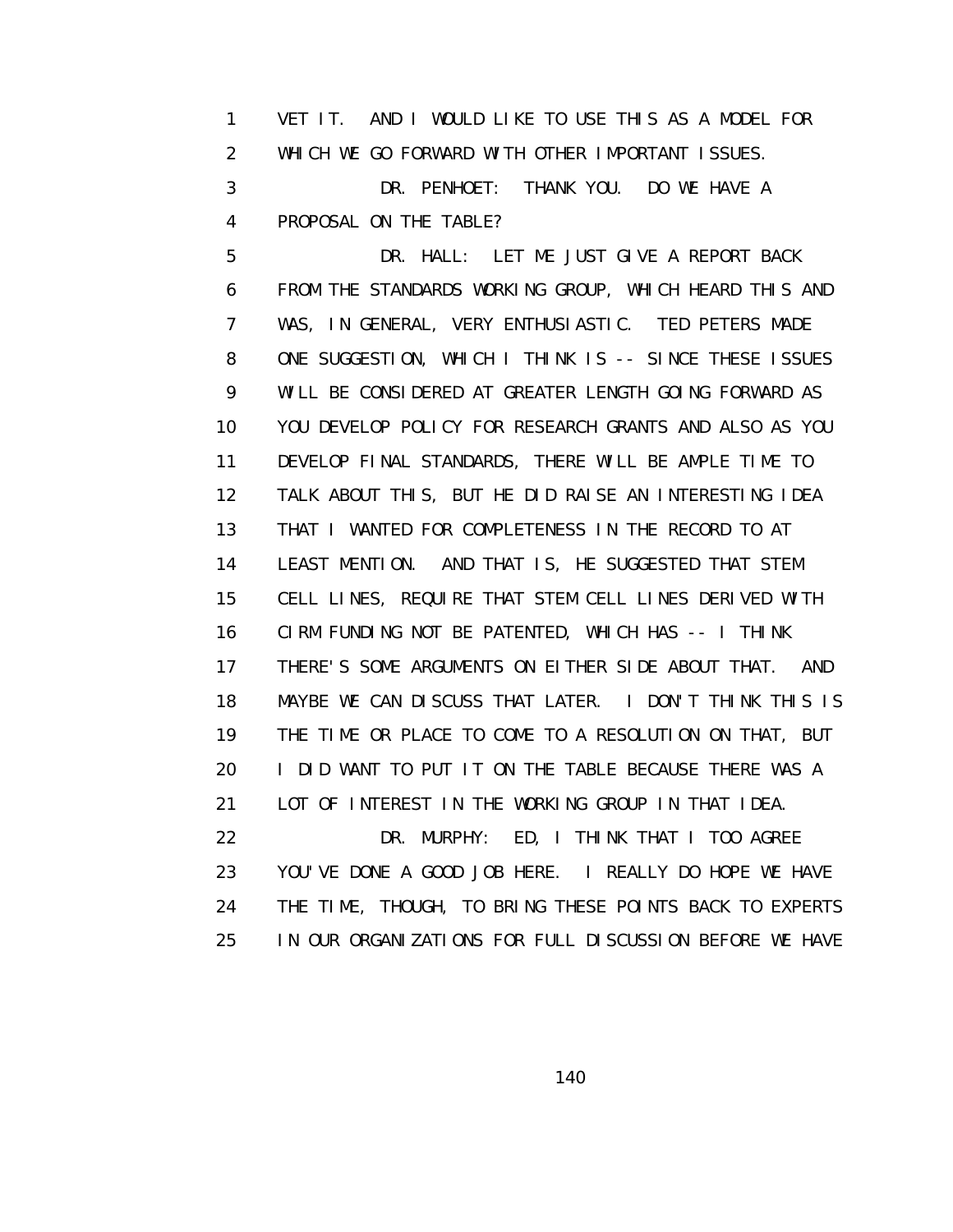1 A CHANCE TO VOTE ON THE GUIDELINES WITH THE BOARD. 2 I'M ALSO A LITTLE BIT CONCERNED, NO. 1, AS 3 JOAN IS, THAT PREFERENCE TO UNDERSERVED POPULATIONS IS 4 GOING TO CREATE ANTIBODIES IN THE PHARMACEUTICAL 5 INDUSTRY, AND WE MAY BE DRIVING AWAY PEOPLE WHO ARE 6 BEST ABLE TO HELP US GET THESE GOOD THINGS TO MARKET. 7 THERE ARE OTHER WAYS OF DOING IT, ALTHOUGH WE WOULD ALL 8 AGREE THAT WE WANT TO GET THEM TO MARKET QUICKLY AND 9 EFFECTIVELY. WE ALSO DON'T WANT TO PUT UP BARRIERS. 10 **I GUESS I'M ALSO GETTING A LITTLE BIT**  11 UNCOMFORTABLE THAT WE'RE BEGINNING TO REACH INTO OUR 12 CONSTITUENT ORGANIZATIONS WITH GUIDELINES OF HOW 13 THEY -- HOW WE OR THEY SHOULD BE HANDLING THIS. AND I 14 THINK WE'RE GETTING INTO SOME DANGEROUS GROUNDS THERE 15 AS WELL. 16 AND FINALLY, SOME OF OUR CONSTITUENT 17 ORGANIZATIONS HAVE STANDING IP RELATIONSHIPS WITH 18 CERTAIN PHARMACEUTICAL COMPANIES. AND I WONDER HOW 19 THESE KINDS OF GUIDELINES MIGHT INTERFERE WITH THOSE 20 STANDING RELATIONSHIPS. AND I THINK WE HAVE TO BE 21 AWARE OF THAT. 22 DR. PENHOET: YOU KNOW, THERE ARE SEVERAL

 23 COMMENTS YOU BROUGHT UP. I THINK IT'S PERFECTLY 24 APPROPRIATE FOR PEOPLE TO GO BACK AND DISCUSS THIS WITH 25 WHOMEVER THEY WISH TO DISCUSS IT. WE DON'T NEED A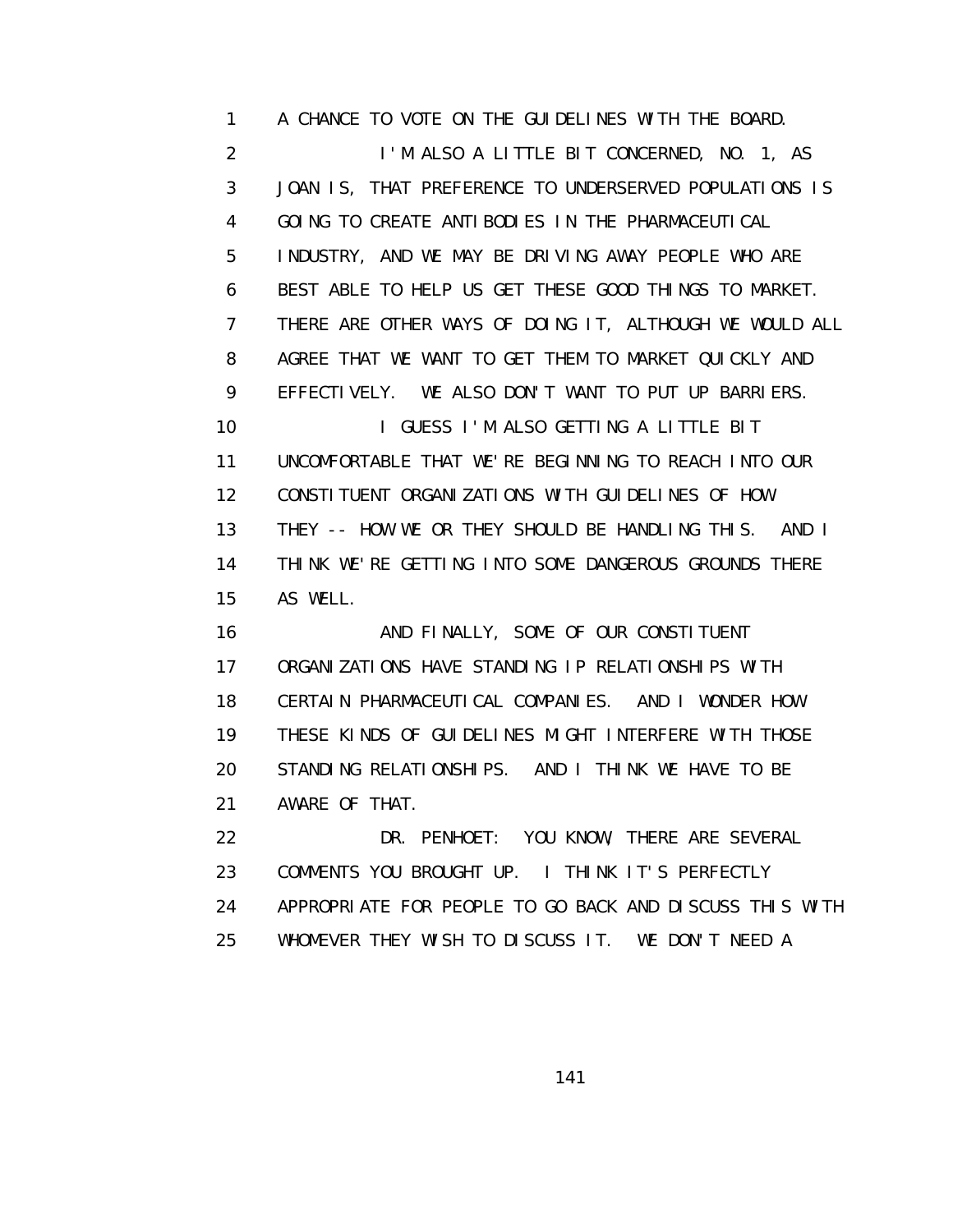1 FINAL POLICY IN PLACE BEFORE WE MAKE TRAINING GRANTS, 2 WHICH PROBABLY WON'T BE BEFORE THE FEBRUARY BOARD 3 MEETING, ALTHOUGH WE MIGHT MAKE TRAINING GRANTS BEFORE 4 THEN.

 5 WHAT WE'RE SAYING TO POTENTIAL RECIPIENTS OF 6 TRAINING GRANTS AT THIS POINT IS THAT THIS IS -- THAT 7 YOU WILL HAVE TO ABIDE BY WHATEVER WE FINALLY END UP 8 WITH, NOT NECESSARILY THESE, BUT THIS IS THE BEST 9 REPRESENTATION WE CAN MAKE TODAY OF OUR COLLECTIVE 10 THINKING. SO IF WE'RE ASKING YOU TO SIGN UP, IN YOUR 11 CASE SALK, IF YOU HAVE A TRAINING GRANT, AND THE POLICY 12 FROM CIRM EVENTUALLY INCLUDES THESE THINGS, YOU WILL 13 HAVE TO AGREE TO THE THEN EXISTING POLICY. SO TO SOME 14 DEGREE, IT'S AN EFFORT TO INFORM POTENTIAL GRANTEES OF 15 THE CHARACTER OF WHAT'S COMING DOWN IN THE FUTURE SO 16 THAT THEY'RE NOT SIGNING A TRAINING GRANT SORT OF 17 WITHOUT ANY GUIDANCE FROM US WHATSOEVER. BUT THE 18 POLICY WILL EVENTUALLY BE DETERMINED IN ITS FINAL FORM 19 SOMETIME IN THE NEXT 270 DAYS. DURING THAT TIME WE 20 HAVE AMPLE TIME FOR COMMENT, ETC.

 21 BUT THE TRAINING GRANT, AGAIN, YOU KNOW, THE 22 PRIMARY PURPOSE OF TRAINING GRANTS IS TRAINING. WE HAD 23 A LONG DEBATE WHETHER WE NEEDED ANY IP POLICY FOR 24 TRAINING GRANTS BECAUSE IT'S NOT THE PRINCIPAL PURPOSE 25 OF A TRAINING GRANT TO GENERATE TECHNOLOGY. THE NIH,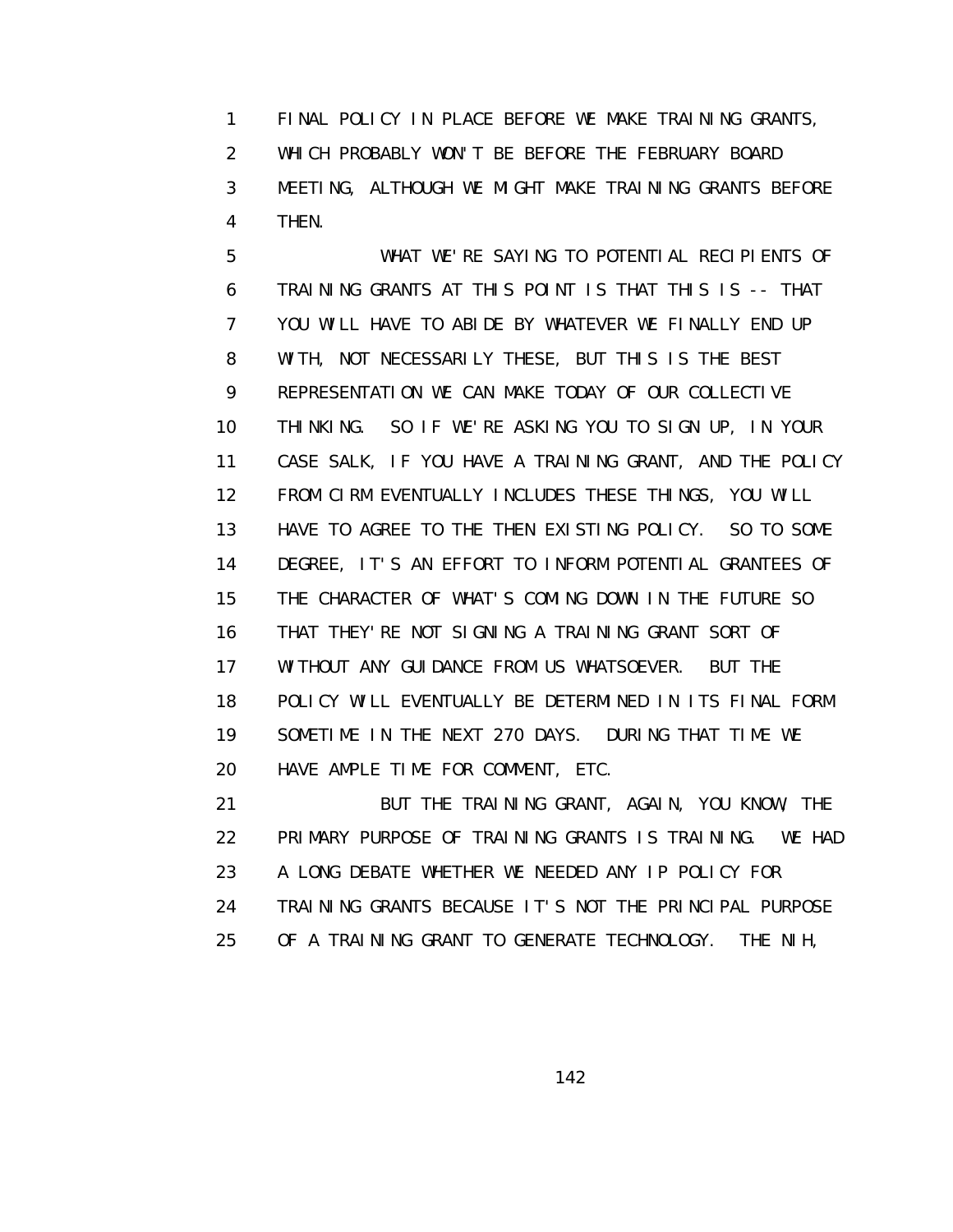1 FOR EXAMPLE, DOES NOT REQUIRE TRAINING GRANT GRANTEES 2 ANY REPORTING ON IP GENERATED THROUGH THEIR TRAINING 3 GRANTS. HOWEVER, WE THOUGHT ON THE OUTSIDE CHANCE 4 SOMEBODY DOES INVENT SOMETHING OF VALUE, WE OUGHT TO 5 HAVE SOMETHING IN PLACE THAT GUIDES THEM.

 6 DR. HALL: CITY OF HOPE IS AN INTERESTING 7 EXAMPLE OF THAT BECAUSE A SCIENTIST WELL KNOWN TO MANY 8 OF US WORKED, I THINK, WITH ART RIGGS AND WAS PART OF 9 THE INSULIN PATENT AS EITHER AN UNDERGRADUATE OR 10 GRADUATE STUDENT. I'M NOT SURE. BUT WAS QUITE WEALTHY 11 BEFORE HE FINISHED HIS PH.D., SO IT DOES HAPPEN IS THE 12 POINT. SO --

 13 CHAIRMAN KLEIN: IF I COULD JUST COMMENT, THE 14 INITIATIVE CALLS FOR AN INTELLECTUAL PROPERTY POLICY TO 15 BE IN PLACE, AGREEMENT, IN FACT, BE IN PLACE WHENEVER 16 ANY GRANT OR LOAN, INCLUDING TRAINING GRANTS, IS MADE. 17 SO AS DR. PENHOET HAS SAID, IT IS VERY HELPFUL, IF THIS 18 WERE TO BE PASSED TODAY AS A SENSE OF THE BOARD, THE 19 BOARD COULD AGENDIZE FOR THE FEBRUARY MEETING TO COME 20 BACK AND DO A FINAL ADOPTION BEFORE IT GOES INTO THE 21 INTERIM REGULATIONS POLICY, BUT IT WOULD GIVE THE 22 INSTITUTIONS AND THE RESEARCHERS A LOOK TO SEE WHERE 23 THIS IS GOING. AND WE COULD COME BACK WITH THE BENEFIT 24 OF THEIR INPUT BEFORE REACHING IN AND MAKING IT A 25 FORMAL INTERIM POLICY.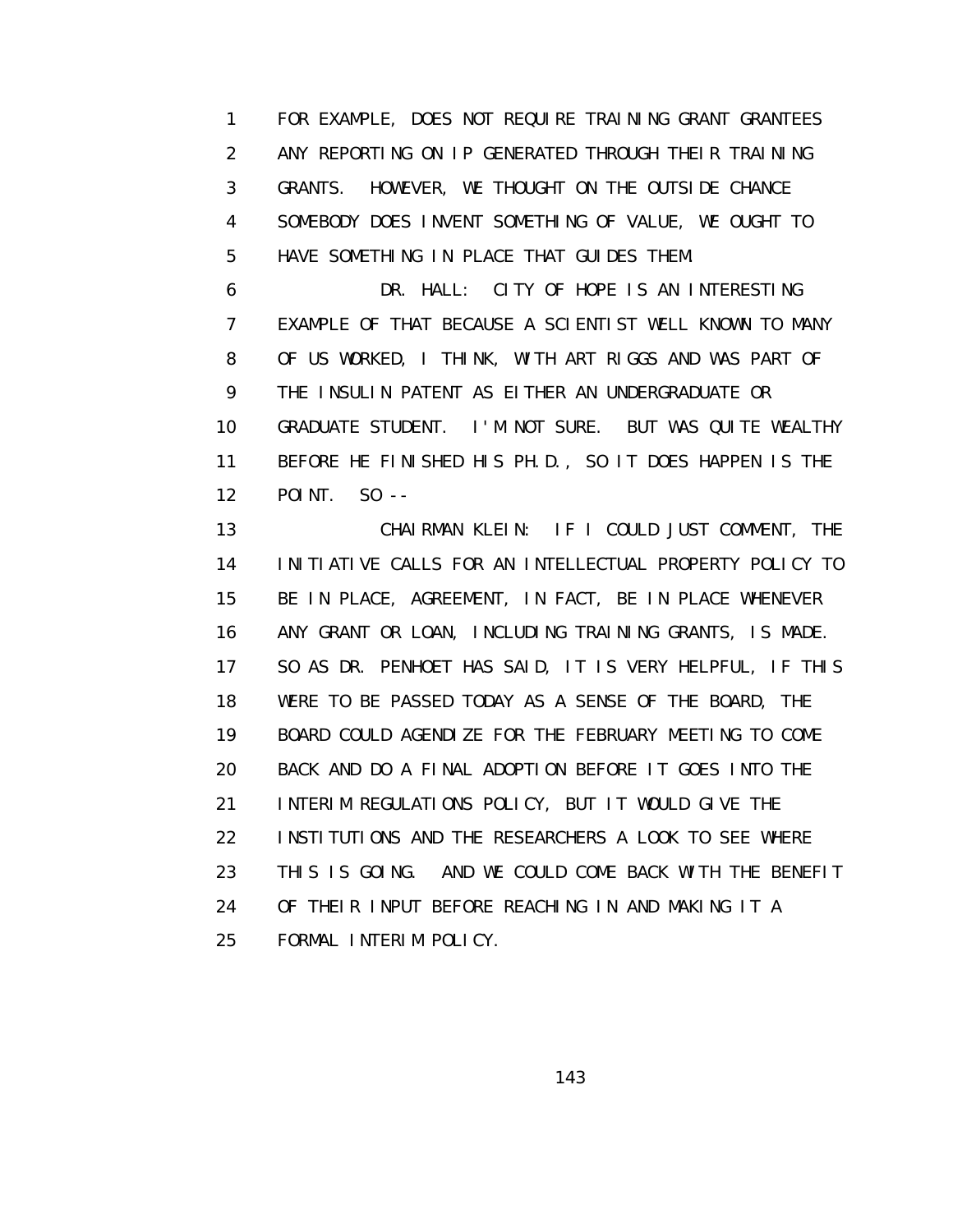1 DR. STEWARD: ALONG THOSE LINES, I'M JUST 2 CURIOUS. SUPPOSE WE HAVE A SET OF INTERIM POLICIES 3 THAT THEN CHANGE AFTER DISCUSSIONS, AND THE CHANGES 4 BECOME UNACCEPTABLE TO AN INSTITUTION THAT HAS ALREADY 5 SPENT MONEY IN THE TRAINING GRANTS.

 6 CHAIRMAN KLEIN: WELL, THE CONCEPT IS THAT WE 7 WILL, IF WE START WITH AN INTERIM POLICY IN TRAINING 8 GRANTS, CONTRACTUALLY AGREE TO THAT POLICY. IF THE 9 FINAL POLICY IS DIFFERENT, IT WILL APPLY TO THE NEXT 10 ROUND. SO WHEN THESE INSTITUTIONS START OFF ON THEIR 11 PROGRAM AND THEY'RE CONTRACTUALLY AGREEING TO A GRANT, 12 THAT POLICY THAT APPLIES AT THAT TIME IS WHAT APPLIES 13 TO THEM. IF THERE'S A FUTURE CHANGE IN POLICY, IT 14 APPLIES TO THE NEXT ROUND.

 15 DR. STEWARD: I'M ASKING BECAUSE I'M JUST 16 TRYING TO THINK THROUGH HERE HOW REALLY CLOSE WE HAVE 17 TO BE TO WHAT WE WOULD HOPE WOULD BE THE FINAL PRODUCT 18 BEFORE WE SORT OF LEAVE TODAY.

 19 CHAIRMAN KLEIN: WHAT DR. PENHOET, HE NEEDS 20 TO MAKE A DECISION IN THIS, BUT MY UNDERSTANDING IS 21 THAT THIS IS BEING CONSIDERED TODAY; WHEREAS, WE COULD 22 AGENDIZE FOR FEBRUARY ACTUALLY ADOPTING AS INTERIM 23 POLICY. IF THOSE GRANTS ARE FUNDED BEFORE FEBRUARY, 24 THOSE INSTITUTIONS WOULD HAVE A LIMITED TIME PERIOD 25 EXPOSURE ON THAT CHANGING.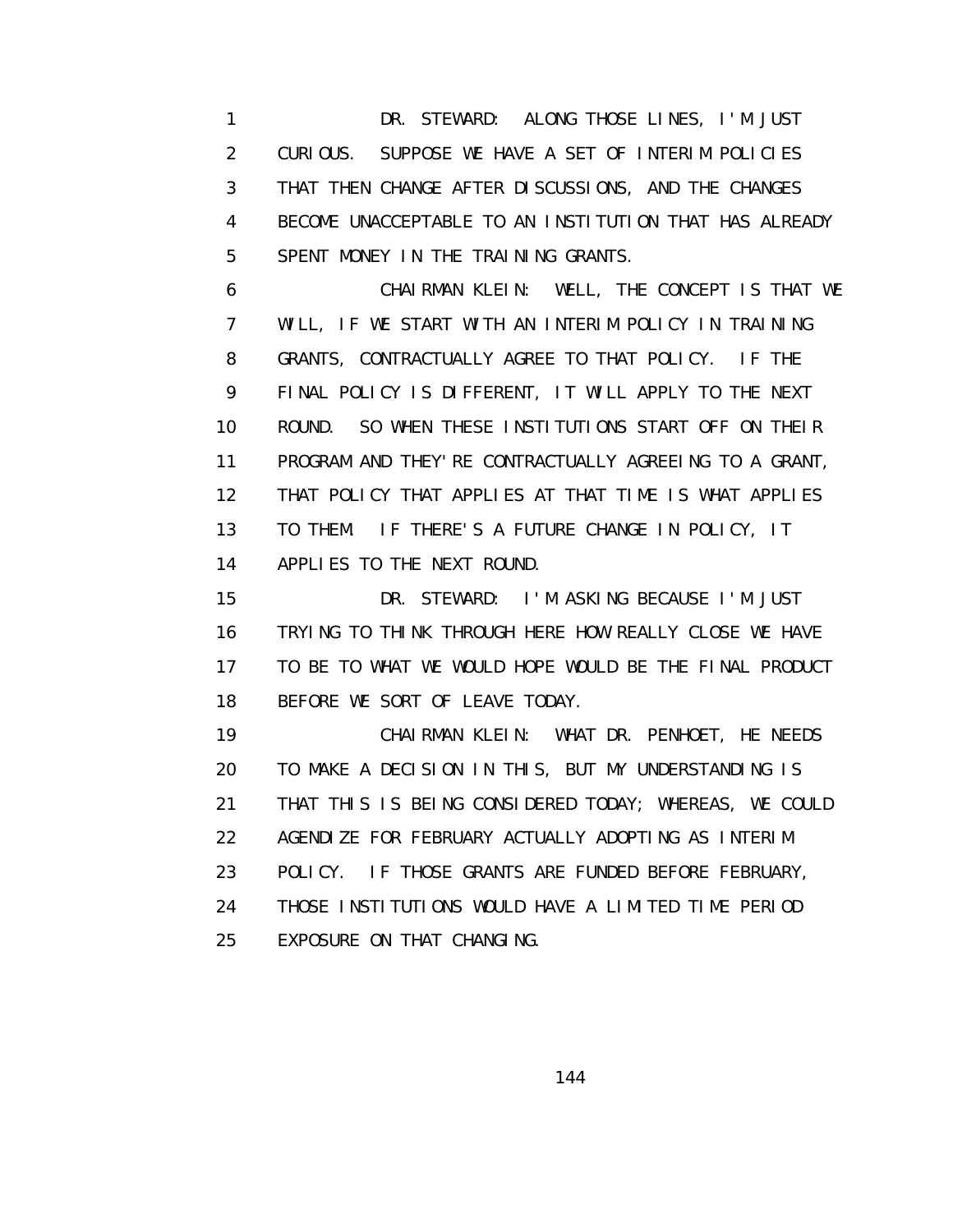1 DR. HALL: I'M SORRY. POLICY YOU ARE GOING 2 TO HEAR ABOUT ACTUALLY SAYS THAT IT WILL BE SUBJECT TO 3 THE FINAL POLICY ONCE IT'S PUT IN PLACE. AND I THINK 4 PARTICULARLY FOR THE IP, I THINK WHAT WAS CONTEMPLATED 5 WAS THE STATEMENT SAYING THAT IT WOULD BE SUBJECT TO 6 WHATEVER POLICY WAS FINALLY DECIDED. THIS ISN'T AN 7 INTACT POLICY HERE, BUT THIS SHOWS YOU THE GENERAL 8 OUTLINES OF WHAT WE EXPECT IT WILL BE. AND THEN IT 9 WILL BE UP TO THE INSTITUTION TO DECIDE IF THIS IS 10 CLOSE ENOUGH, AND THEY WILL BE WILLING TO TAKE THE 11 CHANCE ON THIS. AND AT LEAST ONE INSTITUTION THAT WE 12 KNOW OF SAID THEY WOULD. 13 DR. STEWARD: I GUESS I'M ASKING MAYBE IS 14 THERE GOING TO BE A PAYBACK PROVISION IF IT ENDS UP 15 THAT THEY ARE NOT WILLING TO ABIDE BY THE FINAL? 16 DR. HALL: WELL, IF THE INSTITUTION DOESN'T 17 WANT TO SIGN ON TO THE GRANTS POLICY, IN ORDER TO GET 18 MONEY FROM US, THEY'RE GOING TO HAVE TO SIGN THE

 19 INTERIM TRAINING GRANTS ADMINISTRATION POLICY, WHICH 20 YOU'RE GOING TO HEAR ABOUT SHORTLY FROM ARLENE. IF AN 21 INSTITUTION DECIDES IT DOESN'T WANT TO TAKE THE CHANCE, 22 THEN THEY WILL SAY, WELL, WE'RE GOING TO WAIT UNTIL THE 23 FINAL POLICY IS IN PLACE, AND THAT'S PERFECTLY WITHIN 24 THE RIGHTS OF THE INSTITUTION; BUT WHAT IT SAYS IS 25 THAT, IN FACT, IN SEVERAL KEY PLACES THAT THIS WILL BE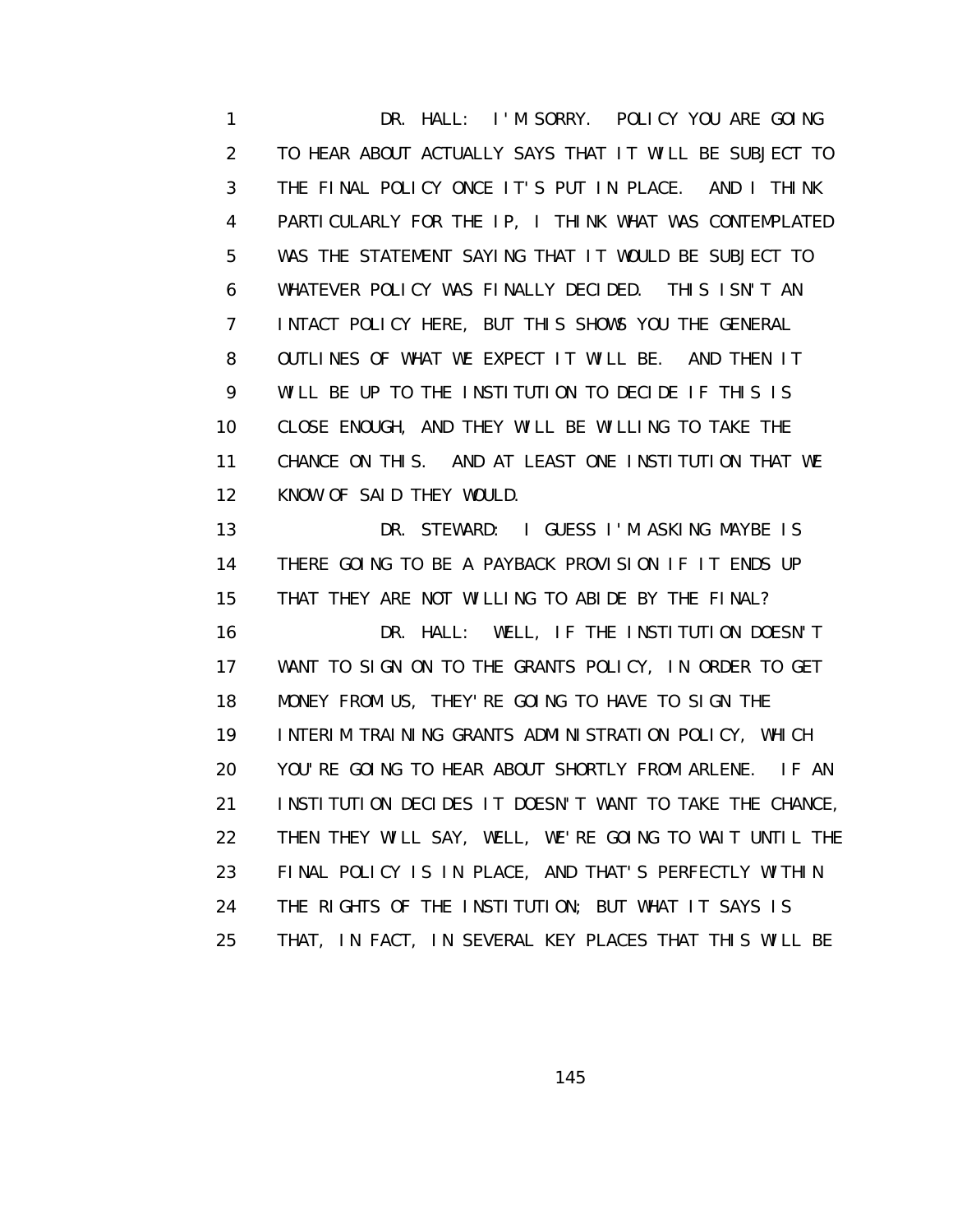1 SUBJECT TO THE FINAL POLICY THAT'S ADOPTED. AND I 2 THINK YOU HAVE TO MAKE THE JUDGMENT OF WHAT'S THE 3 LIKELIHOOD THAT WE WILL COMPLETELY FLIP FLOP ON SOME 4 CRUCIAL ISSUE.

 5 I THINK THE EXPECTATION IS THAT THERE MAY BE 6 SOME FINE-TUNING, AND THIS POLICY IS MEANT TO GIVE ONLY 7 THE OUTLINES OF WHAT A POLICY WOULD BE. THIS IS NOT A 8 SPECIFIC THING THAT AN INSTITUTION COULD SIGN ON TO 9 BECAUSE IT DOESN'T -- YOU KNOW, A TAX, HOWEVER IT'S 10 WORDED, A SHARE MAY BE ANTICIPATED, THAT SIMPLY IS A 11 HEADS UP THAT THIS ISSUE IS YET TO BE RESOLVED. BUT IN 12 ACTUAL FACT, WHEN THAT IS PASSED, THEN WE EXPECT THAT, 13 THEN, TO GOVERN THIS TRAINING PROGRAM.

 14 DR. PENHOET: IF I MIGHT, WE HAVE A NUMBER OF 15 PEOPLE WHO WOULD LIKE TO COMMENT, BUT I'M VERY 16 CONCERNED AND AWARE OF THE TIME. ARLENE HAS A 17 SIGNIFICANT PRESENTATION TO MAKE ABOUT THE GRANTS 18 POLICY GENERALLY, WHICH INCLUDES MANY OTHER THINGS 19 OTHER THAN IP. I THINK I HAVE HEARD, I HOPE I'M RIGHT, 20 FAIRLY BROAD SUPPORT FOR THE SUE BRYANT MODIFICATION OF 21 THE ISSUE PREFERENCE, WHICH SAYS ALL OTHER THINGS BEING 22 EQUAL, WE WOULD HAVE PREFERENCE FOR UNDERSERVED -- 23 COMPANIES WITH A PLAN FOR UNDERSERVED POPULATIONS. 24 AND THE SECOND ISSUE WAS TO WEAVE IN SOMEHOW

25 A PREFERENCE FOR NONEXCLUSIVE LICENSING UNLESS IT CAN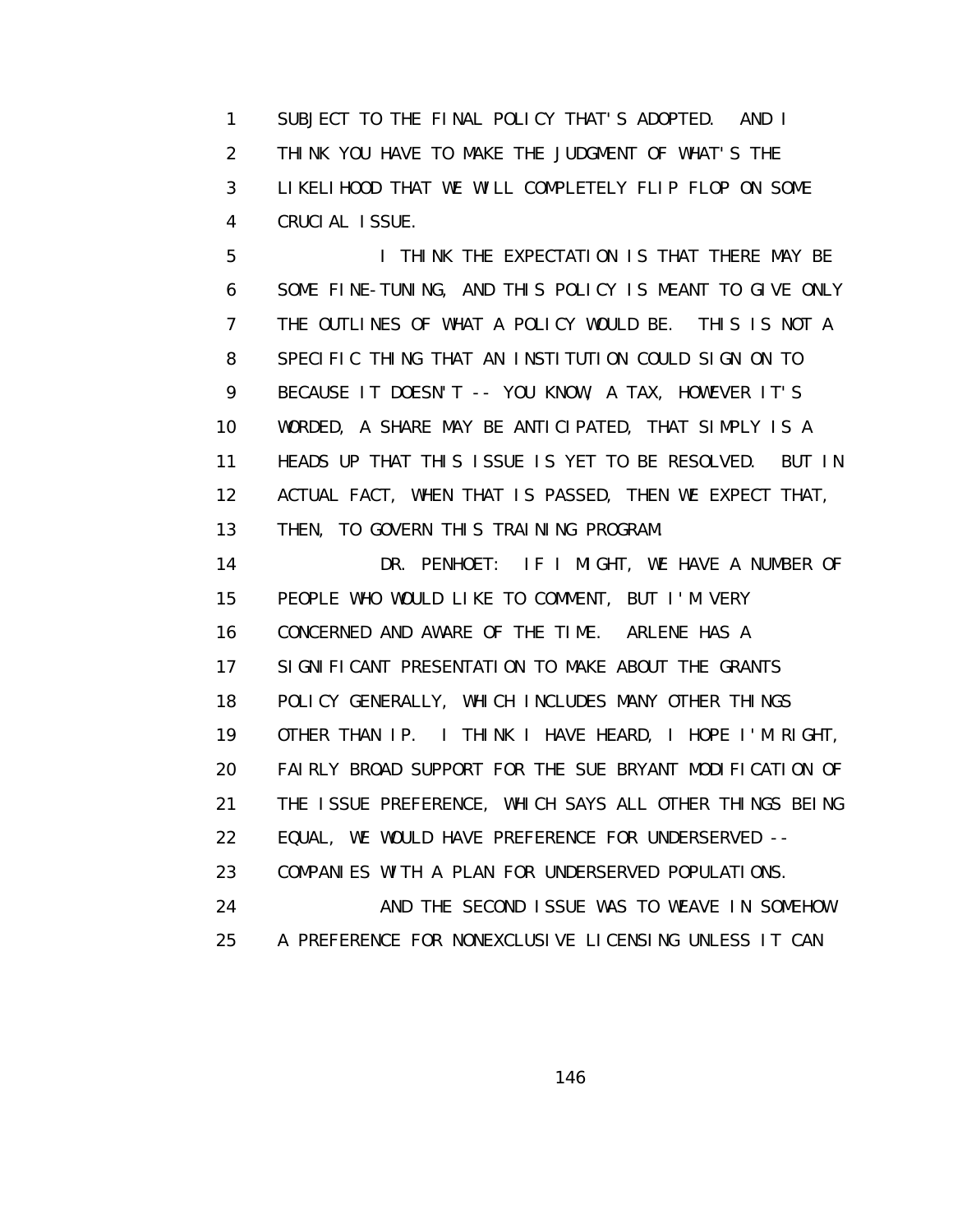1 BE DEMONSTRATED THAT AN EXCLUSIVE LICENSE IS THE 2 PREFERRED WAY TO COMMERCIALIZE THE PIECE OF TECHNOLOGY. 3 DR. BERG: DO WE NEED A MOTION? 4 DR. PENHOET: PROBABLY. 5 DR. FRIEDMAN: THIS WILL BE THE THIRD TIME 6 I'VE REPEATED IT. I WANT TO GET THE WORD "TAX" OUT OF 7 THERE. 8 DR. PENHOET: YES. WE ALL UNDERSTAND THAT. 9 DR. FRIEDMAN: YOU KEEP -- 10 DR. PENHOET: I AGREE. WE'RE GOING TO GET 11 SHARING IN PLACE OF TAX. THOSE WERE THE THREE 12 IMPORTANT AMENDMENTS THAT WE'VE TALKED ABOUT. 13 DR. PRIETO: I KNOW EVERYONE IS TAX PHOBIC, 14 BUT DO YOU HAVE ALTERNATIVE -- ONE POINT, DO YOU HAVE 15 ALTERNATIVE LANGUAGE FOR THAT? AND THE OTHER QUESTION 16 I THINK DR. BERG IS TRYING TO ASK IS ARE WE READY FOR A 17 MOTION ON THIS? 18 DR. PENHOET: OKAY. WITH THOSE THREE 19 AMENDMENTS, WOULD SOMEBODY MOVE THAT WE ADOPT THESE 20 PRINCIPLES? 21 DR. BERG: I MOVE WE ADOPT. 22 DR. FRIEDMAN: SECOND. 23 DR. PENHOET: DO WE NEED A ROLL CALL VOTE, 24 MR. CHAIRMAN? 25 DR. POMEROY: WHAT WORD IS BEING USED INSTEAD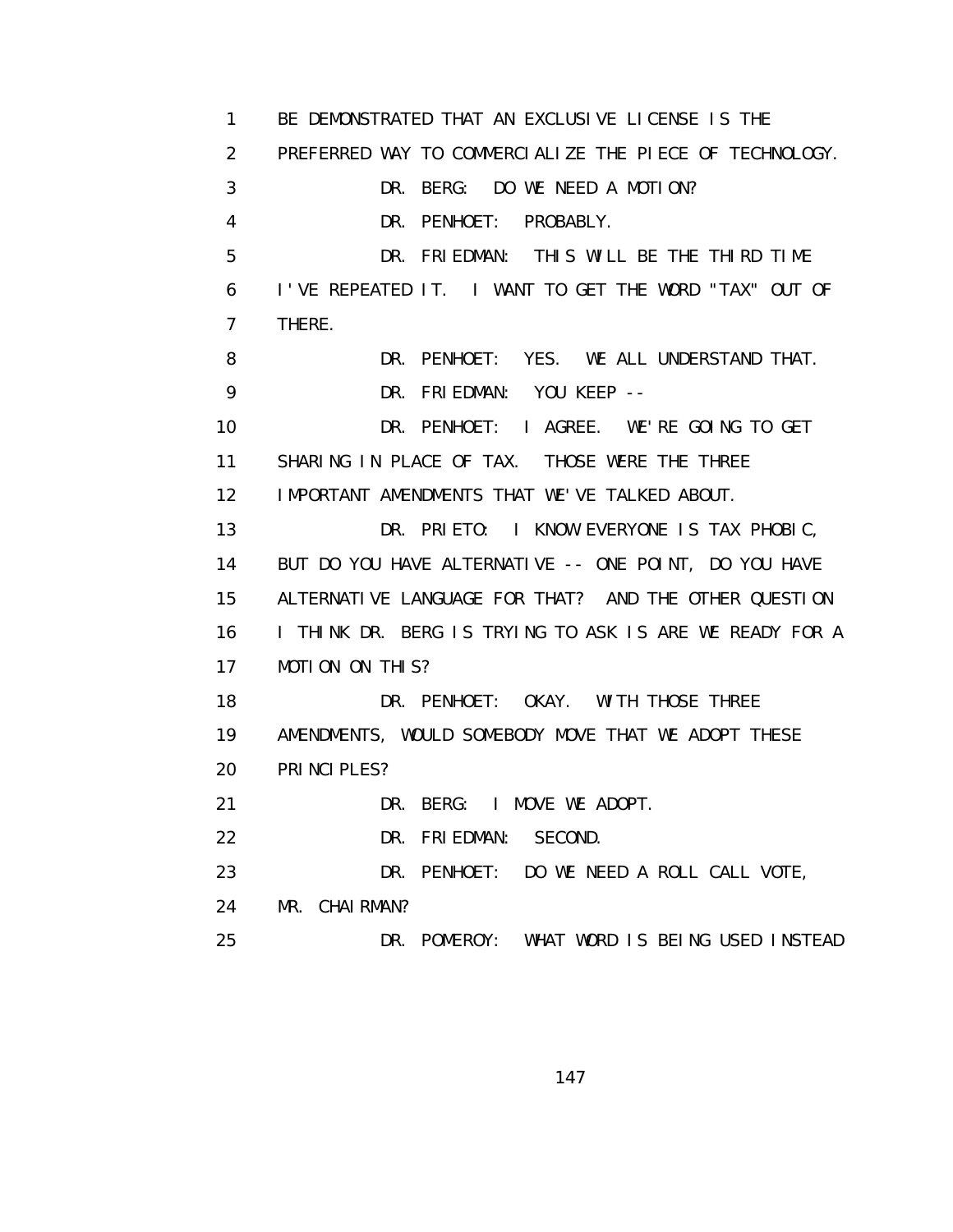1 OF TAX?

 2 DR. PENHOET: SHARING. SHE HAS THE LANGUAGE. 3 SHE'LL SHOW YOU IN A MINUTE. WE NEED COMMENT FROM THE 4 PUBLIC.

 5 MR. SIMPSON: GOOD AFTERNOON. THANK YOU VERY 6 MUCH, MR. CHAIRMAN. JOHN SIMPSON, STEM CELL PROJECT 7 DIRECTOR FOR THE FOUNDATION OF TAXPAYER AND CONSUMER 8 RIGHTS, THE SANTA MONICA BASED PUBLIC INTEREST GROUP. 9 LET ME MAKE IT CLEAR WE ARE ENTHUSIASTICALLY 10 IN SUPPORT OF STEM CELL RESEARCH. WE THINK ALL THE 11 PEOPLE IN CALIFORNIA SUPPORT IT, BUT THEY DIDN'T MEAN 12 TO WRITE THE BIOTECH INDUSTRY A BLANK CHECK WHEN THEY 13 APPROVED PROP 71. THAT'S WHY WE'RE CONCERNED THAT THE 14 IP TASK FORCE'S FIRST PREMISE IS THAT CIRM GRANT 15 RECIPIENTS WILL OWN THE RESULTS OF PUBLICLY FUNDED 16 RESEARCH.

17 THERE ARE A LOT OF GOOD THINGS THAT WERE 18 OUTLINED, AND OBVIOUSLY THEY WERE REFLECTIONS OF SOME 19 OF THE INPUT AT OTHER HEARINGS, BUT WHAT IT'S DIFFICULT 20 FOR US TO UNDERSTAND IS AN ENFORCEMENT MECHANISM IF YOU 21 DON'T RETAIN OWNERSHIP. IT SEEMS TO US THAT ASKING 22 GRANTEES TO DO THE RIGHT THING AFTER YOU'VE GIVEN THEM 23 IN SOME SENSE THE FARM IS LIKE ASKING THE FOX TO COUGH 24 UP THE CHICKENS AFTER GIVING HIM THE KEY TO THE 25 HENHOUSE.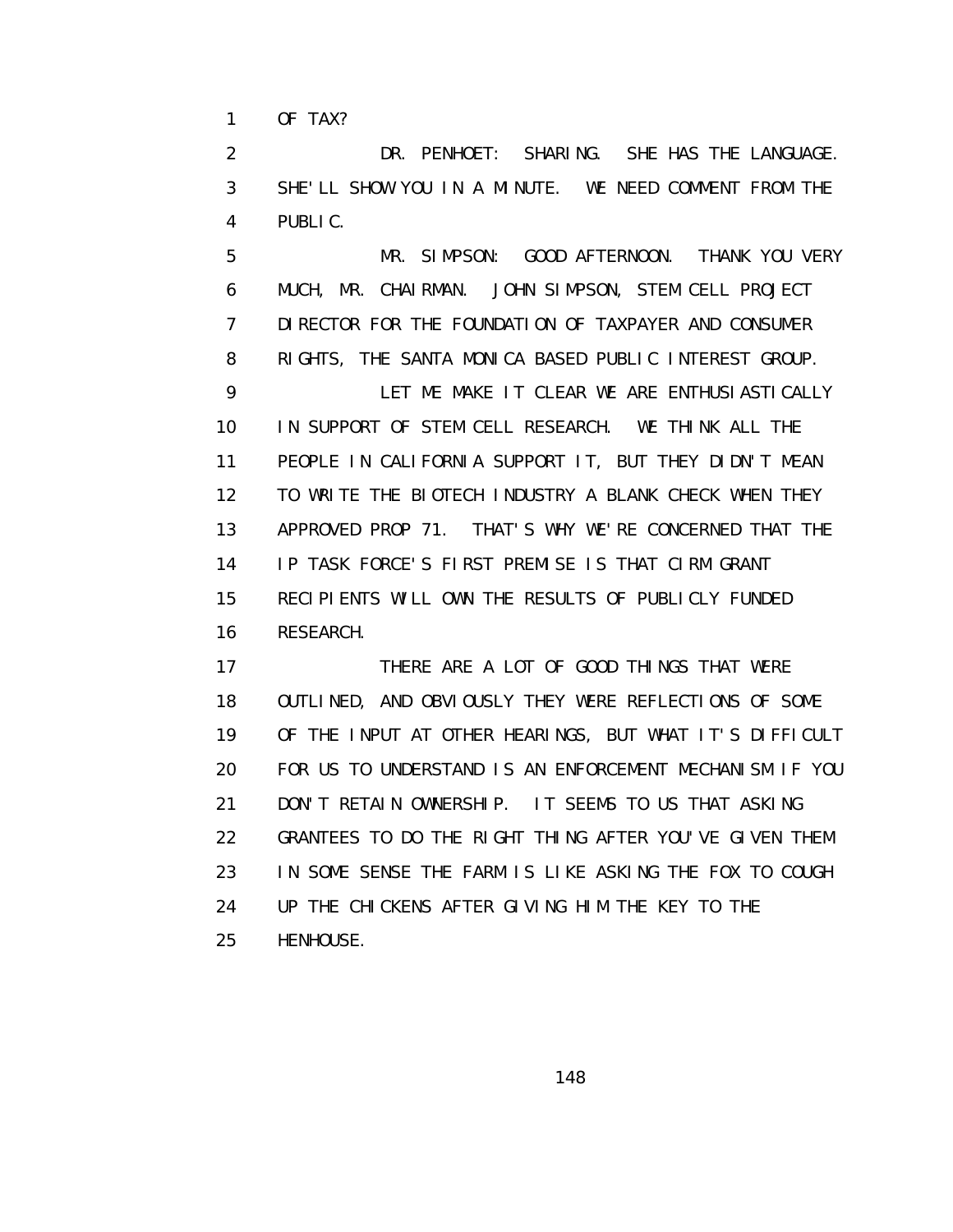1 THERE ARE THREE PRINCIPLES THAT THE ICOC 2 SHOULD INCORPORATE IN ITS POLICIES ENSURING CALIFORNIA 3 TRULY REAP THE BENEFITS THAT WERE PROMISED IN PROP 71. 4 AFFORDABILITY IS THE KEY TO ACCESS. THERE SHOULD BE 5 PUBLIC CONTROL AND OVERSIGHT OF INTELLECTUAL PROPERTY 6 RIGHTS. THERE SHOULD BE DIVERSITY IN RESEARCH. IT'S 7 TRUE THAT TODAY'S IP PROPOSALS ARE MEANT TO BE ONLY 8 INTERIM PROPOSALS, AND I GUESS WE SHOULDN'T SAY 9 PROPOSALS. THEY'RE BROAD CONCEPTS AT THIS STAGE THAT 10 ARE COVERING TRAINING GRANTS. BUT A CONCERN HERE IS 11 THAT ANY TIME YOU TALK ABOUT INTERIM PROPOSALS, THEY 12 HAVE A WAY OF BECOMING WHAT FINALLY IS SET IN STONE. 13 AT THE VERY LEAST THEY SET THE DEBATE. 14 CALIFORNIA IS SETTING THE MODEL FOR PUBLICLY 15 FINANCED STEM CELL RESEARCH. WHY BUY INTO FLAWED 16 NATIONAL MODELS LIKE BAYH-DOLE WHEN WE CAN DEVELOP AN 17 IP MODEL THAT SETS THE STANDARD FOR EVERYONE ELSE? 18 THANK YOU VERY MUCH. 19 DR. PENHOET: THANK YOU. 20 MR. REYNOLDS: HELLO AND GOOD AFTERNOON. I'M 21 JESSE REYNOLDS FROM THE CENTER FOR GENETICS AND 22 SOCIETY. THANK YOU FOR GIVING ME AN OPPORTUNITY TO 23 SPEAK. 24 **I RECOGNIZE THAT THIS IS AN INTERIM POLICY** 25 JUST APPLYING TO THIS ROUND OF TRAINING GRANTS; BUT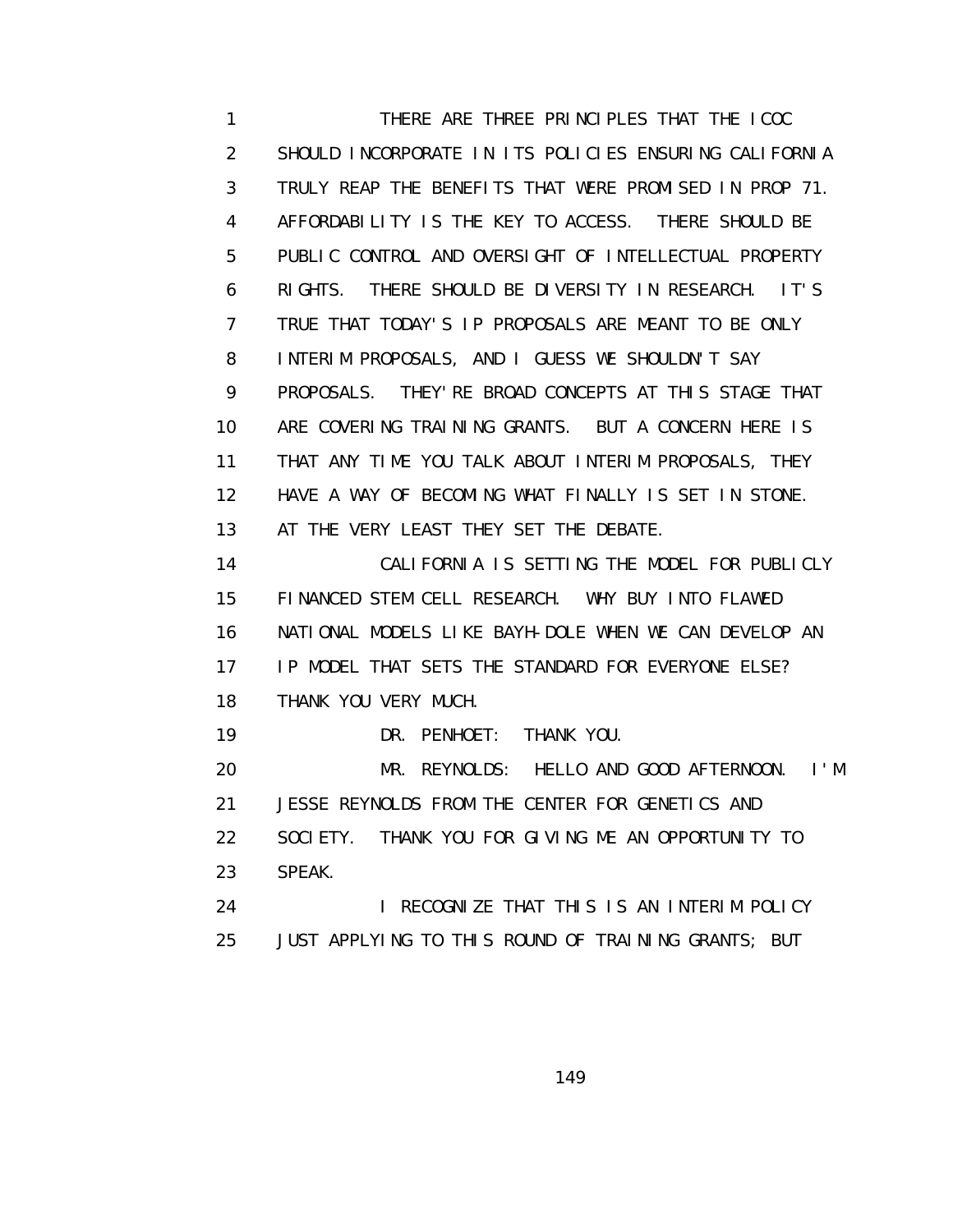1 MOVING FORWARD FROM HERE TOWARD THE DEVELOPMENT OF 2 FINAL POLICIES, I URGE YOU TO -- STRONGLY URGE YOU TO 3 RECONSIDER LANGUAGE AROUND PRICING MECHANISMS FOR 4 UNDERSERVED POPULATIONS. I FEEL THAT THE MOTTO OF THE 5 PROPOSITION 71 CAMPAIGN, CURES FOR CALIFORNIANS, WOULD 6 RING SOMETHING HOLLOW IF THESE -- RING SOMEWHAT HOLLOW 7 IF THESE -- THAT IF THE THERAPIES THAT ARE DEVELOPED 8 WITH PUBLIC MONEY REMAIN OUT OF REACH OF MANY 9 CALIFORNIANS.

 10 AND I THINK THAT THE PROPOSAL THAT'S BEFORE 11 THE BOARD AT THE MOMENT REMAINS WEAK AND UNENFORCEABLE. 12 I'VE ATTENDED THE MEETINGS OF THE IP TASK FORCE, AND 13 THERE WERE MANY -- THERE WERE A NUMBER OF IDEAS THAT 14 WERE CONSIDERED FOR CREATING MECHANISMS OF 15 AFFORDABILITY AND ACCESSIBILITY, SOME OF WHICH WERE 16 GOOD, MANY OF WHICH I DON'T FEEL WOULD CREATE UNDUE 17 BURDENS AND DISINCENTIVES UPON THE GRANTEES FROM THE 18 CORPORATIONS, BUT THEY WERE REJECTED THROUGH TWO SETS 19 OF LOGIC. ONE OF WHICH WAS THAT IT WOULD CREATE -- BY 20 CREATING ANY PROGRAM, IT WOULD CREATE A SET OF 21 EXPECTATIONS THAT MIGHT BE TOO HIGH. THEN AREN'T ALL 22 THOSE AFFORDABLE FOR EVERYBODY ALL THE TIME? I THINK 23 THAT'S, UNFORTUNATELY, SORT OF A SELF-DEFEATING SET OF 24 LOGIC. 25 AND THE OTHER TRAIN OF THOUGHT THAT WAS USED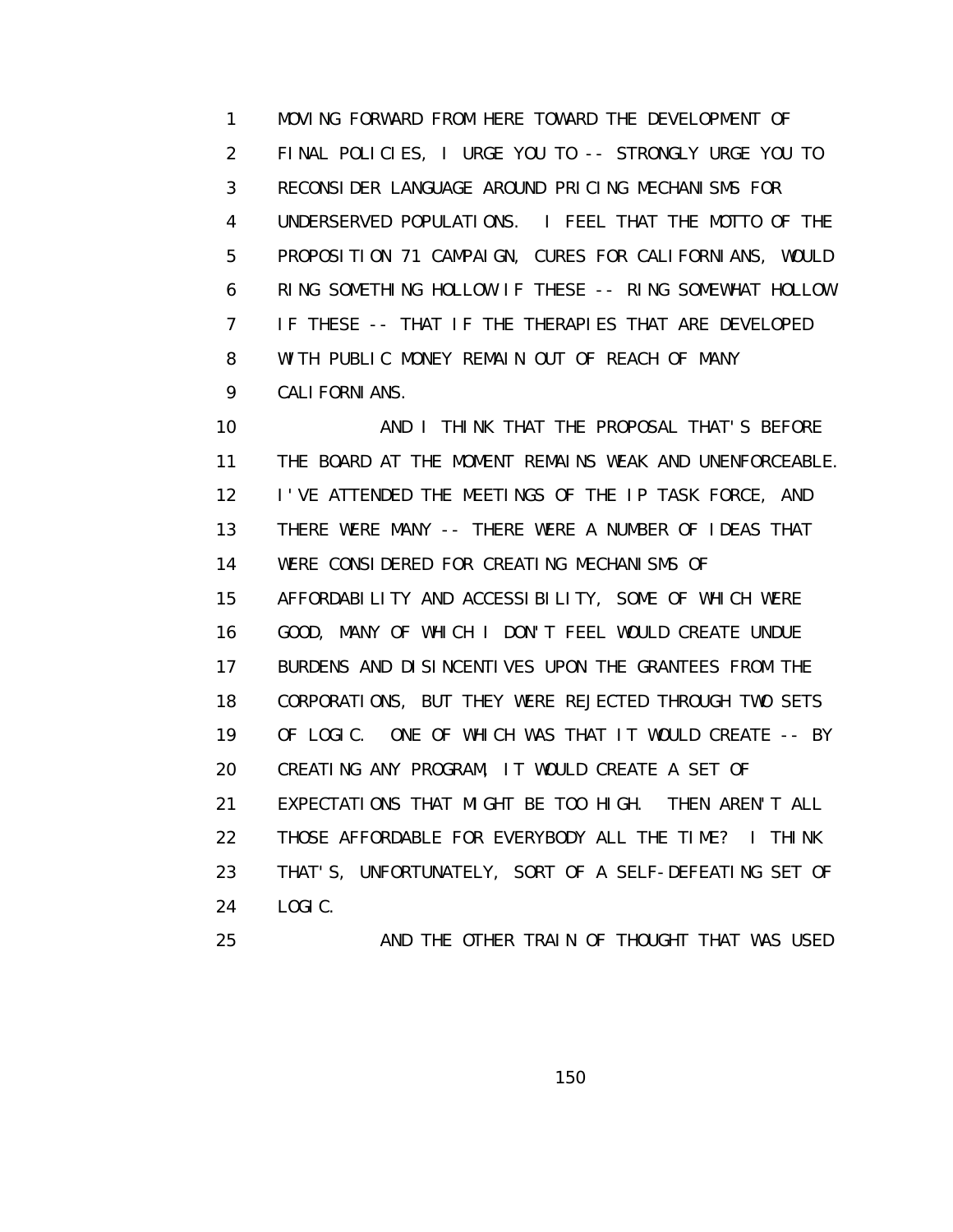1 WAS THAT PUBLIC INTEREST GROUPS LIKE OURSELVES ARE 2 ASKING YOU TO SOLVE THE ENTIRE CRISIS OF AFFORDABLE 3 HEALTHCARE IN AMERICA. AND I THINK THAT'S SIMPLY 4 INACCURATE. ALL WE ASK IS THAT WITH THIS SMALL SET OF 5 RESEARCH THAT'S RELATIVE TO THE AMOUNT OF MEDICAL 6 RESEARCH THAT'S BEING DONE IN AMERICA TODAY, THAT YOU 7 DO EVERYTHING WITHIN YOUR POWER THAT IS REASONABLE AND 8 DOES NOT CREATE UNDUE BURDENS AND UNDUE DISINCENTIVES, 9 TO NOT EXACERBATE THAT CRISIS BY CREATING THERAPIES 10 THAT ARE ACCESSIBLE ONLY TO THE WEALTHY. THANK YOU. 11 DR. PENHOET: THANK YOU. 12 MS. DELAURENTIS: SUSAN DELAURENTIS, THE 13 ALLIANCE FOR STEM CELL RESEARCH. WHEN I WAS LISTENING 14 TO THIS AT THE BEGINNING -- I HAVE ATTENDED THE 15 MEETINGS, AND I'VE REALLY BECOME MUCH MORE EDUCATED 16 ABOUT THE ISSUES SURROUNDING PATENTS AND INTELLECTUAL 17 PROPERTY ISSUES. AND I THINK THAT SOMETHING THAT WAS 18 ILLUMINATING TO ME WAS WHAT EXACTLY IS INVOLVED IN 19 HOLDING THE PATENT IN TERMS OF COST, IN TERMS OF TIME. 20 AND YOU MADE A COMMENT JUST ABOUT THE CIRM COULD NEVER 21 AFFORD TO DO THAT, AND I THINK THAT IT WOULD BE HELPFUL 22 FOR THE PUBLIC TO UNDERSTAND MORE CLEARLY WHAT YOU'RE 23 TALKING ABOUT IN TERMS OF COST AND WHY IT'S NOT 24 FEASIBLE FOR THE STATE AGENCY OR EVEN THE STATE TO HOLD 25 ANY PART OF THE OWNERSHIP BECAUSE WHAT IS TRULY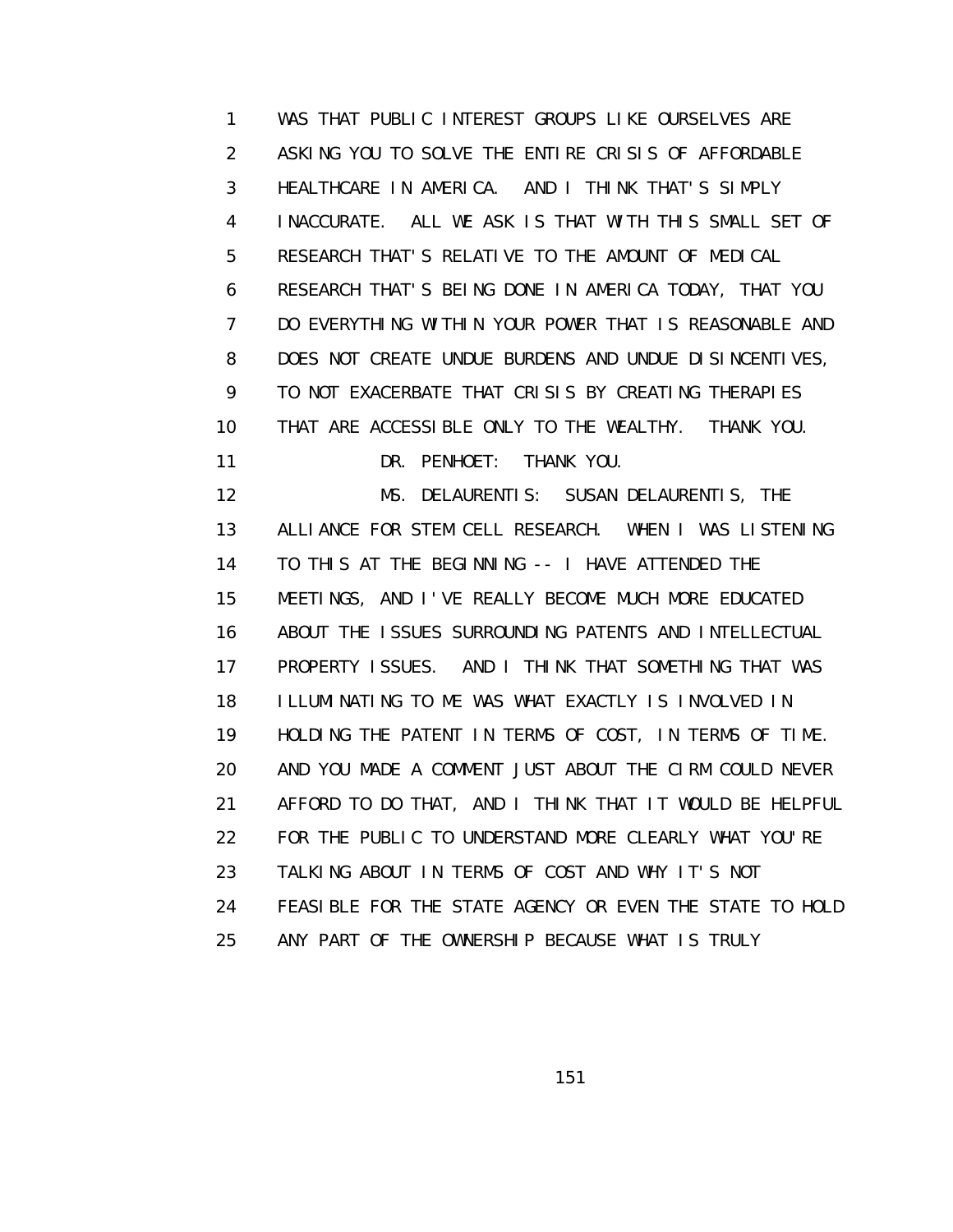1 INVOLVED IN THAT. SO I WOULD JUST HOPE AT SOME POINT 2 YOU WILL EDUCATE US MORE ABOUT THAT.

 3 DR. PENHOET: THANK YOU. I CERTAINLY THINK 4 WE HAVE AN OBLIGATION TO EDUCATE THE PUBLIC. PERHAPS 5 NOT PREPARED FOR THAT DISCUSSION TODAY, BUT WE'D BE 6 HAPPY TO DO THAT AT A FUTURE MEETING. IN FACT, WHEN WE 7 DISCUSS THE ISSUE OF THE THRESHOLD FOR THE PAYMENTS, WE 8 SAID WE HAD TO GO BACK AND DO SOME MORE RESEARCH ON THE 9 ACTUAL COST, SO WE ARE GOING TO DO THAT.

 10 CHAIRMAN KLEIN: I'D JUST LIKE TO SAY TO 11 JESSE REYNOLDS AND OTHERS THAT I'M SUPPORTING THIS 12 POSITION, IN FACT, I DO BELIEVE IT'S A REMARKABLE FEAT 13 TO DISTILL ALL THIS INTO THESE PRINCIPLES SO THAT THE 14 RESEARCHERS AROUND THE STATE CAN GET AN IDEA OF WHERE 15 WE'RE GOING AS CLEAR A PATHWAY ON POLICY, BUT THAT 16 DOESN'T MEAN THAT I'VE GIVEN UP MY INDIVIDUAL POSITION 17 AS AN INDIVIDUAL BOARD MEMBER THAT THE LICENSING 18 REVENUE CAN BEST POTENTIALLY GO TO FUNDING A NONPROFIT 19 MODEL ACCESS PROGRAM FOR VERY LOW-INCOME PEOPLE ON 20 MEDI-CAL OR UNINSURED MEMBERS OF THE PUBLIC FOR EARLY 21 INTERVENTION IN ACCESS TO THESE THERAPIES. BECAUSE 22 EARLY INTERVENTION AND ACCESS TO THESE THERAPIES WILL 23 AVOID SUBSTANTIAL DOWNSTREAM COST FOR THE PUBLIC AND 24 FOR CALIFORNIA TAXPAYERS. IT'S THE RIGHT THING TO DO 25 ON A HUMANITARIAN BASIS, AND IT HAS TREMENDOUS ECONOMIC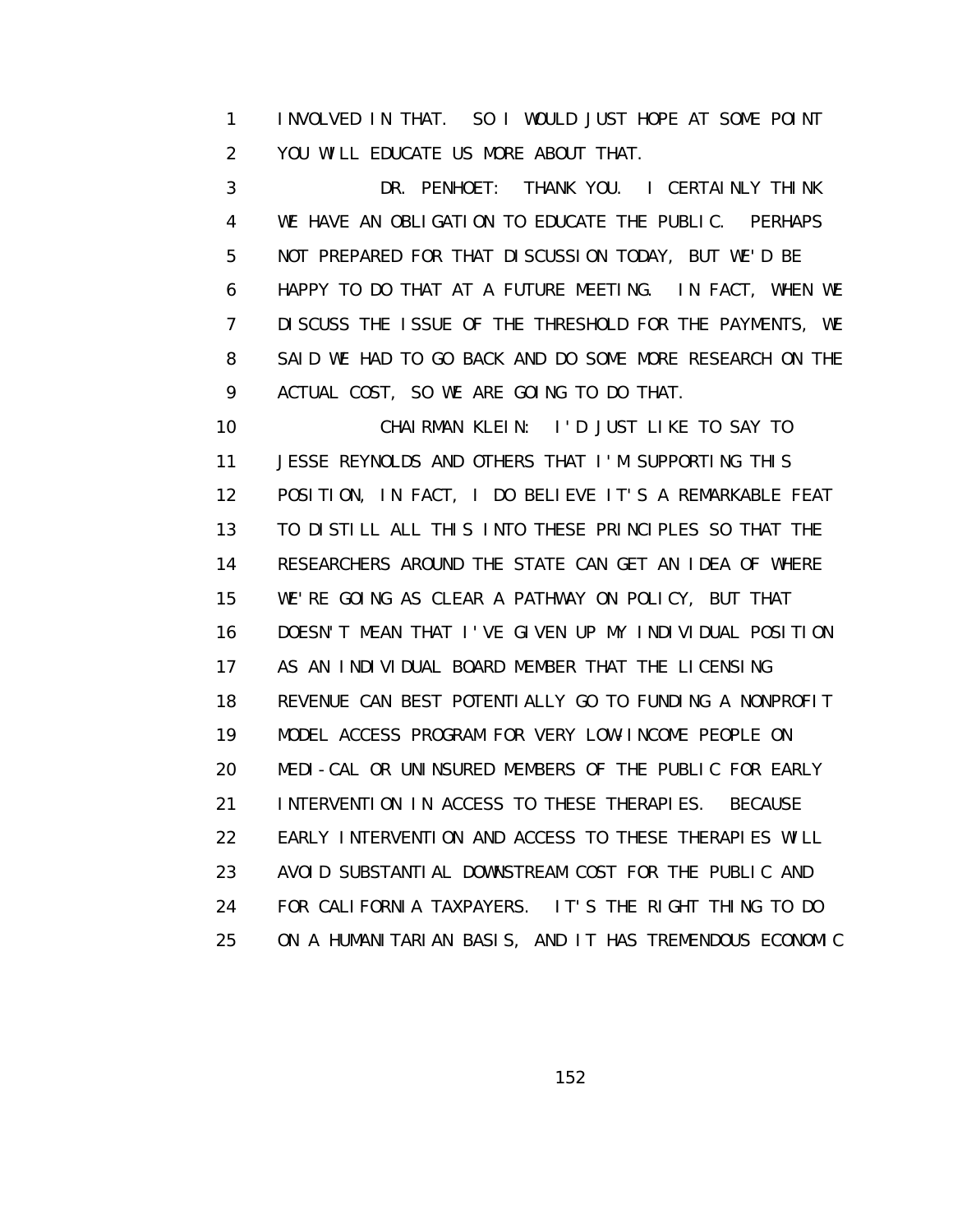1 RETURN TO THE STATE IN AVOIDING MASSIVE COSTS.

2 A PERSON WHO DOES NOT END UP LOSING THEIR 3 KIDNEYS FROM JUVENILE DIABETES IS A GREAT SAVINGS TO 4 THE STATE. A PERSON WHO DOES NOT DEVELOP BLINDNESS IS 5 A GREAT SAVINGS TO THE STATE, AND AVOIDING MULTIPLE 6 SURGERIES TO AVOID THAT BLINDNESS, FOR EXAMPLE. 7 DR. PENHOET: ANY OTHER COMMENTS? SO WE'VE 8 HAD A MOTION, AND DID WE HAVE A SECOND? WE HAVE A 9 MOTION AND A SECOND. CAN WE CALL THE QUESTION? ALL IN 10 FAVOR. OPPOSED? THANK YOU.

 11 LET ME NOW TURN IT OVER TO ARLENE CHIU, WHO 12 WILL DEAL WITH THE BROADER ISSUES CONTAINED IN THE 13 GRANTS ADMINISTRATION POLICY.

 14 DR. CHIU: GOOD AFTERNOON. TODAY WE BRING 15 BACK FOR YOUR CONSIDERATION THE INTERIM CIRM GRANTS 16 ADMINISTRATION POLICY FOR TRAINING GRANTS. AND BEFORE 17 I BEGIN, I'D LIKE TO INVITE BOARD MEMBERS TO STOP ME IF 18 YOU HAVE ANY QUESTIONS IN THE MIDDLE OF THIS 19 PRESENTATION, OR THAT ANYTHING THAT I PRESENT BECOMES 20 CONFUSING.

 21 SO AT THE LAST ICOC MEETING, WE POSTED A 22 DRAFT OF AN INTERIM GRANTS ADMINISTRATION POLICY FOR 23 TRAINING GRANTS ON THE CIRM WEBSITE, AND WE ALSO 24 PRESENTED IT TO YOU SO THAT BOARD MEMBERS AND THE 25 PUBLIC WILL HAVE AMPLE TIME TO REVIEW THE DOCUMENT AND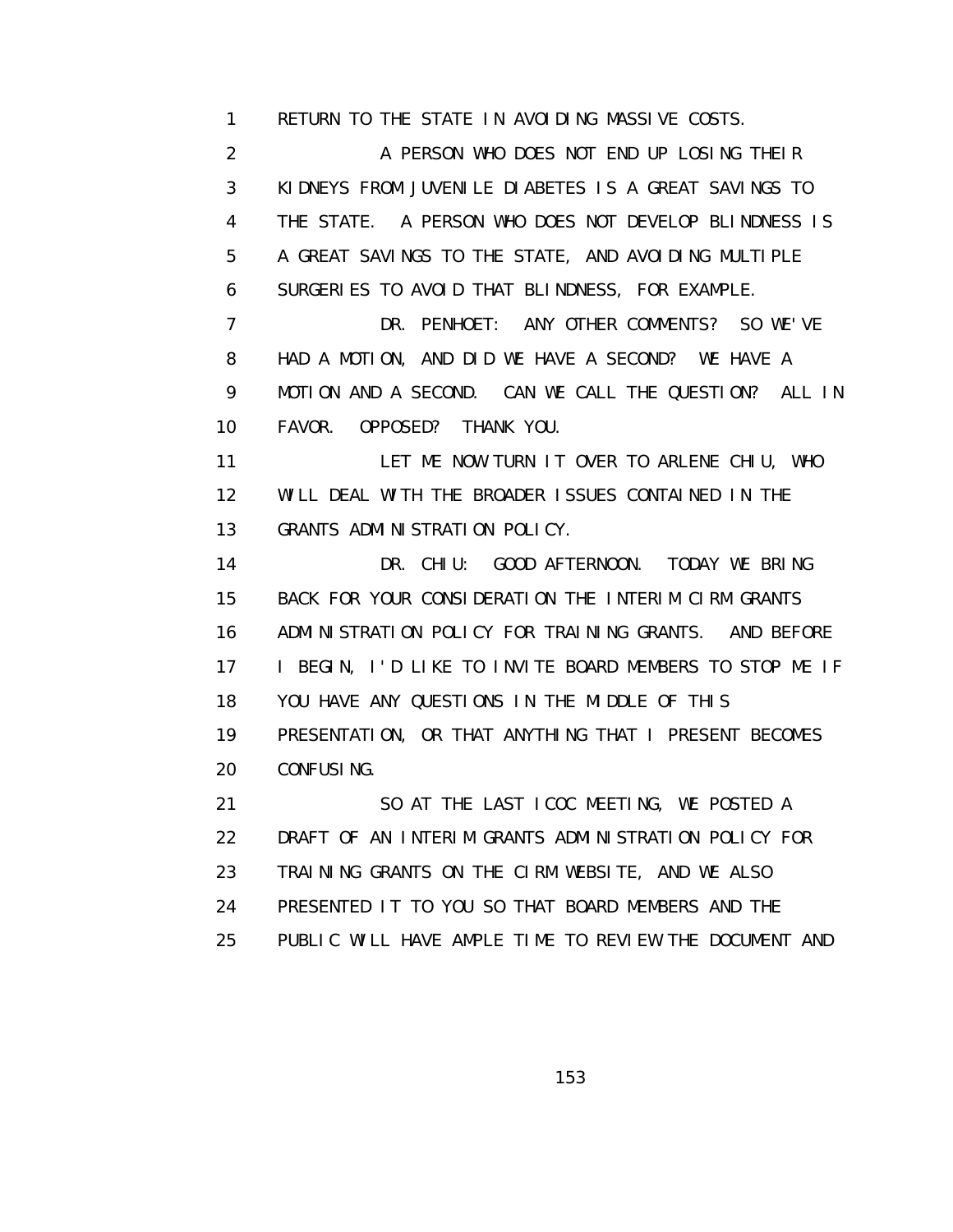1 GIVE US RESPONSES.

 2 ON NOVEMBER 28TH WE ALSO PRESENTED THIS 3 DRAFT, THE DRAFT THAT YOU SAW LAST TIME, TO THE 4 SCIENTIFIC AND MEDICAL RESEARCH FUNDING WORKING GROUP, 5 WHICH MET BY TELECONFERENCE TO DISCUSS THE DOCUMENT. 6 AND WE'RE VERY PLEASED TO REPORT THAT OF THE 23 WORKING 7 GROUP MEMBERS, 18 WERE ABLE TO ATTEND BY CALLING IN. 8 THE MEETING WAS HELD IN OPEN SESSION, AND A PHONE LINE 9 WAS MADE AVAILABLE TO THE PUBLIC AT THE GLADSTONE 10 INSTITUTE FOR PUBLIC COMMENT.

11 THE WORKING GROUP MEMBERS VOTED UNANIMOUSLY 12 TO APPROVE THE DOCUMENT THAT YOU SAW LAST MONTH WITH 13 THE INCLUSION OF TWO AMENDMENTS WHICH I SHALL POINT TO 14 IN A MINUTE. THIS AMENDED DRAFT NOW OF THE INTERIM 15 CIRM GRANTS ADMINISTRATION POLICY FOR TRAINING GRANTS 16 IS NOW POSTED ON THE CIRM WEBSITE AND CAN BE FOUND AT 17 TAB 10 IN YOUR BINDERS, WHICH IS COLORED IN BLUE, THE 18 BLUE TAB.

 19 SO THE STANDARDS WORKING GROUP ALSO SAW THE 20 AMENDED DOCUMENT, THE ONE YOU HAVE IN TAB 10 COLORED 21 THE BLUE TAB, AT THEIR MEETING ON DECEMBER 1 SO THAT WE 22 CAN HAVE THEIR INPUT. AND TODAY WE'RE PRESENTING THIS 23 AMENDED DOCUMENT TO YOU, THE ICOC, FOR YOUR COMMENTS, 24 APPROVAL, AND ANY OTHER CHANGES THAT YOU WOULD LIKE. 25 BUT BEFORE I BEGIN, YOU SAW ALREADY THAT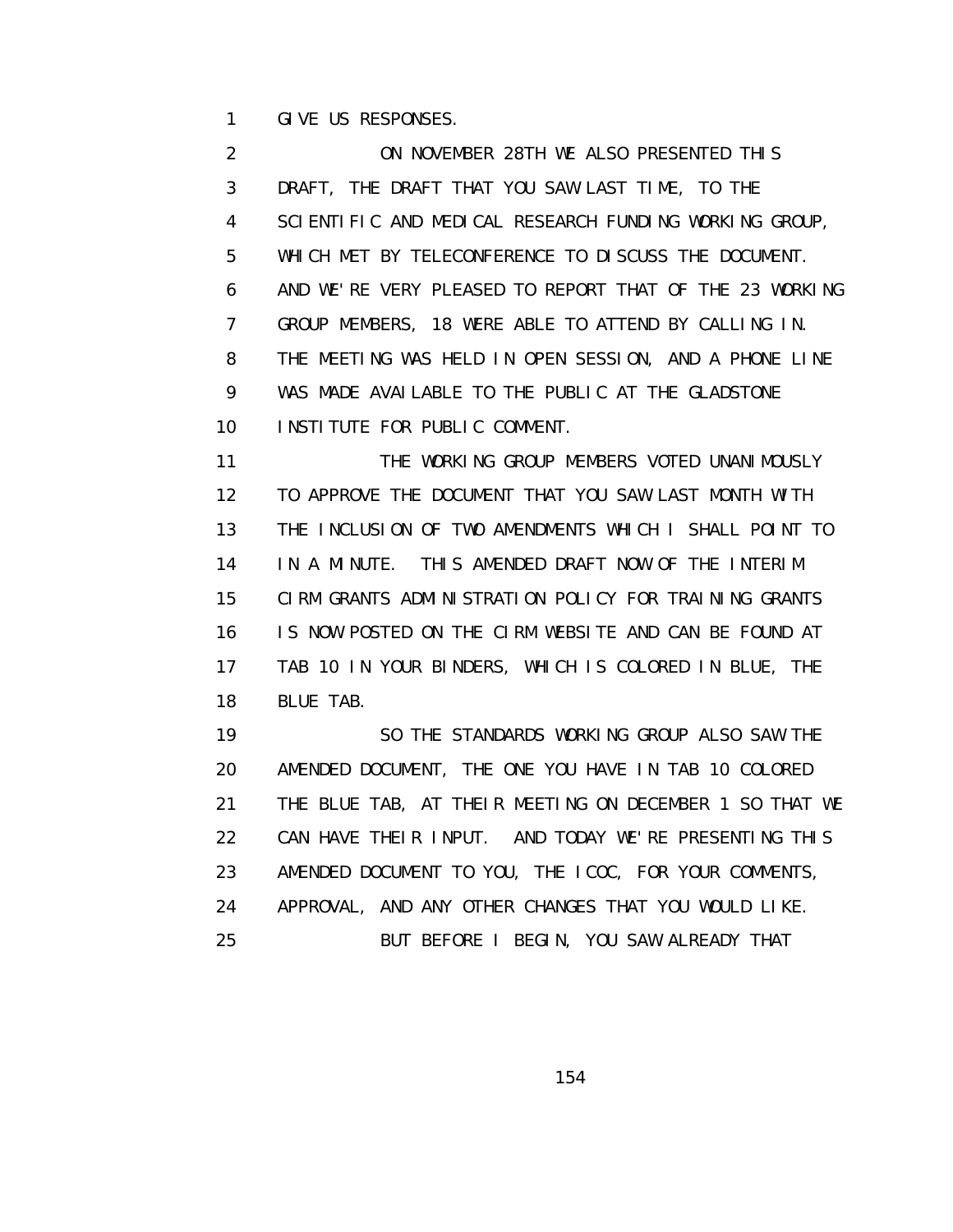1 MULTIPLE INPUTS ARE REQUIRED IN ORDER TO DEVELOP AN 2 INTERIM CIRM POLICY TO MOVE THE GRANTS, THE TRAINING 3 GRANTS, FORWARD. YOU JUST HEARD ABOUT THE INTERIM IP 4 POLICY FOR TRAINING GRANTS, AND YOU APPROVED THE 5 INTERIM ETHICAL STANDARDS SEVERAL MEETINGS AGO. AND 6 THE PIECE THAT WE'RE TALKING ABOUT RIGHT THIS MINUTE IS 7 THE MIDDLE PIECE ON THE SLIDE, AND THAT IS ALL THE 8 PROCEDURES, ROLES, AND RESPONSIBILITIES, ETC., FOR 9 GRANTEES, AND ALSO THIS INCLUDES GRANTEE ORGANIZATIONS 10 IN ORDER TO KNOW WHAT ARE THE TERMS AND CONDITIONS OF 11 AWARD.

 12 THIS PROCESS THAT YOU'RE SEEING NOW IS THE 13 BEGINNING AND MIRRORS A PARALLEL PROCESS THAT'S SHOWN 14 IN THIS SLIDE WHERE A FINAL GENERAL IP POLICY AND A 15 FINAL COMPREHENSIVE ETHICAL STANDARDS POLICY WILL FEED 16 INTO A COMPREHENSIVE GRANTS ADMINISTRATION POLICY THAT 17 WILL APPLY FOR ALL RESEARCH GRANTS AND NOT JUST THE 18 TRAINING GRANTS.

19 SO TO SUMMARIZE, THIS IS THE DEVELOPMENT THAT 20 WE'RE WORKING ON. TODAY WE PRESENT FOR YOU THE INTERIM 21 CIRM GRANTS ADMINISTRATION POLICY STATEMENT. WE ARE IN 22 THE PROCESS OF DEVELOPING A DRAFT OF AN INTERIM GRANTS 23 ADMINISTRATION POLICY FOR ALL AWARDS IN GENERAL. THIS 24 DOCUMENT WE WILL BE WORKING CLOSELY WITH THE GRANTS 25 RESEARCH FUNDING WORKING GROUP IN ORDER TO DEVELOP A

<u>155 - Andrea Statister, Amerikaansk politiker (</u>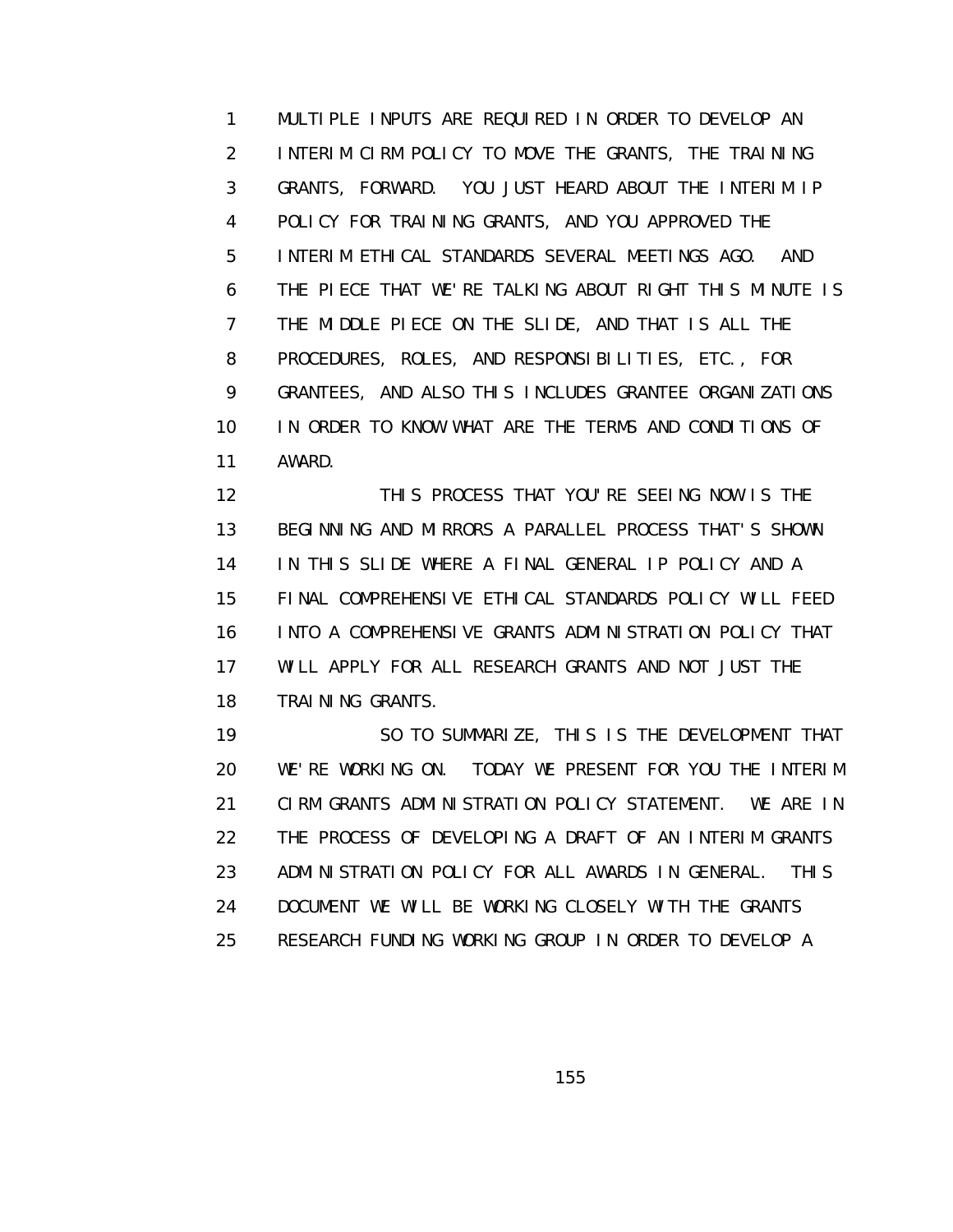1 MUCH MORE POLISHED AND MORE FINAL DOCUMENT FOR YOUR 2 CONSIDERATION. AND WE HOPE TO DO THAT EARLY IN THE 3 NEXT YEAR, BUT WE'RE STILL IN THE PROCESS.

 4 FROM THAT DOCUMENT WE WILL THEN DEVELOP THE 5 INTERIM GRANTS ADMINISTRATION REGULATIONS WHICH ARE THE 6 CALIFORNIA REGULATIONS OF WHICH YOU ALL HAVE BEEN 7 REFERRING TO WHICH WOULD BE PURSUANT TO THE CALIFORNIA 8 ADMINISTRATIVE PROCEDURES ACT. SO WE'RE JUST IN THE 9 FIRST STAGE OF THIS THREE-STEP PROCESS.

 10 SO AT THIS POINT I'D LIKE TO POINT OUT A 11 COUPLE OF THINGS THAT ARE ARISING AS WE SPEAK OR HAVE 12 JUST ARISEN FOR YOUR CONSIDERATION, AND THERE ARE THREE 13 ITEMS. THE FIRST ITEM I WANT TO BRING YOUR TO 14 ATTENTION ARE THE TWO AMENDMENTS RECOMMENDED BY THE 15 SCIENTIFIC AND MEDICAL RESEARCH FUNDING WORKING GROUP, 16 AND I HAVE INCLUDED IT IN THE COPY THAT YOU HAVE, AND I 17 WILL BE POINTING TO THEM.

18 THE FIRST AMENDMENT IS SEEN ON AGENDA ITEM 19 10, PAGE 9 UNDER NO. 3, TRAINING PERIOD. I'VE SHOWN UP 20 THERE IN BLACK IT WAS IN THE OLD DOCUMENT AND IN RED IS 21 THE STATEMENT NOW IN THE NEW DOCUMENT. SO THIS DEALS 22 WITH THE SPECIFIC ISSUE OF HOW TO ACCOMMODATE CLINICAL 23 FELLOWS WHO ARE REQUIRED BY THEIR HOME INSTITUTIONS TO 24 PROVIDE A CERTAIN AMOUNT OF CLINICAL SERVICE AS PART OF 25 THE CONDITIONS OF THEIR EMPLOYMENT. THE WORKING GROUP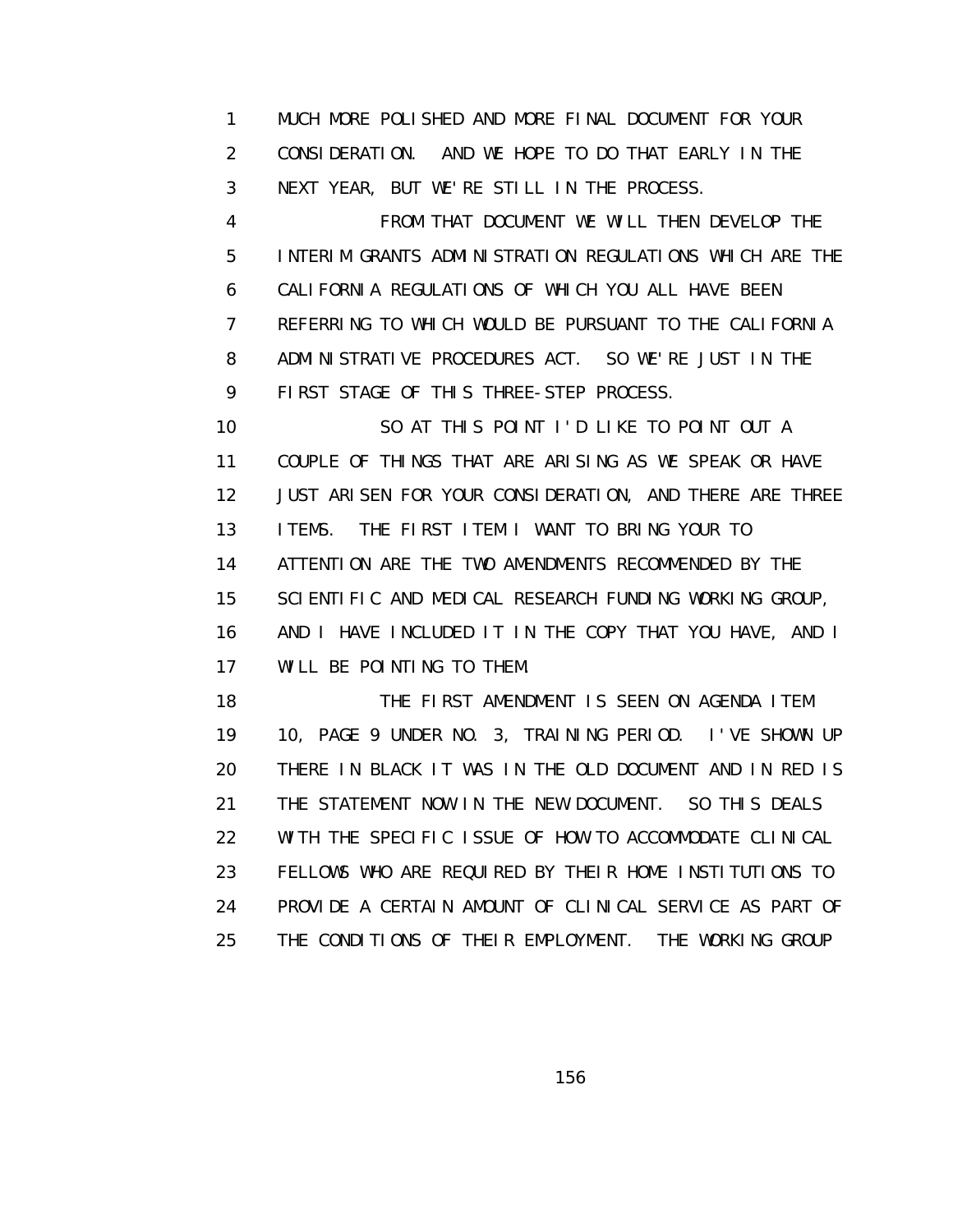1 MEMBERS FELT THAT IT WOULD BE REASONABLE TO EXPECT 2 CLINICAL FELLOWS TO SPEND AT LEAST 75 PERCENT OF THEIR 3 TIME ON STEM CELL RESEARCH TRAINING AND ACTIVITIES. TO 4 ACCOMMODATE THAT POINT, WE ADDED THE FOLLOWING 5 STATEMENT SHOWN IN RED SO THAT UP TO 25 PERCENT OF A 6 CLINICAL TRAINEE'S TIME COULD BE SPENT ON CLINICAL 7 DUTIES REQUIRED BY THEIR HOME INSTITUTION THAT ARE 8 UNRELATED TO OR INDEPENDENT OF THE CIRM TRAINING 9 PROGRAM. THAT IS THE FIRST AMENDMENT MADE BY THE 10 WORKING GROUP.

11 I WOULD ALSO LIKE TO POINT OUT THAT WE ADDED 12 A STATEMENT THAT I'VE UNDERLINED IN BLACK TO 13 ACCOMMODATE CLINICAL FELLOWS IF SHORTER APPOINTMENT 14 PERIODS ARE REQUIRED. AND THAT STATEMENT AROSE FROM A 15 COMMENT MADE BY THE ICOC BOARD LAST TIME THIS DOCUMENT 16 WAS PRESENTED. SO THAT IS THE FIRST AMENDMENT. 17 THE SECOND AMENDMENT RECOMMENDED BY THE 18 GRANTS WORKING GROUP DEALS WITH THE REPORTING AND 19 TRACKING OF ETHICAL RESEARCH PRACTICES. I REFER YOU 20 NOW TO AGENDA ITEM 10, PAGE 15. THE WORKING GROUP FELT 21 THAT WHEN THE TRAINEE EMBARKS ON RESEARCH, CIRM MUST 22 TRACK THE INSTITUTIONAL APPROVALS WHERE APPLICABLE FOR 23 WORK DONE BY THE TRAINEE. IN GENERAL, WHAT THIS MEANS 24 IS THAT ONCE THE TRAINEE HAS BEEN APPOINTED, THEN THE 25 INSTITUTION MUST PROVIDE US WITH EVIDENCE THAT HE OR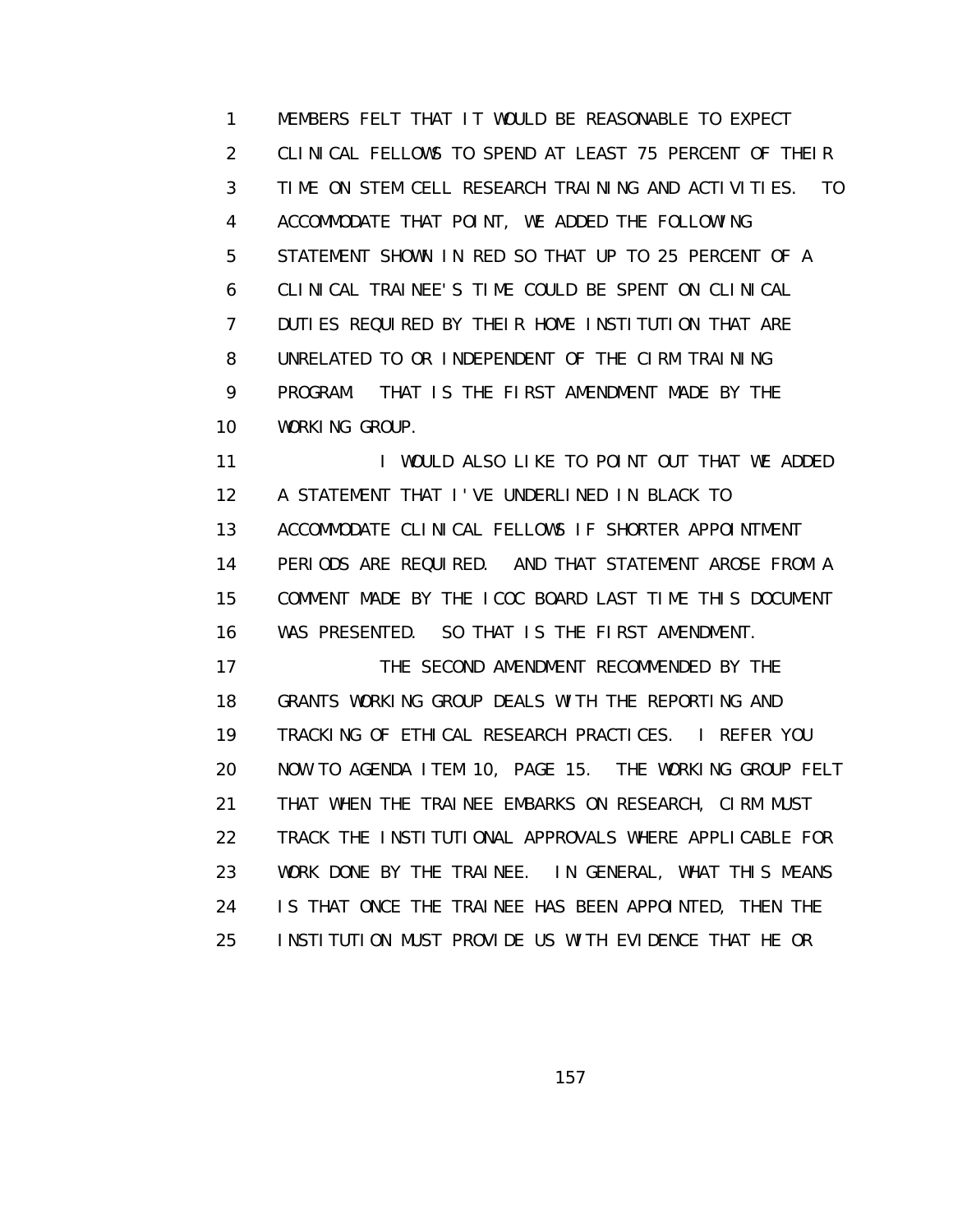1 SHE IS ADEQUATELY COVERED BY THE MENTOR'S APPROVAL 2 FORMS FOR RESEARCH. AND THIS REQUIREMENT IS NOW 3 SPELLED OUT IN A WHOLE NEW SECTION ENTITLED "ETHICAL 4 RESEARCH PRACTICES" SHOWN ON THE SLIDE. 5 SO THOSE ARE THE TWO AMENDMENTS FOR YOUR 6 CONSIDERATION. 7 THE NEXT POINT IS WHAT WE'VE JUST GONE 8 THROUGH, WHICH IS INCORPORATION OF THE INTERIM IP 9 POLICY FOR TRAINING GRANTS. AND WE THOUGHT THAT SINCE 10 YOU DISCUSSED AND CONSIDERED WHAT WAS JUST PRESENTED, 11 THAT WE MIGHT INCORPORATE WHAT YOU'VE JUST DECIDED AS 12 AN ADDITIONAL SECTION INTO THE CURRENT DOCUMENT THAT 13 YOU HAVE TO COVER IP POLICY FOR TRAINING GRANTS. SO WE 14 WILL BE HAPPY TO CHANGE LANGUAGE. WE'VE ALREADY 15 ADOPTED A LITTLE OF THE LANGUAGE AND CAN CHANGE THE 16 LANGUAGE NOW AS WE GO ALONG. 17 BUT THIS IS WHAT WE HAVE PREPARED IN 18 ANTICIPATION; AND THAT IS, OWNERSHIP, CIRM GRANTEES, 19 AND I THINK WE SHOULD CHANGE NOW TO CIRM GRANTEE 20 ORGANIZATIONS, OWN ALL RIGHTS TO INTELLECTUAL PROPERTY 21 CREATED DURING THE PERIOD SUPPORTED BY A CIRM GRANT. 22 AND THAT'S A POLICY STATEMENT ON OWNERSHIP.

 23 THE SECOND STATEMENT ON DATA, BIOMEDICAL 24 MATERIAL SHARING IS A GUIDELINE. CIRM STRONGLY 25 SUPPORTS A BROAD SHARING POLICY. CIRM WILL EXPECT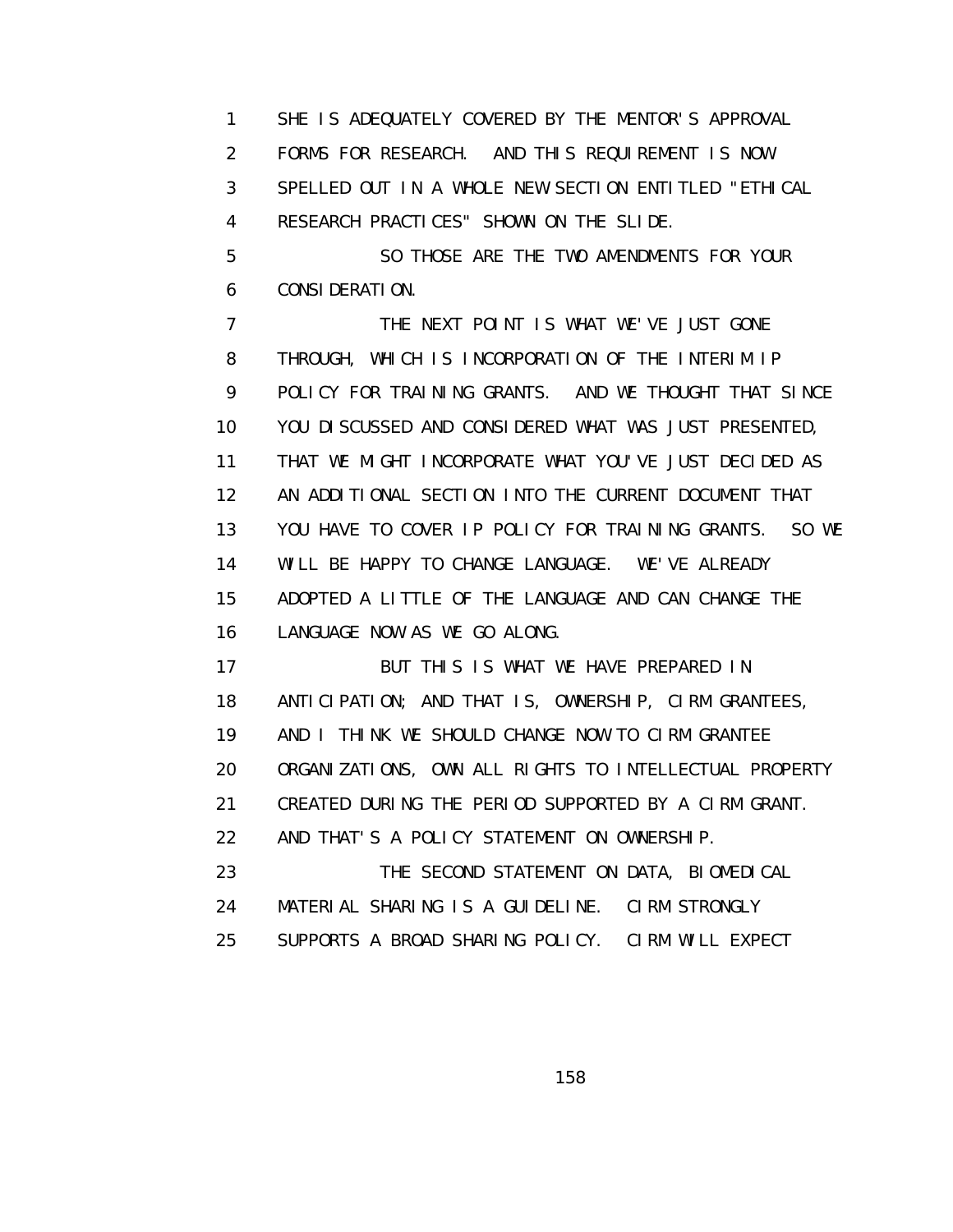1 GRANTEES TO SHARE DATA AND BIOMEDICAL MATERIALS WIDELY 2 AND BEYOND CURRENT PRACTICES.

 3 THE THIRD, A RESEARCH EXEMPTION, CIRM WILL 4 CREATE A RESEARCH EXEMPTION TO ALLOW THE USE OF 5 PATENTED CIRM-FUNDED DISCOVERIES FOR RESEARCH PURPOSES 6 BY CIRM GRANTEES. AND YOU'RE FAMILIAR WITH THAT A FEW 7 MINUTES AGO.

8 THE LAST TWO CONDITIONS WE MAY WANT TO 9 WORDSMITH WHAT WE HAVE UP HERE. I WANT YOU TO NOTE 10 THAT THE OFFENDING WORD "TAX" WAS REMOVED BY US 11 EARLIER. SO CIRM WILL ENCOURAGE THE COMMERCIALIZATION 12 OF CIRM-FUNDED DISCOVERIES. IN LICENSING ACTIVITIES, 13 CIRM WILL REQUIRE THAT, ALL THINGS BEING EQUAL, 14 PREFERENCE WILL BE GIVEN TO COMPANIES WITH PLANS FOR 15 ACCESS TO RESULTANT THERAPIES FOR UNDERSERVED PATIENT 16 POPULATIONS. WE WILL ADD THAT ADDITIONAL POINT AS 17 VOTED UPON. 18 NEXT POINT, IN THE FUTURE CIRM MAY REQUIRE

 19 THAT A PORTION OF THE GRANTEE ORGANIZATION'S SHARE OF 20 LICENSING FEES AND ROYALTIES BE RETURNED TO THE STATE 21 OF CALIFORNIA. THAT WAS WHAT WE ORIGINALLY HAD, AND 22 I'M HAPPY TO CHANGE THE LANGUAGE AS THE ICOC SEES FIT. 23 THE LAST POINT IS AS SEEN EARLIER ABOUT 24 MARCH-IN RIGHTS AND I WON'T REREAD IT. SO THAT IS FOR 25 YOUR CONSIDERATION ALSO.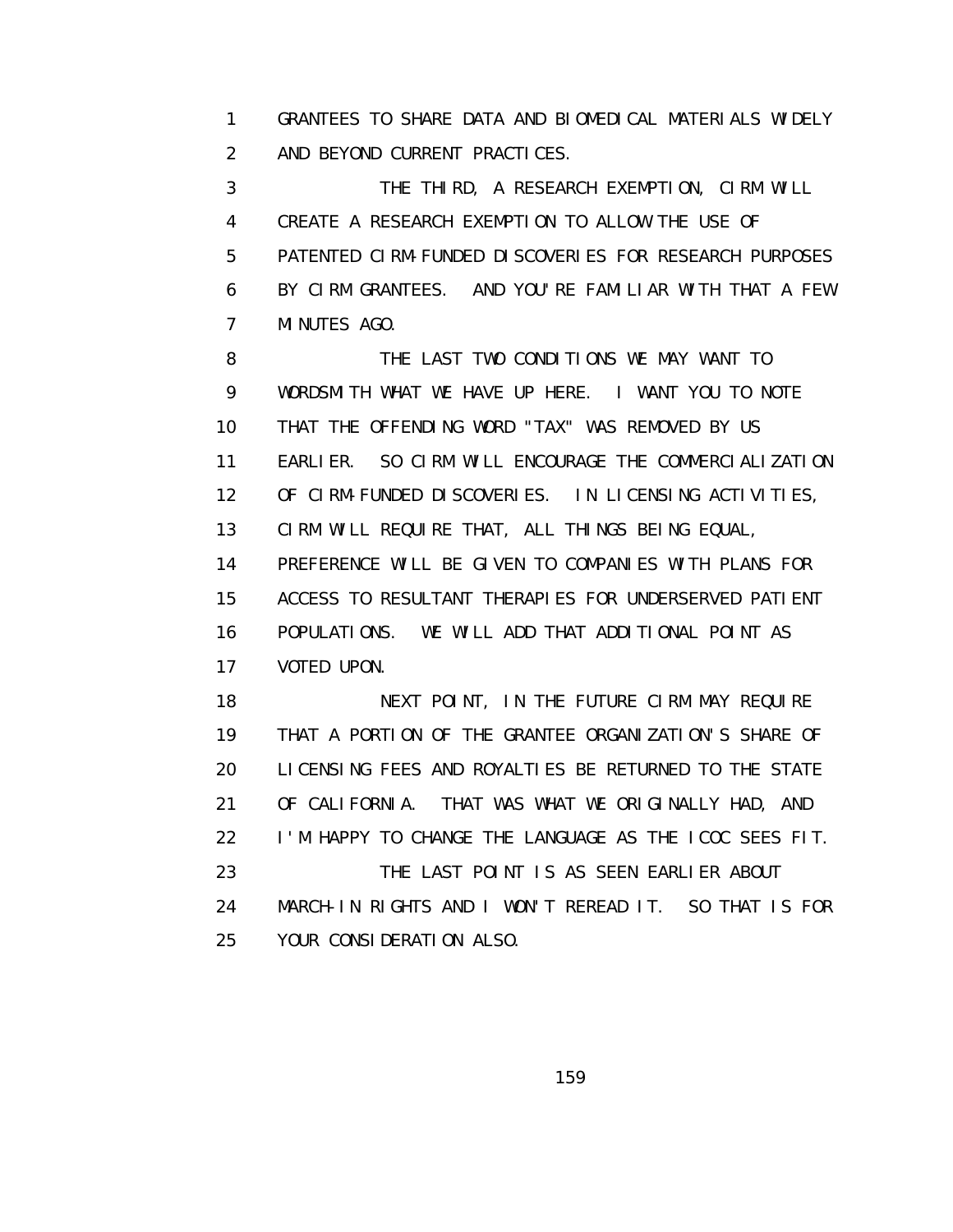1 AND THE LAST POINT IS WE RECEIVED TWO PUBLIC 2 COMMENTS YESTERDAY, AND I THINK I'LL HOLD OFF ON THOSE 3 UNTIL THE SESSION IS OPEN FOR PUBLIC COMMENT. SO WITH 4 THAT, I'M GOING TO RETURN TO THE LANGUAGE HERE FOR ANY 5 OTHER QUESTIONS THAT THE BOARD MIGHT HAVE.

 6 DR. BRYANT: I WAS JUST GOING TO SUGGEST 7 THAT, SINCE THE QUESTION'S COME UP SEVERAL TIMES, THAT 8 YOU INSERT NONPROFIT BEFORE GRANTEE INSTITUTION. 9 DR. CHIU: BEFORE GRANTEE ORGANIZATION. 10 OKAY. WE SHALL DO THAT.

 11 DR. MEYER: ARLENE, THIS DOESN'T RELATE TO 12 ANY OF THIS, BUT IN LOOKING THROUGH IT, SOMETHING THAT 13 CAME TO MIND IN MY ONE OF MY PREVIOUS ROLES AS A 14 GRADUATE PROGRAM DIRECTOR IS THE ISSUE OF GRADUATE 15 STUDENT STIPENDS WHICH IS UNLIMITED HERE. DEPENDING -- 16 NOT STIPENDS. I'M SORRY. TUITION. AND THE NIH HAS 17 RECENTLY MOVED BOTH INTRAMURALLY AND EXTRAMURALLY, AS 18 FAR AS I UNDERSTAND, TO ACTUALLY PUT A CAP ON THIS. I 19 THINK IT WOULD BE APPROPRIATE FOR US TO DO THE SAME 20 THING. IN OTHER WORDS, THE CURRENT LANGUAGE IS YOU PAY 21 \$3,000, A HUNDRED PERCENT OF THE FIRST \$3,000 AND THEN 22 60 PERCENT OF EVERYTHING AFTER THAT WITH NO LIMIT. AND 23 I KNOW THAT INTRAMURAL PROGRAMS AT THE NIH AND PROBABLY 24 T32 TRAINING GRANTS AND THINGS LIKE THAT ARE MOVING TO 25 CAP IT AT AROUND \$15,000.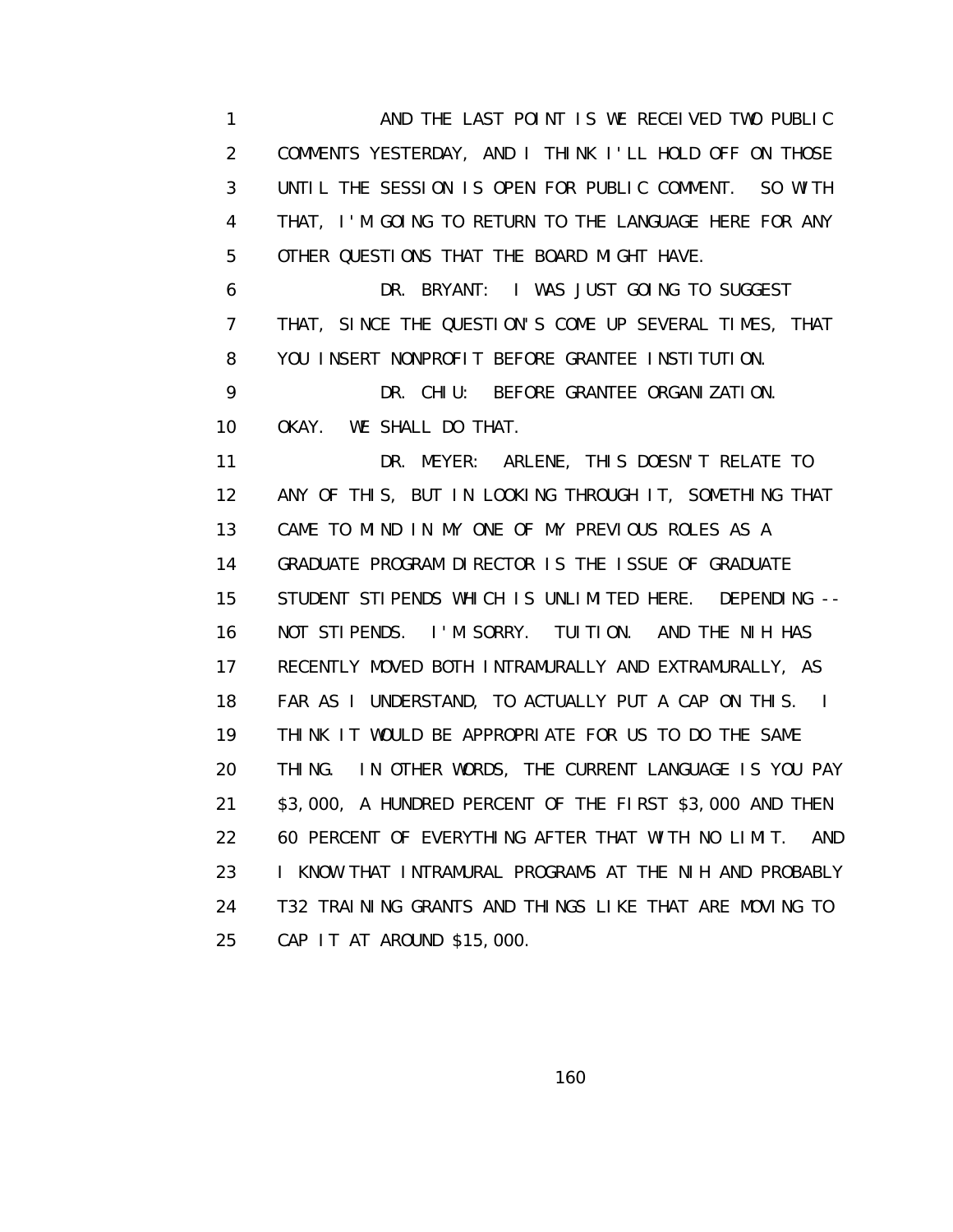1 THIS IS PROBABLY NOT A LARGE AMOUNT OF MONEY. 2 A LOT OF THE INSTITUTIONS HERE ARE STATE INSTITUTIONS 3 AND WON'T COME NEAR THAT, BUT IT WOULD BE IN LINE WITH 4 WHAT'S GOING ON NATIONALLY, AND IT WOULD PROTECT US 5 FROM JUST RUNAWAY TUITION EXPENSES THAT WE WOULD BE 6 PAYING INSTEAD OF PAYING FOR THE RESEARCH.

 7 DR. CHIU: FIRST OF ALL, IN THE RFA THAT WAS 8 POSTED, THE ONLY WAY TO CAP THAT WAS IN THE TOTAL 9 CAPPED AMOUNT FOR THE WHOLE APPLICATION. THERE IS NO 10 STATEMENT IN THERE. YOU ARE CORRECT TO NOTE THAT 11 EXCEPT FOR THE FIRST \$3,000 AND THEN 60 PERCENT 12 THEREAFTER. SINCE THIS IS OUT, WE CANNOT NOW 13 RETROACTIVELY PUT A CAP ON THOSE THAT HAVE RECEIVED 14 APPROVAL BY ICOC.

 15 IN THE FUTURE I WOULD CERTAINLY LIKE TO HEAR 16 WHAT THE ICOC FEELS WOULD BE AN ADEQUATE CAP, OR WOULD 17 IT BE SUFFICIENT TO WRITE IT INTO THE NEXT RFA AND EACH 18 SUBSEQUENT RFA, WHICH WILL GIVE US THE FLEXIBILITY TO 19 SEE WHAT THE STATE OF AFFAIRS ARE.

 20 DR. HENDERSON: I'D LIKE TO MOVE APPROVAL OF 21 THESE INTERIM GUIDELINES.

22 MR. GOLDBERG: SECOND.

23 CHAIRMAN KLEIN: WE HAVE TO GO TO PUBLIC

24 COMMENT. THERE'S A MOTION AND SECOND ON THE FLOOR.

25 FOR CLARITY, DR. CHIU, I'D LIKE TO ASK YOU. IT SAYS IN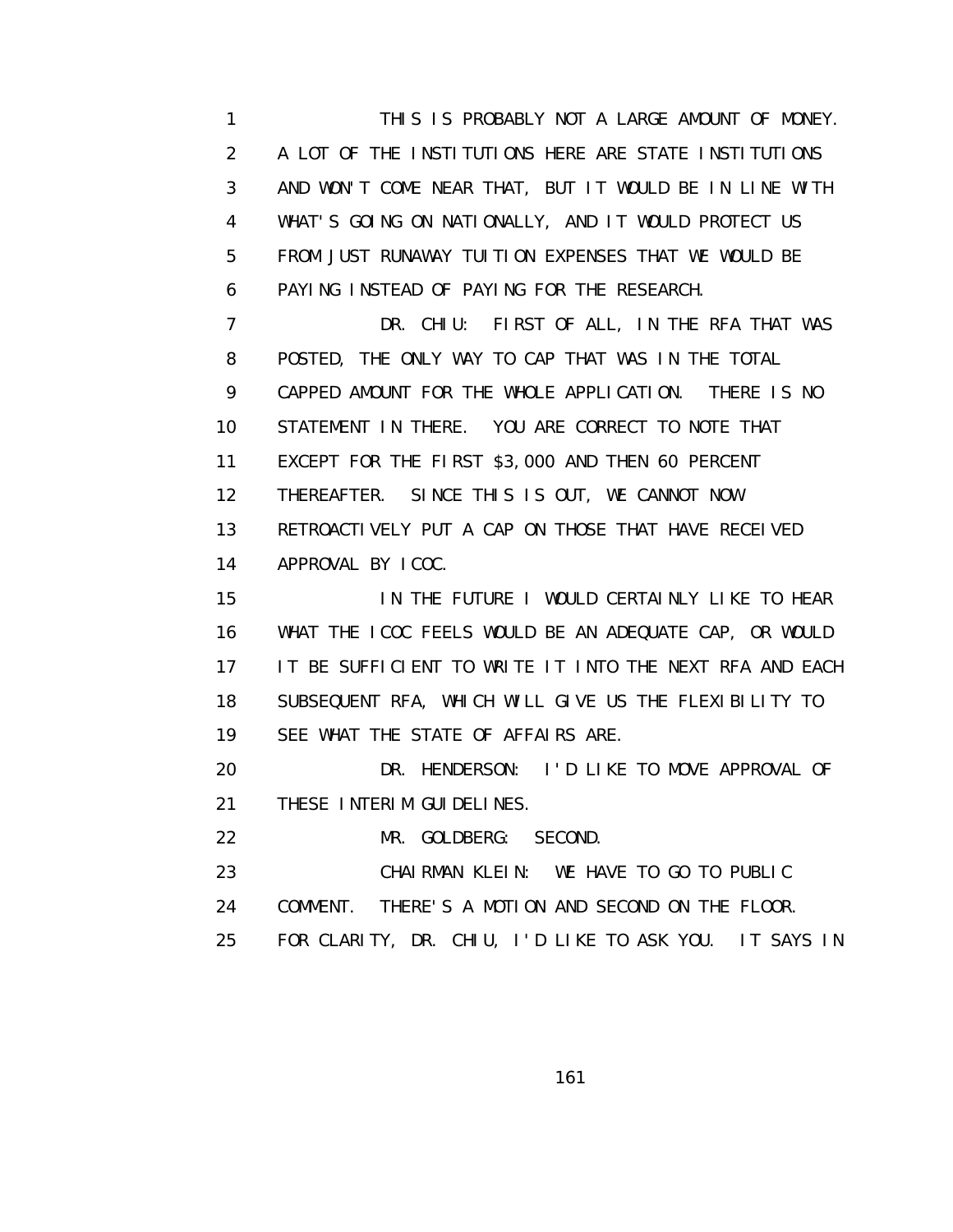1 THE FUTURE CIRM MAY. REALLY, IF WE MAY DO IT, WE 2 REALLY MAY DO IT NOW AS WELL AS IN THE FUTURE. SHOULD 3 WE BE REMOVING THE QUALIFIER IN THE FUTURE? 4 DR. PRIETO: COULD I PROPOSE THAT AS AN 5 AMENDMENT TO THE MOTION, REMOVE IN THE FUTURE? 6 DR. HENDERSON: YES. ACCEPTED. 7 DR. CHIU: SO YOU JUST WANT CIRM MAY REQUIRE 8 WITHOUT IN THE FUTURE. 9 CHAIRMAN KLEIN: RIGHT. DOES THE MAKER OF 10 THE SECOND ALSO ACCEPT? 11 MR. GOLDBERG: YES. 12 DR. PRICE: IS THERE NO DISCUSSION ON ANY OF 13 THE STANDARDS WORKING GROUP THINGS THAT YOU ADDED, 14 THOSE OTHER AMENDMENTS? ARE THEY JUST -- 15 CHAIRMAN KLEIN: THE MOTION IS STILL 16 QUALIFIED FOR DISCUSSION. 17 DR. PRICE: I WAS WONDERING IF YOU COULD 18 BRING UP THE SLIDE ON THE STANDARD WORKING GROUP FOR A 19 SECOND. I HAVE A QUESTION ABOUT THAT. I THINK IT WAS 20 IN RED. 21 DR. CHIU: THAT WAS FROM THE GRANTS WORKING 22 GROUP. 23 DR. PRICE: NO. KEEP GOING. THAT ONE. YOU 24 SAY MATERIAL THAT HAS TO BE PRESENTED TO CIRM, FOR EACH 25 TRAINEE, YOU SAY, SO THAT YOU HAVE TO CERTIFY IRB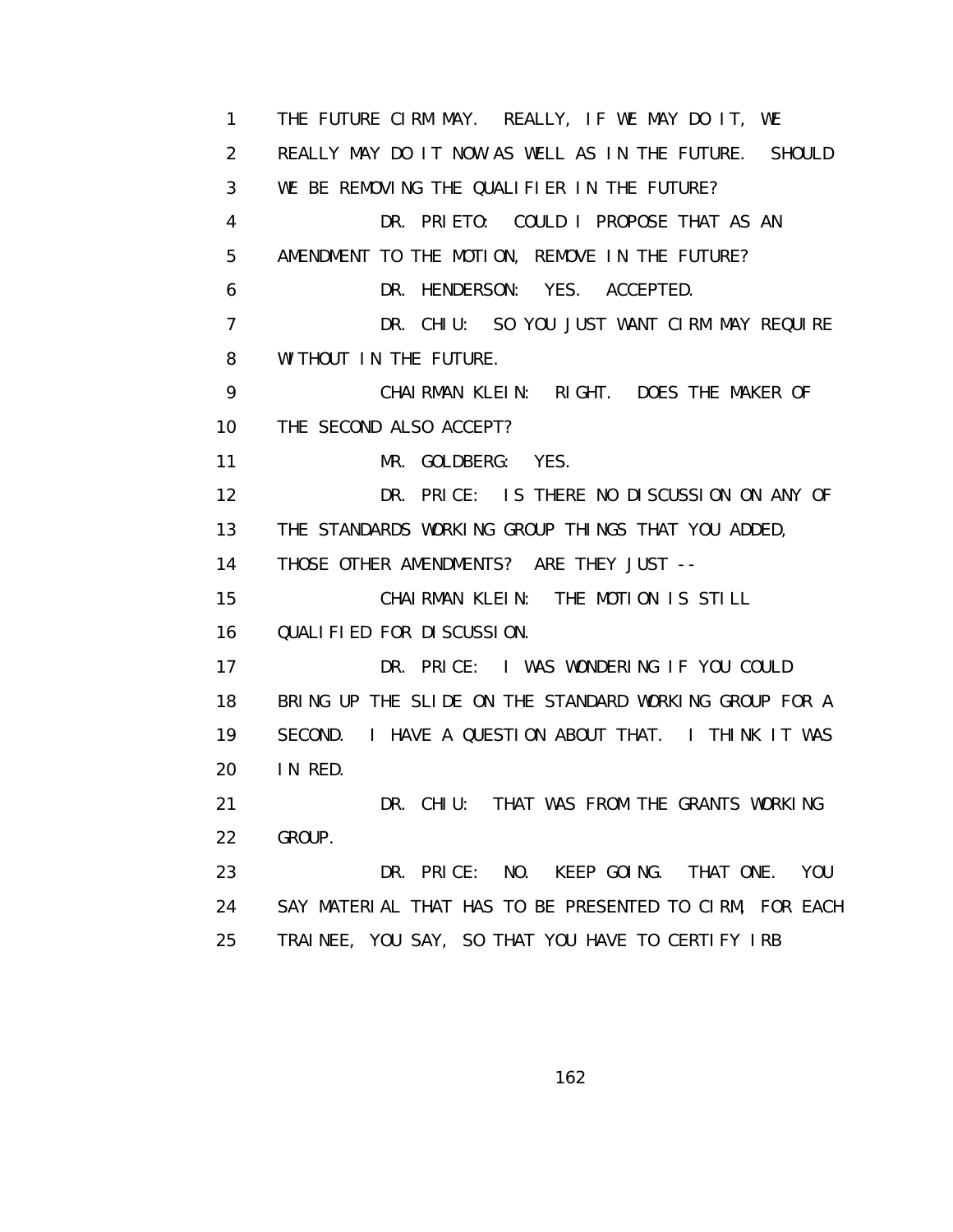1 APPROVAL. MY QUESTION IS THIS. IF YOU HAVE A POST-DOC 2 OR GRADUATE STUDENT WHO IS WORKING IN A LAB OF A PI 3 WHOSE PROJECT HAS IRB APPROVAL, IS THAT WHAT NEEDS TO 4 BE SUBMITTED? OR THERE HAS TO BE AN INDIVIDUAL 5 SUBMISSION FOR EACH OF THE PI'S, EACH OF THE POST-DOCS. 6 DR. CHIU: FOR THE PROJECT THAT THEY'RE 7 WORKING ON -- 8 DR. PRICE: AS A WHOLE. 9 DR. CHIU: -- AS A WHOLE, THE PI APPROVAL 10 WILL SUFFICE BECAUSE IT'S THE PI APPROVES WHAT THE 11 TRAINEE IS WORKING ON. 12 DR. PRICE: FINE. 13 DR. CHIU: I WANT TO STATE THAT ONLY THE 14 QUOTES IS WHAT'S IN YOUR DOCUMENT. THE OTHER WAS A 15 SYNOPSIS BECAUSE I COULDN'T FIT IT ALL IN ONE SLIDE. 16 DR. BRYANT: CAN I JUST ASK A QUESTION? 17 THERE'S BEEN A COMMENT MADE FROM THE PRESIDENT'S OFFICE 18 OF UC, THAT THERE'S SOME -- 19 DR. CHIU: I WILL COME TO THAT, IF YOU DON'T 20 MIND, VERY SOON. 21 CHAIRMAN KLEIN: AN ADDITIONAL QUESTION. 22 COULD YOU CLARIFY -- DID I UNDERSTAND CORRECTLY THAT 23 YOU ARE SUGGESTING THAT THE INSTITUTIONS WOULD BE 24 SUBJECT TO THESE GUIDELINES? AND IF WE CHANGE THEM A 25 YEAR FROM NOW, THEY WOULD BE SUBJECT TO THOSE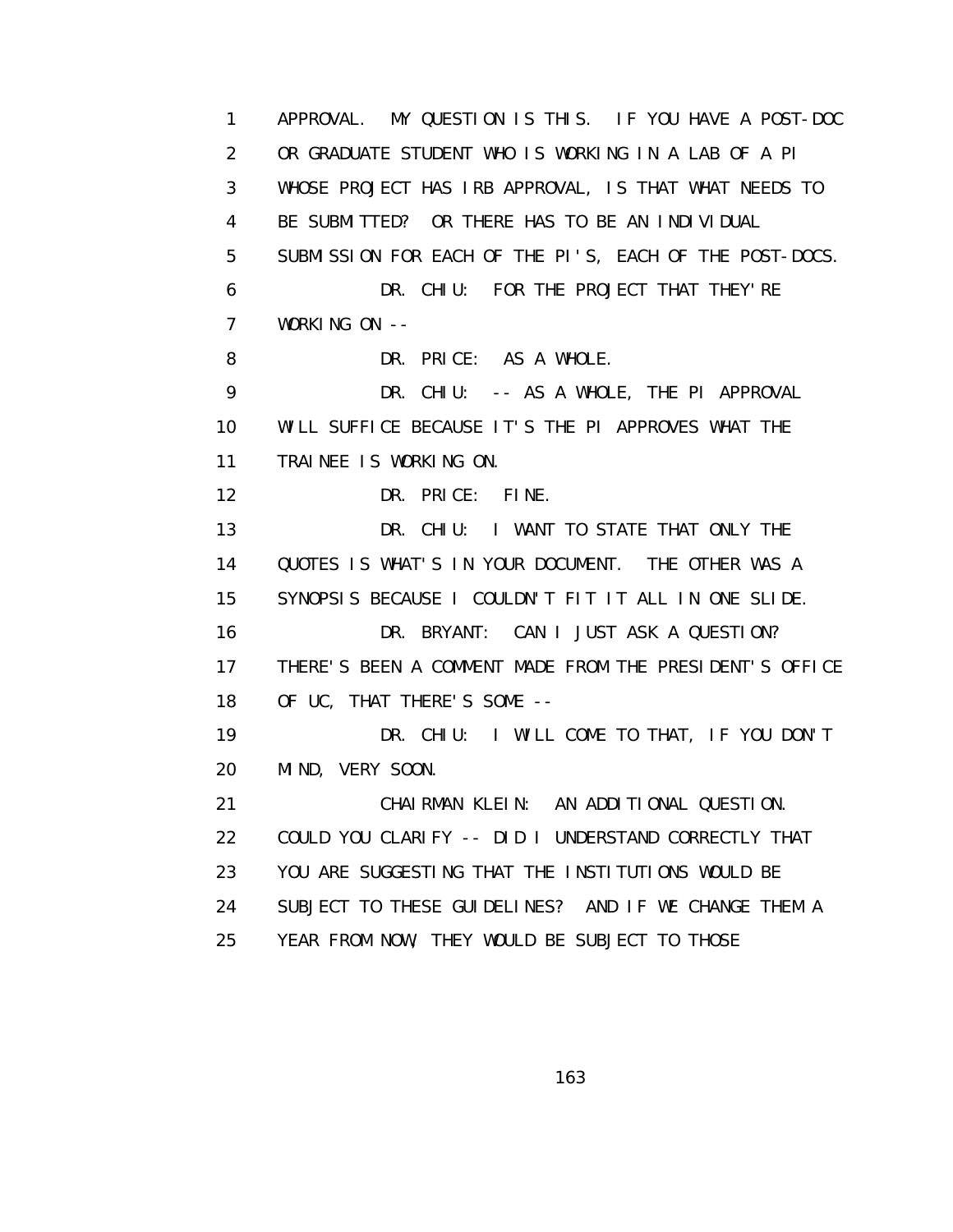1 GUIDELINES? WE'RE NOT GIVING THE INSTITUTIONS THE 2 PREDICTABILITY OF KNOWING THAT THE GUIDELINES THAT ARE 3 APPLICABLE AT THE TIME OF THEIR CONTRACTS WILL GOVERN? 4 DR. HALL: THAT'S RIGHT. YES. THIS IS 5 ESSENTIALLY WHAT WE -- BUT IF WE CHANGE SOME ASPECT OF 6 THIS, EITHER BECAUSE OF WORK BY THIS COMMITTEE OR THE 7 STANDARDS OR THE GRANTS WORKING GROUP, THAT WOULD THEN 8 APPLY. I THINK THE POINT IS THAT WE'RE NOT GOING TO 9 MAKE SOME WHOLESALE CHANGE IN ARRANGEMENTS, BUT THIS IS 10 VERY MUCH A WORK IN PROGRESS, AND THAT THERE MAY BE 11 SOME TINKERING. AND THAT THEN WE WOULD EXPECT THEM TO 12 FOLLOW THOSE POLICIES AS THEY ARE ADOPTED. 13 CHAIRMAN KLEIN: RATHER THAN HAVE THOSE APPLY 14 TO THE NEXT ROUND? 15 DR. HALL: YEAH. I THINK THAT'S NOT UNUSUAL. 16 I MEAN NIH CHANGES STIPENDS. THEY DO IT AND THAT 17 CHANGES THE RELATIONSHIP OF THE GRANT. AND I THINK 18 THEY GO AHEAD AND DO IT, AND THEN THEY JUST SAY WE WILL 19 ADJUST YOUR GRANT ACCORDINGLY, OR THEY MAKE SOME RULE 20 THAT AT THIS POINT WE'RE GOING TO REQUIRE THAT ALL WORK 21 SUPPORTED BY NIH BE SUBMITTED FOR PUBLICATION TO A 22 PUBLIC ARCHIVE WITHIN ONE YEAR AFTER PUBLICATION. THIS 23 BECOMES A POLICY THAT APPLIES ACROSS THE BOARD, NOT 24 JUST THE NEW GRANTS, BUT TO ALL GRANTS. I THINK THAT'S 25 QUITE COMMON PRACTICE, AND I DON'T THINK THERE'S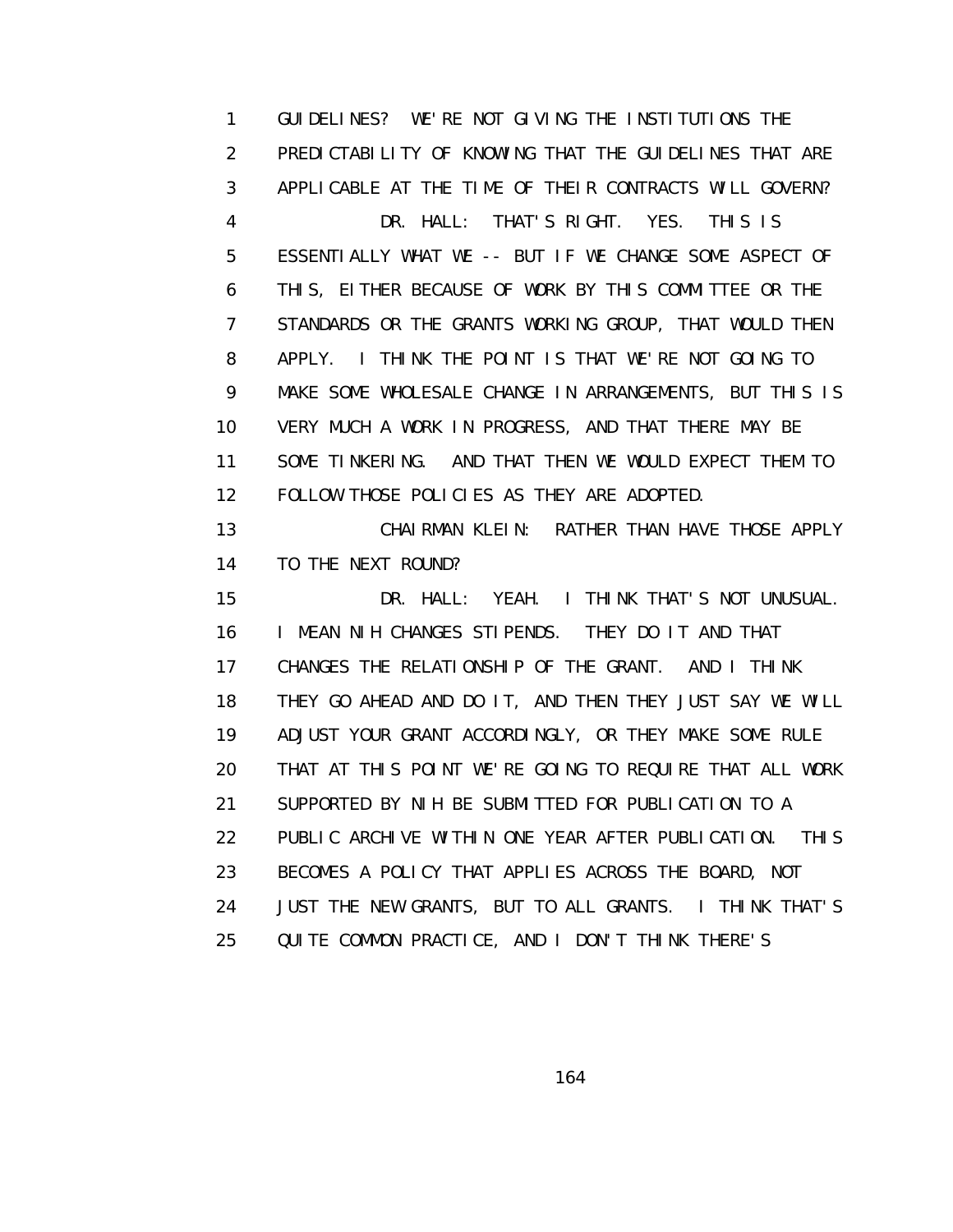1 ANYTHING UNUSUAL ABOUT THAT.

 2 DR. STEWARD: COMMENT AND MAYBE A QUESTION. 3 I FULLY AGREE WITH EVERYTHING EXCEPT THE IP. AND SO 4 THE QUESTION IS TO -- THIS IS REALLY ALMOST STATUTORY 5 IN TERMS OF THE WAY THE UNIVERSITY LOOKS AT IT; 6 WHEREAS, THE IP IS REALLY VERY FREE FLOATING. ARE YOU 7 INTENDING TO INCORPORATE THE IP INTO THIS DOCUMENT THAT 8 THE UNIVERSITY WOULD SIGN IN MORE OR LESS A CONTRACTUAL 9 OR STATUTORY WAY, OR ARE THOSE TWO DOCUMENTS SEPARATE? 10 DR. HALL: WELL, THE PROPOSAL, I MEAN WHAT 11 ARLENE WAS ASKING THE ICOC TO DO WAS TO TAKE WHAT YOU 12 JUST APPROVED AND THEN TO INCORPORATE THAT INTO THIS 13 DOCUMENT, NOT AS A REGULATION, BUT AS A GUIDE TO SAY 14 THESE ARE THE POLICIES THAT WE -- IT IS A WAY OF SAYING 15 THIS IS -- THIS IS OUR CURRENT THINKING ON THIS. THESE 16 ARE THE BROAD OUTLINES THAT WILL LIKELY GUIDE WHATEVER 17 POLICY WE FINALLY COME UP WITH. 18 DR. STEWARD: SO I THINK -- 19 DR. HALL: THEN INSTITUTIONS HAVE TO DECIDE 20 IF THEY'LL TAKE THAT RISK OR NOT. 21 DR. STEWARD: I THINK I'D ACTUALLY RECOMMEND 22 NOT INCORPORATING, NOT BLENDING THOSE TWO TOGETHER, AND 23 MAKING IT VERY CLEAR THAT THIS IS REALLY SOMETHING THAT 24 IS VERY CLOSE TO BEING THE FINAL THING; WHEREAS, THE 25 OTHER IS REALLY VERY LOOSE.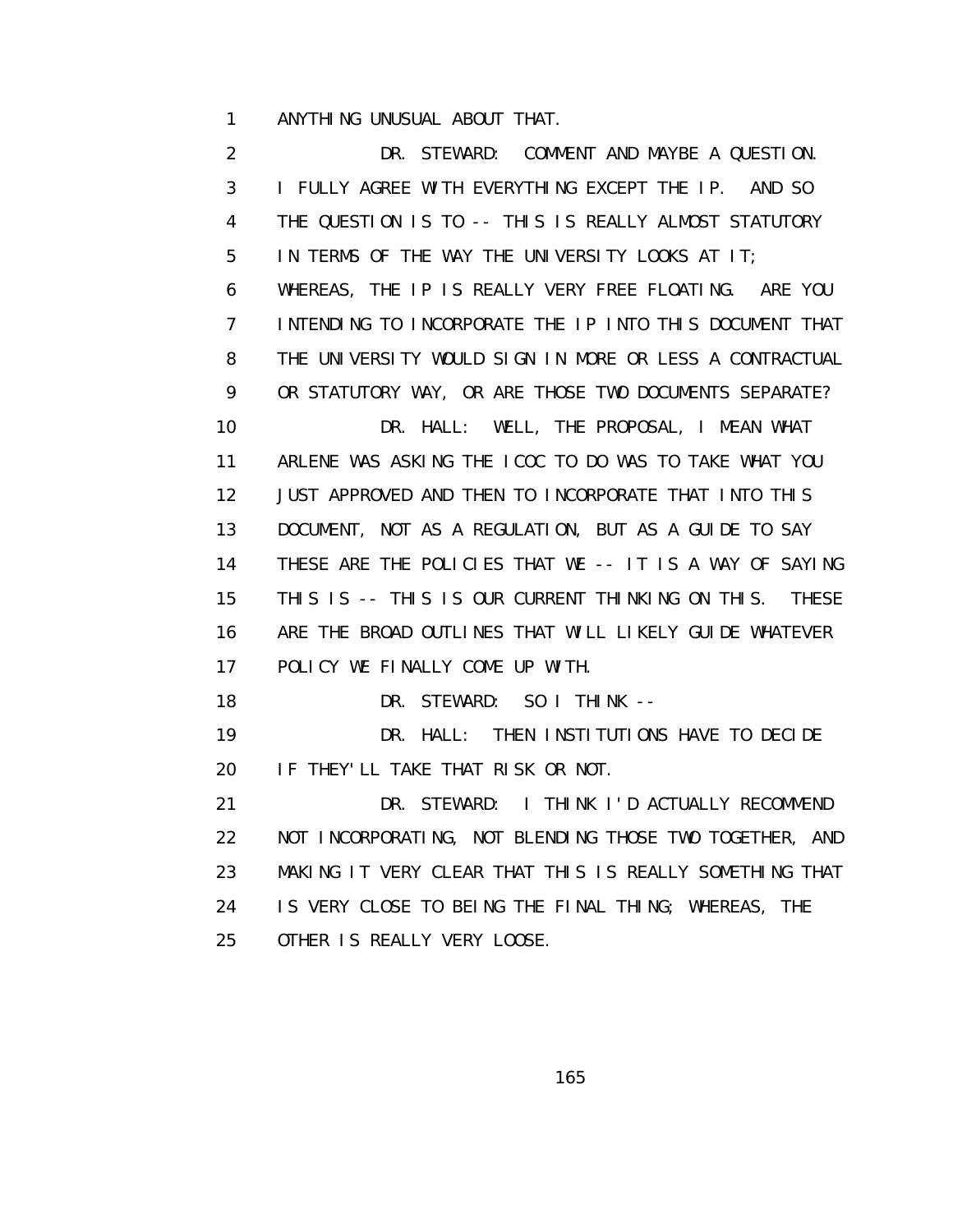1 DR. HALL: THEN YOU HAVE TO SAY IN THIS, I 2 THINK, AT SOME POINT -- 3 DR. STEWARD: YOU CAN REFER TO THE OTHER 4 DOCUMENT. 5 DR. HALL: WELL, EITHER WAY YOU WANT TO DO 6 IT, BUT YOU HAVE TO SAY THAT EVENTUALLY THAT THE GRANTS 7 ADMINISTERED UNDER THIS POLICY WILL BE GOVERNED BY AN 8 IP POLICY TO BE DEVELOPED IN THE FUTURE. AND THEN 9 PEOPLE HAVE TO UNDERSTAND THAT. THIS IS A WAY OF 10 SIMPLY SAYING -- TRYING TO FLESH IT OUT SO IT'S NOT A 11 COMPLETE -- WHAT'S THE PHRASE -- YOU'RE BUYING 12 SOMETHING -- 13 DR. STEWARD: PIG IN A POKE. 14 DR. HALL: -- PIG IN A POKE. YOU DON'T KNOW 15 ANYTHING ABOUT IT. EXACTLY RIGHT. SO IT WAS AN 16 ATTEMPT TO MELD THOSE TWO THINGS, TO TAKE THE CURRENT 17 THINKING, AND I THINK ALSO, TO FOLLOW WITH WHAT BOB 18 SAID, THE CHAIRMAN SAID, THAT WE DO HAVE TO HAVE AN IP 19 POLICY IN PLACE IN ORDER TO GO AHEAD AND SEND OUT THE 20 MONEY. SO THIS IS -- THAT WAS THE PROPOSAL, AND I 21 THINK IT'S UP TO THE ICOC HOW TO HANDLE IT. 22 DR. STEWARD: SO I WOULD JUST SAY I THINK I'D 23 FEEL MUCH MORE COMFORTABLE IF THOSE TWO DOCUMENTS WERE 24 SEPARATED, IF WE COULD REFERENCE THE OTHER IP DOCUMENT 25 IN THIS ONE, BUT THAT MAKES IT VERY CLEAR THAT THE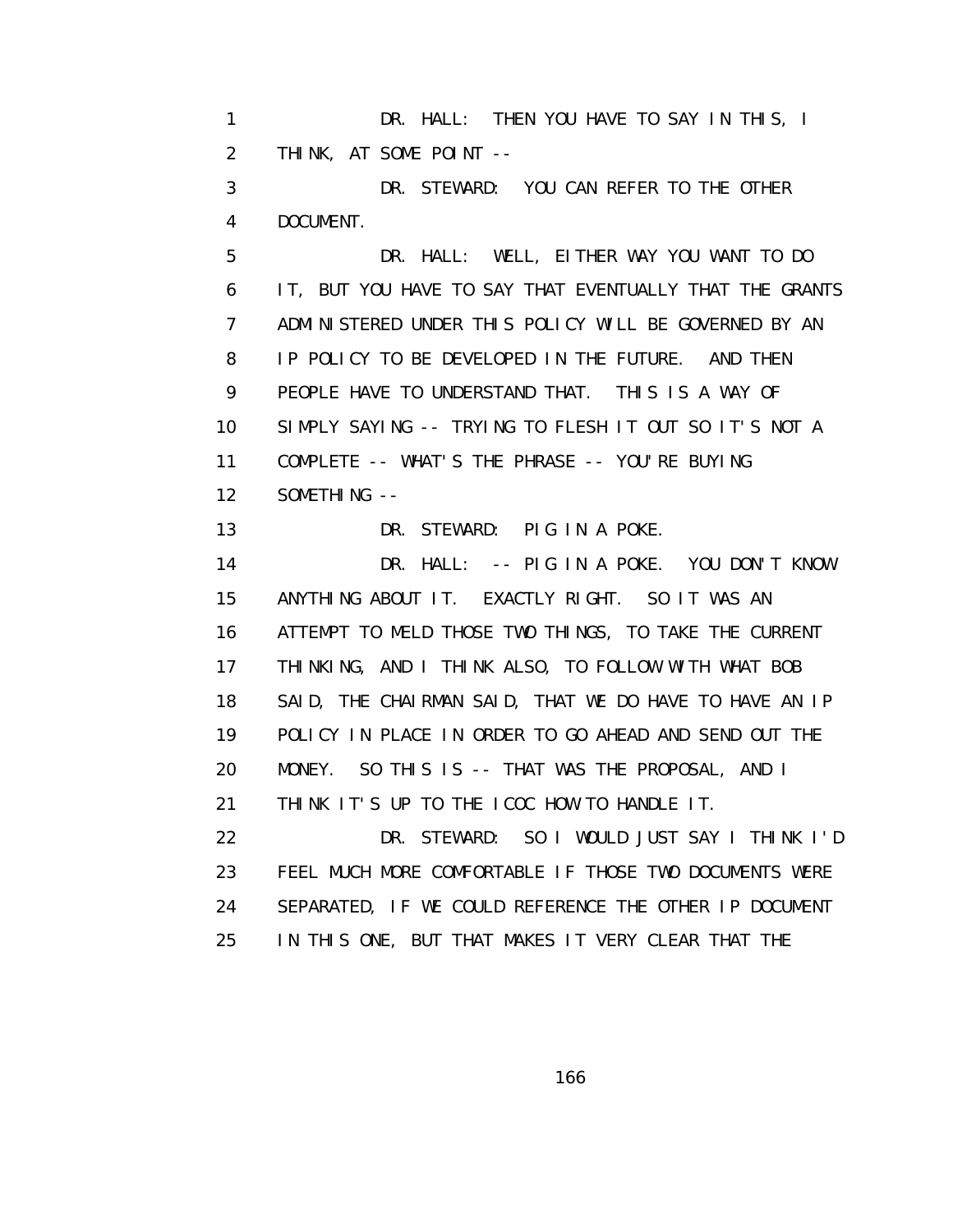1 OTHER ONE IS REALLY A WORK IN PROGRESS AND THAT THIS 2 ONE IS REALLY MUCH MORE OF A CLOSE TO FINAL. I THINK 3 IT WOULD ACTUALLY BE A LOT EASIER FOR THE UNIVERSITIES 4 TO UNDERSTAND THOSE DIFFERENCES THEN. 5 DR. HALL: I DON'T THINK THERE'S ANY PROBLEM 6 WITH THAT. DO YOU, ARLENE? 7 DR. CHIU: THAT'S NO PROBLEM AT ALL. THE 8 DOCUMENT THAT YOU HAVE IN YOUR TAB IS ACTUALLY WHAT WE 9 HAVE COMPLETED WITHOUT THE IP POLICY. WE WERE JUST 10 HOPING TO INCORPORATE IT IN TODAY IF THAT'S THE 11 PLEASURE OF THE BOARD. 12 DR. STEWARD: IF I MAY JUST ADD. THIS IS 13 JUST A REALLY WELL-EXECUTED DOCUMENT, AND I JUST WANTED 14 TO COMPLIMENT YOU ON A JOB WELL DONE. 15 CHAIRMAN KLEIN: SO IN UNDERSTANDING THIS, 16 DOES THE MAKER OF THE MOTION AND THE MAKER OF THE 17 SECOND ACCEPT THE FACT THAT THESE WILL BE SEPARATED? 18 OR WHAT -- I'M JUST ASKING. THIS HAS BEEN SUGGESTED. 19 DR. HALL: IT WILL HAVE TO BE REFERENCED IN 20 ANY CASE. 21 DR. HENDERSON: IT HAS TO BE REFERENCED. 22 DR. HALL: AND ATTACHED MAYBE AS AN ADDENDUM 23 OR SOMETHING OF THAT SORT. I THINK IT WOULD HAVE TO BE 24 AN ATTACHMENT A WOULD HAVE TO BE ON THERE. IP POLICY, 25 YOU SIMPLY SAY SEE ATTACHMENT A.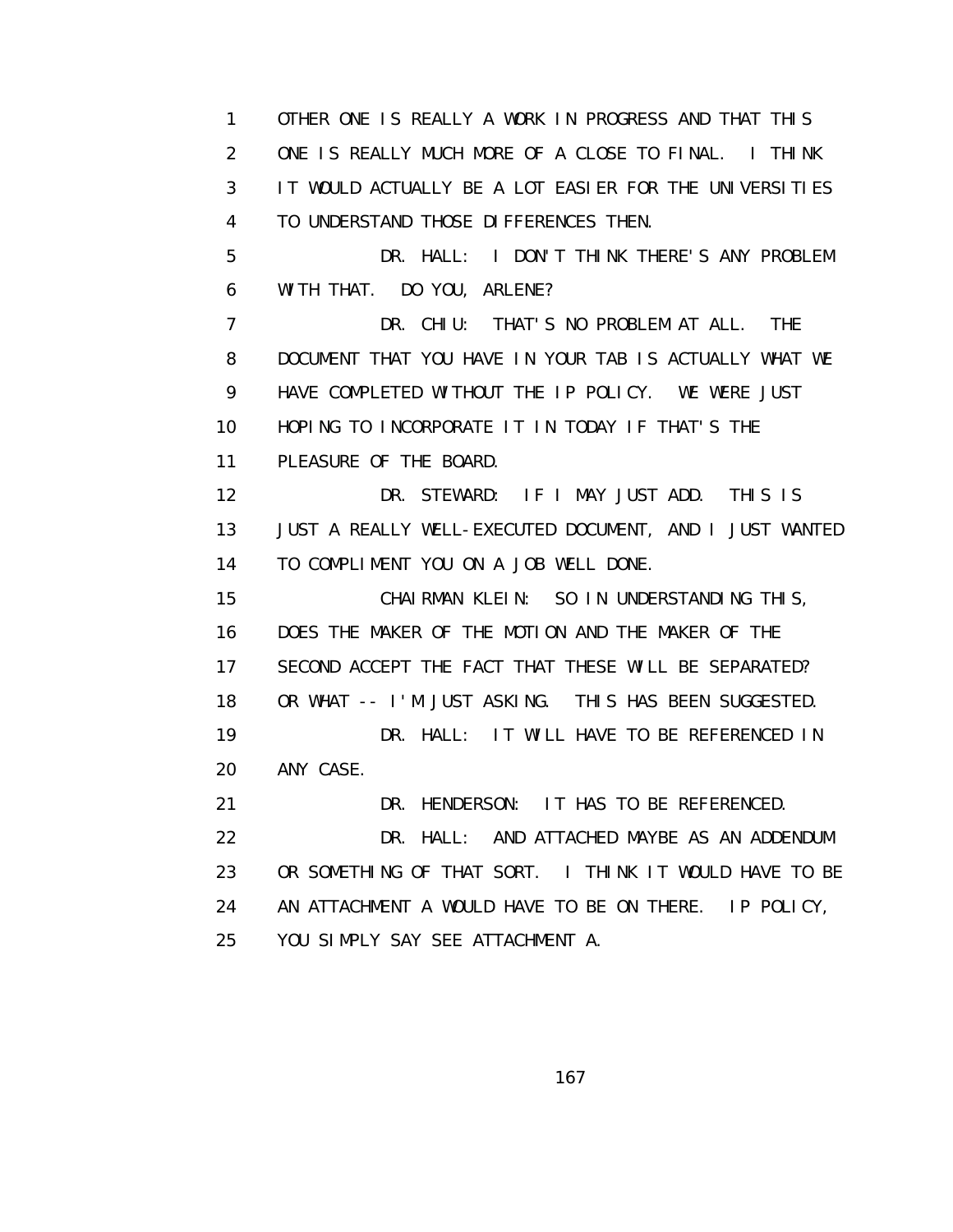1 CHAIRMAN KLEIN: I THINK, DR. FRIEDMAN, YOUR 2 COMMENT IS THIS IS A TEMPORARY SEPARATION. THE THEORY, 3 WE COULD COME BACK AT THE FEBRUARY 1ST BOARD MEETING 4 AND ADD CONFIRMATION TO THE IP POLICY FOR THAT EXHIBIT 5 A SO THAT WE COULD BRING THAT CLARITY TO THAT 6 ATTACHMENT, IF THAT'S ACCEPTABLE. 7 DR. HALL: YES. YES. AND THE IP POLICY AS 8 IT STANDS IS NOT A COMPLETE POLICY, I THINK WE ALL 9 UNDERSTAND THAT, BUT THAT WILL HAVE TO EVENTUALLY BE 10 PART OF THE -- AND THE QUESTION IS WHEN YOU PUT IT IN 11 OR NOT. SO I THINK EITHER WAY WOULD BE FINE. 12 DR. HENDERSON: THAT'S FINE WITH ME. 13 CHAIRMAN KLEIN: IS THE SECOND ACCEPTABLE? 14 MR. GOLDBERG: UH-HUH. 15 CHAIRMAN KLEIN: SECOND IS ACCEPTABLE. THANK 16 YOU VERY MUCH FOR THE CLARIFICATION. 17 NOW, DR. CHIU, IS MY UNDERSTANDING, ARE YOU 18 GOING TO ADDRESS THE QUESTION THAT'S BEEN RAISED ABOUT 19 THE INDEMNIFICATION CLAUSE IN YOUR PRESENTATION? 20 DR. CHIU: I'M COMING TO THAT IF YOU'RE 21 OPENING TO PUBLIC COMMENT. THEN I WILL TAKE THE FIRST 22 TWO PUBLIC COMMENTS TO BRING TO YOUR ATTENTION TWO 23 COMMENTS WE RECEIVED YESTERDAY FROM THE PUBLIC. 24 CHAIRMAN KLEIN: ALL RIGHT. 25 DR. CHIU: SO THESE ARE THE TWO PUBLIC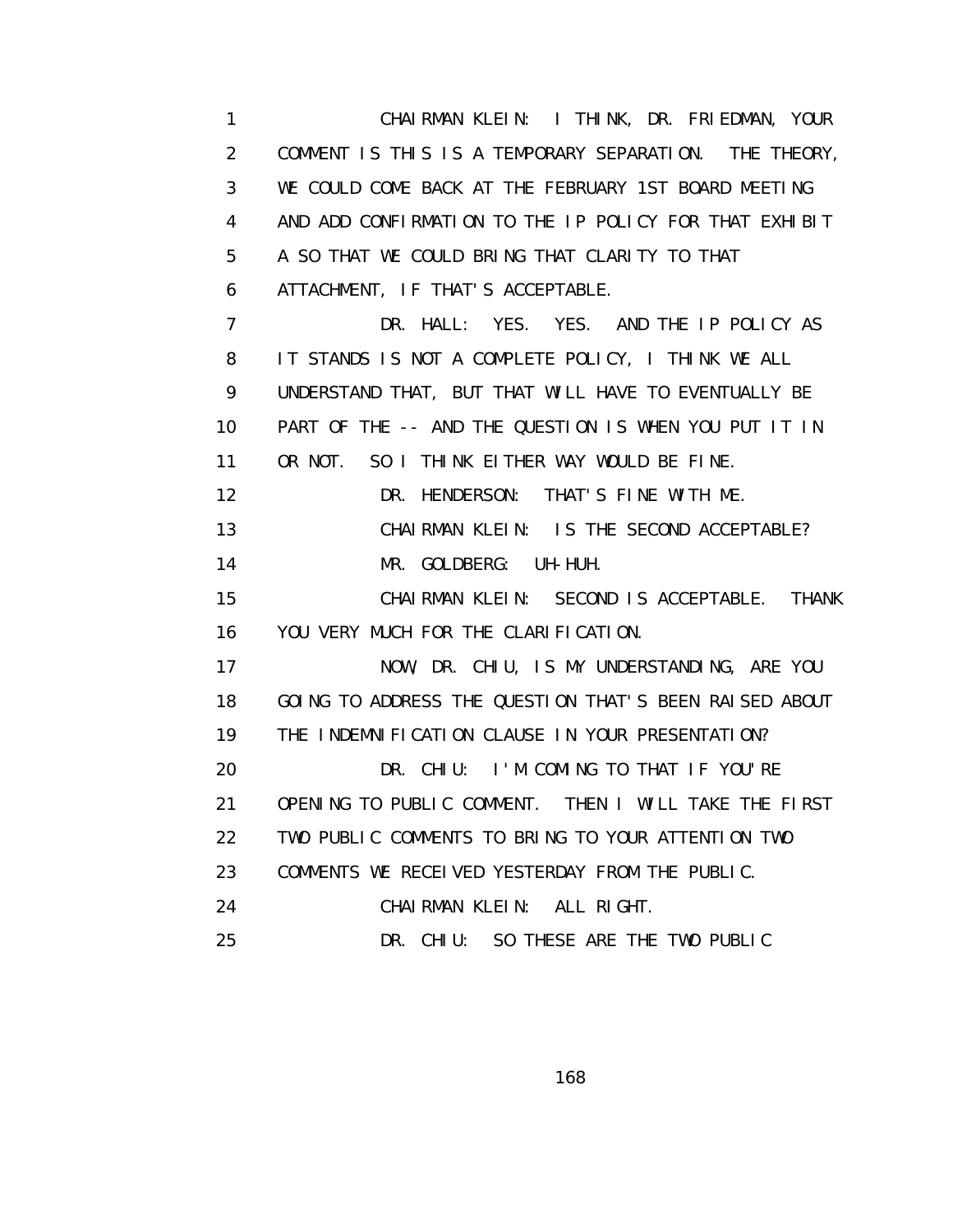1 COMMENTS TO WHICH I REFER. THE FIRST IS FROM THE 2 UNIVERSITY OF CALIFORNIA, OFFICE OF THE PRESIDENT. I 3 LEFT A DOCUMENT, A LETTER, THAT I RECEIVED BY E-MAIL 4 YESTERDAY WITH EACH ICOC MEMBER, AND THERE ARE COPIES 5 OVER THERE FOR PUBLIC CONSIDERATION.

 6 AND IT HAS TO DO WITH AN INDEMNIFICATION 7 CLAUSE THAT WE USE IN THE DOCUMENT IN THE BLUE TAB. 8 THE UC OFFICE OF THE PRESIDENT SUGGESTS THAT THERE'S A 9 DI FFERENCE IN THEIR POLICY, AND THEY'RE SUGGESTING A 10 DIFFERENT CLAUSE. SINCE I JUST SAW IT AND I'M NOT A 11 LEGAL EXPERT, I'D LIKE TO REFER TO SCOTT TOCHER TO 12 EXPLAIN THIS DIFFERENCE AND PERHAPS WITH A SUGGESTION. 13 CHAIRMAN KLEIN: FOR THE PUBLIC'S 14 INFORMATION, SCOTT TOCHER COMES FROM THE FPPC. HE IS 15 ON LOAN TO US. HE HAS A GREAT DEAL OF BACKGROUND IN 16 THE ADMINISTRATIVE PROCEDURES ACT. AND SO HE IS 17 SPECIFICALLY ADDRESSING THIS ITEM AND WILL BE AT THE 18 CORE OF THE ADMINISTRATIVE PROCEDURES ACT TO PUT THESE 19 INTO REGULATION.

 20 MR. TOCHER: THANK YOU, CHAIRMAN KLEIN. 21 THERE'S A PROVISION IN THE STEM CELL ACT THAT REQUIRES 22 STANDARDS TO BE ADOPTED BY THE AGENCY TO ENSURE THAT 23 THE INSTITUTE IS INDEMNIFIED BY GRANTEES FOR CLAIMS 24 THAT ARISE AGAINST THE INSTITUTE AS A RESULT OF 25 RESEARCH THAT IS CONDUCTED BY THE GRANTEES.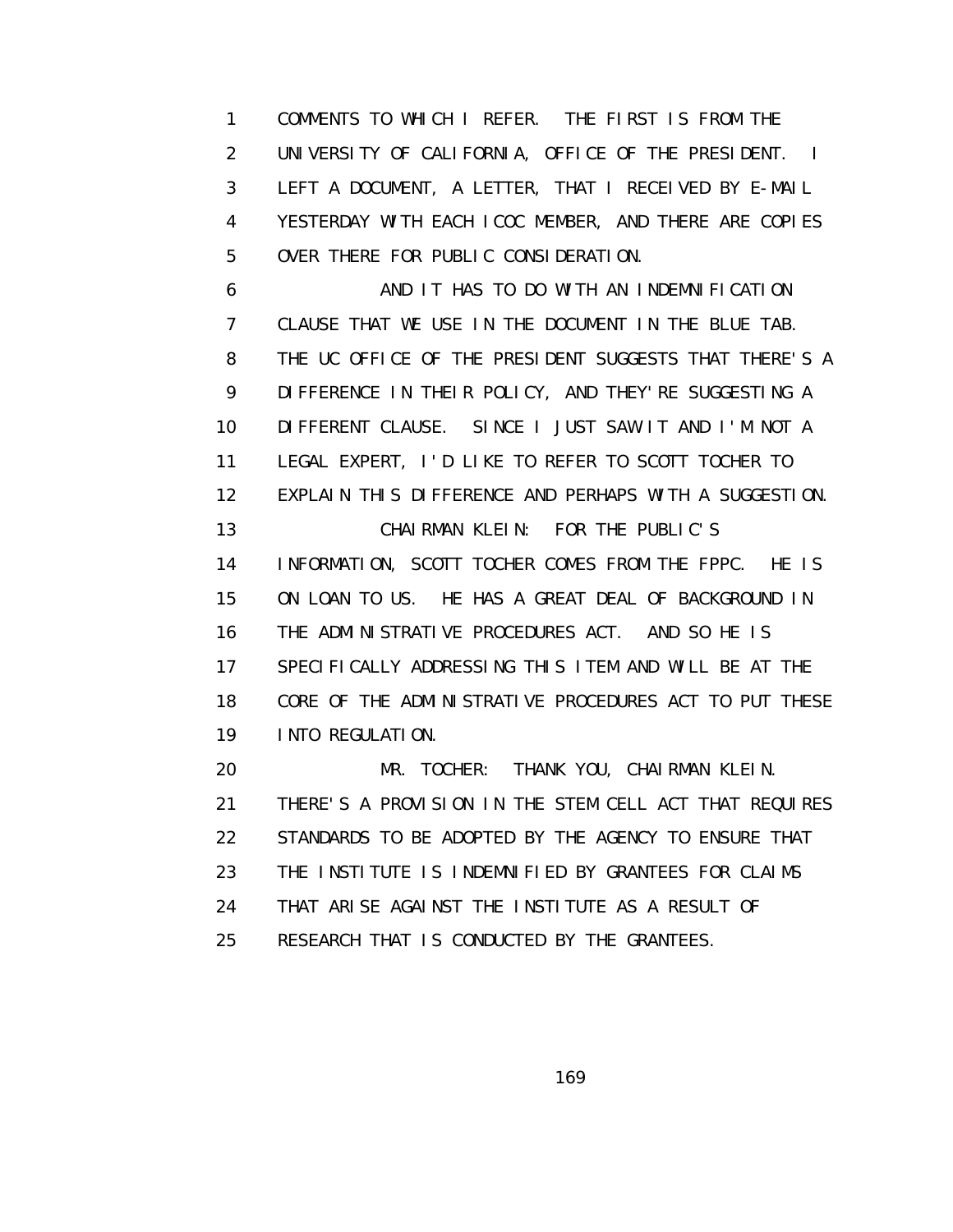1 THE E-MAIL IDENTIFIES SEVERAL ISSUES THAT THE 2 UC SYSTEM HAS WITH THE DRAFT HERE IN II A ON PAGE 6. I 3 THINK THAT MOST OF THE POINTS ARE WELL TAKEN AND SOME 4 MAY ACTUALLY ARISE DUE TO PERHAPS A MISUNDERSTANDING. 5 THE COMMENTS THAT MS. AURITI WANTED TO PASS ALONG WERE 6 INITIAL COMMENTS FROM HER COLLEAGUES FOR YOUR 7 CONSIDERATION. AND I THINK THAT FOR THE MOST PART, 8 THEY CAN ALL BE RESOLVED SORT OF AT THE STAFF LEVEL IN 9 THE FUTURE IF WE COULD SIT DOWN WITH THEM AND DISCUSS 10 THEM WITH THEM ON A MORE DETAILED LEVEL AND PERHAPS 11 BRING BACK AN AMENDED AND AGREED TO VERSION PERHAPS AT 12 A FUTURE MEETING OR A FEBRUARY MEETING, IF THIS IS 13 COMING BACK, WITH THE RESULTS OF THOSE DISCUSSIONS, IF 14 THAT WOULD PLEASE THE BOARD.

 15 DR. HALL: ACTUALLY LET ME ASK IF YOU 16 WOULD -- IF THERE'S AN OPPORTUNITY TO GET THESE GRANTS 17 OUT AND WE CAN REACH AGREEMENT ON THIS CLAUSE AT THE 18 STAFF LEVEL, I WOULD ASK AUTHORITY THAT WE COULD GO 19 AHEAD AND INCORPORATE THIS INTO OUR POLICY AND SEND IT 20 OUT. SO --

 21 CHAIRMAN KLEIN: SO IN OUR MOTION WE WOULD BE 22 ASKING THAT THE PRESIDENT AND COUNSEL BE AUTHORIZED TO 23 WORK OUT THESE ITEMS WITH THE UC SYSTEM TO MAKE CERTAIN 24 THAT IT WORKS FOR THEM AS WELL, IF THAT'S AN ACCEPTABLE 25 AMENDMENT.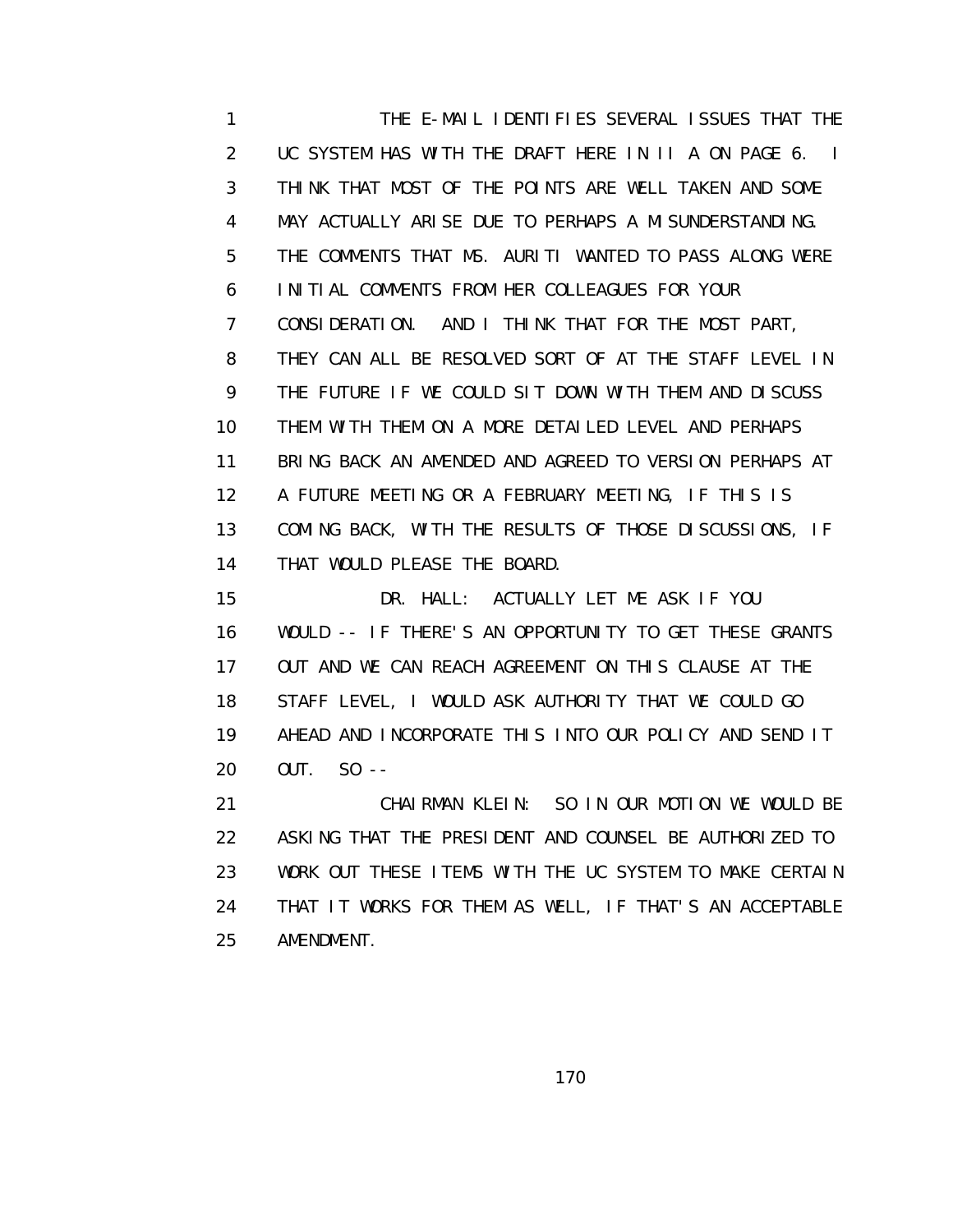1 DR. BRYANT: THAT'S ACCEPTABLE. 2 CHAIRMAN KLEIN: SO THE FIRST AND THE SECOND 3 HAVE ACCEPTED IT AS A FRIENDLY AMENDMENT.

 4 DR. CHIU: SO THE NEXT ISSUE IS A LETTER, I 5 BELIEVE, THAT WAS SENT TO EACH MEMBER OF THE ICOC THAT 6 I ONLY SAW THIS MORNING FROM GREENLINING. AND I QUOTE 7 SOMETHING THAT I RECEIVED. I DIDN'T GET THE WHOLE 8 DOCUMENT AT THE TIME. "TO STRESS THE NEED FOR STRONGER 9 DI VERSITY LANGUAGE IN THE INTERIM GRANTS ADMINISTRATION 10 POLICY FOR TRAINING GRANTS." AND THEN IT GOES ON TO 11 SAY LATER, "BY REVIEWING EACH RESEARCH INSTITUTE'S OWN 12 DIVERSITY REPORT AS PART OF EVERY CONSEQUENT RFA, THE 13 CIRM MAY MORE EFFECTIVELY PERSUADE GRANT APPLICANTS TO 14 EMBRACE MEASURABLE DIVERSITY COMMITMENTS."

 15 AND I JUST WANTED TO NOTE TWO THINGS. FIRST, 16 IN THE INTERIM GRANTS ADMINISTRATION POLICY DOCUMENT 17 FOR TRAINING GRANTS THAT YOU HAVE AT HAND, ON PAGE 8 18 UNDER TRAINEE POLICY APPOINTMENT, THE VERY FIRST 19 SENTENCE READS, "THE PROGRAM DIRECTOR SHOULD APPOINT 20 TRAINEES GIVING APPROPRIATE CONSIDERATION TO THE LEVEL 21 OF TRAINING, ACADEMIC QUALIFICATIONS, AND THE INCLUSION 22 OF WOMEN AND MINORITIES." SO THIS IS THE CURRENT 23 STANDING STATEMENT THAT WE HAVE.

 24 BUT IN ADDITION, IN OUR LAST RFA, THE CIRM 25 TRAINING PROGRAM, WE HAVE ON PAGE 2, WE STATE, "BECAUSE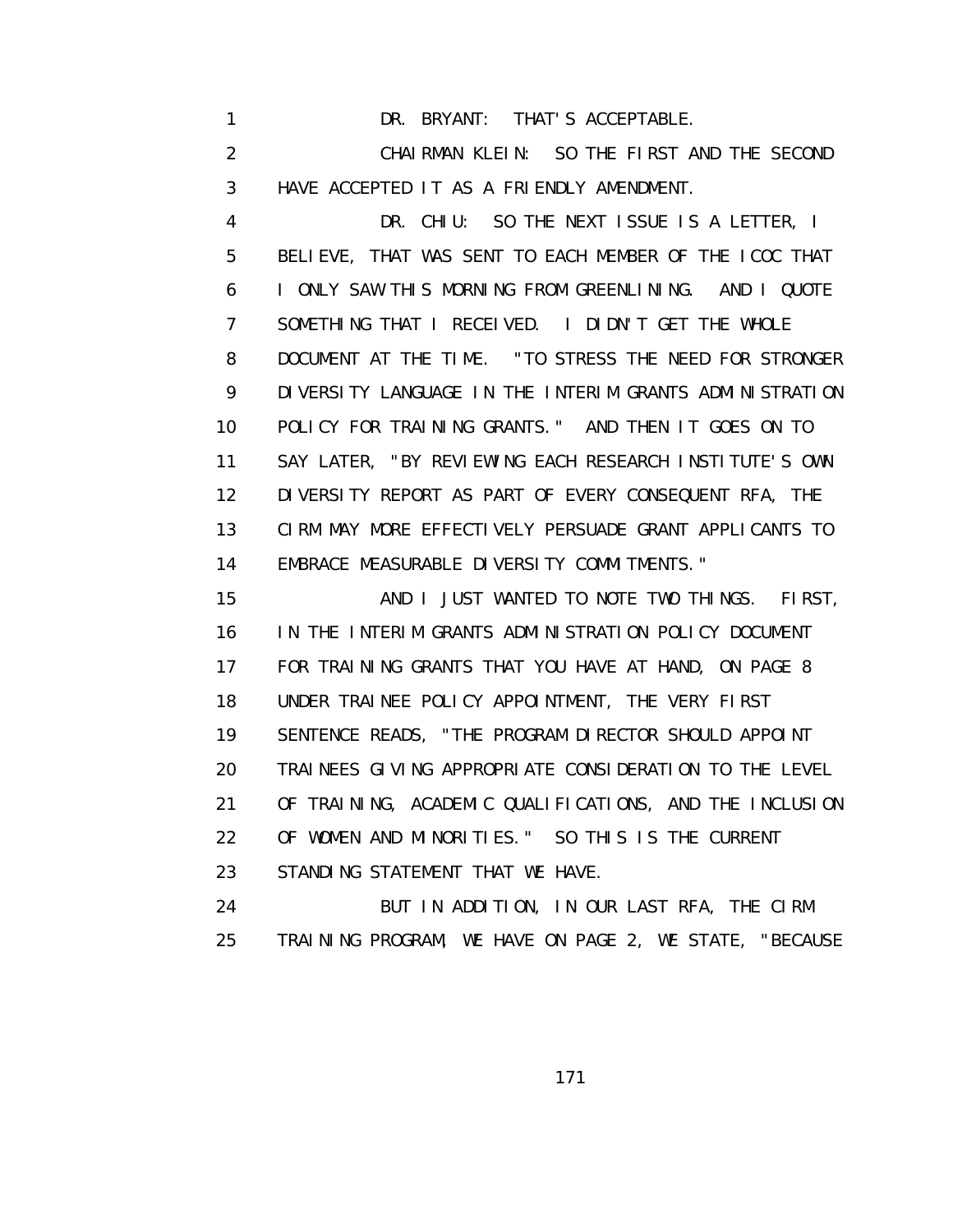1 OF THE DIVERSITY OF THE CALIFORNIA POPULATION, CIRM IS 2 PARTICULARLY INTERESTED IN TRAINING A DIVERSE POOL OF 3 INVESTIGATORS. WE ENCOURAGE INSTITUTIONS TO MAKE 4 SPECIAL EFFORTS CONSISTENT WITH THE LAW TO RECRUIT AND 5 RETAIN INDIVIDUALS FROM MANY BACKGROUNDS, INCLUDING 6 UNDERREPRESENTED MINORITIES, AS TRAINEES AND AS 7 MENTORS."

8 AND FURTHER ON ON PAGE 9, IN THE SELECTION 9 PROCESS, WE SPECIFICALLY STATE, "DESCRIBE EFFORTS THAT 10 WILL BE MADE TO ENSURE A DIVERSE GROUP OF TRAINEES AND 11 TO ENCOURAGE AND TRAIN UNDERREPRESENTED MINORITIES." 12 SO WE BELIEVE WE'VE ADDRESSED THESE ISSUES, AND WE 13 LEAVE IT TO THE BOARD TO DECIDE HOW WE SHOULD PROCEED 14 WITH THIS REQUEST.

 15 CHAIRMAN KLEIN: ARE THERE COMMENTS FROM THE 16 BOARD, AND THEN WE'LL TAKE COMMENTS FROM THE PUBLIC ON 17 THIS?

 18 DR. FONTANA: I HAVE A VISCERAL REACTION TO 19 THIS. MINE IS WE SHOULD BE FUNDING THE BEST SCIENCE, 20 AND WE CAN DISCRIMINATE AGAINST RACE, SEX, SO ON AND SO 21 FORTH. WE SHOULD DISCRIMINATE THE SCIENCE. IT'S JUST 22 A POINT. 23 CHAIRMAN KLEIN: ADDITIONAL COMMENTS? JOAN

24 SAMUELSON.

25 MS. SAMUELSON: I HAVE A RECOMMENDATION,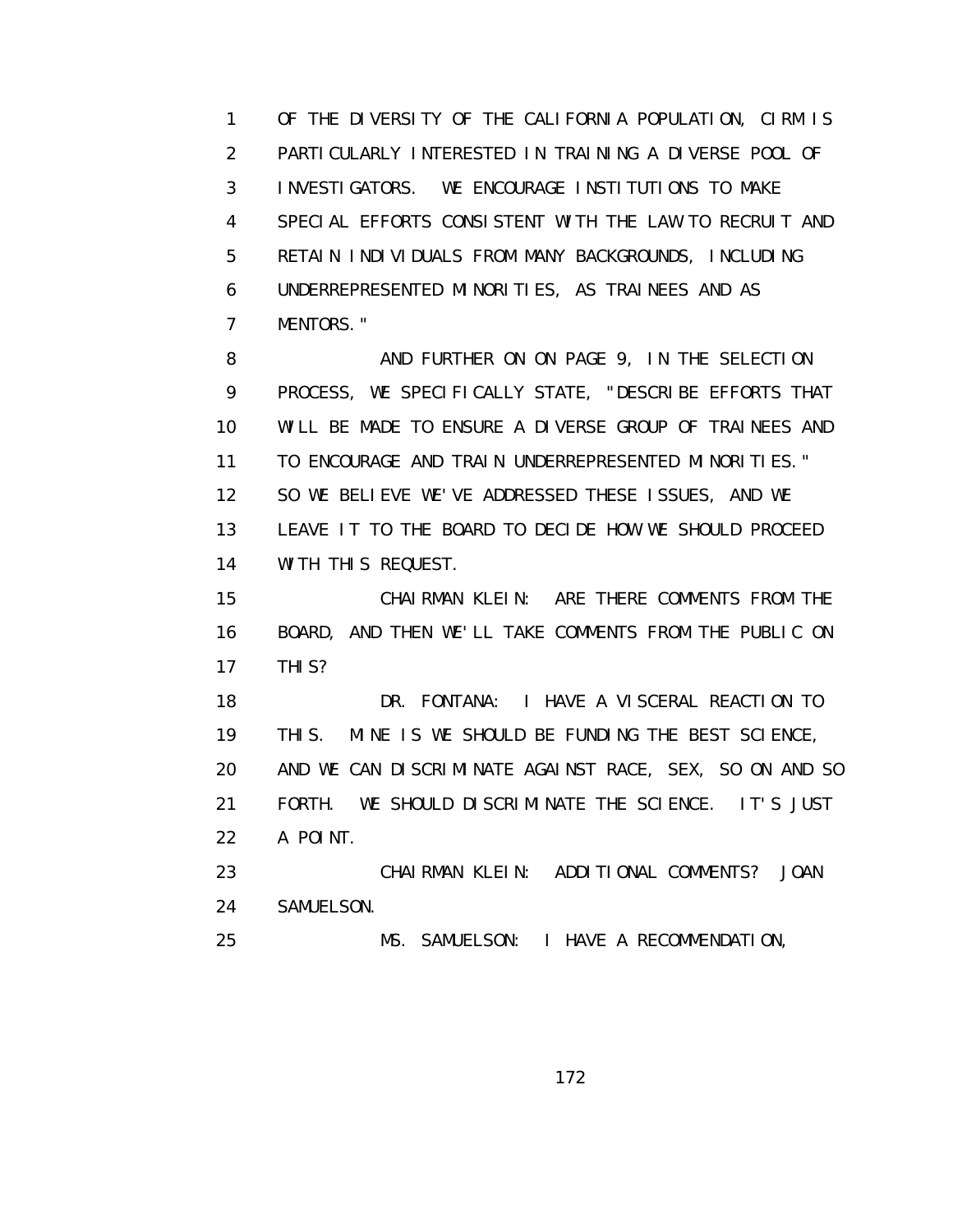1 WHICH IS THAT WE REFER THE QUESTION TO THE RESEARCH 2 FUNDING WORKING GROUP FOR FUTURE EVALUATION AS IT 3 DEVELOPS FUTURE CRITERIA, AND THEN IT CAN BE WEIGHED IN 4 THAT PROCESS. I THINK IT'S A LITTLE LATE TO CHANGE THE 5 PROCESS OF EVALUATING GRANTS WE'VE ALREADY AWARDED. 6 DR. HALL: LET ME JUST SAY OUR EXPECTATION IS 7 WE WILL CONTINUE TO USE LANGUAGE SUCH AS THIS. I 8 THINK, PARTICULARLY IN TRAINING GRANTS, IT IS VERY 9 IMPORTANT TO URGE INSTITUTIONS TO DO WHAT THEY CAN TO 10 INCLUDE AND TO CONSIDER A DIVERSE GROUP OF TRAINEES. 11 THE REPRESENTATION OF SOME MINORITIES IN THE SCIENTIFIC 12 COMMUNITY, I THINK, IS DISTURBING TO ALL OF US. I 13 THINK PARTICULARLY THIS BECOMES RELEVANT IN THE MEDICAL 14 COMMUNITY, IN THE MEDICAL RESEARCH COMMUNITY. 15 I KNOW MYSELF FROM MY OWN EXPERIENCE AT 16 NINDS, FOR EXAMPLE, THE ABILITY TO ENROLL CERTAIN 17 MINORITIES IN CLINICAL TRIALS IS VERY DIFFICULT UNLESS 18 YOU HAVE MINORITY SCIENTISTS WHO UNDERSTAND THE 19 CULTURE, UNDERSTAND THE PEOPLE, UNDERSTAND THE 20 PROBLEMS, AND ARE ABLE TO WORK WITH THEM. AND SO IT 21 IS -- YES, IT IS A MATTER OF THE BEST SCIENCE AND ALSO 22 THE BEST HEALTH THAT WE WANT TO ENCOURAGE AND THE BEST 23 APPLICATION OF THAT SCIENCE. SO I THINK WE SHOULD 24 CONTINUE TO URGE PEOPLE TO DO THIS. I THINK MOST 25 INSTITUTIONS ARE THEMSELVES INTERESTED IN TRYING TO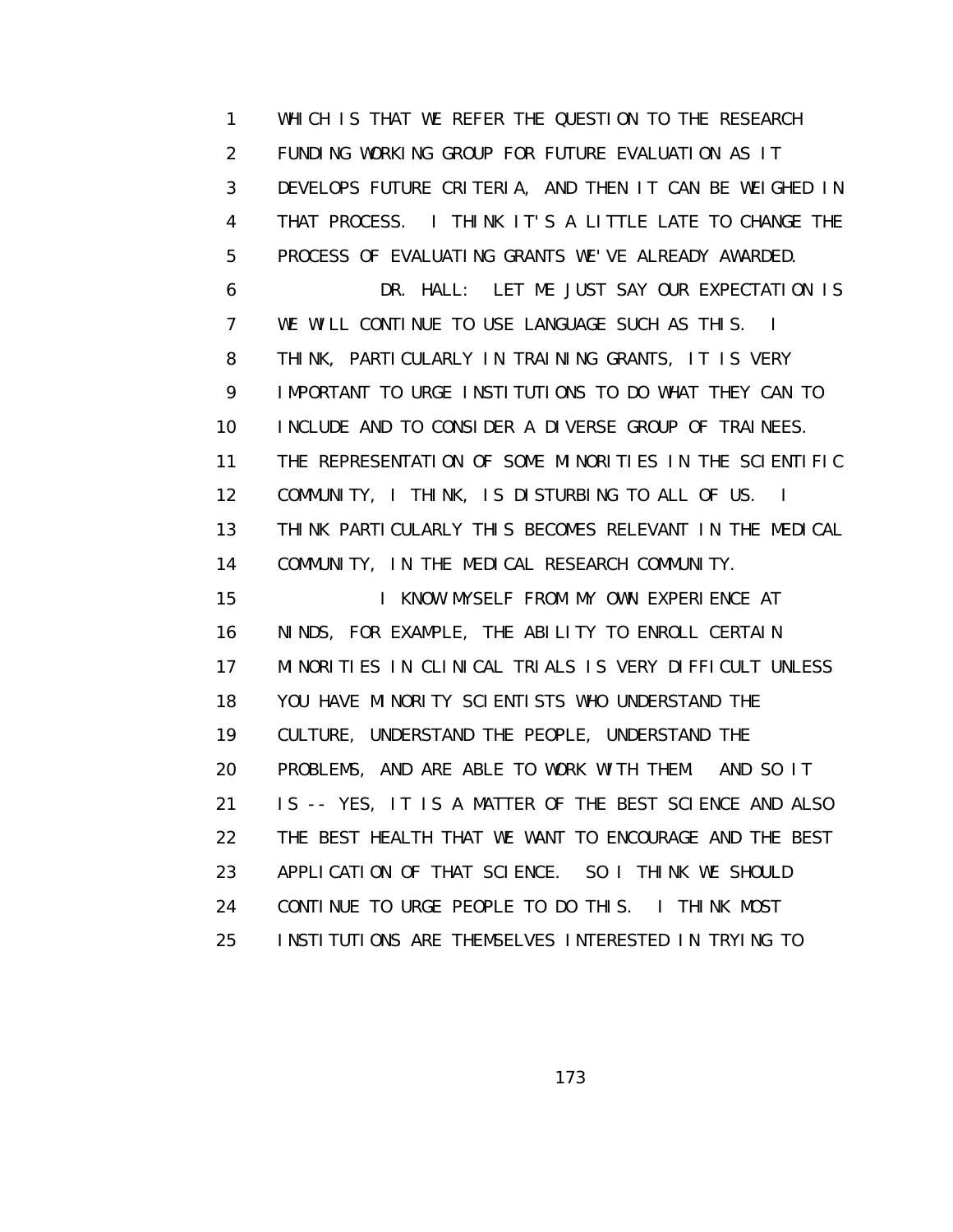1 ENCOURAGE DIVERSE PARTICULARLY UNREPRESENTED 2 MINORITIES, AND I THINK IT IS IMPORTANT THAT WE 3 ENCOURAGE THOSE EFFORTS WITHOUT SACRIFICING. AND I 4 THINK WE CAN DO SO WITHOUT SACRIFICING THE QUALITY OF 5 SCIENCE.

 6 I THINK THE -- HOWEVER, WHETHER WE SHOULD GO 7 FURTHER AND HOW WE SHOULD DO THIS, CERTAINLY ANY TIME 8 AN RFA COMES UP FOR REAPPROVAL, WE WILL ASK HOW THEY 9 HAVE -- WHAT THEY'VE DONE UNDER THIS AND HOW SUCCESSFUL 10 THEIR PROGRAMS HAVE BEEN. I THINK THAT WOULD BE CLEAR. 11 CHAIRMAN KLEIN: DR. BRYANT AND THEN DR. 12 LEVEY.

 13 DR. BRYANT: I WAS JUST GOING TO SAY THAT I 14 THOUGHT THAT THE STATEMENTS THAT WERE IN THE RFA WERE 15 VERY EFFECTIVE AND APPROPRIATE. AND I ALSO THINK THAT 16 DIVERSITY IS -- EXCELLENCE IN SCIENCE IS ABOUT 17 DIVERSITY BECAUSE YOU CAN'T KNOW WHERE THE NEXT -- WHAT 18 PARTICULAR ATTRIBUTES SOMEBODY BRINGS TO THE TABLE WHEN 19 THEY'RE DOING SCIENCE. SO HAVING A MORE DIVERSE 20 POPULATION IS PART OF SCIENTIFIC EXCELLENCE, AND I 21 THINK WE SHOULD CONTINUE TO INCLUDE STATEMENTS LIKE 22 THAT.

23 DR. LEVEY: I AGREE. I THINK THE STATEMENT 24 ARLENE READ IS PERFECT. THIS IS WHAT WE DEAL WITH ALL 25 THE TIME FROM NIH. THIS IS NOT UNUSUAL. IT'S A VERY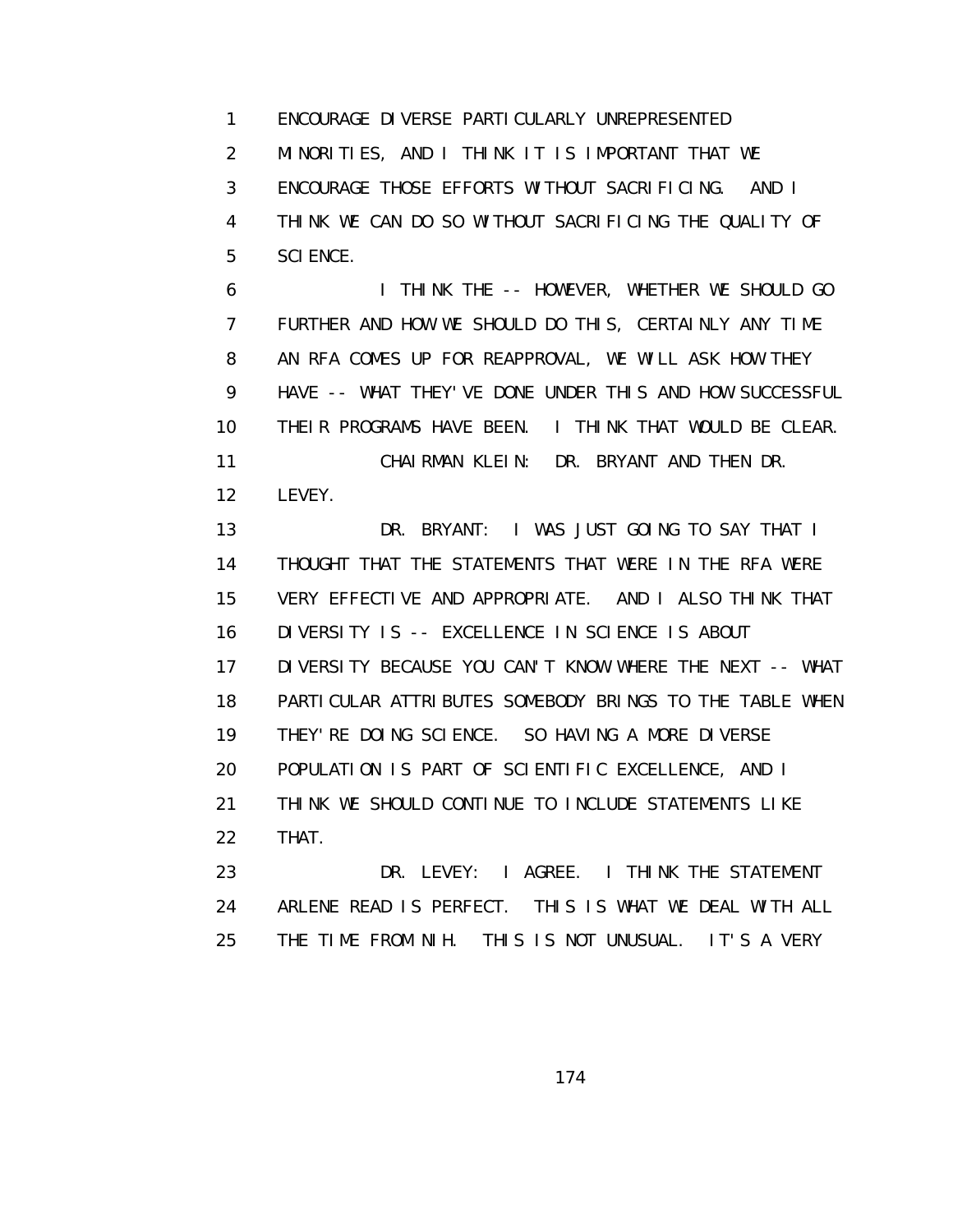1 EFFECTIVE AND APPROPRIATE STATEMENT.

 2 CHAIRMAN KLEIN: I THOUGHT DR. FORMAN ALSO 3 MADE A VERY IMPORTANT STATEMENT THIS MORNING REMINDING 4 US THAT THE GENETIC DIVERSITY OF MANY MINORITIES IS 5 MUCH MORE COMPLICATED THAN THE AVERAGE PERSON IN THE 6 POPULATION. AND WHETHER IT IS FOR SICKLE CELL ANEMIA 7 OR LEUKEMIA AND BONE MARROW STEM CELL MATCHES, WE HAVE 8 A GREAT CHALLENGE WITH A NUMBER OF THE MINORITIES IN 9 GETTING THE RIGHT MAJOR HISTOCOMPATIBILITY MATCH. 10 BECAUSE OF THAT DIVERSITY, EMBRYONIC STEM CELLS HOLD A 11 PARTICULAR PROMISE AND OPPORTUNITY FOR THOSE GROUPS TO 12 DEVELOP STEM CELLS THAT DON'T HAVE THOSE 13 HISTOCOMPATIBILITY BARRIERS. SO IT'S CRITICAL FOR US 14 IN OUR DEDICATION TO SERVE THOSE PARTS OF THE 15 POPULATION WITH MEDICAL THERAPIES THAT WE FOCUS ON 16 ADVANCING SCIENCE FOR -- THE EMBRYONIC STEM CELL 17 SCIENCE THAT WE ARE COMMITTED TO AS OUR CORE MISSION. 18 DR. HENDERSON, DID YOU HAVE ANOTHER COMMENT? 19 DR. HENDERSON: NO. 20 CHAIRMAN KLEIN: ARE -- 21 DR. CHIU: THOSE ARE ALL THE PUBLIC COMMENTS 22 THAT I HAVE TO RELAY. 23 MS. SAMUELSON: I'VE GOT ONE MORE COMMENT. 24 CHAIRMAN KLEIN: WE ADDED AN AMENDMENT TO 25 WHAT WE HAVE SUGGESTED, SO THE QUESTION IS IS THERE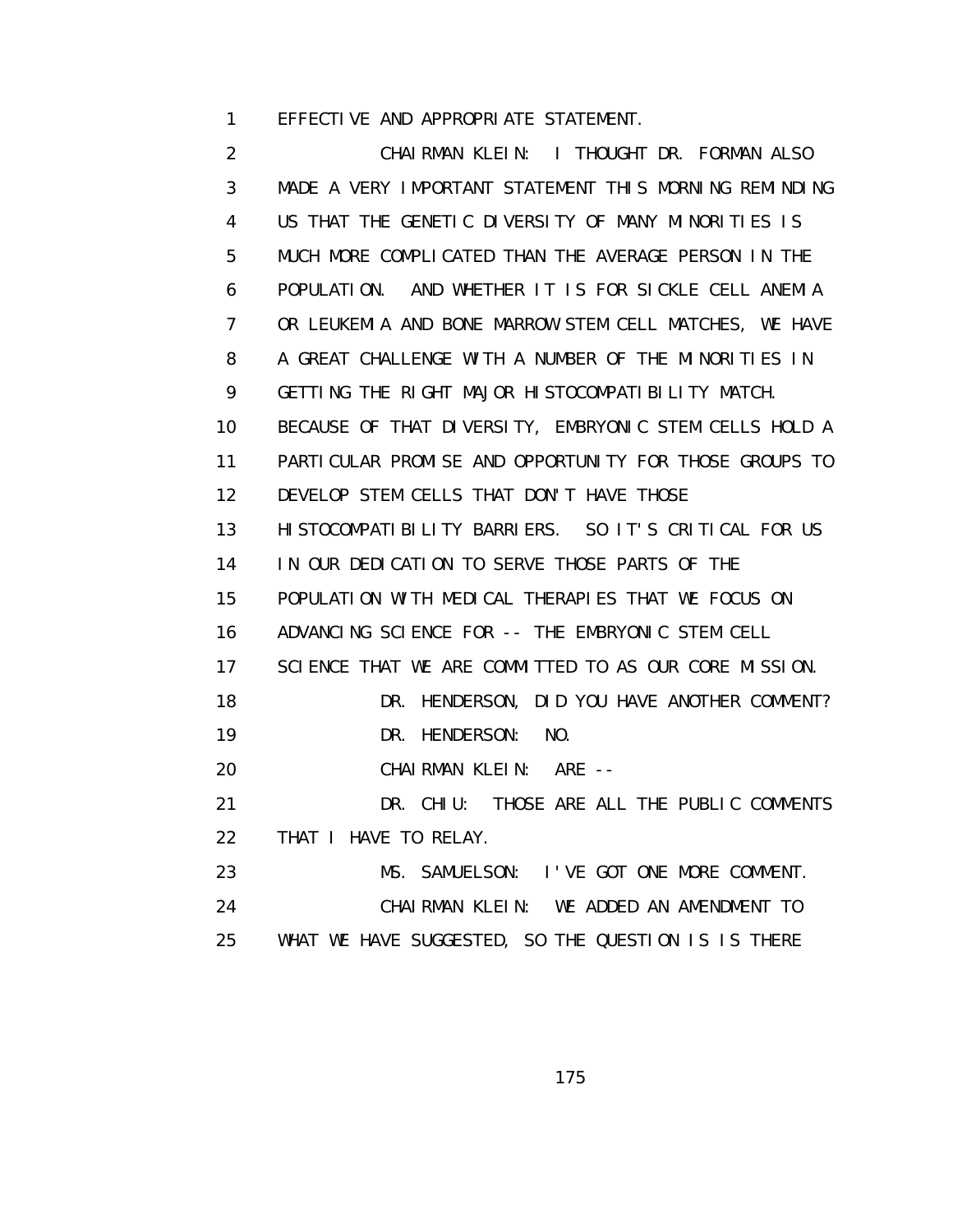1 MORE PUBLIC COMMENT INCLUDING COMMENTS ON THE

2 AMENDMENTS WE'VE TAKEN?

 3 MR. REED: I WOULD STRONGLY SUPPORT THE 4 INCLUSION OF THAT LANGUAGE. I THINK IT'S ALSO VALUABLE 5 TO REMIND THE PUBLIC THAT WE ARE FIGHTING FOR 6 EVERYBODY. THIS IS NOT FOR THE FEW RICH. THIS IS FOR 7 EVERYBODY.

 8 ALSO ON A PERSONAL NOTE, TODAY IS A VERY 9 SPECIAL DAY BECAUSE WHEN YOU'RE FIGHTING AGAINST 10 CANCER, YOU'RE FIGHTING TO HELP MY PERSONAL FAMILY. 11 MANY OF YOU WERE KIND ENOUGH TO SIGN THE CARD FOR MY 12 SISTER. I'VE TOLD HER THAT CALIFORNIA IS FIGHTING FOR 13 HER. TODAY YOU'RE HERE. THAT'S MY BELOVED SISTER 14 BARBARA RIGHT OVER THERE. AND YOU GUYS ARE FIGHTING 15 FOR REAL PEOPLE, SO THANK YOU VERY MUCH.

16 (APPLAUSE.)

 17 CHAIRMAN KLEIN: BARBARA, WE ENCOURAGE YOU 18 AND SUPPORT YOUR FIGHT WITH CANCER.

- 19 BARBARA: THANK YOU.
- 20 CHAIRMAN KLEIN: ANY ADDITIONAL BOARD
- 21 COMMENTS?

 22 MS. SAMUELSON: I JUST WANTED TO RESPOND TO 23 THE COMMENTS ABOUT THE REFERENCE IN THE RFA. I

- 24 OBVIOUSLY AGREE WITH THAT. THE QUESTION I SAW RAISED
- 25 IN THE WORKING GROUP'S DELIBERATIONS WAS HOW DOES THAT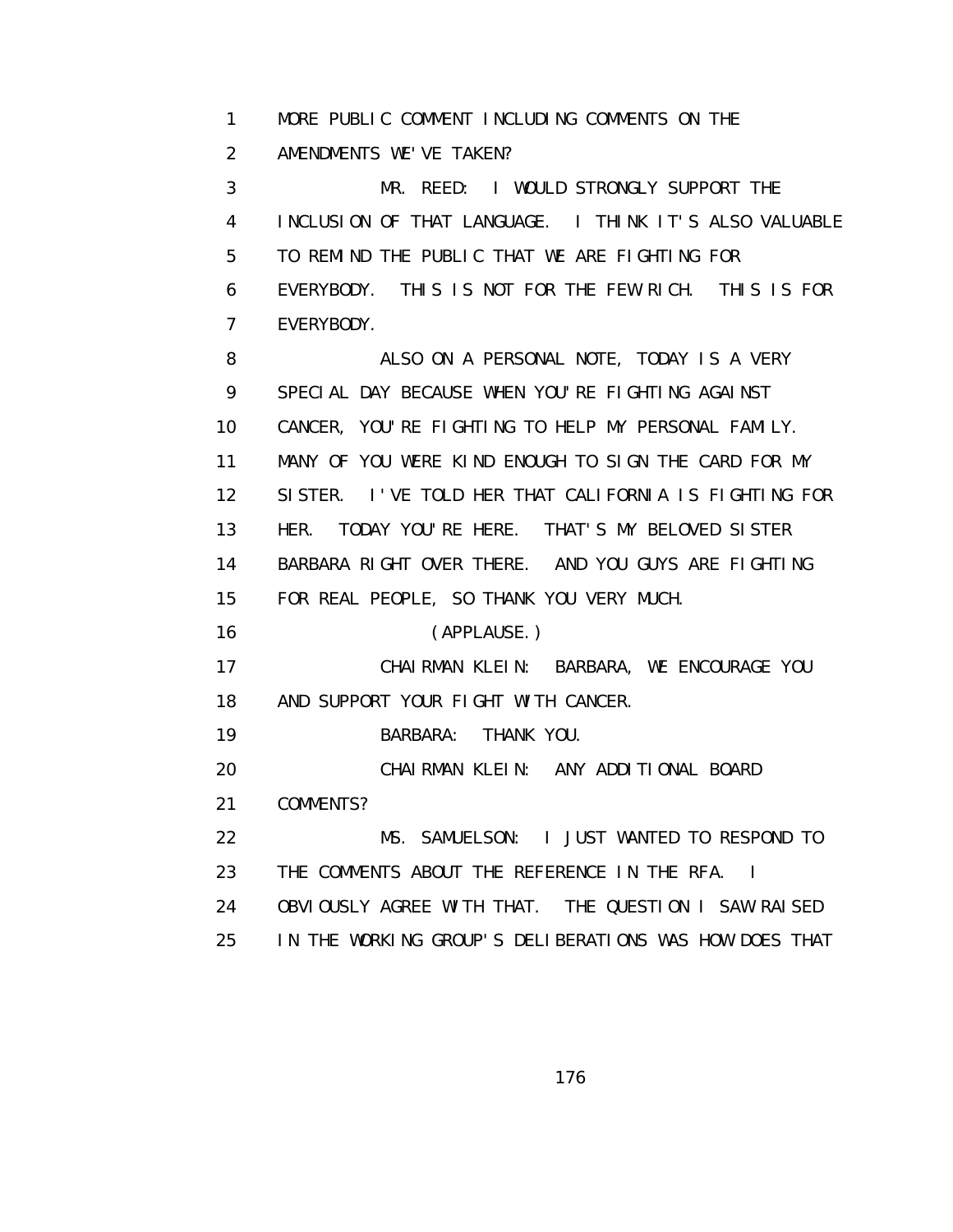1 GET REFLECTED IN THE CRITERIA? AND THAT'S A TRICKY 2 QUESTION. AND I THINK IF THERE'S ANY FURTHER THINKING 3 ABOUT IT, IT WOULD BE APPROPRIATE FOR THEM TO BEGIN 4 THAT THINKING AND THEN MAKE RECOMMENDATIONS, IF ANY. 5 CHAIRMAN KLEIN: OKAY. ARE WE PREPARED TO 6 CALL FOR THE QUESTION? ALL IN FAVOR. OPPOSED? ITEM 7 PASSES. THANK YOU VERY MUCH. EXCELLENT PRESENTATION, 8 DR. CHIU. 9 WE'RE GOING TO TAKE A FIVE-MINUTE BREAK, THEN 10 WE'RE GOING TO COMBINE TWO CRITICAL ITEMS, ONE THAT 11 DEALS WITH THE BUDGET, WHICH IS ITEM 15, AND ITEM 13, 12 WHICH IS THE REPORT FROM THE GOVERNANCE SUBCOMMITTEE, 13 WHICH REALLY DOES INCLUDE AND FOCUSES COMMENTS ON THEIR 14 EVALUATION OF THE BUDGET ITEMS. 15 (A RECESS WAS TAKEN.) 16 CHAIRMAN KLEIN: WE NEED TO RECONVENE HERE. 17 THERE ARE INDIVIDUALS ON THE BOARD AND IN THE PUBLIC 18 WITH SCHEDULES. WE NEED TO EXPEDITIOUSLY MOVE THROUGH 19 A VERY IMPORTANT ITEM WITH FULL BOARD PARTICIPATION. 20 SO IF STAFF COULD ASK THAT THE BOARD MEMBERS WHO ARE

 21 OUTSIDE FINISHING CONVERSATIONS TO PLEASE RETURN, THAT 22 WOULD BE QUITE HELPFUL. ALL RIGHT. THANK YOU, DR. 23 CHIU. THAT WAS A GREAT PRESENTATION, DR. CHIU. THANK 24 YOU VERY MUCH.

25 NICOLE, COULD YOU PLEASE ASK THE BOARD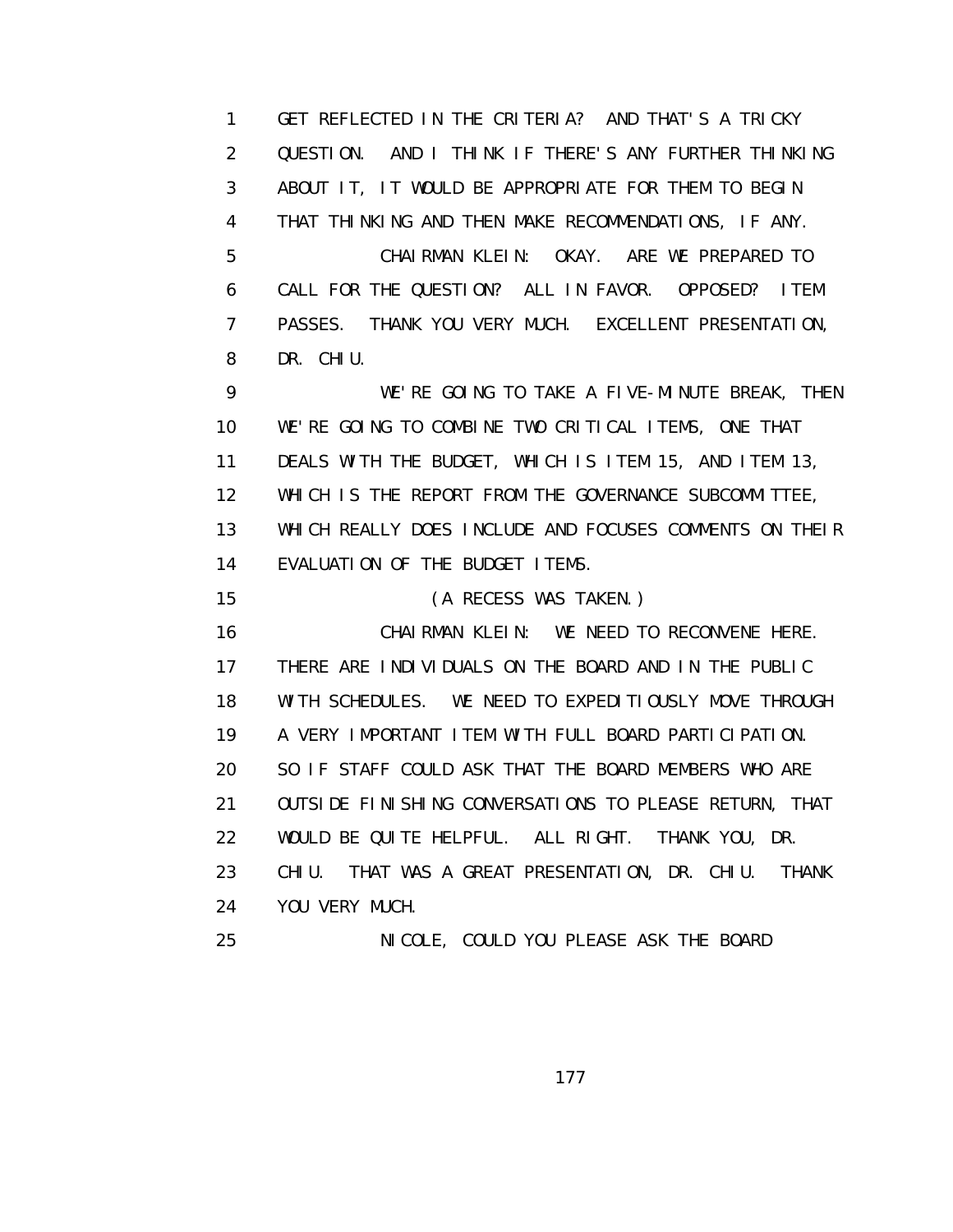1 MEMBERS OUTSIDE TO PLEASE RECONVENE AND DR. HALL, 2 PLEASE.

 3 FOR THE NEXT ITEM, WE ARE LOOKING FOR A 4 QUORUM -- AMY DUROSS, IF YOU CAN TELL ME WHEN WE HAVE A 5 QUORUM, PLEASE. WE DO HAVE A QUORUM.

 6 I WOULD LIKE IN -- THE NEXT TWO ITEMS WILL BE 7 COMBINED. THESE WILL BE HANDLED BY DR. TINA NOVA, WHO 8 IS THE ACTING CHAIR OF THE GOVERNANCE COMMITTEE FOR 9 THIS -- VICE CHAIR, THE ACTING CHAIR OR THE ACTUAL VICE 10 CHAIR OF THIS COMMITTEE. SHERRY LANSING WAS NOT 11 PRESENT AT THE LAST GOVERNANCE COMMITTEE, SO IT WAS 12 CHAIRED BY DR. TINA NOVA. SHE'LL HANDLE BOTH OF THESE 13 ITEMS WITH A PRESENTATION BY WALTER BARNES.

14 BUT I WOULD LIKE TO SAY IN COMMENCING THIS 15 ITEM A QUESTION CAME TO ME FROM THE PRESS. DR. HALL'S 16 PRIOR COMMENT THAT ADDITIONAL SCIENTIFIC STAFF WOULD BE 17 OUTSIDE THE BUDGET WAS INTENDED TO COMMUNICATE THAT THE 18 BASE BUDGET YOU'RE SEEING TODAY IS A SCALED-DOWN BUDGET 19 THAT COVERS THE KEY OPERATIONS WITHIN THE FUNDS WE 20 HAVE, BUT THAT DID NOT INTEND TO IMPLY THAT WE WOULD 21 NOT BRING IT BACK TO THE BOARD. IT'S INTENDED THAT IN 22 THE -- MY UNDERSTANDING IS THAT DR. HALL'S COMMENT 23 EARLIER WAS THAT WHEN WE GO AND GET ADDITIONAL 24 CONTRIBUTIONS, LIKE THE DOLBY GRANT, FOR ADDITIONAL

25 SCIENTIFIC STAFF, WE'LL COME BACK TO THE BOARD, ASK FOR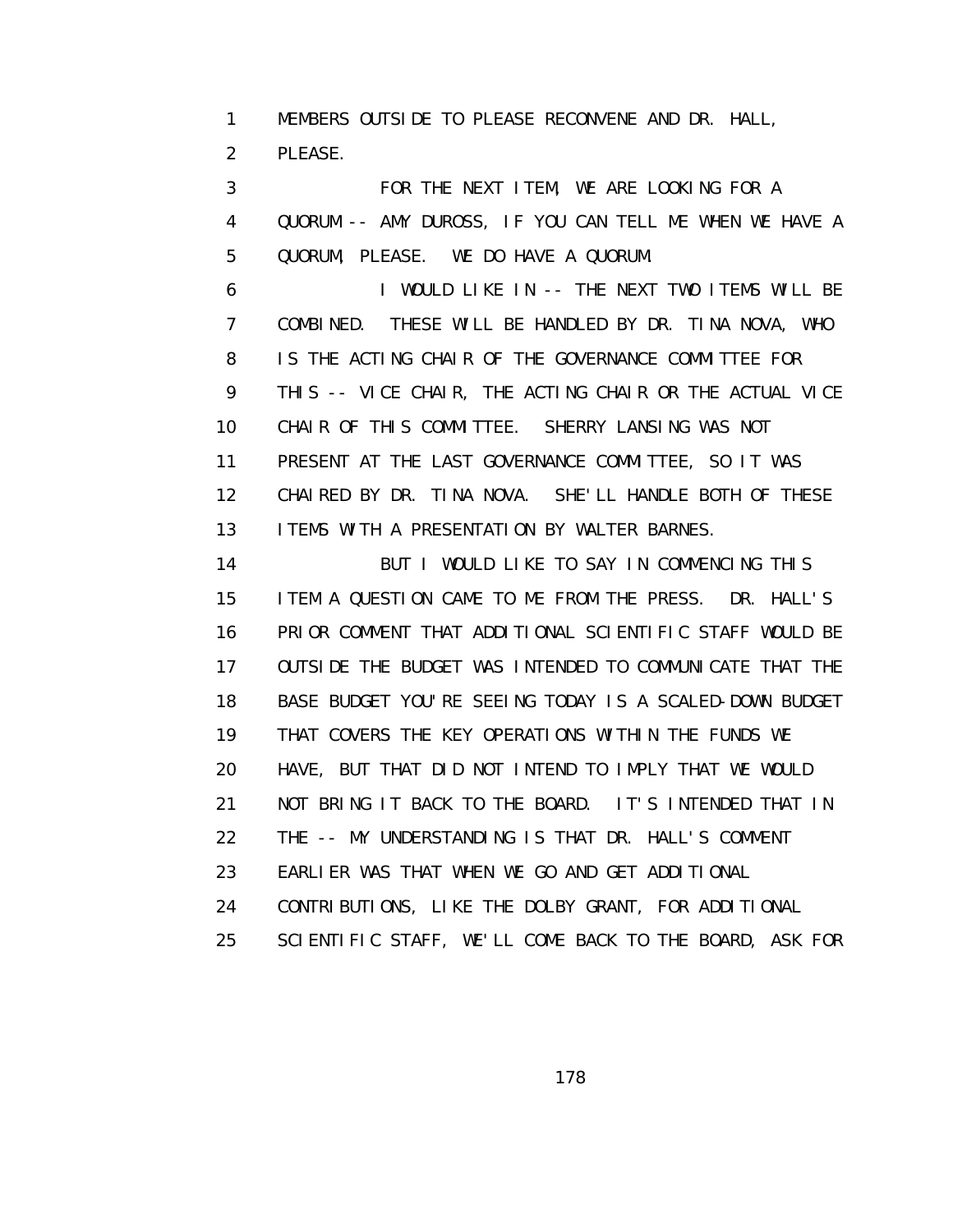1 A SPECIFIC SUPPLEMENTAL BUDGET, EXPLAIN THE SCIENTIFIC 2 STAFFING, DEMONSTRATE WHERE THE SOURCE OF FUNDING WOULD 3 BE, AND SO IT WILL BE PART OF A PUBLIC PROCESS FOR 4 APPROVING ANY SUPPLEMENT TO THE BUDGET. 5 THIS WAS A QUESTION RAISED BY THE JOURNALIST, 6 AND I WAS JUST CLARIFYING THAT ANY SUPPLEMENT TO THE 7 BUDGET WOULD BE DONE THROUGH THE NORMAL PROCESS. 8 DR. HALL: I WOULD ASSUME -- I MEAN WE HAD A 9 BASE BUDGET BEFORE. WE HAVE TRIMMED THAT BACK, AND SO 10 MY HOPE IS THAT WE WOULD BE ABLE TO FILL IN THOSE 11 THINGS THAT HAVE ALREADY BEEN APPROVED -- 12 CHAIRMAN KLEIN: VERY GOOD POINT. 13 DR. HALL: -- WITHOUT HAVING TO COME BACK TO 14 THE BOARD IF WE GET SUPPLEMENTAL FUNDS. SO THIS 15 WOULDN'T BE A QUESTION OF DOING SOMETHING WE HADN'T 16 TOLD YOU ABOUT BEFORE. IT WOULD SIMPLY BE BACKFILLING 17 OVER THINGS THAT WE'D TAKEN OUT ALREADY. 18 CHAIRMAN KLEIN: SO IT WOULD BE APPROPRIATE 19 TO STATE THAT IF THE PRIOR BUDGET WERE TO BE INCREASED, 20 THAT WE WOULD COME BACK AND EXPLAIN WHAT THE FUNDS 21 WOULD BE USED FOR IN THE INCREASE. 22 DR. HALL: YES, IF WE WERE TO ADD ANY NEW 23 FUNCTIONS OR INCREASE THE BUDGET. 24 CHAIRMAN KLEIN: THANK YOU FOR THE 25 CLARIFICATION. DR. TINA NOVA, HAND IT OVER TO YOU.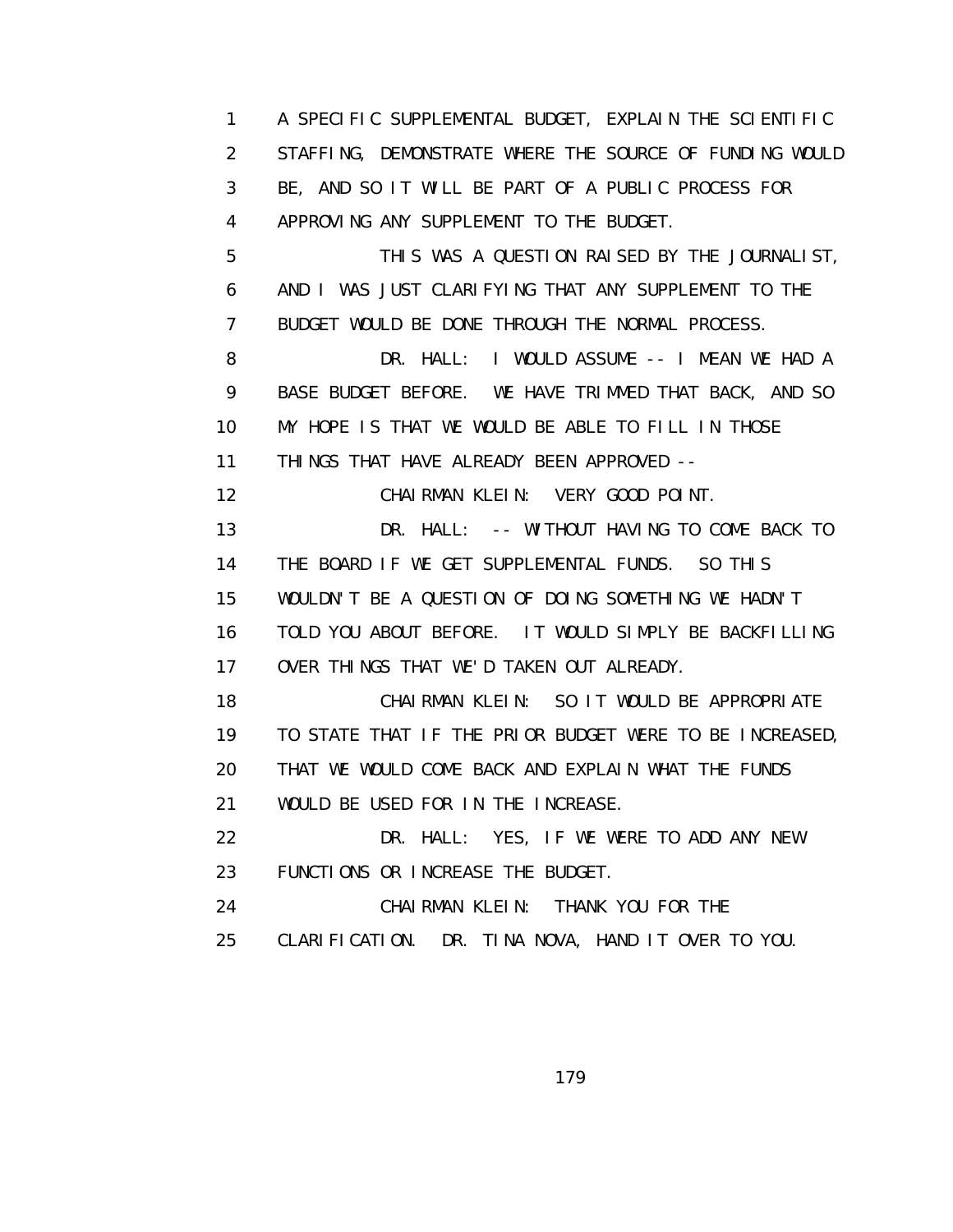1 DR. NOVA: THANK YOU. THE GOVERNANCE 2 COMMITTEE, AS CHAIRMAN KLEIN MENTIONED, MET YESTERDAY, 3 DECEMBER 5TH. SHERRY LANSING, WHO IS THE CHAIR OF THAT 4 COMMITTEE, WAS UNABLE TO ATTEND YESTERDAY, SO THEREFORE 5 AS MY ROLE AS VICE CHAIR, I PRESIDED OVER THE MEETING 6 AND WILL BE DELIVERING THE UPDATE FOR YOU TODAY. 7 WE FOCUSED ON THREE CATEGORIES OF TOPICS AT 8 YESTERDAY'S MEETING. ONE, WE REVIEWED A REVISED BUDGET 9 FOR FISCAL YEAR 2005 TO 2006. WE HEARD A REPORT ON 10 CONTRACTS AND INTERAGENCY AGREEMENTS, RECOMMENDING A 11 CONTRACT EXTENSION FOR REMCHO, JOHANSON & PURCELL, OUR 12 OUTSIDE LEGAL COUNSEL, AND WE REVIEWED AND ARE 13 RECOMMENDING, A, AN OUT-OF-STATE TRAVEL POLICY FOR CIRM 14 EMPLOYEES AND, B, A RECRUITMENT POLICY FOR CIRM. 15 FOR OUR FIRST ITEM FOR DISCUSSION, PLEASE 16 REFER TO THE DOCUMENTS IN THE SECOND GREEN TAB OF YOUR 17 BINDER, LABELED AGENDA ITEM 3(A) IN THE TITLE. I'D NOW 18 LIKE TO TURN THE MICROPHONE OVER TO WALTER BARNES TO 19 WALK US THROUGH THE KEY POINTS OF THE CIRM BUDGET WITH 20 SPECIAL EMPHASIS ON RELEVANT CONTRACTS AND INTERAGENCY 21 AGREEMENTS. SINCE THEY COMPRISE SUCH A SIGNIFICANT 22 PORTION OF OUR BUDGET, ALSO WE WILL WAIT TO TREAT THE 23 RECOMMENDATION REGARDING THE REMCHO CONTRACT FOR A 24 SEPARATE VOTE. WALTER, PLEASE TAKE US THROUGH THE 25 BUDGET. THANK YOU.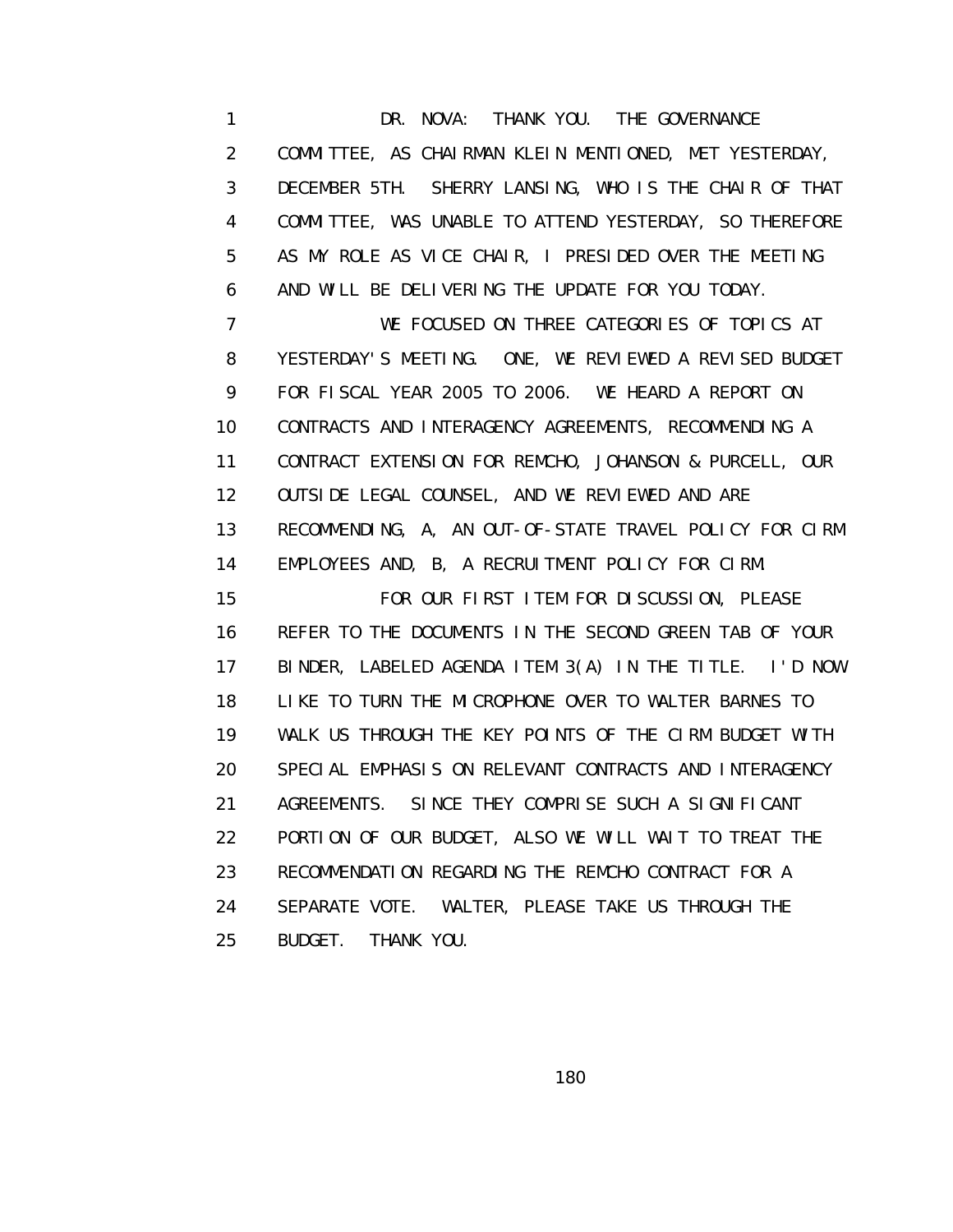1 MR. BARNES: SURE. THE PRESENTATION CONSISTS 2 OF TWO PAGES OF NARRATIVE AND THEN TWO ATTACHMENTS. 3 ONE OF THE ATTACHMENTS IS A VARIATION OF ONE THAT 4 YOU'VE SEEN ON SEVERAL OTHER PRESENTATIONS. IT'S A 5 REFLECTION OF THE BUDGET UNDER A FUNDING ALTERNATIVE 6 THAT BASICALLY LIMITS OUR FUNDS TO THE GENERAL FUND 7 LOAN OF \$3 MILLION AND THE DOLBY GRANT OF \$5 MILLION. 8 THIS SHOWS THE COMPARISON BETWEEN THE YEAR-END 9 FINANCIAL STATEMENTS FOR THE PREVIOUS YEAR THROUGH JUNE 10 30, '05, AND THE PROPOSED BUDGET FOR 2005-06. 11 **A NEW DOCUMENT THAT HAS ALSO BEEN ATTACHED IS**  12 ONE THAT BREAKS THE EXPENDITURES DOWN INTO FOUR COST 13 CATEGORIES. THIS IS SOMETHING THAT DR. HALL HAD 14 MENTIONED THAT HE WANTED TO DO IN A PREVIOUS MEETING. 15 THERE ARE FOUR COST CENTERS. THE FIRST ONE IS THE 16 SCIENCE OFFICE, AND THE RESPONSIBLE OFFICER IS ARLENE 17 CHIU. THIS IS WHERE ALL GRANT MANAGEMENT ACTIVITIES, 18 INCLUDING THE GRANTS WORKING GROUP, ARE PERFORMED. 19 ALSO THE OFFICE IS RESPONSIBLE FOR ANY SCIENTIFIC 20 MEETINGS. 21 THE OFFICE OF ADMINISTRATION, WITH ME AS THE 22 RESPONSIBLE OFFICER, PROVIDES A VARIETY OF SUPPORT 23 SERVICES, INCLUDING FINANCIAL, HUMAN RESOURCES,

24 PROCUREMENT, FACILITIES, ETC.

25 THE OFFICE OF THE PRESIDENT, WITH OBVIOUSLY

the contract of the contract of the contract of the contract of the contract of the contract of the contract o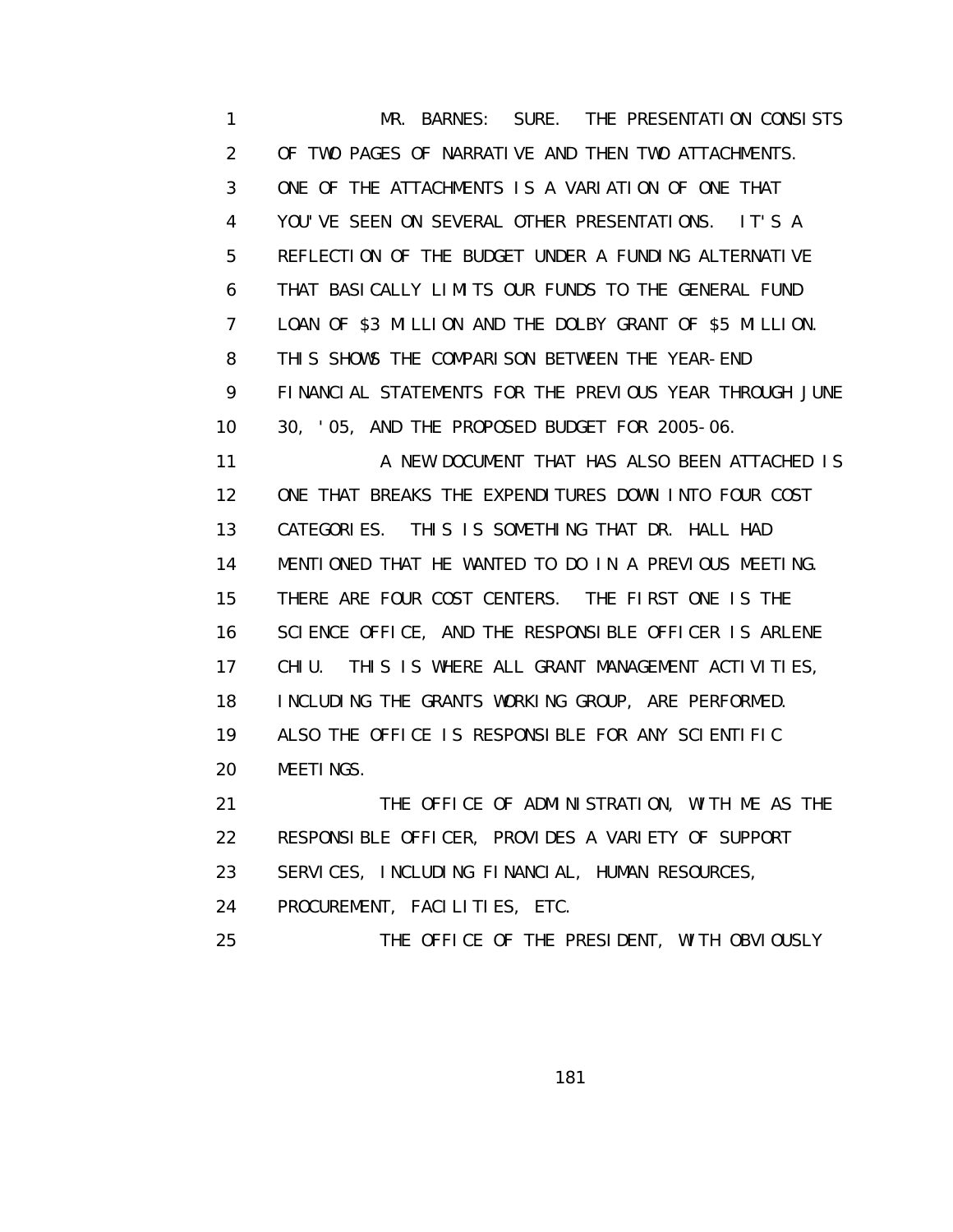1 THE RESPONSIBLE OFFICER BEING ZACH HALL, INCLUDES THE 2 PRESIDENT AND HIS STAFF, BUT IT ALSO INCLUDES 3 INFORMATION TECHNOLOGY, COMMUNICATIONS, LEGAL SERVICES, 4 AND THE STANDARDS AND FACILITIES WORK GROUPS. 5 AND THEN FINALLY THE OFFICE OF THE CHAIR WITH 6 ROBERT KLEIN. THIS OFFICE IS RESPONSIBLE FOR ALL 7 ACTIVITIES RELATED TO THE MEETINGS AND ACTIVITIES OF 8 THE ICOC AND TO THOSE SPECIFIC ACTIVITIES ASSIGNED TO 9 THE CHAIR BY PROPOSITION 71, SUCH AS THE BOND AND 10 FUNDING ISSUES, OR ASSIGNED TO THE VICE CHAIR BY THE 11 CHAIR, SUCH AS THE IP TASK FORCE. 12 EACH OF THESE COST CENTERS HAVE BEEN GIVEN A 13 SUFFICIENT AMOUNT OF MONEY TO TAKE CARE OF THEIR 14 OPERATIONS THROUGH JUNE 30TH. AND IF YOU RECALL, 15 PREVIOUSLY WE ACTUALLY GAVE YOU THREE BUDGET PLANS. WE 16 GAVE YOU A BUDGET PLAN THAT WAS BASED ON THE \$3 MILLION 17 LOAN AND THE \$5 MILLION DOLBY GRANT. WE ALSO GAVE YOU 18 A BUDGET BASED UPON SUPPLEMENTING THAT WITH \$21.5 19 MILLION IN BAN'S. AND WE ALSO GAVE YOU A THIRD 20 ALTERNATIVE, WHICH IS TO SUPPLEMENT THAT MONEY BY A 21 HUNDRED MILLION IN BOND PROCEEDS. 22 AT THAT TIME, WHEN WE MADE THAT PRESENTATION 23 TO YOU, THE FIRST ALTERNATIVE HAD A DEFICIT OF A LITTLE 24 OVER \$400,000. WHAT WE SAID AT THAT TIME WAS THAT IF

25 THERE WAS NO ADDITIONAL FUNDING BY JANUARY 1ST, WE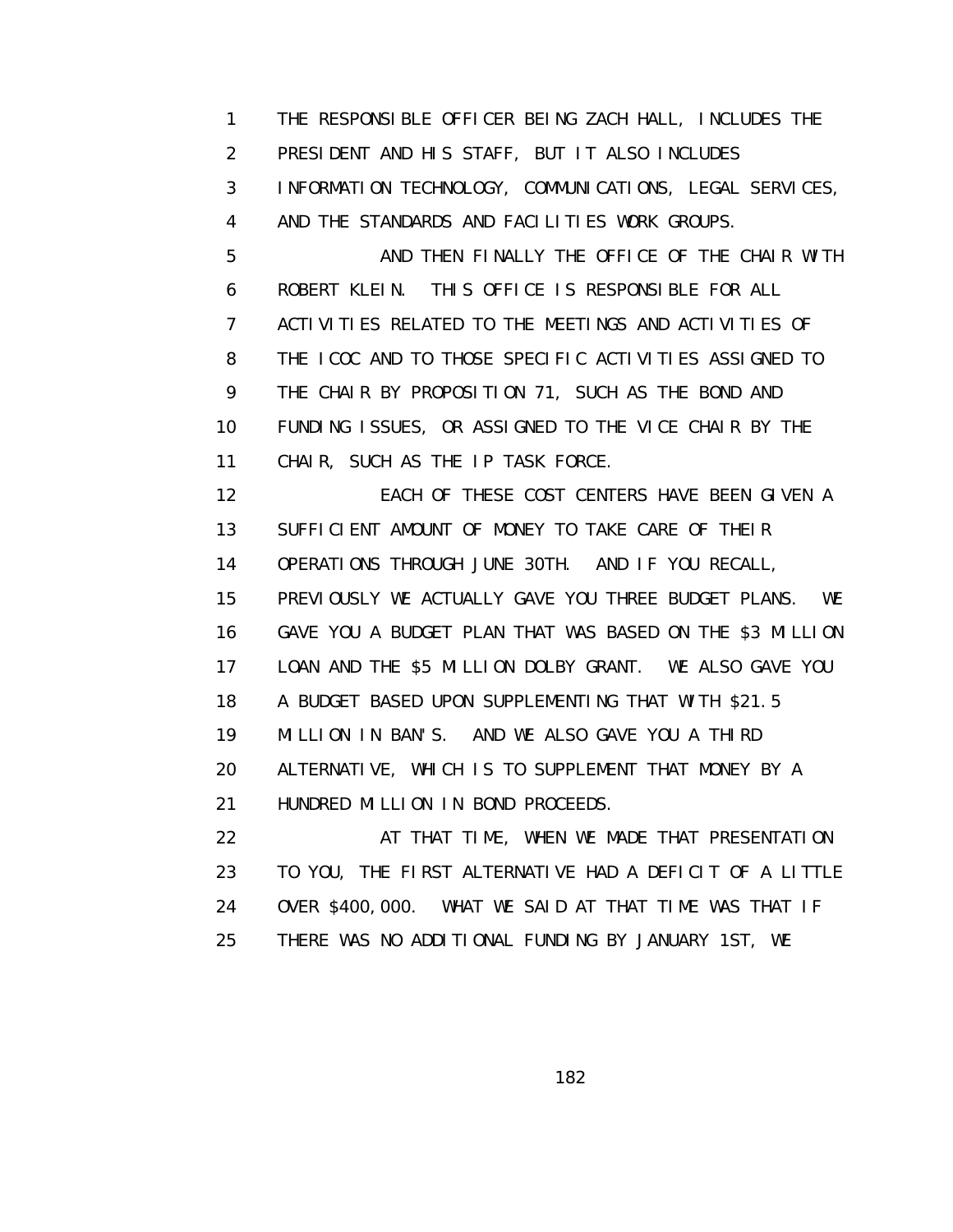1 WOULD TAKE SOME ACTIONS TO ACTUALLY REDUCE DOWN THE 2 LEVEL OF EXPENDITURES -- EXPECTED EXPENDITURES TO 3 ENSURE THAT WE COULD CONTINUE OPERATIONS THROUGH THE 4 END OF THIS FISCAL YEAR, WHICH ENDS ON JUNE 30TH, 2006. 5 SINCE THERE'S NO ICOC MEETING IN JANUARY, 6 ZACH ASKED US TO ACTUALLY BEGIN THAT PROCESS AND 7 PRESENT THE REVISED BUDGET TO YOU. AS YOU CAN SEE, 8 THIS BUDGET IS BALANCED.

 9 SOME OF THE HIGHLIGHTS IN THIS BUDGET IS THAT 10 THERE ARE CURRENTLY 19 EMPLOYEES, AND NO ADDITIONAL 11 HIRES ARE EXPECTED TO BE MADE. TO ANSWER A COUPLE OF 12 QUESTIONS THAT CAME UP AT THE GOVERNANCE COMMITTEE 13 MEETING, THESE 19 POSITIONS ARE DIVIDED BETWEEN THE 14 FOUR COST CENTERS IN TERMS OF THREE FOR THE SCIENCE 15 OFFICE, TWO FOR THE OFFICE OF ADMINISTRATION, SIX FOR 16 THE PRESIDENT, AND EIGHT FOR THE CHAIR. I SHOULD TELL 17 YOU ALSO THAT TWO POSITIONS THAT ARE IN THE OFFICE OF 18 THE CHAIR ARE ACTUALLY ON FULL-TIME LOAN, ONE TO THE 19 OFFICE OF PRESIDENT TO ASSIST WITH THE STANDARDS WORK 20 GROUP AND ONE TO THE OFFICE OF THE ADMINISTRATION TO 21 HELP WITH THE RECENT MOVE AND WITH A NUMBER OF 22 PROCUREMENT ACTIVITIES THAT WE HAVE. 23 **IN ADDITION, THIS BUDGET FULLY FUNDS THE** 24 OCTOBER SCIENTIFIC MEETING THAT WE HAD IN SAN

25 FRANCISCO, WHICH I THINK DR. CHIU AND MARY MAXON SHOULD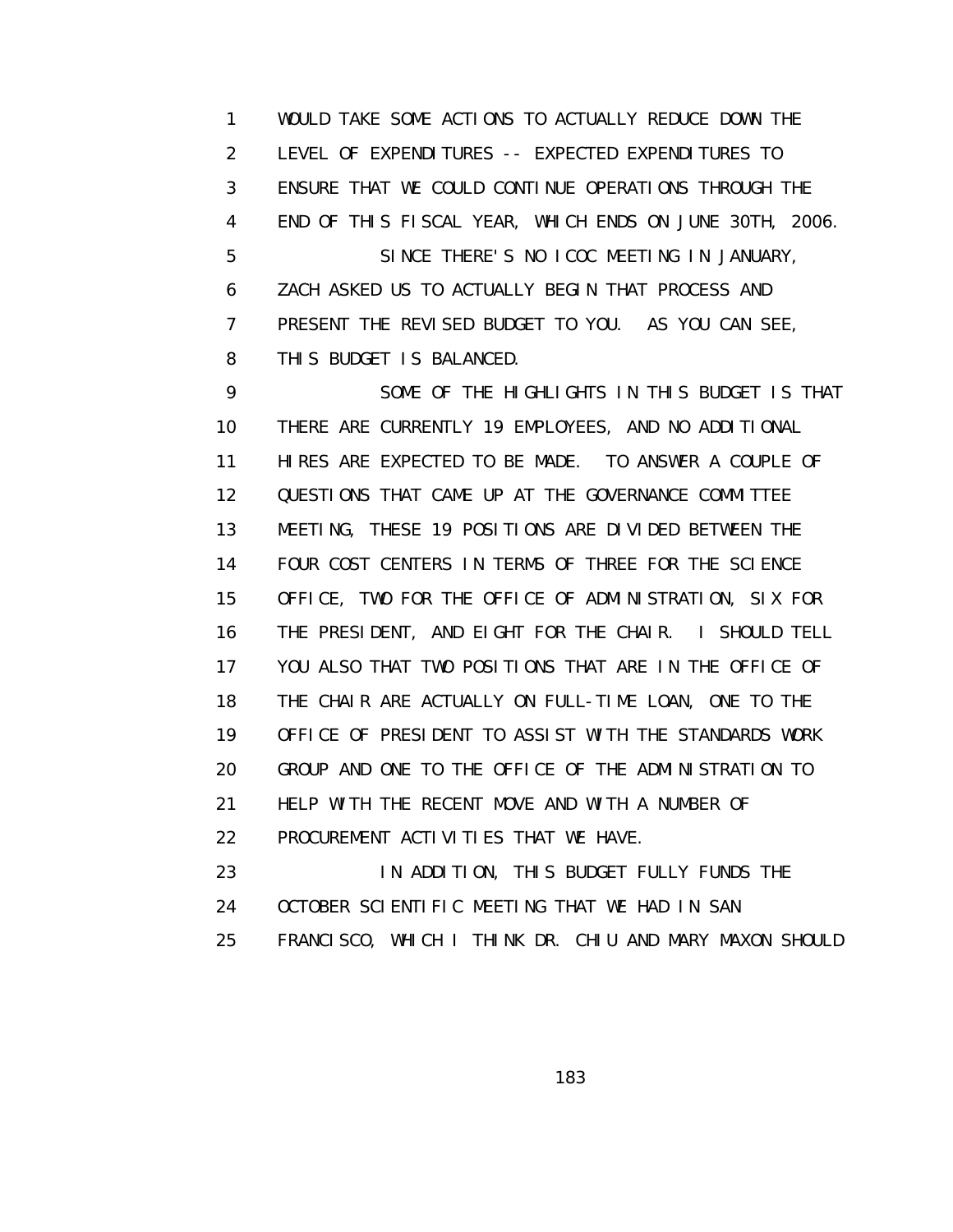1 BE COMMENDED FOR COMING IN NEARLY \$75,000 UNDER BUDGET. 2 IN ADDITION, THERE'S FUNDING FOR TWO SMALLER SCIENTIFIC 3 MEETINGS, THE PURPOSE OF WHICH IS TO BE DETERMINED. WE 4 HAVE A FULL GROUP OF STANDARDS MEETINGS, SIX MEETINGS 5 DURING THE YEAR; ONE FACILITIES MEETING; AND ONE 6 MEETING FOR THE GRANTS PROGRAM, WHICH HAS ALREADY BEEN 7 HELD; AND TWO TELECONFERENCE MEETINGS.

 8 FOR THE ICOC, WE HAVE EIGHT FULL ICOC 9 MEETINGS, THIS IS THE FIFTH OF THE YEAR, FOUR 10 LEGISLATIVE SUBCOMMITTEE MEETINGS, FIVE GOVERNANCE 11 MEETINGS, FOUR IP TASK FORCE MEETINGS, AND ONE 12 STANDARDS SEARCH SUBCOMMITTEE.

 13 FINALLY, WE HAVE LEGAL SERVICES THROUGH 14 REMCHO AND DEPARTMENT OF JUSTICE WHICH ARE SUFFICIENT 15 TO MEET THE LITIGATION AND OTHER NEEDS FOR THIS YEAR. 16 JUST A FEW COMMENTS ABOUT THE LITIGATION 17 ACTIVITIES. ONE OF THE THINGS THAT'S BUILT INTO THIS 18 BUDGET IS AN AMENDMENT TO THE REMCHO CONTRACT TO ADD AN 19 ADDITIONAL \$252,000 TO THE CONTRACT TO ENSURE THAT WE 20 HAVE SUFFICIENT FUNDS TO CARRY US THROUGH THE END OF 21 THE YEAR. I SHOULD SAY THAT REMCHO UNTIL THE LAST FEW 22 MONTHS, ABOUT 25 PERCENT OF THEIR FUNDS HAVE BEEN 23 DEVOTED TO LITIGATION ACTIVITIES WHILE ALMOST ALL OF 24 THE DEPARTMENT OF JUSTICE FUNDS, WHICH IS ABOUT 25 270,000, IS ALMOST EXCLUSIVELY DEVOTED TO LITIGATION.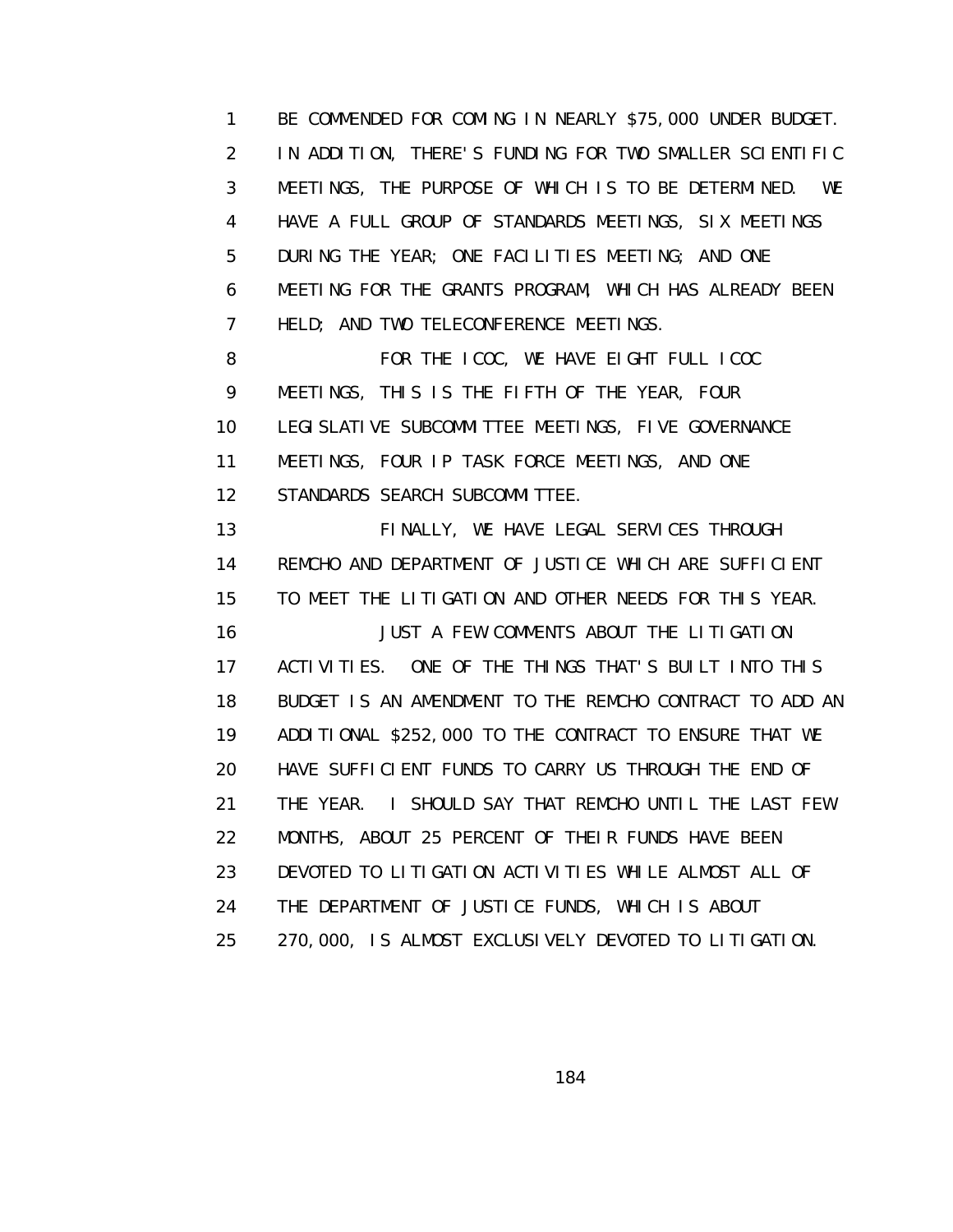1 AS HAS BEEN MENTIONED, NOW THAT THE 2 LITIGATION IS READY TO MOVE INTO THE TRIAL PHASE, MOST 3 OF REMCHO'S COST WILL BE LITIGATION. AND SO TO COVER 4 THE NONLITIGATION WORK, WHICH IS MOSTLY RELATED TO 5 REGULATIONS AND OUR GRANTS MANAGEMENT POLICIES AND 6 THINGS LIKE THAT, WE'VE ACQUIRED SCOTT TOCHER, WHO YOU 7 MET BEFORE FROM THE FPPC ON A TEMPORARY LOAN, AND WE 8 HAVE DAN BEDFORD FROM ORRICK THROUGH A PRO BONO 9 AGREEMENT. I THINK DR. HALL MENTIONED THAT AS PART OF 10 HIS REPORT. FUNDING FOR THE TEMPORARY HIRE IS IN THIS 11 BUDGET.

 12 WITH THAT, THAT'S WHAT THE CURRENT BUDGET 13 LOOKS LIKE. IN THE PAST WE HAVE TALKED ABOUT INCREASED 14 FUNDING EITHER GOING TO RAISE OUR LEVEL OF ACTIVITIES 15 THIS YEAR. GIVEN THAT WE'RE SO CLOSE TO ALMOST HALFWAY 16 THROUGH THE YEAR, WE ARE GOING TO START WORKING ON THE 17 2006-2007 BUDGET WITH CERTAINLY A FOCUS ON THE FIRST 18 SIX MONTHS OF THE YEAR AND WILL BASICALLY BE TRYING TO 19 DEAL WITH HOW FAR WE CAN CONTINUE OUR CURRENT 20 ACTIVITIES THROUGH THAT POINT.

 21 IN ADDITION, ONE OF THE OTHER BALLS THAT'S IN 22 PLAY, AS ZACH HAS MENTIONED, HAS TO DO WITH GETTING 23 ADDITIONAL FUNDING TO FUND SOME OF THE ADDITIONAL 24 SCIENCE ACTIVITIES THAT HE WOULD LIKE TO START WORKING 25 ON THIS YEAR.

<u>185 - Johann Stein, Amerikaansk politiker (</u>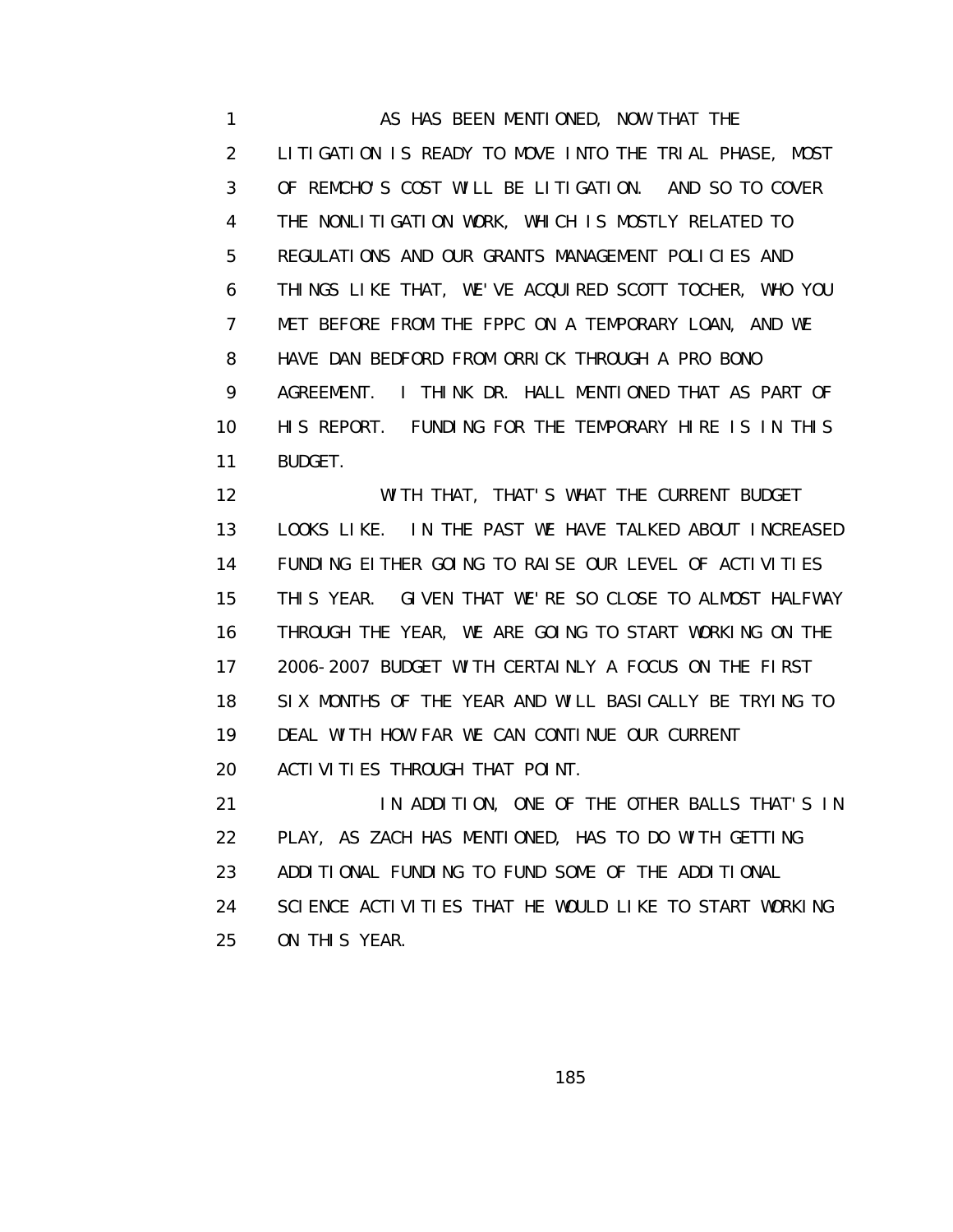1 THAT'S THE END OF MY REPORT, AND I THINK THE 2 RECOMMENDATION IS TO APPROVE THIS BUDGET AS OUR 3 OPERATING BUDGET FOR THE REST OF THE YEAR. 4 DR. NOVA: THAT WAS THE RECOMMENDATION FROM 5 THE SUBCOMMITTEE. ARE THERE ANY QUESTIONS FROM MEMBERS 6 OF THE BOARD ON THE BUDGET? 7 DR. POMEROY: I HAVE A QUESTION, AND THIS IS 8 A LITTLE BIT BROADER QUESTION. THIS IS A NICE REQUEST 9 FOR ACTION, BUT IT ISN'T REALLY MINUTES OF THE 10 GOVERNANCE SUBCOMMITTEE. SHOULD WE NOT BE RECEIVING 11 MINUTES OF EACH OF THE SUBCOMMITTEE MEETINGS THAT WE 12 APPROVE AS A BOARD? IT'S SOMEWHAT DIFFICULT FOR ME TO 13 SEE, FOR INSTANCE, THE MEMBERSHIP, THE DISCUSSION, THE 14 RECOMMENDED ACTION ITEM, AND THAT WOULD BE A USEFUL 15 THING FOR ME WHEN I'M TRYING TO MAKE THESE DECISIONS ON 16 THE BASIS OF THE SUBCOMMITTEE REPORTS. 17 DR. NOVA: WERE THEY MINUTED MEETINGS, AMY? 18 MS. DU ROSS: WELL, IT HAPPENED AT EIGHT TO 19 TEN YESTERDAY MORNING, SO I DO NOT HAVE THEM READY. I 20 CAN CIRCULATE THEM. 21 DR. NOVA: I THINK THAT'S A GREAT IDEA, 22 CLAIRE. WE DID HAVE THE MEETING JUST YESTERDAY, BUT I 23 THINK THAT WOULD BE VERY HELPFUL. 24 DR. POMEROY: WOULD THE PLAN THEN, IN 25 GENERAL, BE THAT FOR EACH SUBCOMMITTEE MEETING THAT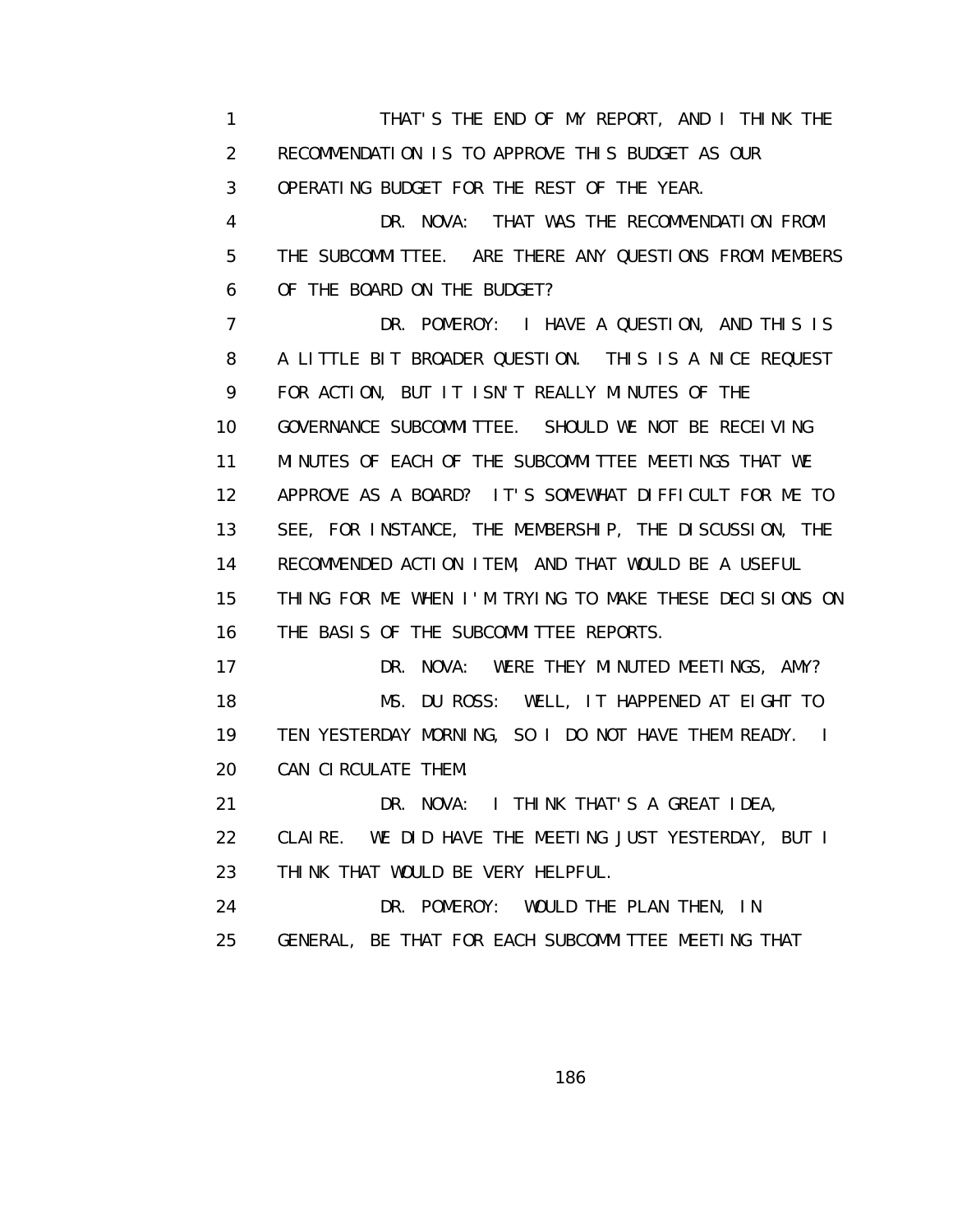1 HAPPENS SINCE OUR LAST ICOC MEETING, WE WOULD GET 2 MINUTES AND APPROVE THEM HERE? ALL THE SUBCOMMITTEES? 3 GREAT.

 4 CHAIRMAN KLEIN: LET'S -- COULD I ADDRESS 5 THAT ISSUE? I'D LIKE TO, IF POSSIBLE, CLAIRE, NO. 1, 6 CLEARLY ANY MEMBER OF THE BOARD SHOULD ABSOLUTELY GET 7 MINUTES IMMEDIATELY WHEN THEY ARE AVAILABLE THAT THEY 8 REQUEST. I'D LIKE TO ACTUALLY CONSULT WITH ZACH AND 9 JAMES HARRISON JUST TO UNDERSTAND WHAT OUR PROTOCOL 10 SHOULD BE. IT SEEMS GENERALLY LOGICAL, BUT I WOULD 11 JUST LIKE TO GET SOME INPUT. IT SEEMS LIKE A GENERALLY 12 LOGICAL REQUEST.

13 MS. DU ROSS: MAYBE WE COULD PUT AN 14 EXPECTATION ON THE TIMELINE BECAUSE USUALLY WE DRAW 15 FROM THE TRANSCRIPT JUST TO BE EXACT AS POSSIBLE. WITH 16 THE TRANSCRIPT, THERE'S A TIME BEFORE WE ACTUALLY GET 17 THE TRANSCRIPT.

 18 CHAIRMAN KLEIN: WHAT AMY DU ROSS IS 19 SUGGESTING IS THAT WHEN WE HAVE A CERTAIN NUMBER OF 20 DAYS BEFORE THE MEETING, EVEN WITH AN EXPEDITED 21 TRANSCRIPT, WE DO HAVE SOME TIME LIMITATIONS ON 22 DELIVERING THE TRANSCRIPT AND GETTING IT OUT TO ALL THE 23 BOARD MEMBERS. WHY DON'T WE TRY AND BRING BACK A 24 THOUGHTFUL PROCESS. SOUNDS LIKE A GREAT IDEA TO ME, 25 BUT LET'S TRY AND BRING BACK SOMETHING THAT WILL MEET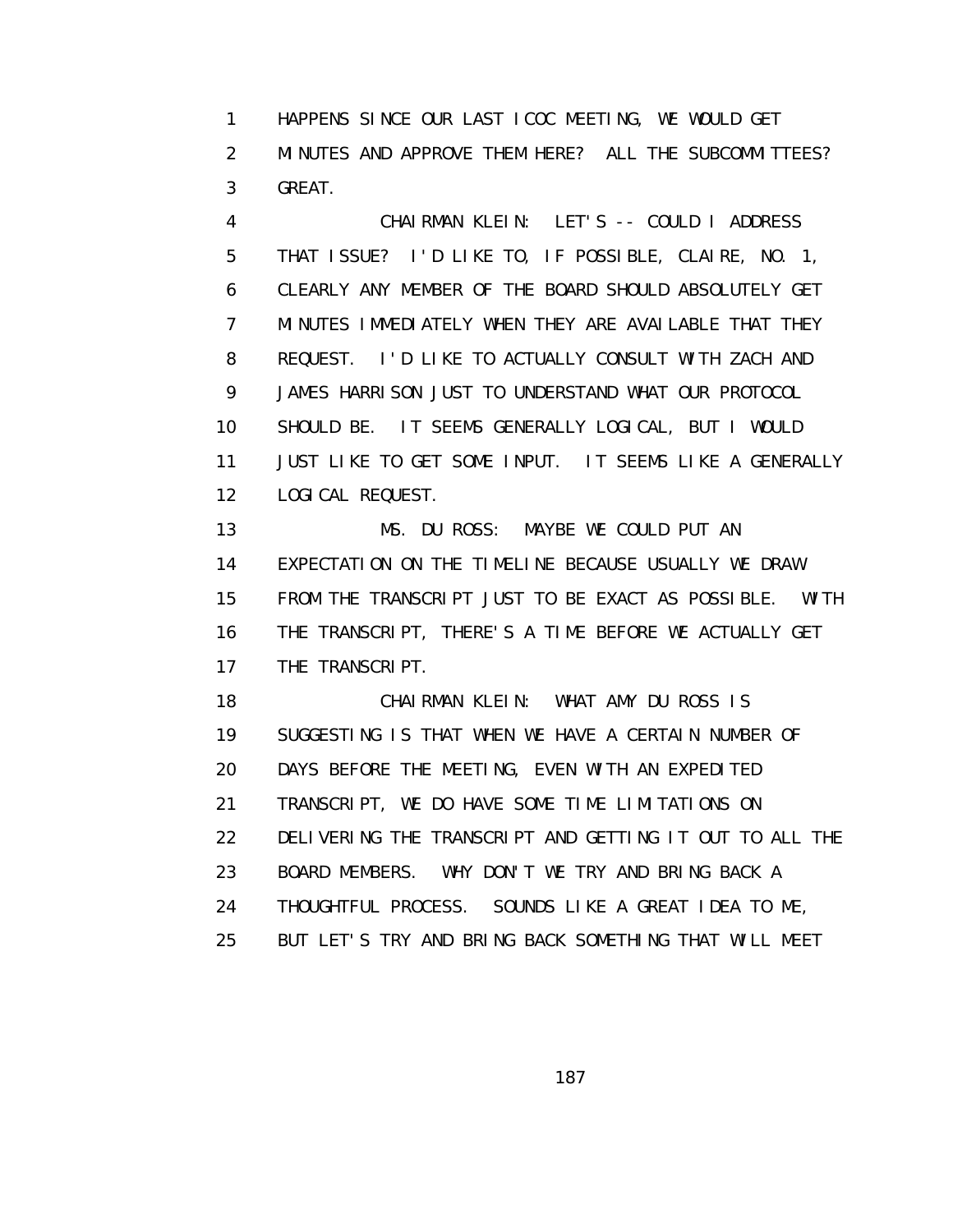1 YOUR EXPECTATIONS TO REVIEW AT THE NEXT BOARD MEETING, 2 IF THAT'S ACCEPTABLE.

3 DR. POMEROY: SOUNDS GREAT.

 4 DR. HALL: THEY ARE PUBLIC MEETINGS. I THINK 5 IT'S FINE. AND, IN FACT, THE TRANSCRIPTS ARE AVAILABLE 6 FAIRLY QUICKLY.

 7 CHAIRMAN KLEIN: I'M ONLY WONDERING WHETHER 8 THERE SHOULD BE CORRECTIONS DONE BEFORE THEY'RE 9 DISTRIBUTED. THAT'S MY ONLY THOUGHT. THAT MIGHT BE

10 APPROPRIATE.

 11 DR. POMEROY: GAYLE ALSO REMINDS ME THAT WE 12 WOULD NOT BE APPROVING THEM. WE WOULD BE ACCEPTING 13 THEM, RATHER THAN APPROVING THEM.

 14 CHAIRMAN KLEIN: THANK YOU VERY MUCH. 15 MS. SAMUELSON: AND WOULD THAT PROCESS APPLY 16 TO WORKING GROUP MEETINGS AS WELL? I'M RECOMMENDING 17 THAT WE HAVE A PROCESS THAT APPLIES TO THIS AS WELL. 18 DR. HALL: PUBLIC PORTIONS OF THE WORKING

 19 GROUP MEETINGS ARE PUBLIC MEETINGS. IT IS -- SOME OF 20 THEM, THE STANDARDS MEETINGS, FOR EXAMPLE, ARE ALL-DAY 21 MEETINGS, SO THEY'RE SUBSTANTIAL DOCUMENTS. WE CAN 22 CERTAINLY PROVIDE THOSE, BUT I THINK OBVIOUSLY THE 23 CONFIDENTIAL PORTIONS WE WOULD NOT.

 24 MS. SAMUELSON: THERE'S AN ISSUE OF GETTING 25 THE TRANSCRIPT FOR THE CLOSED SESSION OF THE RESEARCH

the contract of the contract of the contract of the contract of the contract of the contract of the contract o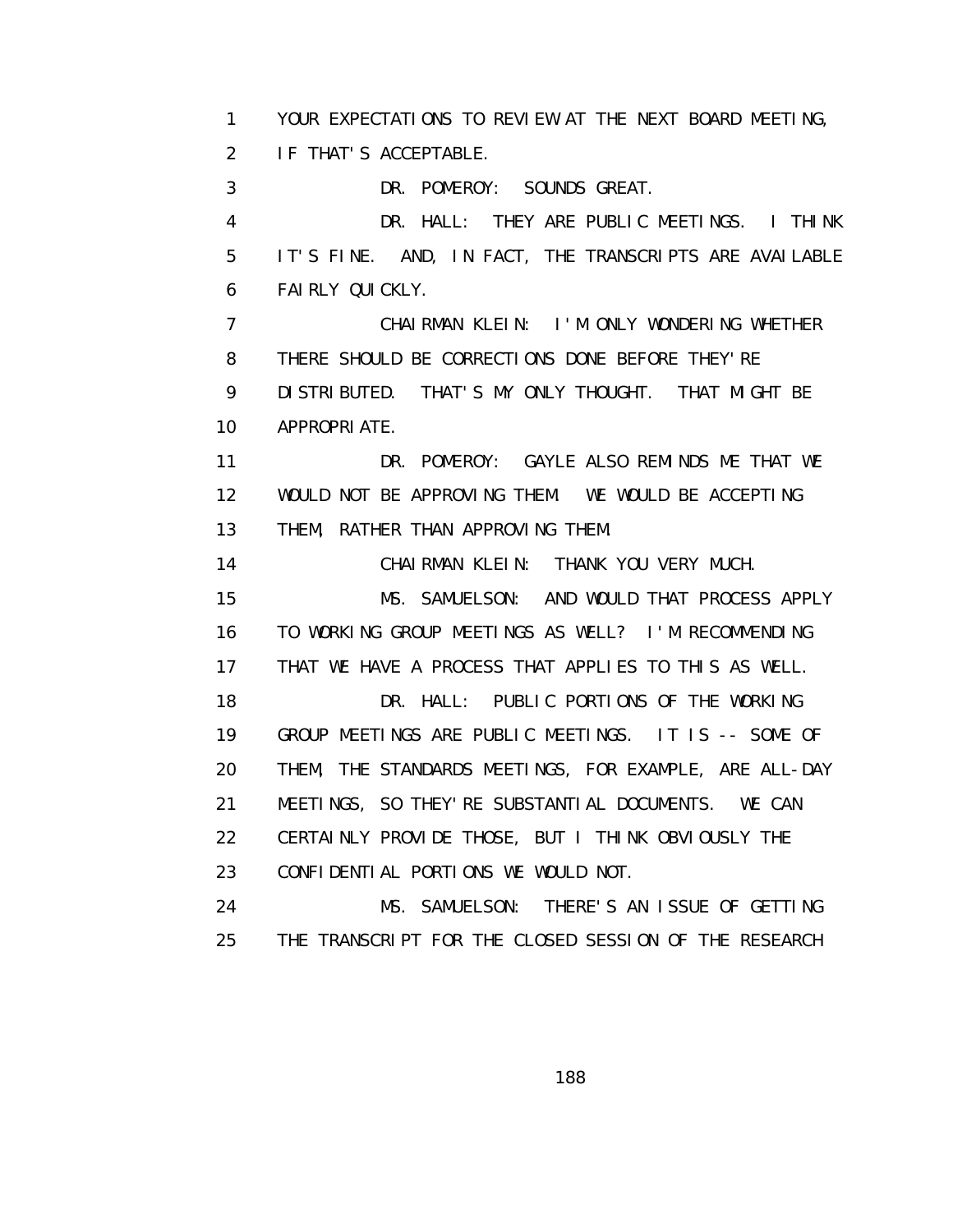1 FUNDING WORKING GROUP AS WELL. THAT'S WHEN ALL OF THE 2 WORK AFTER THE PEER REVIEW PROCESS IS DISCUSSED IS 3 DEALT WITH FOR ONE THING, AND NONE OF THAT HAS BEEN 4 CAPTURED IN ANY KIND OF A FORMAL WAY.

 5 CHAIRMAN KLEIN: IF I COULD RECOMMEND, MADAM 6 CHAIRMAN, THAT IN TERMS OF THE CONFIDENTIAL SECTIONS OF 7 THE WORKING GROUP, THE PRESIDENT HAS PREVIOUSLY 8 RECOMMENDED THERE ARE SOME ISSUES IN DEALING WITH 9 PROTECTING THE CONFIDENTIALITY. AND PERHAPS WE COULD 10 ADDRESS THAT WITH A RECOMMENDATION OF THE PRESIDENT AT 11 SOME LATER DATE WHEN WE HAVE TIME TO CONSIDER WHAT'S 12 BEHIND THOSE THOUGHTS.

 13 MS. SAMUELSON: I DID REVIEW THAT WITH JAMES, 14 AND HE SAID THERE WASN'T A PROBLEM.

 15 CHAIRMAN KLEIN: I'M LOOKING FOR THE 16 SCIENTIFIC ISSUES AND EXPLANATION.

 17 DR. FRIEDMAN: WALTER, YOU MAY HAVE CLARIFIED 18 THIS AND I MISSED IT. IN LOOKING AT THE CONTRACTS, THE 19 EXTERNAL CONTRACTS, I UNDERSTAND THAT A SIGNIFICANT 20 PORTION OF THAT IS THE LITIGATION. ARE THERE OTHER 21 CONTRACTS IN THERE AS WELL?

 22 MR. BARNES: YES. THE THREE LARGEST 23 CONTRACTS, THERE'S THE REMCHO CONTRACT, THERE IS THE 24 EDELMAN CONTRACT, WHICH IS PROJECTED AT ABOUT 283,000 25 THIS YEAR. THERE'S ALSO THE CAREER RESOURCES CONTRACT,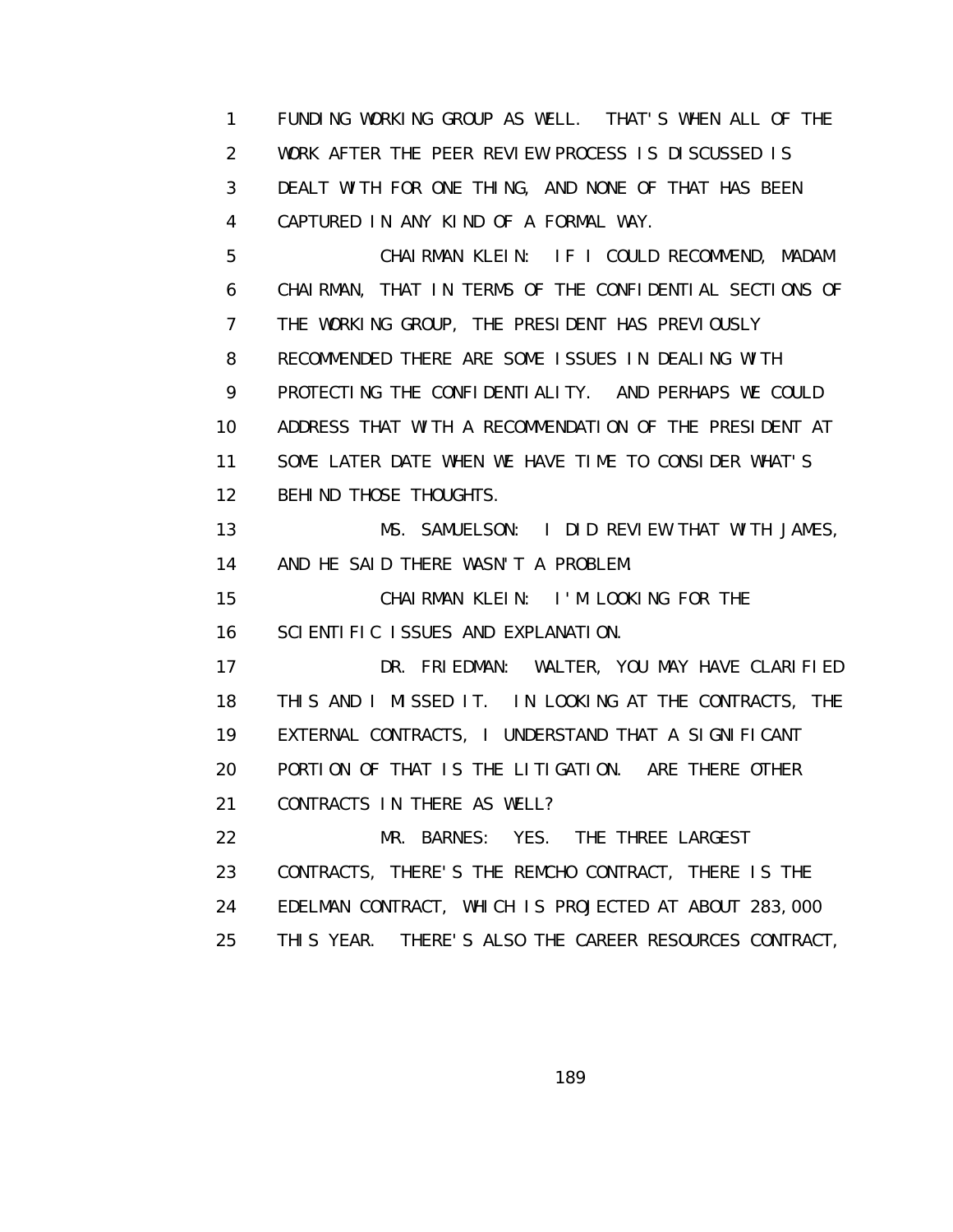1 WHICH IS A CONTRACT THAT PROVIDES SOME TEMPORARY HELP 2 FOR OUR RECEPTIONIST, THINGS LIKE THAT. THIS BUDGET 3 ASSUMES THAT IT WILL EXPEND ABOUT A \$100,000 THIS YEAR. 4 AND THEN THEY START DROPPING OFF. AND ACTUALLY A 5 LISTING OF ALL OF THE CONTRACTS AND THEIR ENCUMBRANCES 6 AND THAT KIND OF THING IS GIVEN IN THE CONTRACTS 7 PORTION IN YOUR REPORT. WE ALSO HAVE, I THINK, ABOUT 8 \$190,000 IN CONTRACTS FOR GRANTS MANAGEMENT ASSISTANCE 9 TO ARLENE. AND BEYOND THAT, THEY START DROPPING OFF. 10 DR. NOVA: DR. HENDERSON. 11 DR. HENDERSON: I RECOMMEND APPROVAL OF THE 12 BUDGET. 13 DR. LEVEY: SECOND. 14 DR. NOVA: IS THERE ANY DISCUSSION ON THE 15 MOTION FROM THE BOARD? 16 MS. SAMUELSON: I THINK THE FUNDING BEING 17 WHAT IT IS, MY UNDERSTANDING IS THAT THIS IS A FUNCTION 18 OF THERE NOT BEING ANY MORE MONEY, BUT I'D LIKE TO 19 POINT OUT THAT THE RESEARCH FUNDING WORKING GROUP IS 20 ALLOCATED NO FURTHER FUNDING EXCEPT ONE ADDITIONAL 21 TELECONFERENCE. AND THEY JUST HAD ONE ONE-HOUR 22 TELECONFERENCE IN WHICH TO REVIEW THE INTERIM TRAINING 23 GRANTS ADMINISTRATION POLICY. AND THERE'S THE FINAL 24 ONE AND THE OTHER FUTURE GRANT POLICIES AND THEN AN 25 ARRAY OF OTHER ISSUES THAT ARE PART OF THEIR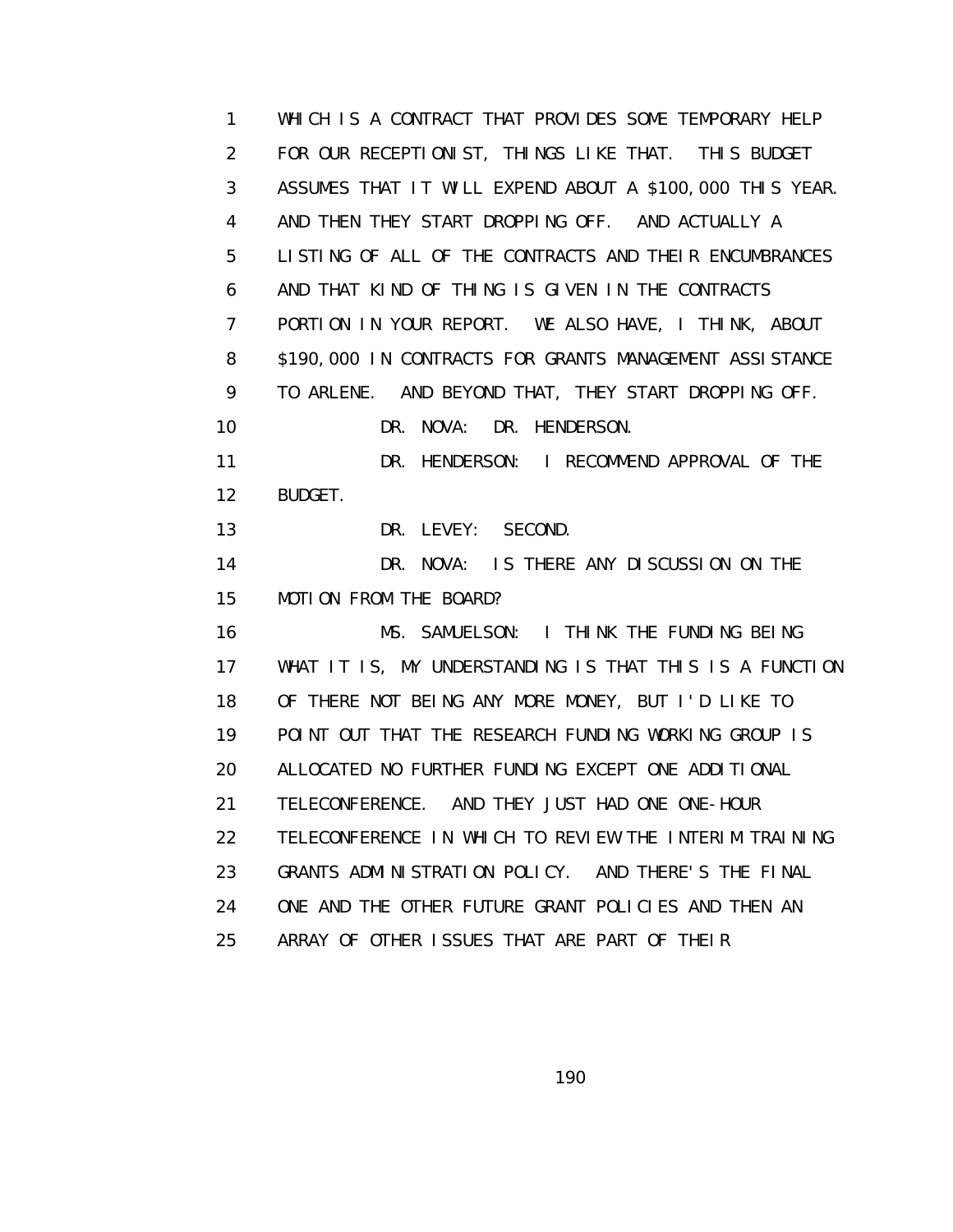1 RESPONSIBILITIES UNDER THE INITIATIVE. I THINK WE HAVE 2 TO SOLVE THAT ONE WAY OR ANOTHER.

 3 CHAIRMAN KLEIN: YES. I THINK JOAN'S POINT 4 IS EXTREMELY IMPORTANT HERE BECAUSE WE HAVE TO 5 RECOGNIZE THAT, AS DR. HALL HAS SAID, THAT WE'RE GOING 6 TO NEED SOME SUPPLEMENTAL SCIENTIFIC SUPPORT FOR 7 SCIENTIFIC STAFF AND FOR GRANT WORKING GROUP SESSIONS 8 IF WE'RE ABLE TO CLOSE BAN'S AND GO INTO ANOTHER MAJOR 9 ROUND OF GRANTS. AND DR. PENHOET AND I AND THE 10 PRESIDENT HAVE DISCUSSED THE FACT THAT SPECIFICALLY 11 WE'RE GOING TO NEED TO, LIKE THE DOLBY FUNDS, OBTAIN 12 ADDITIONAL SUPPLEMENTAL GRANTS WHICH WOULD COME BACK 13 HERE OTHER THAN BACKFILLING POSITIONS ALREADY APPROVED 14 FOR ANY INCREASE IN OUR STAFFING INFRASTRUCTURE TO MEET 15 THE CHALLENGE OF A NEW GRANT CYCLE AND NEW GRANT POLICY 16 REVIEWS.

 17 SO I PERSONALLY, JOAN, WILL TELL YOU THAT AT 18 THE MOMENT, THE CURRENT FOCUS OF MY TASKS DOESN'T ALLOW 19 THIS, BUT IT'S RIGHT BELOW THAT ON THAT PRIORITY AND 20 VERY COMMITTED TO MAKING SURE THAT THE CORE 21 ORGANIZATION FOR PEER REVIEW IS PROPERLY FUNDED. 22 MS. SAMUELSON: GOOD.

 23 DR. NOVA: ANY OTHER DISCUSSION ON THE MOTION 24 FROM THE BOARD? ANY DISCUSSION ON THE MOTION FROM THE 25 PUBLIC? OKAY. ALL THOSE IN FAVOR. OPPOSED? GREAT.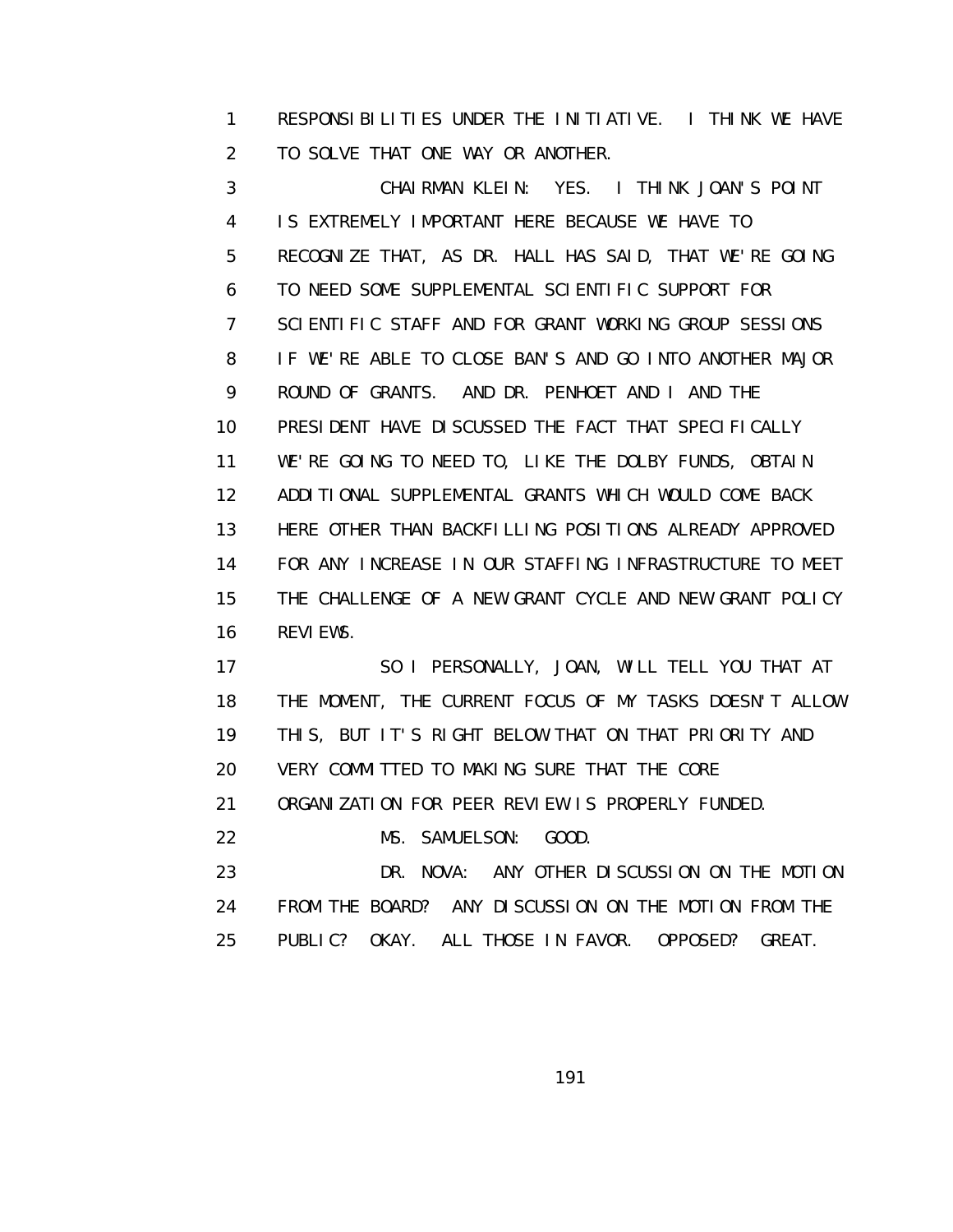1 MOTION PASSES.

 2 NOW PLEASE REFER TO THE DOCUMENTS IN YOUR 3 FIRST GREEN TAB. I'M GOING TO ASK WALTER TO FOCUS ON 4 THE REMCHO, JOHANSON CONTRACT EXTENSION, WHICH THE 5 GOVERNANCE SUBCOMMITTEE RECOMMENDED YESTERDAY AND ANY 6 ADDITIONAL INFORMATION ITEMS FOR THE BOARD TO KNOW WITH 7 REGARD TO THE CONTRACT EXPENDITURES AT THIS TIME. 8 WALTER.

 9 MR. BARNES: THIS PRESENTATION CONTAINS A 10 NUMBER OF UPDATES TO THE STATUS OF OUR CONTRACTS AND 11 INTERAGENCY AGREEMENTS, WHICH IS ATTACHED TO THE 12 NARRATIVE. BY AND LARGE MOST OF THIS IS INFORMATION 13 FOR YOU. THERE ARE TWO ITEMS THAT REQUIRE APPROVAL 14 EITHER BY THE GOVERNANCE COMMITTEE OR THE FULL ICOC. 15 THE GOVERNANCE COMMITTEE TOOK ON THE CAREER RESOURCES 16 CONTRACT, WHICH WE INDICATED THAT WE NEEDED SOME 17 ADDITIONAL FUNDING FOR THE CURRENT YEAR TO TAKE IT TO 18 MARCH 31ST OF 2006.

 19 IN ADDITION, THE MOST IMPORTANT ONE, REMCHO, 20 JOHANSON & PURCELL, CURRENT CONTRACT EXPIRES ON JUNE 21 30TH, BEGAN ON JANUARY 6TH OF 2005. BASED ON OUR 22 ANALYSIS OF EXPENDITURE PATTERNS, IT APPEARS THAT AN 23 ADDITIONAL \$252,200 IS NECESSARY TO COVER THE 24 ANTICIPATED COST THROUGH JUNE 30TH. THIS WILL BRING 25 THE CONTRACT TO A TOTAL OF 772,200.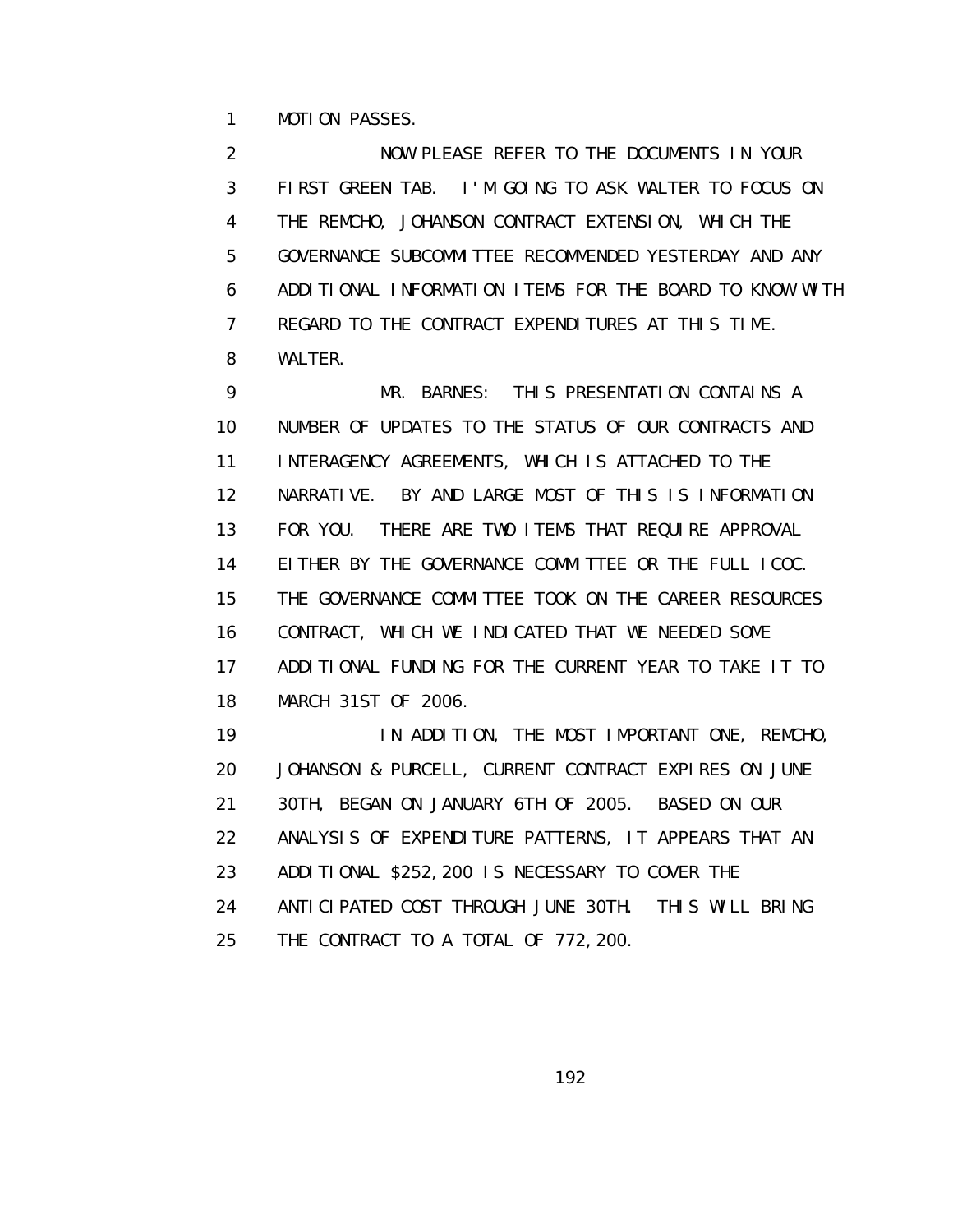1 **DURING THE FIRST NINE MONTHS, THE INVOICES**  2 HAVE BEEN COMING IN AT AN AVERAGE OF A LITTLE OVER 3 \$44,000. DURING THE NEXT NINE MONTHS, THE AVERAGE PER 4 MONTH IS EXPECTED TO BE ABOUT 41,000. I ALREADY TALKED 5 TO YOU ABOUT THE FACT THAT ALMOST EXCLUSIVELY THESE 6 AMOUNTS ARE GOING TO BE RELATED TO LITIGATION FOR THE 7 FORESEEABLE FUTURE AND THAT BASICALLY WE'RE EXPECTING 8 TO USE SCOTT TOCHER AND DAN BEDFORD TO TRY TO COVER THE 9 NONLITIGATION ISSUES.

 10 SO WE'D LIKE YOUR PERMISSION TO GO AHEAD. 11 BOTH OF THE AMOUNTS FOR BOTH THE CAREER RESOURCES AS 12 WELL AS THE REMCHO CONTRACT EXTENSION AND INCREASE, 13 BOTH OF THOSE AMOUNTS ARE BUILT INTO THE BUDGET THAT 14 YOU JUST APPROVED.

 15 DR. NOVA: ANY BOARD COMMENTS OR QUESTIONS? 16 DR. POMEROY: I SUPPORT BOTH OF THESE, BUT I 17 JUST WOULD LIKE TO EXPRESS, I THINK, THE FRUSTRATION 18 THAT MANY OF US FEEL THAT THIS LARGE AMOUNT OF MONEY TO 19 GO FOR THE LITIGATION AND THE LEGAL FEES IS MONEY 20 THAT'S NOT GOING FOR SCIENCE, IT'S NOT GOING FOR 21 RESEARCH, IT'S NOT FINDING A CURE, AND I THINK THE 22 PUBLIC SHOULD BE AWARE OF THE IMPACT THAT THIS 23 LITIGATION IS HAVING ON OUR ABILITY TO ACCOMPLISH OUR 24 MISSION. 25 MR. GOLDBERG: SECOND.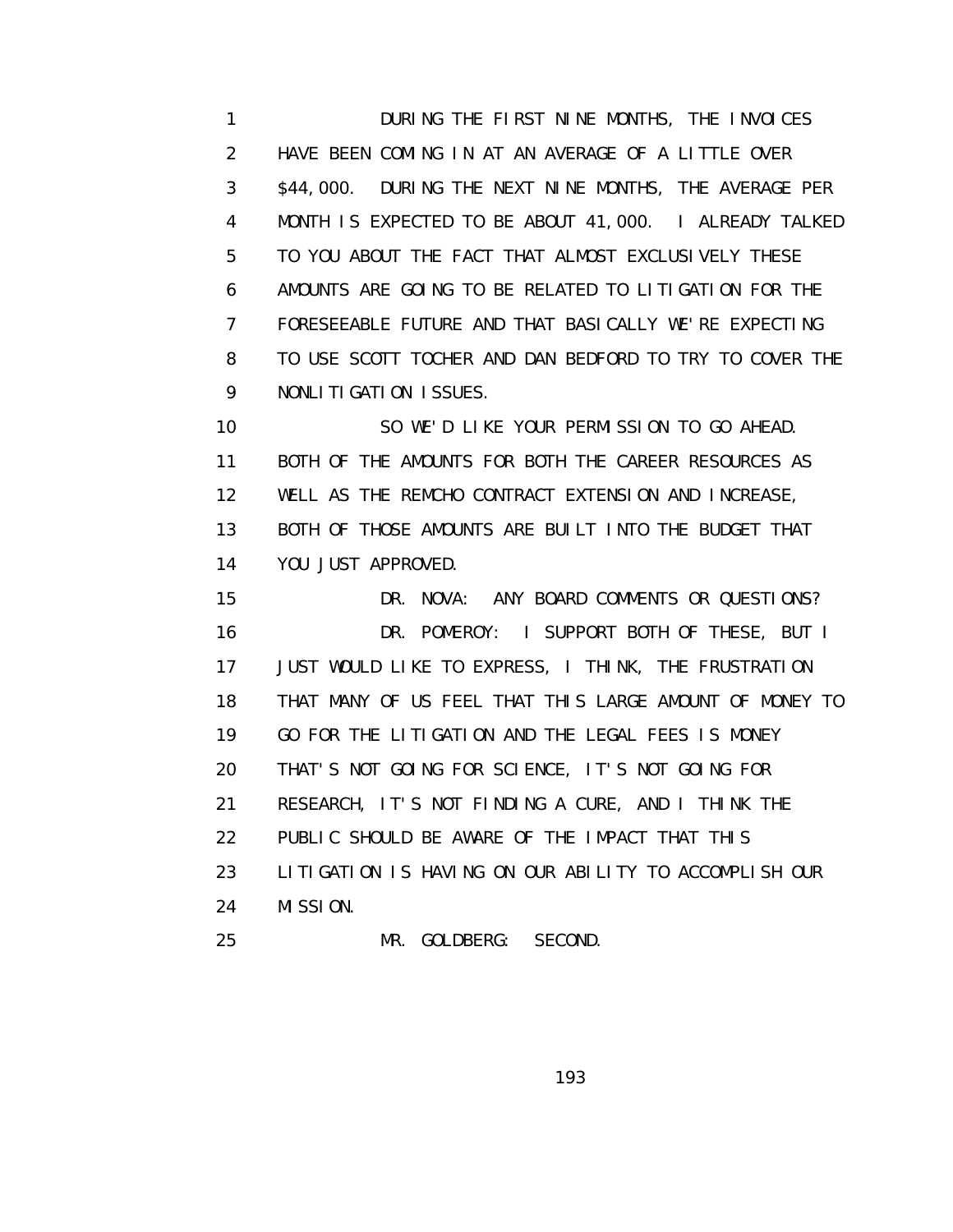1 DR. NOVA: ANY OTHER BOARD COMMENTS? 2 DR. MURPHY: AND I THINK, JUST AS A FOLLOW-UP 3 TO CLAIRE, I THINK WE SHOULD MAKE THAT POINT VERY 4 CAREFULLY AND AGGRESSIVELY TO EDELMAN, WHO WE ARE 5 PAYING FOR PUBLIC RELATION SERVICES. AND I THINK 6 DURING THE LITIGATION PERIOD AND BEYOND, I THINK THAT 7 THE PUBLIC REALLY DOES NEED TO KNOW, AND EDELMAN NEEDS 8 TO BE AGGRESSIVE IN HELPING US GET THAT MESSAGE OUT. 9 MS. SAMUELSON: I HAVE AN INFORMATIONAL 10 QUESTION. ON THE TOP OF THE SECOND PAGE, IT TALKS 11 ABOUT THE REIMBURSEMENT INCLUDING ICOC MEMBERS AND CIRM 12 STAFF, ETC., WHO ARE REQUIRED TO ATTEND. IS THAT ICOC 13 MEMBERS AND THEN CERTAIN CIRM STAFF, OR IS THE PHRASE 14 AT THE END, DOES THAT LIMIT THE REIMBURSABILITY OF THE 15 EXPENSES TO CERTAIN ICOC MEMBERS? 16 MR. BARNES: I THINK YOU'RE ON THE TRAVEL 17 POLICY. DID WE FINISH WITH THE CONTRACTS? 18 DR. NOVA: NO. WE'VE GOT TO APPROVE THE 19 REMCHO CONTRACTS FIRST. SORRY. 20 DR. FONTANA: SHE QUESTIONED WHAT THE POLICY 21 WAS TO REVIEW EDELMAN'S CONTRACT AND THEIR 22 EFFECTIVENESS. AND IS THAT SOMEPLACE WHERE WE MAYBE 23 WANT TO RECONSIDER? 24 DR. NOVA: WE DID TALK ABOUT THAT YESTERDAY, 25 SUBCOMMITTEE. CHAIRMAN KLEIN, COULD YOU COMMENT ON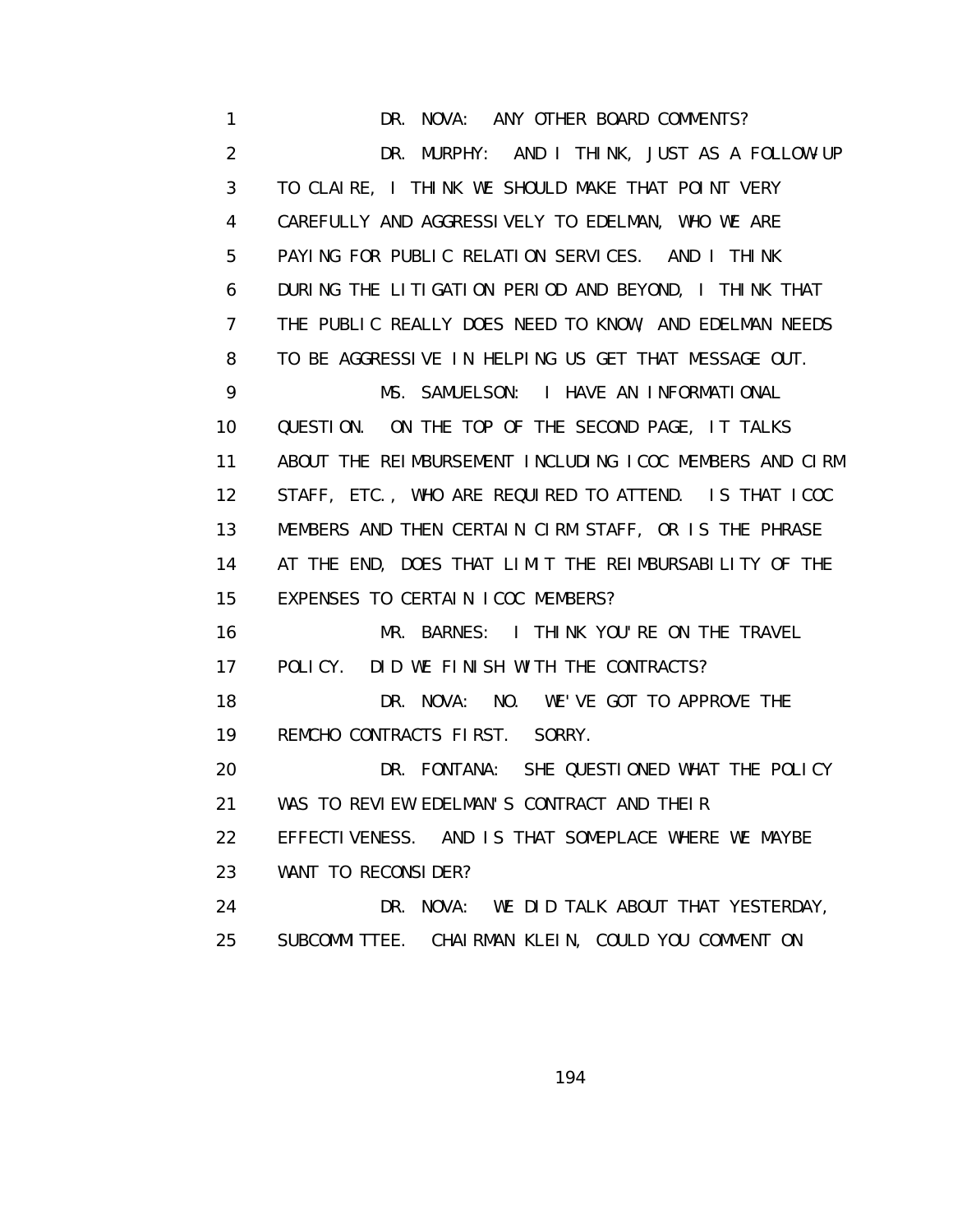1 THAT CONTRACT?

 2 CHAIRMAN KLEIN: I WAS TRYING TO MAKE SURE. 3 JOAN, DID YOU GET YOUR ANSWER? IT'S ALL ICOC MEMBERS 4 THAT ATTEND ARE REIMBURSED. IT'S THE CIRM STAFF THAT 5 WE'RE LIMITING WHO ATTENDS TO MAKE SURE WE ARE 6 EFFICIENT IN NOT HAVING TOO MUCH STAFF PRESENT, 7 INCURRING UNNECESSARY EXPENSES. 8 IN TERMS OF THE SECOND QUESTION, DR. HALL, IF 9 DR. HALL, HE ADDRESSED THAT YESTERDAY, AND MAYBE THE 10 QUESTION COULD BE REPEATED FOR DR. HALL'S BENEFIT. 11 DR. HALL: I APOLOGIZE. 12 DR. NOVA: DR. HALL, THERE WAS A QUESTION 13 ABOUT THE EDELMAN CONTRACT AND THE EFFECTIVENESS. I 14 MENTIONED THAT WE DID DISCUSS THAT IN SUBCOMMITTEE. IF 15 YOU WOULDN'T REMIND REVIEWING THAT. 16 DR. HALL: YES, ABSOLUTELY. WE CURRENTLY 17 HAVE A CONTRACT WITH EDELMAN, WHICH, AS YOU REMEMBER, 18 CAPS OUR EXPENSES AT ABOUT \$27,000 A MONTH AND EXTENDS 19 THROUGH MARCH 31ST. WE ARE, IN FACT, USING SERVICES 20 FROM EDELMAN CONSIDERABLY ABOVE THAT, AND THEY ARE 21 PROVIDING PRO BONO SERVICES ALREADY. WE ARE GOING TO 22 ASK THEM TO GIVE US A NO-COST EXTENSION THROUGH THE END 23 OF THE CALENDAR -- FISCAL YEAR. THAT IS, WITHOUT 24 INCREASING THE TOTAL AMOUNT OF THE CONTRACT, WE WANT TO 25 EXTEND THE LENGTH TO JUNE 31ST -- 30TH. AND SO THAT

the contract of the contract of the contract of the contract of the contract of the contract of the contract o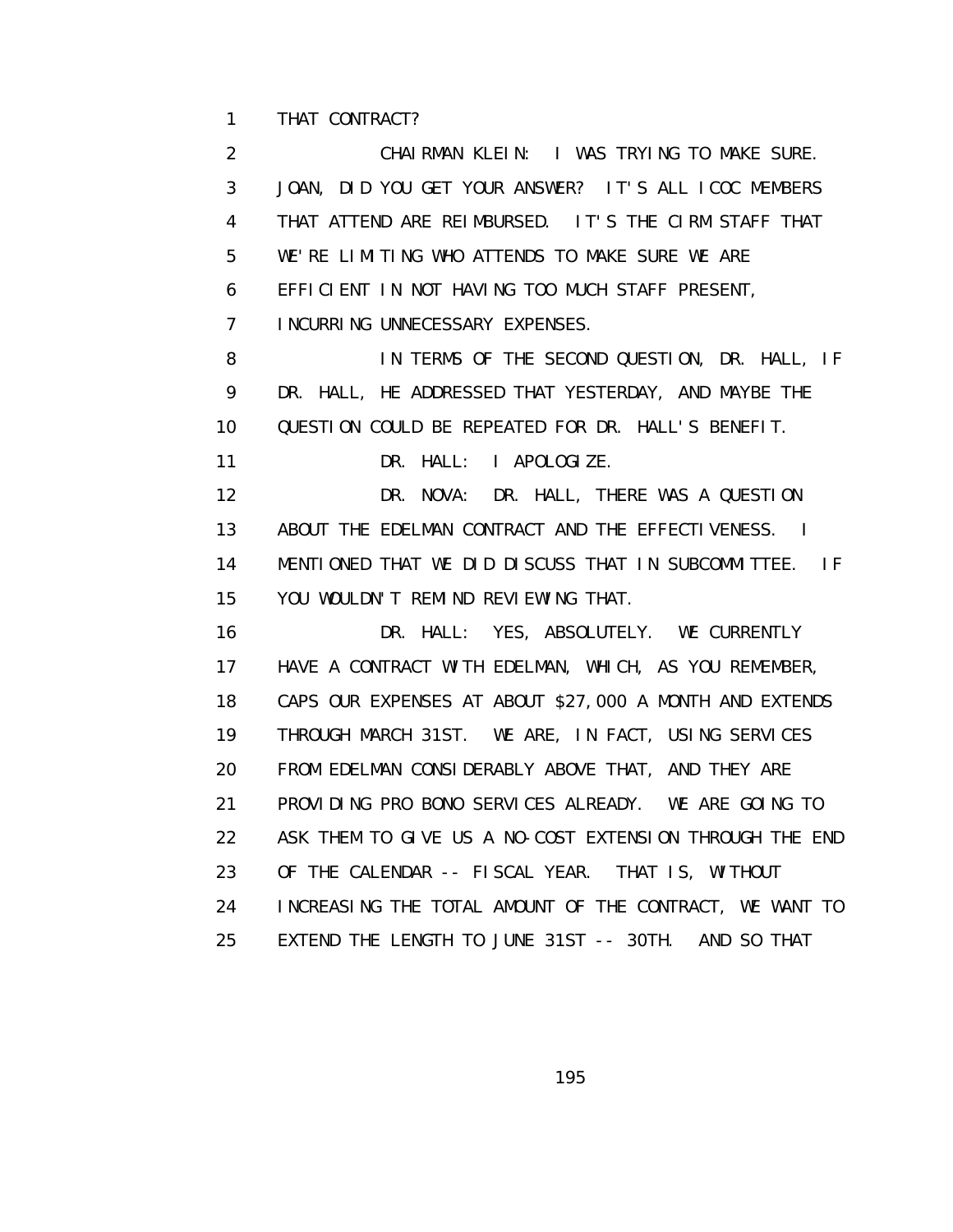1 MEANS THE AMOUNT THAT WE USE EACH MONTH WILL BE 2 DECREASED, AND WE ARE IN DISCUSSION WITH THEM ABOUT 3 LOOKING AT HOW THEIR CHARGES ARE DISTRIBUTED TO SEE 4 WHAT FUNCTIONS THAT WE CAN -- HOW WE CAN CHANGE 5 BASICALLY THE STATEMENT OF THEIR WORK SO THAT WE CAN 6 REDUCE THE COST TO AN ACCEPTABLE LEVEL. AND WE HAVE 7 NOT COMPLETED THAT PROCESS, BUT THEY ARE IN AGREEMENT, 8 THAT THEY WOULD BE WILLING TO HAVE AN EXTENSION THROUGH 9 THAT TIME.

 10 LET ME JUST SAY THAT WE CONTINUE TO HAVE 11 TREMENDOUS PRESS INTEREST AND TO HAVE AN ENORMOUS 12 AMOUNT OF MEDIA WORK. WE HAVE A LOT OF -- IN SPITE OF 13 THE FACT THAT OUR SCIENTIFIC ACTIVITIES ARE DELAYED 14 BECAUSE OF THE SITUATION, WE STILL HAVE A LOT OF HIGH 15 PROFILE EVENTS. AND WE HAVE ONE PERSON CURRENTLY ON 16 BOARD, A MIDLEVEL PERSON, NICOLE PAGANO, WHO IS DOING A 17 TERRIFIC JOB, BUT SIMPLY IS NOT ABLE TO KEEP UP WITH 18 THE WORK BY HERSELF. I THINK THIS WOULD BE ASKING TOO 19 MUCH. AND EDELMAN HAS BEEN VERY HELPFUL IN PROVIDING 20 BOTH FOCUSED ATTENTION FOR PARTICULAR EVENTS AND ALSO 21 IN GIVING US BROAD ADVICE.

 22 WE WOULD LIKE ULTIMATELY TO HIRE, OF COURSE, 23 A SENIOR PERSON IN COMMUNICATIONS WHO WOULD OVERSEE ALL 24 THIS, BUT WE ARE CURRENTLY UNABLE TO DO THAT GIVEN OUR 25 SITUATION RIGHT NOW. SO WE THINK THAT THIS IS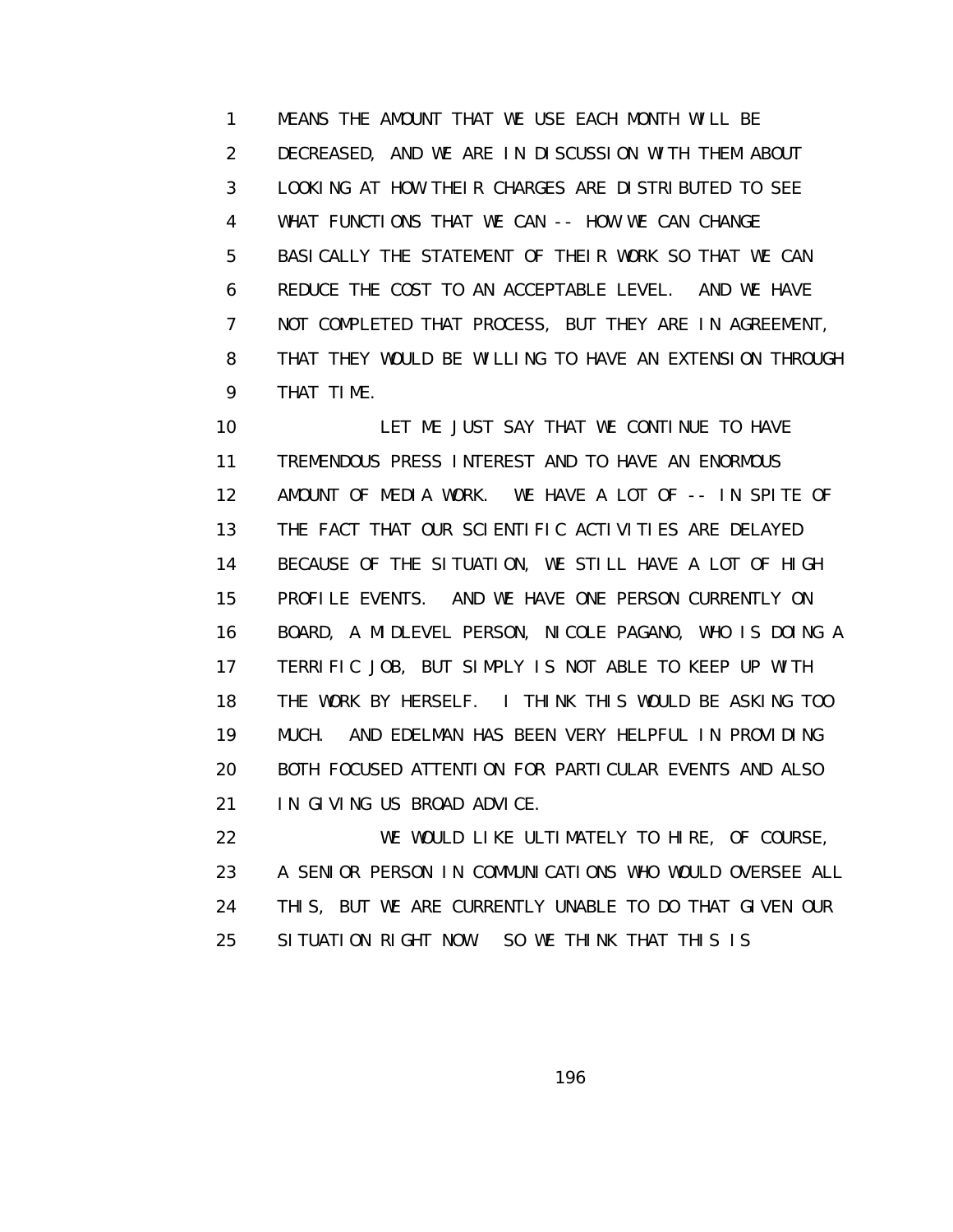1 MAKING -- THIS IS THE MOST REASONABLE THING TO DO AT 2 THIS POINT IS TO CONTINUE TO USE EDELMAN, TO DO SO ON A 3 REDUCED CHARGE BASIS, BOTH FINANCIAL CHARGE IN BOTH 4 WHAT WE ASK THEM TO DO FOR US AND THEN TO EXTEND IT 5 THROUGH THE FISCAL YEAR. AND THEN WE'LL SEE WHERE WE 6 STAND AT THAT POINT. 7 DR. NOVA: ANY OTHER BOARD COMMENTS? ANY 8 COMMENTS OR QUESTIONS FROM MEMBERS OF THE PUBLIC? IS 9 THERE A MOTION TO SUPPORT THE REMCHO CONTRACT EXTENSION 10 WHICH WE NEED TO HAVE IN ORDER TO HELP WITH OUR DEFENSE 11 AGAINST LITIGATION? 12 CHAIRMAN KLEIN: IF THE MEMBERS COULD SPEAK 13 SO IT'S ON THE ORAL TAPE RECORD IN ADDITION. 14 DR. LEVEY: I MOVE WE EXTEND THE CONTRACT. 15 DR. NOVA: DR. LEVEY. AND WHO IS THE SECOND, 16 PLEASE? 17 DR. HENDERSON: SECOND. 18 DR. NOVA: THANK YOU. ANY DISCUSSION ON THE 19 MOTION FROM THE BOARD OR FROM THE PUBLIC? IF NOT, ALL 20 IN FAVOR. OPPOSED? MOTION PASSES. THANK YOU. 21 THE THIRD ITEM, I'M GOING TO ASK WALTER TO 22 FOCUS ON THE CIRM OUT-OF-STATE TRAVEL POLICY. 23 CHAIRMAN KLEIN: MADAM CHAIRMAN, A 24 CLARIFICATION. DID THAT MOTION INCLUDE THE REMCHO 25 CONTRACT AND THE OTHER CONTRACTS AS PART OF THAT ITEM?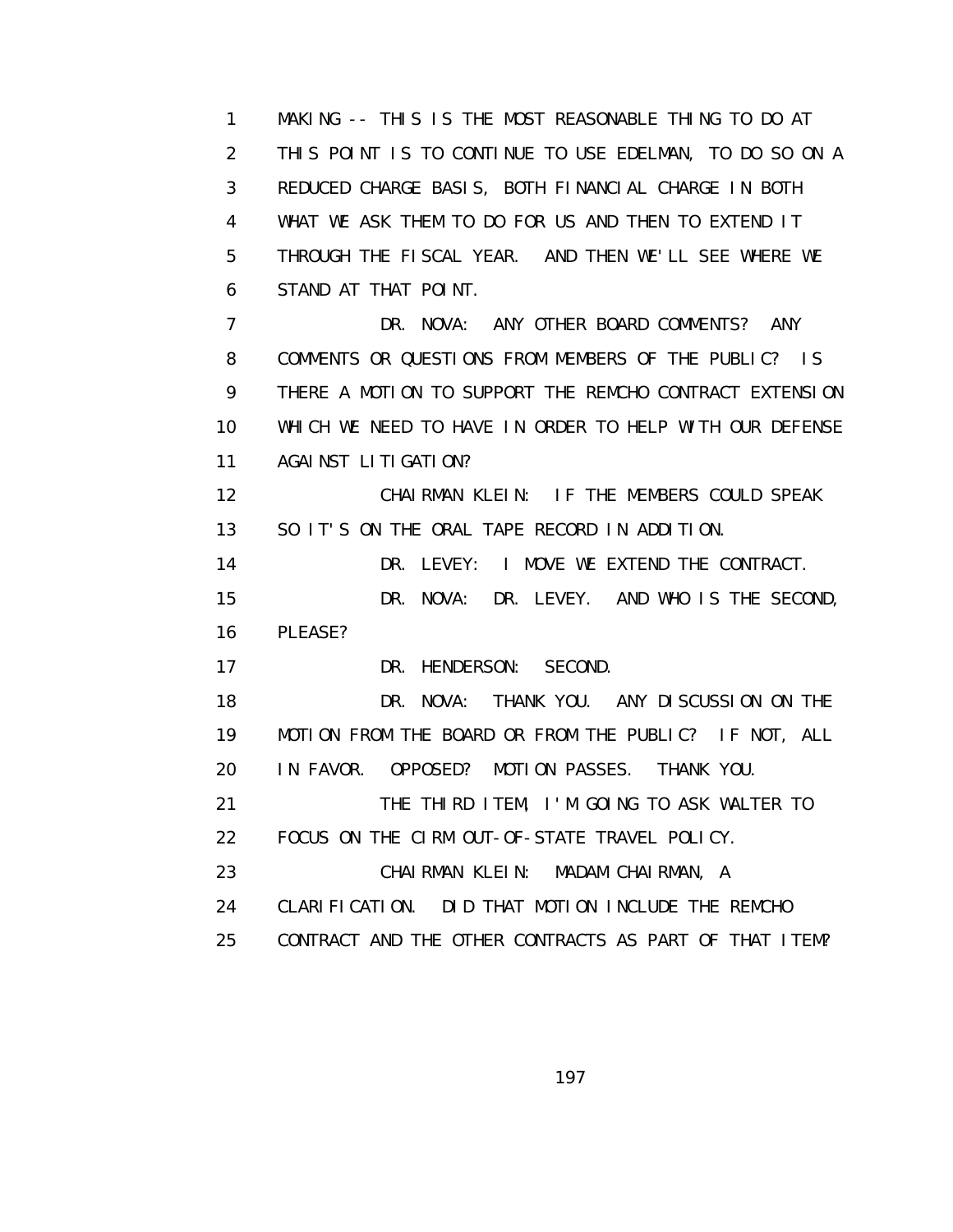1 DR. NOVA: THAT WASN'T -- 2 CHAIRMAN KLEIN: WAS THAT YOUR INTENT? 3 MS. DU ROSS: THE SUBCOMMITTEE YESTERDAY WAS 4 CONCERNED ABOUT THE CAREER RESOURCES CONTRACT, BUT THAT 5 IS IN THE BUDGET AS APPROVED. 6 CHAIRMAN KLEIN: I'M ASKING WHETHER IT 7 ADDRESSED THE EDELMAN AS WELL AS THE REMCHO -- 8 DR. NOVA: THE WAY WE WORDED IT, WE ASKED 9 JUST FOR REMCHO IN OUR DIALOGUE. WE DID NOT 10 SPECIFICALLY CALL THAT OUT. SHOULD WE AMEND THAT 11 MOTION? I APOLOGIZE. 12 DR. HALL: THERE'S NO ADDITIONAL EXPENDITURE 13 WITH THE EDELMAN CONTRACT. 14 CHAIRMAN KLEIN: GREAT CLARIFICATION. THANK 15 YOU VERY MUCH. 16 DR. HALL: IT'S A DISINCENTIVE TO SAVE MONEY 17 IF I HAVE TO COME TO YOU EVERY TIME. 18 DR. NOVA: AND THE RECRUITMENT POLICY, BOTH 19 OF WHICH HAVE BEEN RECOMMENDED, AGAIN, BY THE 20 GOVERNANCE SUBCOMMITTEE FOR APPROVAL BY THE BOARD. 21 WALTER, COULD YOU WALK US THROUGH THESE POLICIES, 22 PLEASE? 23 MR. BARNES: SURE. AS YOU KNOW, THE ICOC HAS 24 GENERALLY ADOPTED UC TRAVEL REIMBURSEMENT POLICIES FOR 25 ICOC MEMBERS, CIRM STAFF, AND FOR WORK GROUP MEMBERS.

the contract of the contract of the contract of the contract of the contract of the contract of the contract o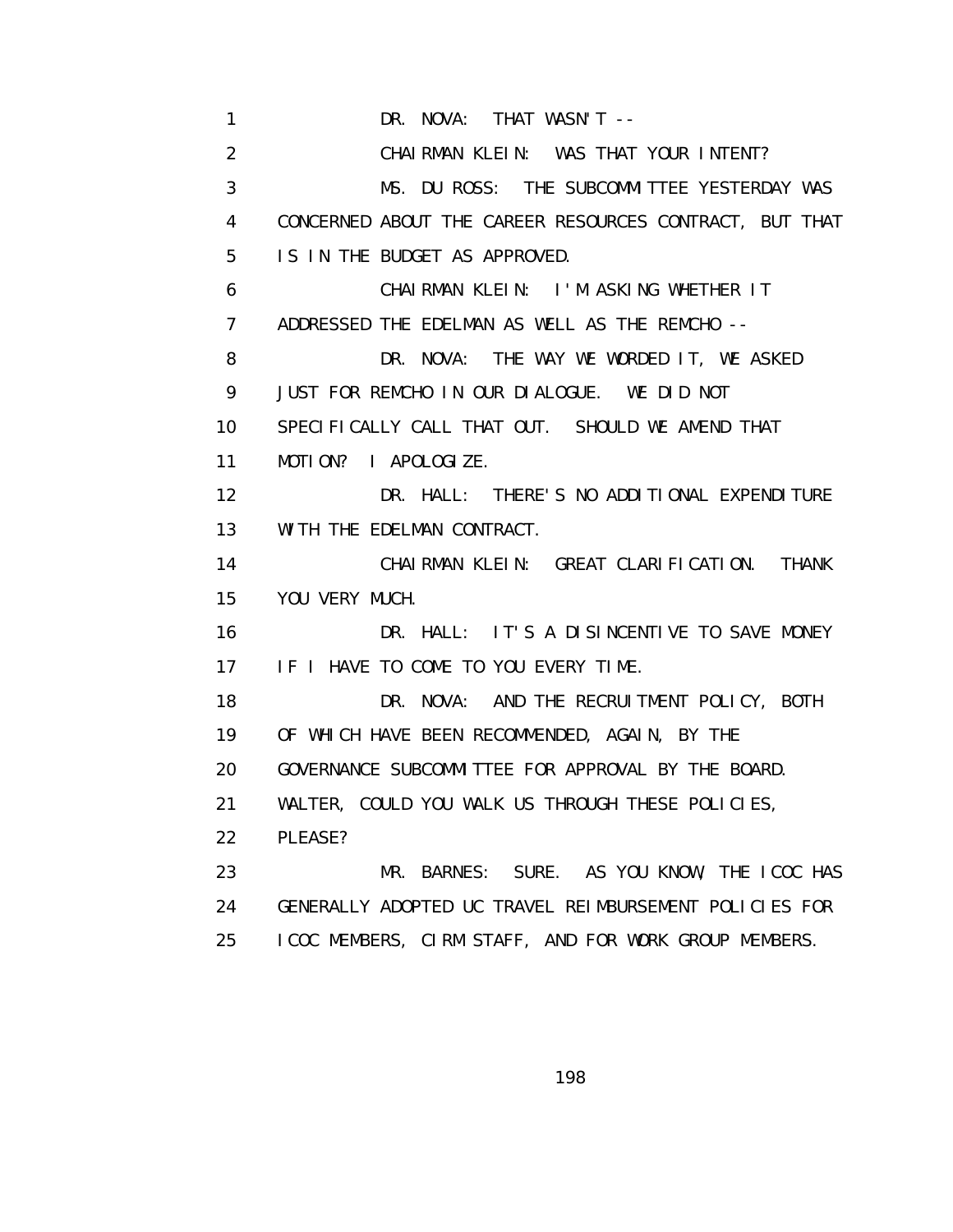1 WE MADE IT A POLICY TO COME BACK TO THE ICOC FOR 2 APPROVAL OF ANY NEW SPECIFIC REIMBURSEMENTS AND/OR 3 MODIFICATIONS TO REIMBURSEMENT POLICIES ALREADY 4 APPROVED. IN ADDITION, WE ALSO AGREED THAT WE WOULD 5 INFORM YOU OF ANY NEW INTERNAL POLICIES THAT ACTUALLY 6 ARE NOT REQUIRING A PARTICULAR APPROVAL PROCESS. 7 RIGHT NOW WE HAVE ONE NEW POLICY, TWO 8 MODIFICATIONS, AND INFORMATION ON AN INTERNAL PROCESS 9 FOR OUT-OF-STATE AND OUT-OF-COUNTRY TRAVEL. 10 THE INTERVIEW AND RELOCATION EXPENSES POLICY 11 IS ATTACHED. WHAT I CAN SAY IS THAT FOR COSTS 12 ASSOCIATED WITH PEOPLE COMING FOR AN INTERVIEW OR FOR 13 RELOCATION OF NEW STAFF, THE TRAVEL EXPENSES WOULD BE 14 SIMILAR TO -- ACTUALLY THE SAME AS THE TRAVEL EXPENSES 15 THAT ARE AVAILABLE TO CIRM STAFF AND ICOC MEMBERS. 16 BASICALLY FOR INTERVIEWS, IT WOULD INCLUDE 17 TRANSPORTATION AND LODGING. FOR RELOCATION, IT WOULD 18 ALSO INCLUDE TRANSPORTATION AND LODGING AS WELL AS 19 MOVING COSTS. ANY REIMBURSEMENT WOULD HAVE TO BE 20 APPROVED BY THE PRESIDENT IN ADVANCE TO ENSURE THAT WE 21 ONLY USE IT WHEN WE ABSOLUTELY NEED IT. 22 **I THINK OUR DESIRE TO GET THIS DOWN INTO A**  23 SPECIFIC POLICY AND PROCEDURES IS RELATED TO THE FACT 24 THAT ONCE WE DO GET BAN'S AND BOND MONEY, WE'RE 25 OBVIOUSLY GOING TO BE DOING A LOT OF OUTREACH TO FILL A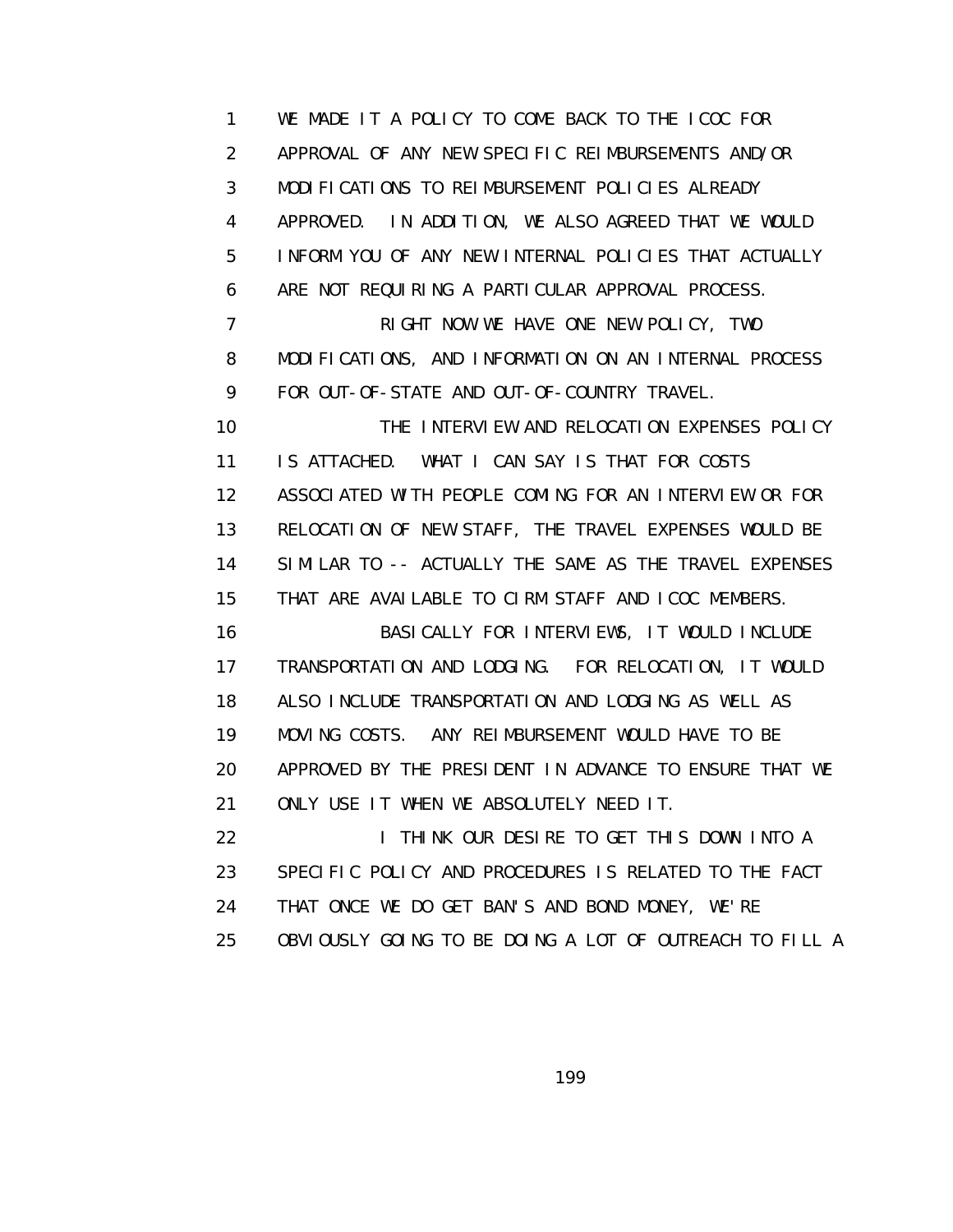1 NUMBER OF POSITIONS. MOST OF THOSE WILL BE SCIENTIFIC, 2 AND WE THINK THAT WE NEED TO HAVE THIS POLICY IN PLACE. 3 WITH REGARD TO THE MODIFICATIONS, ONE HAS TO 4 DO WITH CONTRACTED MEALS FOR THE ICOC MEETINGS. WE 5 CURRENTLY ALLOW A CONTRACTED LUNCH SUCH AS THE ONE YOU 6 HAD TODAY FOR ICOC MEMBERS AND CIRM STAFF. THE POLICY 7 WAS DEVELOPED WHEN WE WERE ONLY HAVING MEETINGS DURING 8 THE DAY. WE NOW HAVE OCCASION WHEN SOME MEETINGS ARE 9 HELD DURING THE EVENING OR EARLY IN THE MORNING. SO 10 WE'D LIKE TO RECOMMEND THAT THE POLICY BE REVISED TO 11 SUBSTITUTE THE WORLD "MEAL" FOR "LUNCH" JUST IN CASE 12 THERE'S A NEED FOR THAT TO TAKE PLACE.

 13 IN ADDITION, YOU ALSO PROVIDED OR APPROVED A 14 POLICY AND PROCEDURE FOR LIGHT REFRESHMENTS AND MEALS 15 PROVIDED TO PERSONS WHO ARE NOT MEMBERS OF THE ICOC OR 16 CIRM STAFF OR MEMBERS OF WORKING GROUPS. THESE ARE 17 BASI CALLY ADMINISTRATIVE MEETINGS OR CULTURAL MEETINGS 18 WHERE WE HAVE PEOPLE FROM OUT OF THE COUNTRY COMING TO 19 US. THE TRAVEL REIMBURSEMENT POLICY ALLOWS PROVIDING 20 LIGHT REFRESHMENTS UP TO \$12 FOR LIGHT REFRESHMENTS, 21 MEALS \$18, \$30, \$45 IN SPECIFIC CIRCUMSTANCES. AGAIN, 22 ALL OF THESE HAVE TO BE APPROVED BY THE PRESIDENT IN 23 ADVANCE. 24 THE PROBLEM IS THAT ICOC MEMBERS AND CIRM

25 STAFF WHO HAVE TO ATTEND THOSE MEETINGS ARE NOT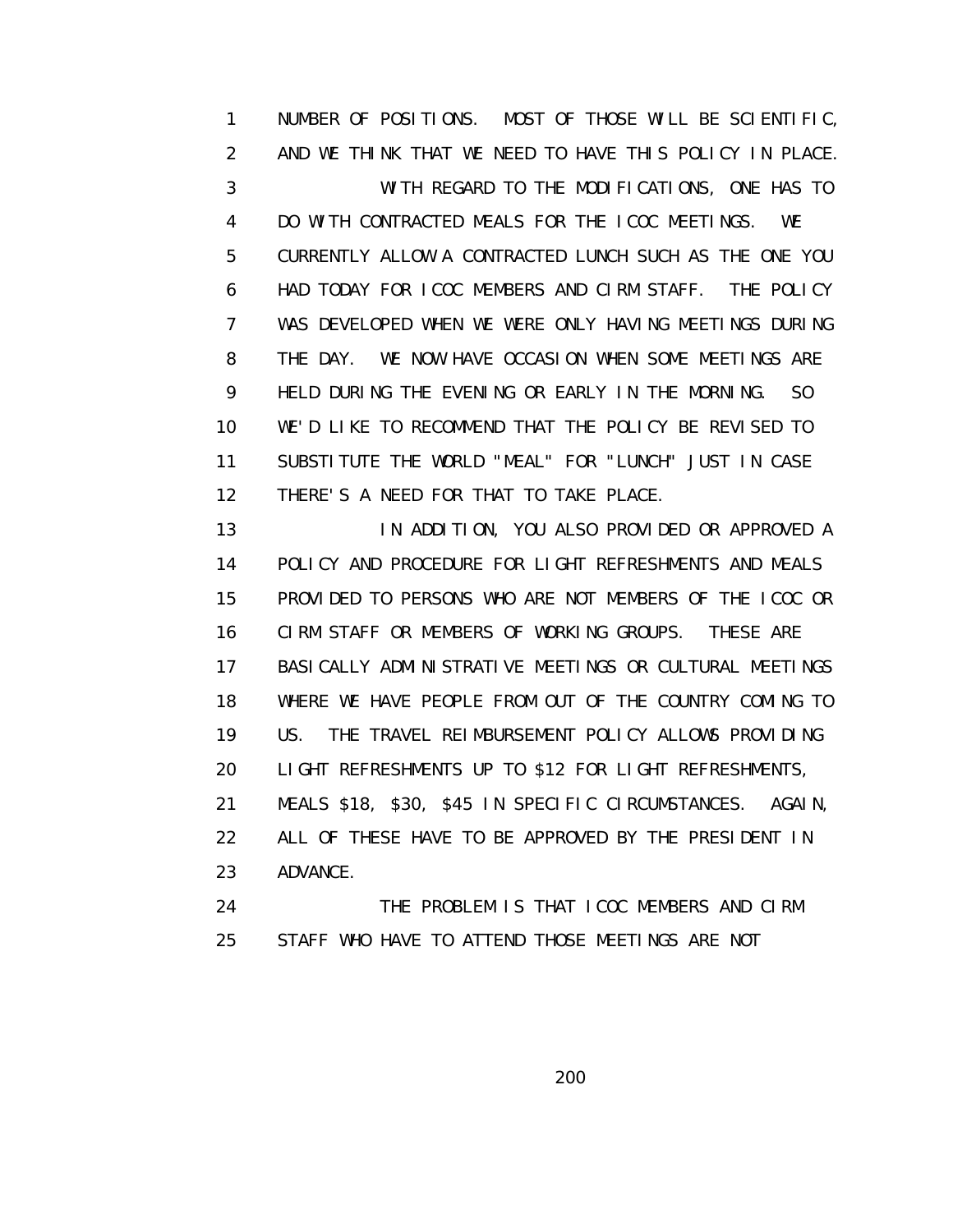1 ELIGIBLE UNDER THIS POLICY. AND UNLESS THEY ARE 2 TRAVELING, THEY CAN'T USE TRAVEL REIMBURSEMENTS TO 3 REIMBURSE THEM FOR THEIR COSTS. THEREFORE, WE'RE 4 RECOMMENDING THAT WHEN SUCH MEETINGS ARE HELD, THAT THE 5 REIMBURSEMENT INCLUDE THE ICOC MEMBERS AND CIRM STAFF 6 WHO ARE REQUIRED TO ATTEND THE SAME MEETING. I BELIEVE 7 THIS IS CONSISTENT WITH WHAT HAPPENS AT THE UC AS WELL. 8 SO THOSE ARE THE TWO THAT REQUIRE APPROVAL.

 9 THE INFORMATION ITEM HAS TO DO WITH WE DON'T 10 HAVE A SPECIFIC POLICY AND PROCEDURE FOR APPROVING AND 11 REIMBURSING TRAVEL ON CIRM BUSINESS OUTSIDE OF 12 CALIFORNIA TO ANOTHER STATE OR TO A COUNTRY, ANOTHER 13 COUNTRY. THE PROPOSAL FOR SUCH POLICY IS ALSO 14 ATTACHED. REIMBURSEMENT LEVELS FOR TRAVEL OUTSIDE THE 15 STATE OR OUTSIDE THE COUNTRY ARE THE SAME AS THE 16 AMOUNTS FOR INSIDE OF CALIFORNIA. THAT MEANS FULL COST 17 OF TRANSPORTATION, FULL COST OF THE HOTEL OR LODGING. 18 THIS POLICY CONFORMS TO PROCEDURES THAT ARE 19 BASICALLY USED BY ALL STATE AGENCIES. THEY DO REQUIRE 20 APPROVAL IN ADVANCE FOR CIRM STAFF BY THE PRESIDENT, 21 FOR ICOC MEMBERS BY THE CHAIR. BECAUSE IT'S BASICALLY 22 THE SAME PROCEDURES USED BY ALL OTHER STATE AGENCIES, 23 IT CAN BE IMPLEMENTED INTERNALLY. WE'RE PRESENTING 24 THAT TO YOU FOR INFORMATION. 25 AND SO BASICALLY WE'D LIKE YOUR APPROVAL OF

<u>2012 - 2013 - 2014 - 2014 - 2014 - 2014 - 2014 - 2014 - 2014 - 2014 - 2014 - 2014 - 2014 - 2014 - 2014 - 201</u>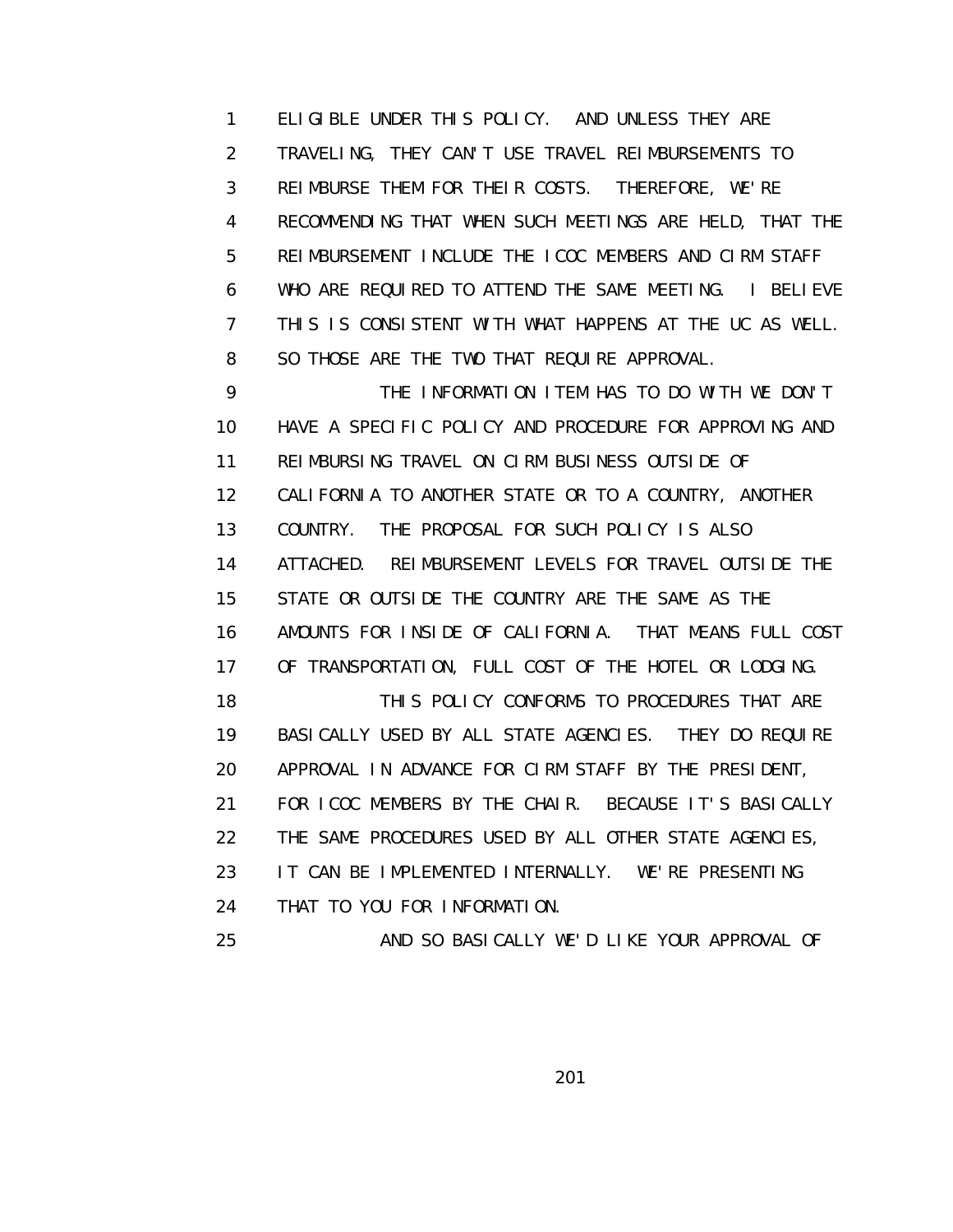1 THE MODIFICATIONS AND THE NEW POLICY, AND OPEN FOR 2 QUESTIONS.

 3 MS. FEIT: JUST FOR CLARIFICATION, SO IF AN 4 ICOC MEMBER IS INVITED TO A STEM CELL PROGRAM THAT'S 5 NOT A PROGRAM PUT ON BY CIRM, THEN WE HAVE TO GET 6 PERMISSION FROM CIRM BEFORE WE CAN ATTEND THAT PROGRAM, 7 WHETHER IT'S IN THE STATE OR OUT OF THE STATE, EVEN IF 8 WE'RE TRAVELING WITH OTHER FUNDS?

 9 MR. BARNES: THERE'S TWO THINGS. FIRST OFF, 10 THE TRAVEL HAS TO BE RELATED TO CIRM BUSINESS.

 11 MS. FEIT: I BRING THIS UP BECAUSE WE'RE 12 LISTED IN THE PROGRAMS AS ATTENDEES WITH ICOC AS OUR 13 TITLE. SO ONE COULD SAY THAT'S CIRM-RELATED BUSINESS. 14 I'M POSING THE QUESTION BECAUSE IT'S COME UP ALREADY. 15 MR. BARNES: WHICH I WOULD AGREE. WHAT YOU 16 HAVE DONE IS YOU HAVE APPROVED TRAVEL REIMBURSEMENT FOR 17 ICOC MEMBERS AND CIRM STAFF FOR ATTENDANCE AT THE ICOC 18 MEETINGS, FOR ATTENDANCE AT WORK GROUP MEETINGS, AND 19 FOR ATTENDANCE AT SCIENTIFIC MEETINGS AS YOUR POLICY, 20 SO THAT DOESN'T DISTINGUISH BETWEEN IN-STATE OR 21 OUT-OF-STATE. IN ADDITION, THE CHAIR HAS THE ABILITY 22 TO GRANT YOU TRAVEL FOR OTHER PURPOSES AS NECESSARY, 23 AND WE HAVE DONE THAT BEFORE. 24 MS. FEIT: WELL, THE POINT I'M BRINGING UP IS

25 RECENTLY CEDARS HAD A PROGRAM ON STEM CELL THERAPY WITH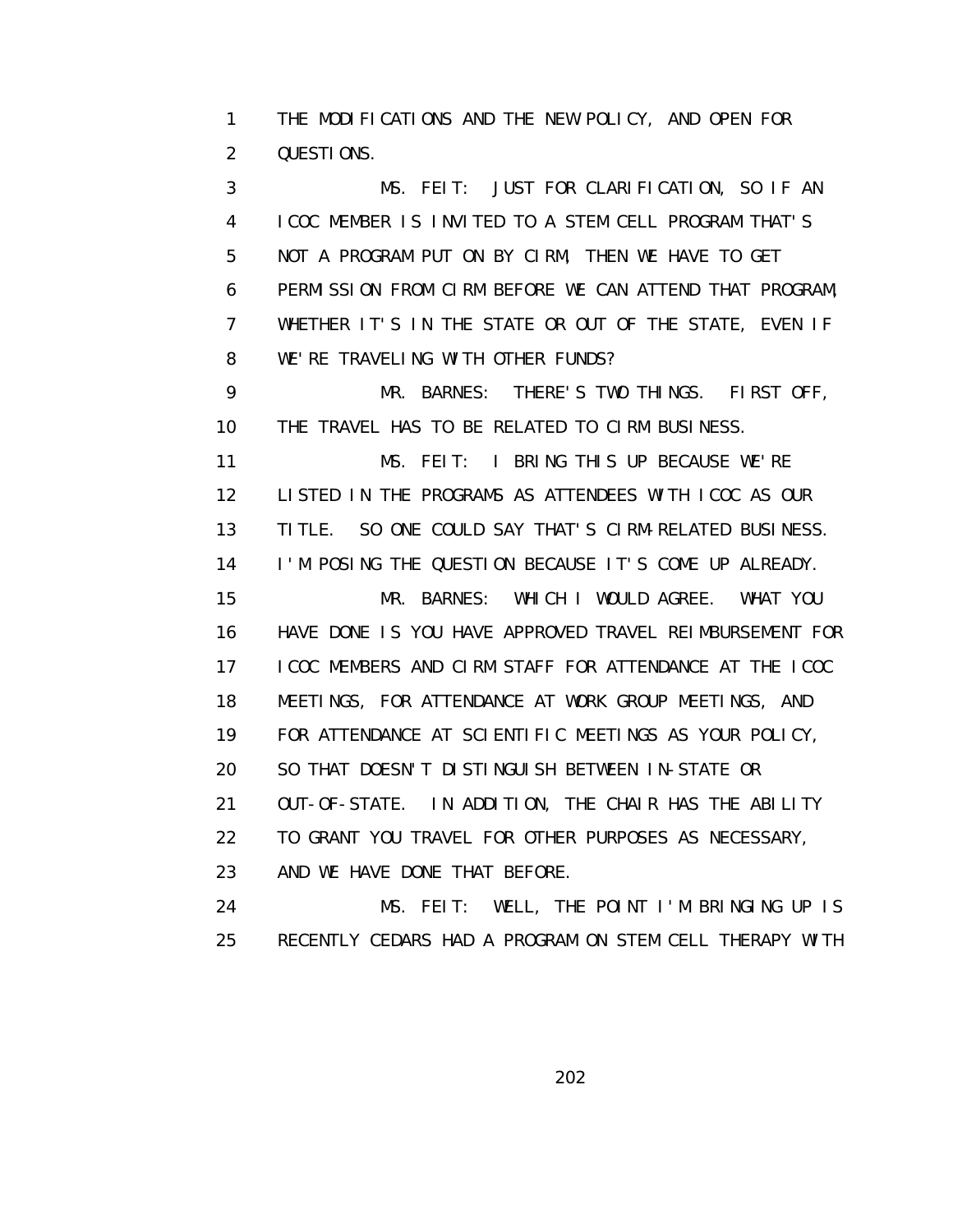1 ISRAEL. I WAS INVITED. I ATTENDED ON MY OWN, AND I 2 WAS LISTED AS AN ICOC MEMBER. THAT CAN HAPPEN TO 3 ANYBODY ON THIS BOARD. IT COULD HAPPEN BACK EAST OR IN 4 THE MIDWEST OR ANYWHERE ELSE, SO DO WE HAVE TO GET 5 PERMISSION TO TRAVEL EVEN THOUGH WE'RE NOT APPLYING FOR 6 FUNDS FROM CIRM TO GO TO THAT PROGRAM?

 7 MR. BARNES: YOU DON'T HAVE TO APPLY INSIDE 8 THE STATE OF CALIFORNIA; BUT IF YOU ARE GOING OUTSIDE 9 OF CALIFORNIA OR OUTSIDE OF THE COUNTRY, AND YOU ARE 10 GOING TO BE CONDUCTING BUSINESS THAT'S RELATED TO CIRM 11 ACTIVITIES, YES.

 12 CHAIRMAN KLEIN: I WOULD LIKE TO SAY THAT I 13 THINK MARCY HAS AN EXCELLENT POINT HERE, THAT IN TERMS 14 OF OUT-OF-STATE TRAVEL, IF YOU'RE -- I THINK THAT THE 15 POINT IS THAT IF YOU'RE REPRESENTING CIRM OR ICOC, THE 16 ISSUE IS THAT THE CHAIR OF THE PRESIDENT, AS WHETHER 17 IT'S ICOC BOARD MEMBER OR STAFF, SHOULD BE AWARE OF IT 18 AND SHOULD APPROVE IT JUST SO WE'RE COORDINATED. BUT 19 IF YOU ARE GOING FOR PERSONAL EDUCATION, WHICH IS 20 EXTRAORDINARILY USEFUL, THEN I DON'T SEE ANY REASON FOR 21 THAT.

 22 THE SECOND, BUT RELATED POINT, IS THAT THIS 23 HAS THE DEPARTMENT OF FINANCE APPROVING OUT-OF-STATE 24 TRAVEL EVEN IF PAID FOR BY A DIFFERENT ENTITY EVEN 25 THOUGH THE ICOC MEMBERS ARE NOT EMPLOYEES OF THE STATE.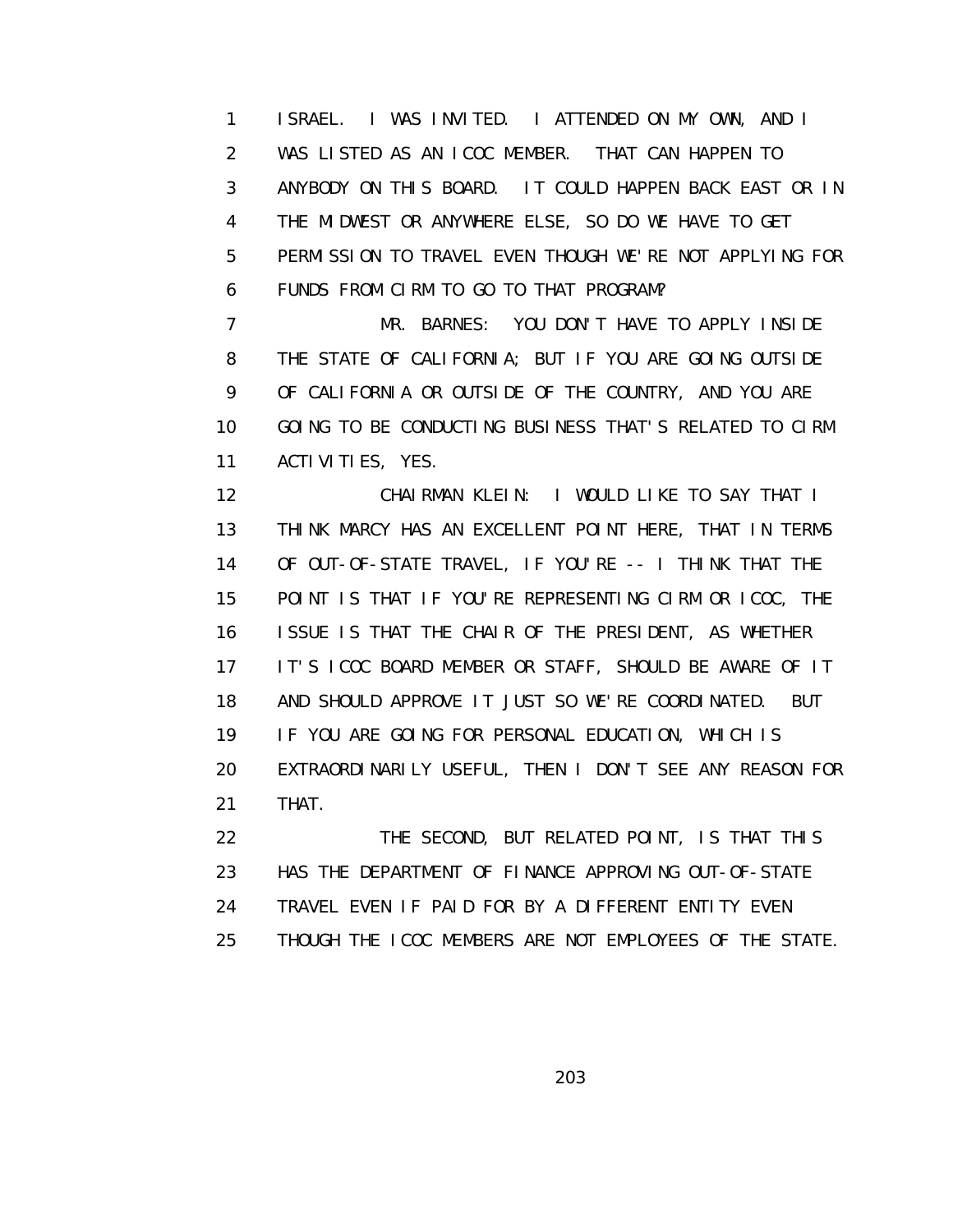1 AND WHILE WE NEED TO HAVE A POLICY IN PLACE, AND I 2 WOULD SUPPORT ADOPTING THIS, I'D LIKE US TO LOOK AT 3 THIS ISSUE BECAUSE IT IS COUNTERINTUITIVE, DOESN'T 4 BENEFIT THE STATE OF CALIFORNIA IF SOMEONE ELSE IS 5 PAYING FOR IT, AND WE CERTAINLY -- THE QUESTION IS THE 6 DEPARTMENT OF FINANCE WOULD LIKE TO HAVE A REPORT TO 7 THE BOARD ABOUT HOW QUICKLY THEIR APPROVALS OCCUR IN 8 MAKING CERTAIN WE'RE NOT CREATING AN ADMINISTRATIVE 9 BURDEN FOR THE BOARD MEMBERS WHO ARE NOT PAID IN THE 10 FIRST PLACE. 11 BUT I THINK THAT JUST DESIGNATING SOMEONE AS 12 AN ICOC MEMBER IF THEY'RE NOT SPEAKING ON ICOC BUSINESS 13 AS A PRESENTER, I THINK WE NEED TO GET SOME 14 CLARIFICATION ON THIS BECAUSE IT WOULDN'T SEEM THAT 15 THIS WOULD BE SOMETHING WE NEED TO GIVE CLEARANCE ON.

 16 MS. LANSING: THIS IS ONLY IF YOU WANT 17 REIMBURSEMENT IS WHAT WE'RE TALKING ABOUT.

 18 CHAIRMAN KLEIN: NO, THAT'S NOT WHAT IT'S 19 SAYING.

 20 MS. LANSING: ISN'T THAT -- YOU ARE SAYING -- 21 THEN YOU'RE TAKING THE RIGHT OF CITIZENS TO DO WHAT 22 THEY WANT TO DO AWAY. YOU CAN'T DO THAT.

 23 CHAIRMAN KLEIN: THAT'S WHY I RAISED THE 24 QUESTION, SHERRY.

25 MS. LANSING: THAT'S OUR MISUNDERSTANDING.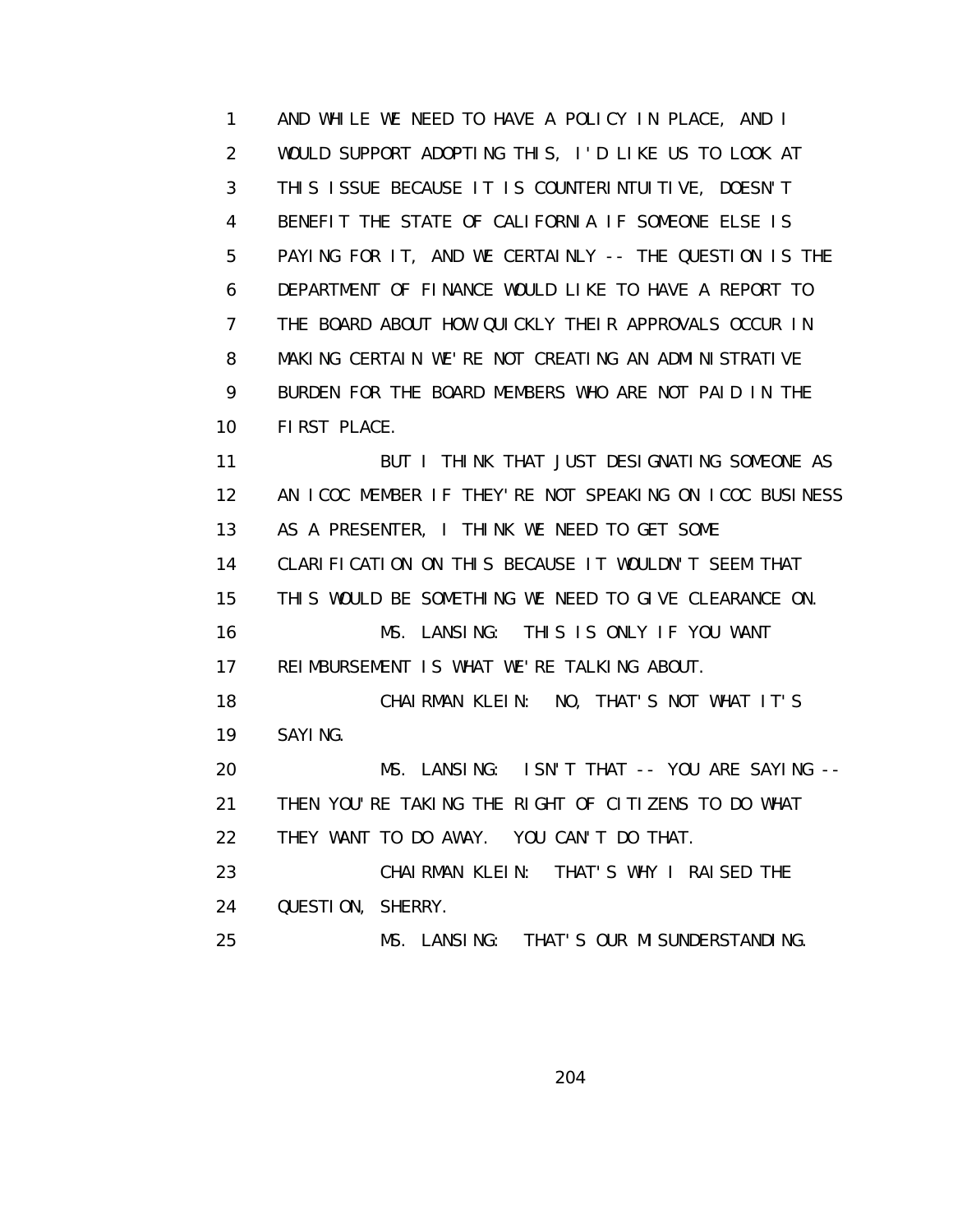1 MR. BARNES: BASICALLY IT APPLIES -- 2 OUT-OF-STATE TRAVEL AND OUT-OF-COUNTRY TRAVEL 3 REGARDLESS OF WHETHER YOU'RE REIMBURSED OR NOT 4 REIMBURSED IF, AS BOB HAS SAID, YOU'RE ACTUALLY 5 CONDUCTING BUSINESS THAT'S RELATED TO CIRM OPERATIONS 6 AND ACTIVITIES OR THE ICOC IN YOUR CASE. 7 CHAIRMAN KLEIN: I THINK IT'S IMPORTANT TO 8 CLARIFY FOR THE BOARD WHAT THIS MEANS. WE NEED TO HAVE 9 A POLICY IN PLACE. WE NEED TO BE COMPLIANT, BUT WE 10 NEED TO REVISIT IT WITH A CLARIFICATION TO MAKE IT 11 CLEAR, AS SHERRY LANSING SAID, THAT CERTAINLY THE BOARD 12 MEMBERS EXIST AS INDIVIDUALS. AND IF THEY'RE NOT 13 MAKING A PRESENTATION ON BEHALF OF CIRM OR ON BEHALF OF 14 THE ICOC, AS INDIVIDUALS, THEIR RIGHTS IN EXPRESSING 15 THEIR FIRST AMENDMENT FREEDOMS ARE VERY FUNDAMENTAL. I 16 WOULD ASSUME THAT THEY'RE NOT COVERED BY THIS, BUT WE 17 NEED TO NOT ASSUME ANYTHING. WE NEED TO GET LEGAL 18 CLARIFICATION. 19 MS. LANSING: I THINK WE NEED TO MAKE SURE 20 THAT WE'RE SAYING THAT. I THINK WHAT BOB IS SAYING IS

 21 RIGHT. I ACTUALLY ASSUMED THAT WHAT WE WERE SAYING. I 22 ASSUMED THAT UNLESS YOU ARE AUTHORIZED BY THE

- 23 PRESIDENT, BY THE CHAIRMAN TO GO AND DO SOMETHING
- 24 OUT-OF-STATE, YOU ARE ACTUALLY SAYING I WANT YOU TO GO
- 25 THERE AND SPEAK OR I WANT YOU TO GO AND MEET WITH THAT

<u>205 and 205 and 206 and 206 and 206 and 206 and 206 and 206 and 206 and 206 and 206 and 206 and 206 and 206 and 20</u>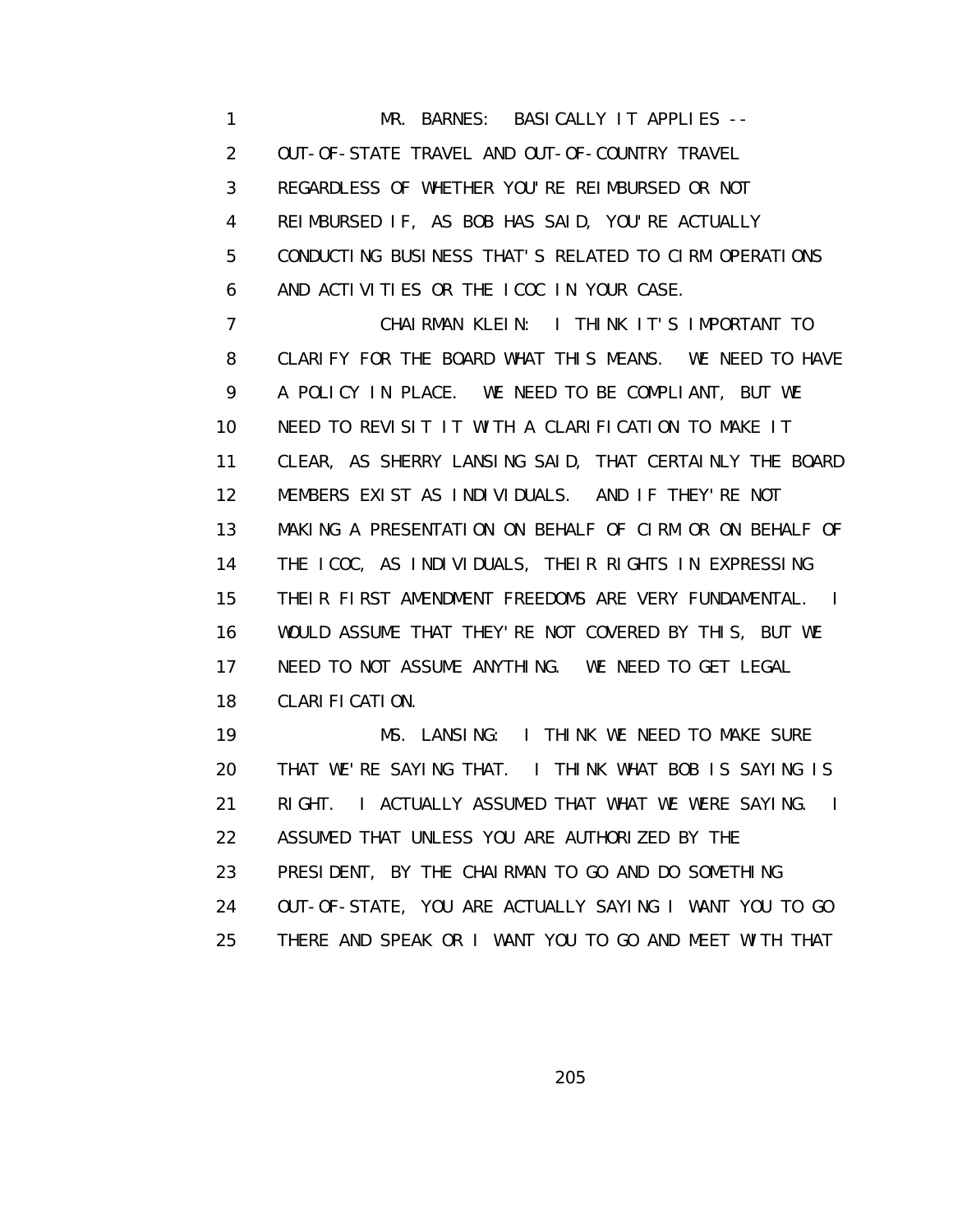1 PERSON, THAT ANYTHING ELSE I DID AS A CITIZEN FOR 2 EDUCATION OR TO SPREAD THE GOOD WORD ABOUT THE WORK 3 WE'RE DOING HERE WAS PERFECTLY FINE, AND THAT IT WASN'T 4 REIMBURSABLE. AND I JUST THINK WE HAVE TO MAKE THAT 5 VERY CLEAR. 6 CHAIRMAN KLEIN: THAT SOUNDS VERY CORRECT, 7 BUT LET'S BRING BACK SOME LEGAL OPINIONS AT THE NEXT 8 MEETING. BUT FOR THE PURPOSES OF THIS, MADAM CHAIRMAN, 9 I WOULD SUGGEST THAT'S A LOGICAL AND REASONABLE 10 ASSUMPTION AT THIS TIME. 11 DR. NOVA: ANY OTHER QUESTIONS FROM MEMBERS 12 OF THE BOARD? ANY QUESTIONS FROM MEMBERS OF THE 13 PUBLIC? SO IS THERE A MOTION TO RECOMMEND, LET'S 14 COMBINE THESE, ACCEPTANCE OF THE CIRM OUT-OF-STATE 15 TRAVEL POLICY AND CIRM RECRUITMENT POLICY? 16 DR. STEWARD: SO MOVED. 17 DR. NOVA: SECOND? 18 DR. BRYANT: SECOND. 19 MR. BARNES: CAN I JUST DOUBLE-CHECK? DID 20 YOU INCLUDE THE MODIFICATIONS IN THAT AS WELL? 21 DR. NOVA: YES. DR. BRYANT SECOND. ALL IN 22 FAVOR. OPPOSED? I FINALLY GOT THE SWING OF THIS. NOT 23 BAD FOR A SCIENTIST. ALL IN FAVOR. OPPOSED? MOTION 24 PASSES. THANK YOU. 25 SO WE APPRECIATE ALL THE WORK DONE BY THE

<u>206</u>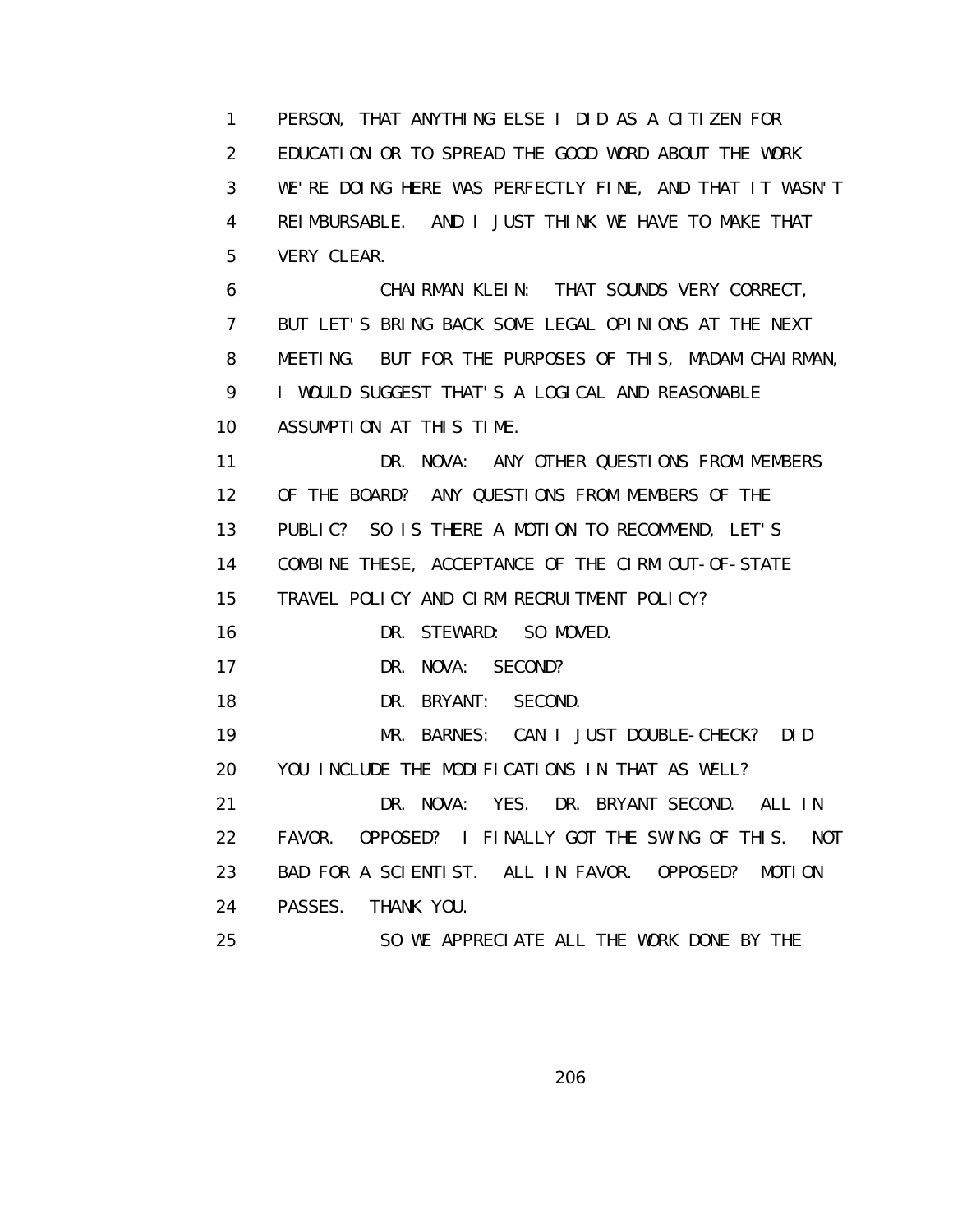1 GOVERNANCE SUBCOMMITTEE. WE'LL BE MEETING AGAIN AT THE 2 BEGINNING OF NEXT QUARTER, AND HOPEFULLY MS. LANSING 3 WILL BE BACK TO REPLACE ME.

 4 MS. LANSING: NO. NO. NO. YOU DID A GREAT 5 JOB. YOU'RE A GREAT PARTNER AND I'M VERY LUCKY TO HAVE 6 YOU.

 7 CHAIRMAN KLEIN: THANK YOU VERY MUCH. THERE 8 IS A -- BYLAWS ITEMS WE ARE NOT TAKING ACTION ON TODAY. 9 CAN I ASK STAFF IS THERE ANY OTHER ITEM? THERE'S NO 10 OTHER ITEM TO BE CONSIDERED TODAY. SO IS THERE ANY 11 ENDING PUBLIC COMMENT TO THE SESSION?

 12 MR. SIMPSON: VERY QUICKLY. JOHN SIMPSON 13 FROM THE FOUNDATION FOR TAXPAYER AND CONSUMER RIGHTS. 14 THIS IS THE FIRST TIME I'VE BEEN AT ONE OF YOUR BOARD 15 MEETINGS, AND I JUST WANTED TO SAY THAT I'M GENUINELY 16 IMPRESSED WITH THE COMMITMENT ON EVERYBODY'S PART. AND 17 WHILE WE OCCASIONALLY HAVE DISAGREEMENTS ABOUT VARIOUS 18 POLICY ASPECTS, IT IS DELIGHTFUL TO SEE SUCH A 19 RESPONSIBLE GROUP OF PEOPLE ACTING IN THE PUBLIC'S 20 INTEREST.

21 DR. FONTANA: THANK YOU SO MUCH.

22 CHAIRMAN KLEIN: THANK YOU VERY MUCH AND

23 PLEASE --

24 DR. FRIEDMAN: YOU CAN COME BACK ANY TIME.

25 CHAIRMAN KLEIN: PLEASE, AS WE GO FORWARD AND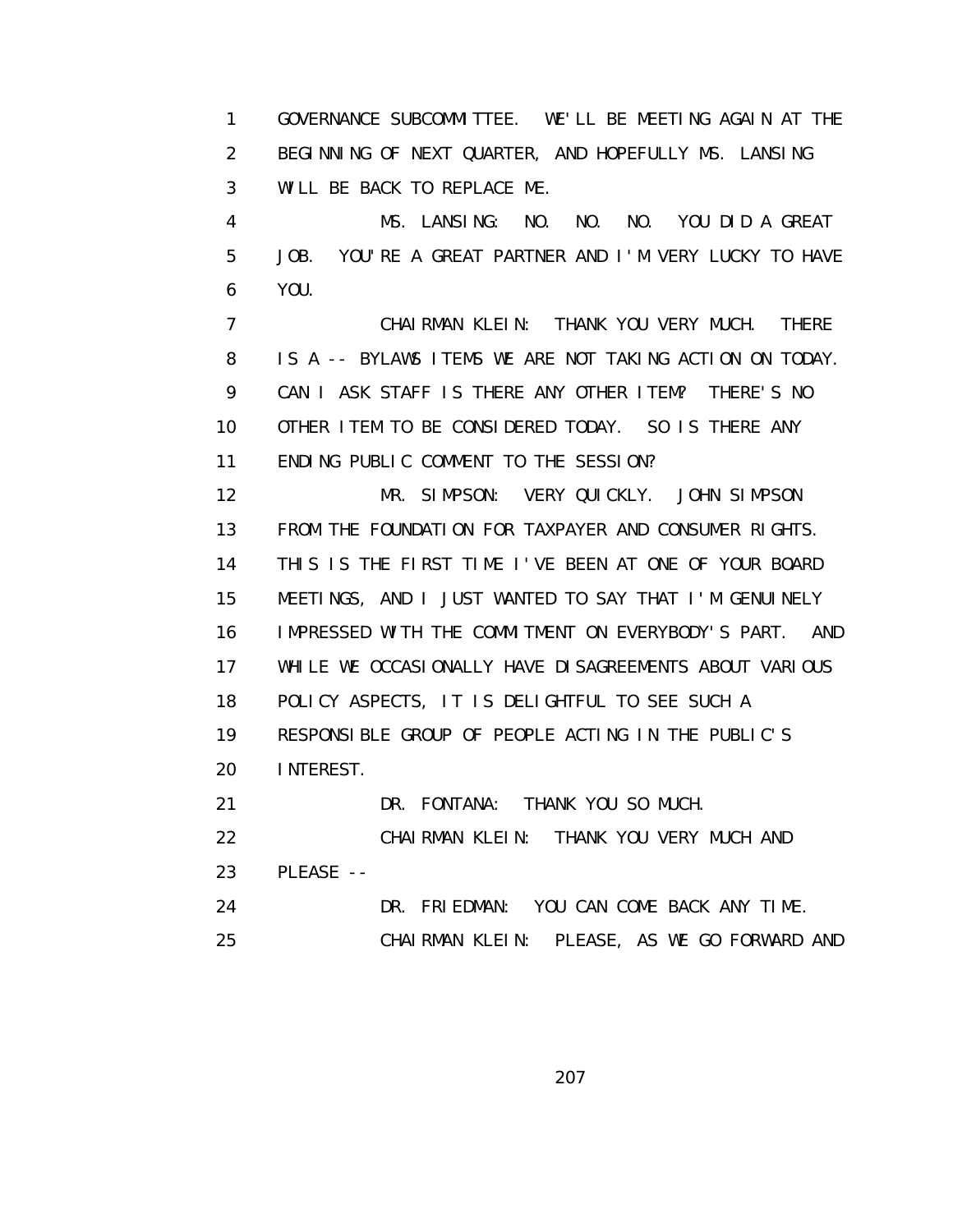| $\mathbf{1}$   | LOOK AT POTENTIAL FUTURE IP POLICY DEALING WITH        |
|----------------|--------------------------------------------------------|
| 2              | FOR-PROFIT COMPANIES, PLEASE GIVE US SUGGESTIONS EARLY |
| 3              | ON SO WE CAN CONSIDER THEM IN THE WORKING GROUPS AS    |
| $\overline{4}$ | WELL AS THE BOARD. WE'D GREATLY APPRECIATE IT.         |
| 5              | THE BOARD STANDS ADJOURNED. THANK YOU.                 |
| 6              | (THE MEETING WAS THEN ADJOURNED AT 04:26               |
| $\overline{7}$ | $P.M.$ )                                               |
| 8              |                                                        |
| 9              |                                                        |
| 10             |                                                        |
| 11             |                                                        |
| 12             |                                                        |
| 13             |                                                        |
| 14             |                                                        |
| 15             |                                                        |
| 16             |                                                        |
| 17             |                                                        |
| 18             |                                                        |
| 19             |                                                        |
| 20             |                                                        |
| 21             |                                                        |
| 22             |                                                        |
| 23             |                                                        |
| 24             |                                                        |
| 25             |                                                        |